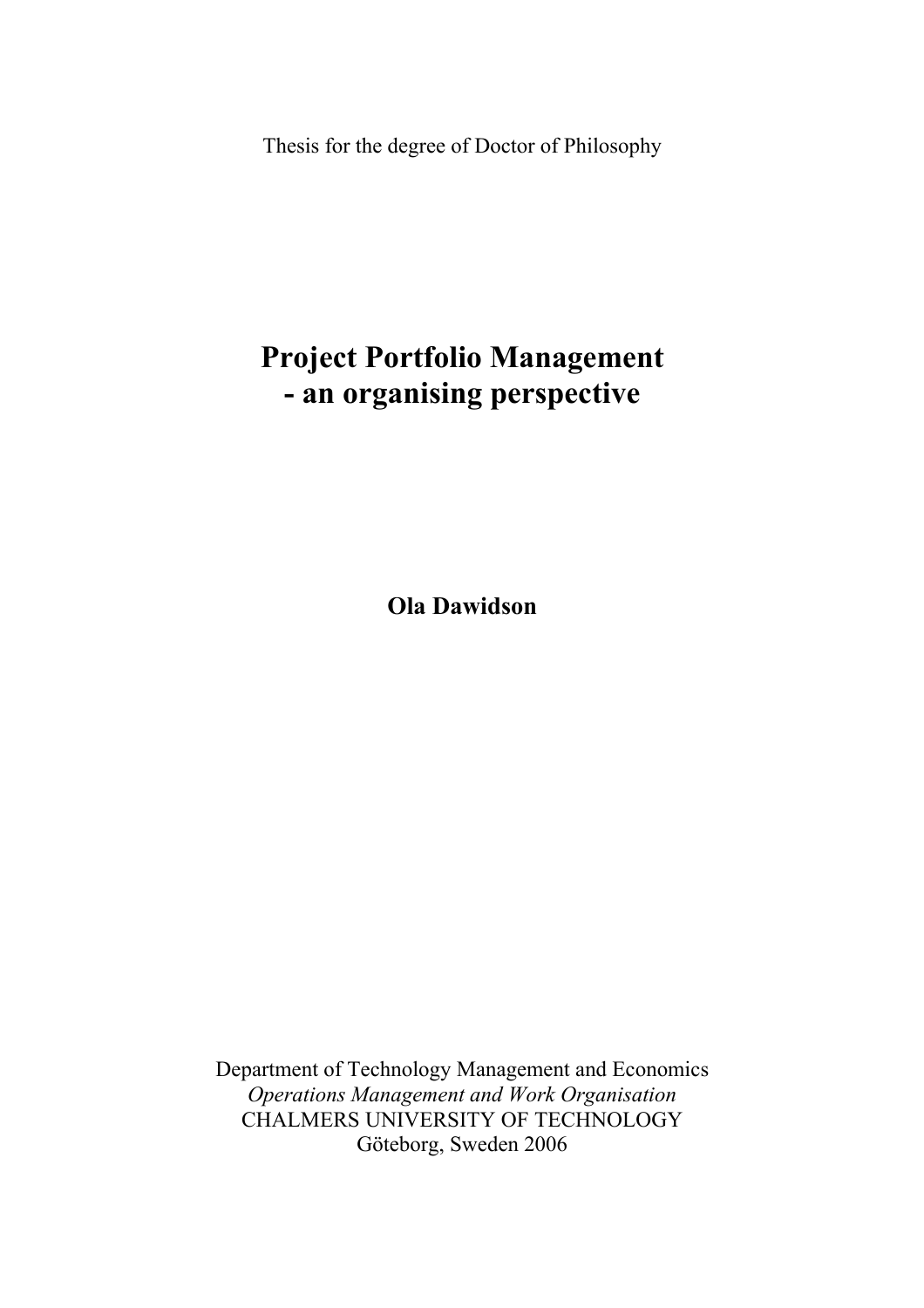## **Project Portfolio Management – an organising perspective**

by Ola Dawidson

This dissertation is based in part on the results of research projects performed under the auspices of ENDREA (the Swedish Engineering Design Research and Education Agenda), and the Institute for Management of Innovation and Technology, IMIT.

© Ola Dawidson, 2006

ISBN 91-7291-755-5 Doktorsavhandlingar vid Chalmers tekniska högskola, Ny serie nr 2437 ISSN 0346-718X

Published and distributed by: The Department of Technology Management and Economics Chalmers University of Technology SE-412 96 Göteborg, Sweden

Printed by Chalmers Reproservice Göteborg, Sweden 2006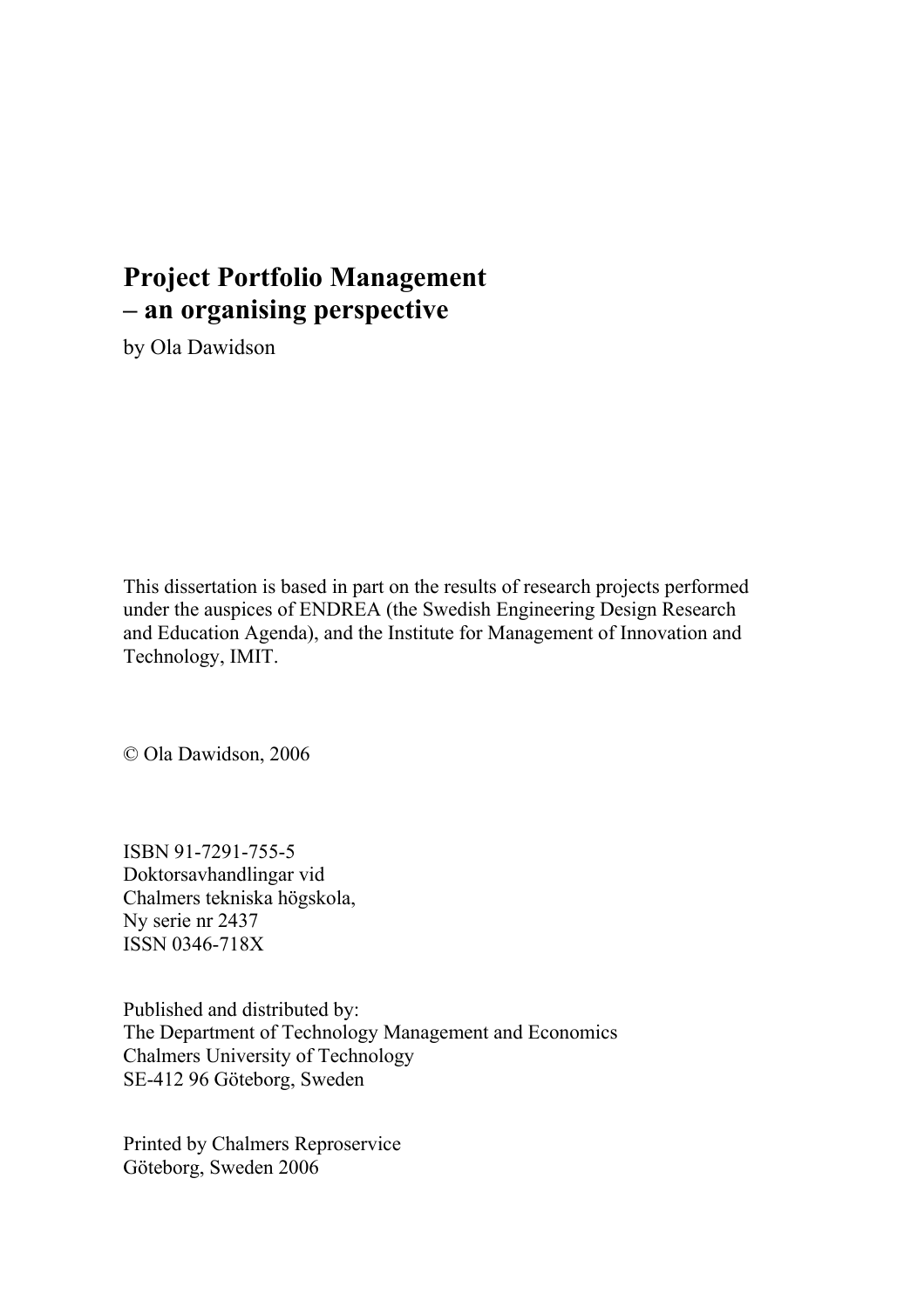**To my wife Magdalena**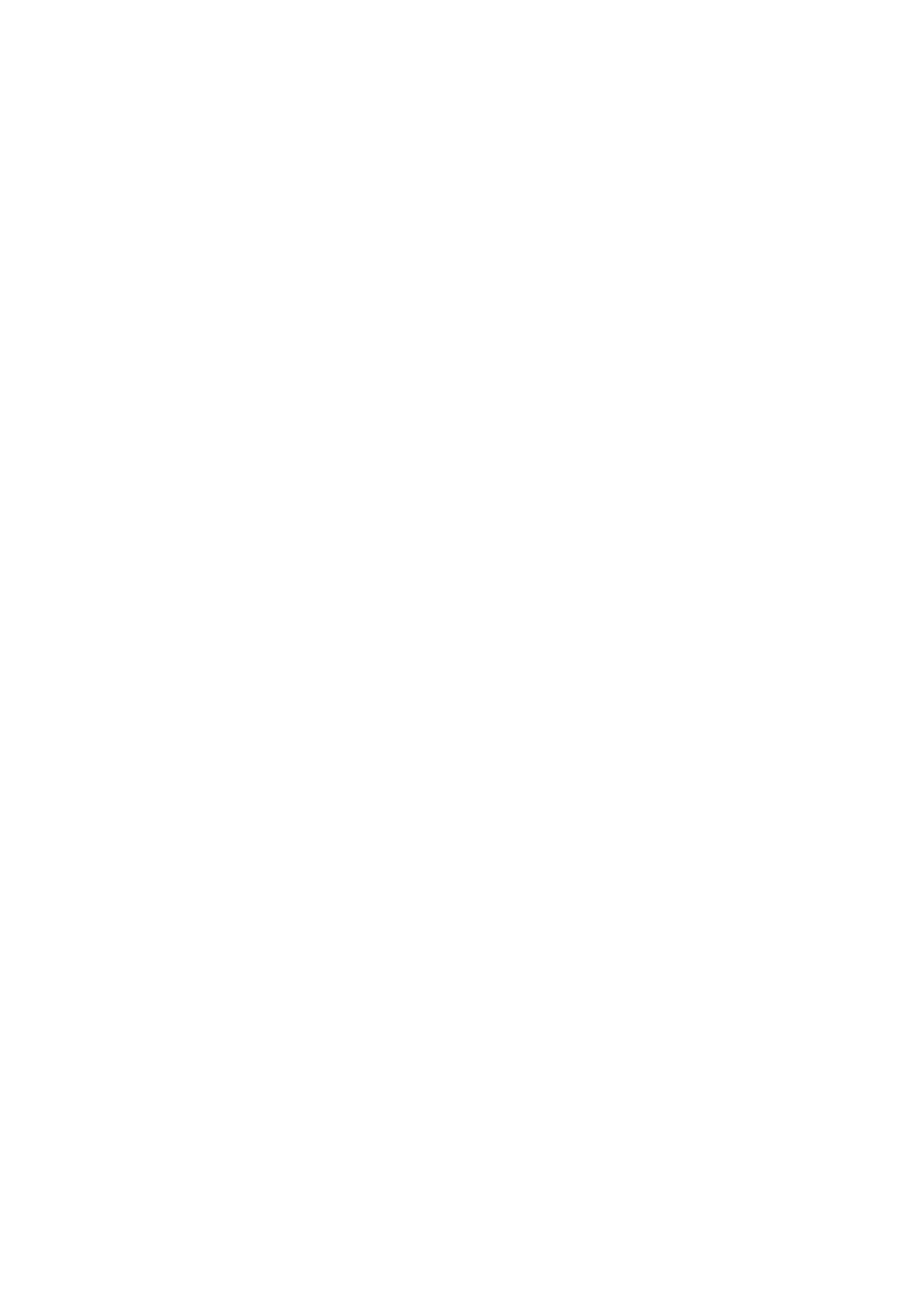## **Project Portfolio Management – an organising perspective**

Ola Dawidson Division of Operations Management and Work Organisation Department of Technology Management and Economics Chalmers University of Technology

#### **Abstract**

This thesis deals with aspects of importance for organising project portfolio management. Project portfolio management of industrial development projects is commonly agreed to be a way of maximising the value of the development effort, creating a balance of the activities undertaken, and ensuring a strategic alignment when choosing and compromising among development opportunities. For several years, both practitioners and researchers have developed tools and methods assisting managers in decisions regarding the project portfolio composition. During the last decade the research in the area has developed to include aspects of which participants to involve and how to arrange the project portfolio management activities.

In project portfolio management literature it is commonly agreed that no one best way to organise for project portfolio management exists. Despite diverse efforts, the literature has so far not provided a thorough knowledge of aspects in areas concerning the selection of participants to involve and how to arrange the project portfolio management activities. It is therefore such aspects that are addressed in this thesis. The research strategy has been to use case studies, and the main empirical data used in the thesis stem from a single case study at the business unit for Away-From-Home Tissue products at SCA. Supplementing the latter data is a multiple case study of six Swedish companies.

The findings in the thesis show that aspects of importance for organising project portfolio management concern three different areas: how the portfolio management activities are arranged (i.e. procedural aspects), how the tools and methods are used, and how to involve relevant organisational participants (i.e. organisational aspects). It is also seen that including different types of projects in the same project portfolio (i.e. product development, manufacturing process development, technology development) yields implications for how to organise the project portfolio management. The process must allow for taking into account different strategies, different ways of evaluating projects, different needs of updating the portfolio, and an involvement of managers with different knowledge in the activities. The findings demonstrate that the same tools and methods can be used in different ways throughout the process for assisting the project portfolio management. Lastly, it is found that how the project portfolio management activities are arranged, and which organisational participants are involved, will affect the use of tools and methods in project portfolio management.

*Keywords: project portfolio management, organising, process, organisation, R&D management, product development, managerial issues.*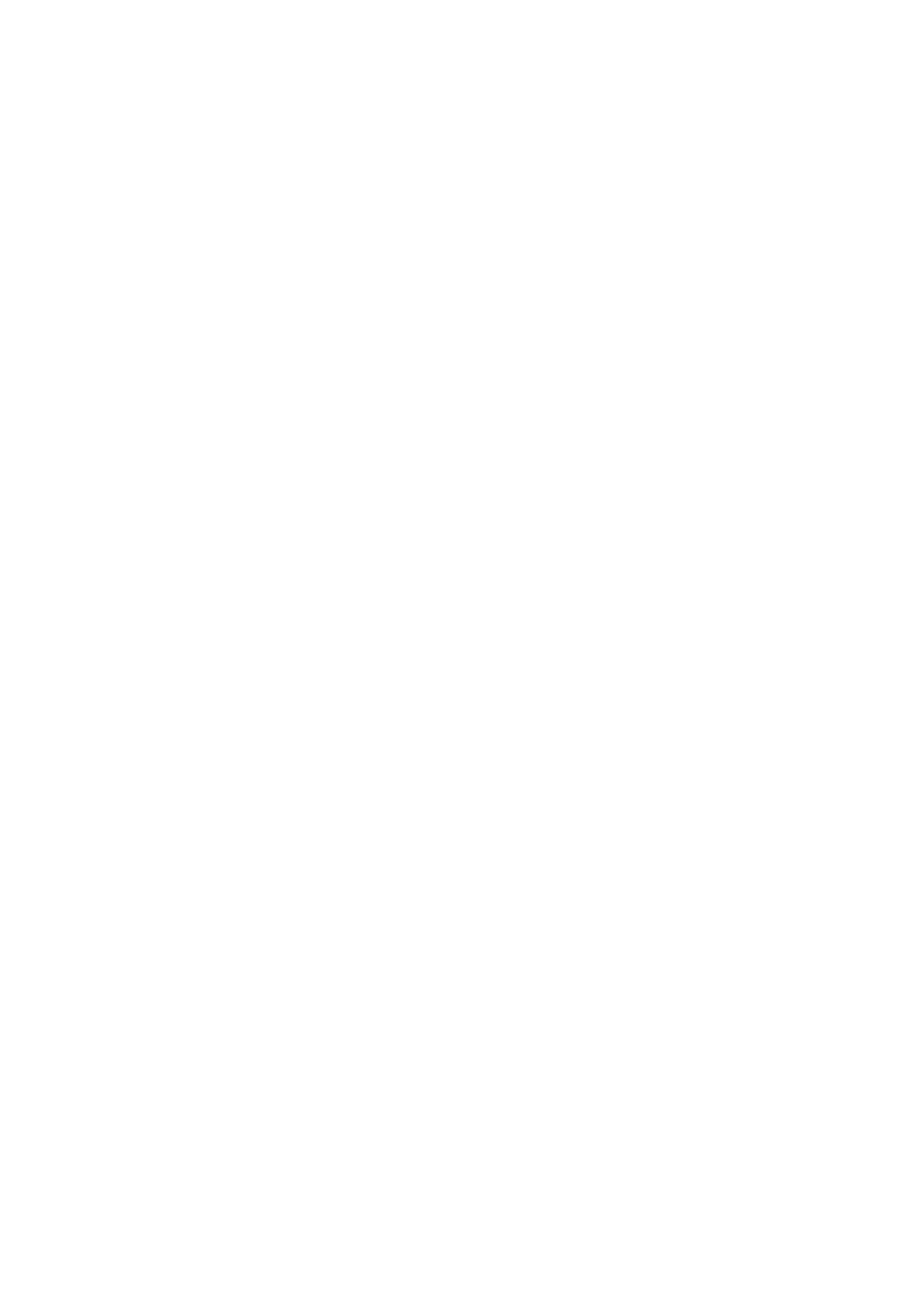## **Dissertation**

This dissertation includes an extended summary of the following six papers, also appended in full. Three of them (papers 4-6) are used in an extended analysis to fulfil the specific purpose of the dissertation. The three other papers (1-3) are also important parts of the dissertation. How these three are related to the extended analysis is further elaborated on in Chapter 3 – Research methodology.

## **Paper 1:**

**Dawidson, O., Karlsson, M. and Trygg, L.** (2004) *Complexity Perception – Model Development and Analysis of Two Technical Platform Projects in the Mobile Phones Industry.* International Journal of Information Technology and Decision Making, Vol. 3, No. 3, pp. 493-512.

## **Paper 2:**

**Karlsson, M. and Dawidson, O.** (2003) *Product & Technology Roadmapping in the Mobile Phones Industry.* In the Proceedings of Management of Research and Development in the New Millennium Conference (Department of Management Studies, Indian Institute of Technology), New Delhi, India.

## **Paper 3:**

**Dawidson, O. and Karlsson, M.** (2005) *Towards a framework supporting the management of product boundaries: a study of the new situation experienced by Ericsson Mobile Platforms.* International Journal of Mobile Communications, Vol. 3, No. 1, pp. 49-65.

## **Paper 4:**

**Dawidson, O.** (2004) *Requirements to be fulfilled by project portfolio management.* An earlier version of this paper was printed in the proceedings of the 11<sup>th</sup> International Product Development Management conference (EIASM), Dublin, Ireland.

## **Paper 5:**

**Dawidson, O.** (2005) *Project Portfolio Management at SCA, Tissue AFH – Process and Tools.* In proceedings of the 12<sup>th</sup> International Product Development Management conference (EIASM), Copenhagen, Denmark.

## **Paper 6:**

**Dawidson, O., Sandgren, E. and Sjöström, J.** (2005) *Project Portfolio Management – a multiple case study of six Swedish companies*. In proceedings of the 12<sup>th</sup> International Product Development Management conference (EIASM), Copenhagen, Denmark.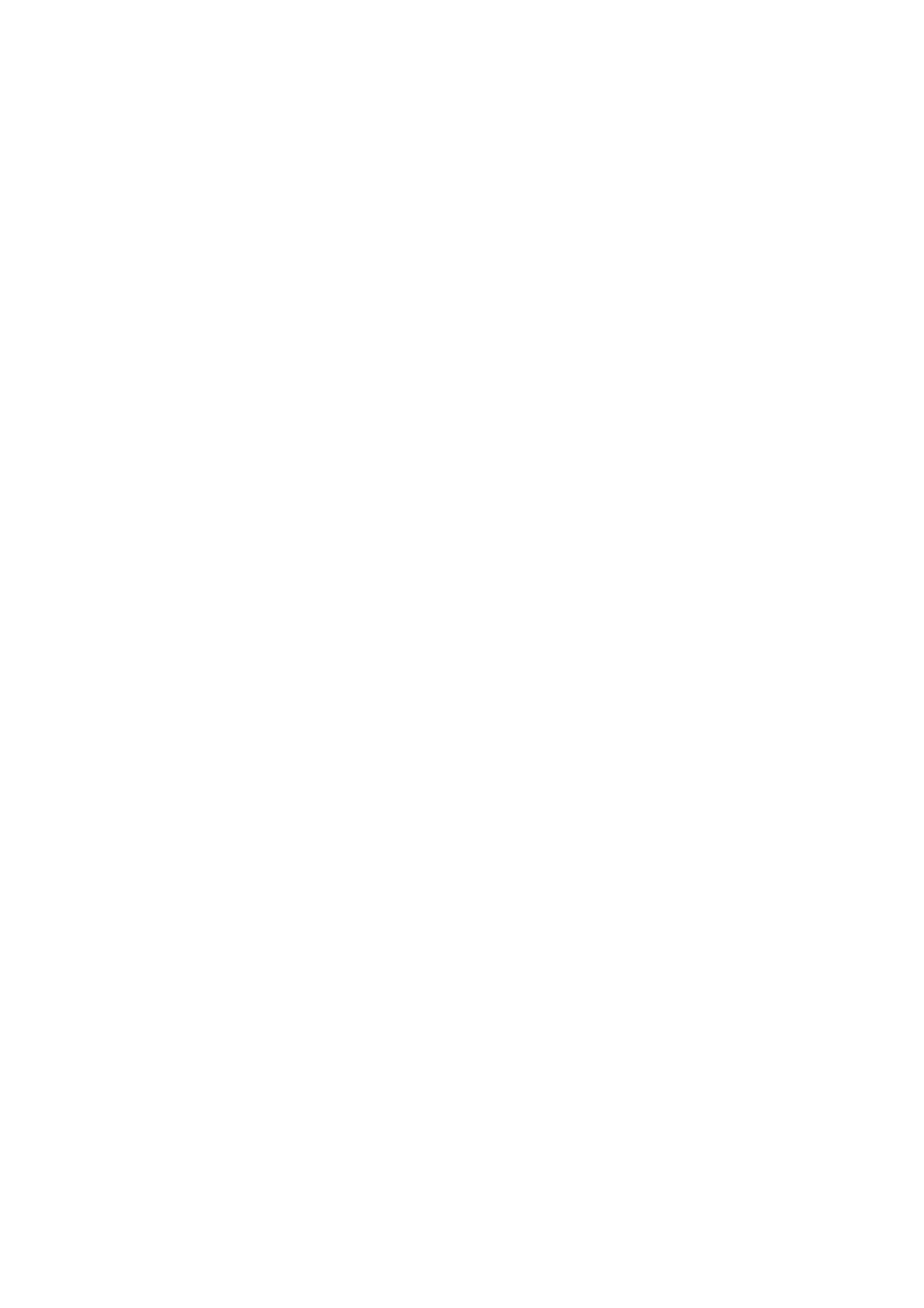## **Acknowledgements**

The decision to become a doctoral student is, as I see it, not a trivial choice. I can see many different reasons for becoming a doctoral student, from more professional reasons to more personal ones of development. For me the primary motive was of the latter kind. Through becoming a doctoral student I saw an opportunity to develop my thoughts in the R&D management area. The journey of the doctoral process has been inspiring in many respects and has involved many different opportunities as well as challenges which I have not been able to manage by myself. Therefore I want to address my greatest gratitude to all who have been involved during my doctoral work.

First of all I am grateful to my main advisor Lars Trygg for giving me the opportunity to become a doctoral student. Without your industrial interaction which has stimulated the studies, this thesis would not have been possible. During the process we have had many inspiring discussions, and your knowledge of product development practices, rhetorical and logical strengths has been essential. Thank you!

Next I would like to express my appreciation to Tobias Holmqvist and Patrik Jonsson who have been part of my research committee during the last year of the process. Thanks a lot for your patience and great effort during the latter part of the doctoral work, which not has been straightforward all the way.

At the Division of Operations Management and Work Organisation, I would like to address special thanks to Pär Åhlström for providing objective perspectives and very important comments about my research on several occasions. Special thanks also to Magnus Persson for inspiring discussions on different topics as well as comments on my research. I would also address many thanks to my other colleagues during my time at the division. Martin, my co-researcher at Ericsson, Dennis, Peter, Fredrik, Dan, Klas, the more recent colleagues Torbjörn, Anna, Karin and Anna, the senior researchers Jan, Ulf, and Sten-Olof, and our administrative assistants, Anita and Eva. Thank you all for inspiring intellectual discussions and supporting atmosphere.

I have had the possibility to interact with two very interesting companies, Ericsson Mobile Platforms and SCA Hygiene Products and especially the Away-From-Home Tissue department. At Ericsson I would like thank Björn Ekelund, Jan Gunnarsson, Christer Swärdh, Anna Hawkins, Torbjörn Gärdenfors, Magnus Gerward and Fredrik Dahlsten. Thanks for your strong support and interest in my work.

At SCA I would primarily like to thank Göran Canbäck, Birgitta Sundblad, Pär Arfvidsson, Hans Wallenius, Anders Gustavsson, Jonas Janlöv, Annette Hanssen, Robert Kling and Bengt Järrehult, but also all of the others who have taken part, shown interest in and discussed my research. Thank you all very much for letting me take advantage of your work!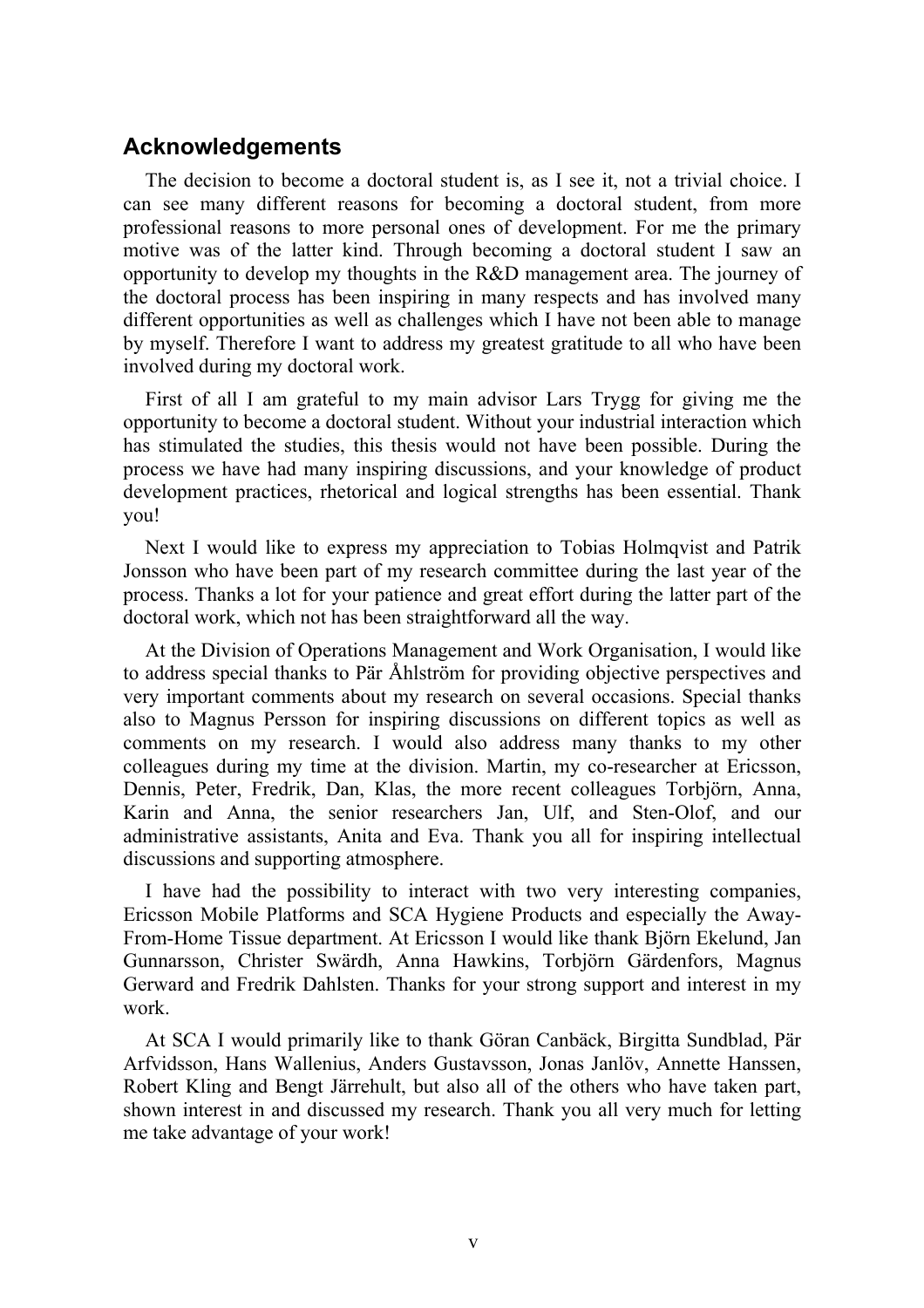Over the years I have also had the pleasure of getting to know several students through interactions in the education, which I think has contributed largely to my personal development in one way or another. Of all the students, I would especially like to thank Eric Sandgren and Jonatan Sjöström for accepting my suggestion of writing a paper together. Thanks also to Jerker and Gustaf at Accenture for inspiring discussions on R&D management.

During the first years, the research was conducted with support from the Swedish Engineering Design Research and Education Agenda (ENDREA). I am very grateful for the opportunity of taking part in the research network with many skilled researchers and industrial representatives. My appreciation also goes to Birgitta and Bengt at IMIT for your help and administrative support with the industrial research projects. Thanks also to Jon van Leuven for correcting my English, often on short notice.

Finally, I would like to thank my family for always supporting me when entering new stages of life even though not knowing much about what is to come next. Thanks also to Zack and Scott for letting me switch off my thoughts on research for some time when instead focusing on our training. Last, but definitely not least, I am happy to acknowledge a distinct debt to the person who means most in my life, my wife Magdalena. Thank you for sustaining me throughout the process – I love you.

a (1) mudkin

Göteborg, March 2006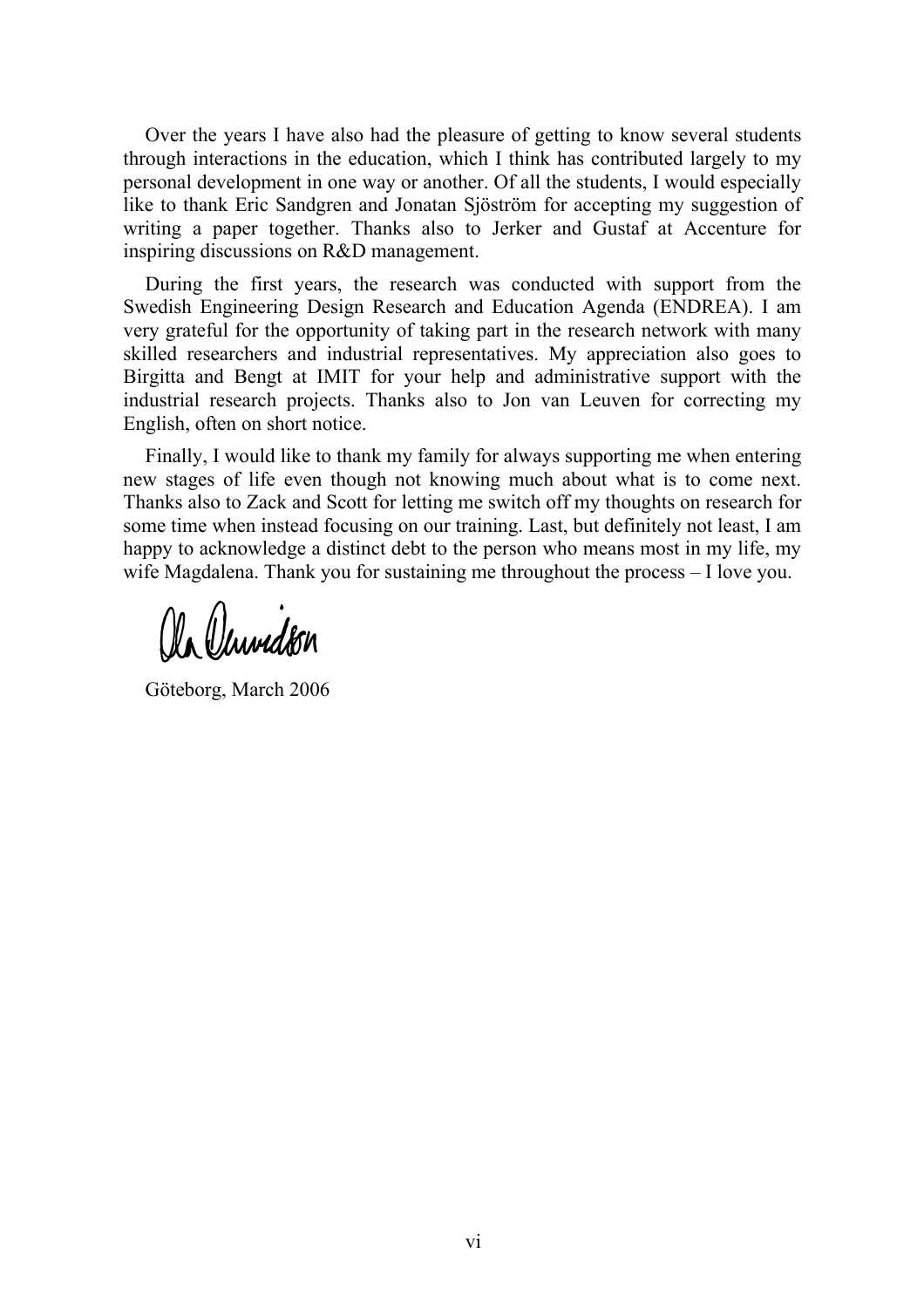## **Table of Contents**

| 1. | Introduction to organising project portfolio                            |  |
|----|-------------------------------------------------------------------------|--|
|    |                                                                         |  |
|    |                                                                         |  |
|    |                                                                         |  |
|    |                                                                         |  |
|    |                                                                         |  |
|    |                                                                         |  |
| 2. | Theoretical exposition of project portfolio                             |  |
|    |                                                                         |  |
|    | 2.1. Motivation and historical background to                            |  |
|    |                                                                         |  |
|    |                                                                         |  |
|    |                                                                         |  |
|    | 2.4. Procedural aspects of organising project portfolio management 24   |  |
|    |                                                                         |  |
|    |                                                                         |  |
| 3. |                                                                         |  |
|    |                                                                         |  |
|    |                                                                         |  |
|    |                                                                         |  |
|    |                                                                         |  |
|    | 3.5. Frequent interaction between empirical observations and theory40   |  |
|    |                                                                         |  |
|    |                                                                         |  |
|    |                                                                         |  |
|    |                                                                         |  |
|    | 3.10. The Ericsson studies' contributions to the dissertation process54 |  |
|    |                                                                         |  |
|    |                                                                         |  |
|    |                                                                         |  |
| 4. | A framework for analysing organising aspects                            |  |
|    | 4.1. Developing a framework for studying organising                     |  |
|    |                                                                         |  |
|    | 4.2. Categorising the project portfolio management framework59          |  |
|    | 4.3. Procedural aspects of organising project portfolio management 60   |  |
|    |                                                                         |  |
|    | 4.5. Organisational aspects of organising                               |  |
|    |                                                                         |  |
|    | 4.6. Summarising the framework for organising                           |  |
|    |                                                                         |  |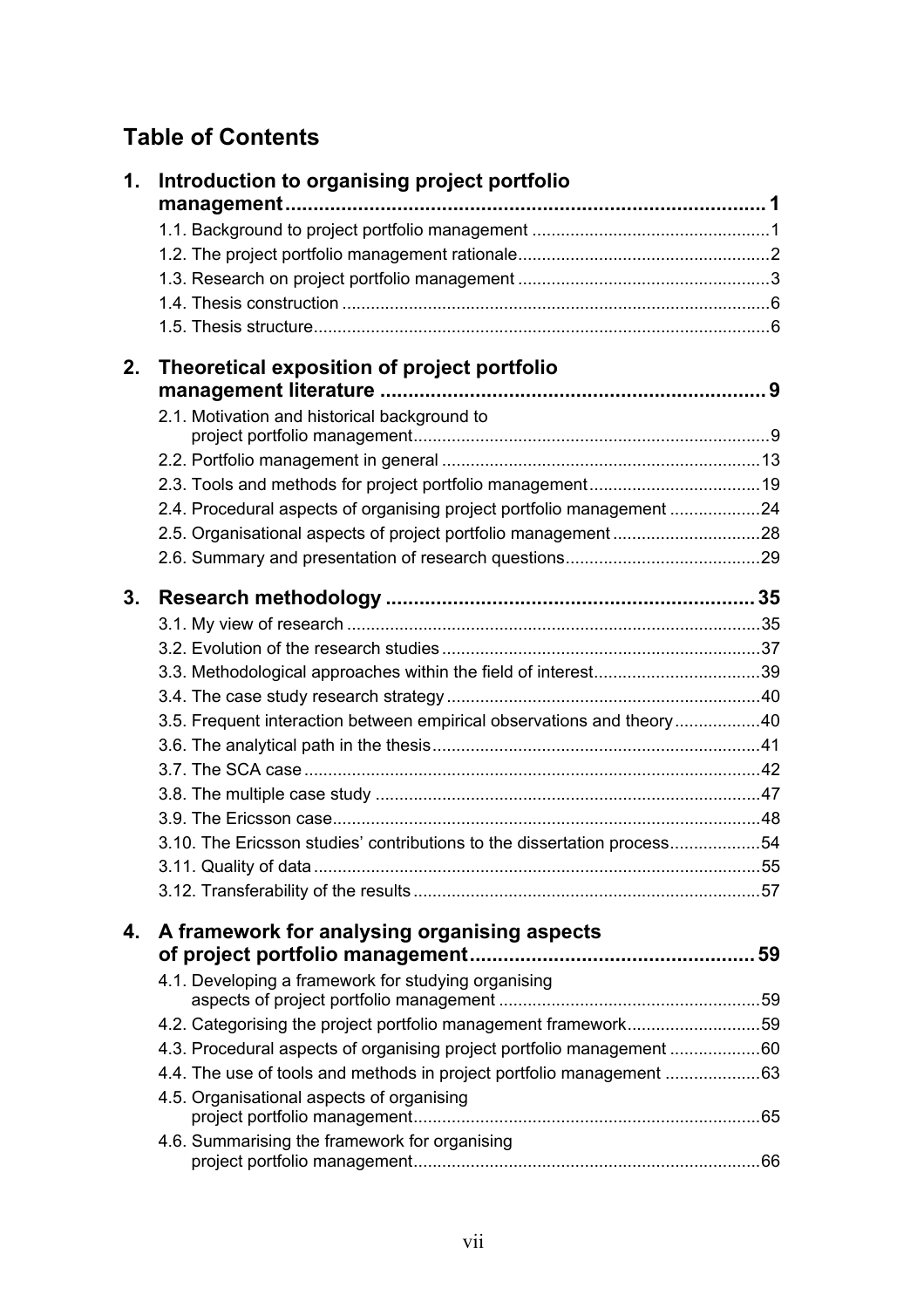| 5. | <b>Extended summary of the papers focusing</b>                                                                     |  |
|----|--------------------------------------------------------------------------------------------------------------------|--|
|    | 5.1. Results from paper 4: Requirements to be fulfilled by                                                         |  |
|    | 5.2. Results from paper 5: Project portfolio management                                                            |  |
|    | 5.3. Results from paper 6: Project portfolio management                                                            |  |
| 6. | A description of how project portfolio management                                                                  |  |
|    |                                                                                                                    |  |
|    |                                                                                                                    |  |
|    |                                                                                                                    |  |
| 7. | An analysis of SCA AFH Tissue's approach to                                                                        |  |
|    |                                                                                                                    |  |
|    |                                                                                                                    |  |
|    |                                                                                                                    |  |
|    |                                                                                                                    |  |
| 8. | Aspects of importance for organising                                                                               |  |
|    |                                                                                                                    |  |
|    | 8.1. Implications for organising the management of<br>project portfolios including different types of projects 119 |  |
|    | 8.2. Implications for using tools and methods in combination126                                                    |  |
|    | 8.3. The procedural and organisational settings' effects on                                                        |  |
|    | the choice, adaptation and application of tools and methods 130                                                    |  |
| 9. |                                                                                                                    |  |
|    |                                                                                                                    |  |
|    |                                                                                                                    |  |
|    |                                                                                                                    |  |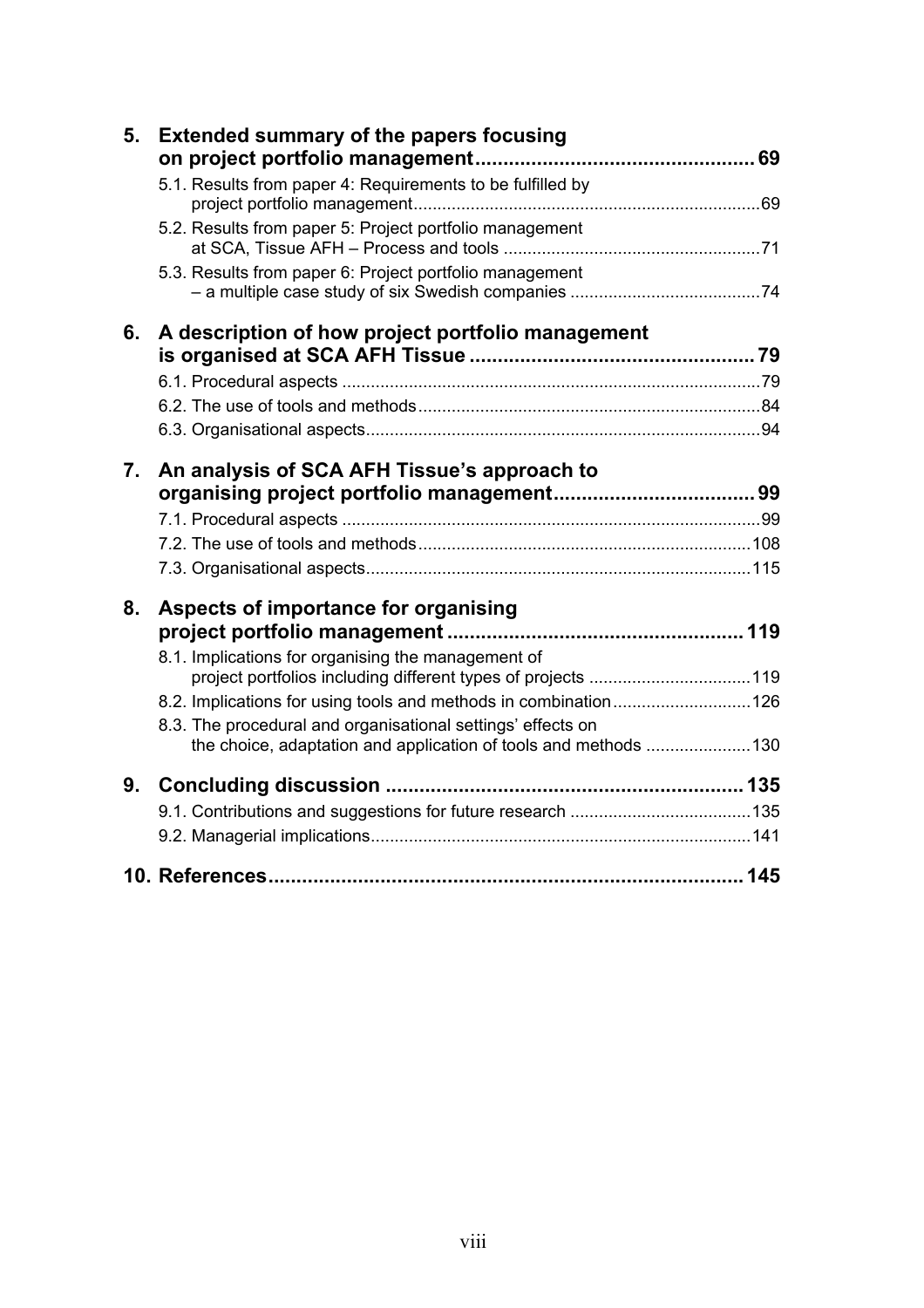## **1. Introduction to organising project portfolio management**

*This dissertation is about organising the management of project portfolios, and in this first chapter an introduction to the project portfolio management approach is given. In the first section is a background to why projects are managed as portfolios given, and in the following section the basics of the project portfolio management rationale are described. Then the research area for the thesis is described and the purpose of the thesis is presented and motivated. The chapter concludes with describing the construction and structure of the thesis.* 

## *1.1. Background to project portfolio management*

Companies acting in markets characterised by intense competitiveness have to continuously develop existing products as well as new products for the market. To ensure long-term survival, the companies must develop attractive products for the market in regard to both product cost and performance (Hayes et al., 2005). Most high-performing companies do not face any problems in suggesting new ideas for this development; the majority have a plethora of both product and process opportunities for development. As a consequence of limited resources for development activities, companies need to choose and compromise among the opportunities for their development (Dye and Pennypacker, 1999).

When pursuing the need, companies evaluate which ideas are most capable of yielding returns. However, to stay competitive in the long run, it is not beneficial to focus only on activities that seem most promising in the short run; companies also have to take a more long-term perspective on the marketplace into account in their choice and compromise among opportunities for development (Roussel et al., 1991). To stay long-term competitive it is also important to provide a sound mix of projects focusing on incremental or more radical innovations of both products and manufacturing processes (Wheelwright and Clark, 1992). Companies do not only have to consider the future returns of their activities and aspects of balance – they must also ensure that the activities support and fulfil their strategic intentions.

It is to assist managers in achieving a maximum of value, a balance of the activities undertaken, and a strategic alignment in choosing and compromising among development opportunities that project portfolio management tools, techniques and methods have been developed. Among both researchers and practitioners, extensive efforts have been made to develop such tools, techniques and methods. During the past decade, the research on project portfolio management has expanded into a more complete managerial approach – beside the focus only on tools, techniques and methods – including aspects of how project portfolio management is practised. Recent studies also show that many companies have implemented tools, techniques and methods for managing their project portfolios during the last few decades (Cooper et al., 1999; EIRMA, 2002; Center for Business Practices, 2003; Szwejczewski et al., 2004). However, these studies have also established that there is still much room for improvement, especially of how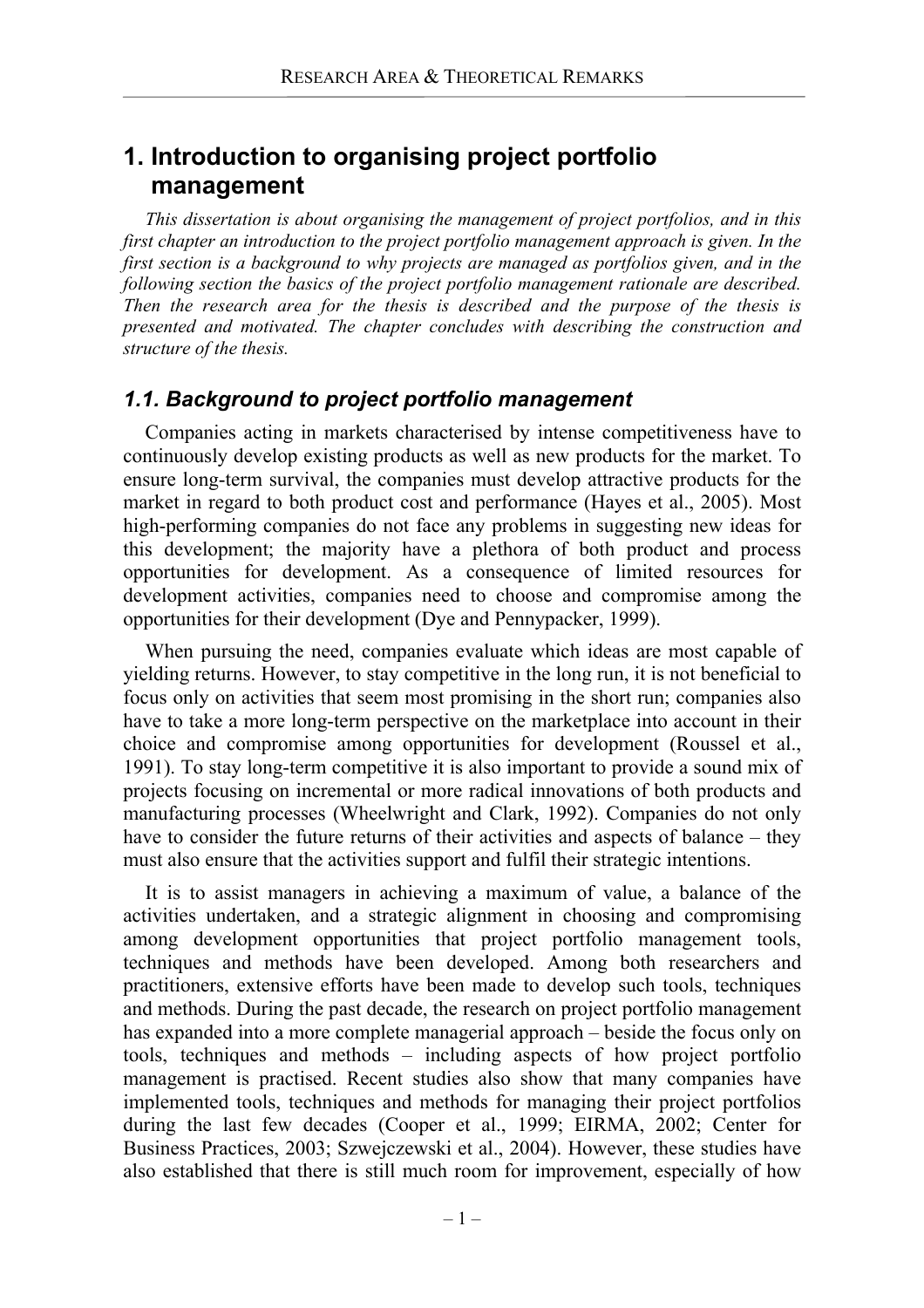project portfolio management is practised in companies (Center for Business Practices, 2003).

The great relevance of project portfolio management for overall development efficiency, together with the opinion – among many companies that have implemented at least parts of the project portfolio management approach – that much room for improvement can still be found, makes this an interesting area for further research. That the project portfolio management approach also gains growing industrial interest (Center for Business Practices, 2003) is an additional incentive to continuing study of it.

In the literature it is commonly agreed that no single best way to organise for project portfolio management exists (Levine, 1999). Instead, how to organise for project portfolio management depends on the company's specific situation (Bridges, 1999; Meredith and Mantel, 1999). So far, however, the literature has not provided a thorough knowledge of which aspects to take into account when organising for project portfolio management. It is therefore such aspects of importance for organising project portfolio management that are addressed in this thesis.

## *1.2. The project portfolio management rationale*

Even though research on tools, methods and techniques for the evaluation of projects and project portfolios has been focused for some decades (Archer and Ghasemzadeh, 1999; Cooper et al., 2001b; Stummer and Heidenberger, 2003), the area of project portfolio management – which also includes how the tools, methods and techniques are practically implemented and used in companies – must be said to be quite newly established (Dye and Pennypacker, 1999). The growing interest both in practice and in research has resulted in many publications during the last ten years, but project portfolio management is still not very well defined and agreement on what is really included does not yet exist.

However, project portfolio management can easily be described by an analogy with farming as *Seeding, Weeding and feeding, Cultivating* and *Plowing under*  (Hayes et al., 2005). The analogy with *Seeding* means encouraging an extensive and rich mix of ideas for new projects, while that with *Weeding and feeding* means selecting which ideas to turn into projects and providing these with the right resources, people and managers. By *Cultivating* is meant that project portfolio management also entails maintaining an appropriate mix of active projects, prioritising among them, modifying them as new information becomes available, and bringing them to completion. As the environment of the project portfolio changes, i.e. the markets shift and technologies evolve, some projects lose their competitive position among other ongoing or potential projects, making the resources more profitable somewhere else. The task of maintaining a healthy portfolio of projects therefore also involves decisions to kill ongoing projects in favour of other projects, which is the last analogy with farming as *Plowing under*.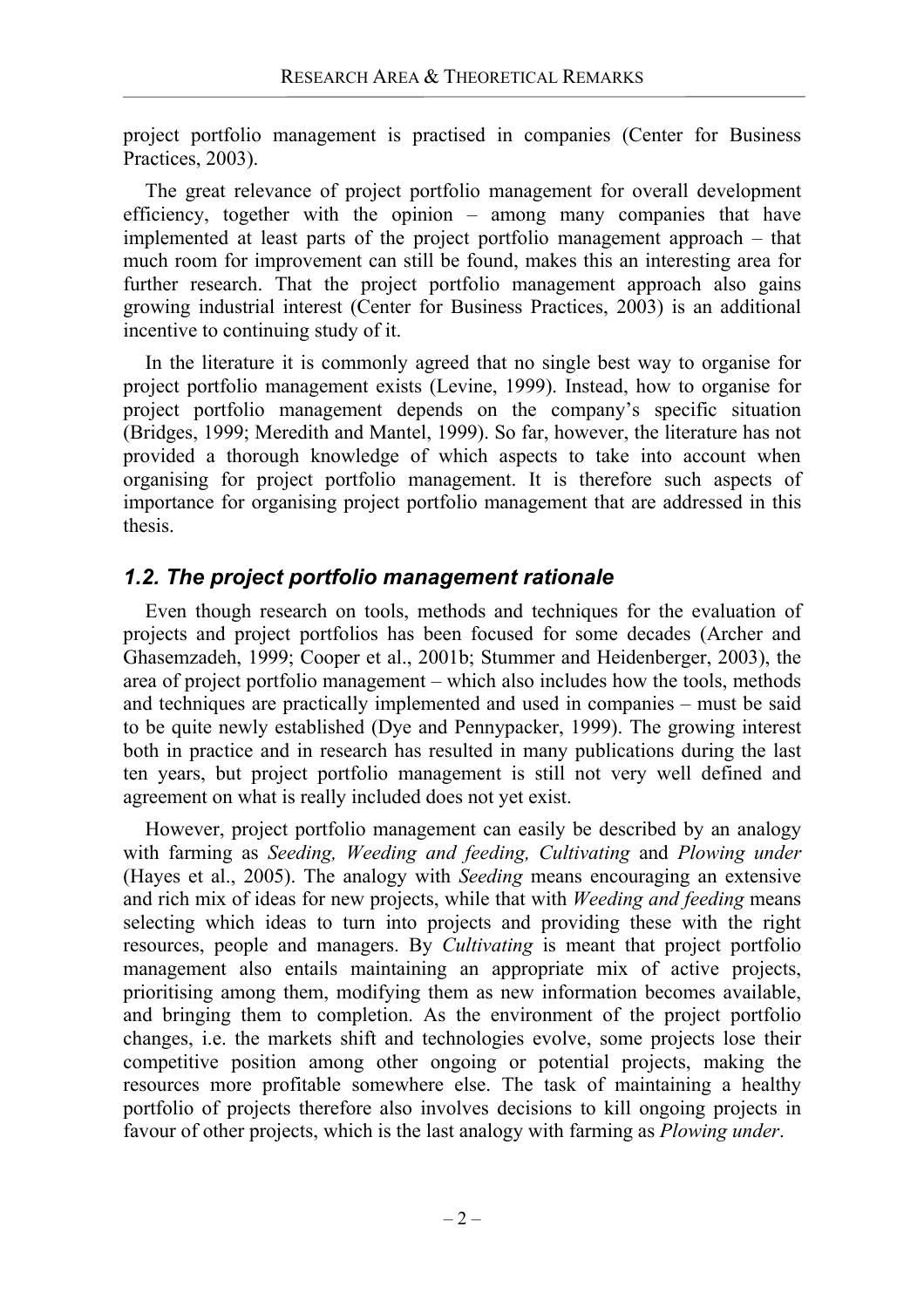This analogy well shows the spectrum of issues involved in project portfolio management and represents how the rationale is referred to in literature. Further, it is commonly agreed in the literature that project portfolio management concerns resource allocation in the firm (Cooper et al., 1997; Dye and Pennypacker, 1999). With a more or less given amount of resources, the question to answer is what projects the company can and/or should fund in the light of the company's strategies. Hence, project portfolio management aims at being an important link between companies' strategies and daily R&D operations. The connections of the projects run today, with tomorrow's product and market profile is essential for success in the marketplace. Likewise, the balance between the projects a company carries out is essential for its long-term success (Cooper et al., 1999), which is also in line with the analogy described.

Another characteristic that is commonly agreed in literature to be important for project portfolio management is that the portfolio decision process is characterised by uncertainty (Archer and Ghasemzadeh, 1996). Project information is changing, opportunities are dynamic, and the decisions involve many different strategic considerations as well as different goals. The complexity in the decision process is further enhanced by interdependencies among the different projects and the fact that multiple decision-makers are involved, often located at different places (Cooper et al., 2001b).

Summarising this short description of the project portfolio management rationale, it can be concluded that project portfolio management generally is considered as a decision process in which the set of projects is continuously revised. The process deals with both ongoing projects in the portfolio and potentially new projects for the portfolio. A more thorough discussion on the definition of project portfolio management is found in Section 2.2.1.

## *1.3. Research on project portfolio management*

Early attempts in the area of project portfolio management were much focused on developing tools, methods or techniques for evaluating projects and project portfolios (Archer and Ghasemzadeh, 1996; Cooper et al., 2001b; Cooper et al., 2001a). This research was to a large extent unempirical in the sense that the tools, methods and techniques were developed without considering their practical usability, nor were they tested in practice (Cooper et al., 2001b; Poh et al., 2001). Later on, during the late 1980s and especially the 1990s, the core of research on project portfolio management has changed into studies with a more explorative focus using breadth-based methodologies (Cooper et al., 1998; Center for Business Practices, 2003). These studies focus on the best practices for project portfolio management, and the studies' findings have contributed greatly to extending knowledge in the area. This research can be seen as setting a new stage for the research on project portfolio management. Studies previously addressed some specific parts of project portfolio management, i.e. the development and/or adjustment of specific tools, methods or techniques, but these breadth-based studies extended the research area into a more complete set of managerial considerations.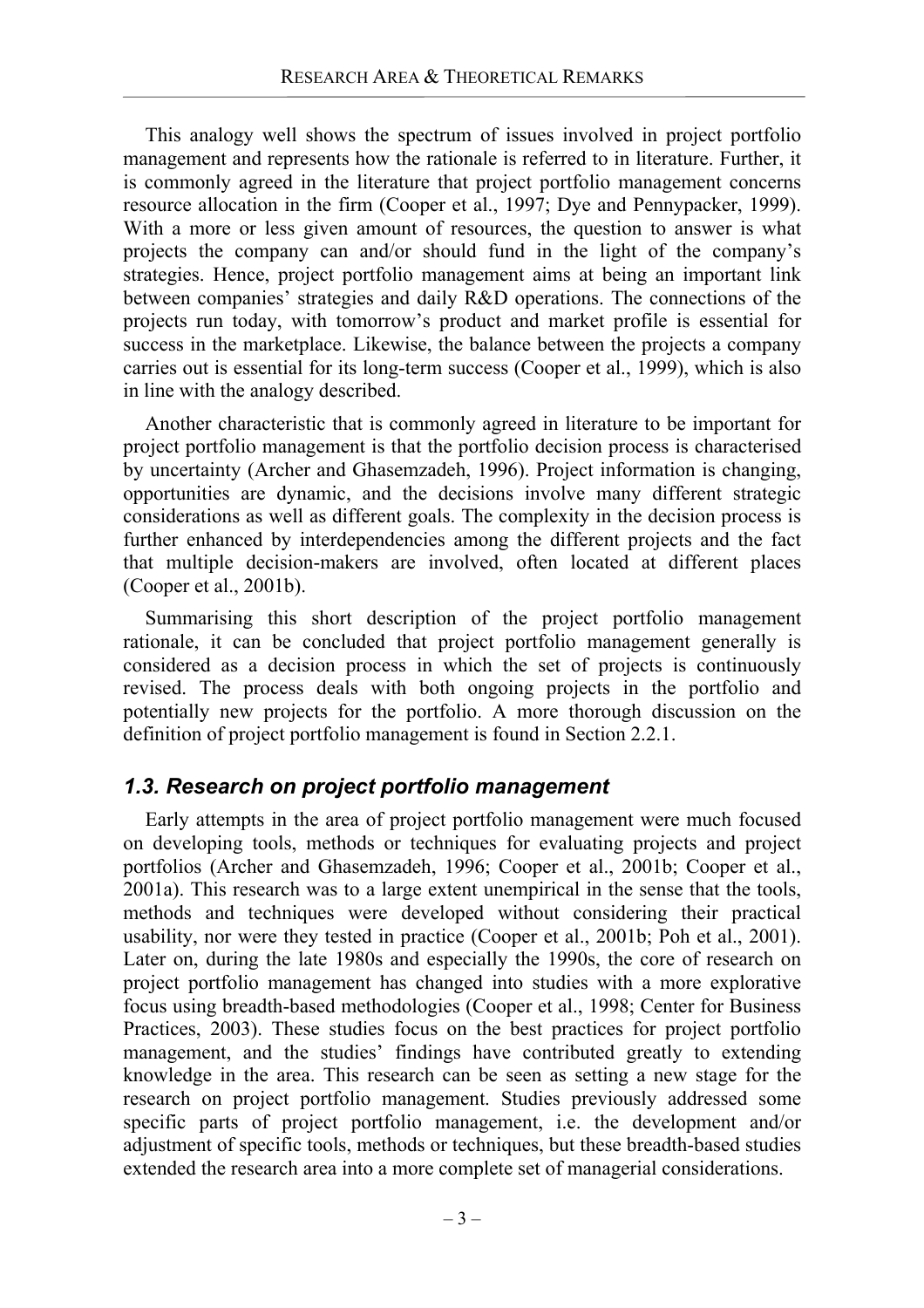Much of the existing knowledge base relies fundamentally on either material from these quantitative studies or the most often theoretically developed tools, methods and techniques. The research is deficient to a large extent in using existing literature and knowledge in related areas to build up and reinforce the findings. Therefore the overall critique directed at the product development literature, that the findings are largely atheoretical and fail to take the next theory-building step (Brown and Eisenhardt, 1995), can be said to hold also for the project portfolio management research area. Nevertheless, the existing research has been important in building knowledge in the area, and creating an understanding of factors essential for successful project portfolio management. But there still exists much room for improvement regarding aspects important for organising project portfolio management.

The area of organising for project portfolio management is seen as highly relevant since the success of a project portfolio management initiative is dependent on how the organisation develops and supports an environment for project portfolio management, rather than just the development and selection of tools, methods and techniques (Levine, 1999). In establishing such a supporting environment, the aspects of how to organise for project portfolio management are important. Based on the understanding of factors for successful project portfolio management learned from the breadth-based studies, the natural next phase in developing the area would be to apply methods in which the researchers gain more thorough knowledge (Tashakkori and Teddlie, 1998) of how project portfolio management is really carried out, and understand why it is organised as it is. Such deeper knowledge would make it easier to exploit other existing theoretical areas in understanding aspects of importance for project portfolio management.

Most of the limited research dealing with issues of organising project portfolio management tends to focus managerial advice on how to set up the project portfolio management. Which people are involved, and how they are organised, is commonly stated to be critical (Levine, 1999; Cooper et al., 2001a; Cooper et al., 2001b). Even though arguing that the choice of which people to involve is critical, such contributions do not provide any understanding of who these people should be. Neither do the authors offer any insight into how they are involved, regarding for example the supply of information or responsibility for decisions etc. Other contributions have been made regarding which types of organisational functions should be represented in the project portfolio management work. Generally it is found here that the sales, marketing, manufacturing and R&D should be involved (EIRMA, 2002). Regarding accountability for the project portfolio management, the general advice found in literature is that this should be entrusted to high-level teams (EIRMA, 2002; Center for Business Practices, 2003).

Another area of organising aspects of project portfolio management where existing research focuses on rather general managerial advice is that of process aspects. It is generally agreed that project portfolio management processes should be formal, and should handle all kinds of projects in their entirety (Bridges, 1999). Further, the process of project portfolio management is dynamic and the list of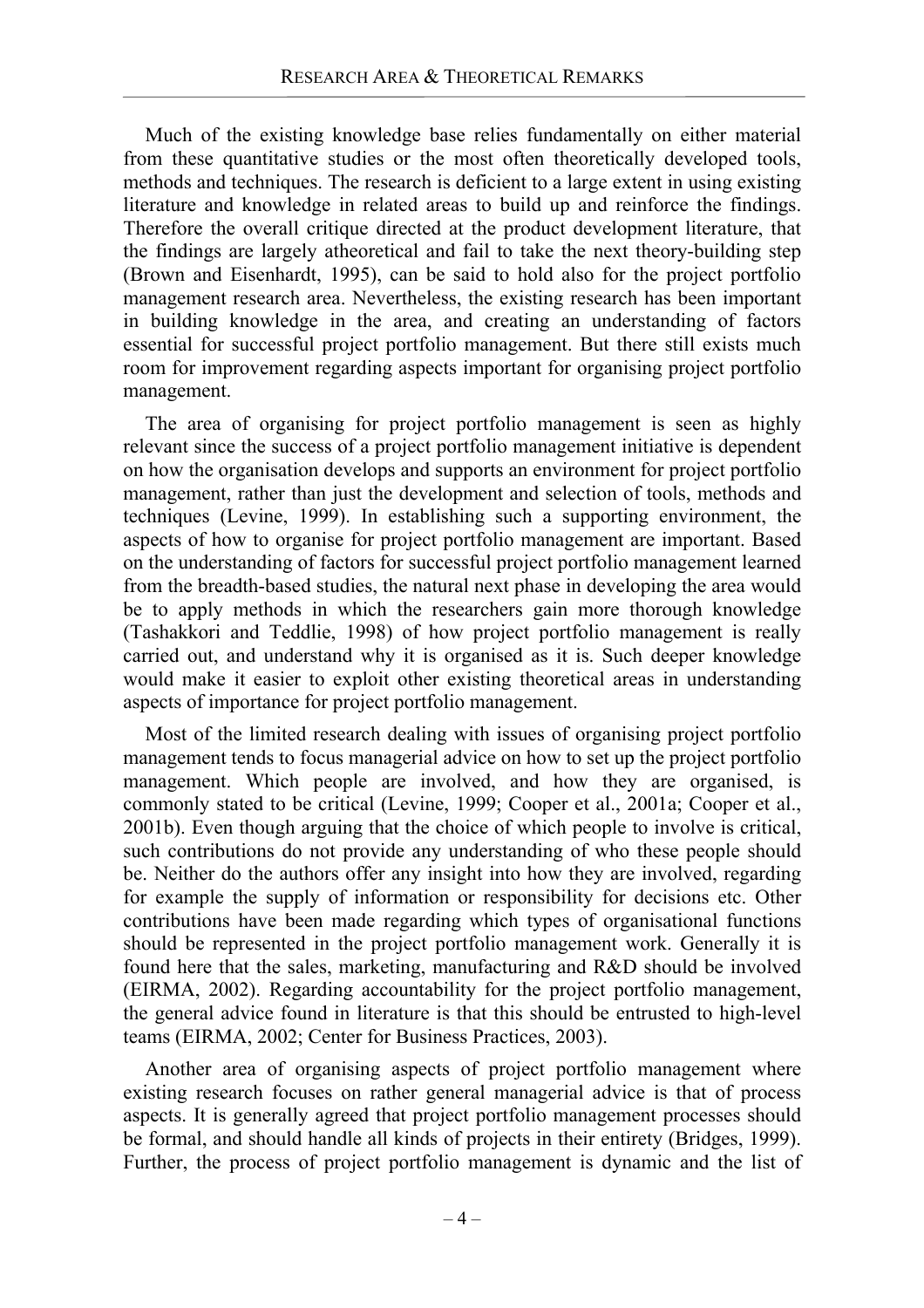active and new projects should therefore be constantly revised (Cooper et al., 2001b). If, beside the general advice on formality and dynamics, one instead takes the view of how project portfolio management decisions really are made in a sequenced process, the contributions here must be considered sparser. Archer and Ghasemzadeh (1996) not only reach this conclusion, but think that there is a total lack of framework for organising the tools and methods logically in a flexible process.

Moreover, the presumption that there exists no single, general, best way to organise the project portfolio management work seems to underlie most of the contributions in the area. It is generally maintained that the best way to arrange the project portfolio management work is situation-specific (Bridges, 1999). Kendall and Rollins (2003), for example, say that every project portfolio is unique and requires that the people managing the portfolio are organised to suit the specific company's situation, as also Bridges (1999) states.

Since there seems to be no self-evident way of organising project portfolio management, it is here argued for an increased knowledge of how and why project portfolio management is organised in certain ways. Such increased knowledge would also enable better understanding of aspects that are of importance when organising for project portfolio management. The contributions in the area so far cannot be said to provide such understanding of important aspects, as they only give fragmented advice on how project portfolio management should be organised. Consequently:

## *The purpose of this thesis is to determine aspects of importance for organising project portfolio management.*

The term 'organising' has been used in different ways by many authors (Czarniawska-Joerges, 1996) in different areas of research. Instead of classifying how the term is used here in comparison with other authors, it is more relevant to clarify how the term is actually used in this thesis. Organising will be referred to as the arranging of project portfolio management activities (e.g. decisions, preparations, discussions) and the manner of using tools, methods and techniques in these activities as well as the way of involving organisational participants in the activities. Thus, organising project portfolio management is seen here as involving three areas: procedural aspects, organisational aspects, and aspects regarding the use of tools, methods and techniques for supporting the project portfolio management activities. Consequently, typical aspects of importance focused on in the thesis concern the arrangement of the project portfolio management activities, the involvement of organisational participants in the activities, and the use of tools, methods and techniques.

Within the framework of the purpose stated here, more specific research questions to answer will be developed as part of the next chapter, the theoretical exposition. But first, the thesis construction and structure will be described.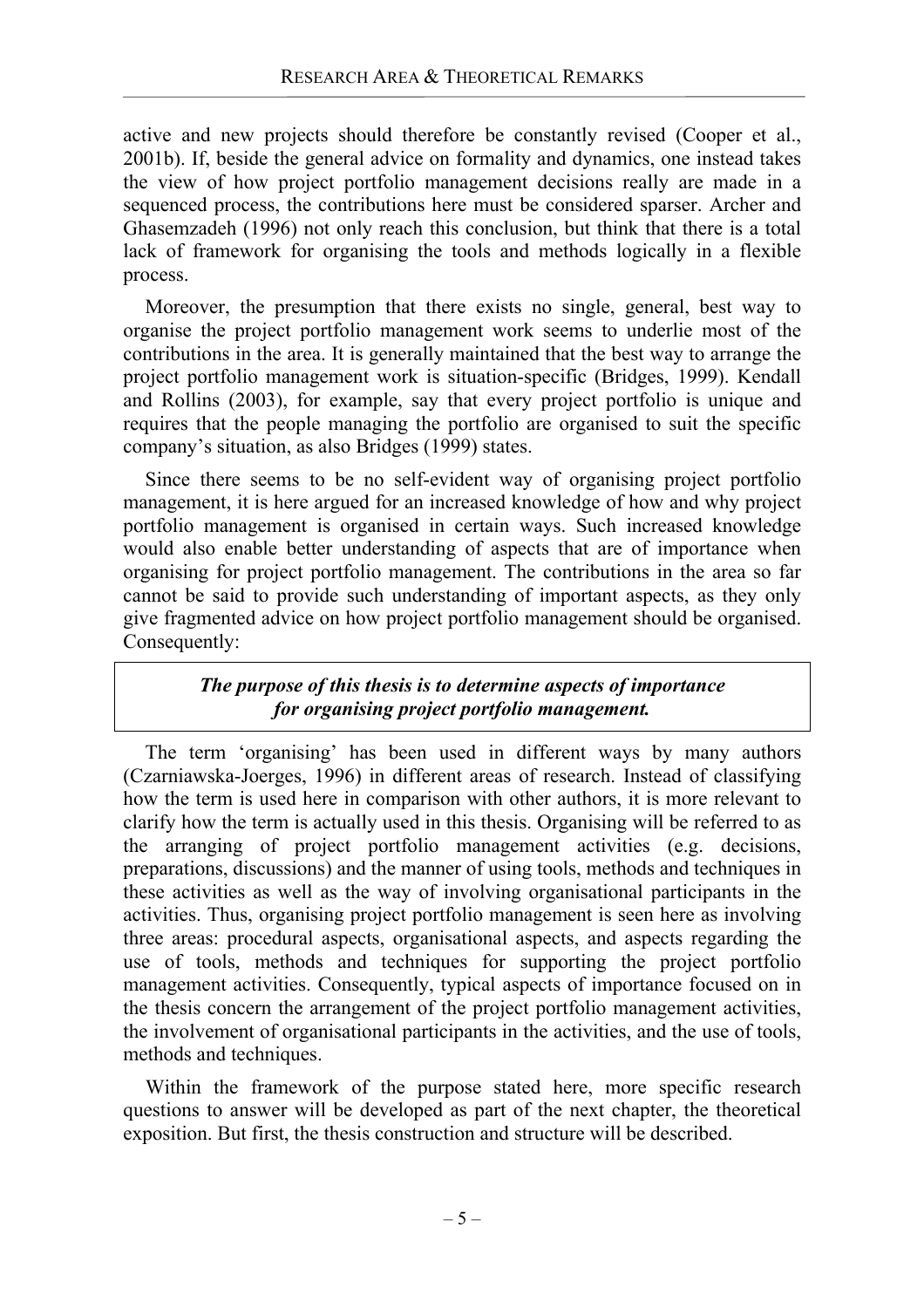## *1.4. Thesis construction*

One of the goals of project portfolio management is to operationalise the business strategy and ensure that the development activities are aligned with the strategy (Cooper et al., 2001b). Consequently this thesis deals on a general level with the operationalisation and implementation of strategic considerations in the development operations. Several authors have emphasised the importance of the strategic management of technologies and how to implement strategic choices, to take effect in the daily operations (Wheelwright and Clark, 1992; Smith and Reinertsen, 1998; McGrath, 2001; Hayes et al., 2005). During my Ph.D. process, diverse studies have been carried out, all addressing strategic considerations of managing R&D operations. However, not all of the studies have specifically dealt with organising project portfolio management.

When choosing a direction for my thesis topic, I saw different possibilities for which particular purpose to select. I decided to focus on project portfolio management even though some of the papers already written by then (two of them also published) had not addressed the topic of project portfolio management. All of the papers written during the Ph.D. process, however, have in common that they deal with strategic management of technology development and how to put strategies for such operations into action. This is to some extent supported by the fact that many of the authors referred to, and sometimes also specific references, have been the same throughout several papers. Hence, the papers not dealing with project portfolio management have still contributed to knowledge and understanding of working with strategic management of R&D operations. Since these papers have also contributed to the knowledge-building during the Ph.D. process, I chose to retain them within the thesis, although this has had some implications for the structure of the thesis.

## *1.5. Thesis structure*

As Figure 1 shows, the thesis is structured in six parts. This introductory chapter constitutes, together with Chapter 2, the theoretical exposition of project portfolio management literature, the first part of the thesis. The second chapter is concluded by presenting the research questions for the thesis.

The second part includes Chapter 3, the research methodology, and Chapter 4, a framework for studying the organising aspects of project portfolio management. As a consequence of including all the six papers in the thesis, even though not all of them contribute to the purpose of the thesis, the extended summaries of the first three papers are presented as part of Chapter 3, when outlining the different research studies. In Chapter 4, the framework for structuring both the empirical data and their analysis is presented.

The third part of the thesis concerns the findings from the studies contributing to the purpose of the thesis. In Chapter 5 the extended summaries of papers 4–6 are presented. Two of these papers are based on a single case study, and one of them on a multiple case study. Chapter 6 describes the single-case company's approach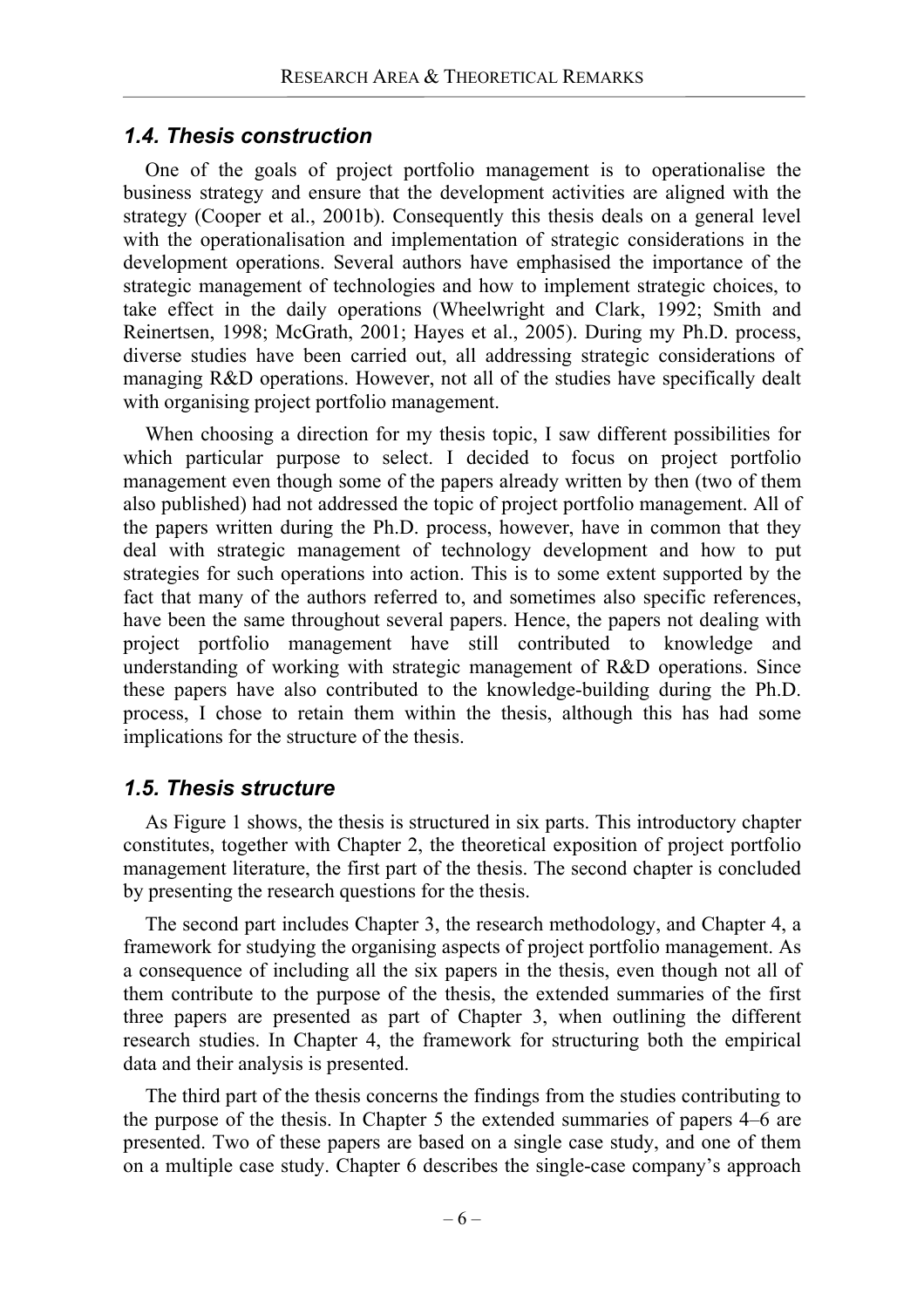to organising project portfolio management. This single case is the same as the one dealt with in papers 4 and 5.

| <b>RESEARCH AREA</b><br><b>&amp; THEORETICAL</b><br><b>REMARKS</b> | 1. Introduction to<br><b>Organising Project</b><br>Portfolio Management                      | 2. Theoretical exposition<br>of the project portfolio<br>management literature                            |
|--------------------------------------------------------------------|----------------------------------------------------------------------------------------------|-----------------------------------------------------------------------------------------------------------|
| <b>RESEARCH</b><br><b>METHODOLOGY</b><br><b>&amp; FRAMEWORK</b>    | 3. Research<br>Methodology                                                                   | 4. A framework for<br>studying the organising<br>aspects of project<br>portfolio management               |
| <b>FINDINGS</b><br><b>FROM THE</b><br><b>STUDIES</b>               | 5. Extended summary of<br>papers focusing on<br>project portfolio<br>management              | 6. A description of how<br>project portfolio manage-<br>ment is organised at<br><b>SCA AFH Tissue</b>     |
|                                                                    |                                                                                              |                                                                                                           |
| ANALYSIS,<br><b>CONCLUSIONS &amp;</b><br><b>CONTRIBUTIONS</b>      | 7. Analysis of SCA AFH<br>Tissues' approach to<br>organising project<br>portfolio management | 8. Aspects of importance<br>9. Concluding<br>discussion<br>for organising project<br>portfolio management |
| <b>REFERENCES</b>                                                  | 10. References                                                                               |                                                                                                           |

#### *Figure 1: Thesis structure*

The fourth part of the thesis includes Chapters 7 to 9. In Chapter 7 the case company's approach to organising project portfolio management is analysed on the basis of the framework presented in Chapter 4. Chapter 8 aims at synthesising the findings and answering the research questions.

Chapter 9 provides a concluding discussion, primarily examining the results and conclusions from the thesis. It also tries to clarify the contributions and considers the managerial implications of the results. The last two sections of the thesis comprise the references and the appended papers.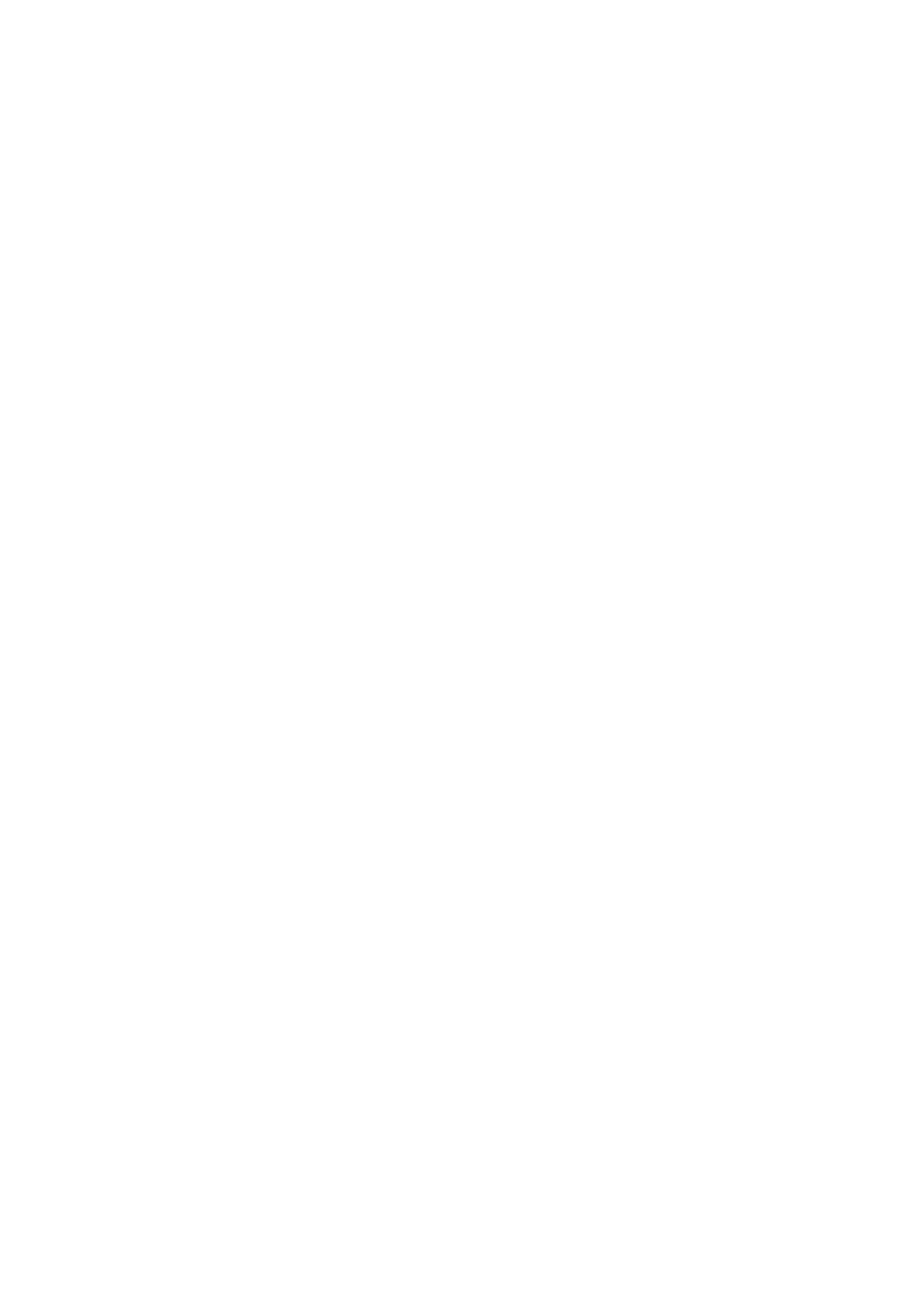## **2. Theoretical exposition of project portfolio management literature**

*This chapter provides a short review of the project portfolio management research area, but also presents and justifies the specific research questions for the thesis. The first part gives a general motivation for project portfolio management and a historical background to how the area has evolved during recent decades. The second part takes its point of departure in portfolio management in general, and describes project portfolio management's connections to related concepts and processes. The next part of the chapter gives an overview of tools, methods and techniques suggested for project portfolio management, followed by two parts dealing with procedural aspects and organisational aspects of project portfolio management. The chapter concludes with a summary and presentation of the research questions.* 

## *2.1. Motivation and historical background to project portfolio management*

As commonly argued in literature during recent decades, development activities are among the most important activities that companies undertake in order to stay competitive in the marketplace (Martino, 1995; Cooper, 2001). Most companies that perform well have an abundance of new ideas for their development of both products and processes (Wheelwright and Clark, 1992; Archer and Ghasemzadeh, 1999; EIRMA, 2002). They can for example expand product lines, develop new products, create new differentiated markets, or enhance existing technologies. The dilemma facing most companies is that they cannot do everything they would like to do; they have to choose and compromise. In a business world characterised by high competition, technology and marketing resources are too scarce to allocate to wrong projects (Wheelwright and Clark, 1992). Therefore companies have to set priorities and allocate their available resources to the most prominent ideas (Archer and Ghasemzadeh, 1996) in order to yield as much value as possible for the resources put in. Many companies today face problems in this choice and compromise among project ideas. For example, far too many companies resource too many ideas in relation to their available resources (Center for Business Practices, 2003). This is, however, not hard to understand as it is easy to add an extra project when a very important and good idea emerges, for example to back up an important product or market area. It is not easy to stop such an important idea from becoming a project and then justify to the organisation that the idea must wait until resources are available. The other possible way, to stop another important ongoing project in order to free resources, is not an easy task either. Often such managerial situations result in adding yet another project to the portfolio, without analysing the consequences for the portfolio of projects as a whole (Wheelwright and Clark, 1992). The facilitation of such questions regarding resource allocation among projects and project ideas is one of the main purposes of project portfolio management.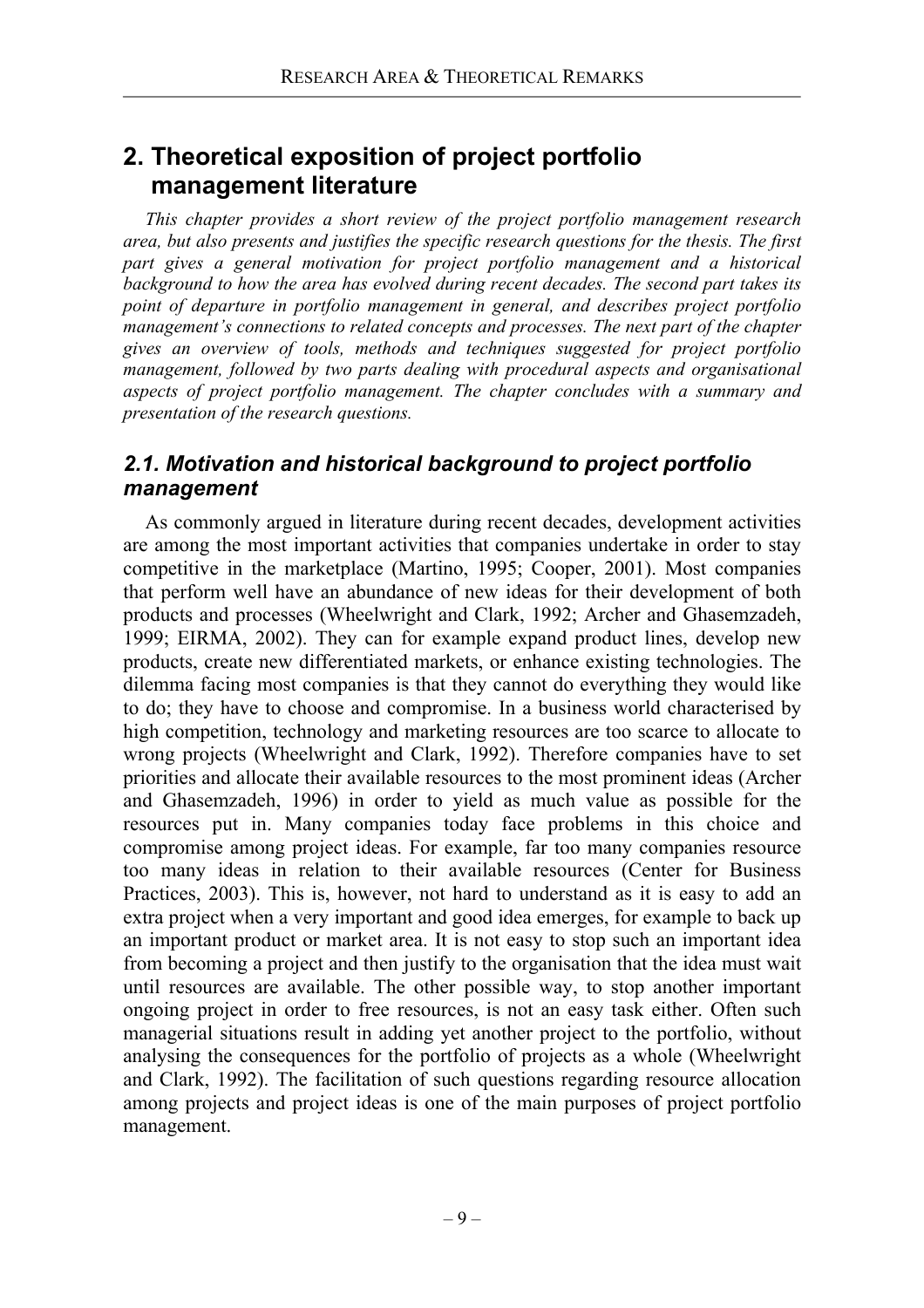Another and slightly different view of the importance of choosing the right projects is obtained if one looks at the costs of the failure to select the "best" projects (Martino, 1995). The cost of such failure involves two different types of costs. First, there are the resources spent on poor projects. This means spending valuable resources on projects with little or no gain in return. An even greater cost, however, may be the opportunity cost of marginal or apparently healthy projects that might have succeeded with additional resources, and the new starts that were deferred or not undertaken because of lack of resources. Thus, expending resources on poor projects is not only a loss in resources; it is also a loss of benefits that might have been achieved if the resources had been allocated to good projects. Hence, selecting the right projects is a critical decision in managing R&D project portfolios (Martino, 1995).

The second focal area in project portfolio management is that of strategic alignment of the development efforts. Research in the area of technology management has shown that it is of importance for successful development to have a strong connection with, and support for, the company's strategies and specifically the product strategies (Griffin, 1997; Castellion, 2005). It is also stated that one of the most important ways to operationalise the strategy is through the new products that are developed (Cooper et al., 2001b). To select individual projects that connect with and support the product strategies is normally seen as manageable by companies. But when it comes to quantifying the connection and support, thereby enabling a prioritisation among different project ideas, companies more often face problems (Nelson et al., 1999). Likewise when it comes to evaluating the overall development effort's strategic connection, companies often experience problems (Nelson et al., 1999). What further complicates the situation is that even if each single project supports the strategies, it does not mean that the strategies are fulfilled. Different aspects of the product strategies have to be taken into account and be evaluated in order to ensure a satisfactory level of strategic fulfilment.

Summarising the aspects of strategic alignment, it can be concluded that three different aspects are relevant: *Strategic fit*, i.e. consistency of all projects with the articulated strategy; *Strategic contribution*, i.e. which projects have to be pursued in order to realise the strategy and achieve the goals set; *Strategic priorities*, i.e. ensuring that the break-down of spending reflects the strategic priorities. All the three aspects are important areas in project portfolio management, even though just two of them explicitly call for a broader view than that one of the projects is needed (Nelson et al., 1999).

Another question for managers in charge of R&D operations to take care of is the balancing of resource spending. Success in tomorrow's market requires the ability to select the right mix of projects for today (Cooper et al., 2001a). For example, many businesses find it insufficient in a long-term perspective to spend all resources on short-term development; some effort also has to focus on more long-term development (Roussel et al., 1991). The same holds for the degree of change in the development, from incremental to more radical innovation of both products and processes (Wheelwright and Clark, 1992). A further example of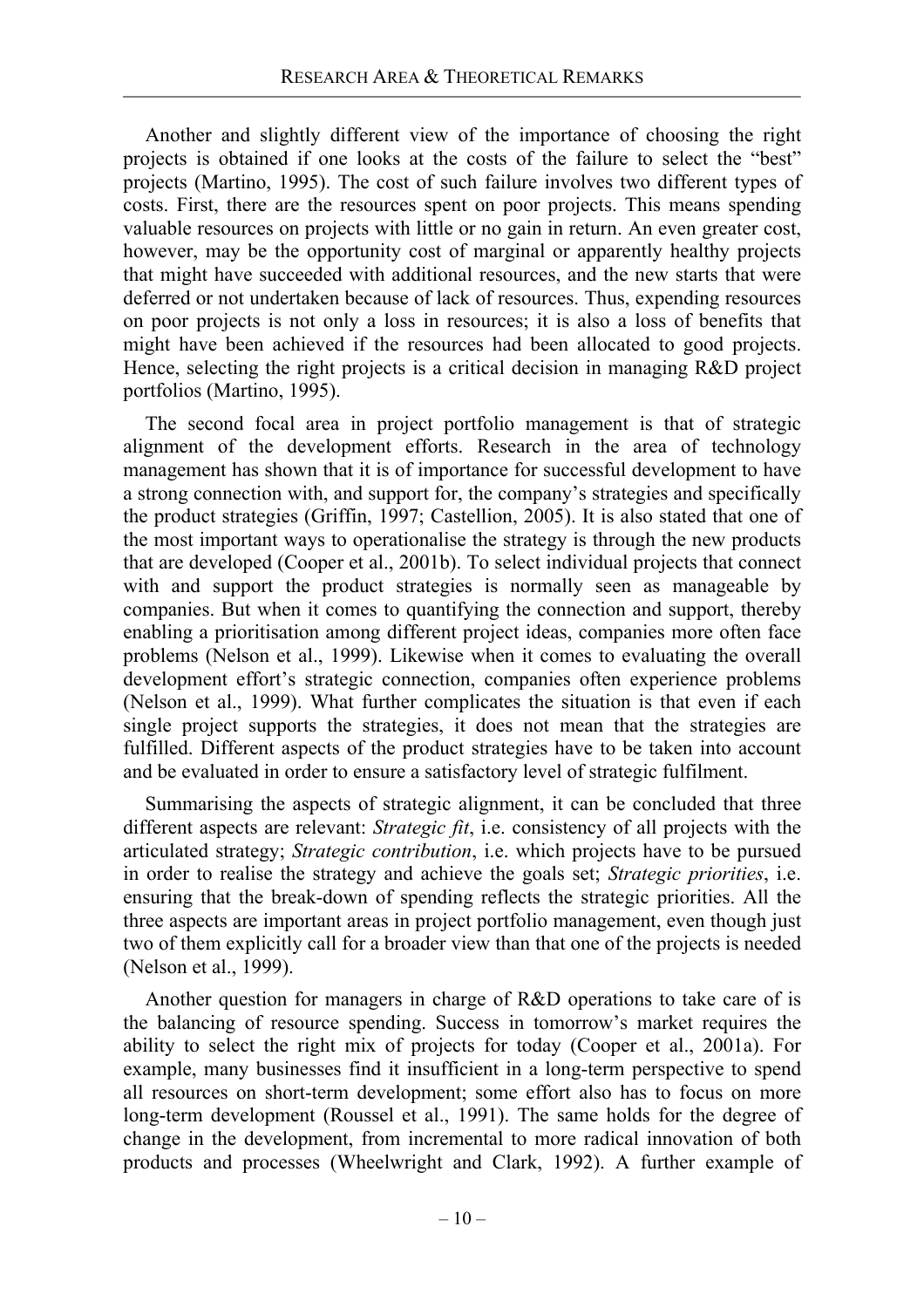division among types of activities may be that between different products or groups of products. Without an aggregated view of the projects undertaken in the portfolio, it is hard to evaluate such aspects of balance among resources spent (Levine, 1999), and consequently this is another important area focused upon in project portfolio management.

The three areas of high importance in managing R&D operations described here reflect in a clear way what leading literature defines as the most important reasons (goals) for project portfolio management. *Value maximisation* means allocating the sparse resources to where they are found to yield best value. *Strategic direction* involves ensuring that the sum of all projects truly reflects the overall business strategy. *Balance in terms of different parameters* refers, for example, to long-term projects versus short-term ones, high-risk versus low-risk ones, or balance between different markets, technologies, product categories and project types. The goals of project portfolio management are also summarised in Figure 2.



*Figure 2: The goals of project portfolio management (developed from Cooper et al., 2001b)* 

Beside the three general goals of project portfolio management, some more specific driving forces of project portfolio management can be noticed. The overall goals are extended by Cooper et al. (2001b) with three specific reasons for the importance of project portfolio management: to yield the right balance of projects and investments; to communicate project priorities both vertically and horizontally within the organisation; to provide greater objectivity in project selection. These reasons are, to some extent, more concerned with internal driving forces of project portfolio management, as they deal with the balance between projects and investments, the internal communication of priorities and the objectivity of project selection; but still they are important for the management of project portfolios.

## **2.1.1. Growing interest among practitioners**

We have seen that choosing the best portfolio of projects for the development and managing that portfolio over time are essential in gaining as much value as possible for the resources put in, and require that management consider the aggregate of both ongoing and possible development projects in the context of its business strategies and objectives (Nelson et al., 1999). As companies nowadays are facing increasing requirements on the return of invested capital, managers have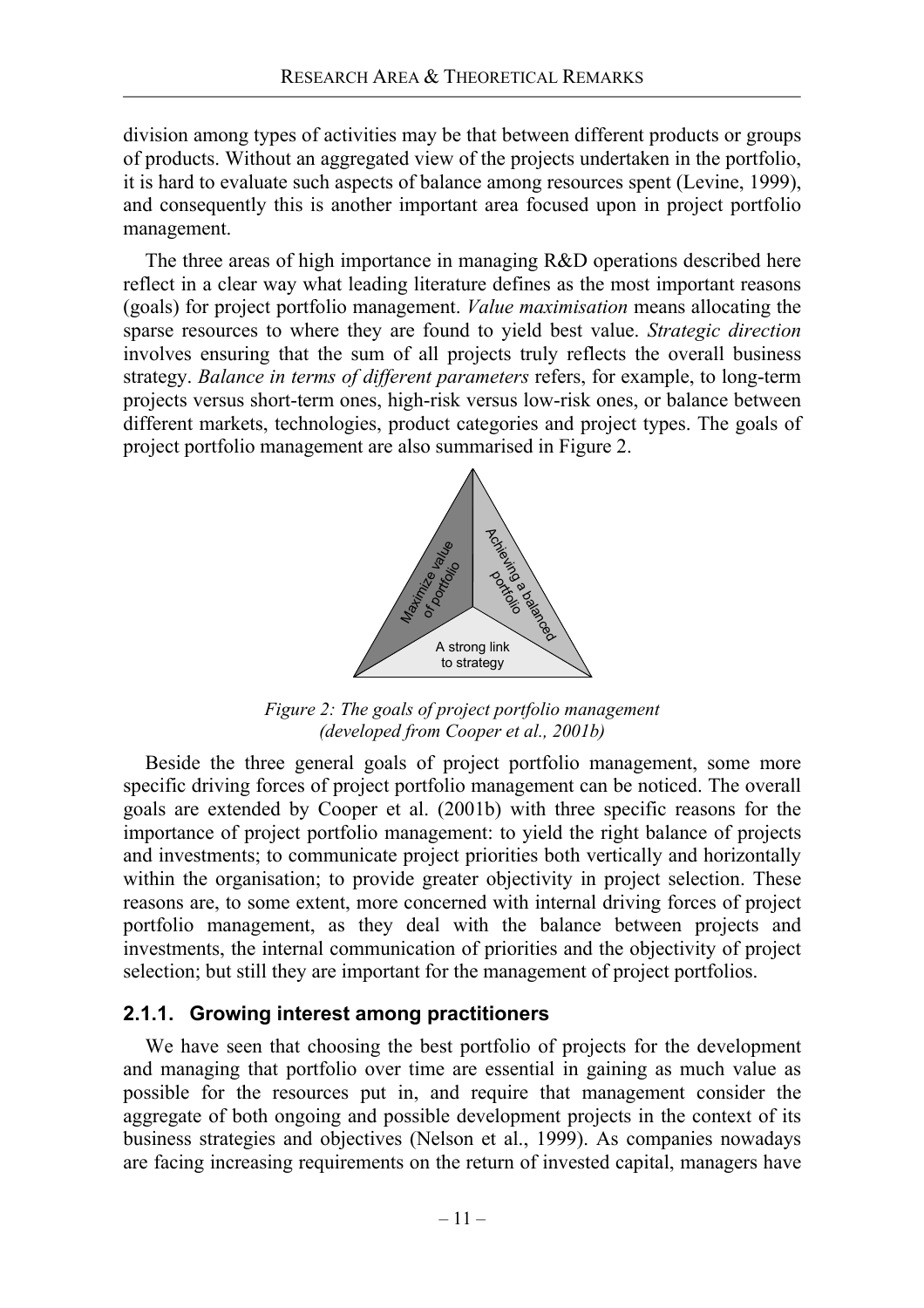been forced to thoroughly scrutinise the value earned by money invested in the R&D activities (Levine, 1999). As most of today's R&D activities are accomplished in projects (Kendall and Rollins, 2003) it is natural that project portfolio management attracts growing interest among practitioners.

In the beginning of the last decade it was suggested that project portfolio analysis and planning would grow in the 1990s to become as important as business portfolio planning became in the 1970s and 1980s (Roussel et al., 1991). Recent studies (Center for Business Practices, 2003; Cooper et al., 2004; Szwejczewski et al., 2004) have confirmed the growing interest among practitioners in the US and UK, where many of the companies involved in these studies also have implemented project portfolio management practices. Even though many companies have implemented project portfolio management, still many of them are unsatisfied with the performance of the practices (EIRMA, 2002; Center for Business Practices, 2003). One of the studies also states that many organisation's project portfolio management practices are immature (Center for Business Practices, 2003). According to this study, more than half of the companies that have implemented project portfolio management practices are at level 1 or 2 (on a scale of 1–5) in project portfolio management maturity (Center for Business Practices, 2003).

## **2.1.2. Historical background on managing projects as a portfolio**

To assist R&D managers in managing their projects aggregated, different types of support have been elaborated for some decades both within academia and among practitioners (Archer and Ghasemzadeh, 1996; Henriksen and Traynor, 1999). The early steps in the area did not have a focus on managing project portfolios; rather they concerned evaluations and selections of projects for the portfolio. However, as this is one part of what is included today in project portfolio management, it can be seen as the beginning of such work. The research on different techniques for project evaluation and selection has been extensive, and well over a hundred studies describing different types of techniques have been published during more than forty years (Henriksen and Traynor, 1999). Common to the different types of techniques is their highly mathematical character, employing techniques such as linear, dynamic and integer programming (Henriksen and Traynor, 1999). Beside these evaluation techniques for individual projects, techniques for optimising the portfolio composition have also been presented. The overall goal for these types of techniques is to develop a portfolio of new and existing projects that are optimised according to a specific objective (e.g. reward, profit) under a given set of resource constraints (Cooper et al., 2001b).

During the 1980s and 1990s when companies were attaining basic control over their research and development projects, they began gaining more interest in setting strategic priorities across the single projects. They also saw a need for better understanding the characteristics of the company's project portfolio in order to, for example, balance their risks against opportunities or get a grip on which types of projects were receiving resources (McGrath, 2004). As these types of questions arose, companies started to apply, in addition, techniques borrowed from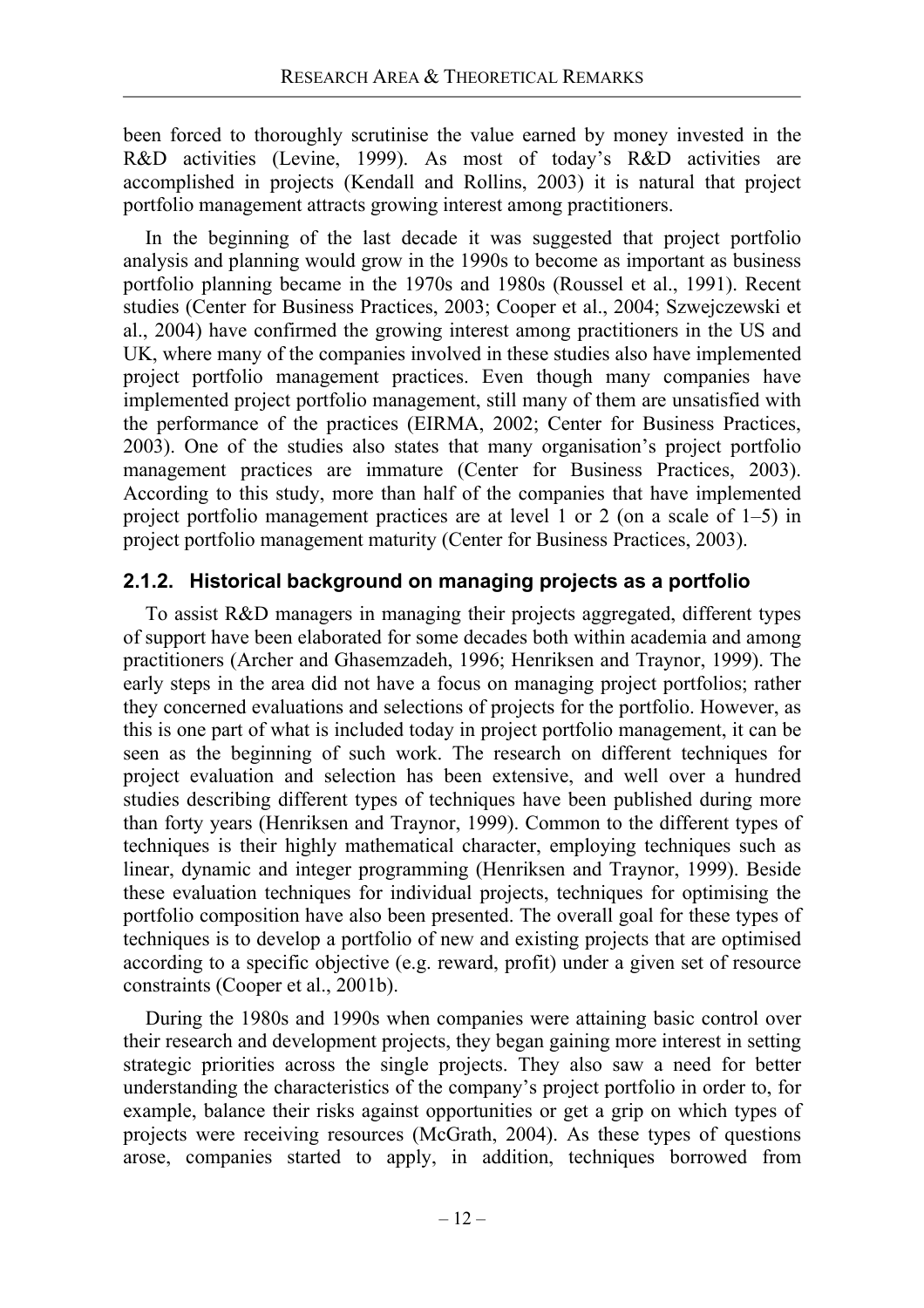investment portfolio management to analyse their development efforts. These techniques provided a link between the companies' product strategies and the execution of the strategy through the product development (McGrath, 2004).

Managers also started to ask themselves questions about the product development pipelines. Under constraints on resources, which projects should be started and what priority the project should have in comparison to other ongoing or possible projects were typical questions to answer (McGrath, 2004). These types of questions extended the project portfolio analysis to establish project priorities and then compared these priorities against some basic resource data. The benefits were significant and the senior managers realised that portfolio and pipeline management should be regular and ongoing management processes (McGrath, 2004).

## **2.1.3. Criticisms of the project portfolio management rationale**

In literature as well as among practitioners, there exist some criticisms of the project portfolio management rationale, even though it is seen by many as a very important approach for managing R&D operations. One such criticism is that it is not feasible to start and stop projects as new ideas emerge or the projects' environments change. Whether or not companies think it is possible to start and stop projects in the portfolio, this has consequences for how to organise for project portfolio management in term of frequency of portfolio updates. A related criticism is that the implemented portfolio management process often does not work as it is intended to do in the literature. In many companies the portfolio management process stops with the follow-up of the project portfolio, and the portfolio is not managed (i.e. no action is taken as a consequence of the portfolio follow-up) (Spradlin and Kutoloski, 1999).

Another argument which can be treated as criticism is that it is possible to manage a portfolio of projects only to some extent: there will always be certain projects on a so-called hidden agenda that, for one or another reason, is not put up officially (Blichfeldt and Eskerod, 2005). The most common example is curious personnel working with R&D that may not want to accept a specific portfolio decision of killing a project. Or there may be an idea that is not accepted by management but, for a single person or group of persons, is of such interest that they carry out the project without the management's knowledge. However, project portfolio management in this thesis deals only with projects and project ideas which are known to the organisation.

## *2.2. Portfolio management in general*

Thoughts borrowed from investment portfolio management were first applied on a business level and given much attention during the 1970s and 1980s (McGrath, 2004). Some of the questions relevant in managing such investment portfolios are also pertinent when managing project portfolios. But the differences between business and project portfolio management are perhaps greater than the similarities. Business portfolio management has its basis on a general level in companies, and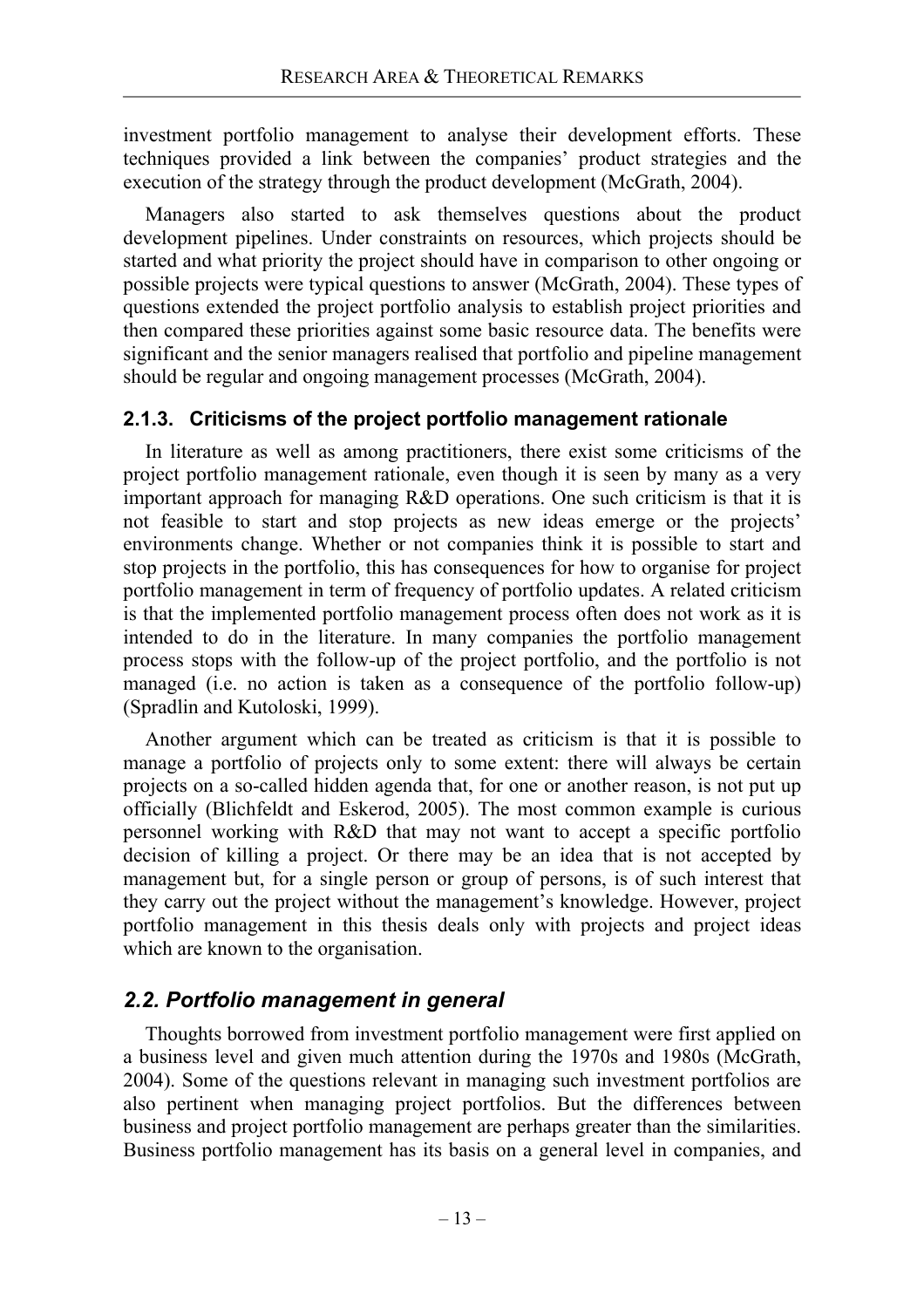concerns questions on the level of which businesses to be in and how the effort should be divided between them.

The next level in the organisation where portfolio thinking gained applications was the product level, i.e. within the businesses where companies are active, regarding how the mix of products should be at present and in the future. The main difference between business and product portfolio management is that, in managing businesses, existing products in the business are dealt with, compared to product portfolio management which involves far more uncertainties (Cooper et al., 2001b). Product portfolio management deals with future events and opportunities where much of the information required to make the decisions is very uncertain (Cooper et al., 2001b). Examples of further differences are the more dynamic decisionmaking environment for product portfolio management and the fact that it deals with projects at different stages of completion, in contrast to business portfolio management.

The next distinction to be made is the one between product and project portfolio management. If the differences between business and product portfolio management appear quite obvious, this is not the case for the differences between product and project portfolio management. Most processes that are used for product portfolio management focus on the new product development efforts alone (Kendall and Rollins, 2003). The intention with these processes is to assist an organisation in allocating the limited resources to the development of new products for the market. The definition of a product portfolio stated by the Product Development Management Association (PDMA) is *"a set of products and product lines the firm has placed in the market" (http://www.pdma.org/library/glossary. html).*

As most product development efforts are carried out in projects, the connection between product and project portfolio management therefore must be said to be close. However, the new product development efforts constitute only a subset of all the projects an organisation undertakes. For example, they do not include projects aiming at internal improvements, maintenance projects, and projects focusing more on unprejudiced development (Kendall and Rollins, 2003).

## **2.2.1. Project Portfolio Management defined**

As we have seen in the historical background to project portfolio management in the first chapter, the area is rather recently established if one takes the broader view, beyond the techniques developed for evaluation, and includes also questions regarding processes and organisation of the project portfolio management work. Thus, authors contributing to the area are quite limited and few formal definitions of project portfolio management exist.

Starting out by analysing the meaning of the different terms in the concept, a 'project' is very well known in academia and everyone has an apprehension of what a project is. However, one of the formal definitions widely referred to is the one used by the Project Management Institute: "*a temporary endeavour undertaken*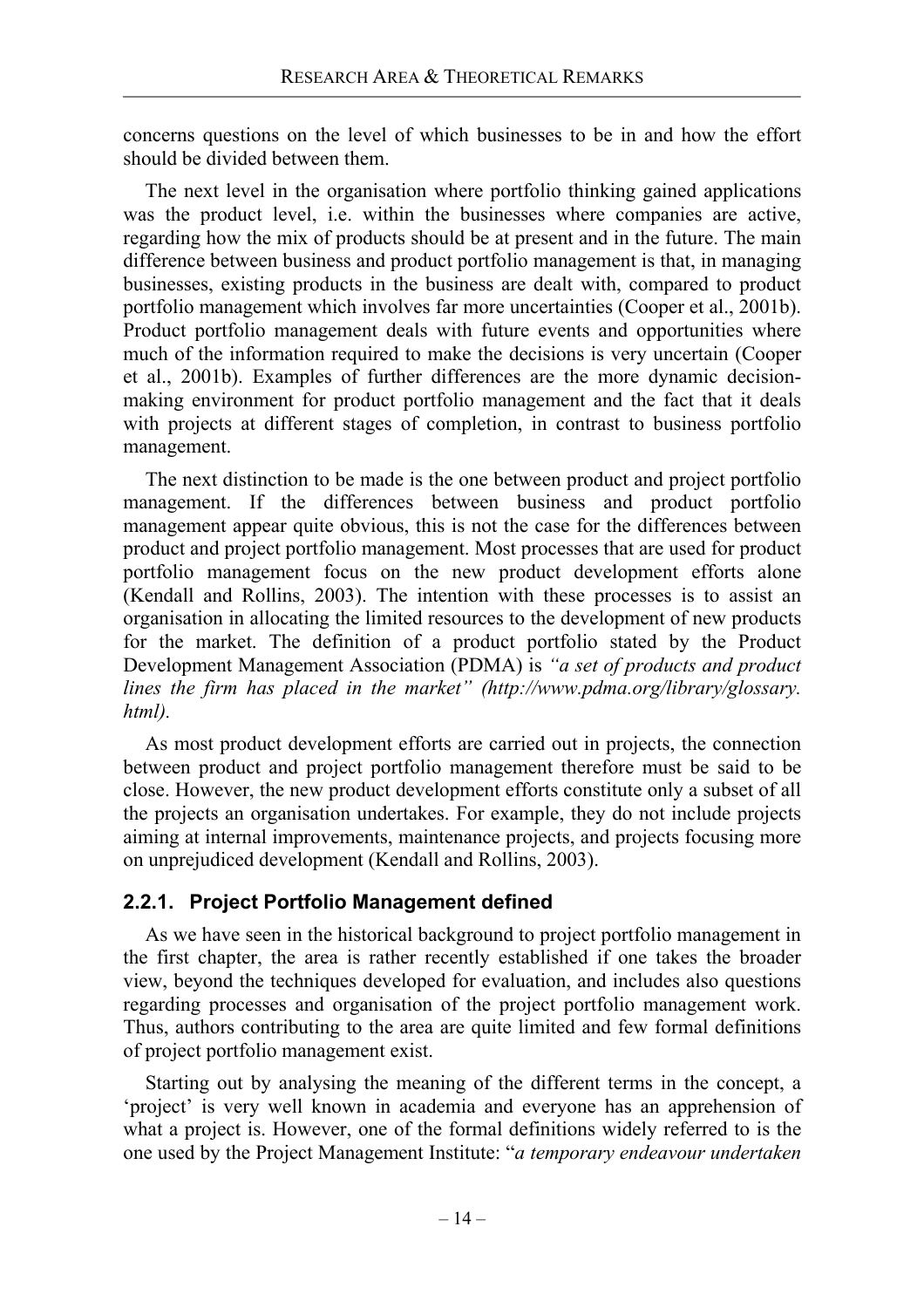*to create a unique product, service or result*" (Project Management Institute, 2004). Within the R&D and product development management literature, the term 'project' is most often used without a specific definition, and the one stated above holds for most of the usage also in this body of knowledge.

The term 'portfolio' has already been analysed to some extent when dealing with the differences of managing business, product and project portfolios above. The formal definition of a portfolio stated by PDMA (http://www.pdma.org/library/ glossary.html) is *"a set of projects or products that a company is investing in and making strategic trade-offs against"*. Even more interesting is the definition of a project portfolio by the same organisation: "*a set of projects in development at any point in time"*. In connection with the definition, it is also stated that the projects will vary in the extent of newness or innovativeness, which is an important characteristic of a project portfolio.

The same organisation (http://www.pdma.org/library/glossary.html) has further defined portfolio management as *"a business process by which a business unit decides on the mix of active projects, staffing and dollar budget allocated to each project currently being undertaken"*. In this definition only projects are mentioned, even though the definition of a portfolio alone concerned both projects and products. However, this definition is largely similar to the one used by many authors contributing in the field (e.g. Archer and Ghasemzadeh, 1999; Dye and Pennypacker, 1999; Graves et al., 2000; EIRMA, 2002). *"Project portfolio management is a dynamic process wherein the list of active projects is constantly revised. In this process, new projects are evaluated, selected and prioritised; existing projects may be accelerated, killed or reprioritised, and resources are allocated and reallocated among the projects in the portfolio"* (Cooper et al., 2001b). Also the EIRMA working group report on project portfolio management (EIRMA, 2002) uses the same definition. Practitioners from companies all over Europe with interest and experience in the field have contributed to this report, and therefore the definition can be said to represent practitioners' views as well. As this definition is commonly used, it is also the one employed in the present thesis.

An important distinction to be made is between projects and operational work. Organisations perform work to achieve a set of objectives, and the work can generally be classified as either projects or operations (Project Management Institute,  $2004$ , although the two sometimes overlap – often they share same characteristics as performed by people, constrained by limited resources, and are planned, executed and controlled. The main difference between them is that operations are ongoing and repetitive, while projects are temporary and unique (Project Management Institute, 2004). Project portfolio management as interpreted in this thesis does not deal with operational activities, even though they influence the availability of development resources.

## **2.2.2. Related concepts**

In the literature, the project portfolio management concept appears in various ways (Elonen and Artto, 2003). Pipeline management, Programme management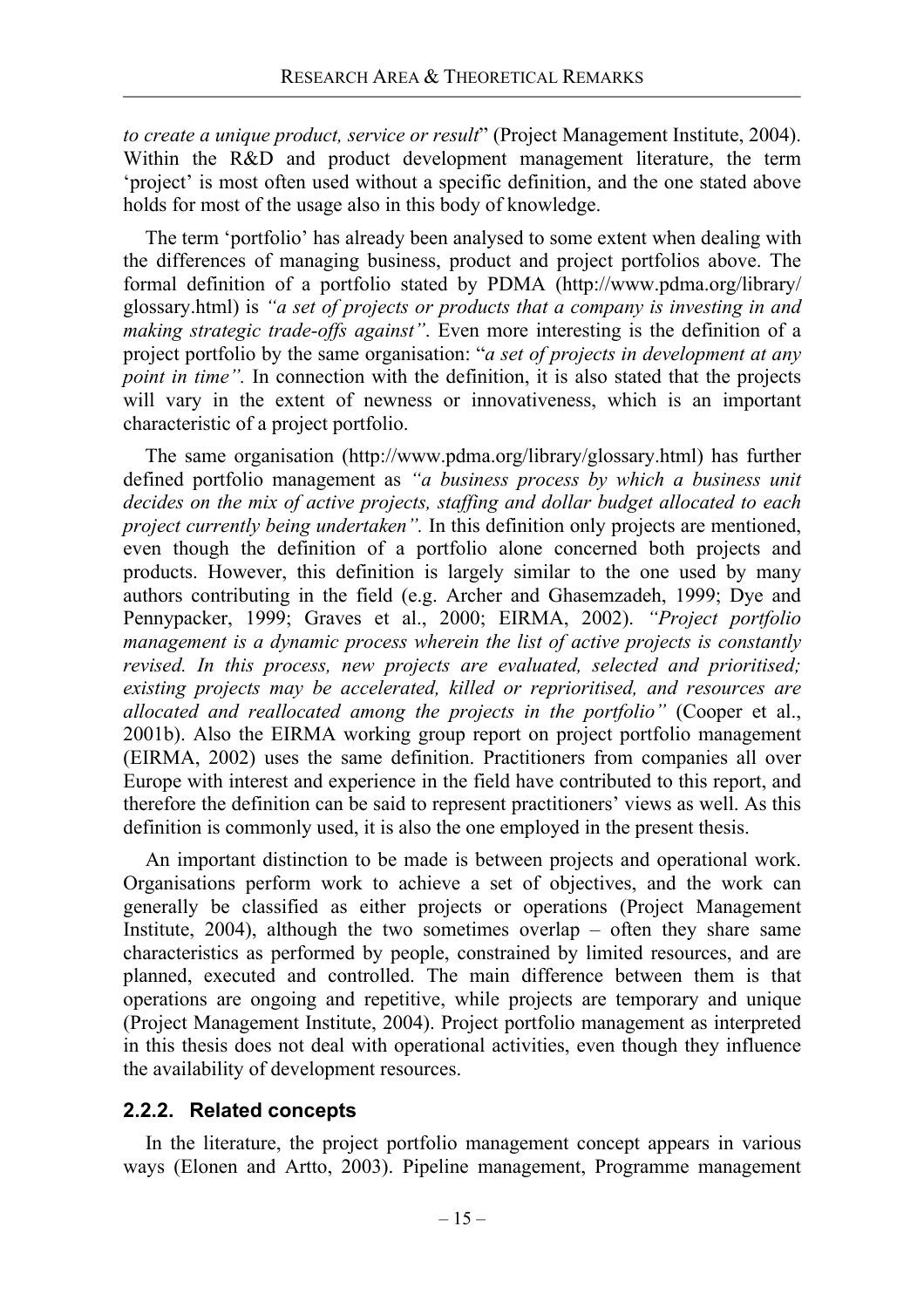and Multi-project management are examples of closely related concepts. The different concepts do, however, show some important differences even though they focus on similar areas. In this section, their relations to project portfolio management are described.

The concept of pipeline management is used widely in the product development literature (McGrath, 2004). Pipeline management is a concept grown from the need for higher internal product development performance through better utilisation of internal resources (Rosenau et al., 1996). The concept is very closely connected with portfolio management, and PDMA defines pipeline management as *"a process that integrates product strategy, project management and functional management to continually optimise the cross-project management of all development-related activities"* (http://www.pdma.org/library/glossary.html). The definition of project pipeline management by the same organisation gives additional understanding of the concept: *"Fine-tuning resource deployment smoothly for projects during ramp-up, ramp-down, and mid-course adjustments"*. From these definitions we can conclude that it refers more to the daily work of synchronising the available resources for use in projects and line activities, in order to fulfil the product strategy (Rosenau et al., 1996). Thus, pipeline management can be seen as the link between the project portfolio management and the daily management of the product development operations. McGrath takes one step further and states that pipeline management generally is considered a part of project portfolio management (McGrath, 2004). But in line with the reasoning above, he also states that pipeline management is at a lower level of process detail (see Figure 3).



*Figure 3: Process levels of pipeline management, portfolio management and product strategy (McGrath, 2004)* 

Program management is most often used as the integration and management of a group of related projects with the intent of achieving benefits that would not be realised if they were managed independently (Lycett et al., 2004). Whilst projects here are connected with each other and the main purpose is creating value beyond the sum of the individual projects included, this concept is distinct from project portfolio management (Lycett et al., 2004). Projects may be connected with each other also in project portfolios, but need not be. The actions taken within this concept focus largely on the dependencies among the projects in order to improve the co-ordination and resource utilisation (Turner, 1999; Lycett et al., 2004).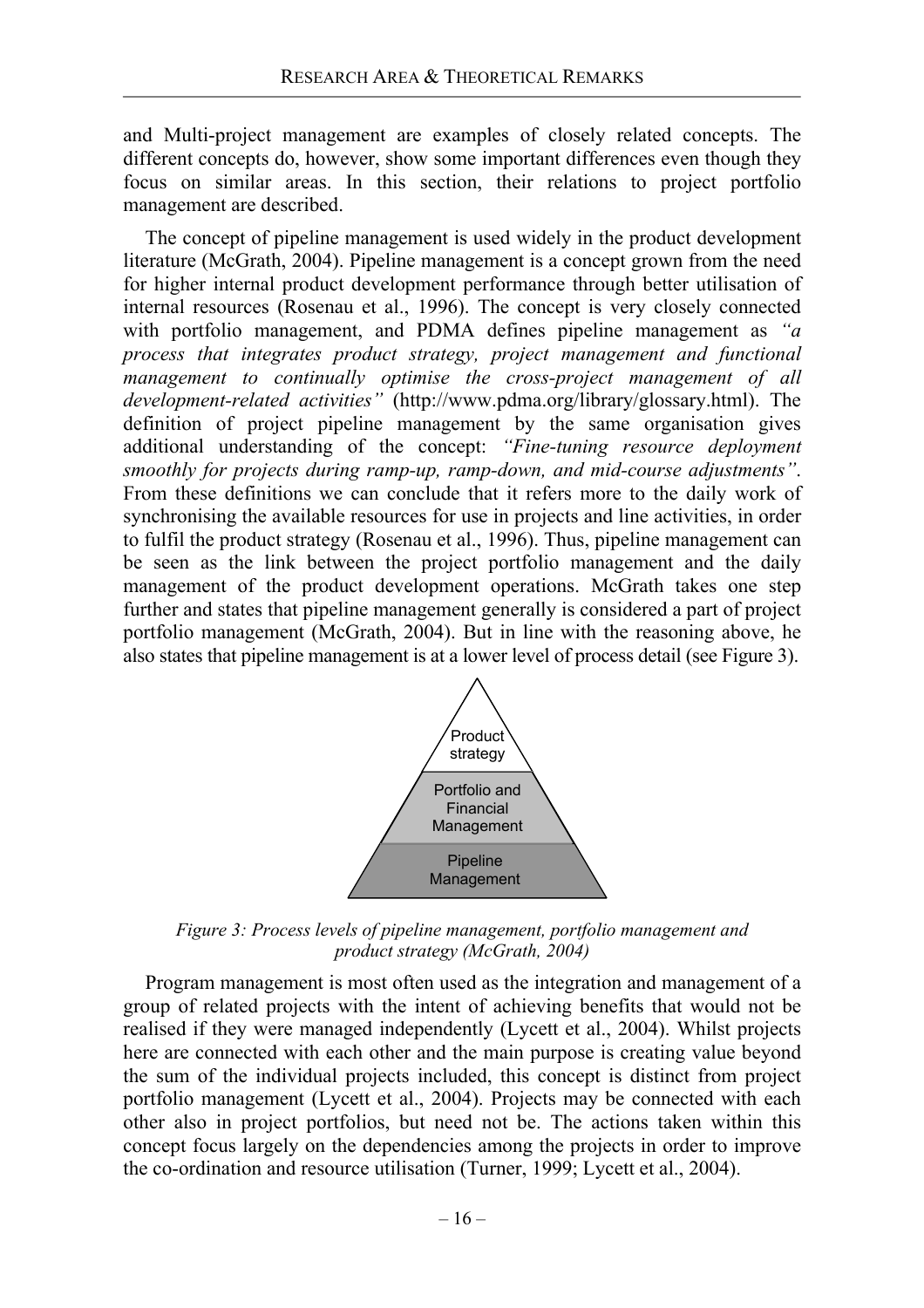In literature on multi-project management, the primary focus is on allocation of resources among simultaneous projects (Wheelwright and Clark, 1992; De Maio et al., 1994; Payne, 1995; Engwall and Jerbrant, 2003). A multi-project environment is normally constituted by a business unit that executes a considerable share of its operations as projects. This multi-project environment can be a result of an intended strategy or it can be an unintended result, where many projects are run simultaneously, independent of each and with separate goals. In a multi-project setting, several projects are run in parallel and use at least some resources from the same resource pool (Engwall and Jerbrant, 2003). This concept shares many characteristics with project portfolio management, but the main difference is that multi-project management has a stronger focus on the resource allocation among the different ongoing projects. This is to some extent also important within project portfolio management, but is not the primary interest, as the main purposes here focus on a more general level – evaluating, prioritising and choosing among projects for the portfolio (Cooper et al., 2001b).

## **2.2.3. Project Portfolio Management's connections with related processes**

The process of project portfolio management has important connections with other processes in a development organisation. The view of different process levels for product strategy, project portfolio management and pipeline management, presented in Figure 3, can be further extended in order to get a more complete description of the connections of project portfolio management with other internal processes (see Figure 4).



*Figure 4: The context for project portfolio management (adapted from EIRMA, 2002)* 

As one of the purposes of project portfolio management is to secure a strong connection with the business strategy, the first connection upwards in the process hierarchy presented in Figure 4 is toward the strategy. The project portfolio management approach does not deal with the creation of the business strategy; instead it is the process of putting the strategy into effect. The strategy on this level refers both to the business strategy and to the product strategy supporting the business strategy. The next connection upward is the connection towards the vision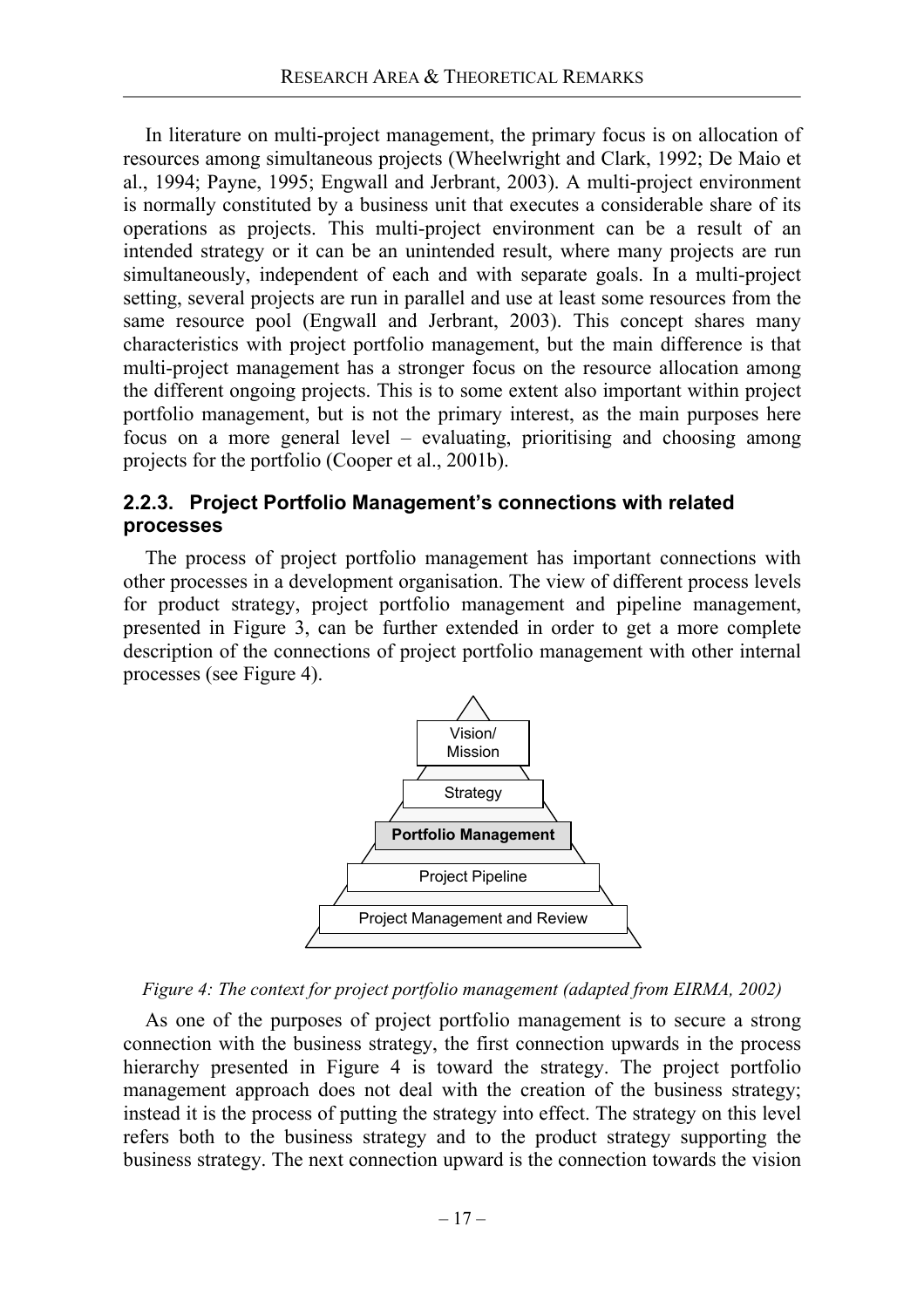or mission of the business. As the vision's role is to guide the strategy (McGrath, 2001) it thereby connects the portfolio management level to the most upper level of the business objectives.

In the paragraph dealing with related concepts, project pipeline management was described as the next process level below the project portfolio management level. The project pipeline management level plays an important role in realising the project portfolio plan derived from the project portfolio management process. But it also provides important input on the state of the ongoing projects in the portfolio. The process level further down includes the individual projects' management, which entails leading and following up projects in relation to purposes, schedules and budgets (EIRMA, 2002).

## **2.2.4. Project portfolio management – a complex decision process**

Within the literature on project portfolio management, there has been little progress towards achieving an integrated framework that simultaneously considers all the different aspects of determining a suitable project portfolio (Archer and Ghasemzadeh, 1996). This is, however, not surprising as project portfolio management is a complex managerial task, with many aspects adding to the complexity.

Project portfolio management involves multiple and often conflicting objectives for the process. The overall objectives of maximising the portfolio value, achieving a balanced portfolio and ensuring strategic connection often conflict each other. In addition, often also relations to other organisation-specific objectives exist, which render the process even more complex. Making trade-offs among the different projects and project ideas are very often seen as difficult since the decisions involve many different criteria to take into account. Often the criteria also involve both qualitative and quantitative measures which have to be compared in the evaluation (Archer and Ghasemzadeh, 1996).

Adding further to the complexity is the fact that interdependences among the projects and project ideas usually also have to be taken into account. The interdependences bring both constraints and possibilities into the decision on the portfolio composition. In almost all portfolio decisions, other constraints are also involved, such as the availability different types of resources. Even though there are multiple constraints to take care of, the number of possible combinations of projects can be enormous (Archer and Ghasemzadeh, 1996). Another aspect that increases the complexity of the decisions is that the projects in the portfolio which have to be compared are usually at different stages of maturity, and often the uncertainty as to when they can be finished is high. Last but not least, decisions on project portfolio composition involve more than one individual and therefore also different personal perceptions have to be taken into account (Archer and Ghasemzadeh, 1996). These complicating aspects of project portfolio management are summarised in Figure 5.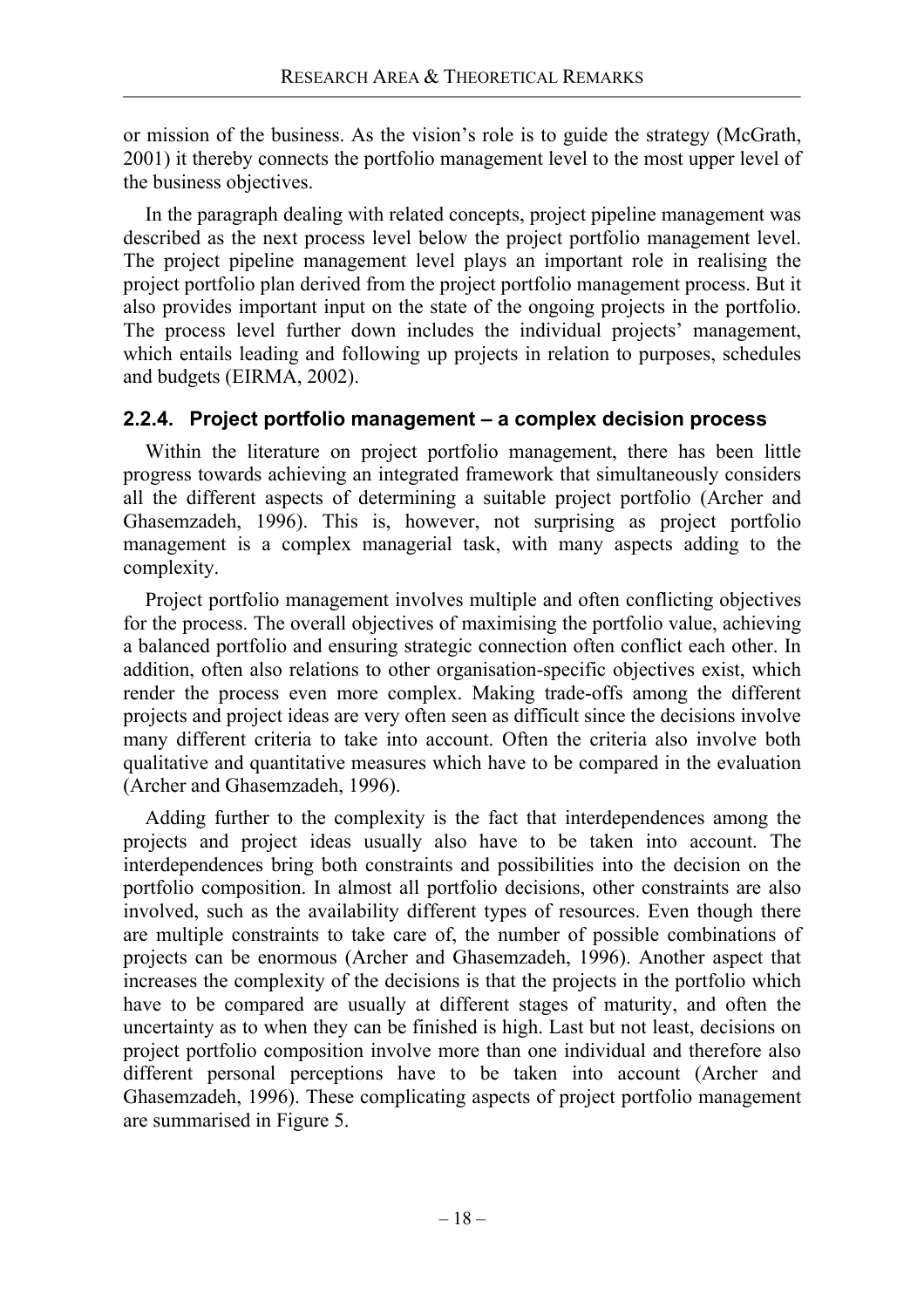|           | Multiple and often conflicting objectives                                               |
|-----------|-----------------------------------------------------------------------------------------|
| $\bullet$ | Difficulties of determining trade-offs among different criteria                         |
|           | Qualitative and quantitative measures must sometimes be compared                        |
| $\bullet$ | Interdependences among projects                                                         |
|           | Multiple constraints for the project portfolio to take into consideration               |
|           | The number of possible combinations of projects can be enormous                         |
|           | Projects at different stages of maturity are compared                                   |
| $\bullet$ | Usually several individuals with different perceptions are involved in<br>the decisions |

*Figure 5: Complexities involved in project portfolio decisions (Archer and Ghasemzadeh, 1996)* 

## *2.3. Tools and methods for project portfolio management*

In the literature dealing with tools, techniques and methods, no distinction between the different expressions can be found. Different authors use different terms for the same thing. Cooper et al. (2001b), for example, use 'methods' as an overall term, as does Martino (1995), while Chiesa (2001) uses both 'evaluation technique' and 'methods' in parallel. Archer and Ghasemzadeh (1996) use 'evaluation techniques' as an overall expression when later dealing with tools, methods, models and approaches. It is hard if not impossible to find a pattern in how the different expressions are used.

By looking in a dictionary (Makins, 1995) to find out what is really meant, it can be seen that the different expressions are all quite similar. A technique seems to be almost exactly the same as a method but has a more practical focus. The term 'tool', on the other hand, appears to be more specific and it seems that a tool can very well be a part of a method or a technique. The conclusion is that both the terms 'tool' and 'method' are useful in the area of project portfolio management, as we shall see in the following sections. Some of the procedures described are just tools while others are closer to methods with or without support by specific tools.

## **2.3.1. Classifications of tools and methods**

There are many divergent tools and methods that can be used to evaluate, prioritise and choose projects for a portfolio as well as to evaluate portfolio compositions (Archer and Ghasemzadeh, 1996). Many of the tools and methods developed in literature are sparsely used in practice, simply because they are too complex and/or require too much input data that often are hard to get control of (Archer and Ghasemzadeh, 1999). Others are too difficult to understand and use (Cooper, 2001b). Different attempts have been made to classify the tools and methods but no single division has been agreed on. Instead different authors make their own division in order to support their specific needs. In order to provide a view of tools and methods available, some different divisions are therefore described.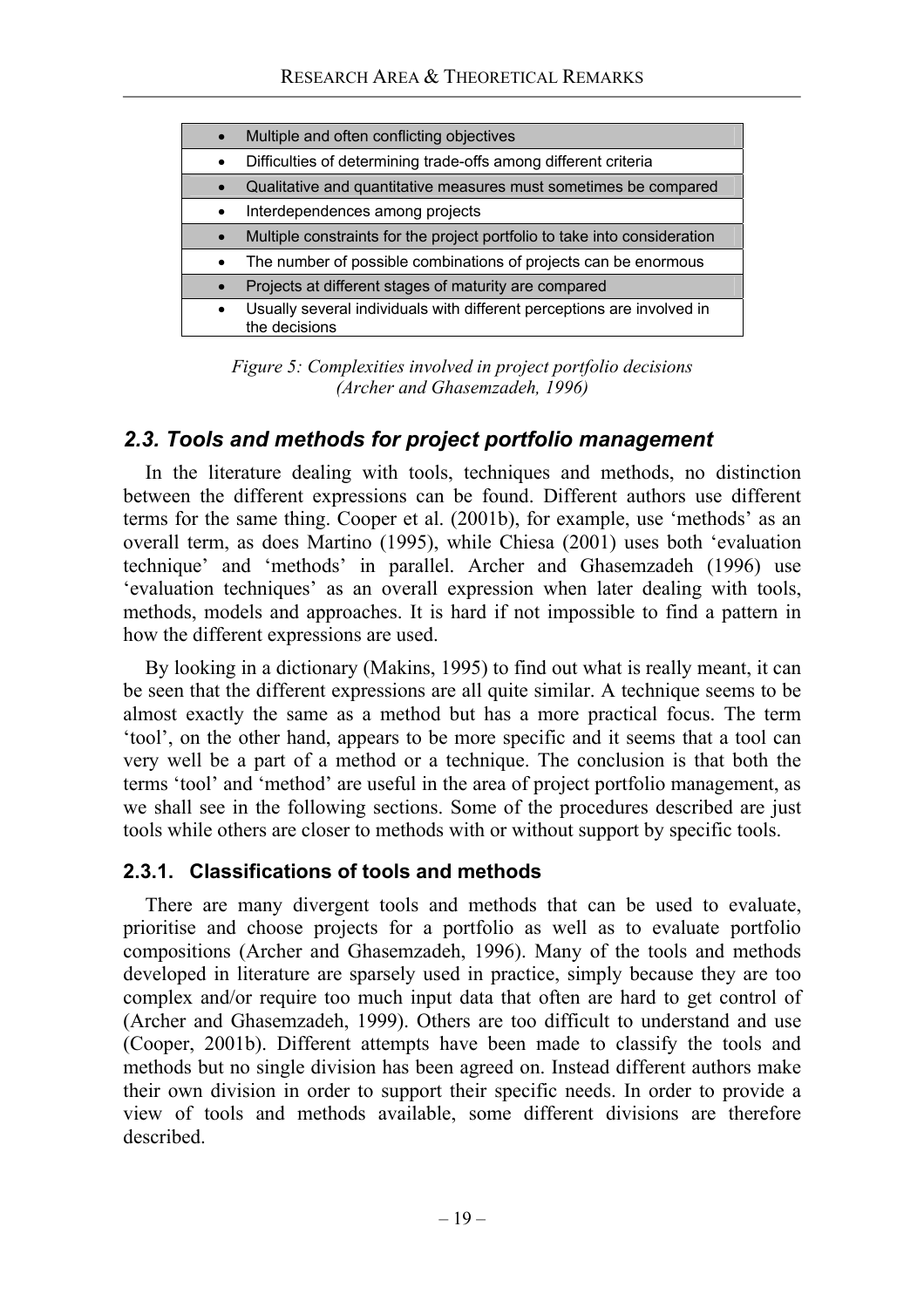One approach is to divide the tools and methods in two types: multiple-criteria decision-making methods and subjective decision-support systems (Linton et al., 2000). In the former, all projects are individually rated, usually according to a number of quantitative and qualitative criteria, capturing for example the possibilities of technical and commercial success and the projects' consistency with the business strategy. In a general way, with these multiple-criteria decisionmaking models, projects are rank-ordered relative to each other, without taking much if any account of the composition of the project portfolio as a whole (Linton et al., 2000). In the group of subjective decision-support systems, the tools are used to guide managers in their decisions on the R&D project portfolio's composition. The projects are here described by discrete variables used together for all projects, to give the managers an overall picture of the R&D project portfolio as a guide for decisions on the future portfolio composition (Linton et al., 2000).

Another division that can be made is among the tools and methods in the two primary categories, Benefit measurement techniques and Project selection/resource allocation techniques (Archer and Ghasemzadeh, 1996). This division is not absolute as some of the tools and methods can belong to both of the categories. The benefit measurement methods are described as systematic procedures for obtaining and integrating subjective and objective benefit data, and can be compared to the multiple-criteria decision-making methods (Linton et al., 2000) described above. The other group is seen to represent a second stage in portfolio selection. Here different types of input of the projects, which also can be outputs from the first group, are used to select projects and allocate resources in the project portfolio.

Moreover, one can divide the different tools and methods into Discounted cashflow techniques, Options-based techniques and Non-financial techniques (Chiesa, 2001). Within the first group, common financial techniques used for investment calculation can be found, for example Net Present Value. The second group of methods is based on options pricing theory, and the general idea is that an R&D investment is analogous to an investment in a call option. In the third category, Profile methods, Checklists and Scoring models are included (Chiesa, 2001).

Yet another common division, which well describes what types of tools or methods are dealt with, is a division into no less than eight groups (Martino, 1995): Ranking, Economic, Decision theory, Portfolio optimisation, Simulation, Cognitive modelling, Cluster analysis, and Ad hoc methods. These groups can be said to cover very well the different types of tools and methods presented in literature so far, but some of them may fall into the group that is too complicated and difficult to understand for practical use.

The division that is found most appropriate for this thesis is to organise the tools and methods according to the aims for which they are used, in other words according to the goals of project portfolio management This division is found most appropriate here since the thesis focuses on organising aspects of project portfolio management and a presumption is that the overall project portfolio management approach should have the possibility to fulfil the overall goals.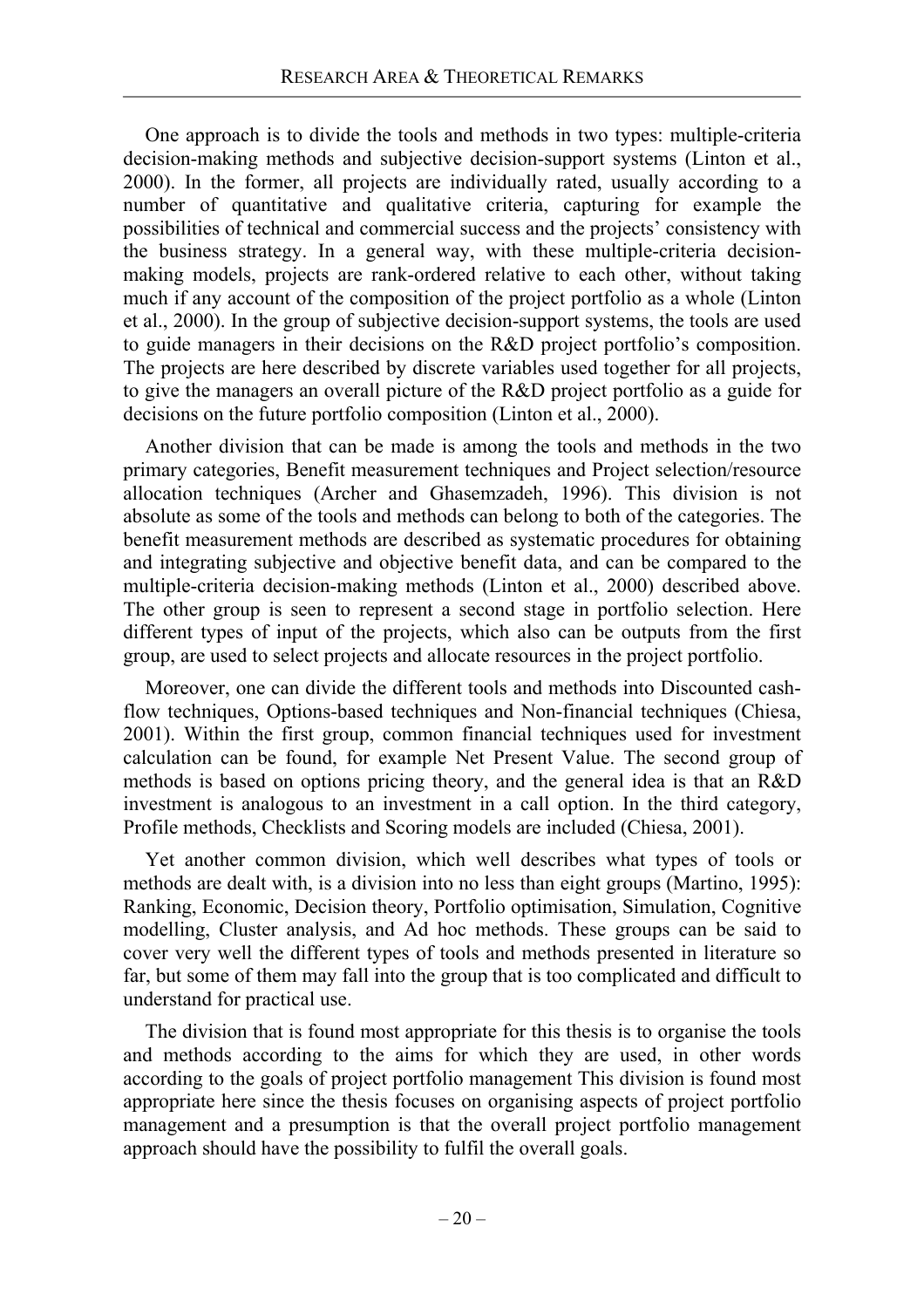If divided according to the goals of project portfolio management, the tools and methods can be categorised as those for achieving balance in the portfolio, for maximising the value of the project portfolio, and for ensuring a strategic alignment of the project portfolio (see Figure 6). The tools and methods exemplified in the figure are only some examples of the ones available. As this thesis is not focusing specifically on choosing tools and methods for evaluation, just some of the more frequently used ones are brought up as examples. For a more complete description of available tools and methods, it is referred to Martino (1995).



*Figure 6: Project portfolio management tools and methods, and their use to support the goals of project portfolio management (developed from Cooper et al., 2001b)* 

## **2.3.2. Tools and methods for maximising the portfolio value**

The tools aiming at reaching the first objective are tools that evaluate individual projects on the basis of, most often, financial estimates. According to these tools, the projects with the highest financial value are the ones to proceed with; theoretically this gives a portfolio with maximum value. EIRMA (2002) and Cooper et al. (2001b) do, however, point out that financial tools should be used with care. The estimates concerning financial values are difficult to make and their reliability is often low. Consequently, a portfolio that is originally considered to be the most valuable can subsequently be reassessed by using new data and found to have a very poor overall value. The decision of whether to rely upon such financial tools is dependent upon which industry the company is active within, the strategic directions of the organisation, guiding principles, capacity, constraints and complexity (Bridges, 1999).

A frequently mentioned critique against the economic tools and methods within this group concerns the availability of, and possibilities to collect, reliable data (Cooper et al., 2001b). The nature of development involves much uncertainty, not least regarding economic estimates, and during early phases of development it is often hard to get reasonably reliable data for the calculations. If uncertain data are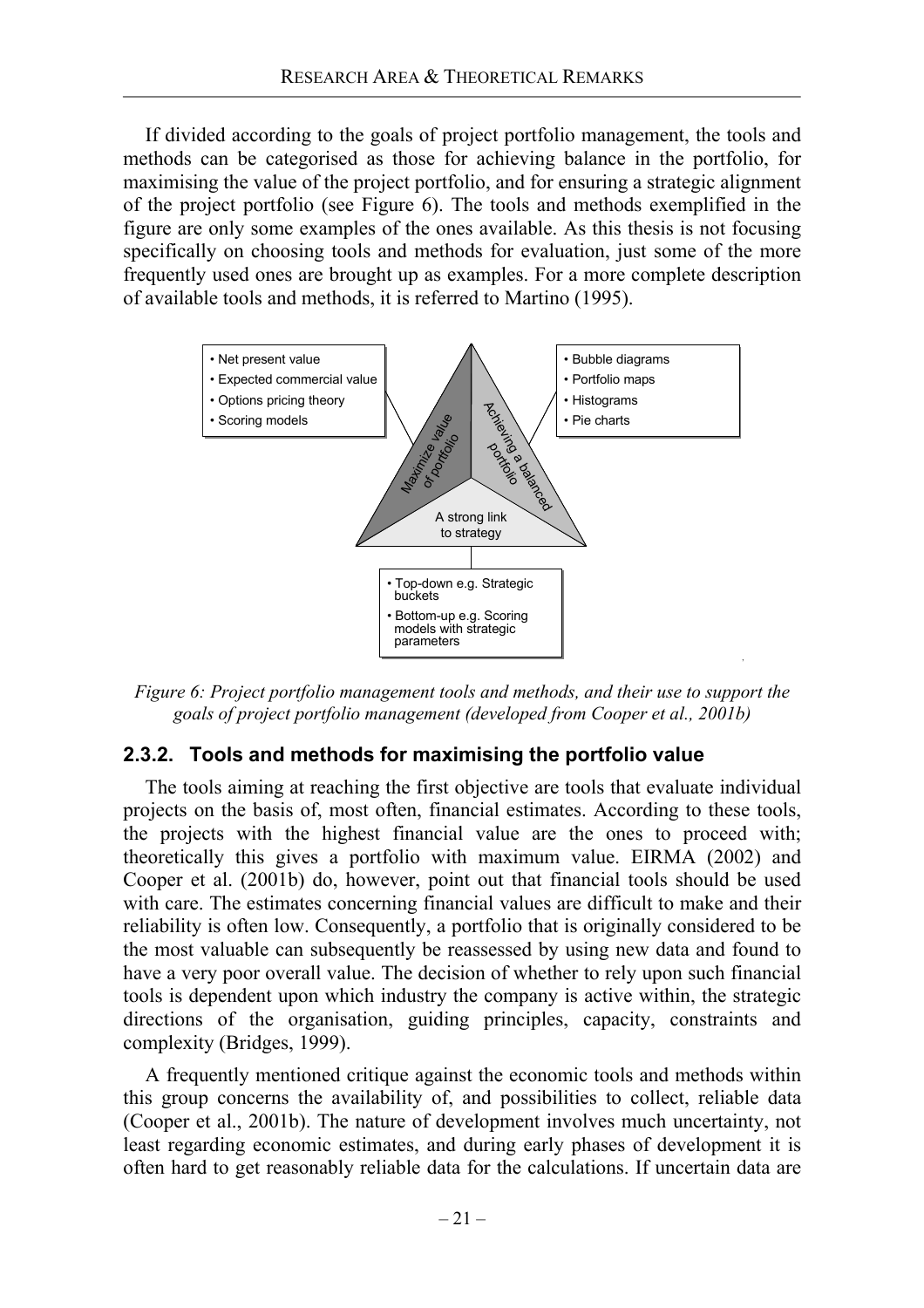used in multiplicative economic formulas, the results of the calculations become even more uncertain. Other authors, however, think that some kind of economic judgement always has to be included in evaluating projects (EIRMA, 2002). It has been found in studies of project portfolio management practices among US companies that these economic tools and methods are widely used in practice (Cooper et al., 1999; Center for Business Practices, 2003).

The last type of tool that is classified as a tool aiming at maximising the value of the project portfolio is the scoring model. In scoring models a project is evaluated and scored according to a set of criteria that are defined beforehand. The different scorings are then summarised to get an overall value of the specific project which can be compared with other projects' values. Fundamentally the same critique as above is brought up for scoring models, since they normally include some economic evaluation criteria, but scoring models are more frequently mentioned as a good substitute for purely economic evaluations (Cooper et al., 2001b).

## **2.3.3. Tools and methods for achieving a balanced portfolio**

The second group of tools aims at meeting the objective of creating a wellbalanced portfolio. The composition of the portfolio that gives the proper balance is, however, company-specific, and ultimately it is dependent upon the company's business strategy (Power, 1986). For example, in a company that has a "middle" strategy the challenge is to find the proper balance between short-term projects and long-term projects.

The tools classified to be used for achieving a balanced project portfolio are different types of visualisation tools. They are not decision tools *per se*, since they do not create a list of which projects to conduct. Instead they should be used as an outline for a qualitative discussion about which projects to proceed with. Examples of such tools are pie charts, histograms, portfolio charts and bubble diagrams. The visualisation tools all use different parameters for displaying the balances, and it has been found that the following parameters should be considered: risk (technical and commercial) versus revenue (based on financial expectations), difficulty to conduct (technical and commercial) versus importance, duration of competitive advantages versus costs, time-to-market versus quality, and long term versus short term (Cooper et al., 2001b).In studies of project portfolio management practices it has been found that bubble diagrams are the ones most commonly used (Cooper et al., 1999; EIRMA, 2002).

Neither have these tools escaped criticism. The same critique that is frequently mentioned for the portfolio value tools and methods, regarding the availability and reliability of data, is brought up also for these tools and methods (Cooper et al., 2001b). Another critique is that they tend to produce information overload (Cooper et al., 2001b). Firstly, each diagram often involves too many parameters to be manageable at the same time. Secondly, many companies introduce too many tools showing different balances of importance without defining how to use them, so that it becomes hard to say anything about the portfolio balance.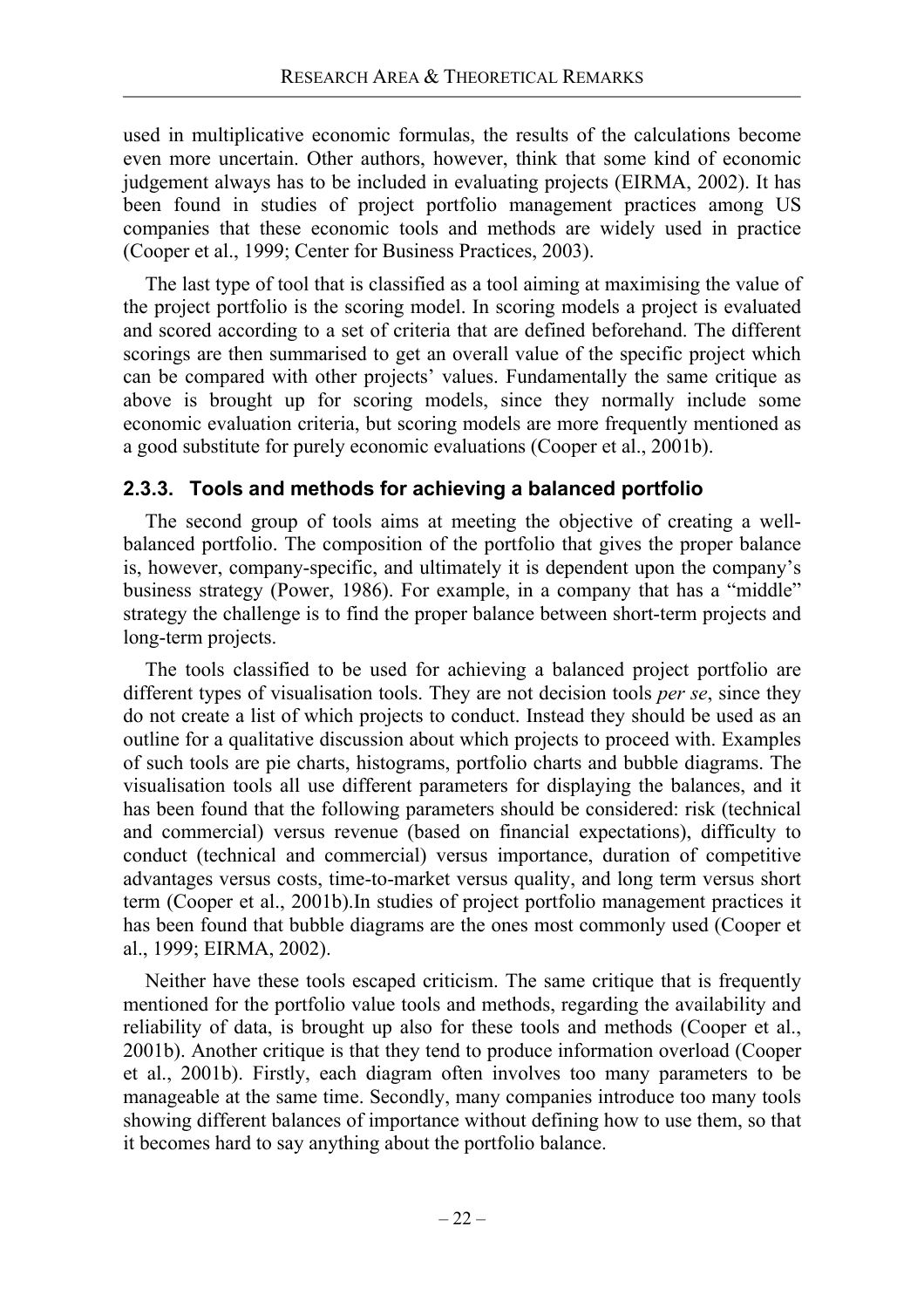## **2.3.4. Tools and methods for ensuring a strong link to strategy**

The third objective, to ensure alignment with business strategy, can be met by using either Top-down or Bottom-up approaches (Cooper et al., 2001b). Top-down approaches are designed to ensure that the money spent mirrors the business strategy and strategic priorities. Strategy and resource allocation must be linked, since strategy becomes real only when it is translated into spending money on specific activities or projects. The most common method for doing this is the strategic bucket approach (Cooper et al., 2001b; Szwejczewski et al., 2004); here overall resources are allocated across key strategic dimensions. Another top-down approach is called product roadmaps (Cooper et al., 2001b) where the resource allocations are based on a map of future products.

By contrast, Bottom-up approaches begin with projects and their relative attractiveness. The normal situation is that companies have several potential projects to conduct and must also consider new suggestions from all parts of the organisation. This approach therefore focuses on selecting the best individual projects in the light of business strategy. This can for example be done by using a scoring model including strategic parameters, and ensuring that projects aligned with strategy are favoured. However, the problem is that the overall balance of resource spending may be wrong, even if all individual projects are strategically aligned (Nelson et al., 1999).

These methods have not suffered such criticism as the other ones, but some comments are still important to note. The general critique of the top-down approaches is that they rely on management decisions which are often experienced as very hard. As the environment changes, it is difficult to predict future products for the market and how the split across strategic buckets can be made before considering the project's quality within each bucket. Another complaint is that of sub-optimisation. If too many high-quality projects are found in one strategic bucket according to the preferred balance, a situation of sub-optimisation has occurred. A specific critique of the product roadmap approach is that the strategy should not always drive the project portfolio in a top-down fashion; sometimes the projects must be allowed to drive the strategy (Cooper et al., 2001b). Another critique of product roadmaps is that they tend to stultify the creativity and entrepreneurship in the organisation as they introduce rigidness in the organisation. The last kind of complaints about these tools and methods is that they seem just too complex and difficult for management to understand and walk through (Cooper et al., 2001b).

## **2.3.5. Choice and use of tools and methods**

In order for a project portfolio management process to fulfil the overall goals of project portfolio management, perhaps no tool or method at all is needed. It depends on the number of projects in the portfolio and the project portfolio environment (Bridges, 1999). If for example just a few projects are undertaken yearly, it is not hard to grasp the overall development effort without the support of tools or methods. Many organisations that today undertake research and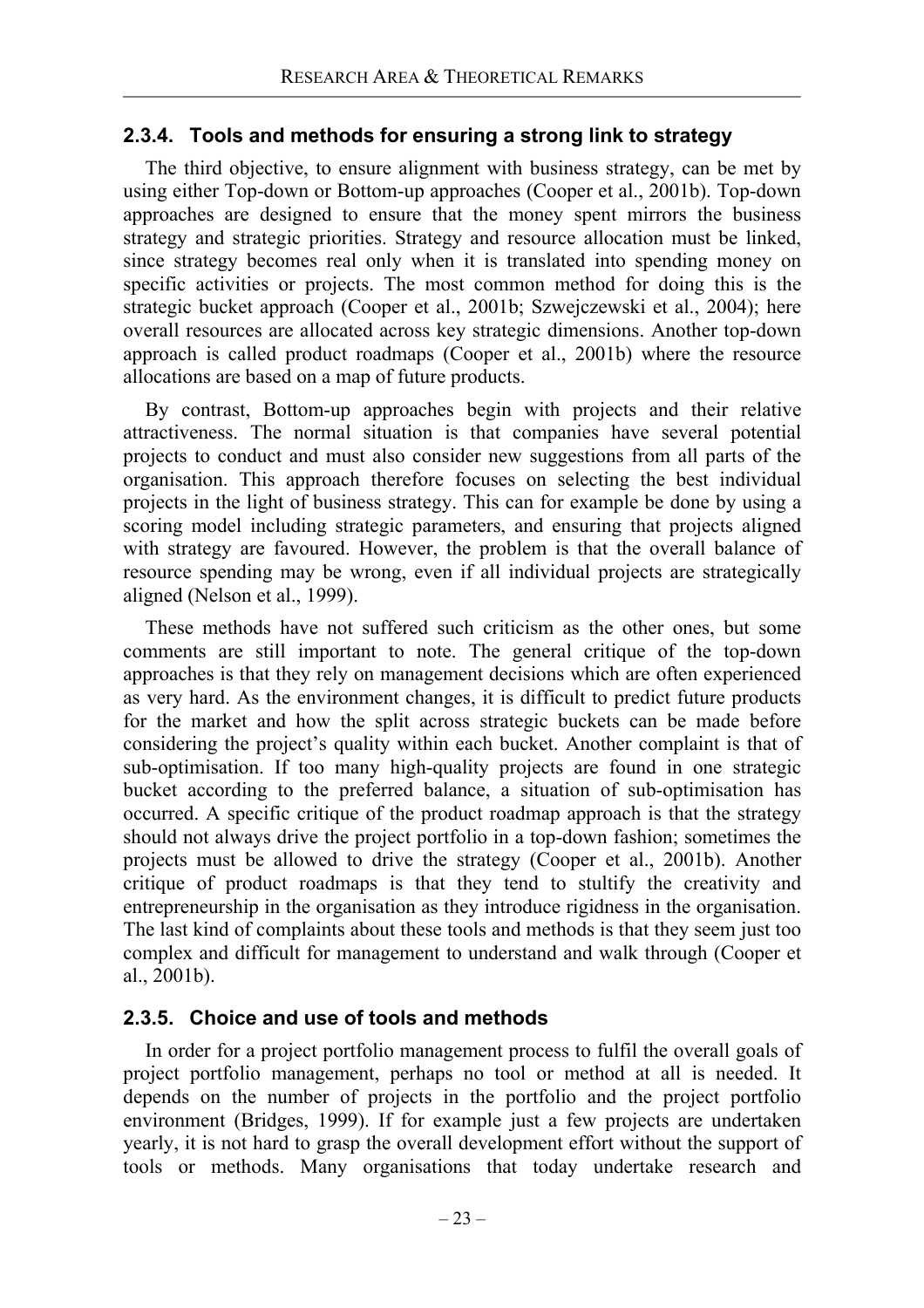development activities have, however, clearly passed the level of complexity in their portfolio of projects that can easily be managed without support by tools and methods. Earlier research has stated that project portfolio management in these types of settings is facilitated through support by simple tools and methods (Martino, 1995; Archer and Ghasemzadeh, 1996; EIRMA, 2002).

Earlier research has also stated that no single tool or method does better than the others in fulfilling project portfolio management goals (Cooper et al., 2001b). Several authors instead stress the importance of not relying on one single tool (e.g. Archer and Ghasemzadeh, 1996; EIRMA, 2002). This is also supported by recent studies which have shown that the best-performing companies use more than one single tool (Cooper et al., 2004). According to this and earlier research, the best performers are using 2–3 tools on average (Cooper et al., 1999; Center for Business Practices, 2003).

As an abundance of tools and methods exists to choose among, the question of how to choose among them arises. According to Meredith and Mantel (1999), the type of tool or method to choose for the specific evaluation/selection process should depend on the philosophy and wishes of management. This gives an indication that the right set of tools and methods is company-specific and is dependent upon the goal on which the management wishes to focus. Bridges (1999) adds further knowledge to the question as she states that the decision of whether to rely upon financial tools or not is dependent upon which industry the company is active within, the strategic directions of the organisation, guiding principles, capacity, constraints and complexity. This means that the choice of tools and methods should fit not only the environment (management style, guiding principles, strategic directions etc.) but also the external environment (industry characteristics).

## *2.4. Procedural aspects of organising project portfolio management*

The tools and methods frequently elaborated on in literature (Archer and Ghasemzadeh, 1996) are, however, only one part of getting project portfolio management to work. The tools and methods also have to be applied to the project portfolio management process (Cooper et al., 2001b) to support the activities in the process. Examples of such activities can be discussions, preparations or decisions.

The existing research on project portfolio management focuses on a rather general level with much practical advice for managers. It is generally agreed that project portfolio management processes should be formal and should handle all kinds of R&D projects in their entirety (Cooper et al., 2001b). New product projects as well as other types of projects should be included, such as process improvements, cost reductions, fundamental research, platform projects, customer request projects, maintenance items and infrastructure projects (Bridges, 1999; Cooper et al., 2001b).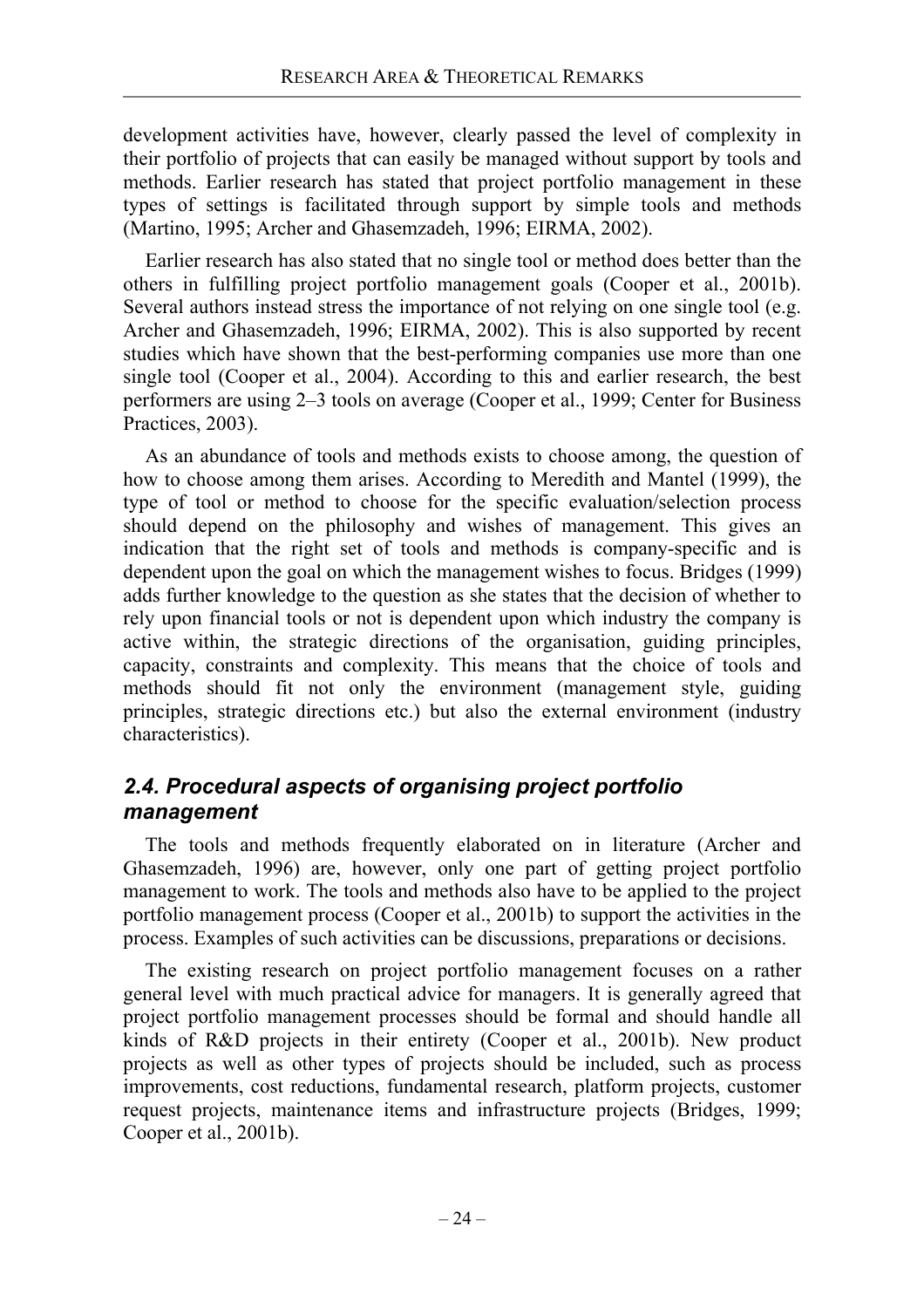The process of project portfolio management is seen as dynamic, and the list of active and new R&D projects should be constantly revised. In the review process, new projects are evaluated, selected and prioritised against each other and against projects underway. Existing projects may be accelerated, killed, or re-prioritised and resources reallocated to the active projects (Cooper et al., 2001b).

In literature it is further generally agreed that, in order to succeed with project portfolio management, it is essential to have a formal process for the individual projects' development in place. Such formal development processes (e.g. Stagegate processes) have been found to be common practice in companies today (EIRMA, 2002). This formal individual project process must be integrated with the formal project portfolio review process so that they can feed each other with information about the projects.

The overall management of the project portfolio is therefore done in support of both the formal project development process and the portfolio review process. The two processes can interact at two extremes, with either the formal project development or the portfolio review as the dominant process (Cooper et al., 2001b) (see Figure 7).



*Figure 7: The linkage between the project portfolio management review process and the formal individual development process (Cooper et al., 2001b)*

The "gates dominate" approach is often used by companies that already have a well-working formal project development process in place. They then add portfolio management to their gating process, almost as a complementary decision process to make smaller corrections in the portfolio. This approach is commonly used in larger companies, in science-based industries, and where project development cycles are lengthy (Cooper et al., 2001b).

The second approach, where all projects are questioned and ranked against each other at the reviews (several times per year), is said to better suit companies in fastpaced industries such as software, IT and electronics. Here all projects are brought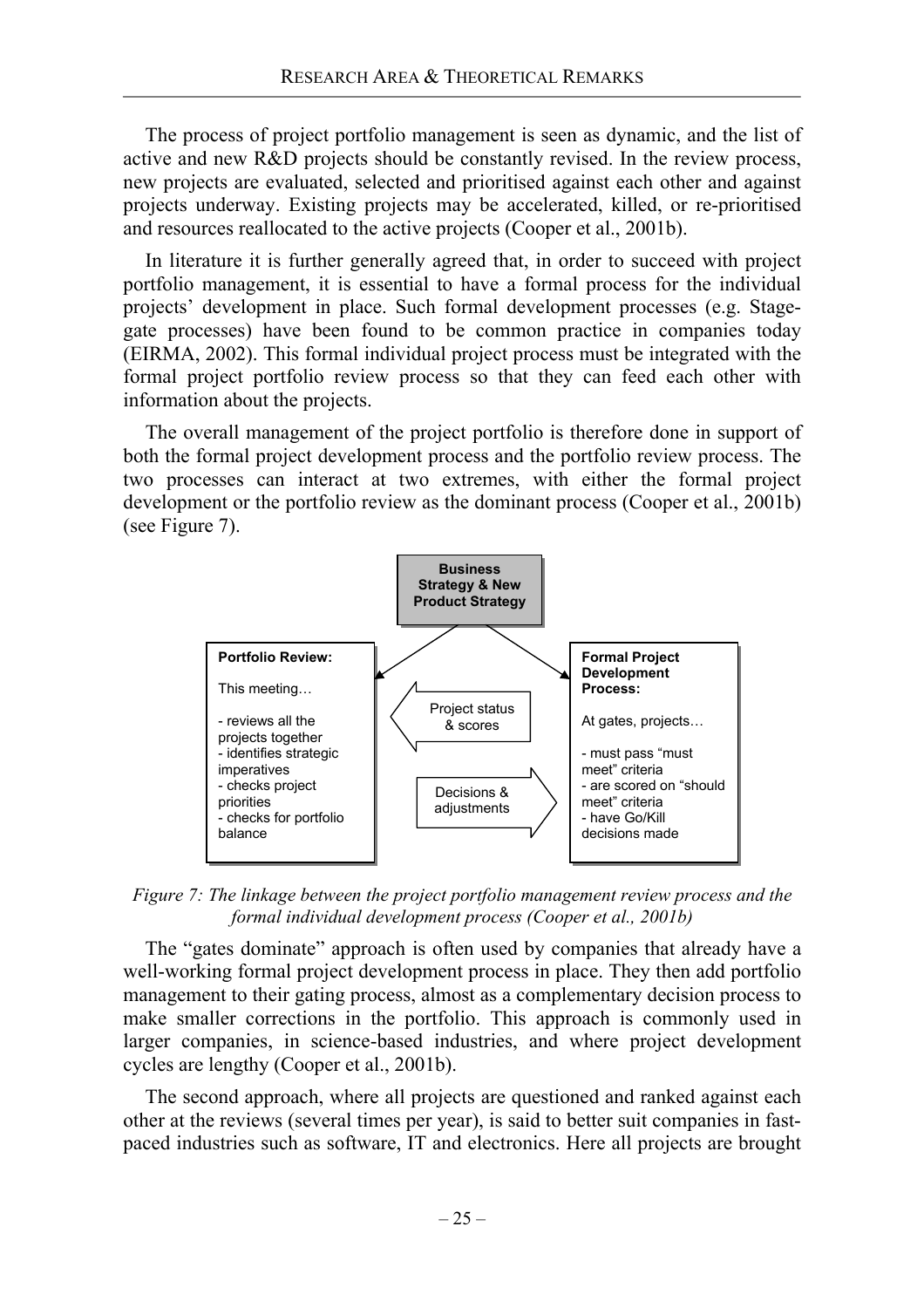up for auction, and the review process can consequently result in large adjustments and resource reallocations (Cooper et al., 2001b).

# **2.4.1. Frequency of project portfolio reviews**

In order to ensure that the set of active projects is continually updated and that they are in line with the intentions of the company as new business opportunities arise, the existing project portfolio must be reviewed from time to time (Sommer, 1999; Cooper et al., 2001b; EIRMA, 2002). The review process should be a periodic one where all projects are reviewed and compared against each other (Cooper et al., 2001b). The most common frequency of portfolio reviews is four times per year (Cooper et al., 2001b; EIRMA, 2002; Kendall and Rollins, 2003; McDonough III and Spital, 2003). This is further supported by the study made by Szwejczewski et al. (2004) showing that their case companies reviewed the entire portfolio of projects on a quarterly basis. According to McDonough and Spital (2003), portfolios that are revised more frequently are more likely to be successful. They point out that the appropriate frequency of the reviews is likely to differ between companies, and that it depends upon factors such as the type of projects that are considered in the portfolio, the lead time of the development, and the dynamics of the industry. If the company is operating within a competitively intense and/or technologically intense environment, it is probably in need of more frequent reviews.

# **2.4.2. Project portfolio decision-making process**

On a more detailed level of the portfolio management process, the one of how the project portfolio management activities are carried out, the contributions are sparser. As mentioned earlier, Archer and Ghasemzadeh (1996) take one step further when arguing that there is a total lack of a framework for organising the tools and methods logically in a flexible process which supports the project portfolio selection process. However, they themselves have proposed a generic framework for the project portfolio selection process (Archer and Ghasemzadeh, 1999).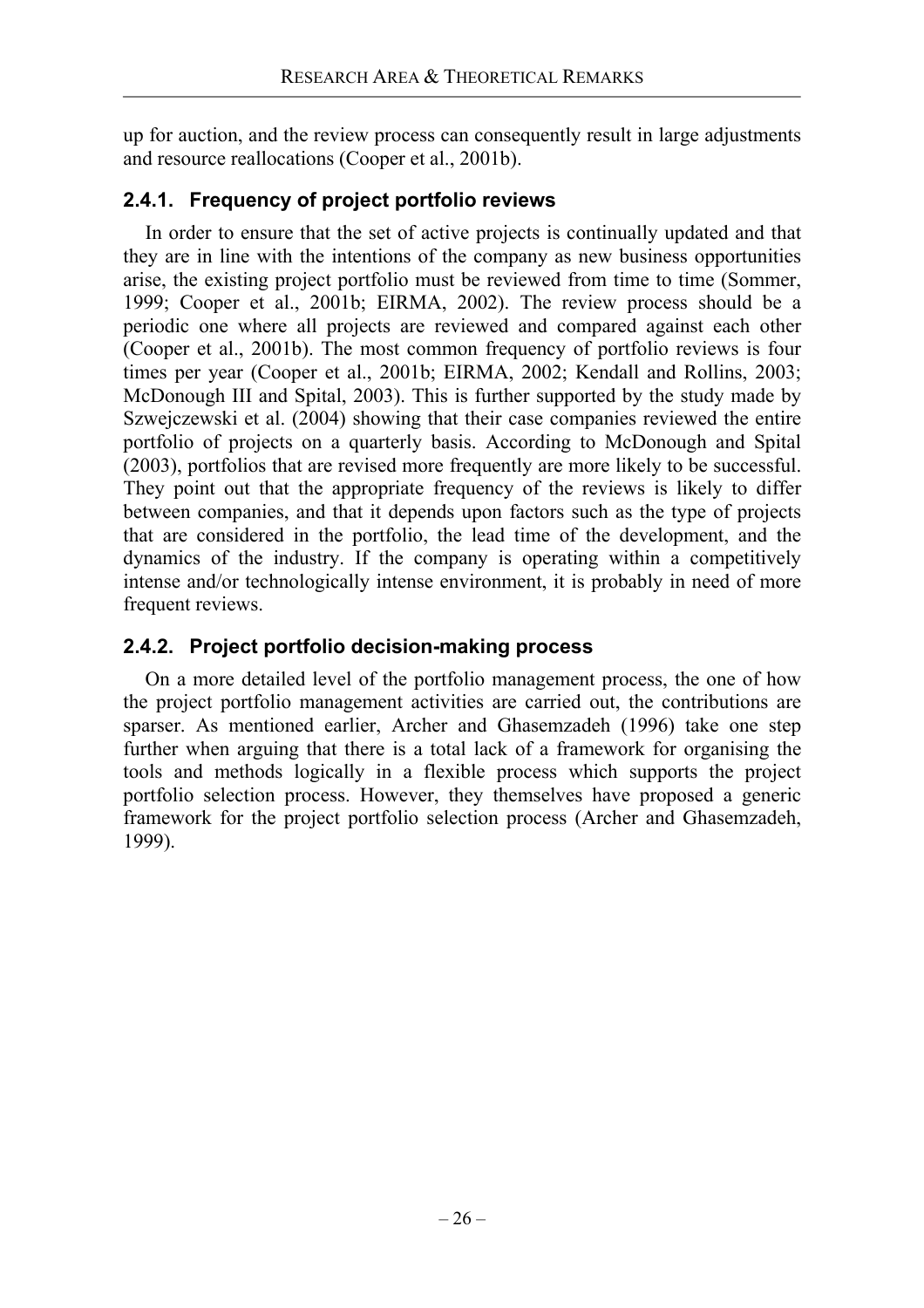

*Figure 8: Framework for Project Portfolio Selection (Archer and Ghasemzadeh, 1999)* 

In an earlier version of their proposed framework (Archer and Ghasemzadeh, 1996) they divided the process into three general stages, which they called Pre-Process Stage, Process Stage and Post-Process Stage. The pre-process stage includes the collection of Project Proposals and the Pre-Screening of available projects and project ideas in Figure 8. The next stage, the main one, is called the process stage and includes the Individual Project Analysis, the Screening, and the Optimal Portfolio Selection in Figure 8. These are rather generic stages of individual project evaluation followed by a screening and then the composition of the project portfolio. In the third stage, the post-process stage, the portfolio is balanced and adjusted (Portfolio Adjustment). The process also includes a loop back to the last stage of the main process if the adjustment of the portfolio calls for a new portfolio selection (see Figure 8). Beside the direct project selection process, the framework also includes the project development and a connection of project information with the analysis of the individual projects.

The framework also includes the strategic connection with the project selection process. In their model, the strategy influences the project selection in the form of guidelines for the screening and individual project analysis stages (Archer and Ghasemzadeh, 1999). In the later stages, the project portfolio composition is strategically connected by directives for the resource allocation. The methodology selection refers to what in this thesis are called tools and methods, and is applied to the process stage according to the framework.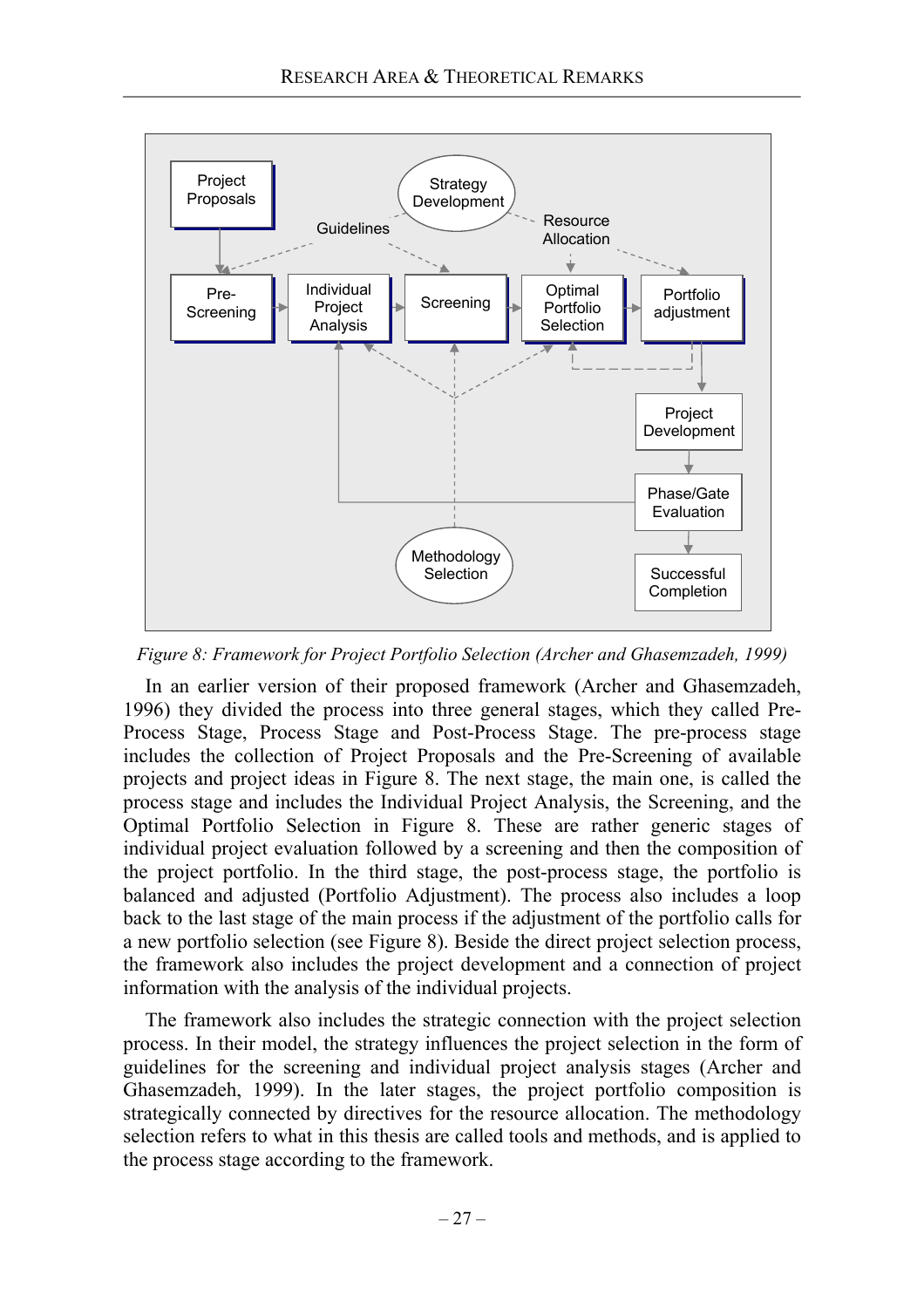This model seems to include all activities of importance for project portfolio management. But the model assumes that all decisions are made in a linear logical process like the one described, where all of the projects that are or may be part of the portfolio are dealt with in the same process. Further, the model does not take into account how different people are involved in the different stages, which may have consequences for how the process is arranged.

# *2.5. Organisational aspects of project portfolio management*

The research on organisational aspects of project portfolio management, like that regarding the procedural aspects, must be considered not very well developed. Also the organisational aspects are to a large extent characterised by general advice for managers to take into account. This general advice focuses on which people to involve, but not on how they are involved, in the project portfolio management activities. There is, however, no doubt that the question of which people are involved and how they are organised for the project portfolio management is critical (Levine, 1999). It is commonly stated to be the people handling the process who constitute the critical factor for success (Kendall and Rollins, 2003). With the wrong set of people it does not matter how well designed the project portfolio process is. The literature states accordingly that the way in which the people involved in the process are organised is vital (Cooper et al., 2001b), but without giving guidance on how to involve and organise the people in the project portfolio management process.

Some contributions have also been made regarding which types of organisational functions should be represented in the project portfolio management work. In the study by EIRMA (2002), for example, it has been found that managers from sales, marketing, and R&D should be involved. Kendall and Rollins (2003) state that a balance between market side and supply side is needed in the portfolio process; including both sides is said to be a good way to minimise risks of future complications. Cooper *et al.* (2001b) have found it common that the same people who attend the more important gates in the new product process are involved in the project portfolio process. In most businesses, this means some kind of executive team.

# **2.5.1. Responsibilities for project portfolio decisions**

The main responsibility for the project portfolio's management can lie with different persons in a company – for example, the CEO, the senior management of a business unit, the senior management of R&D, a specific "project office", strategic planning units, a portfolio development group, or a project planning group (EIRMA, 2002; Center for Business Practices, 2003). The ultimate project portfolio decisions should be entrusted to high-level teams. Ultimate accountability remains with the company's senior management or the board of directors (EIRMA, 2002). In practice, however, the responsibilities are said to be delegated to various levels in the company (Kendall and Rollins, 2003). But at the same time one common reason for project portfolio management implementation failures is said to be that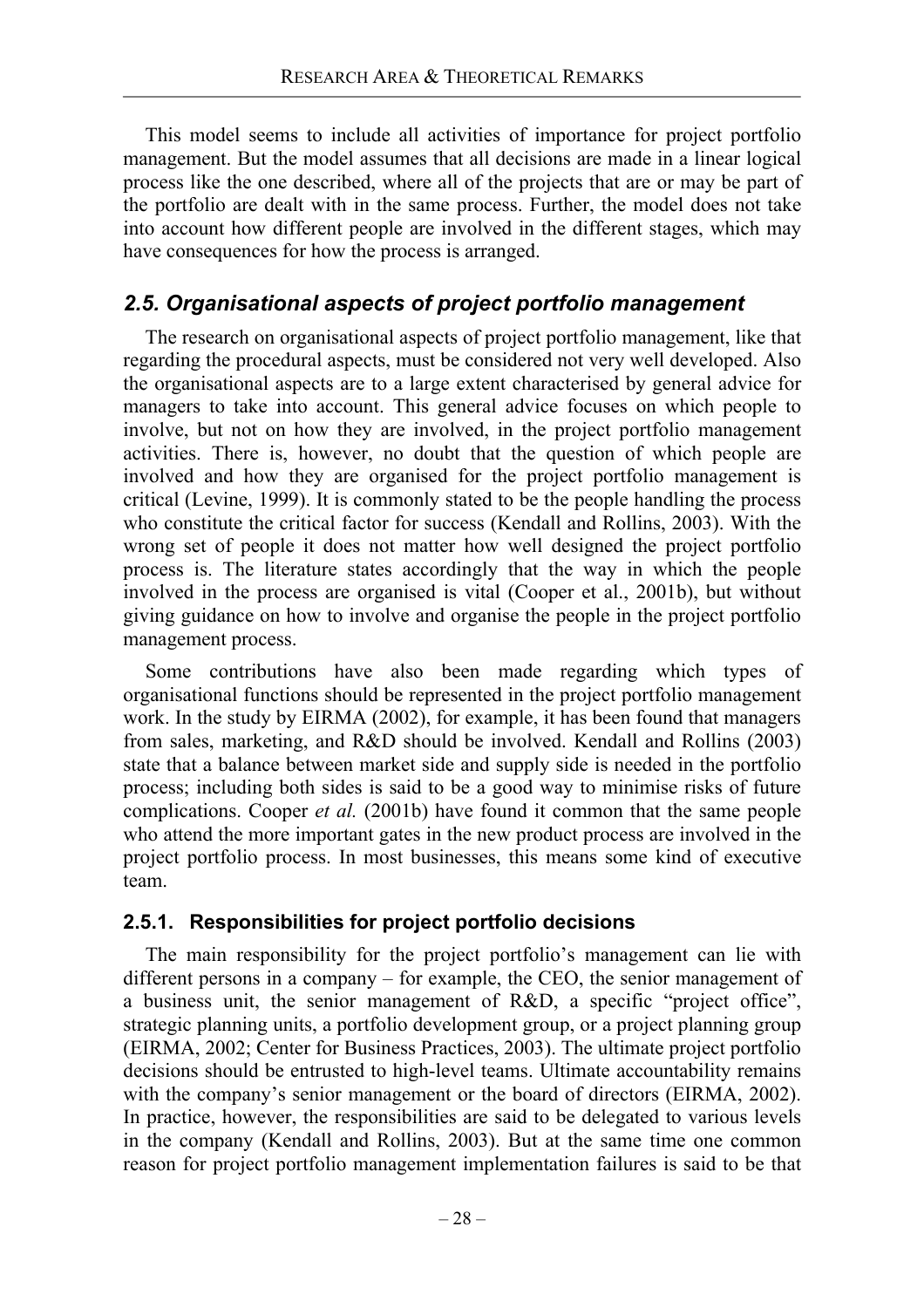the people responsible for success are at too low a level in the management reporting structure, without direct links and support from the senior management team (Kendall and Rollins, 2003).

In organising for the project portfolio management work, it is also important to note that many companies today establish project offices with the aim, among others, of collecting and distributing project information in a common format (EIRMA, 2002). But these project management offices, according to that study, do not share responsibilities for the project portfolio planning. Neither are portfolio planning groups commonly found in companies involved in this study (EIRMA, 2002).

## *2.6. Summary and presentation of research questions*

The theoretical exposition has shown that issues of organising project portfolio management are an area which not is very well developed, in terms of arranging the project portfolio management activities and connecting people with the activities. This is supported by, for example, Levine (1999) and Archer and Ghasemzadeh (1999) in stating that it is an area which needs to be further developed.

From the early statement of what in this thesis are referred to as organising aspects of project portfolio management, the different aspects dealing with the use of tools and methods, procedural aspects, and organisational aspects have been described separately. The explicit separation between the procedural and organisational aspects has not been made previously in project portfolio management literature, although several authors have emphasised their importance individually (Archer and Ghasemzadeh, 1996; Levine, 1999; Cooper et al., 2001b).

Much focus has, however, been put on the development of tools and methods assisting the project portfolio management (Archer and Ghasemzadeh, 1996) and different authors have chosen to divide the tools and methods based on different premises for their own purposes (Martino, 1995; Archer and Ghasemzadeh, 1996; Linton et al., 2000; Chiesa, 2001). Here the division according to the three overall goals of project portfolio management was chosen for giving a short review of tools and methods available. The different tools and methods must be seen as extensively developed both in theory and in practice. But how to use the tools and methods to assist the project portfolio management activities is an area where more research is needed.

Summarising the contributions regarding the procedural aspects, it has been shown that the theoretical contributions have been made on a rather general level. It is commonly argued that the project portfolio process has to be formal, should include all types of projects, and is generally dynamic, and therefore calls for constantly revision (Cooper et al., 2001b). On the more detailed level of how project portfolio management activities really are carried out, Archer and Ghasemzadeh (1996; 1999) have made attempts to establish a generic model for how different decisions can be made in a structured process. The presented model provides a good understanding of the general stages in managing project portfolios,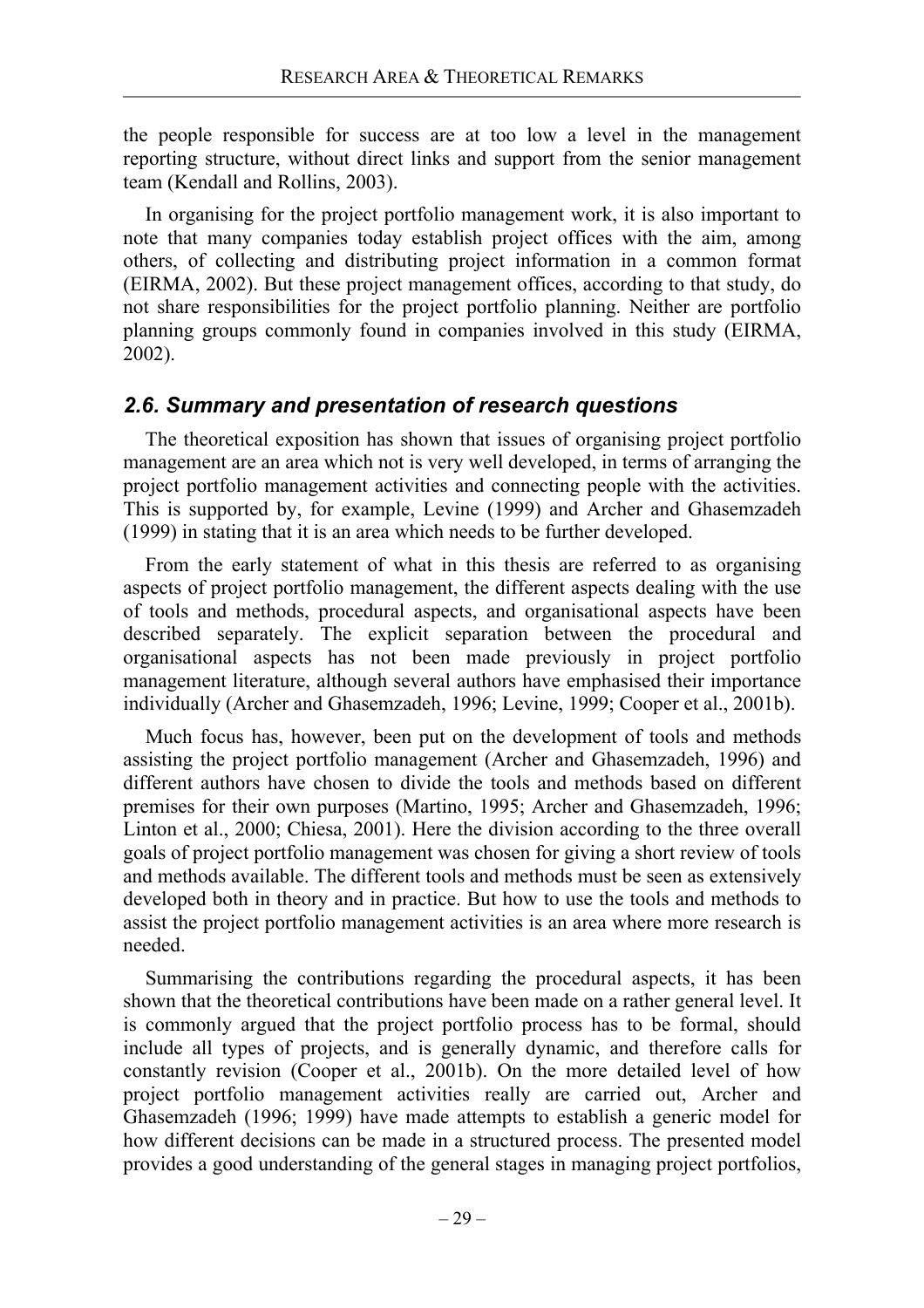but the model is so generic that it leaves many questions open as to how decisions really are made in the process. Examples of such questions are who carries out the activities in the process and which type of tools and methods are used to support the activities.

In summarising the area of organisational aspects of organising project portfolio management, it was stated that the research is even more general regarding this area than on the area of procedural aspects. Generally it is stated that every project portfolio is unique and requires that the people managing the project portfolio are organised to suit the specific company's situation (Kendall and Rollins, 2003). At the same time it is commonly stated that the personnel involved in the decision process are the keys for successful portfolio management (Cooper et al., 2001b). Managers who generally are involved in portfolio decisions come from sales, marketing, manufacturing and R&D (Center for Business Practices, 2003) and the responsibilities for the project portfolio decisions can lie with different persons in the company, but the ultimate portfolio decisions should be assigned to high-level teams (EIRMA, 2002). In practice the responsibilities are normally found to be delegated to various levels of the company (EIRMA, 2002). Even though it is commonly agreed that every project portfolio is unique and requires that the people involved area organised to fit the specific situation, little attention has been paid to aspects which are important when organising for project portfolio management. This is accordingly seen as an area where more knowledge is needed.

# **2.6.1. Research question 1**

Even though it is stated in literature that the project portfolio management process should include all kinds of R&D projects in their entirety (Bridges, 1999; Cooper et al., 2001b), project portfolios focused on in literature most often include projects that are rather homogeneous – for example projects aiming at developing new products to introduce on a new or existing market, or projects aiming at more unprejudiced development such as technology development or applied research. If a company is interested in such different development activities, this implies that separate resources have to be used for the different activities in line with the early reasoning by Wheelwright and Clark (1992). As the same base of resources is used for all projects in a project portfolio, this gives separate project portfolios, each focusing on a specific type of development activities. Consequently, the portfolios can be managed separately with different goals and requirements of, for example, return on invested resources. But in order to be able to provide such a critical mass of resources for each project portfolio, rather large companies with considerable overall yearly spending are required.

Many companies, however, do not provide such a considerable amount of resources for their overall development effort that they find it suitable to divide the projects into separate project portfolios with dedicated resources for the different types of projects. Such types may be, for example, projects aiming at product development, manufacturing process development, or technology development. But even though the amount of resources spent on each type of projects is not large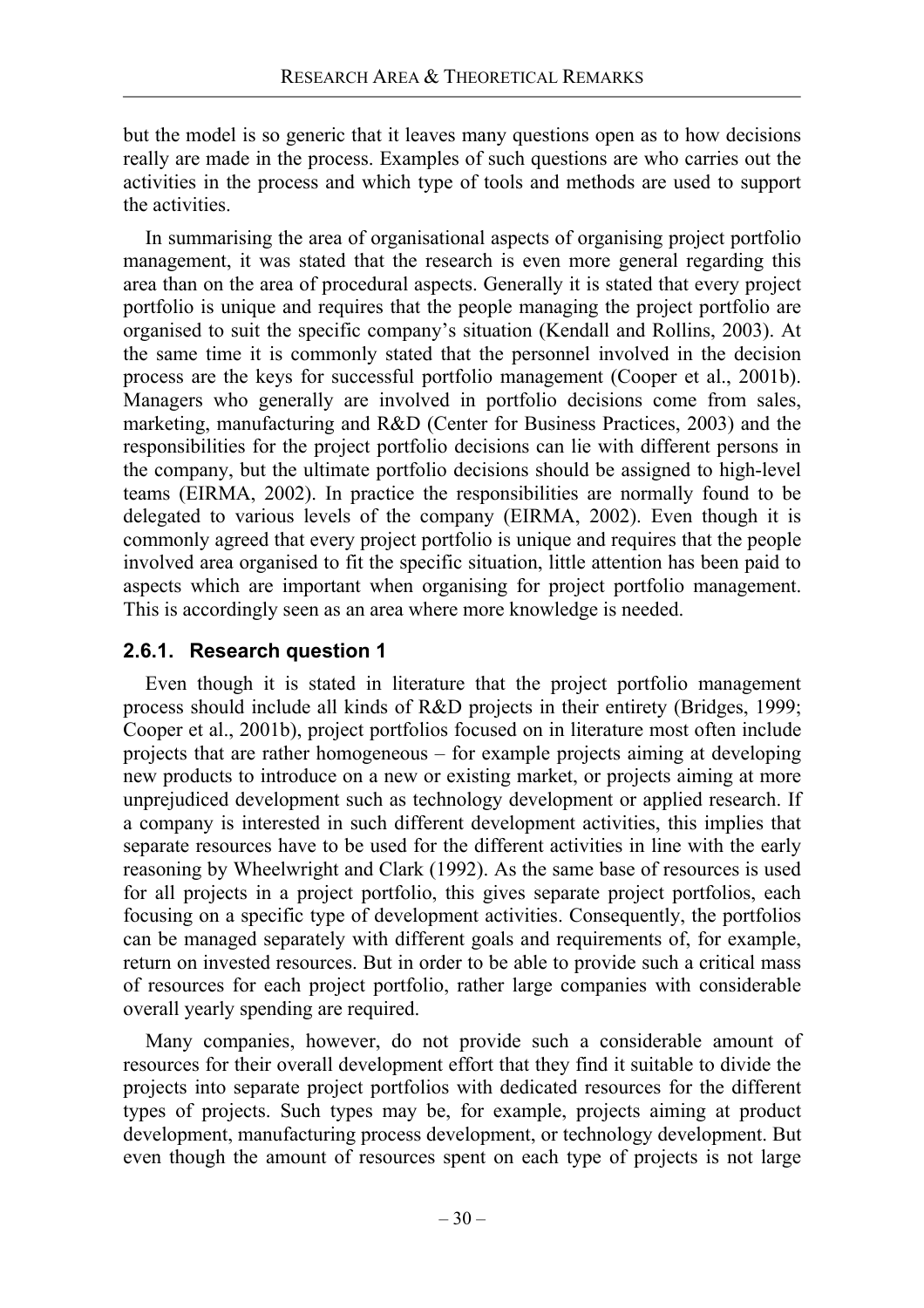enough to be managed as one project portfolio, the total amount of resources spent on all types of projects can still be so great, and include so many projects, that the companies still are interested in managing their development efforts as a portfolio of projects. If the same pool of resources can be used for all the different types of projects, the arguments for managing all the projects as one portfolio are even stronger. Even though we have seen here that the homogeneity of the resources used for the projects in the portfolio yields implications for how to arrange the project portfolio, the resources' homogeneity is generally not considered in the literature.

Adding further to the complexity here is the fact that often the projects can vary widely within each type. Product development projects may, for example, involve development of different groups of products. Manufacturing process development projects may involve different parts of a complex manufacturing process, and technology development projects may involve development of different technological areas. Project portfolios including such distinguished types of projects are generally not considered in the project portfolio management literature so far, even though it states that all types of projects should be included in the same project portfolio (Bridges, 1999; Cooper et al., 2001b). Therefore, the first research question to focus upon in this thesis is:

*RQ1: Which are the implications for organising project portfolio management if different types of projects are managed as one project portfolio?* 

The ambition of identifying implications in this research question is not to bring up a complete set of implications, but to identify implications of importance for organising project portfolio management if different types of projects are managed as one project portfolio. The implications focused on here concern the different aspects of organising project portfolio management that have been described earlier as important to consider (procedural aspects, organisational aspects, and aspects regarding the use of tools and methods).

In line with the reasoning when motivating the research question, the type of different projects considered here are projects with such different aims as product development projects, manufacturing process development projects, and technology development projects.

# **2.6.2. Research question 2**

As we have seen, literature elaborating on different tools and methods supporting project portfolio management is extensive (Archer and Ghasemzadeh, 1996). However, the tools and methods are usually developed in isolation from each other and aim at fulfilling different parts of the overall goals of project portfolio management. Research reporting on the practical use of tools and methods shows that companies most often use different tools and methods for fulfilling the goals of project portfolio management (Cooper et al., 1998; EIRMA, 2002; Center for Business Practices, 2003; Szwejczewski et al., 2004). Best-practice studies have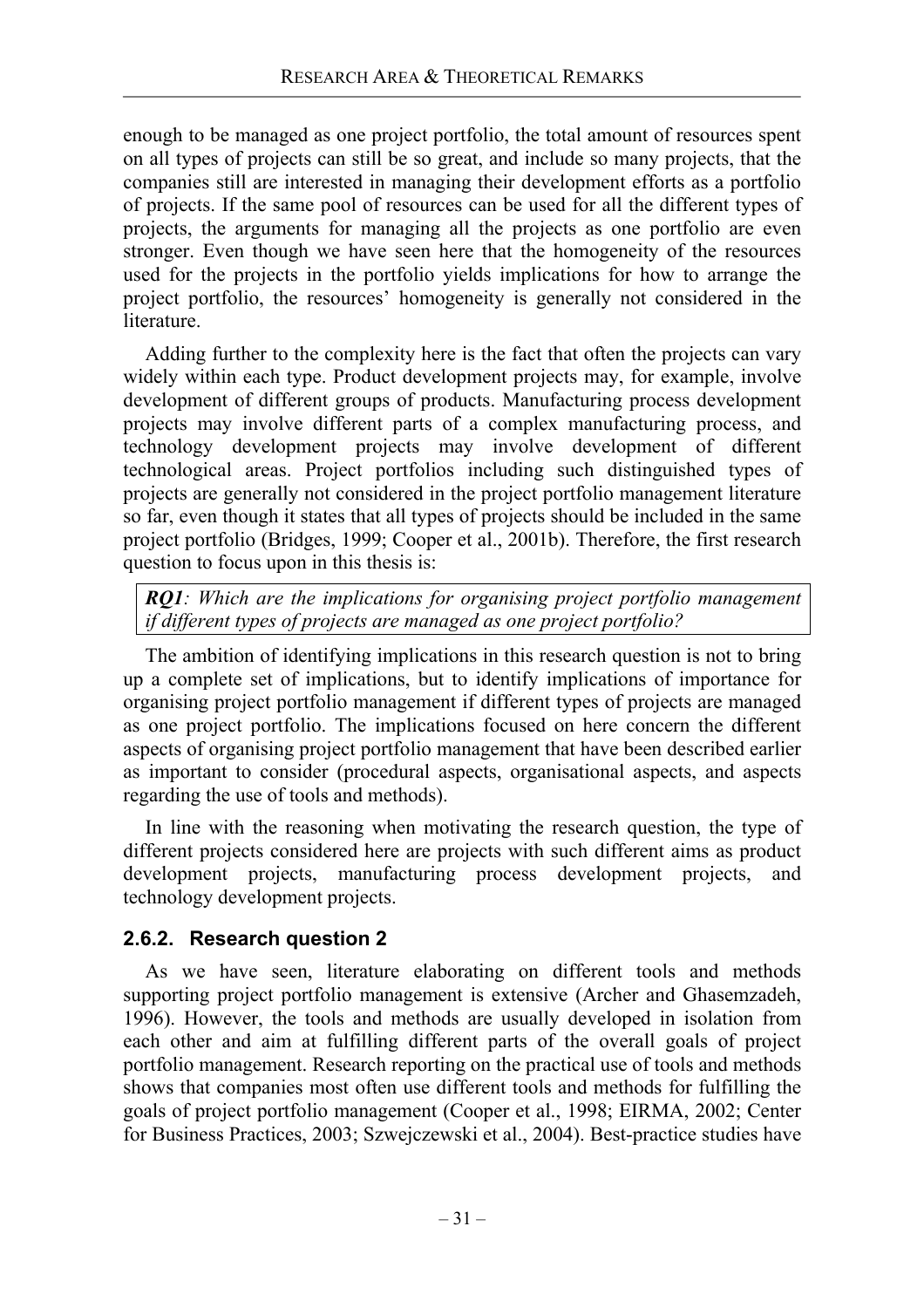shown that the companies which are most successful at project portfolio management use a limited number of tools and methods.

The tools and methods chosen, adapted and used for supporting the project portfolio management have to fit with the specific situation in terms of managerial style (Meredith and Mantel, 1999), which industry the company is active within, strategic directions of the organisation, capacity, constraints and complexity (Bridges, 1999). But the selection of tools and methods must not only fit with the specific situation, they must also fit with and complement each other to fulfil the requirements on the project portfolio management decision process. However, even though it is clearly stated that more than one tool and method chosen for the specific situation is recommended, earlier research has not focused on how tools and methods can be used in combination when organising for project portfolio management.

According to the process framework of Archer and Ghasemzadeh (1999) tools and methods (called methodologies in Figure 8) are applied to all of the three different stages – individual project analysis, screening, and optimal portfolio selection. Nevertheless, research has not focused on the implications of using such combinations of tools and methods. One reason for this may be that the same group of managers is assumed to be involved in all of the stages. Further, all stages can be carried out on one and the same occasion. In such situations the implications of using combinations of tools and methods may be less interesting to study.

But if the process is not as linear as the one suggested by Archer and Ghasemzadeh (1999), the implications of using combinations of tools and methods are more interesting to study. If the project portfolio management activities are arranged in such a way that the activities are separated in terms of when, where and by whom they are carried out, the implications of using combinations of tools and methods assisting the different stages become intriguing. Here it is argued that these implications are important to take into account when organising for project portfolio management, and consequently the second research question in this thesis is:

*RQ2: Which are the implications for using combinations of tools and methods in project portfolio management?* 

As for research question 1, the ambition of identifying implications is not to bring up all possible implications, but to identify those of importance for organising project portfolio management when using combinations of tools and methods. The implications focused upon in this research question concern the choice (which type of tools or methods), the adaptation (which parameters to use in the tools and methods), and the application of the tools and methods to the project portfolio management activities.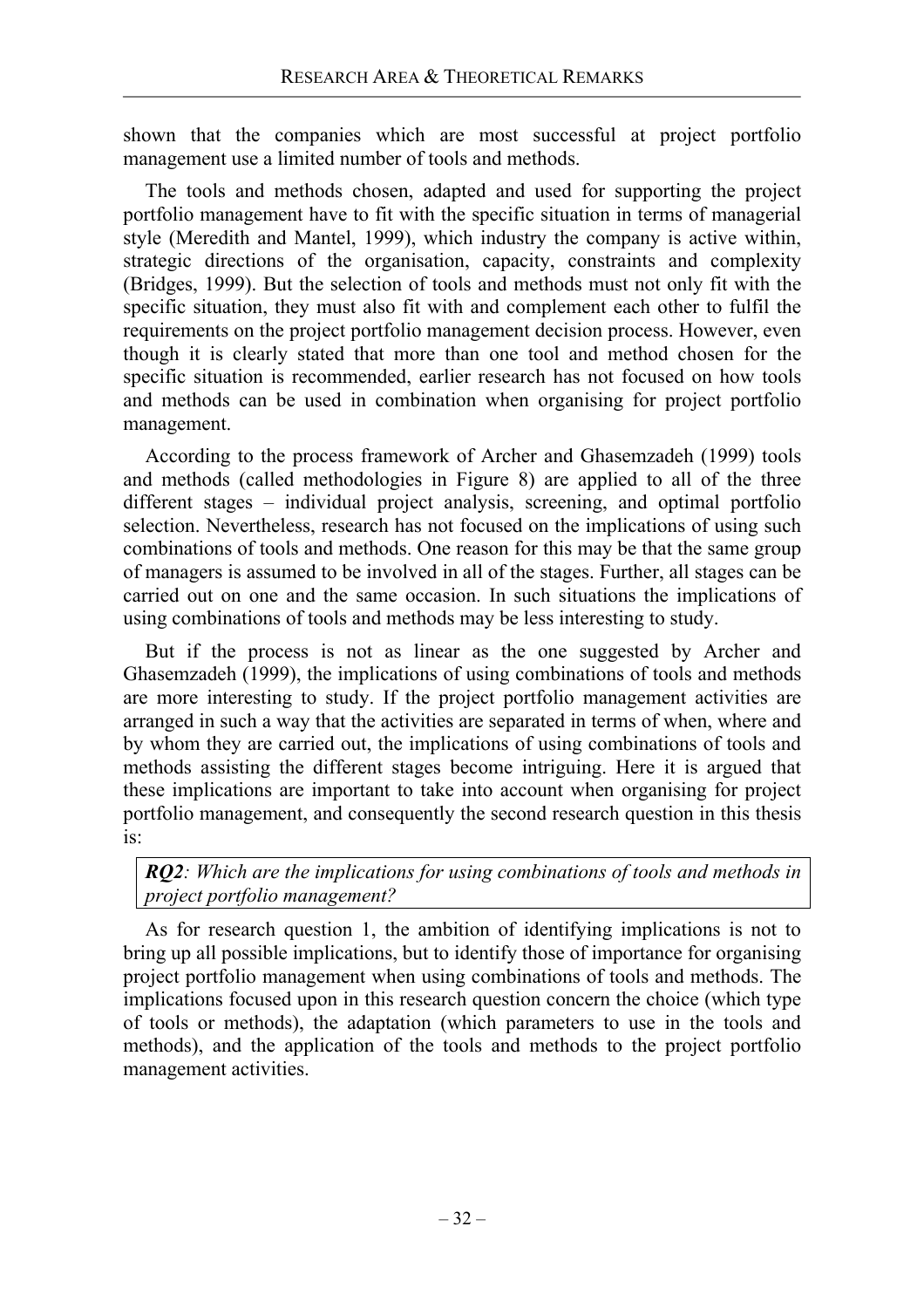## **2.6.3. Research question 3**

In organising for project portfolio management, it is not only important to choose and adapt a combination of tools and methods that together have the potential to fulfil the expected outcome. It is at least as important that the organisation develops an environment that supports the project portfolio management (Levine, 1999). When arranging project portfolio management activities, it is therefore important to take into account also how the tools and methods are intended to be applied to the activities already when choosing and adapting them.

For example, it is relevant to consider which different activities will make use of the tools and methods during the process. Will they, for instance, be used in reviewing the portfolio compositions or in selecting projects for the portfolio, or both? Further, the tools and methods can be used for different types of activities such as discussions, preparations and decisions, which are also relevant to consider, as is the sequence of the activities. Such procedural aspects of managing the project portfolio are therefore argued to influence the use of tools and methods.

As stated earlier, the type of tool or method to use in the project portfolio management should depend on the philosophy and wishes of management (Meredith and Mantel, 1999). Hence it is also important to consider which organisational participants to involve in the project portfolio management when choosing, adapting and applying the tools and methods. The organisational structure of the development organisation is yet another organisational aspect that influences the use of tools and methods in project portfolio management.

Consequently, the procedural and organisational settings for managing the project portfolio are relevant to consider when choosing, adapting and applying the tools and methods to the project portfolio management. Therefore it is interesting to study how the procedural and organisational settings affect the choice, adaptation and application of the tools and methods, and the third research question to focus upon in this thesis is:

*RQ3: How do the procedural and organisational settings affect the use of tools and methods in project portfolio management?* 

Procedural and organisational settings here refer to the way in which the project portfolio management activities are arranged and how the organisational participants are involved in the activities. As can be understood from the motivation above, and from the clarification of research question 2, the use of tools and methods refers to the choice, adaptation and application of tools and methods in project portfolio management.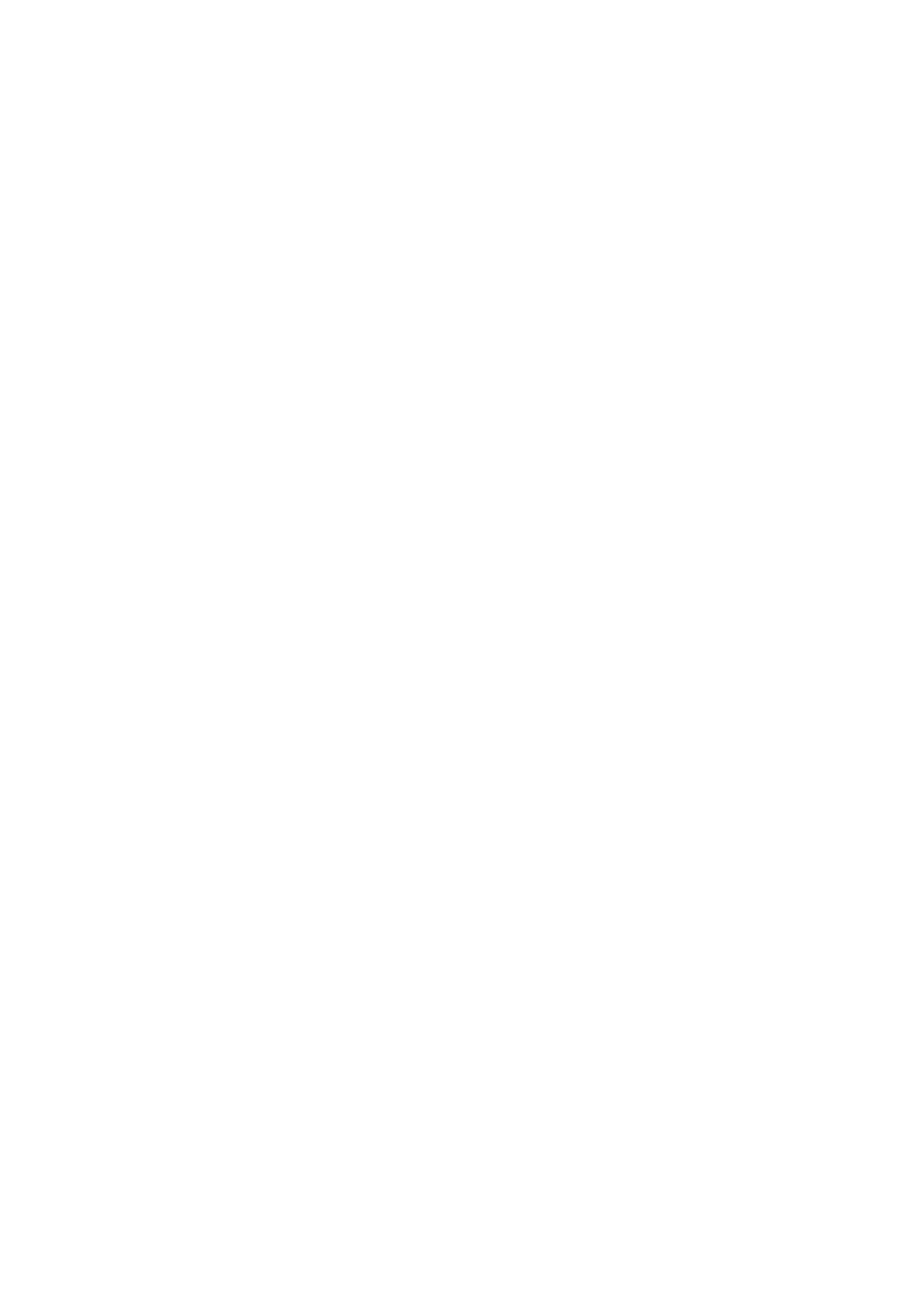# **3. Research methodology**

*In this chapter the methodological considerations for the thesis are described. It starts out with a discussion on my view of research and knowledge, followed by a description of the evolution of the research studies in my Ph.D. process. Then different methodological approaches used in the project portfolio management area are explored and the premises behind choosing the case study research strategy are discussed. After this follows a description of the frequent interaction between the empirical observations and theory which has characterised the research process, and connected with this a description of the analytical path in the thesis.* 

*Thereafter follow presentations of the different research studies that have been part of the Ph.D. process: the SCA case including one longitudinal study, the multiple case study,*  and the Ericsson case including two separate studies<sup>1</sup>. Beside the specific case *descriptions, also the sources of data and the data collection methods used in the different studies are described. The chapter concludes with a discussion on the quality of the data and the possibilities for generalisation.* 

## *3.1. My view of research*

 $\overline{a}$ 

In the process of obtaining a Ph.D. there are many different influences that might impact the choices made during the journey, some being important while others are not. In this section I will try to give a view of the more important influences that have had an impact on my choices.

Within the area of project portfolio management there are many possible interesting courses to follow, more or less theoretical. The focus for the thesis could for example have been an increased understanding of projects that are run without being formally assigned and part of the portfolio. Or it could have been to study discussions underlying decisions taken with regard to project portfolios. There are many such different topics that possibly could have been chosen as a specific topic for the thesis. But I think my background as an engineer has largely influenced the choice of specifically studying aspects of importance for organising project portfolio management. The most interesting research to me personally has always been research that can easily be applied and used in practice. Therefore, organising related issues of project portfolio management was a natural choice of specific topic for my thesis.

This view of what constitutes interesting research is probably a result of being an engineer. As a former colleague wrote: *"being an engineer is being normative*" (Lundqvist, 1996). This background has influenced the choice of topic of research

<sup>&</sup>lt;sup>1</sup> The two separate studies within the Ericsson case have been important parts of the Ph.D. process, but do not contribute to the specific purpose of the thesis. As these studies do not focus on project portfolio management, the results from them (papers 1-3) are described as part of this chapter, instead of Chapter 5 (Extended summary of papers focusing on project portfolio management). These results are described in connection with the description of the specific studies.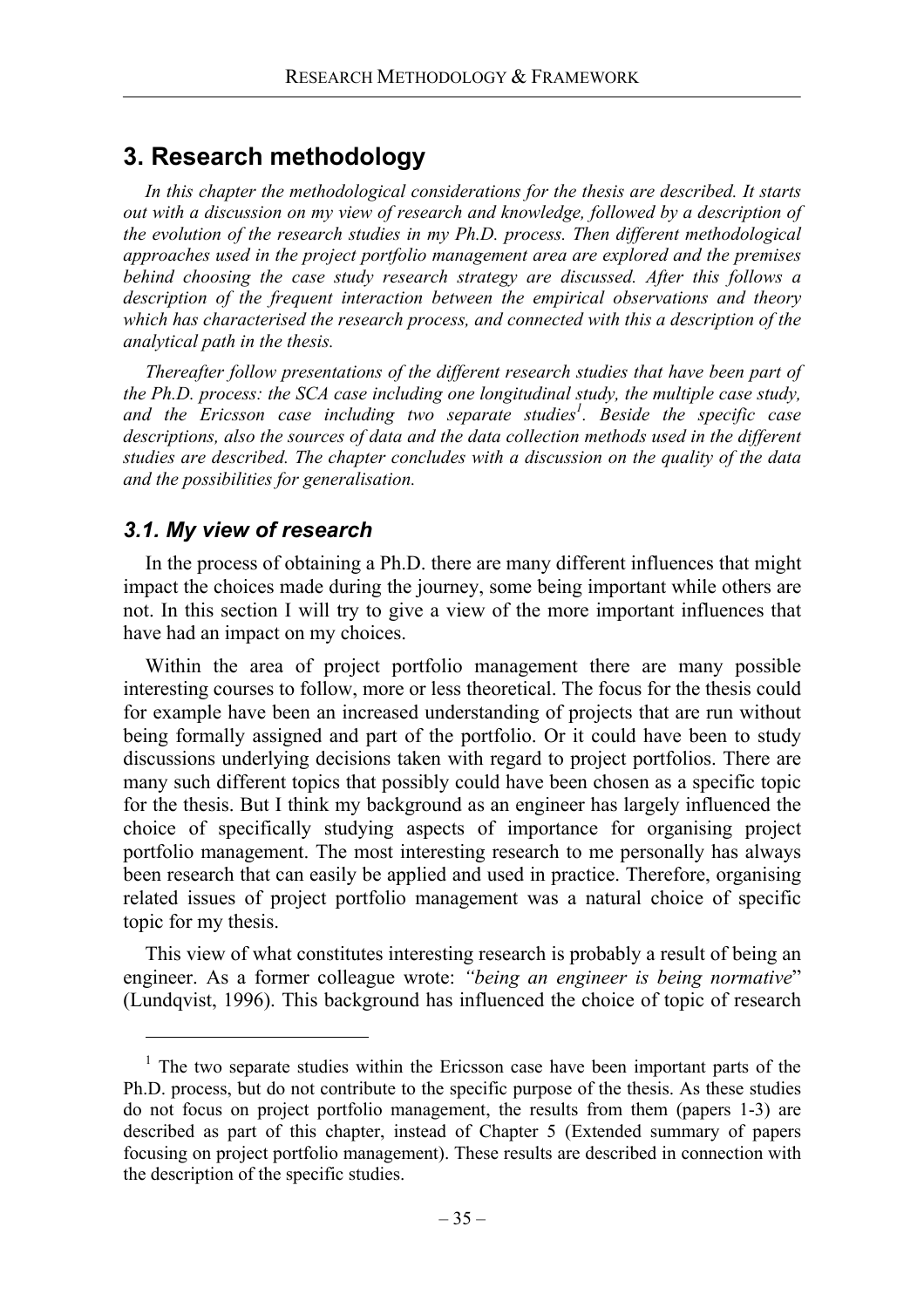with more normative final aims, in favour of more theoretical questions. This is not to say that theory generation is not essential, because theory building must be the essence of research. However, the theory developed can certainly have some managerial implications as well.

Not only has my background as an engineer influenced the choice of topic for the thesis – so has the environment in terms of colleagues and the research tradition at my department. The Division of Operations Management and Work Organization has a long tradition of close collaboration with industry, and of focusing on issues with high relevance in practice. The close collaboration with industry is a result of free and open access to Swedish companies' internal information, the tradition of industrially relevant research results, and to some extent also financial support from industry (Nobelius, 2002). Such support from the collaborative companies can influence research in a negative way if the companies steer the research direction on a detailed level. But in my experience this is not a problem if the importance of not directing the specific research is stated before initiating the collaborative relationship. Instead I have found that the companies and the personnel involved share a great interest in the research and are more committed to participating in the studies if these are financially supported by the company in question.

However, the tradition of such research with high industrial relevance, and in close collaboration with the industry, was important for me when deciding to initiate my Ph.D. studies. This tradition, together with my own view of interesting research, has also influenced my choice of studying the organising issues of project portfolio management.

Another way in which the academic environment has influenced the Ph.D. process is the preference for case-based research, often with qualitative approaches. This is closely connected with the topic's relevance for practitioners and the fact that it is often related to an interest in how and why things really work inside the companies in focus. Even though a case-based approach with qualitative analysis is used frequently, the approach chosen must always be based on the appropriateness of the specific purpose. The tradition of commonly using case-based research strategies does, however, also affect the choice of specific topics to study. As for this thesis, the focus on the organising aspects of project portfolio management calls for a thorough understanding of company-internal mechanisms, which is an inevitable strength of the case research strategy (Yin, 1994).

Summarising this discussion, it can be concluded that a rather pragmatic approach (Tashakkori and Teddlie, 1998) to research, or pragmatic realism (Alvesson and Sköldberg, 1994), is what characterises my view of good research and how to conduct such research. The practical application of the research results is important. However, for me such practical application often relies on an understanding of the underlying meanings of the obvious evidence (Alvesson and Sköldberg, 1994). How to conduct research depends on and influences the specific purpose, for me. There simply does not exist any *"guaranteed methodological path to the promised land"* (House, 1994 in Tashakkori and Teddlie, 1998, p.11). The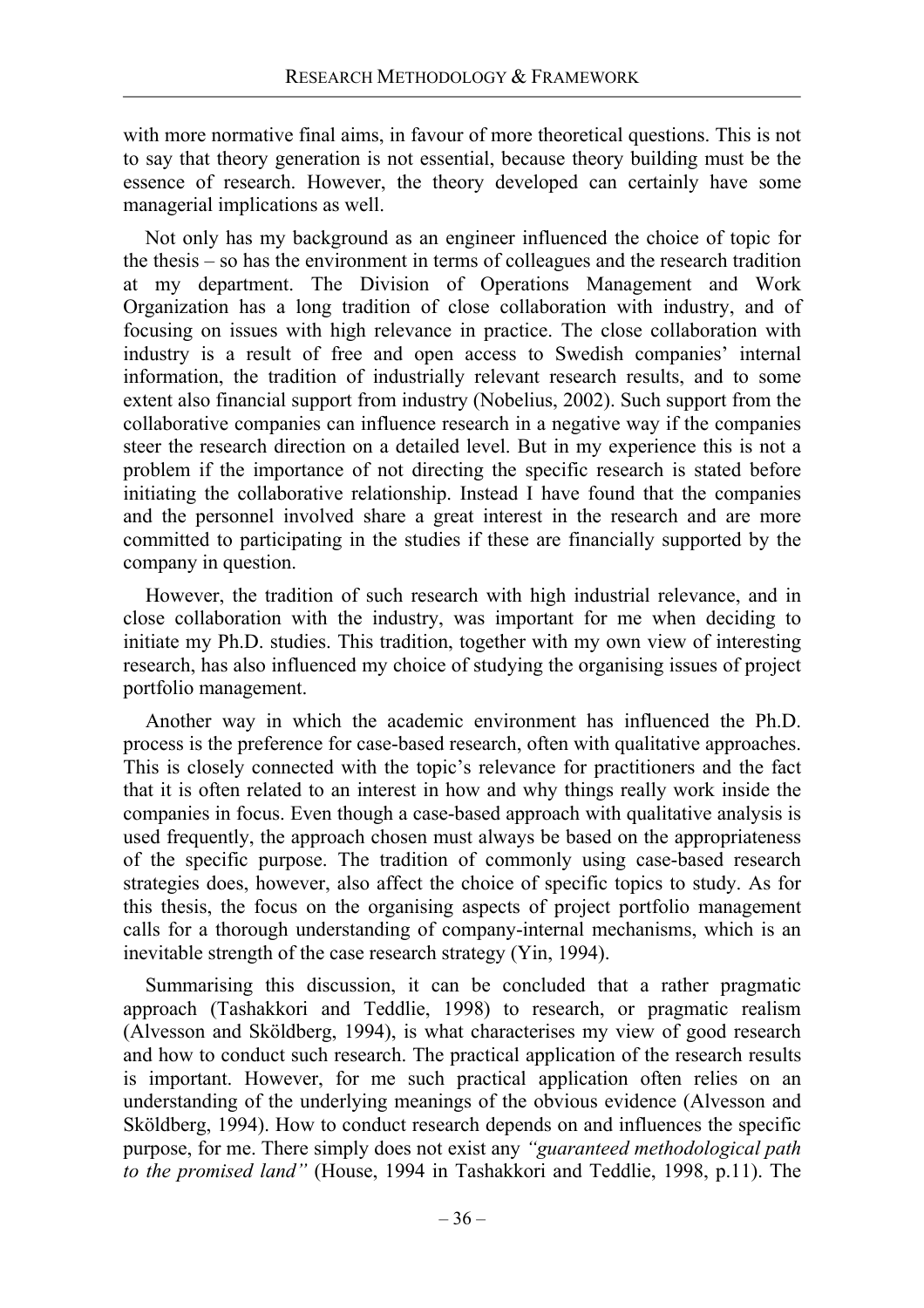research question is more important than either the method used or the world-view that is supposed to underlie the method, which is symbolic for pragmatism (Tashakkori and Teddlie, 1998). For me the research question to focus upon, the method to use, and the applicability of the results are closely connected with each other and, therefore, pragmatism is appealing as it presents a very practical and applied research philosophy: *"Study what interests and is of value to you, study it in the different ways that you deem appropriate, and use the results in ways that can bring about positive consequences within your value system"* (Tashakkori and Teddlie, 1998, p.30). As being a researcher, an underlying presumption is also that the topic is theoretically relevant for extending knowledge.

## *3.2. Evolution of the research studies*

The tradition of working in close collaboration with companies on topics highly relevant both for the research community and for the practitioners involved in the studies has had implications for the evolution of my Ph.D. process. When my Ph.D. studies were initiated during spring 2000, a research project at Ericsson had already begun with a pre-study during 1999 by two of my colleagues (see Nobelius, 2002 and Karlsson, 2004). The aims of the research project were therefore already set when I became involved. This first study at Ericsson resulted in the first paper, focusing on perceived project complexity in technology development projects (Dawidson et al., 2004). The other part of the research project was carried out by a colleague and dealt with strategic actions in Ericsson's management of Bluetooth (Nobelius, 2003).

When the second study at Ericsson was initiated, some preliminary research questions were presented for a steering committee at the company. The discussions resulted in two different focuses which were highly relevant for the company at that time, but also interesting from a theoretical perspective. The questions chosen to emphasise were not directly in line with the initial thoughts, but still within the area of R&D management. This study, which was finished during 2002, resulted in the second paper on product and technology roadmapping (Karlsson and Dawidson, 2003) and the third paper on management of product boundaries (Dawidson and Karlsson, 2005).

In 2003 a new research collaboration was initiated with SCA (Svenska Cellulosa Aktiebolaget), and specifically the Away-From-Home (AFH) Tissue business unit. After an initial pre-study at the company, which generally focused on R&D management challenges, the project portfolio management area was chosen, which differed to some extent from the Ericsson studies. Project portfolio management also came to be the focus for a multiple case study during 2004/2005. The SCA case study resulted in two papers (Dawidson, 2004; Dawidson, 2005), both of which contribute to the purpose of the thesis and are consequently appended to the thesis. Beside the papers based on the material from the SCA study, additional empirical data are added to the thesis in Chapter 5. The multiple case study, which also focused on project portfolio management and resulted in the sixth paper (Dawidson et al., 2005), was made with support by a master thesis. The sequence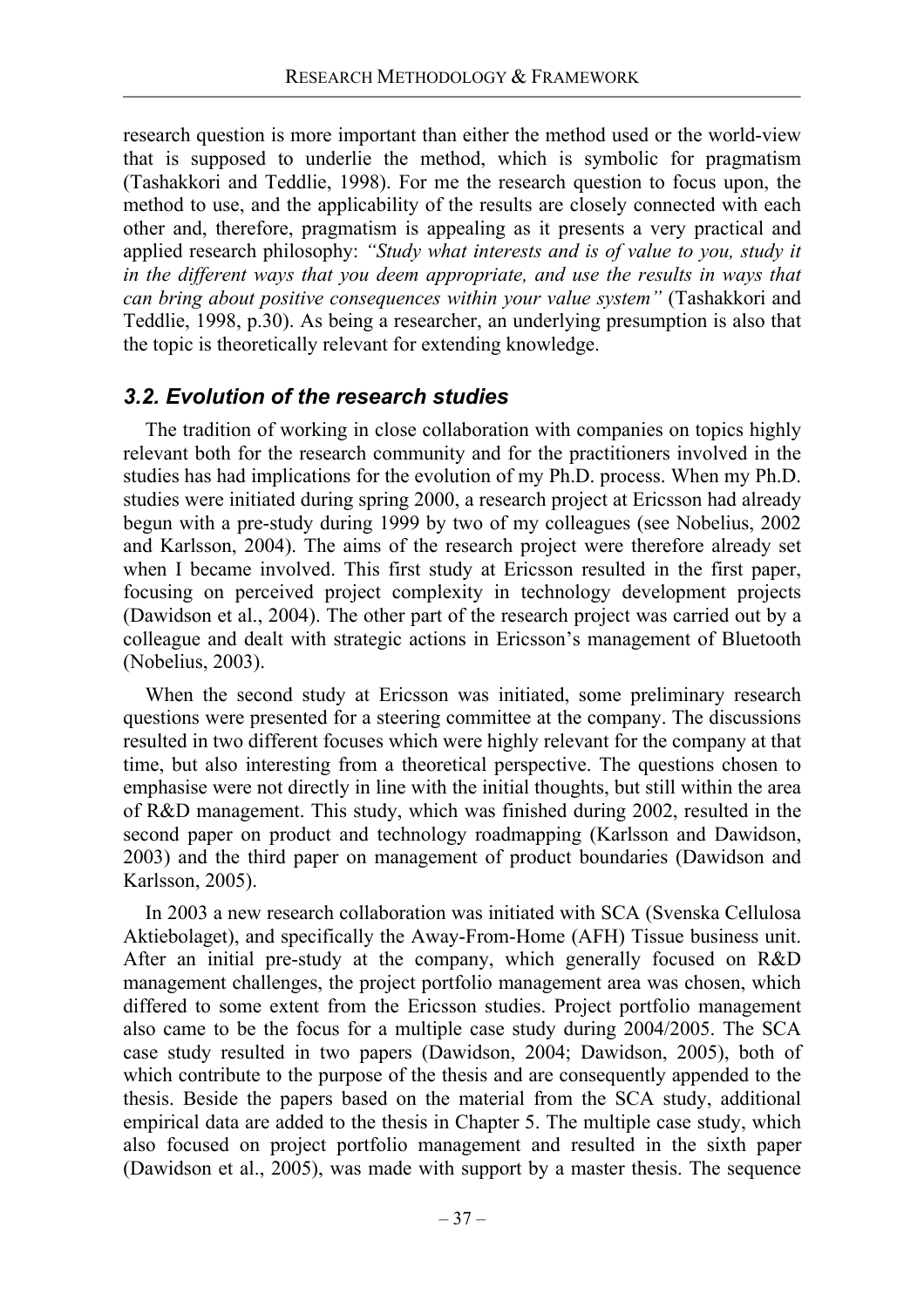of the case studies at Ericsson and SCA and the multiple case study is schematically described in Figure 9.



#### *Figure 9: Overview of the research studies*

When the SCA case study was initiated with a different focus compared to the Ericsson case, it was also decided to focus on project portfolio management as the overall subject of the thesis. The choice was mainly based on a wish to get a more focused topic for the thesis and a possibility to make better use of the empirical data from the SCA case. However, it implied that the results presented in the three papers based on the Ericsson case could not be used for the overall topic in the thesis. The reorientations in the thesis process into slightly different focus areas are also a result of the pragmatic approach to research (Tashakkori and Teddlie, 1998). What has been of interest and of value to myself, in combination with the interests of the cooperating companies and, last but not least, the relevance for the research community, has guided the choice of research topics.

Even though the three papers that resulted from the Ericsson studies do not contribute to the purpose of the thesis, they are still appended to it since they have constituted a main part of my Ph.D. process. However, as the results of these papers do not explicitly contribute to fulfilling the purpose of the thesis, they are separated from the main empirical part of the thesis. Instead they are described as part of this methodology chapter in connection with the description of the studies. After the latter, a discussion follows on how the Ericsson studies have contributed to my Ph.D. process (see section 3.10).

As the SCA case together with the multiple case study constitutes the empirical data for the purpose of the thesis, the SCA case and the multiple case study are here described before the Ericsson case, even though they were not carried out in that sequence. But prior to describing the methodological considerations in the different cases, a short review of methodologies applied to the area of project portfolio management will be given.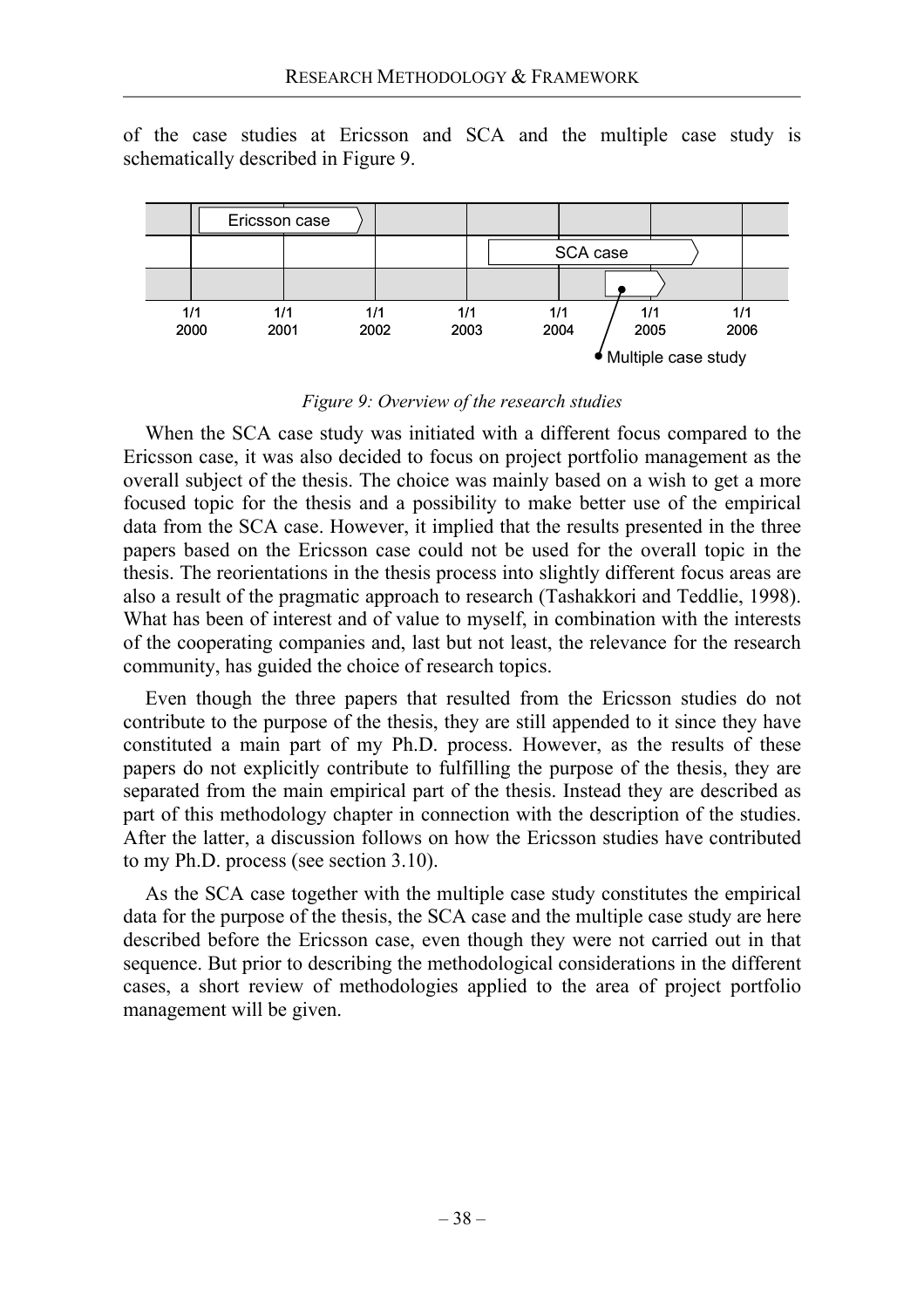# *3.3. Methodological approaches within the field of interest*

In section 1.3, Research on project portfolio management, the different topics that have been mainly focused upon in recent years were described. In this section, methodological aspects regarding this research will be further elaborated on.

Research in the area of project portfolio management has been conducted using different methodological approaches during recent years. As already noted in the introductory chapter, the early attempts within the area of project portfolio management had a strong focus on developing tools, methods or techniques for evaluating projects and project portfolios (Archer and Ghasemzadeh, 1996; Cooper et al., 2001b). This stream of research was to a large extent conducted without direct support by an empirical base (Cooper et al., 1999). Practitioners were seldom involved in testing or evaluating the tools or methods, and many of the developed tools or methods never found applicability among practitioners.

Another stream of research in the area with a wider focus on project portfolio management, i.e. not only the tools or methods, has primarily used breadth-based methodologies. Three explorative studies of companies in the US have attracted great interest during the last decade (Cooper et al., 1999; Center for Business Practices, 2003; Cooper et al., 2004). The first study by Cooper et al. (1999) involved 205 responding companies, and the study by Center for Business Practices involved 64 responding companies. The third and latest study has a more general focus on product development, but more in-depth questions of project portfolio management are also included. The results of these studies focus largely on how the use of project portfolio management tools and methods is perceived by managers in the companies and how well the companies perform in their project portfolio management work.

Beside these two streams of research, which have gained the most interest, some other methodological approaches have been used as for example, literature reviews and theoretical analyses (Archer and Ghasemzadeh, 1996; Archer and Ghasemzadeh, 1999; Meredith and Mantel, 1999), multiple case studies (Szwejczewski et al., 2004), and some single case studies which often have focused on the application of a specific tool or method in a specific company (Braunstein and Salsamendi, 1994; Sharpe and Keelin, 1998; Linton et al., 2000).

The area of project portfolio management as interpreted here, i.e. beside just the development of project portfolio management tools and methods, must be said to be rather new and not very well developed. Many of the findings presented so far are based on best practices and are rather atheoretical. Based on the knowledge provided in the area so far, it is therefore argued here that an important next step in developing the area is to increase the understanding of how project portfolio management can be organised. The purpose of this thesis, to increase the knowledge of aspects important for organising project portfolio management, is consequently one such step of developing the knowledge in the area. Such increased understanding of organising project portfolio management requires that methods aiming at in-depth understanding of the phenomenon are applied.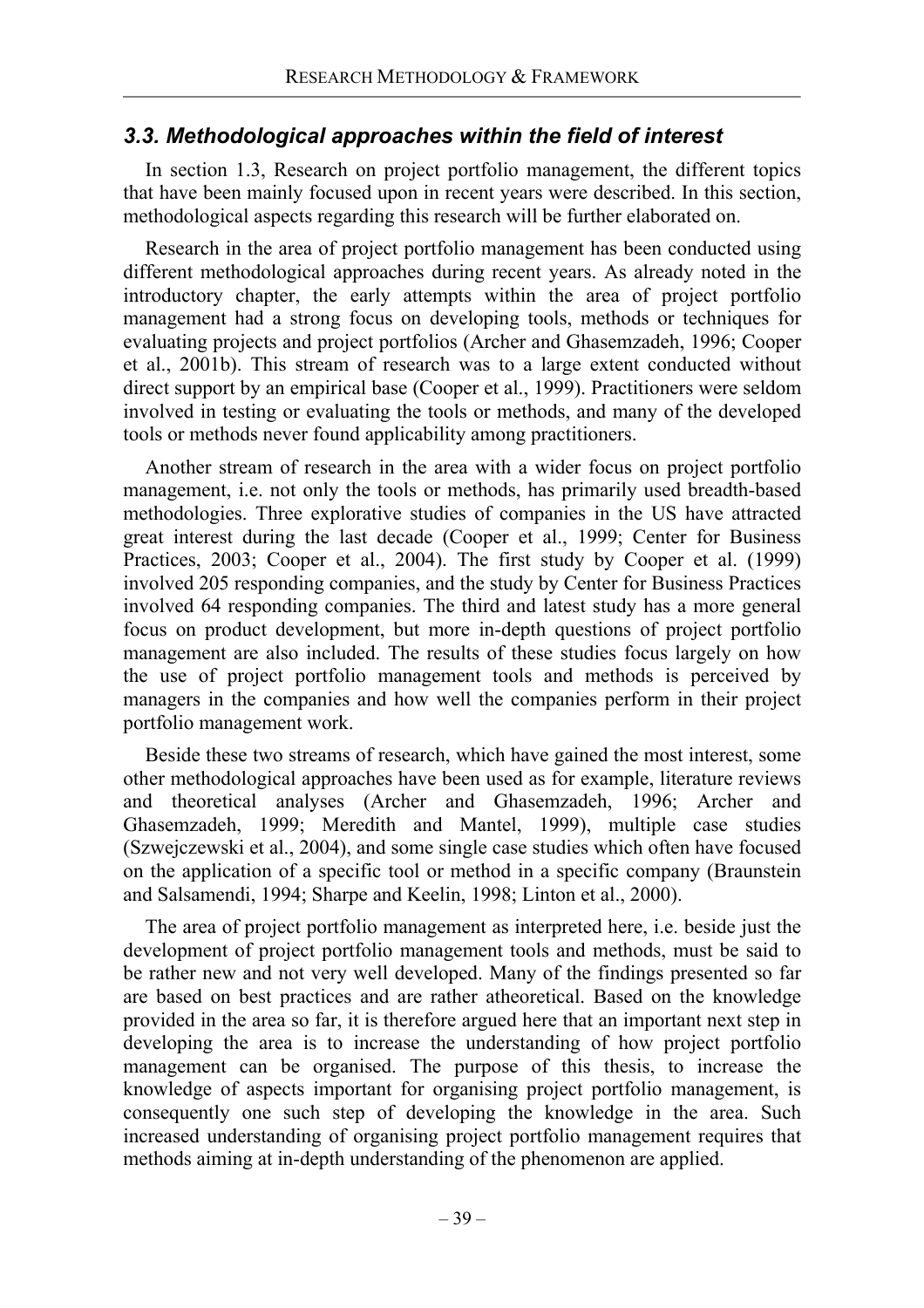## *3.4. The case study research strategy*

The case study research strategy was found appropriate basically because of the nature of the problem. As argued above, an important step in increasing the knowledge in the area is to increase the knowledge of how project portfolio management can be organised. Being able to answer the research questions stated calls for a thorough understanding of how project portfolio management is organised, but also of why it is organised in certain ways.

In the theoretical exposition it was described that how project portfolio management is applied in practice depends on the specific situation (Kendall and Rollins, 2003), which implies that, in order to understand how project portfolio management is applied, an in-depth understanding of the specific situation is crucial. That the case study research approach is appropriate for studying such interplay is stated by, for example, Yin (1994) and Eisenhardt (1989). Yin (1994) states that case studies are appropriate when the studied phenomenon cannot be separated from its context, and Eisenhardt (1989) argues that the case study strategy focuses on understanding the dynamics present within single settings.

The case study research strategy is also argued to be well suited for questions which are not thoroughly researched (McCutcheon and Meredith, 1993), which is valid for the understanding of how and why project portfolio management is organised in certain ways. The possibility to generate theory in such new research areas is a further strength of the case study method (Eisenhardt, 1989; Tashakkori and Teddlie, 1998; Voss et al., 2002) which contributed to the choice of case study approach.

# *3.5. Frequent interaction between empirical observations and theory*

In Chapter 2, Theoretical exposition of project portfolio management literature, it was noted that no complete framework for understanding how and why project portfolio management is organised in certain ways has been provided in literature so far. However, in order to fulfil the purpose of the thesis, which involves thorough understanding of both how and why project portfolio management is organised in certain ways, a framework is needed for basically two reasons. Firstly, the framework is needed for structuring the empirical data. In order to provide a description of how project portfolio management is organised, a framework of aspects important to include is essential. Secondly, the framework is needed for structuring the analysis of why project portfolio management is organised in certain ways.

In developing the framework for structuring and analysing the empirical data, both inductive and deductive approaches could have been used. This study, however, cannot be classified as either inductive or deductive, since the framework has been developed in frequent interaction between empirical observations and theory. Without the frequent interaction with the empirical world, it would have been impossible to understand which areas to involve in the framework. Likewise,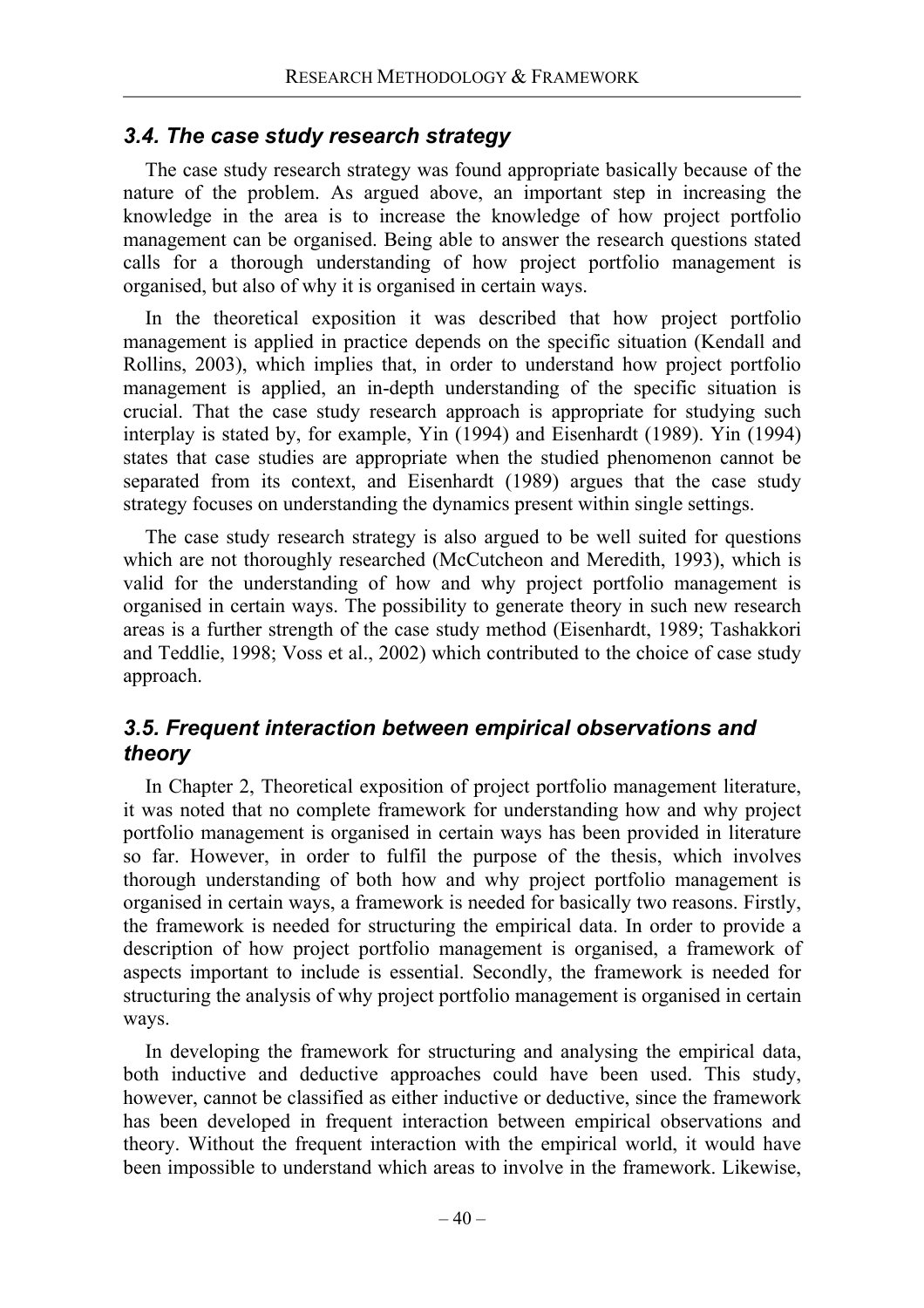it would have been hard to obtain the use of complementary theoretical areas which were needed in building the framework. The approach should therefore rather be seen as an abductive approach (Alvesson and Sköldberg, 1994) to research, as additional theories have been applied during the research process for better understanding the dynamics at the case company. By constantly going back and forth between the empirical observations and the theory, it has been possible to expand the understanding of both theory and the empirical phenomena (Dubois and Gadde, 2002). The case has to a large extent been used to refine the theory that provided the initial guidance (Ragin, 1992) into a framework for the study (presented in the next chapter). This is based on an understanding that theory cannot be fully understood without empirical observation and vice versa, and is referred to as a systematic combination between the theory and the empirical world (Dubois and Gadde, 2002).

## *3.6. The analytical path in the thesis*

That the research has been characterised by a systematic combination between the theory and the empirical world makes it very difficult, if not impossible, to describe the analytical path exactly as it has evolved. The analytical path that can be inferred from the thesis should therefore be seen as a simplification of the real research process. Nevertheless, it is important to describe and explain which analytical steps are needed in order to arrive at answers to the research questions. The different steps are summarised in Figure 10.

As argued when describing the frequent interaction between the empirical world and theory, the development of the research framework should be seen as the first step in the analytical process. It was further argued that the framework is essential for the analysis with the final aim of answering the research questions. Therefore the research framework is also a natural first step in the analytical path as provided in the thesis.

The next step in this analytical path is the description of *how* the case company has organised for project portfolio management. Providing such a description is seen as a first step in exploring the case



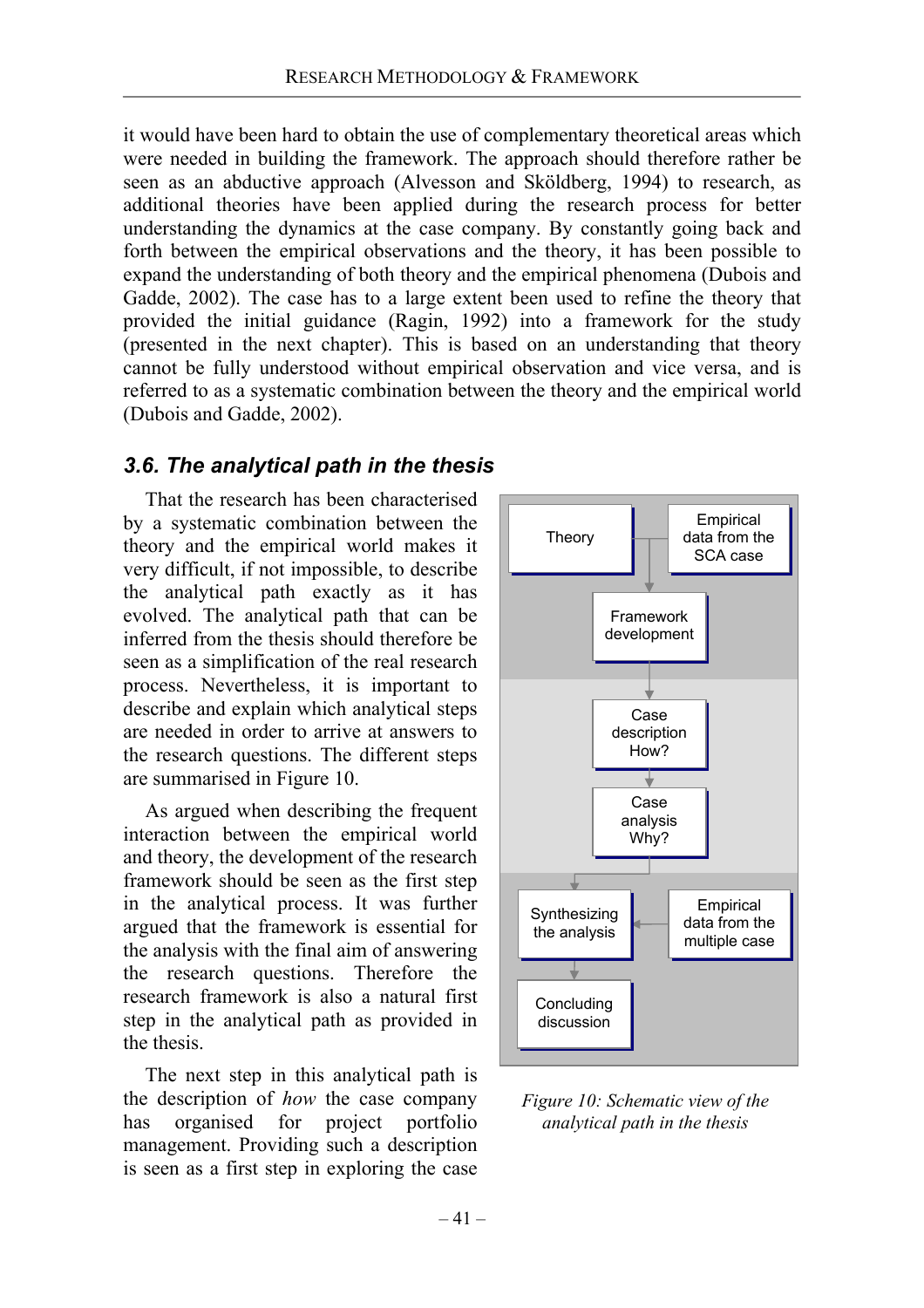(Miles and Huberman, 1994). Neither is this step of the analytical process as linear as it is described in the thesis. It has rather been developed in parallel with the development of the research framework.

In order to arrive at answering the research questions, further analysis of the empirical data is needed. The description of how the project portfolio management is organised at the case company does not provide explanations of *why* project portfolio management is organised in the certain way. Such thorough understanding of why project portfolio management is designed in that way is, however, necessary for being able to draw descriptive conclusions from the case (Miles and Huberman, 1994). These descriptive conclusions are used in the next stage of the process for elaborating on the answers to the research questions. Naturally there is no clear boundary between describing and explaining (Miles and Huberman, 1994), but this part of the analytical path is distinct from the case description part in that it makes use of existing knowledge for understanding why project portfolio management is organised in a certain way. Yet this part does to some extent also differ from the empirical part in the sense that it includes reflexion and interpretation (Alvesson and Sköldberg, 1994) of what was provided in the empirical data, in order to provide a thorough understanding of why project portfolio management is organised in the certain way.

The next step in the analytical path then takes its point of departure in the research questions, and aims at synthesising the empirical findings and elaborating on the answers to the research questions. The synthesis also uses parts of the results from the multiple case study (Dawidson et al., 2005) for relating and comparing the results from the single case study at SCA. The results of this multiple case study have to some extent also influenced the development of the research framework. This, however, is not explicitly shown in Figure 10. The final step of the analytical path is the concluding discussion where the answers to the research questions are discussed and the contributions are elaborated on.

# *3.7. The SCA case*

In the light of the applied methodologies in the project portfolio management area, it was earlier stated that an appropriate choice of research strategy to apply in order to extend the knowledge in the area was the case study research strategy. As SCA provided a possibility to follow the process of designing a project portfolio management process case study, following this design process seemed appropriate in order to gain a sufficient understanding of the organising aspects of project portfolio management that would enable extension of the knowledge in the area.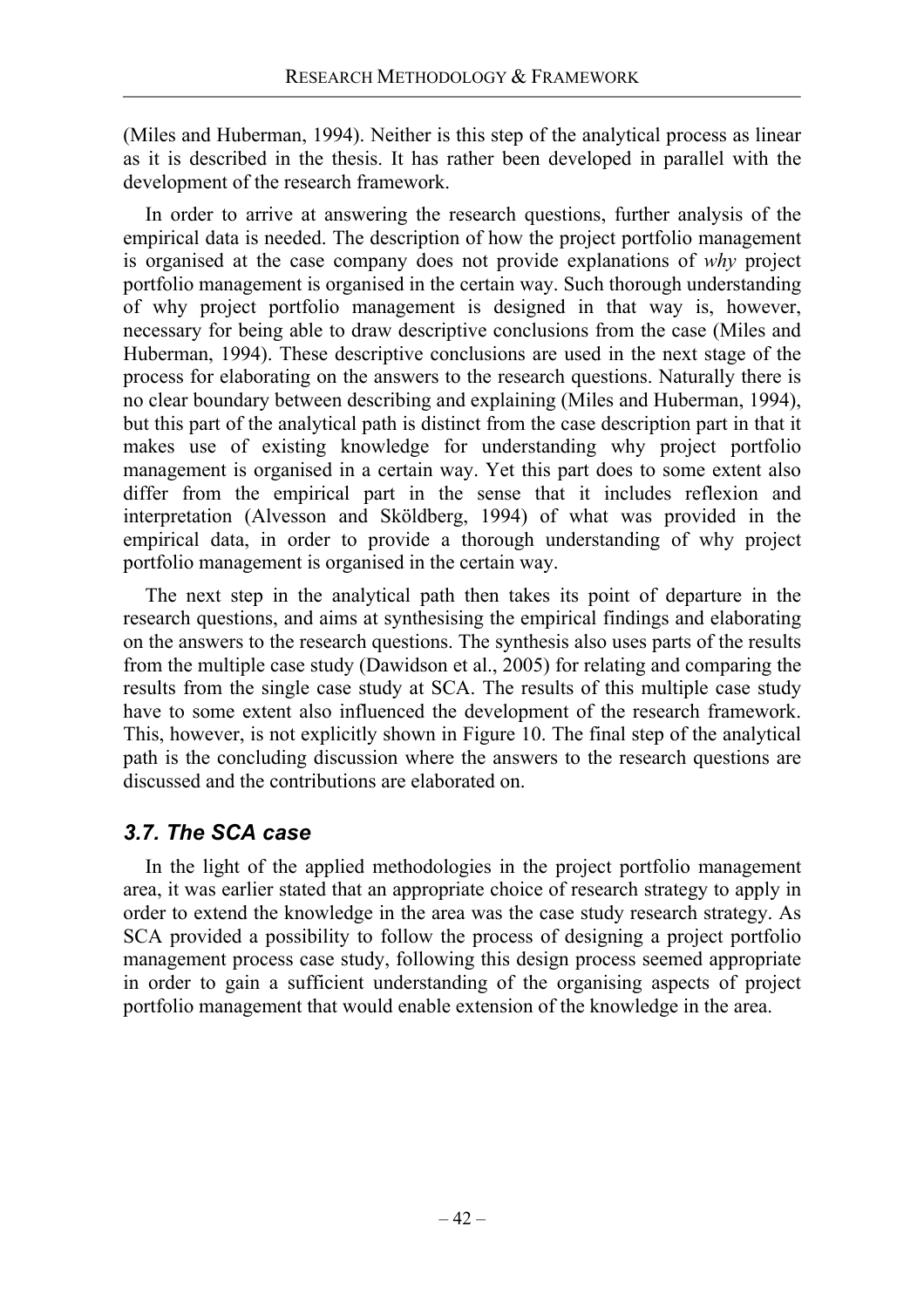### **3.7.1. Reasons why SCA AFH Tissue is appropriate for studying aspects of organising project portfolio management**

The business unit for Away-From-Home (AFH) Tissue products at SCA was found to be appropriate for studying project portfolio management for diverse reasons. The most important criterion to be fulfilled when choosing a company for studying project portfolio management aspects must be that the company actually runs a portfolio of projects of such considerable proportions that the company is of the opinion that it is meaningful to manage the collection of projects as a portfolio. SCA AFH Tissue runs about 35-60 projects per year, and has the ambition of managing the projects as a portfolio. The second criterion for choosing a company must be that the company itself, at least to some extent, has the possibility to decide on projects to run. This is, for example, not always the case for sub-contracting companies or companies developing unique products on a business-to-business market. The development at SCA AFH Tissue is highly characterised by possibilities to choose among a plethora of project ideas for development. Based on these two fundamental criteria, the company was found suitable for studying organising aspects of project portfolio management.

There are, however, three other characteristics that during the study have proved to make SCA AFH Tissue even more interesting for the thesis' purpose and the research questions. The formulation of the specific research questions, even though they were motivated from a theoretical perspective, has been influenced by interaction with the empirical world, just like the development of the research framework. Therefore it is not entirely true to state that the characteristics were important for choosing the case company, as the different characteristics presumably had influenced the formulation of research questions. The three additional case characteristics have, nonetheless, been of great importance for answering the research questions formulated. The first characteristic of importance is that the projects not only directly focus on development of new products for the market, but also concern manufacturing process development and more unprejudiced technology development – all projects having the use of the same resource base. The second characteristic is that the project complexity varies from rather low in some projects to very high, involving certain parts of a complex manufacturing process. The third characteristic is that the projects vary widely in terms of duration, from some months to several years.

Beside these, so to speak, qualifying characteristics of the case company, other and more practical reasons for focusing on SCA AFH Tissue also exist. In order to gain a thorough understanding of the organising aspects of project portfolio management, which has been argued appropriate for extending the research in the area, a company with a willingness to allow close interaction with the researcher was needed. This, and a desire from the company to increase its own understanding of aspects of organising project portfolio management, were important complementary reasons why SCA AFH Tissue was chosen for the study. Another was the geographical location of the company, which permitted frequent interactions with the empirical world, but still in close contact with the university.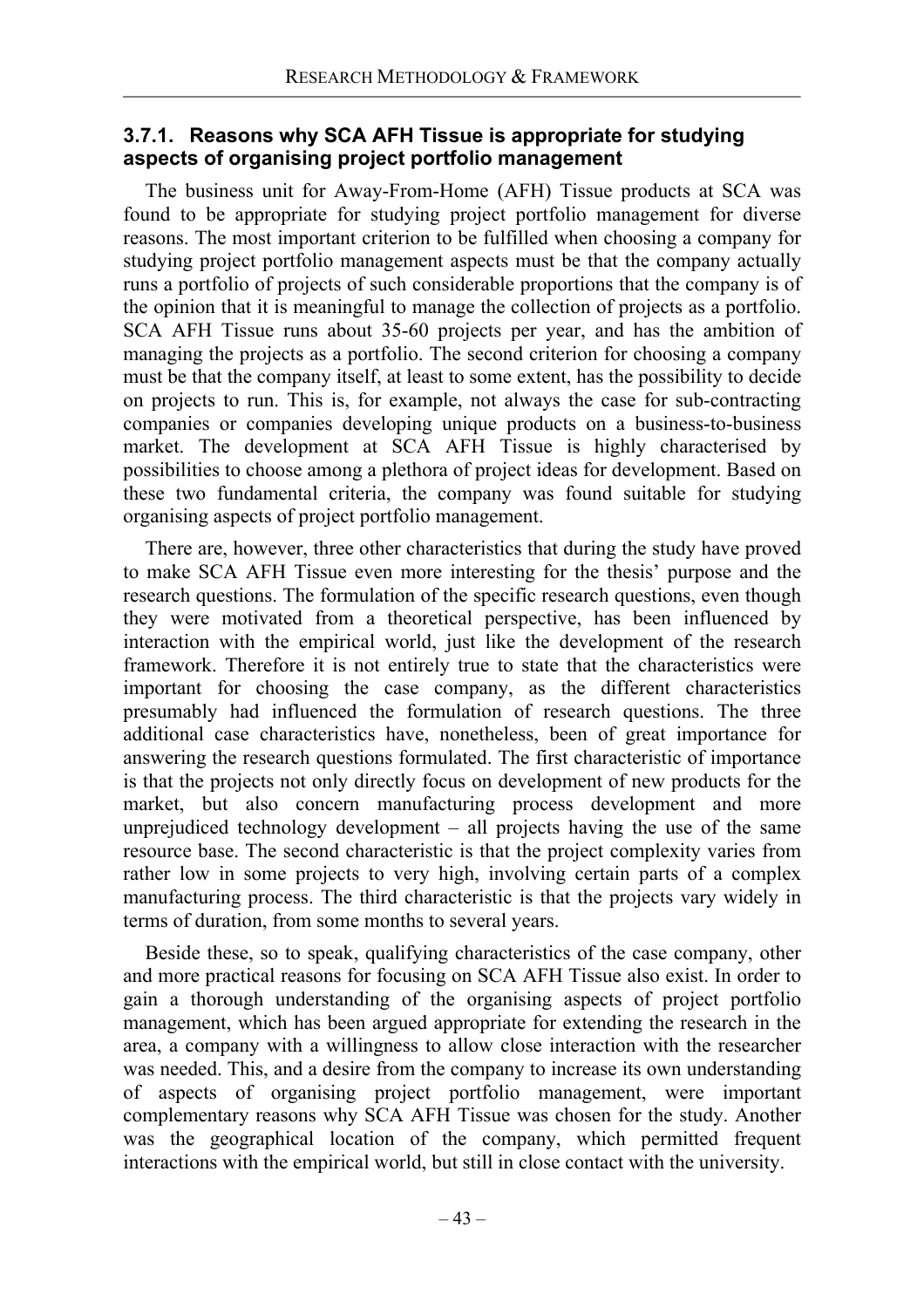In order to gain a thorough understanding of project portfolio management, the reasons described above were the most important. That the case company should be clearly good at organising for project portfolio management was not seen as important when choosing the case. In gaining the thorough knowledge needed for fulfilling the purpose, it did not matter if the case company was particularly successful or not in managing the project portfolio. The most important criteria were instead, as stated earlier, that the company should be managing a portfolio of projects and should have the possibility of choosing which projects to run.

## **3.7.2. SCA AFH Tissue – a short description of the business area**

SCA is an international paper company that produces and sells absorbent hygiene products, packaging solutions and publication papers. Products are developed for consumers, institutions, industry and the retail trade. The company is represented in all continents in the world, but the main markets are Europe and North America, while strong footholds exist in Latin America and Asia. Many of the company's products are among the most well-known on the market. In 2004 the annual sales amounted to SEK 90 billion (EUR 10 billion) and SCA had about 50,000 employees in about 50 countries (http://www.sca.com/).

SCA is divided into three business areas based on the different products: Hygiene, Packaging, and Forest products. The focal company for the study, Tissue AFH (Away-From-Home), is part of the Hygiene products area; it develops, produces and sells different types of hygiene products for business-to-business markets. These products are classified as tissue products (e.g. toilet paper, household towels, handkerchiefs, napkins) and fluff products (e.g. incontinence products, feminine hygiene products and baby diapers). For tissue products sold business-to-business, the company has established a separate R&D department in order to serve markets all over the world, often with specific products for the separate markets – implying that many product groups and specific products have to be updated and developed, and often in separate projects. The products are categorised as commodity products, and the R&D activities aim at developing both existing and new products but also the manufacturing processes, in order to make them more effective and reduce the production costs.

### **3.7.3. The collection of data**

Even though case study strategies and qualitative research are often used interchangeably, case study research can involve either qualitative or quantitative studies, or combinations of both (Eisenhardt, 1989; Yin, 1994). The data gathered from the case study at SCA are, however, entirely qualitative, since this approach was seen as the most appropriate for providing the thorough understanding of organising issues of project portfolio management that was needed for the purpose.

In building knowledge from qualitative studies, researchers typically combine multiple data collection methods (Eisenhardt, 1989). The list of data collection methods available for case study researchers can be very long, but the more important and useful are, according to Yin (1994) and Voss et al. (2002), the six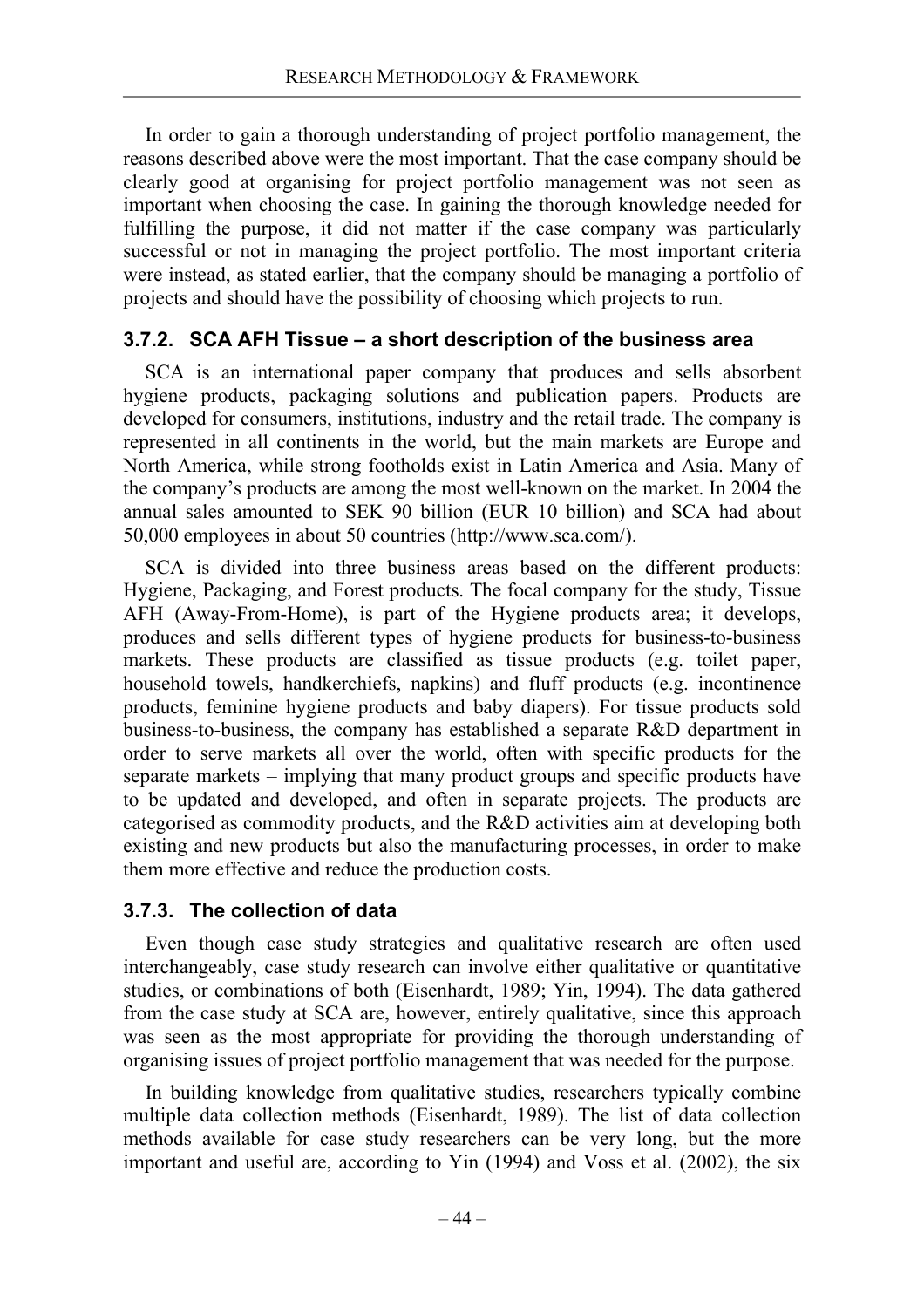different types found in Figure 11. In the longitudinal case study of about 2.5 years, I have been in close contact with the company personnel during regular visits at the site and five of the data collection types described by Yin (1994) and Voss et al. (2002) were found useful and have consequently been used.

| Sources of evidence (data) |                           |  |  |  |
|----------------------------|---------------------------|--|--|--|
| • Documentation            | Direct observation        |  |  |  |
| • Archival records         | Participant – observation |  |  |  |
| • Interviews               | • Physical artefacts      |  |  |  |

#### *Figure 11: Sources of evidence in case study research (Yin, 1994)*

Different types of *documentation* have been used as source of data or evidence. The documentation used has the character of general information, such as information about the company and the business unit from the intranet, but also of more specific information. Examples of such specific information used are diverse types of project documentation, process documentation, strategy documentation, minutes from meetings, records from presentations made in various forums, and other internal documentation provided by the intranet. In order to get access to usable data, the members of a steering committee for the research collaboration provided guidance on where to find relevant documentation. However, this type of written data was used with care, as such written information cannot be regarded as a source of data free from bias. The written documentation may include what Yin (1994) calls reporting bias, i.e. unknown bias of the author of the document. In order to avoid such bias, no information from single sources was used; instead, each document was critically scrutinised and compared with data provided by other types of information.

To some extent, *archival records* have also been used as a data collection method in the study. The primary archival records that have been used are historical documentation of the project portfolio outcome, but also historical documentation regarding specific projects has been used in the study. Beside these sources of data, organisational charts and project budgets have been used for collecting data. According to Yin (1994) an investigator must be careful to ascertain the conditions under which the data were produced, which has been important in this study especially when the documentation provided was personal documentation from presentations in different forums. However, when documentation from such sources was used for critical purposes in the study the data were cross-checked with other types of sources. Additionally, most of the archival records used for collecting information in the study have been referred to and recommended by the steering committee at the company, whose members represent good knowledge of the different records' reliabilities.

In most case study research, the most important source of information is the *interview* (Yin, 1994), which also characterises the case study at SCA. In the study, different types of interviews have been made, from rather structured to more open interviews. The more structured interviews can be classified as semi-structured, in that a previously prepared interview guide was used as a guideline. However, the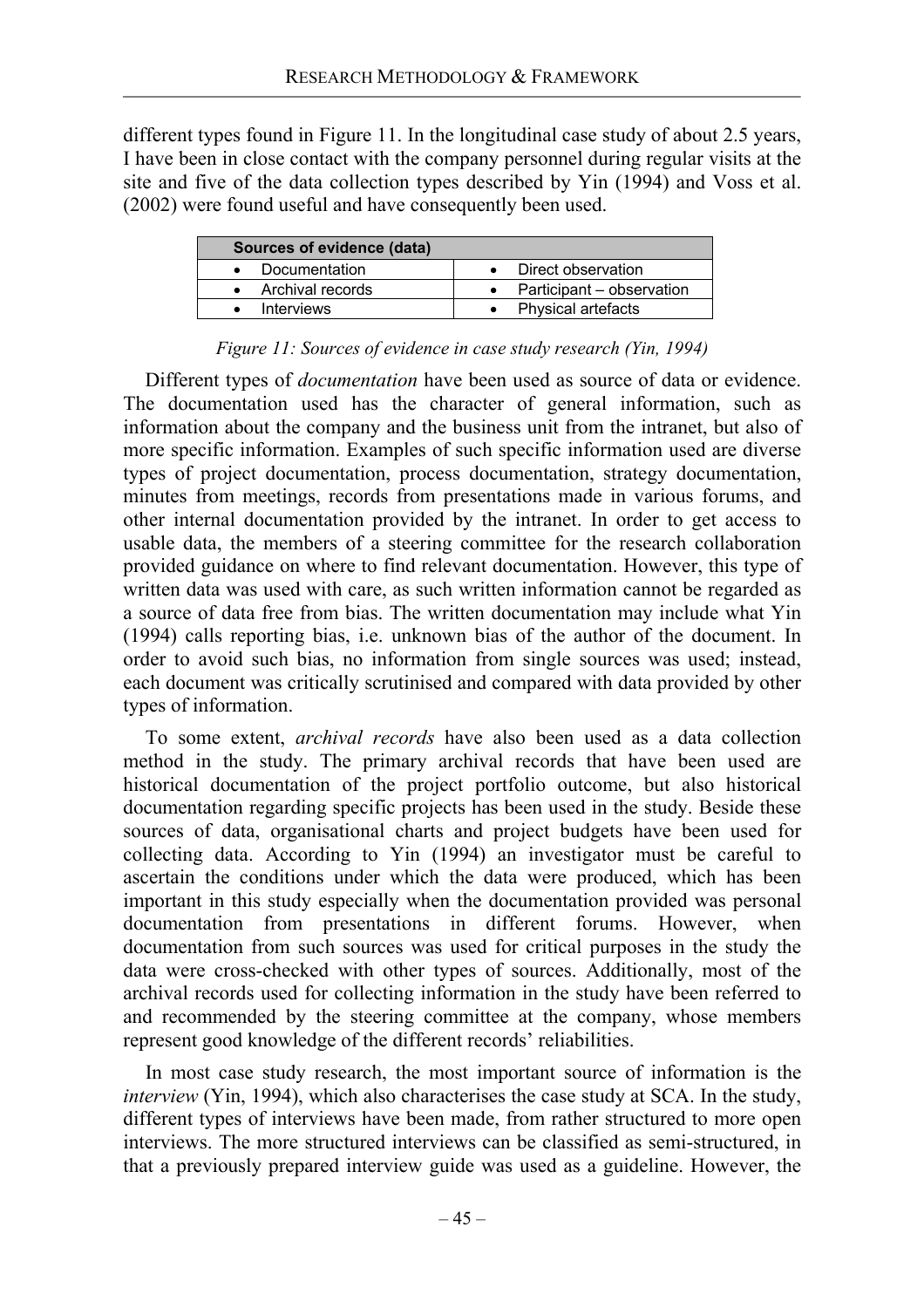guide was used in a way that let the respondents feel as free as possible to talk about the overall theme, and therefore the guide should be seen chiefly as a checklist to ensure that no important themes were left out. In the more open interviews, some overall themes were used as topics for the interviews and then the answers from the respondent guided the conversation. Common to all interviews was that they were of an open-ended nature; the respondents were asked both about facts and about their opinions on specific themes (Yin, 1994). All of the interviews that are classified here as semi-structured were recorded and transcribed word by word in order to make it possible to go back and analyse what the different respondents explained during the interviews. During the more open interviews I took notes which afterwards were transcribed in order to enable further analysis. The transcriptions from the interviews have not been sent back to the respondents for comments, but their results have been presented to and commented on by the members of the steering committee for the research project. The results from the analysis have, however, been presented to all respondents involved, most often at formal presentations or meetings in the case company.

The persons interviewed are a selection of managers on different levels and from different units of the organisation that were found to represent a complete view of the questions of interest. The steering committee guided me to a number of persons with important knowledge in the area. But during the study additional persons were identified, partly by the actual respondents and also by my own expanding company-internal network, as people with important knowledge in the area. In total 16 semi-structured interviews with different persons were conducted. In addition to these, over 20 formal open interviews were made, although some of them with the same person involved more than once.

Beside the data collected from interviews, the second most important sources of data have been different types of observation; what Voss et al. (2002) and Yin (1994) term *direct observation* and *participant observation* have both been used. The chief sources are observations from meetings with different forums having responsibilities for project portfolio decisions or preparations for such decisions. During a year I followed one such forum's monthly meetings focusing on project portfolio decisions. In some meetings I took a more passive role observing the discussions in the group, while in other meetings my role was more active when questioning specific reasoning. On further occasions I myself have been the one leading the meetings, which have then often focused on themes connected with how the project portfolio management is organised or comments on results from the study. This participant observation is therefore similar to group interviews, more or less structured. The meetings with the steering committee are other examples of participant observation in which I have taken an active part when presenting results from the study.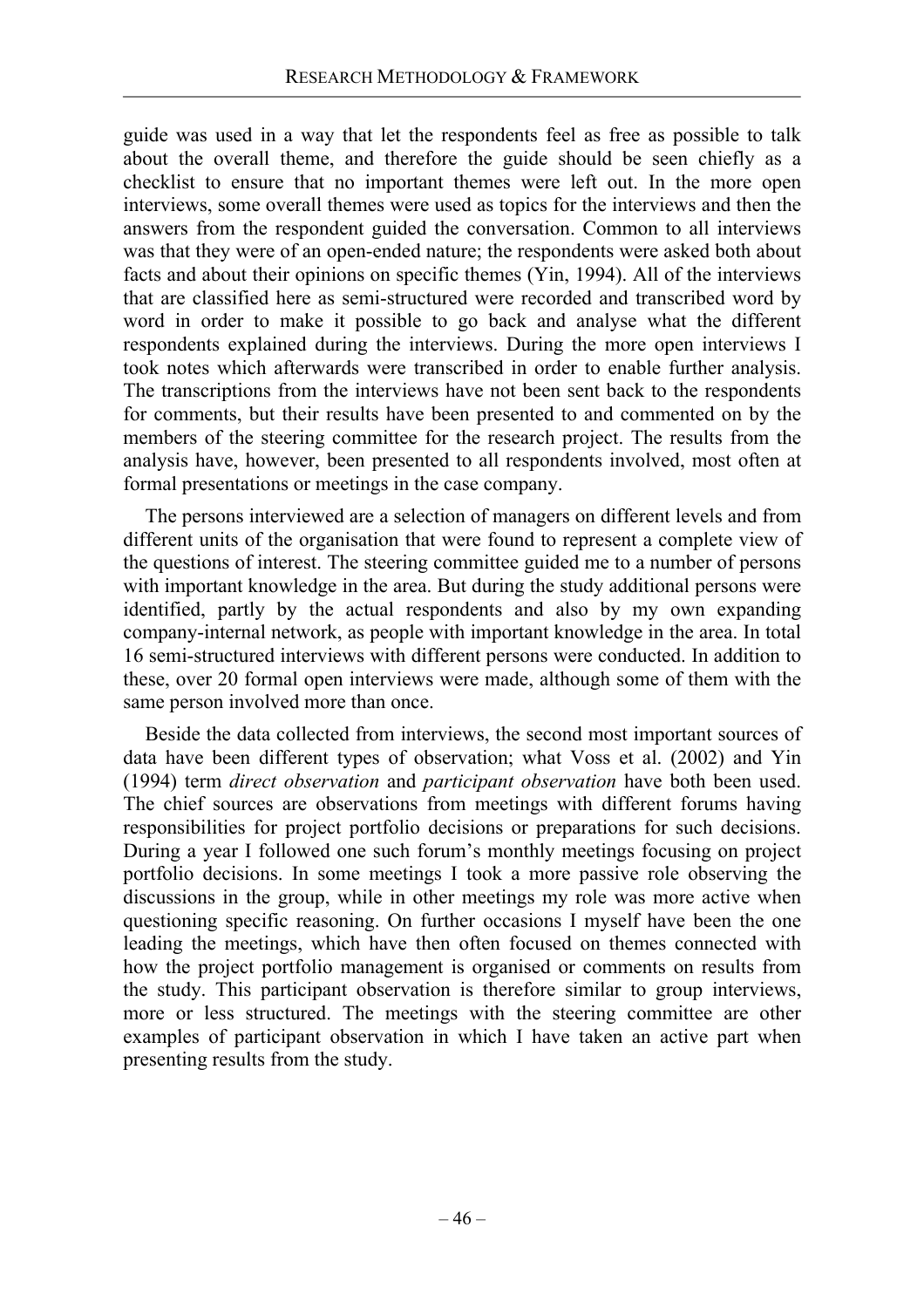# *3.8. The multiple case study*

The purpose of this study was to investigate how a few companies manage their project portfolios, and thus a methodology aimed at gaining a thorough understanding of companies' internal processes connected with the project portfolio management was needed. To gain such knowledge and understanding, the case research strategy was seen as the most appropriate. As we were interested in how the internal processes really were set up and why they were set up in certain ways, the case study strategy was considered a particularly good methodology (Yin, 1994). In addition, the case study research strategy is unconstrained by the rigid limits of questionnaires and models (Voss et al., 2002), an advantage which permitted a more in-depth study of how the companies manage their project portfolios.

When using multiple case studies for research, the case selection is a vital issue (Voss et al., 2002). The cases must be carefully selected so that they either predict similar results, or produce contrasting results but for predictable reasons (Yin, 1994). In this study, the first criteria guided the selection of case companies. The overall criterion when selecting the companies was that the managers at the companies themselves stated that they were managing their projects as a portfolio. This implies that the case companies can be predicted to show similar results to some extent.

For the selection of specific case companies, the most important criterion was that they had a portfolio of R&D projects and a possibility to decide by themselves on the direction for the portfolio, i.e. which project ideas to choose or prioritise. This is not always possible for sub-contracting companies where the customers' behaviour strongly influences which projects to run. Beside these criteria for choosing case companies, aspects such as the annual R&D budget  $(>10$  million Euro) and the quantity of projects in the portfolio (>10 projects) were considered. Finally, the companies had to operate within different areas in order to avoid being industry-specific.

The number of case companies was required to be small enough to allow a manageable study and a deep understanding of each company's processes. The cases were also chosen to represent practice among a few Swedish companies' development units; hence, the number of case companies could not be too small. Due to these aspects, a study of six companies was thought to give a good trade-off between breadth and depth. The case companies are specified in the paper, due to secrecy reasons, beside what type of business they are active within. The companies were: one medical equipment company, one system supplier, one hightech product company, one industrial company and two large manufacturing companies.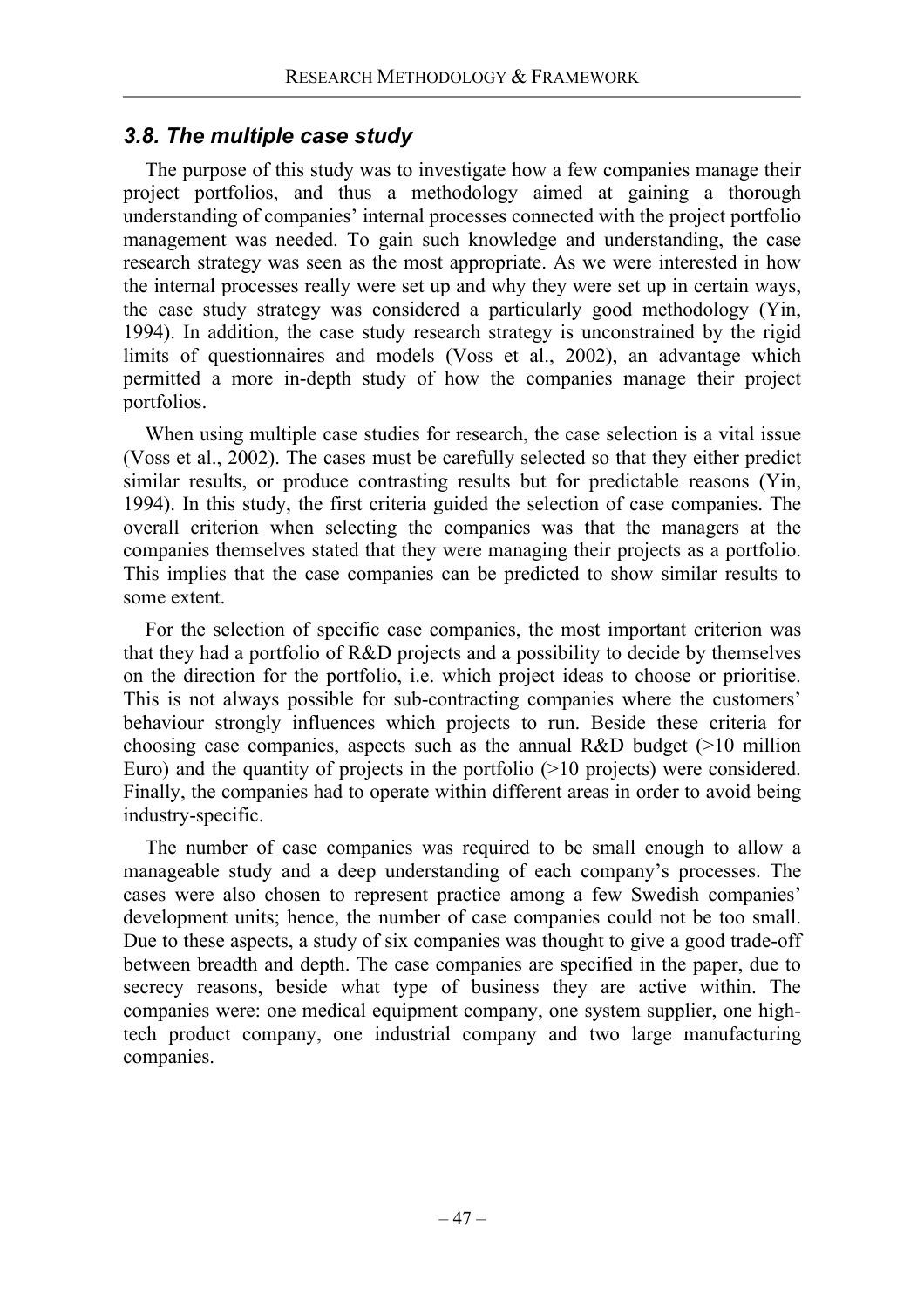#### **The collection of data**

Three interviews, each lasting about one and a half hours, were conducted at each company in order to get a thorough understanding of the internal project portfolio management processes. Consequently, totally eighteen interviews were conducted. Based on earlier research (Cooper et al., 2004) and knowledge from the SCA case that people from different departments have different views and requirements on the project portfolio management, one executive manager, one senior marketing manager, and one senior R&D manager were selected to be interviewed at each company.

The *interviews* were primarily of a semi-structured type. A previously prepared interview guide was used as a basis; the guide was, however, used in a way that let the respondents feel free to talk about the overall theme. All interviews were recorded and after the interviews they were transcribed together with additional observations made. These data from the interviews constitute the bulk of the empirical data, but also internal *documentation* was provided from some of the companies.

As noted earlier when describing the evolution of the research studies, this multiple case study was accomplished with support from a master thesis. Due to time constraints I did not have the possibility to participate in the interviews, but I was strongly involved in and influenced the development of the interview guide. As tutor for the master thesis I also had the possibility to '*coach'* the master students before and between the different interviews. Moreover, I continuously took part in the transcriptions from the interviews during the study in order to gain as thorough a knowledge as possible about the companies' project portfolio management practices. The analysis and writing of the paper (Dawidson et al., 2005) were done in cooperation with the students.

# *3.9. The Ericsson case*

The research collaboration with Ericsson was initiated with a part which was called Ericsson Communication Systems (ECS). The company developed and produced both systems and terminals (i.e. mobile phones) for mobile communication. The collaboration was primarily set up in collaboration with the development organisation called Ericsson Mobile Communication (EMC). When the collaboration was initiated, the second generation (GSM) for mobile communication was well established in the marketplace and initial development steps were taken in the development of the third generation for mobile communication (UMTS).

Between the first and second studies, EMC was divided into two separate companies as a result of the joint venture with Sony. The part of EMC that was responsible for completing the development of Ericsson terminals, once the technical platform was ready to be implemented, was placed in a new company called SonyEricsson. The part of EMC which, before the split, was responsible for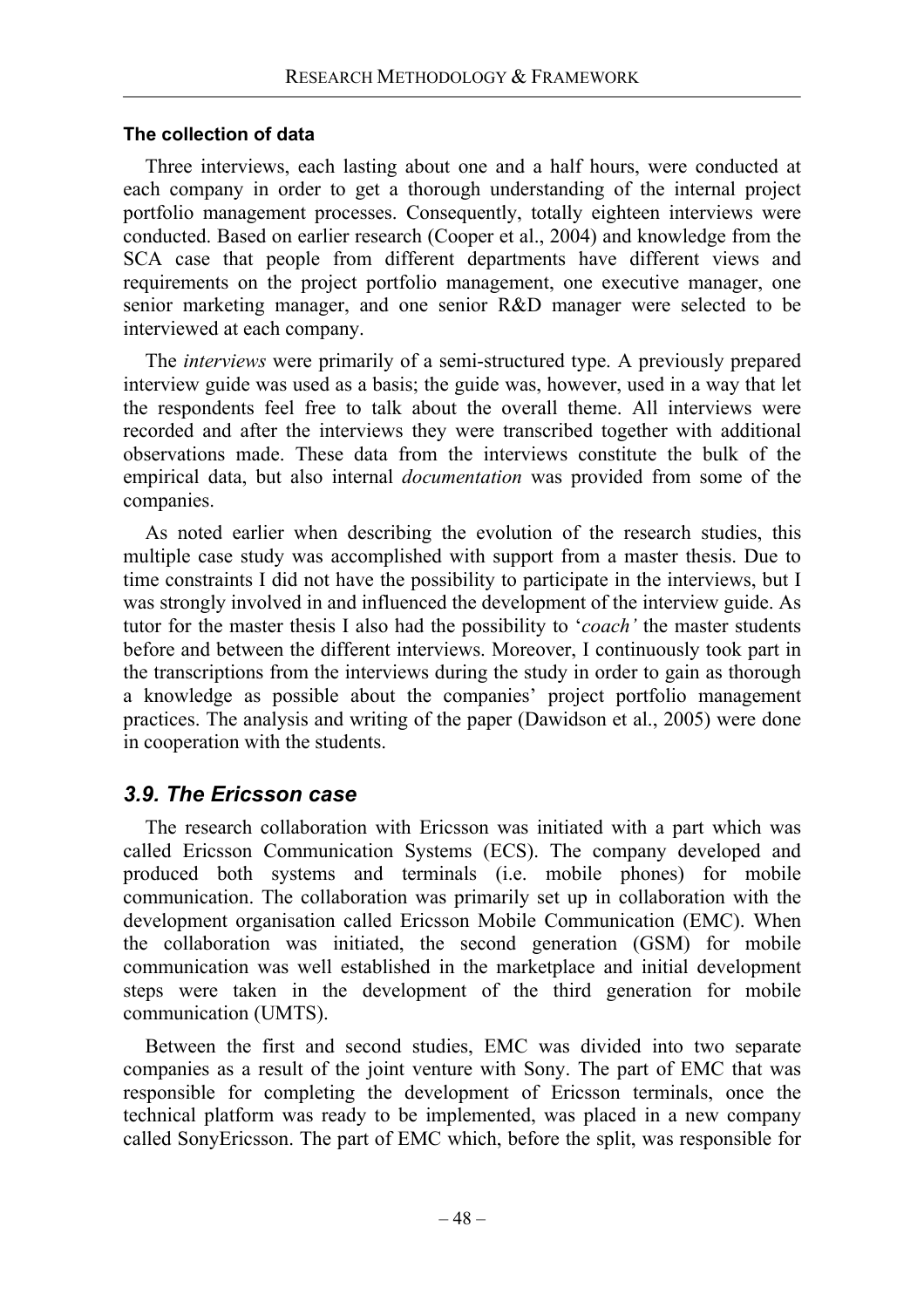the development of the technical platforms was placed in a new Ericsson company, called Ericsson Mobile Platforms (EMP).

### **3.9.1. The first Ericsson study**

The focus for the first study within the Ericsson case was complexity in the technology development, and more specifically the complexity perceived by the engineers in development projects. The purpose of the paper is to investigate what parameters constitute the perceived complexity, and the aim is to further combine these parameters into a model that can be used for measuring the perceived project complexity in terms of relative importance of variables. In the paper, a theoretical first-order model is developed, and is then verified in the study of two technology development projects.

### **The collection of data**

For the test and verification of the first-order model, two on-going projects were analysed and the two projects were situated in two different organisations. The first project was the development of the fifth platform generation of the GSM technology (the second generation of mobile communication), which was developed in a "mature" organisation. The second project was the development of the first platform generation of the UMTS technology (the third generation of mobile phones), which was developed in a separate organisational unit.

The second project was newly established and placed in a separate organisation, which made it possible to study two projects in two organisational settings, partly different but partly also with the same characteristics. Some of the differences between the projects allowed better model-testing in terms of ambiguity. As the UMTS project was staffed with a majority of new personnel and placed within a new organisation, they were forced to assess their current situation when they were asked about their perceived complexity. Managers from the GSM project might have been affected by previous experiences, while the managers' mental models in the new organisation were not.

The two technology projects both aimed at developing new technical platforms and were divided in the same way into "technological object units", i.e. subprojects. To get the complete picture of what the project members experienced as contributing to complexity, without asking every single project member, the nine object managers at each platform project were interviewed, as well as the two platform managers. The object managers were positioned in the "middle" of the project hierarchy and thus were seen as having the possibility to perceive not only upward and outward, but also downward on technological levels, the latter being due to their involvement in development activities. The experiences of complexity collected from these managers were therefore considered to be the overall view of complexity. The selection of object managers was similar in both of the projects.

The interviews conducted lasted for about one and a half hours each and were based on an interview guide, but they were also adapted during the discussions. In this sense, the interviews were semi-structured. The interviews were recorded and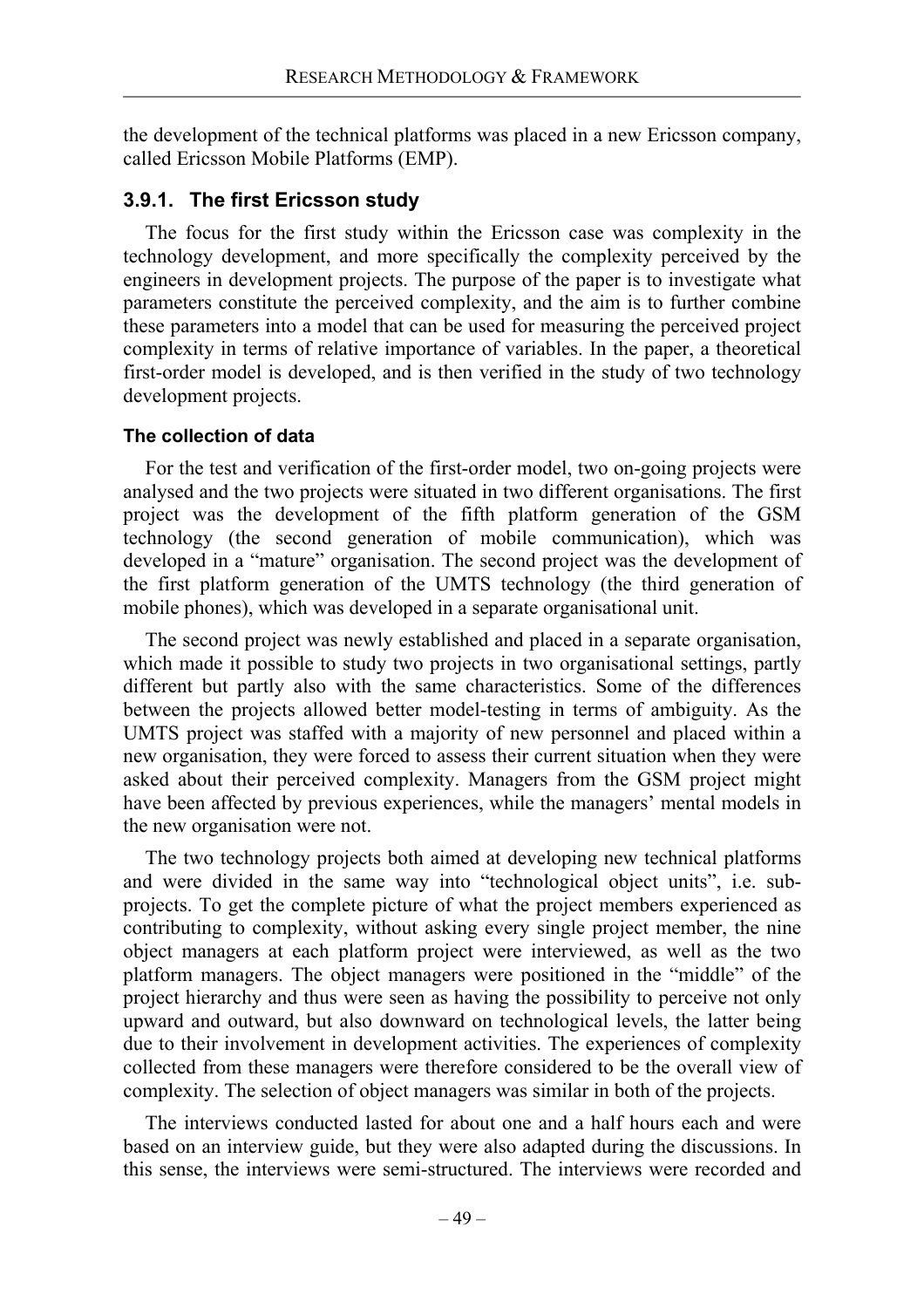transcribed word by word in order to make it possible to analyse in depth what every individual respondent explained. The transcribed interviews were read and analysed by each of the researchers in order to avoid misinterpretations of what the respondents really mean about complexity.

For the investigation of which parameters contribute to the perceived complexity, the interviews were the only source of empirical evidence. But for a broader understanding of the cases, other sources were also used, e.g. minutes from meetings, discussions with the steering committee and other types of internal documentation.

#### **Results from paper 1: Complexity Perception – model development and analysis of two technical platform projects in the mobile phones industry**

# *Authors: Ola Dawidson, Martin Karlsson & Lars Trygg2*

The results from the paper show that underlying parameters of perceived complexity in the development of a technical platform in the mobile telecommunications industry can be presented in a model consisting basically of two types of complexities, divided into three levels. The division of complexities is based on earlier findings by Williams (1999), and the complexities are defined as *Structural uncertainty* (differentiation and dependencies) and *Uncertainty* in goals and methods. These complexity parameters can further be found on three different levels in the project environment: *the external organisation*, *the internal organisation*, and *the product*. This division into organisation and product is based on earlier findings by Baccarini (1996); but with support from the mapping of the empirical data in the study, the organisation was further divided into external and internal organisation aspects.

|                              | <b>Structural Uncertainty</b> |                     | <b>Uncertainty</b> |               |
|------------------------------|-------------------------------|---------------------|--------------------|---------------|
|                              | <b>Differentiation</b>        | <b>Dependencies</b> | Goal               | <b>Method</b> |
| <b>External organisation</b> |                               |                     |                    |               |
| Internal organisation        |                               |                     |                    |               |
| <b>Product</b>               |                               |                     |                    |               |

*Figure 12: Model for measuring perceived project complexity (adapted from Baccarini, 1996 and Williams, 1999)* 

The results from the comparison of the two projects show that the underlying parameters of complexity come into play differently in different settings; e.g. how these parameters are perceived is highly dependent on the specific situation. The main difference between the two projects was that more respondents in the GSM project say that product complexity contributes to project complexity, compared to those saying that internal organisation does so, while in the newly established UMTS project the respondents to a greater extent say that the organisation both

 $\overline{a}$ 

<sup>&</sup>lt;sup>2</sup> The underlinings indicate the paper's main author(s).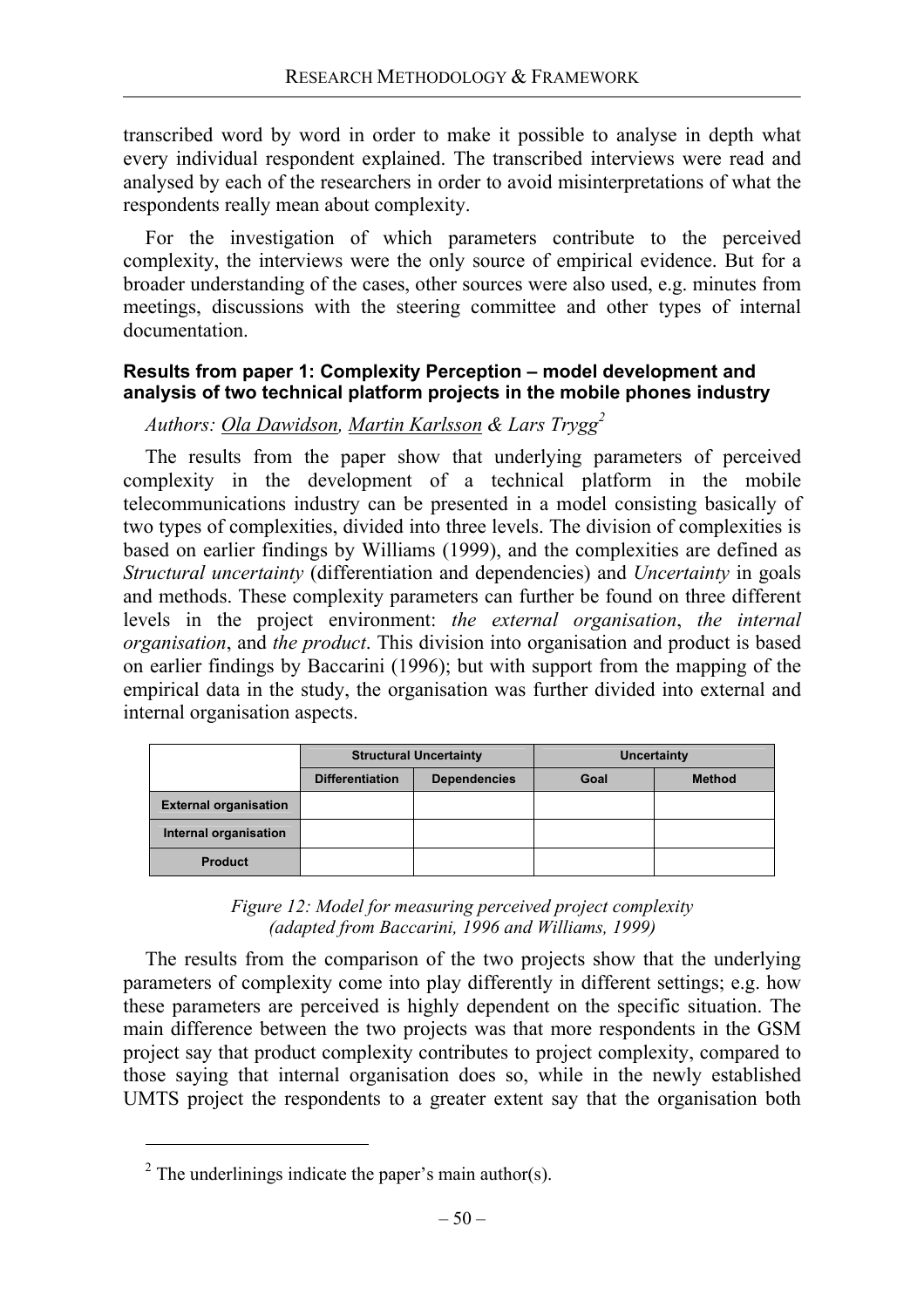internally and externally contributes to the project complexity. The fundamental explanation is that the GSM organisation is mature and well known by the respondents and that the technological content evolves continually, which creates uncertainties regarding how the product is to be realised.

### **3.9.2. The second study within the Ericsson case**

The focus for the second study at Ericsson was twofold. The first focus was on the Product and Technology Roadmapping (PTR) activities at the company, where an organisational perspective on the activities was taken. The specific aim was to analyse how the introduction of PTR had forced the organisation to adapt with respect to organisational solutions, working practices, and communication structure. The presently available theory regarding PTR was found to be fragmented in the sense that it thoroughly describes the whys of PTR, whereas how to actually implement and run such activities was found to be an area in need of more investigation.

The second focus for the study was the new situation that arose when the company was divided into Ericsson Mobile Platforms and SonyEricsson. The split had consequences for the value-chain and new product boundaries had to be established. Likely situations have earlier been found within other industries, and therefore the aim of the study was to elaborate on a framework supporting managers in their view of different factors to be taken into account when facing such situations.

### **The collection of data**

As the focuses for the study were similar in the sense that they both aimed for a thorough understanding of the specific situation, the study inevitably raises questions as to how and why the specific situation is built up. This was the main reason why the case study research design was found to be the most appropriate (Yin, 1994).

When this second study at Ericsson was initiated, the separately established UMTS organisation had been reintegrated in the mother organisation and the technology development parts of the two projects were now part of the new company Ericsson Mobile Platforms. This company constituted the unit of analysis for this second study at Ericsson, firstly because it had newly established working procedures for PTR. Secondly, the organisation was facing a situation where new product boundaries had to be set as a consequence of rearranging the value-chain, and therefore the managers at the company ought to have knowledge about factors to take into account in deciding on such situation.

The interviewees selected consist of a complete selection on departmental level. These in turn selected personnel to whom they had delegated planning responsibility, or else who had previously been involved in planning activities. A total of 17 people were interviewed from the different departments.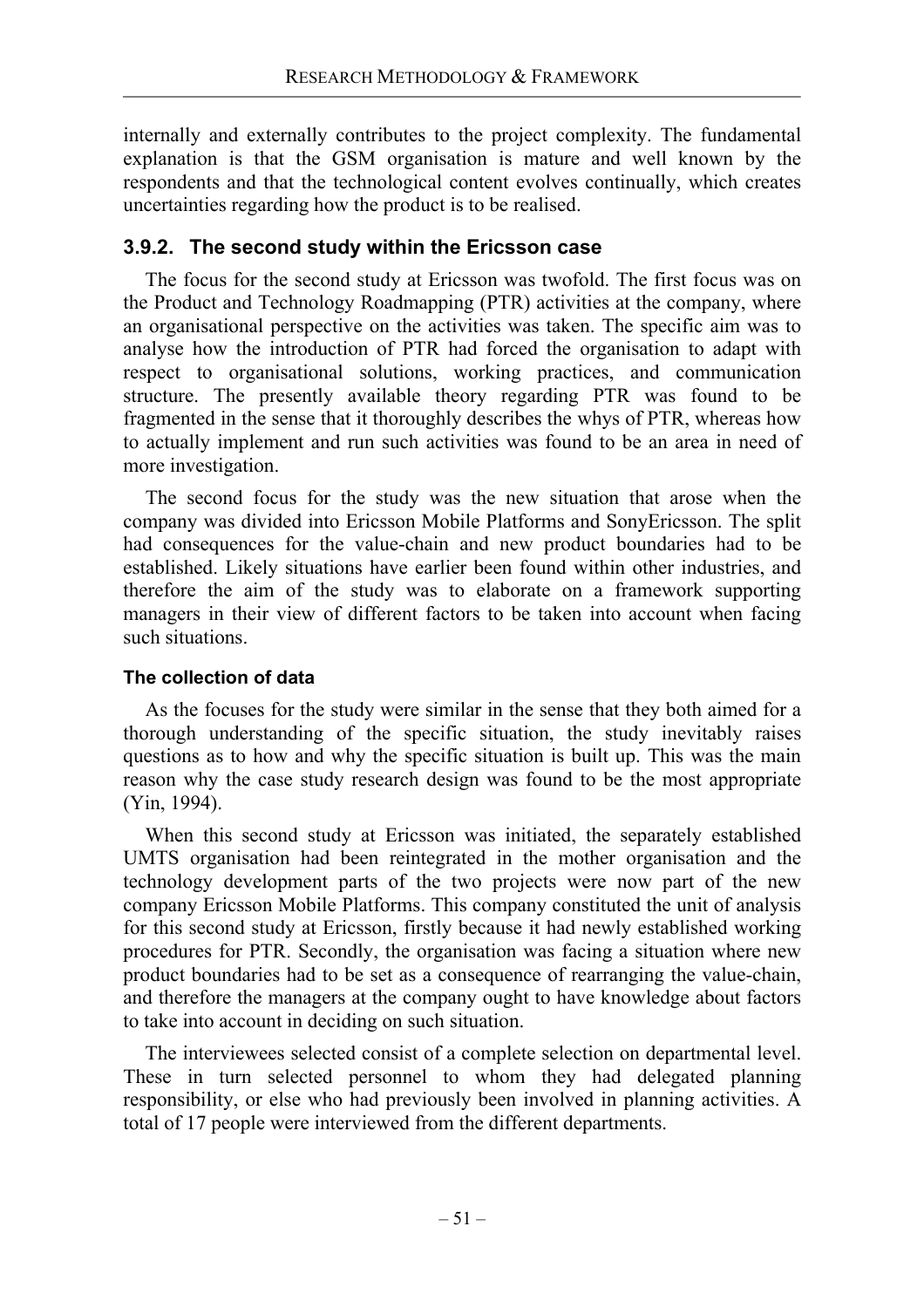To acquire the deep understanding of the dynamics involved that was required to fulfil the aims of the study, different sources of information were used. Data were gathered from different types of sources, including interviews, comments during meetings with a steering committee, and internal documentation. The main part of the study was accomplished during a three-month period when the researchers visited the company for about 12 days, during which 17 interviews were conducted. The respondents were selected primarily on the basis of discussions in a steering committee for the research project, but some of them were identified during the study, by the actual respondents, as persons with specific knowledge in the areas. All of the respondents provided important information about both the focus areas, even though some of them had more knowledge about one of the areas.

The data from the interviews constitute the main part of the empirical data. The interviews were primarily of a semi-structured type, in that a previously prepared interview guide was used as a guideline. However, the guide was used in a way that let the respondents feel as free as possible to talk about the overall theme, and therefore the guide should be seen chiefly as a checklist for the researchers to ensure that no important themes were left out.

Meetings with the steering committee were held regularly before, during and after the study in order to present the state of the study and also, more importantly, to get feedback on the empirical data that were gathered in the study. The steering committee also pointed out some new respondents to include in the study, and guided us to obtain access to relevant internal documentation. The documentation included in the study consists mainly of internal records from presentations made in different forums.

### **Results from paper 2: "Product & Technology Roadmapping in the mobile phone industry"**

## *Authors: Ola Dawidson and Martin Karlsson3*

The aim of this paper was to analyse how the organisation has responded to the introduction of Product & Technology Roadmapping (PTR). Our objective was to describe problems that were experienced at the case company and relate these to flaws in current theory. The main problems found from the case study concern differences in purpose of PTR, organisation of PTR within a complex organisation, and communication & synchronisation.

The results show that a vaguely defined purpose of PTR will unavoidably result in different opinions regarding how PTR is conducted. Differences within departments have proved to result in PTR work where some participants expect synchronisation to be externally managed, and some believe it to be their own task – the result being plans with vague connections to related areas outside the department. Differences in purpose between departments have shown similar results. The latter case might, however, be unavoidable due to differences in the

 $\overline{a}$ 

<sup>&</sup>lt;sup>3</sup> The underlining indicates the paper's main author.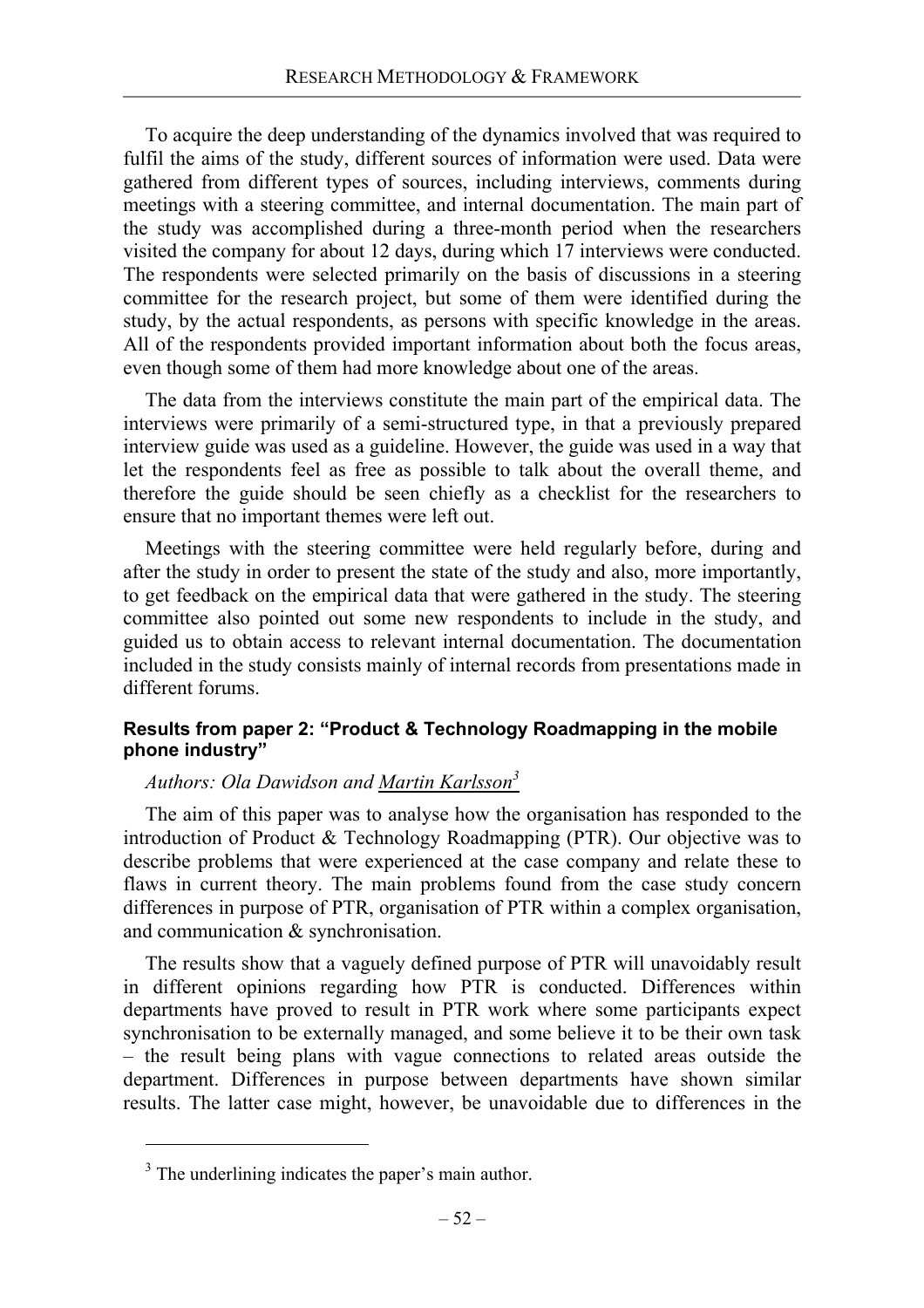departments' purpose within the organisation. Informal groups have in these cases turned out to be down-prioritised, and therefore the results from the study suggest that formal groups forcing personnel to interact are more successful.

An organisation for the PTR work requires a dispersed setup in order to take care of a product complexity which in this case is too large for any individual to handle. However, the product architecture is divided in terms of technical parts of the product, which create dependencies among the functional areas that are difficult to manage. A formal "translation" between technical and functional demands then becomes necessary, early in the planning process. Since there are no formal groups today handling this translation, the personnel have to rely on informal communication channels. The lateral processes created here are, however, likely to fail since informal communication by its own nature does not involve managers who can ensure that the decisions made are implemented. The results from the study indicate that informal reference groups fail also if the planning horizons are different between the departments that are exchanging information.

To support the synchronisation in this case of complex product architecture and complex organisation, a formal communication structure would be needed. The need for a formal structure is even more emphasised by the down-prioritisation that is imposed when departments, as in this case, have differences in purpose of the PTR activity.

#### **Results from paper 3: "Towards a framework supporting the management of product boundaries: a study of the new situation experienced by Ericsson Mobile Platforms"**

## *Authors: Ola Dawidson and Martin Karlsson4*

This paper takes its point of departure in companies within industries where the value-chains have changed as a consequence of product maturity and competition on the market. In order to support managers in their decisions regarding the position in the changed value-chain and where to place the new product boundaries, the article elaborates on a framework of important dimensions to take into consideration.

The paper gives a rich description and a problematised view of the new situation experienced by Ericsson Mobile Platforms (EMP). Beside this description, the main contribution of the paper is a proposed framework, consisting of six dimensions, guiding managers in taking more rational decisions. In order to elaborate on the framework an existing model was applied to the case.

Following the reasoning in the specific application of EMP, the distinctive dimensions in the model are useful for managers when evaluating where to position the company in the value-chain as well as where to place the product boundaries. The dimensions that constitute the model are Customer Importance, Technology

 $\overline{a}$ 

<sup>&</sup>lt;sup>4</sup> The underlining indicates the paper's main author.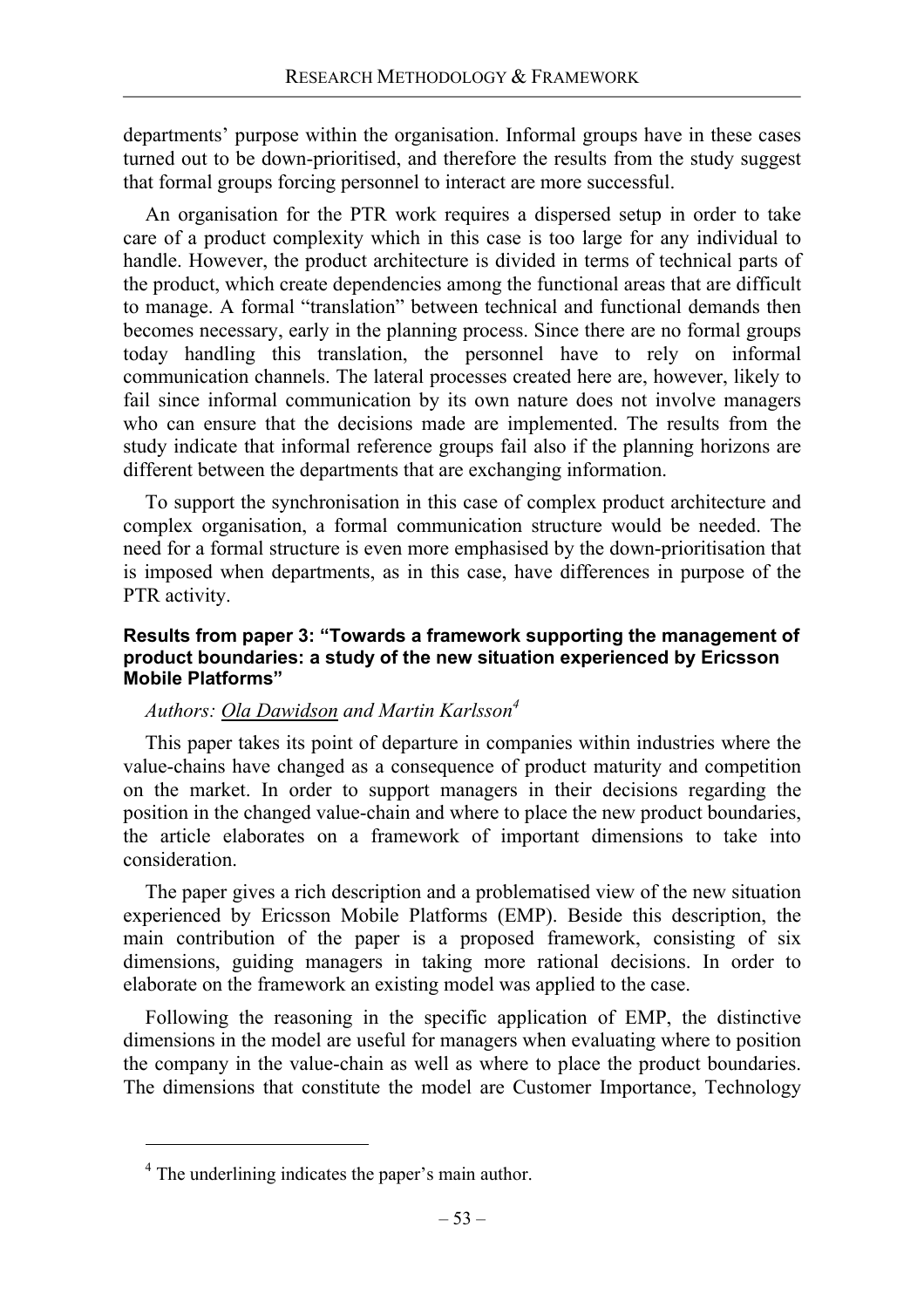Clockspeed, Competitive Position, Capable Suppliers, and Architecture. Some of these dimensions, notably Customer Importance and Technology Clockspeed, can be interpreted more or less as they were presented in the original model, while the meaning of others is less obvious in this application and needs to be developed further.

Moreover, the empirical data revealed that the model should be extended with a sixth dimension, namely that of Strategic Knowledge. This has two aspects, the first dealing with the long-term strategic consequences of the internal knowledge level, and the second with knowledge dependence on external parties.

The study focused on an industry facing radical changes according to the valuechain design, where the company in question is confronting a set of new situations. The evolution of the mobile telecommunications industry is not a new phenomenon insofar as it has previously been apparent in other fields such as the computer industry. Nonetheless, the paper reveals that research aiming at supporting managers in companies facing new situations of this kind is sparse. The present results should therefore be seen as a first step towards a framework supporting managers in decisions on where to place product boundaries and where to position themselves in the value-chain.

# *3.10. The Ericsson studies' contributions to the dissertation process*

The studies carried out at Ericsson, even though they do not explicitly contribute to the purpose of the thesis, have been important parts of the dissertation process. As described above, each individual paper has contributed to the general knowledge of strategically managing R&D operations. But beside these research contributions the studies have also contributed to my personal development as a researcher. Without these studies at Ericsson, the later studies at SCA and the multiple case study could not possibly have been carried out in the way they were. The contribution to the dissertation process from the studies at Ericsson can basically be divided in two areas: an increased overall knowledge in the area of R&D management, and skills of carrying out this type of collaborative research with industrial companies, together with more general research skills.

The different studies have in common that they deal with managing R&D operations and that they preferably focus on long-term, strategic aspects of managing R&D operations. As a consequence of this strategic focus, the studies deal with R&D activities above the level of managing individual R&D projects. Therefore the main contribution from the studies at Ericsson to the dissertation process is the increased overall understanding of managing R&D activities. This overall understanding, as I see it, has in many respects facilitated the research collaboration with SCA AFH Tissue. The increased understanding of managing R&D activities has also contributed to more effective and in many respects better discussions during interviews and other meetings during the study.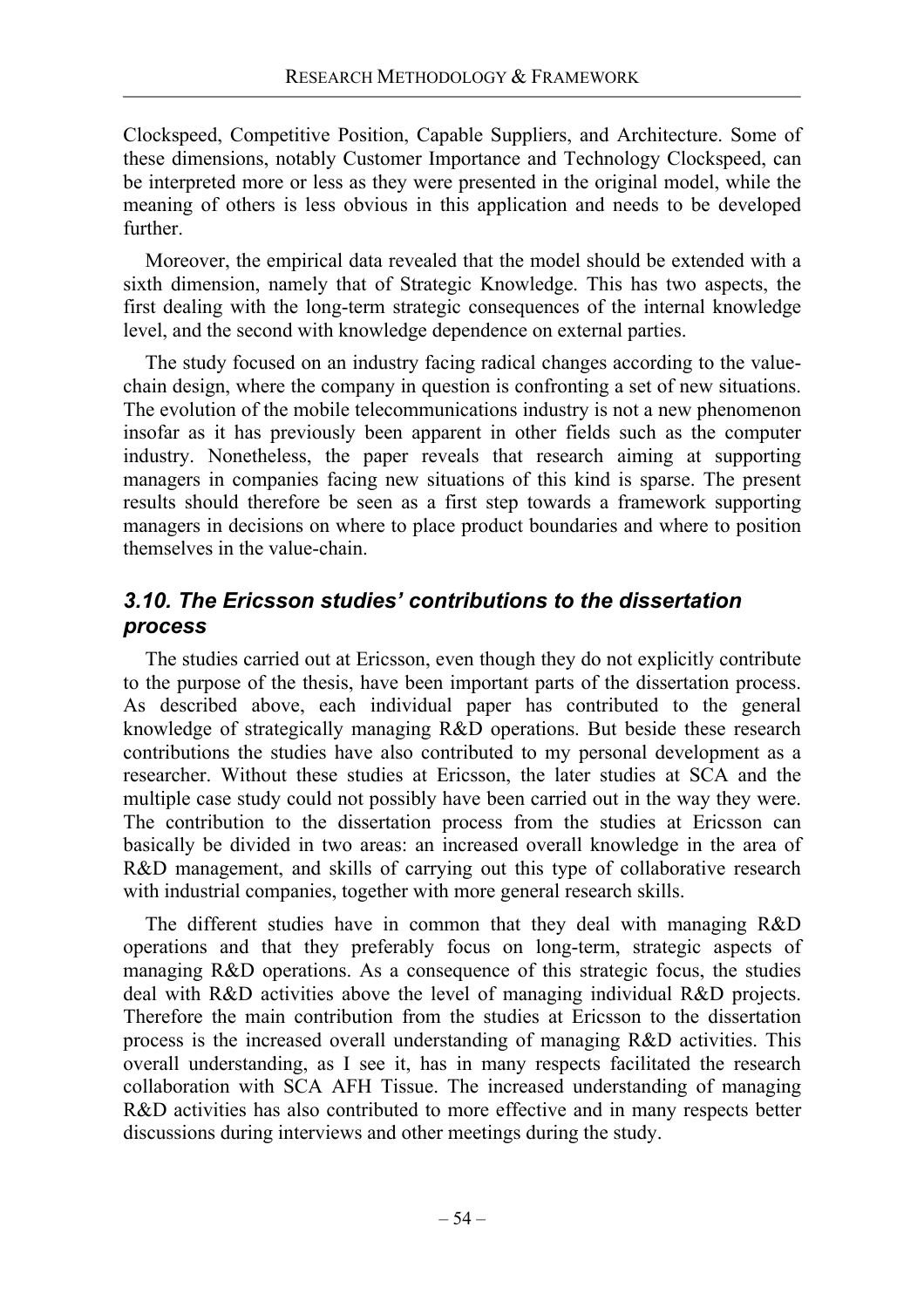Also closely connected with the understanding of managing R&D activities is the increased knowledge of carrying out this type of collaborative research with industrial companies. Even though the research area of managing R&D activities is rather practical and applicable for practitioners, I learned from the studies at Ericsson that in order for such studies to become successful it is important to separate, to some extent, the deliverables to the research community and the deliverables to the company in focus. This does not mean that they should be separated from each other, but the way in which findings are presented has to be different and sometimes the deliverables to the research community use only small parts of all the knowledge learned from the research collaboration. This separation of the deliverables also has implications for the design and set-up of the studies, in which both kinds of deliverables have to be taken into account. An important question related to the discussion of carrying out this type of collaborative research is the one of ensuring quality of the data, and this is discussed in the next section.

# *3.11. Quality of data*

When discussing the quality of data, different authors propose different areas to be used for the evaluation. Reliability and validity (external, internal, construct) are dimensions proposed by many authors (see for example Creswell, 1994; Yin, 1994). These dimensions refer primarily to two different perspectives of judging research: the measurement quality (measurement validity and reliability) and the inference quality (design validity, internal validity) (Tashakkori and Teddlie, 1998). Tashakkori and Teddlie (1998) do, however, deal with both of the two perspectives simultaneously when dealing with the trustworthiness of the research, as also Lincoln and Guba (1985) do. The most important component in establishing trustworthiness of the results and inferences from qualitative research is to establish credibility of the findings (Tashakkori and Teddlie, 1998). For determining the trustworthiness of qualitative research results, different methods can be used (Tashakkori and Teddlie, 1998) of which some have been applied in this research.

The first method suggested in order to ensure high quality of data collected in case study research is that of *Prolonged engagement* (Tashakkori and Teddlie, 1998). The authors state that it is important that investigators spend sufficient time in the field for three main reasons: to build trust, to learn the culture, and to test for misinformation in the data (either from informants or from the researchers' own interpretations). One of the main strengths of the type of collaborative research that has been used both in the Ericsson studies and in the SCA study is the possibility to build trust, to learn the culture and to test for misinterpretations. Through both of the studies at Ericsson and at SCA the companies have been visited frequently. The Ericsson studies did not allow as much interaction as the SCA study, because of the geographical distance; but the interaction must still be considered high, with between 15 and 20 days spent at the company interviewing and interacting with the personnel.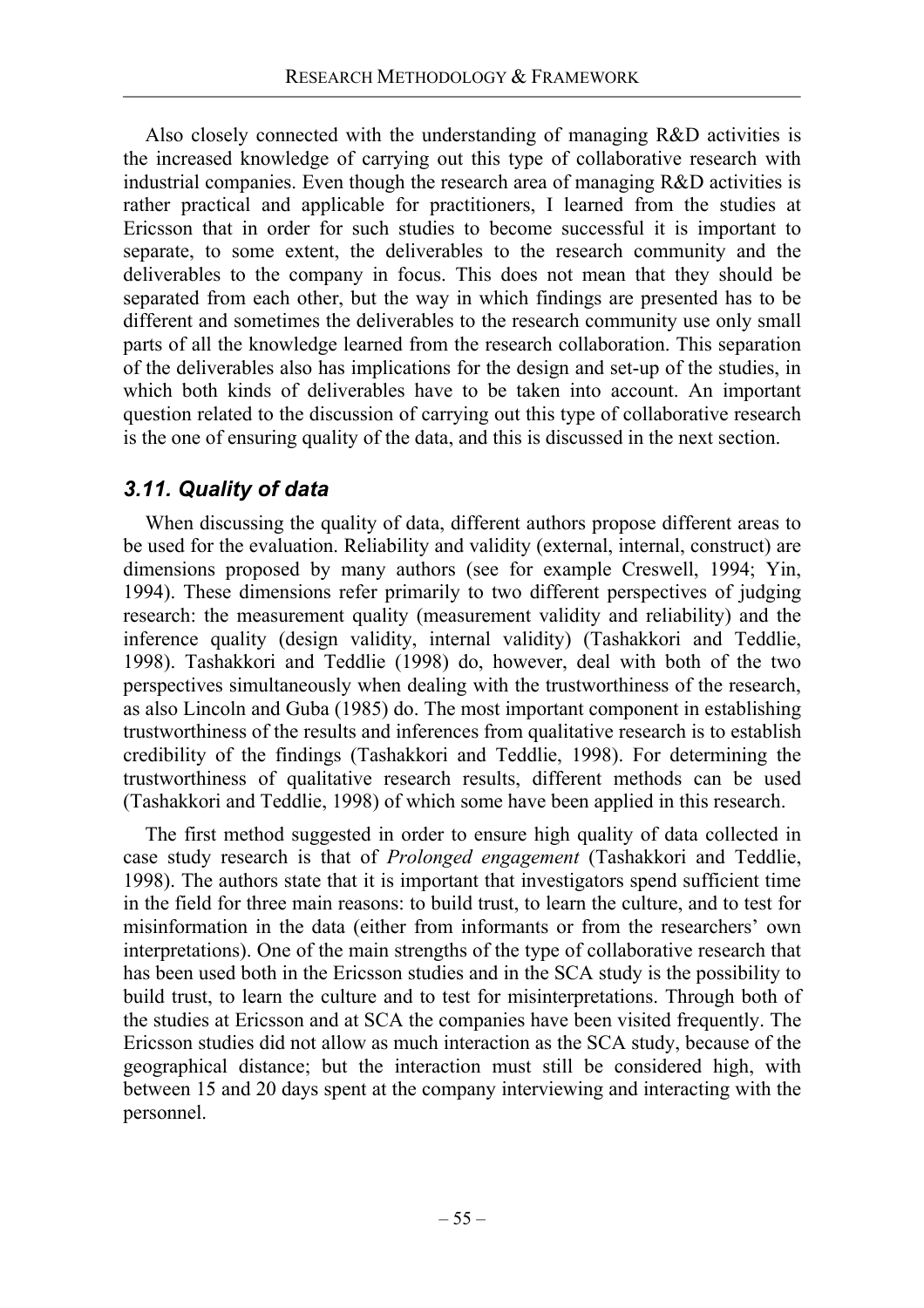The study with SCA, however, allowed even more interaction. In this study several days have been spent during the longitudinal study. Some days were spent at the company without having any specific interviews or meetings booked, just in order to get to know the personnel, build trust and learn the culture as well as possible. This frequent interaction also allowed tests of the data gained from the study. Many of the respondents were informally contacted several times during the days spent at the company, which allowed following up and testing the data gained from the study. Regarding the multiple case study, the interviews and related company visits did not permit as much interaction as in the other studies. The companies were generally visited for two days during which the interviews were done, which did not allow building such deep trust and knowledge about the culture as in the other studies.

The next method, that of *Persistent observation*, is closely related to the first one. It, too, deals to some extent with spending sufficient time in the field, but also concerns being persistent in collecting data and thereby providing a deep knowledge about the phenomenon. This means identifying the characteristics that are most important for the phenomenon (Tashakkori and Teddlie, 1998). All interviews done in the different studies have been semi-structured and they have typically allowed the respondents to talk freely about the phenomenon studied. Follow-up questions have then been used to attain a deep understanding of the respondents' views connected with the phenomenon studied. The systematic combination (Dubois and Gadde, 2002) of knowledge gained from the cases in the studies and the knowledge from theory has further ensured a deep knowledge of characteristics important for the phenomenon.

Another method suggested by Tashakorri and Teddlie (1998) and used in collecting data for this thesis is the *Use of triangulation techniques*. According to the authors, three types of triangulation can be used: triangulation of sources, of methods and of investigators. Triangulation of the information gathered from different sources is the type that has been used most widely in all of the studies. The data collected from different types of sources have always been compared with each other when possible in order to ensure consistent empirical data. The opportunities to compare different sources of information and to capture different perspectives were the main arguments for interviewing three different respondents at each company in the multiple case study. The conclusion therefore is that no empirical data used in the different studies rely on single informants.

Asking members of the social scene to check analytical categories, conclusions, and interpretations by the investigators are what Tashakorri and Teddlie (1998) refer to as *Member checks*. They also state that this is the most important credibility check of the research. As described earlier in this chapter, all data and results from the studies at Ericsson and SCA have been presented and discussed in steering committees for the research projects. The steering committees have consisted of experienced managers at the companies, but also experienced researchers from different fields of knowledge. The results from the multiple case study were presented and discussed at a workshop with representatives from most of the case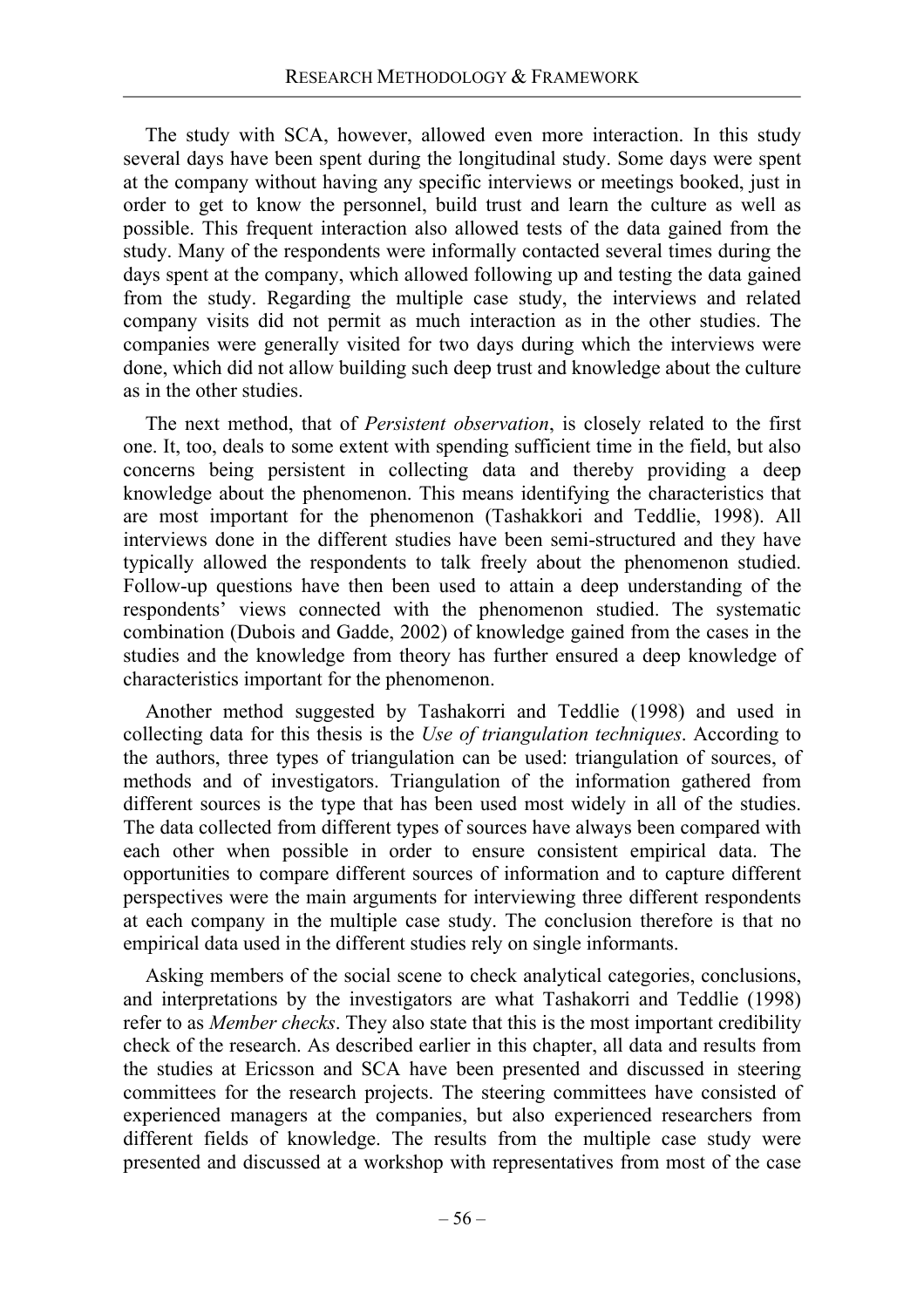companies. In addition to these member checks, the results from the studies also have been presented for academia on several different occasions and for different audiences, both internal and external to the university. The results have also been presented for and discussed with several persons from companies outside the specific studies. These have been both persons with great knowledge in the area and managers with more general managerial skills. The presentations and discussions were often very inspiring, gave many important and valuable insights, and have been important in increasing the trustworthiness of the research.

*Referential adequacy* refers to how the data are stored when collected. As described earlier in the chapter, all interviews have been taped and transcribed. The data, both the sound files and the transcribed versions, have been stored together with additional material in separate files, either in the personal computer or in folders at the office. The data have always been codified with source and date.

# *3.12. Transferability of the results5*

Generalising results from case studies is not possible in the way quantitative research is generalised. Case study research is, however, for many research questions the most appropriate approach, for example when the questions need a deep understanding about the phenomenon (Yin, 1994; Voss et al., 2002). However, a discussion of how the results can be used beyond the specific case is still relevant.

When discussing generalisation from case studies it is important to note that the generalisation takes place towards theoretical propositions, not towards populations and universes (Yin, 1994). The case studies' strengths lie in their usability for developing and refining concepts and frameworks which can be generalised (Eisenhardt, 1989). References to theory developed in prior work help to set the stage for new conceptual arguments. But generalising and developing new theory from case studies is done in small steps. The research findings from the studies in this thesis is one step towards new theory in the field of organising for project portfolio management.

As the field of project portfolio management has a rather practical focus it is also interesting to discuss another aspect of the generalisation. Instead of trying to generalise the findings from case studies it can be more appropriate to discuss the transferability of the results (Lincoln and Guba, 1985). When using case study research we might need to generalise from one setting to other similar settings, or to transfer conclusions from one context (specific setting) to another, rather than from a sample to a population (Tashakkori and Teddlie, 1998). This transferability of inferences from one context to another builds on coherence between the sending and the receiving contexts. Tashakorri and Teddlie (1998), among others, state that

 $5$  The discussion of the transferability of results refers to the results answering the purpose of the thesis. Discussions on transferability and/or generalisability of the results from the Ericsson studies are found in the separate papers (see appended papers 1–3).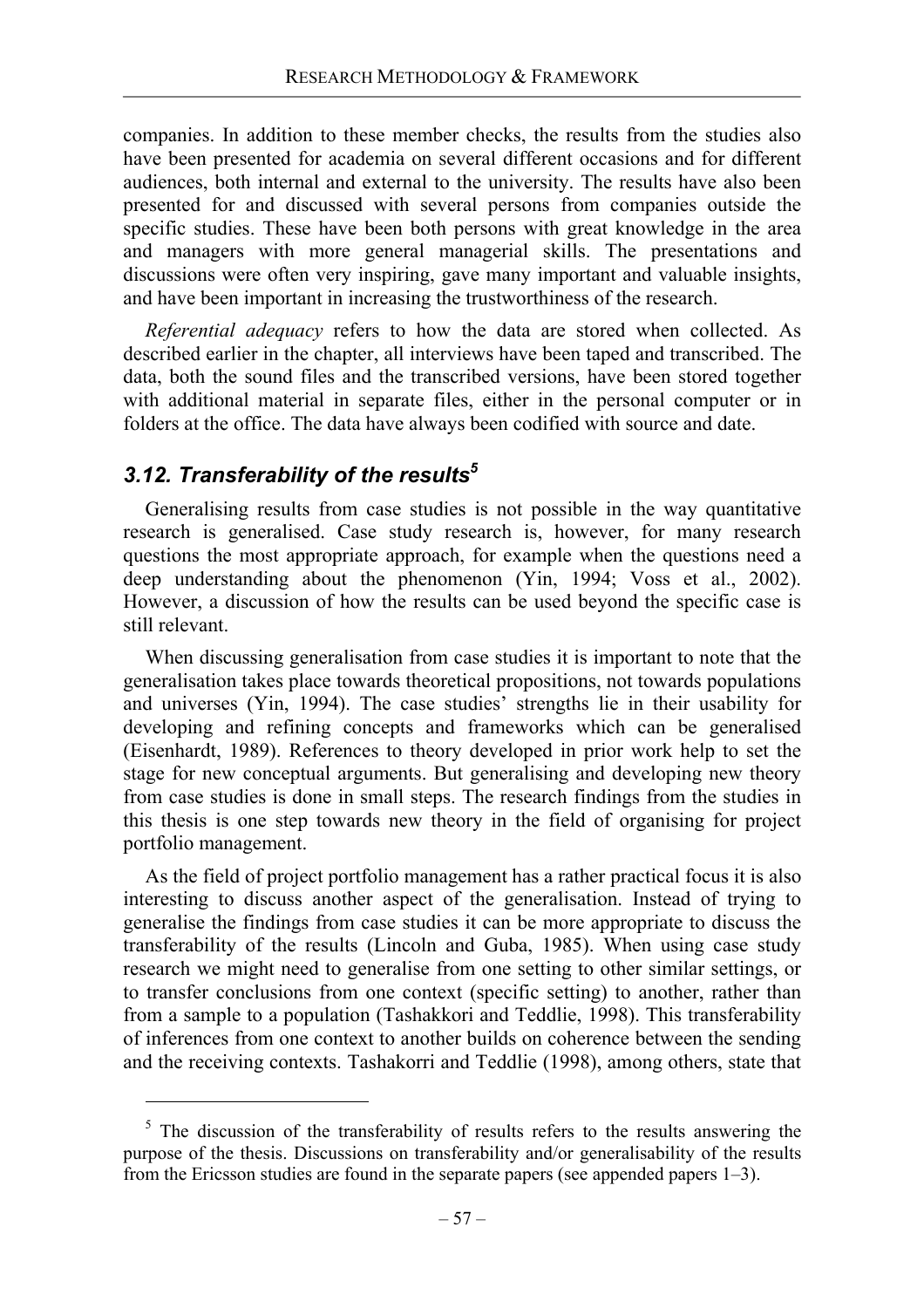in order to facilitate such transferability *Thick descriptions* must be provided. The descriptions have to enable a deep understanding of the specific context, in order to make it possible for readers to determine whether or not a finding is applicable to their own context (Kennedy, 1979).

In order to facilitate such transferability, the data in this thesis are presented as thoroughly as possible. The possibilities for direct generalisation of the findings are, however, still limited to receivers with contexts similar to the one studied. But taking another point of view, general theories are not the only purpose of research; the purpose can also be to meet with theories for understanding specific situations (Brunsson, 1982).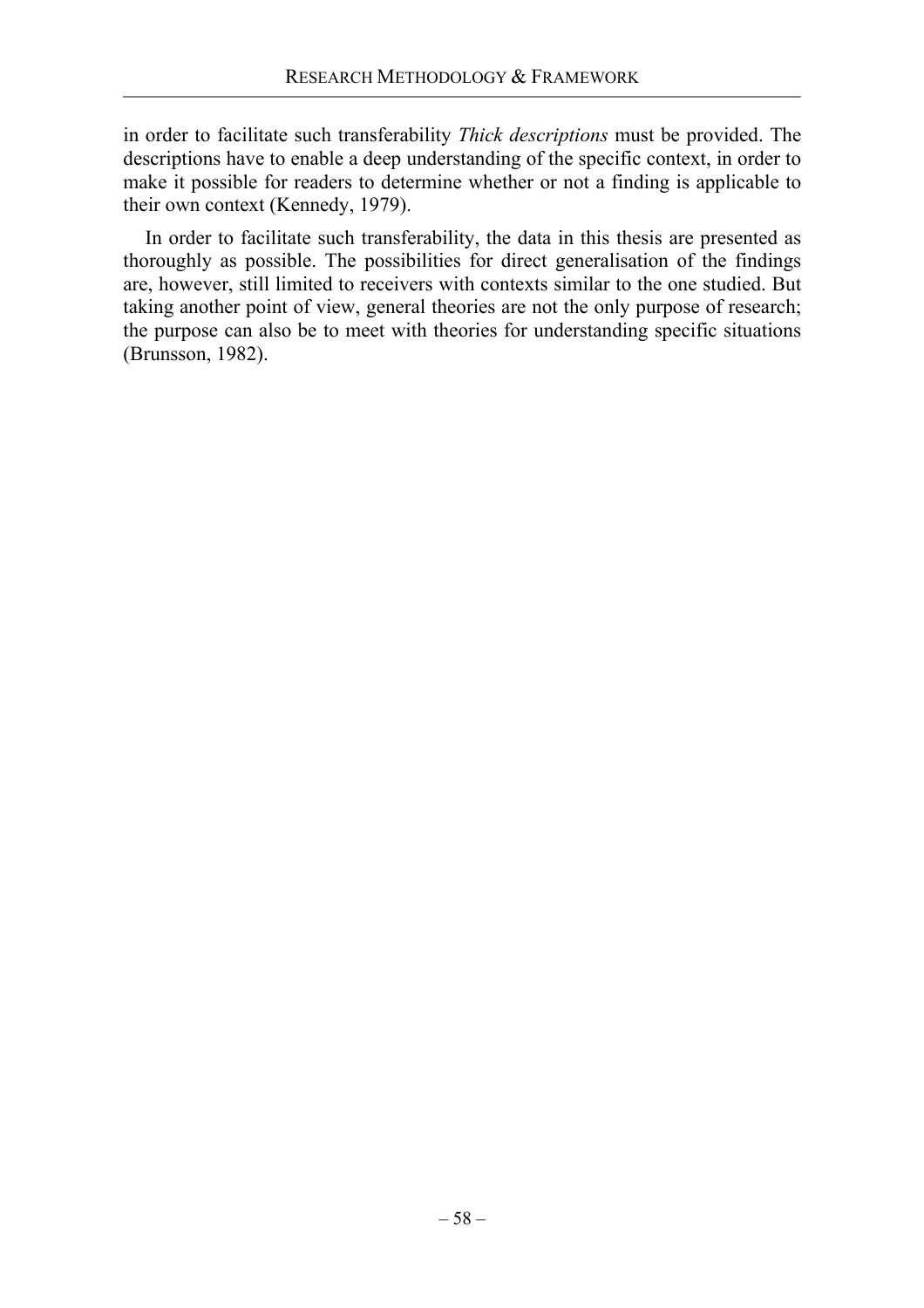# **4. A framework for analysing organising aspects of project portfolio management**

*This chapter aims at developing the framework for the study of organising project portfolio management. It is primarily based on earlier research in the project portfolio management area, as presented in the theoretical exposition. But as the earlier research is not seen as providing a complete picture of such a framework, it is here supplemented and extended with support from other theoretical areas. As a consequence of the methodological approach with frequent interactions between theory and the empirical world, the empirical data have also influenced the development of the framework.* 

# *4.1. Developing a framework for studying organising aspects of project portfolio management*

As we have seen in the theoretical exposition, research in the project portfolio management area has expanded during recent years. No longer tending to focus only on tools and methods assisting the project portfolio management, the research now includes how the project portfolio management activities are organised in companies. But even though the project portfolio management area has extended to include also organising aspects, this part of the area must still be considered sparse and in need of elaboration.

In fulfilling the purpose of identifying aspects of importance for organising project portfolio management and trying to answer the research questions, existing research in the area has been found insufficient for structuring the empirical data. To gain the thorough understanding of how project portfolio management is carried out that is needed for answering the research questions, the existing knowledge in the area has to be supplemented. A framework which takes its point of departure in aspects emphasised as important in project portfolio management literature, therefore, has been developed with support from other areas of research. As for which areas to reinforce the existing knowledge with, they have emerged from the frequent interaction between the empirical observations and theory described in section 3.5. The framework will be used for structuring the empirical data and for analysing the case company's approach to organising project portfolio management.

# *4.2. Categorising the project portfolio management framework*

In the theoretical exposition it was stated that project portfolio management is a dynamic decision process (Sommer, 1999), implying that it is a process in which decisions regarding the project portfolio composition are taken. Such a decision process need not be structured and formally specified (Archer and Ghasemzadeh, 1999), but such a formally specified view is beneficial for understanding how the activities really are carried out. Archer and Ghasemzadeh (1996) take yet another step when arguing that the organisation needs to formally decide on which tools or methods it wishes to use in each stage of the decision process. Consequently, the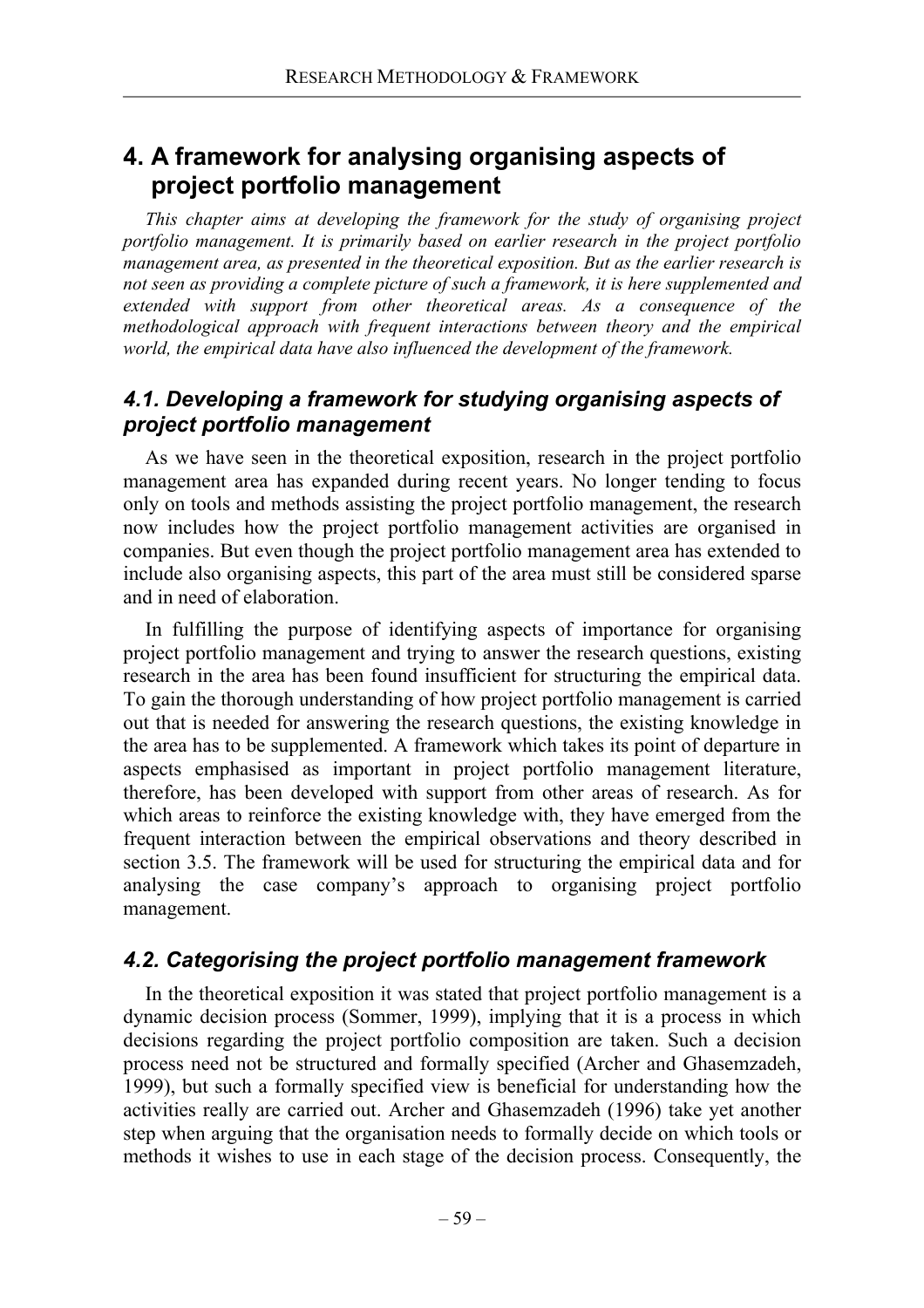process view is of importance for understanding how the project portfolio management is organised. This means that in order to really grasp how the project portfolio management activities are arranged, the process of how they are carried out is essential.

Following the reasoning of Archer and Ghasemzadeh (1999), that organisations need to decide on which tools and methods they wish to use in the process, it is easy to see that also the tools' and methods' use is an area important for understanding how project portfolio management is organised. Another argument for including the tools' and methods' use in the research framework is the great attention that has been paid to developing tools and methods for evaluating, choosing and prioritising among projects and project opportunities (Archer and Ghasemzadeh, 1996; Linton et al., 2000) in the project portfolio management area.

The third area that needs to be part of the framework is the organisational aspects of organising project portfolio management. This area seems quite natural to take into account as it is essentially the people involved in the project portfolio management process that are the key to success (Cooper et al., 2001b; Kendall and Rollins, 2003). For example, it concerns which managers and/or which forums should be involved in and/or held responsible for the decisions.

If we look into what constitutes related areas such as pipeline management and project management, similar areas of importance can be found. The use of tools and methods, however, is not found to be as prominent within these areas. But since much effort has been spent on tools and methods in earlier research, this is deemed appropriate here to constitute a separate area of aspects. The division between the procedural aspects and organisational aspects can be questioned. It may seem natural to take into account the people making the decisions in connection with the procedural aspects, but as the area of which people to involve is regarded as being of great importance it will be dealt with separately. The same reasoning can be made regarding the tools and methods which also are connected with the process. But for the same reason as the organisational aspects, the choice is to consider them separately.

With this overall categorisation of the framework, the following paragraphs of the chapter elaborate on what constitutes important aspects within each of the three areas of organising project portfolio management.

# *4.3. Procedural aspects of organising project portfolio management*

In the theoretical exposition it was stated that the project portfolio management area of knowledge makes little use of knowledge from other related research areas. Consequently project portfolio management literature dealing with procedural aspects does not make use of the general process management area of knowledge. This area of knowledge commonly views a process as a standardised series of repeatable activities transforming input to output (Harrington, 1991; Bergman and Klefsjö, 1995; Rummler and Brache, 1995).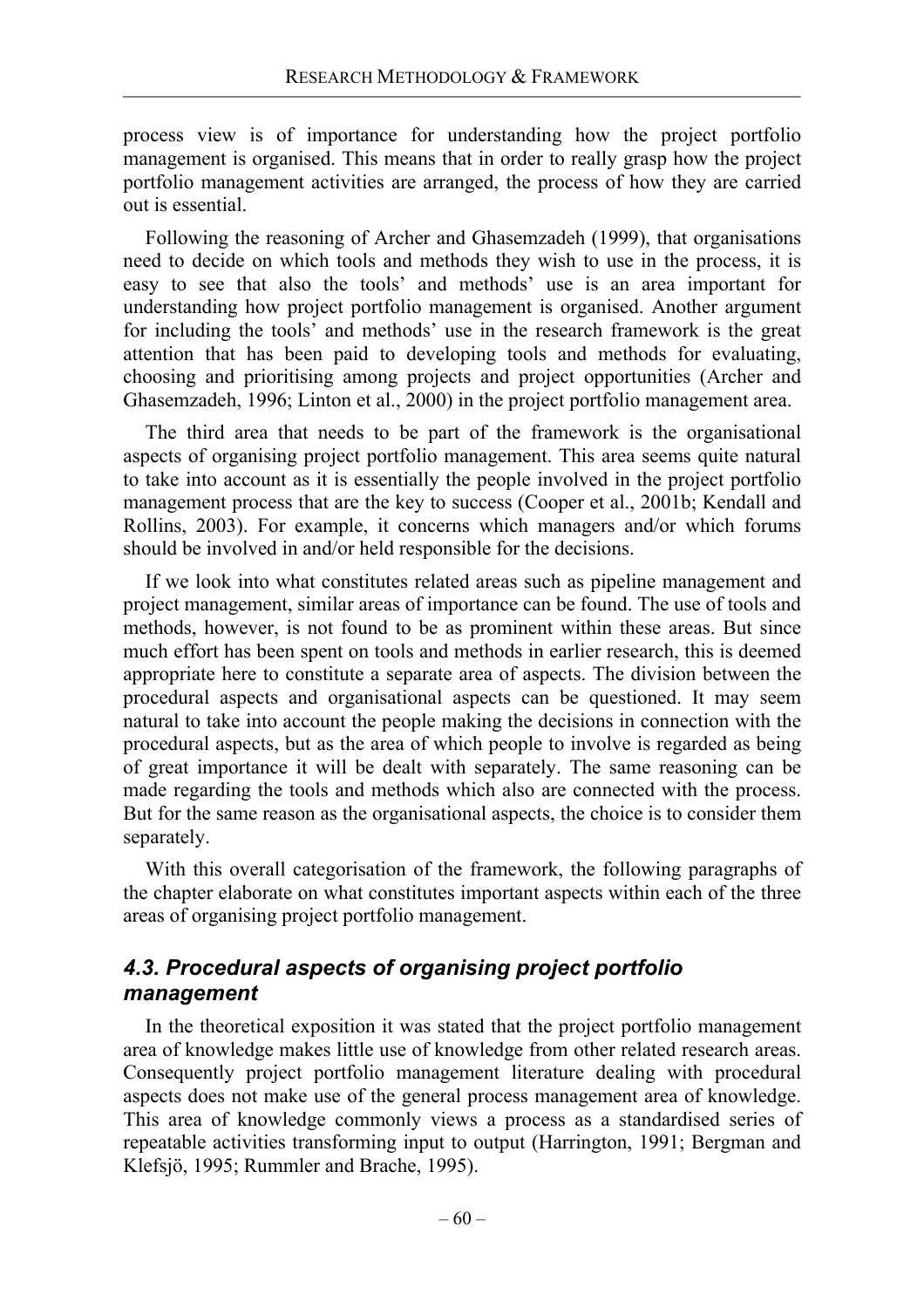A frequent division of different types of processes in that area of knowledge is into Core processes, Support processes and Management processes (Davenport, 1993; Bergman and Klefsjö, 1995; Rummler and Brache, 1995). The core processes are the ones that earn value for the company, *"processes that make billing possible"* (Rummler and Brache, 1995). Typical among these are production processes of products and services. The Support processes are processes that support the core processes. The management processes include actions that support the operational processes, and typical examples are processes in which management makes decisions on strategic choices (Rummler and Brache, 1995). The project portfolio management process can be seen as a good example of such a management process.

Even though different authors use processes for somewhat different purposes (for a classification see Lind, 2001) the basic key constituents of processes found in almost all applications are the Customers, the Activities and the Flow (Rentzog, 1996). Translating these constituents into the project portfolio management area gives three procedural aspects important for understanding how project portfolio management is organised: Customers of the project portfolio management; Project portfolio management activities, and Sequence of the activities.

Customers of the project portfolio management process are primarily companyinternal (even though external customers also may exist). The customers of the process may be different – from individuals to organisational units with different interests in the output of the project portfolio management. The setup of customers is assumed to vary among companies, and it is not only who the customers to the process are, but also what their requirements on the process are, that are important for understanding how project portfolio management is organised.

As the project portfolio management process is by definition a decision process, the main activities in the process are the decisions regarding the project portfolio composition. However, the decisions made in the process are also prepared by other activities, for example discussions in different forums or related decisions on lower levels of the portfolio. In order to really grasp how the decisions in the project portfolio management process are taken, it is essential to acquire an understanding of all types of activities in the process. Based on the process stages presented by Archer and Ghasemzadeh (1999), three different activities are defined for this framework: discussions, preparations and decisions.

The third key constituent of processes is flow. Within the procedural perspective of project portfolio management, this refers to the sequence of the different activities. Also this constituent of flow is argued to be of interest for understanding how project portfolio management is organised. The reason is that many of the activities undertaken in the process depend on or are related to activities in other forums or at other levels of aggregation in the process. This reasoning is also supported by the view of project portfolio management provided by Archer and Ghasemzadeh (1999).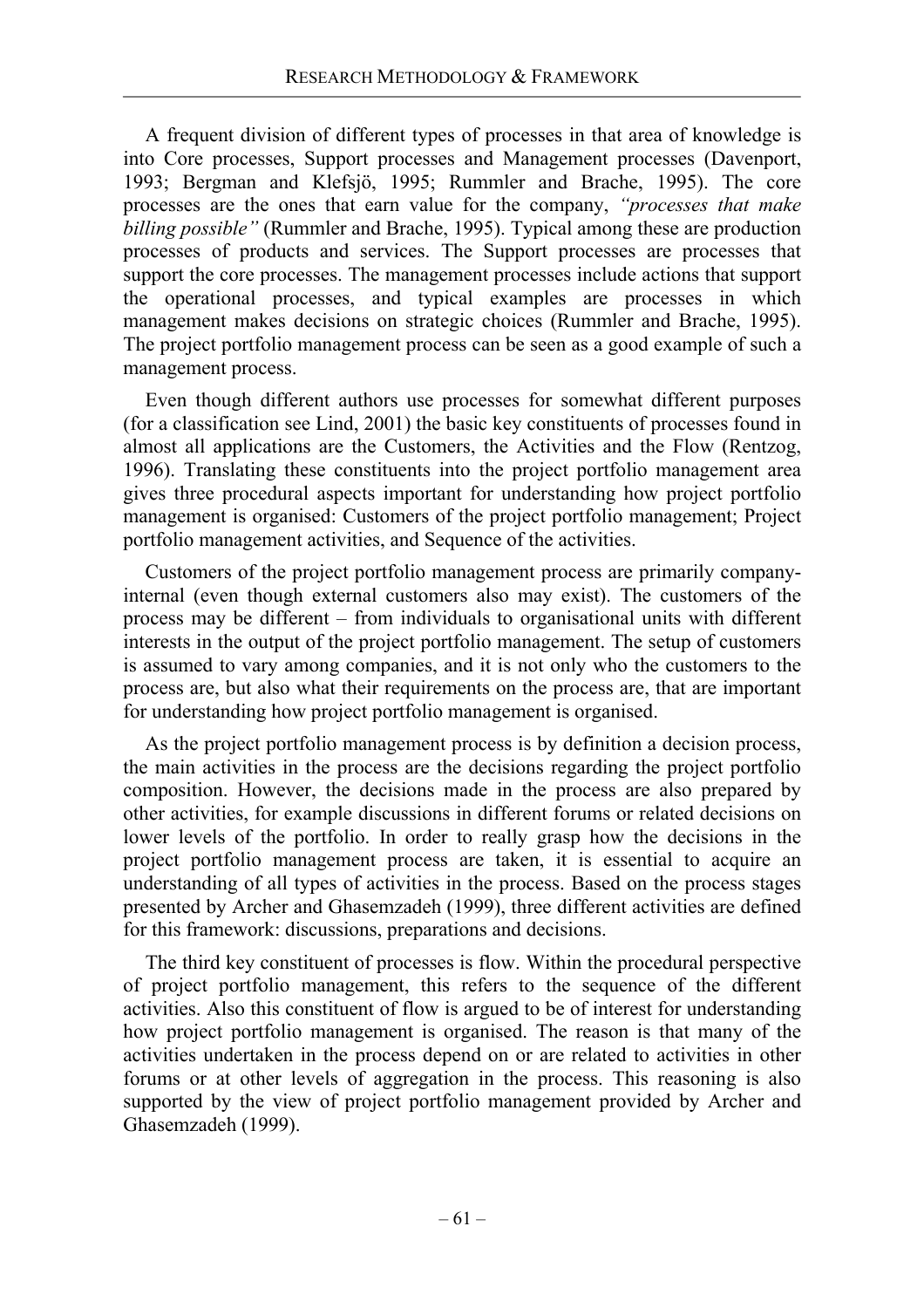## **4.3.1. Selecting projects and reviewing the project portfolio**

From the definition of project portfolio management it can be inferred that the process involves two partly different main activities. The definition states that, in the process, ongoing projects as well as potentially new projects are revised (Cooper et al., 2001b), which means that project portfolio management is both about selecting new projects for the portfolio and about reviewing the existing portfolio composition. These two main activities can theoretically be taken care of either in the same process or by different processes, even though some authors (Archer and Ghasemzadeh, 1999) point at the importance of taking care of them in the same process. Whether or not the main activities are dealt with in separate processes is not seen as critical here. But for understanding how project portfolio management is organised, it is important to clarify how the two main activities are taken care of, no matter if they are handled in the same process or in separate processes.

Another dimension of process differentiation important for the understanding is the division of the process into sub-processes. Different parts of the project portfolio may call for input from different parts of the development organisation, and as a consequence the process has to be divided into sub-processes supporting the general portfolio process.

The periodicity of reviewing the project portfolio and selecting projects for it is argued in earlier research to be an important aspect of managing the project portfolio (Sommer, 1999; Cooper et al., 2001b; EIRMA, 2002), and must consequently be an important aspect of the research framework as well. In earlier research, only the periodicity of the portfolio reviews is discussed. But this research does not separate the review of the project portfolio from the selection of projects for the portfolio, which means that the same periodicity has to be used for both of the activities. As a consequence of separating the processes for selecting projects and reviewing the portfolio as is done here, it is possible to use different periodicities for the two main activities. The periodicity for both of the activities is of importance for understanding how project portfolio management is organised, and consequently constitutes separate aspects of the research framework.

## **4.3.2. Connection with other internal processes**

Another important dimension in literature on process management is that of input and output (Lind, 2001). The input and output of the process are important since a process normally is seen as an activity transforming input to a desired output (Bergman and Klefsjö, 1995; Rummler and Brache, 1995). The output dimension has already been stated to be of importance when dealing with the internal customers' requirements. However, the input for the process is also an important aspect to take into consideration.

In literature dealing with project portfolio management, different inputs important for the process can be found. The relation to and cooperation with the individual projects' processes have already been described in the theoretical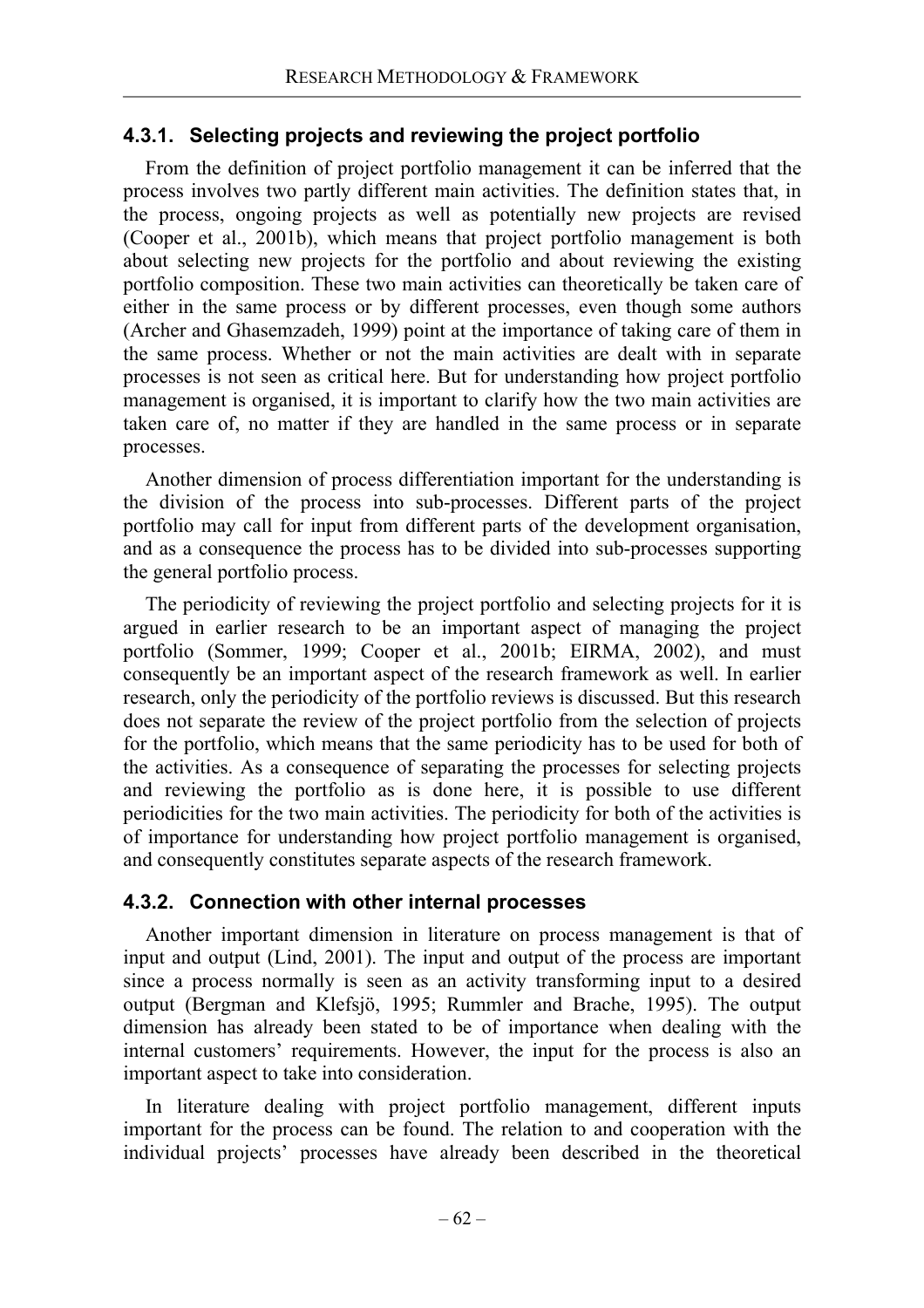exposition, and this is an example of an important input to the project portfolio management process (Sommer, 1999; Cooper et al., 2001b; EIRMA, 2002). Likewise, other internal processes can be of importance for the understanding of how the project portfolio management is organised. Examples of such internal processes are the strategy process and formal processes for collecting ideas for the development (Archer and Ghasemzadeh, 1999). Consequently, inputs from such internal processes constitute a key area of the research framework. The process perspective of the research framework is summarised in Figure 13.



*Figure 13: Summary of procedural aspects in the research framework.* 

## *4.4. The use of tools and methods in project portfolio management*

Much emphasis in the project portfolio management literature has been put on the development of tools and methods (Meredith and Mantel, 1999). Which tools and methods are used for assisting the project portfolio management activities, therefore, is naturally seen as an important area for understanding how project portfolio management is organised. But to really grasp the nature of such organising it is also essential to focus on how the tools and methods are used to support the activities in the process.

Earlier research has shown that the most successful companies use more than one tool or method alone (Cooper et al., 1998). It has therefore been suggested to use diverse tools and methods to assist the project portfolio management activities. Research has also demonstrated that most companies which have implemented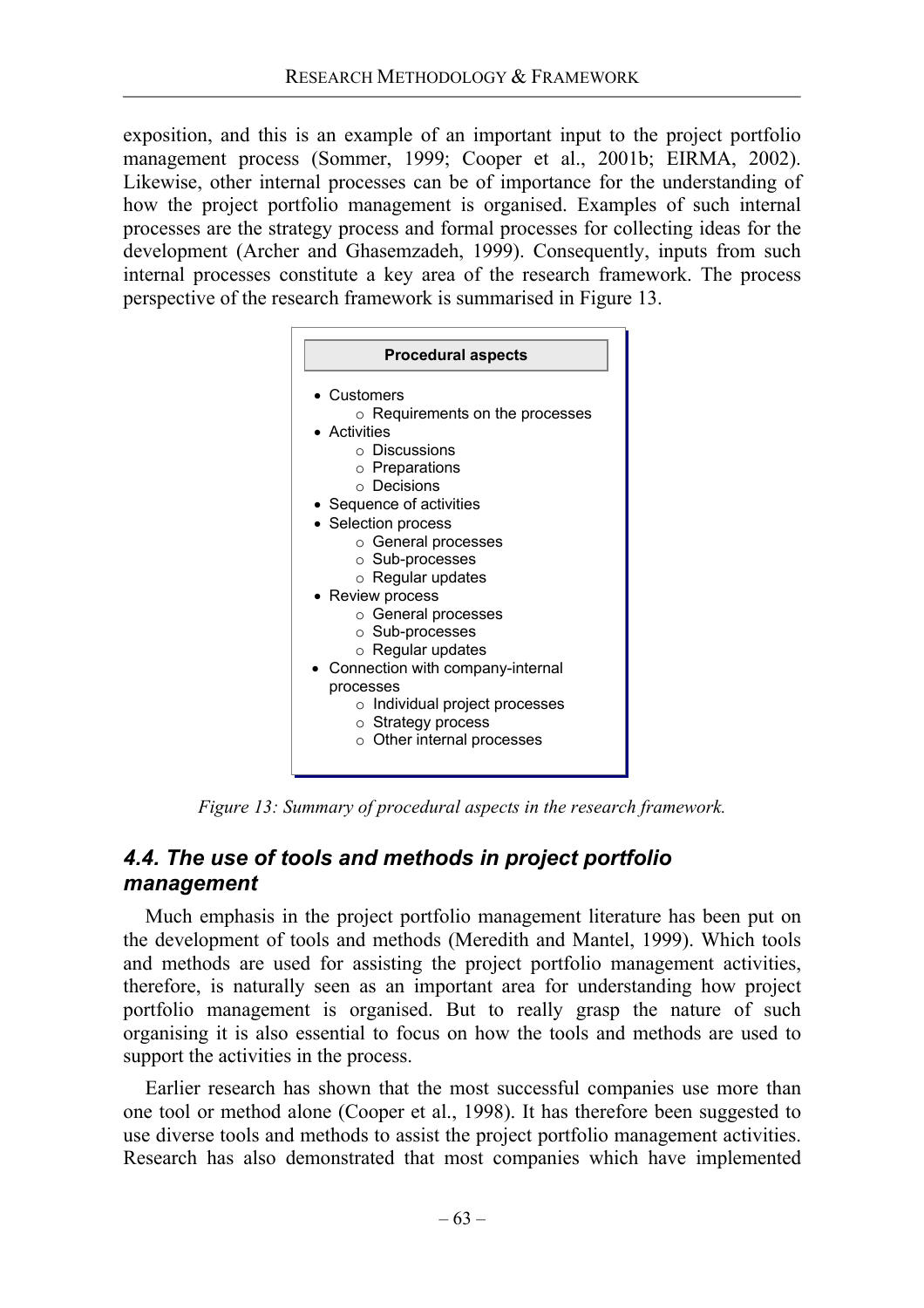project portfolio management use a combination of tools or methods aiming at different purposes in order to jointly fulfil the requirements of the process (Archer and Ghasemzadeh, 1996; EIRMA, 2002). How the different tools and methods are used together is therefore seen as providing a wider perspective than just which tools or methods are used. Consequently the combination of tools and methods constitutes a separate part of the research framework.

In order to understand how project portfolio management is organised it is also of importance to grasp why the different tools and methods are applied to the different activities. This question is closely connected with that of the procedural aspects, namely the requirements on the process. The different tools and methods are used to support the activities in fulfilling the different requirements on the process, and to understand why the tools and methods are applied a description of which requirements they aim at fulfilling is needed.

The combination of tools and methods and how they aim at fulfilling the requirements on the process are, however, not enough for understanding how project portfolio management is organised. In order to achieve such understanding it is also important to describe how the tools and methods are adapted. Examples of such adaptations are the parameters that are used in the different tools and methods, and the premises employed for dividing the project portfolio.

Yet another area important to describe in order to achieve an understanding of how the tools and methods are used is how they are applied to the different activities in the process. Here it is also important to describe which type of project portfolio management activity they are used for. The types of activities that they can be used for are the same as the different activities presented within the procedural aspects, namely discussions, preparations and decisions. A summary of the part of the research framework dealing with the use of tools and methods is found in Figure 14.



*Figure 14: Summary of aspects concerning the use of tools and methods in the research framework.*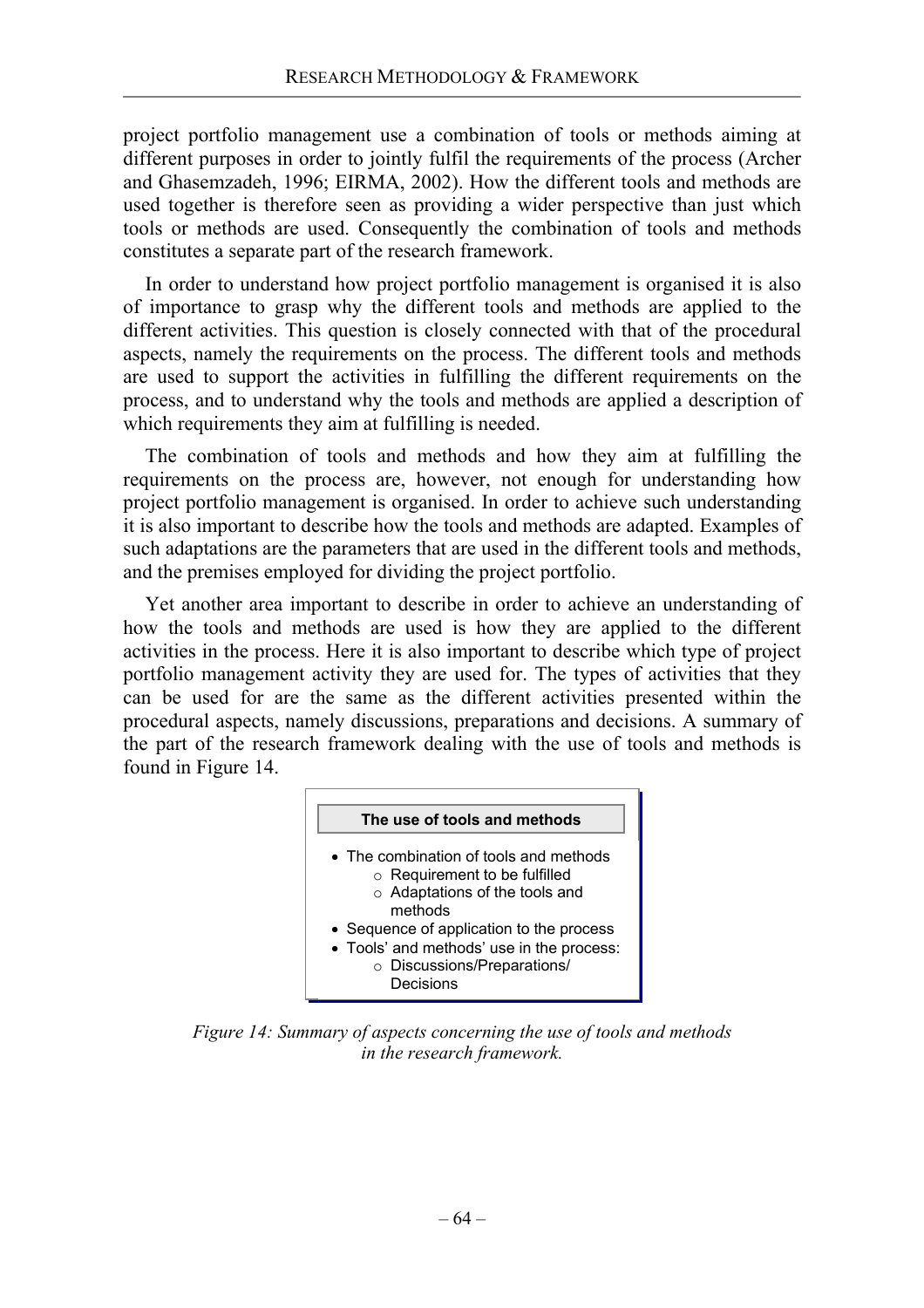## *4.5. Organisational aspects of organising project portfolio management*

As mentioned in the theoretical exposition, previous research has made it clear that the people involved in project portfolio management are keys to success (Levine, 1999; Kendall and Rollins, 2003). Further, it is stated that different organisational units have to be involved in the decisions in order for the project portfolio management to be successful (EIRMA, 2002; Kendall and Rollins, 2003). Based on these statements, the organisational aspects constitute a crucial part of the research framework for analysing organising aspects of project portfolio management.

Since the people involved are among the keys to success in project portfolio management (Levine, 1999; Kendall and Rollins, 2003), the organisational participants in the project portfolio management activities constitute the main area within the organisational aspects of the research framework. But in order to describe what the participants involved in the activities represent, it is also important to provide an understanding of the organisational setting of the development organisation (e.g. organisational description of units connected with the projects in the portfolio). Consequently the organisational setting constitutes one area within the organisational aspects of the research framework.

Regarding the participants in the project portfolio management process, the issue is not only which the participants are, but also in which constellations they are involved. This means that, unless only isolated individuals are involved in the process, it is relevant to describe which groups of participants are connected with the process and/or which forums are involved in the process. A basis for this is also how the different participants are connected with the process, which constitutes a separate area in the framework within the organisational aspects.

The last part concerns which type of activities the different organisational participants are connected with. This aspect is seen as important since it provides an understanding of how the responsibilities for the project portfolio management are distributed. As for the two other main areas of procedural aspects and the tools' and methods' use, the different types of activities that the organisational participants can be connected with in the research framework are the discussions, preparations and decisions. The organisational aspects of organising project portfolio management are summarised in Figure 15.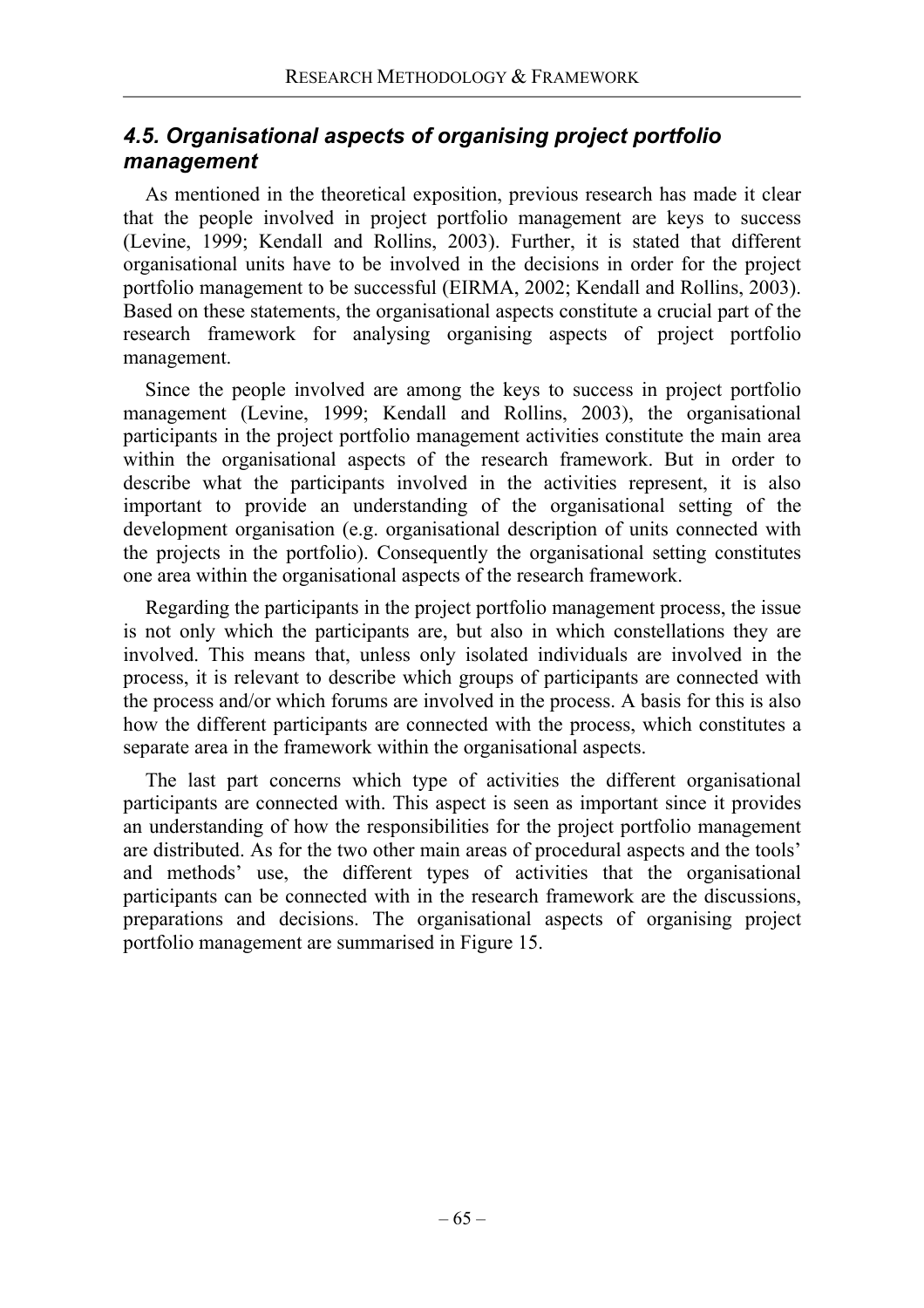

*Figure 15: Summary of organisational aspects of the research framework.* 

## *4.6. Summarising the framework for organising project portfolio management*

The framework described in this chapter should be seen as an attempt at structuring existing knowledge in the project portfolio management area. The framework is primarily focused at bringing up aspects important for understanding how project portfolio management is organised.

The framework will be used for structuring the description of how project portfolio management is organised at the case company in Chapter 6. In the next step of the analytical path (see section 3.6) the framework will be used for structuring the analysis of why project portfolio management is organised in a certain way (Chapter 7). This analysis aims at providing the thorough knowledge of how project portfolio management is organised that is needed for being able to elaborate on the research questions.

Even though the framework described here takes its point of departure in how the project portfolio management activities are arranged in the process, possibly also other points of departure might have been taken. But as project portfolio management normally is referred to as a decision process in which the portfolio of projects is constantly revised (Dye and Pennypacker, 1999), the process perspective was seen as appropriate to start out from. The framework is summarised in Figure 16.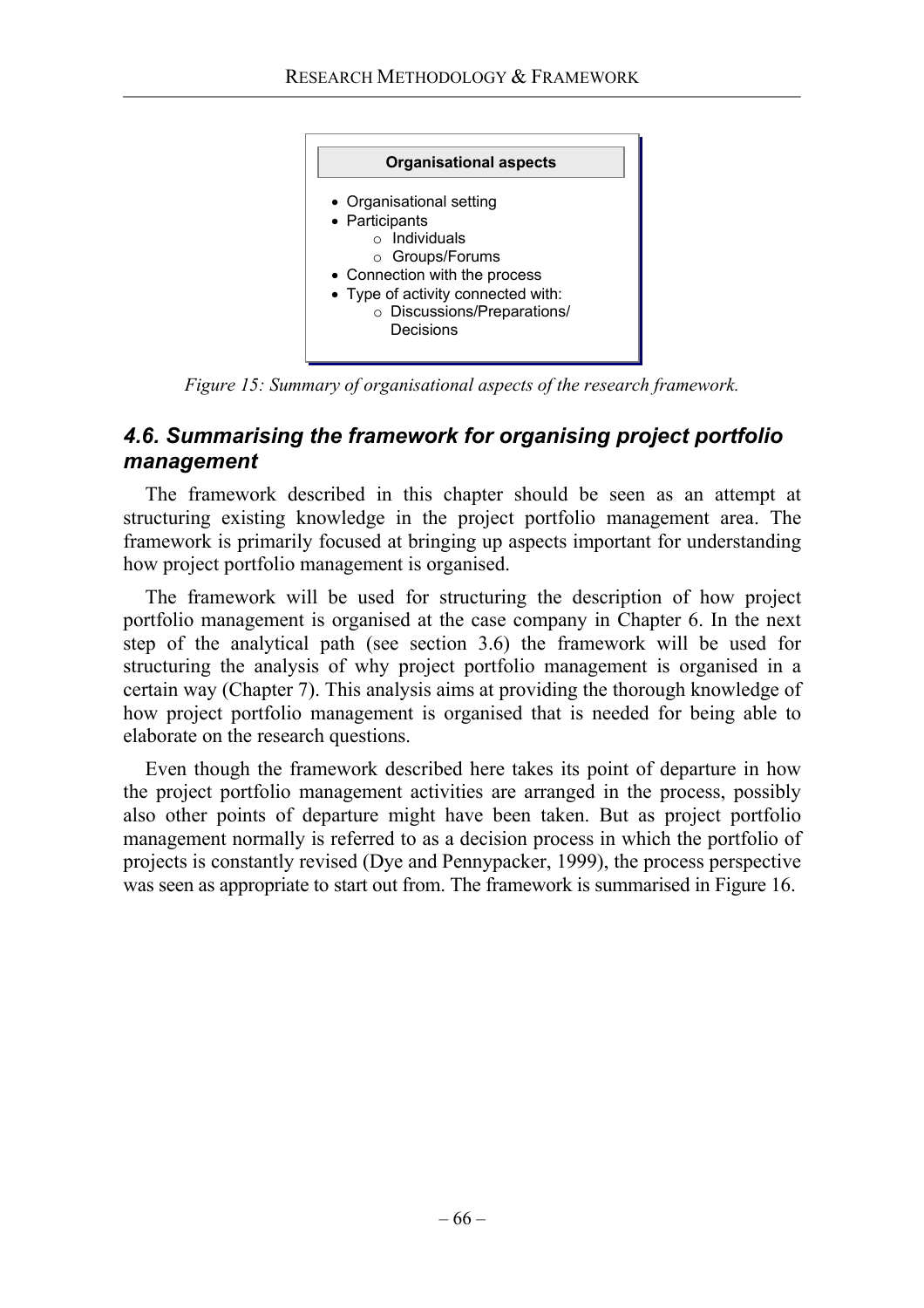| <b>Procedural aspects</b>                                                                                                                                                                                            | The use of tools and methods                                                                                                                                                                                                                                    |
|----------------------------------------------------------------------------------------------------------------------------------------------------------------------------------------------------------------------|-----------------------------------------------------------------------------------------------------------------------------------------------------------------------------------------------------------------------------------------------------------------|
| • Customers<br>$\circ$ Requirements on the processes<br>• Activities<br>$\circ$ Discussions<br>$\circ$ Preparations<br>$\circ$ Decisions<br>• Sequence of activities<br>• Selection process<br>○ General processes   | • The combination of tools and methods<br>$\circ$ Requirement to be fulfilled<br>o Adaptations of the tools and<br>methods<br>• Sequence of application to the process<br>• Tools' and methods' use in the process:<br>o Discussions/Preparations/<br>Decisions |
| ○ Sub-processes<br>$\circ$ Regular updates<br>• Review process                                                                                                                                                       | <b>Organisational aspects</b>                                                                                                                                                                                                                                   |
| ○ General processes<br>○ Sub-processes<br>$\circ$ Regular updates<br>Connection with company-internal<br>processes<br>$\circ$ Individual project processes<br>○ Strategy process<br>$\circ$ Other internal processes | • Organisational setting<br>• Participants<br>$\circ$ Individuals<br>○ Groups/Forums<br>• Connection with the process<br>• Type of activity connected with:<br>o Discussions/Preparations/<br>Decisions                                                         |

*Figure 16: Summary of the framework for the study of organising project portfolio management*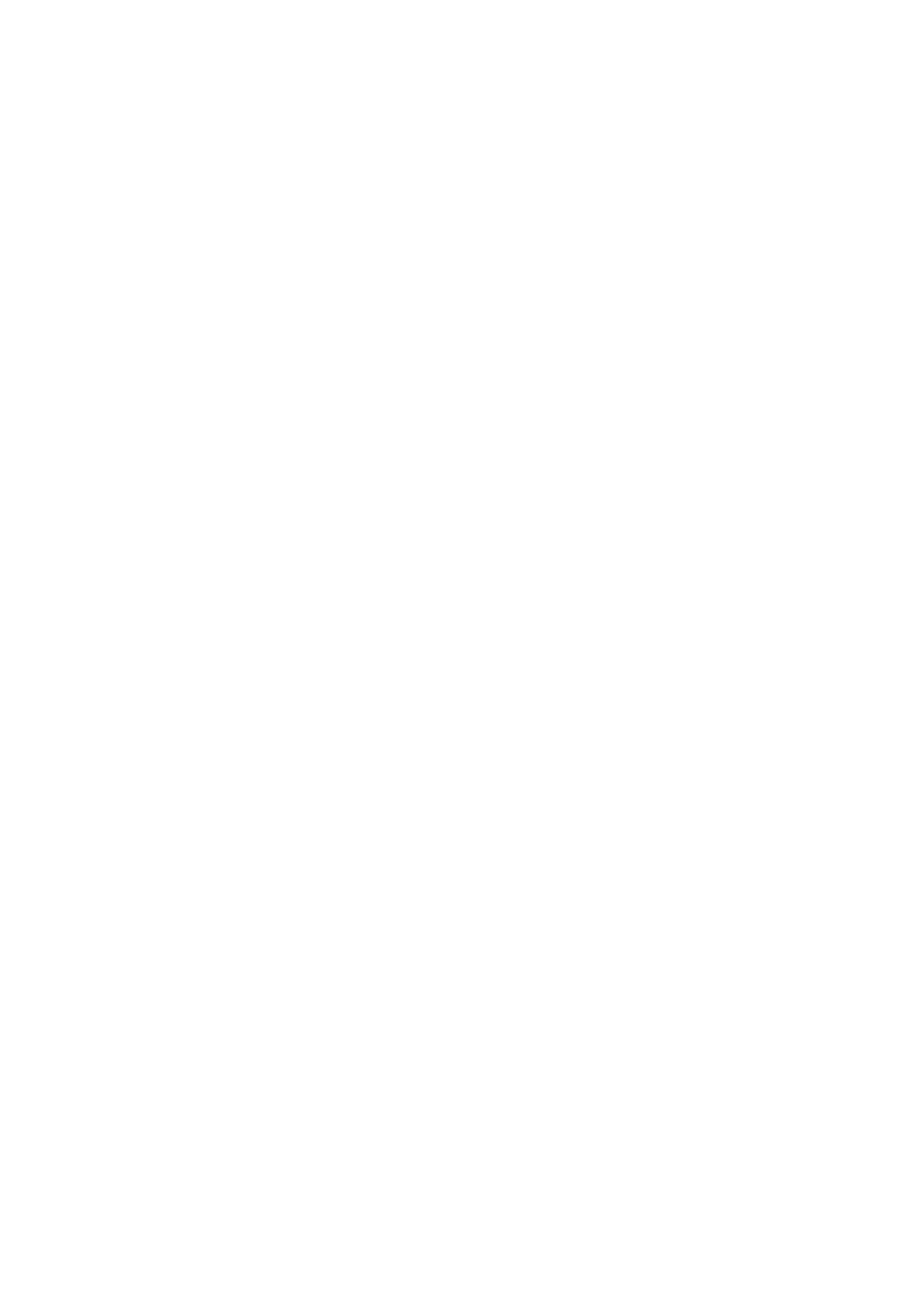# **5. Extended summary of the papers focusing on project portfolio management**

*This chapter gives a summary of the papers contributing to the thesis' topic. The papers deal with different aspects of project portfolio management, two of them with data from the SCA study and one from the multiple case study of six Swedish companies. Each summary begins with a short background to the study and some notes on how the data were collected for the specific paper. Then the main emphasis is placed on the conclusions in the different papers. For more elaborate understanding of the results, one may refer to the appended papers 4-6 in the last part of the thesis.* 

## *5.1. Results from paper 4: Requirements to be fulfilled by project portfolio management*

*Author: Ola Dawidson*

#### **Introduction**

The most commonly reported reasons for project portfolio management in literature are, as elaborated on in the theoretical exposition, to facilitate the choice of 'the right projects' for the future, to operationalise the business strategy, and to handle the resource allocation. These reasons for project portfolio management are comprehensive, and are reasons addressing the company more or less as a whole. In the literature one can also find some more specific, and to some extent more internal, requirements to be fulfilled; these deal with the right balance between projects and investments, internal communication of project priorities, and providing greater objectivity in project selection (Cooper et al., 2001b).

However, these requirements are also argued to be too general, since they hide a lot of differentiated information which, in the paper, is argued to be important to consider in managing project portfolios. The requirements are quite general for the company as a whole and do not take into account how the different requirements are known by different internal units of an organisation. In order to make it possible to gain the full potential of the project portfolio management work, it is maintained in the paper that a more differentiated view – of which the distinct requirements are and how they are distributed in an organisation – is important to understand and deal with in setting up project portfolio management processes. If the requirements are not understood and integrated in the work, some important aspects may be left unfulfilled. Therefore the aim of the paper is to extend the knowledge base of driving forces that are relevant to consider in designing project portfolio management processes. Within this framework, the focus of the study was on the different requirements that are supposed to be fulfilled by the project portfolio management, but also how these requirements are distributed among different organisational units.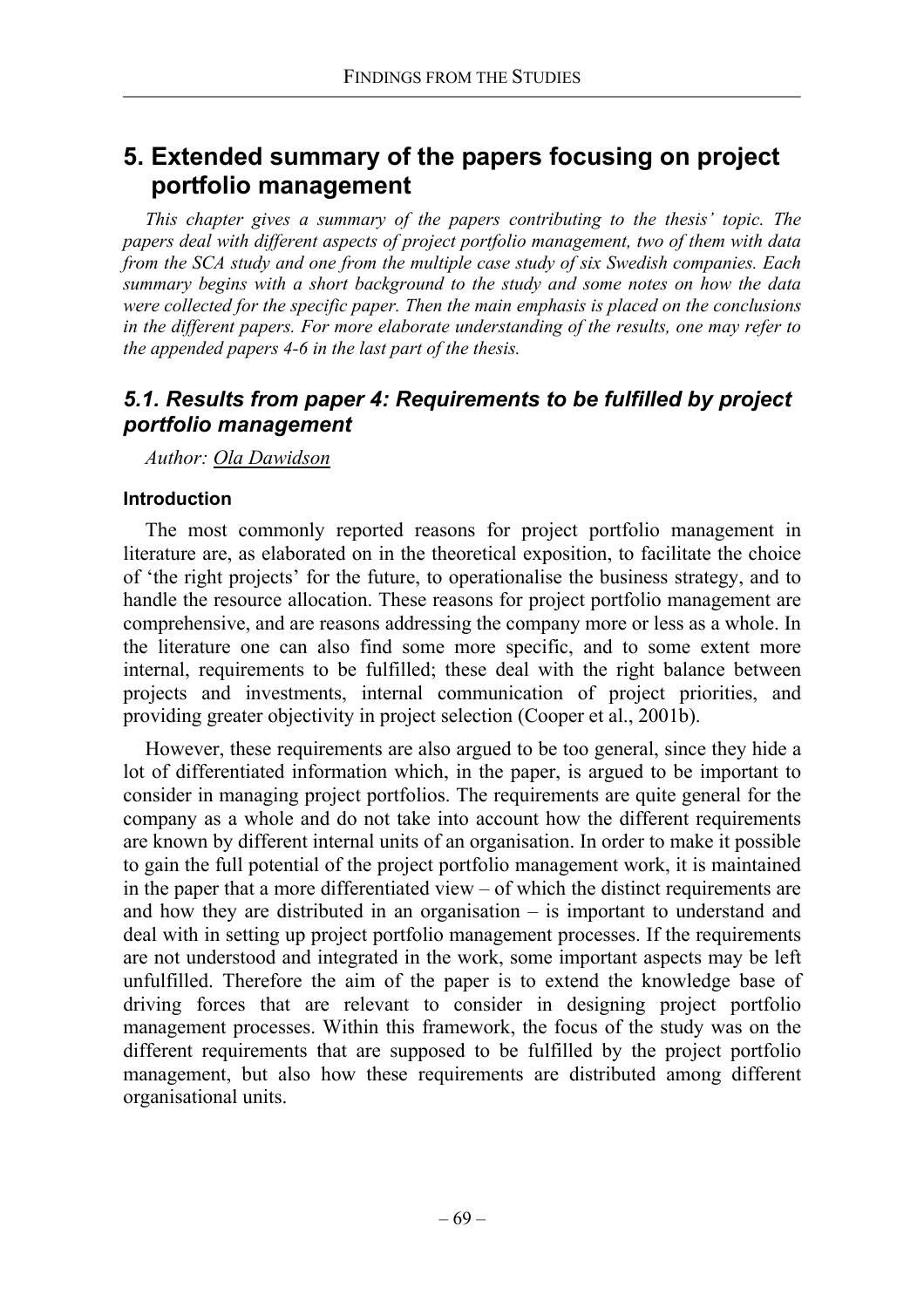#### **Setting**

This paper is based on results from the longitudinal case study at SCA AFH Tissue. The company was seen as appropriate for studying requirements on project portfolio management primarily as it was believed to involve a wide set of requirements on the management of the project portfolio. The company is active in an industry where the development of manufacturing processes is at least as important as product-driven development. The case was therefore assumed to represent different requirements found in companies within industries with more narrow focus (e.g. only focusing on product development).

To acquire a deep understanding of the internal forces involved, the data were gathered from different types of sources. However, interviews with 16 respondents, representing a selection of managers on different levels and from different units of the organisation, constitute the bulk of the empirical data.

#### **Findings of the paper used in the thesis**

The paper shows that managing a project portfolio is a task involving many different requirements to be fulfilled. Further, it demonstrates that the requirements are distributed among different organisational units in the company. The view built up in the paper gives a more detailed view of the requirements on project portfolio management at the case company than what is normally expressed in the project portfolio management literature. The requirements on project portfolio management constitute an important area of the research framework, and are consequently important for understanding how project portfolio management is organised.

The main contribution of the study, therefore, is that it gives a more elaborate view of important requirements to fulfil and of how these are distributed among the different organisational units which share an interest in the project portfolio management. All of the requirements revealed in the study can be argued to be covered by the overall requirements known from project portfolio management literature. However, some of them are covered in a straightforward way while others are expressed in roughly the same terms as the ones stated in the literature. An example of a requirement expressed directly as one of the overall goals described in the theoretical exposition is that of securing a proper balance according to different dimensions, expressed by managers at the R&D unit. On the other hand, the requirement of being able to evaluate the R&D output in relation to the resources put in, as expressed by the Executive Committee (management group at the business unit level), and the closely related statement by the R&D unit about being able to justify its existence, are examples of requirements that are not clearly covered by the overall goals in the project portfolio management literature. These requirements can, though, be argued to be covered by a subset of the overall goals – namely those of value maximisation, yielding the right balance between projects and investments, and communicating project priorities within the organisation.

The specific requirement of communicating project priorities, both vertically and horizontally in the organisation, is not mentioned as more important than any of the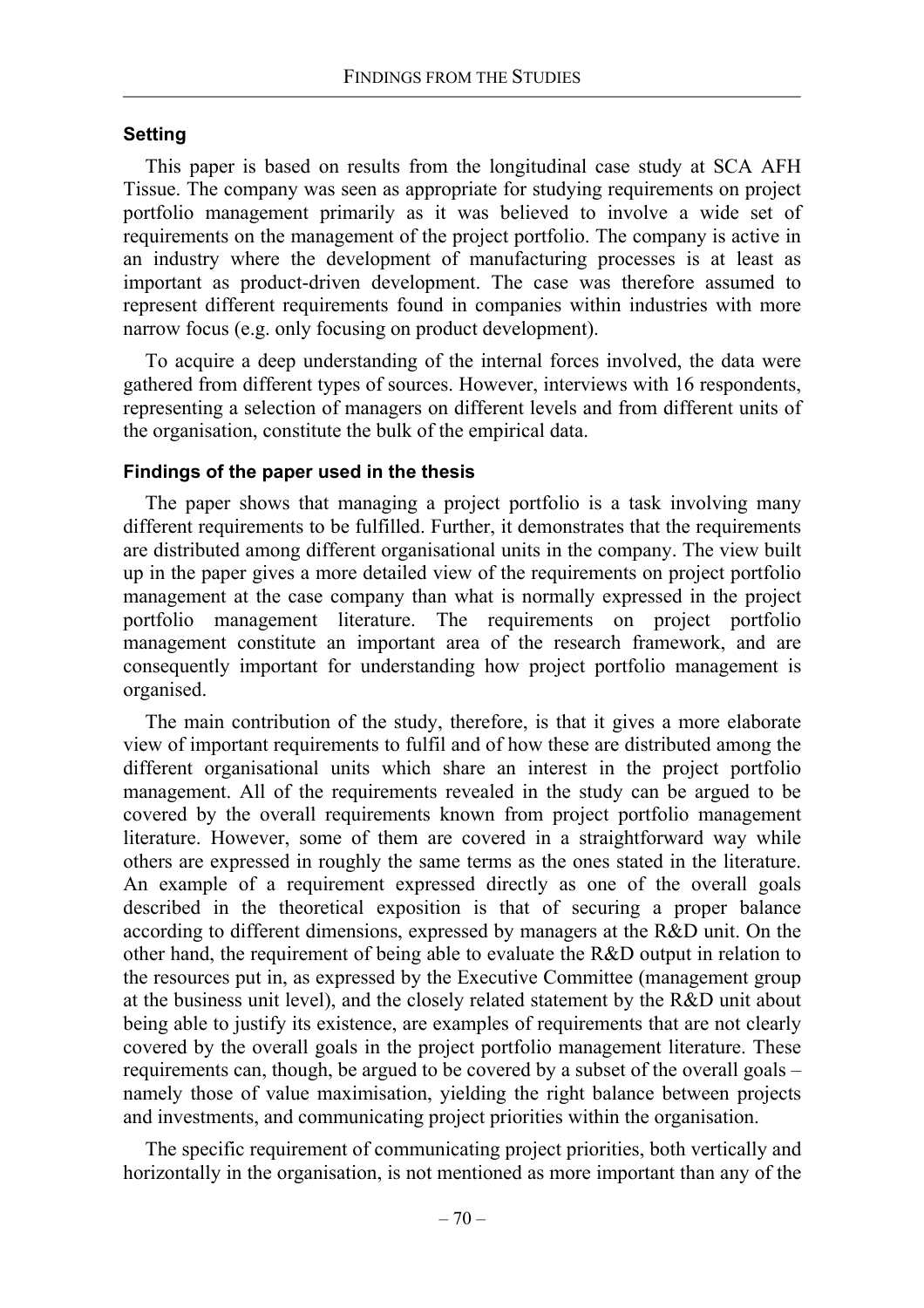others in the project portfolio management literature. But this requirement is the one most widely expressed and spread among all of the organisational units revealed in this study. The results therefore indicate that this is an important requirement to consider in managing the project portfolio.

The principal literature in the field (e.g. Roussel et al., 1991; Cooper et al., 2001b; EIRMA, 2002) states that business leadership, marketing, operations and R&D have to be involved in the management of the project portfolio. This paper also shows that these organisational units express many requirements on the project portfolio management effort. But the paper also shows that requirements from other organisational units can be important to consider. Beside the ones known from literature, three other organisational units were found at the case company: the environment department, the sourcing department and the patent department. These units, though, differ from the others in that they are mostly interested in obtaining knowledge of what projects are in the pipeline. The environment department also requires that the project portfolio management effort secures resources for upcoming scrutinising projects, and the patent department also requires a ranking of how important the assistance from the department is for the projects in the portfolio.

The conclusion from the paper, therefore, is that the requirements on the project portfolio management effort as described in most well-known literature are too comprehensive. The findings show that the requirements can be more nuanced in terms of detail and of how the requirements are distributed among different organisational units. Consequently, in order to be able to benefit as much as possible from the project portfolio management effort, it is argued to be beneficial to map out the specific requirements of the different organisational units before setting up the process. This means that not only the different requirements on the project portfolio management have to be scrutinised, but also how they are distributed and known among different organisational units, in order to understand them better.

## *5.2. Results from paper 5: Project portfolio management at SCA, Tissue AFH – Process and tools*

*Author: Ola Dawidson*

### **Introduction**

To facilitate decisions on project portfolio composition in research and development environments, tools and methods are needed. For the purpose of guiding managers on evaluations and decisions regarding project portfolio composition, a couple of tools and methods exist, either as elaborated on in literature and/or as found to be used among leading companies (Stummer and Heidenberger, 2003). According to earlier studies of US companies, successful companies use a combination of tools and methods in managing their project portfolios and often the combination is made up of different types of tools and methods.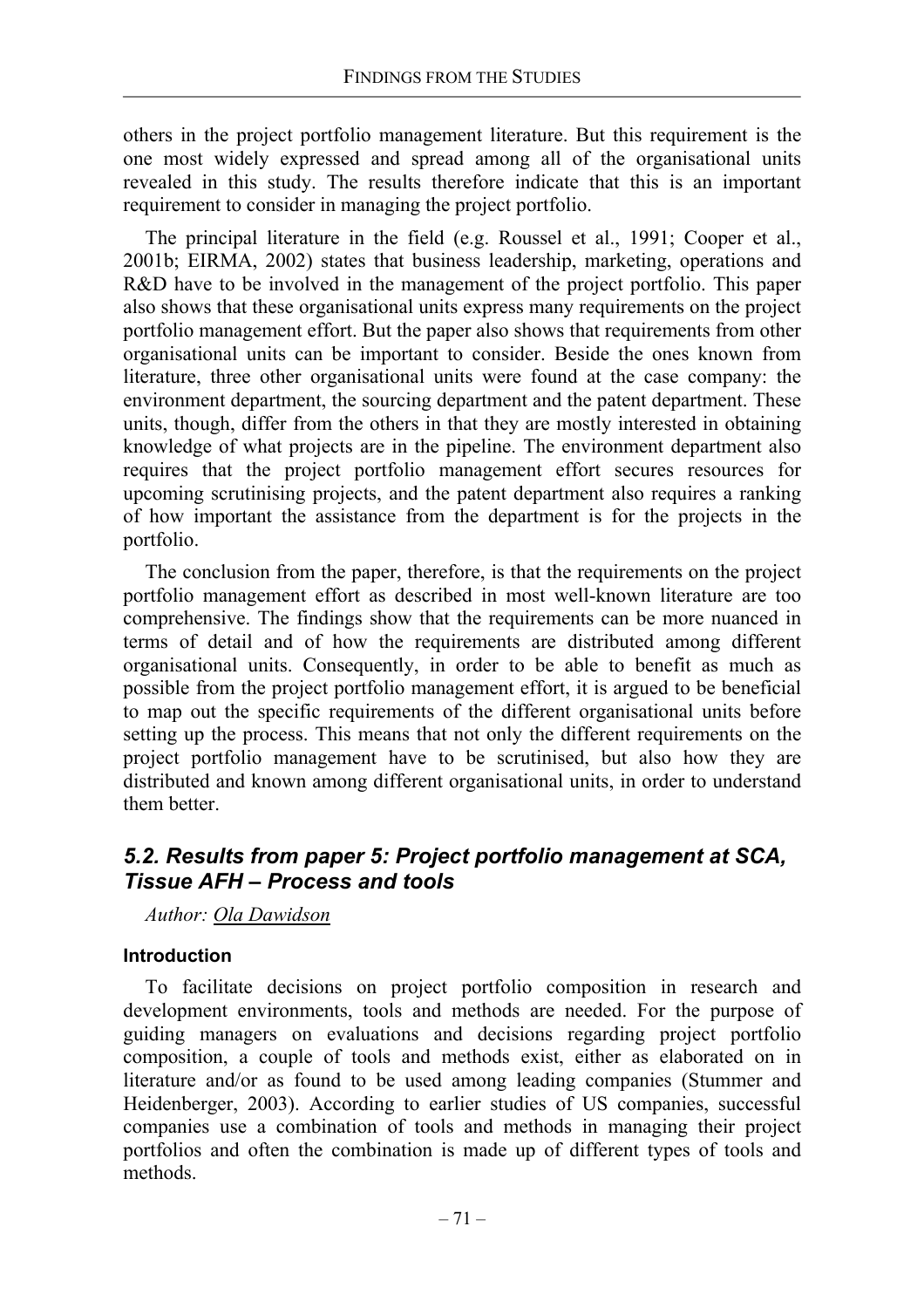Even though the tools are extensively developed and described in literature, making good decisions on project selection and resource allocation is still a complex and demanding task, as many relevant aspects have to be taken into account simultaneously (Liberatore, 1988). The tools are not decision tools per se and they must be chosen, adapted and applied to the company's specific situation in order for the project portfolio management work to fulfil its purposes and requirements.

For real success in conducting project portfolio management work, it is important to find out what the requirements on the work are inside the organisation (Cooper et al., 2001b) before choosing, adapting and applying a set of tools. Efficient project portfolio management work calls for carefully evaluating the tools when they are chosen and adapted to fit different requirements in the organisation. The literature on R&D project portfolio management has so far focused upon either the goals of such management or the individual tools to be used in the work. However, which tools are preferable and how to use them in order to fulfil a business's requirements and goals have not been examined in the literature, although certain authors have noted these topics' importance (Cooper et al., 2001b). The aim of this paper was to elaborate on how different tools can be adapted and applied in the project portfolio management work in order to fulfil the goals and different organisational units' requirements on the work.

### **Setting**

This paper, too, is based on data collected in the longitudinal case study at SCA AFH Tissue. As the paper aims at describing and analysing how tools for R&D project portfolio management can be adapted and applied to fulfil a set of goals and requirements, a company that was supposed to involve many different goals and requirements was found to be suitable. As SCA AFH Tissue is active in an industry where the development of manufacturing processes is at least as important as the development of new products, the set of goals and requirements was supposed to be at least as faceted as in other companies, in which the development activities are more focused on the development of new products.

During the longitudinal study at the case company, regular contacts with the company personnel have been maintained. The data were gathered from different types of sources in order to acquire the deep understanding of the internal mechanisms that was needed in order to fulfil the purpose. The different sources used for collecting the data included the interviews with 16 managers (the same as for the fourth paper, but some of the managers have been contacted more than once), participation in and discussions during several workshops, comments and discussions during meetings with a steering committee, internal documentation, and participation in several meetings with different forums responsible for decisions on the project portfolio. The documentation included in the study consists of internal records from presentations made in different forums, strategy documentation, and historical documentation of R&D portfolio outcome.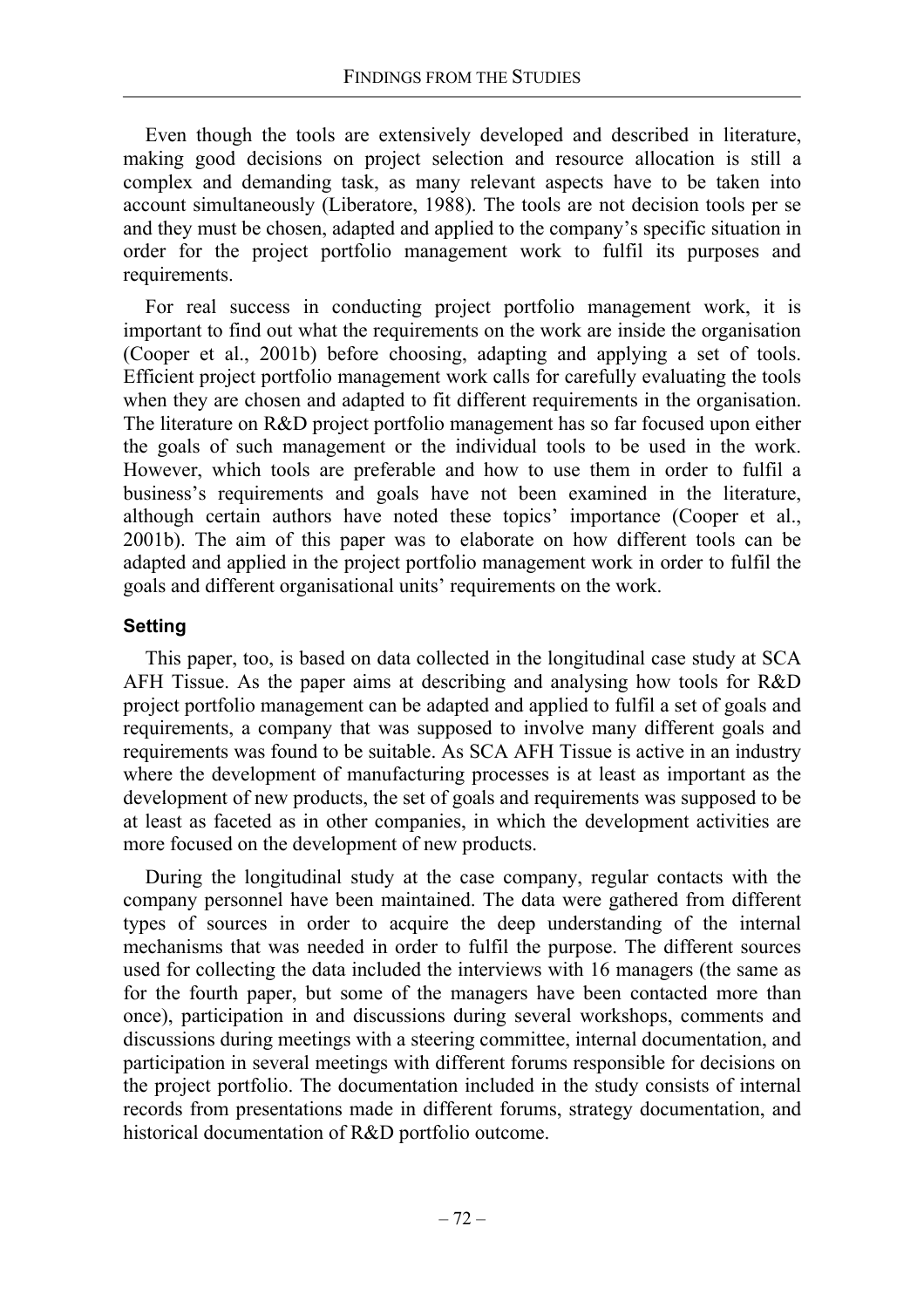#### **Findings of the paper used in the thesis**

The paper presents the setup of project portfolio management tools that SCA AFH Tissue has chosen for managing its project portfolio. The tools' adaptation to the specific requirements and how they are used in the decision process are presented. The combination of project portfolio management tools connected with the strategy process, as presented in the paper, shows that rather simple tools can be adopted and applied to the strategy process in order to fulfil the different goals and requirements on the project portfolio management effort in this specific situation.

In line with what other authors have described, one single tool does not fulfil all the different requirements in this case either. To fulfil the specific set of requirements in this setting, not only a combination of different adaptations of the same tool will be sufficient. For real success, a combination of different tools has to be adapted and applied.

The goal of maximising the value of the project portfolio was, in this specific situation, taken care of in close cross-functional collaboration between representatives from R&D, marketing and manufacturing. However, when the study was accomplished, there were ongoing discussions in the organisation about developing a scoring model to assist the cross-functional forums' work<sup>6</sup>.

Another conclusion from the paper is that simply choosing and adapting a set of different tools and methods for managing the project portfolio is not enough; the tools and methods must also be carefully connected in a decision-making process. In this connection with the process, the specific use of the different tools has to be defined. Using too many tools, or views from the same type of tool, would rather overanalyse the project portfolio. If using many different views as in the case of SCA, some of them have to be used for steering the project portfolio, while others must be used for follow-up and information. How many tools or views from the same type of tool are appropriate has to be situation-specific.

The tools presented in the paper, when taking a rapid glance at them, appear easy to adapt and apply. The division of the project portfolio into different sub-project portfolios<sup>7</sup> on several levels seems, for example, quite straightforward. However, the managers at SCA discussed different alternative divisions a lot before they agreed on the division described here. There are many possible divisions, and the one that fits a given part of the organisation does not fit another part, so the alternatives need to be carefully evaluated.

The tools described in this paper are just some of all the tools presented in existing literature. But at the same time many authors also point at the importance of keeping the project portfolio management as simple as possible, and this is

l

<sup>&</sup>lt;sup>6</sup> Since this specific part of the study was ended, a scoring model has been developed to support the project portfolio decisions in the cross-functional forums. The scoring model is comprehensively described in Section 6.2.2.

 $<sup>7</sup>$  In the paper the sub-project portfolios are named strategic buckets.</sup>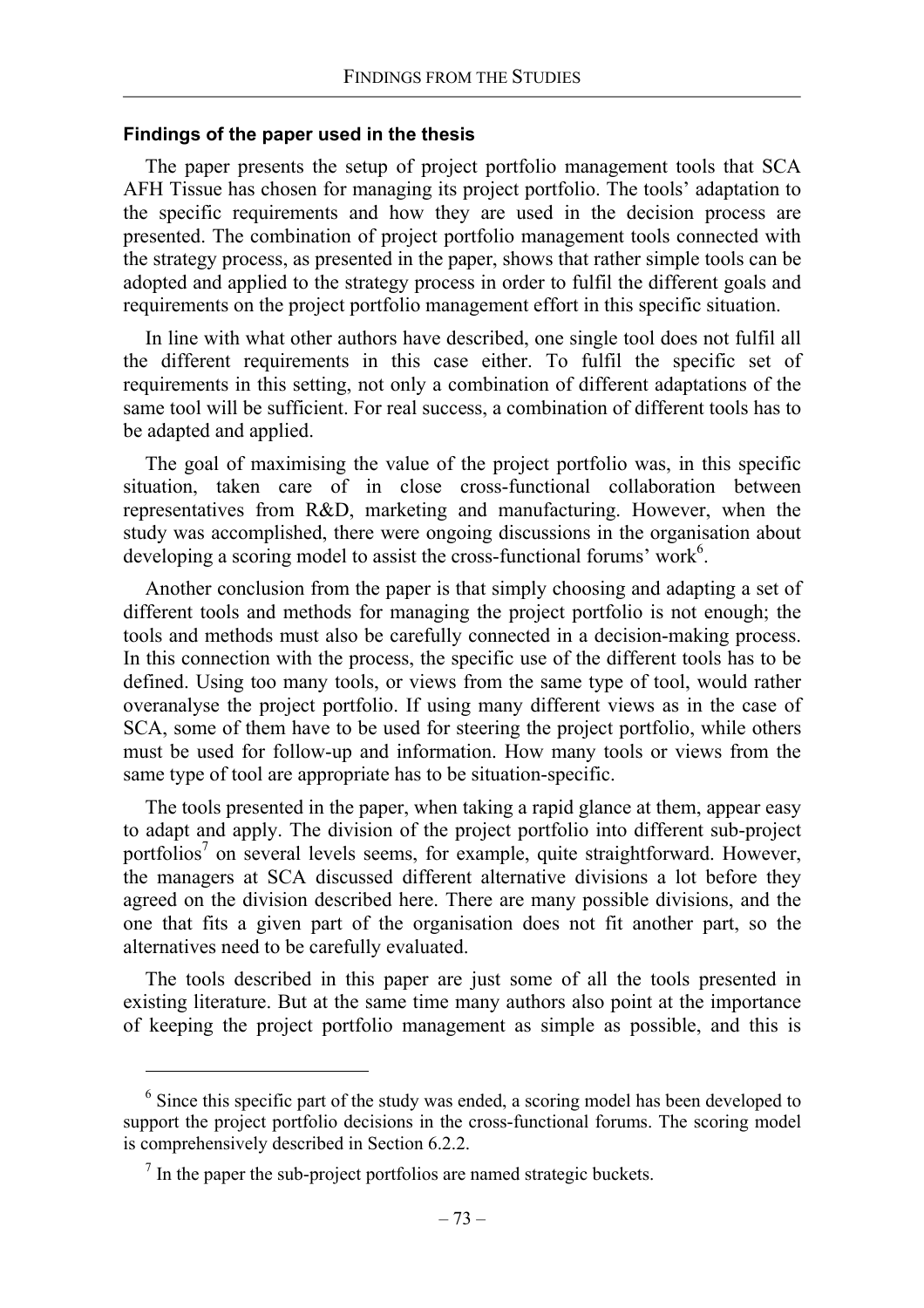supported by the managers at the case company. For example, many of the bubble diagrams reported on in recent literature are useless as decision tools when listening to managers involved in this study, simply because they are too complicated, involving too many parameters in the same diagram. Beside the requirements directly fulfilled by the tools presented, some of them involve more of information-sharing within the organisation, and these need to be fulfilled by the project plan coming out of the project portfolio process.

## *5.3. Results from paper 6: Project portfolio management – a multiple case study of six Swedish companies*

*Authors: Ola Dawidson, Eric Sandgren and Jonatan Sjöström8*

#### **Introduction**

 $\overline{a}$ 

Project portfolio management is a rather complex activity that preferably is carried out with the support of different tools and methods. Since there is no single, generic tool available, companies must not only select the combination of tools for their purposes, but also decide how they can adapt them to fit their own specific operating environment. What further increases the complexity of project portfolio management is that some tools (e.g. scoring models), although designed specifically to measure the contribution towards a single goal, also provide some measurement of the other goals. The question of which tool should be dominant may then arise if they each reveal different results. The complexity of project portfolio management is further increased by the suggestion that all types of projects have to be considered in the portfolio approach. Considering the scenarios described here, it is not difficult to understand that the practical use of the tools and methods described in project portfolio management literature is both complex and demanding for companies.

Even though the tools and methods are complex to use in practice, it appears from previous research that project portfolio management approaches are frequently used. Recent studies have illustrated that project portfolio management processes are widely used among companies within different industries. Studies of US companies (Cooper et al., 1999; Center for Business Practices, 2003) and UK companies (Szwejczewski et al., 2004), show that many of the companies involved in the studies manage their projects as portfolios. In fact, all seven companies in the study by Szwejczewski et al. (2004) practised portfolio management. Also the EIRMA working-group report implies that a majority of its working-group member companies use project portfolio management approaches (EIRMA, 2002). Beside these studies, other authors have stated that project portfolio management is becoming more common in organisations today (e.g. Roussel et al., 1991; Bridges, 1999).

 $8<sup>8</sup>$  The underlinings indicate the paper's main author(s).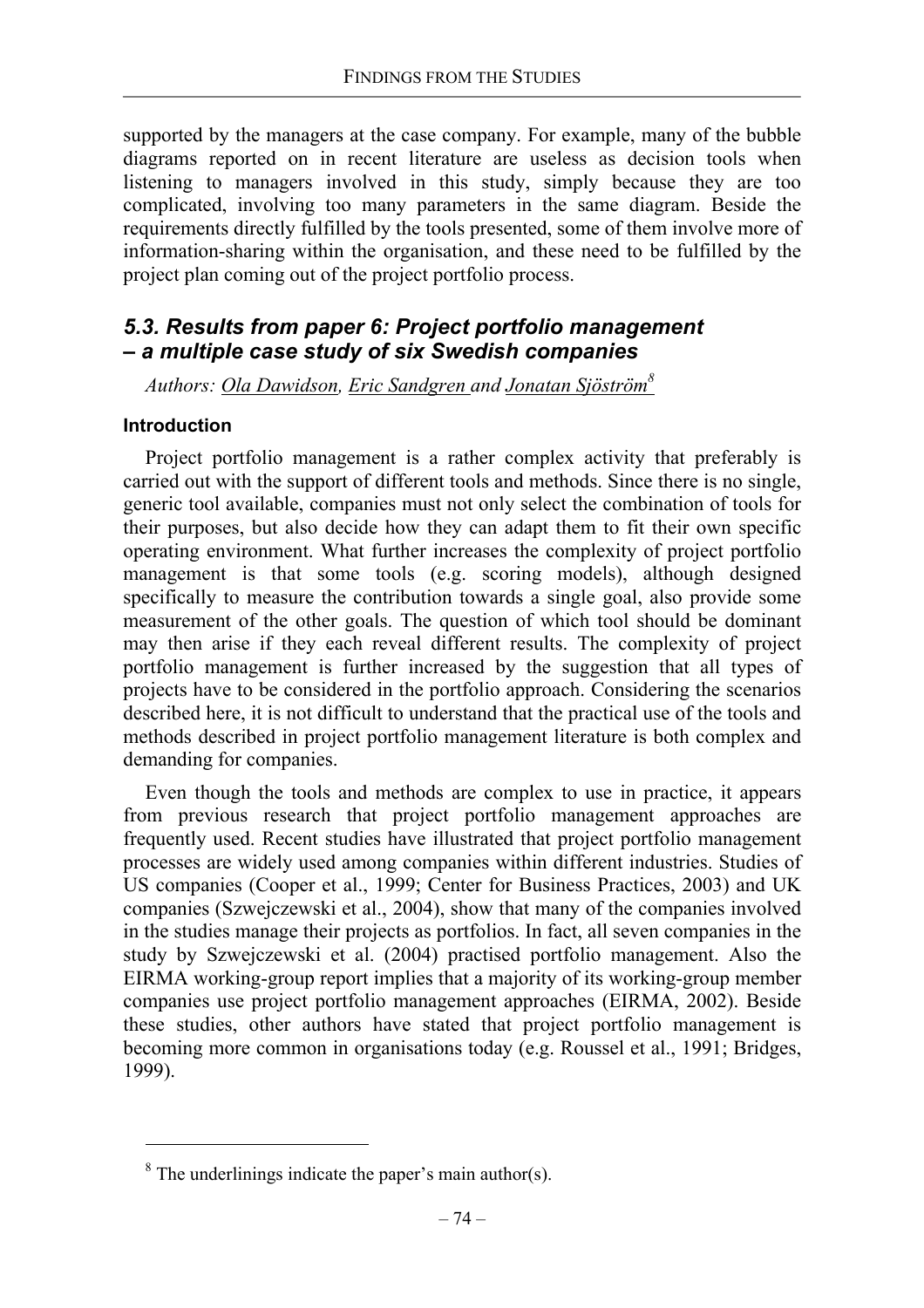However, the studies reported on so far have focused upon the practice primarily among US companies, though also among UK companies, while no such study among Swedish companies has so far been made or at least been reported on. This paper was undertaken as an attempt to rectify the anomaly, and thus its purpose was to examine how a number of Swedish companies have adopted the framework for project portfolio management to fit their own organisational requirements.

### **Setting**

As described earlier, this paper reports the findings from a multiple case study at six Swedish companies. The bulk of the data was collected from semi-structured interviews with three managers at each company representing executive management, marketing and R&D. The data were also complemented with internal documentation.

The criteria for choosing specific case companies were that they should have at least ten projects in their project portfolio and their annual budgets exceed 10 million Euro. The companies that were focused upon in the study differ in annual sales and R&D budgets, and these differences were thought to give a faceted view. Companies with higher annual sales are normally larger and presumably have more complex organizations. However, since the study focuses on single R&D units within each company, the overall complexity of the rest of the organisation is thought to have a minor impact upon the findings. Furthermore, the companies chosen for the study do not rely exclusively on customer-controlled development, since this was supposed to prevent explicit control of their R&D project portfolio. The companies studied operate within different areas in order to avoid being industry-specific. The companies focused upon are: one Medical Equipment Company, one System Supplier, one High Tech Product Company, one Industrial Company, and two Large Manufacturing Companies. A common characteristic of the companies is that they are well-known companies at the forefront of their industries.

### **Findings of the paper used in the thesis**

The results presented in the paper are somewhat surprising when compared to those from previous research; they show that the majority of the companies have not implemented any parts of the project portfolio management approach as described in principal literature. Only in some cases have parts of the approach been adapted to the company's situation. But this does not mean that the companies studied are not managing their project portfolios; in some cases they have developed their own *ad hoc* methods, which are working well for their specific needs.

Given the claim in earlier research that project portfolio management is vital for success and widely used in practice, it would be natural to believe that the companies studied here are also using the project portfolio management approach to some extent. In the studies by Cooper et al. (2001a) and Szwejczewski et al. (2004), though, it is not claimed that the case companies have adopted the entire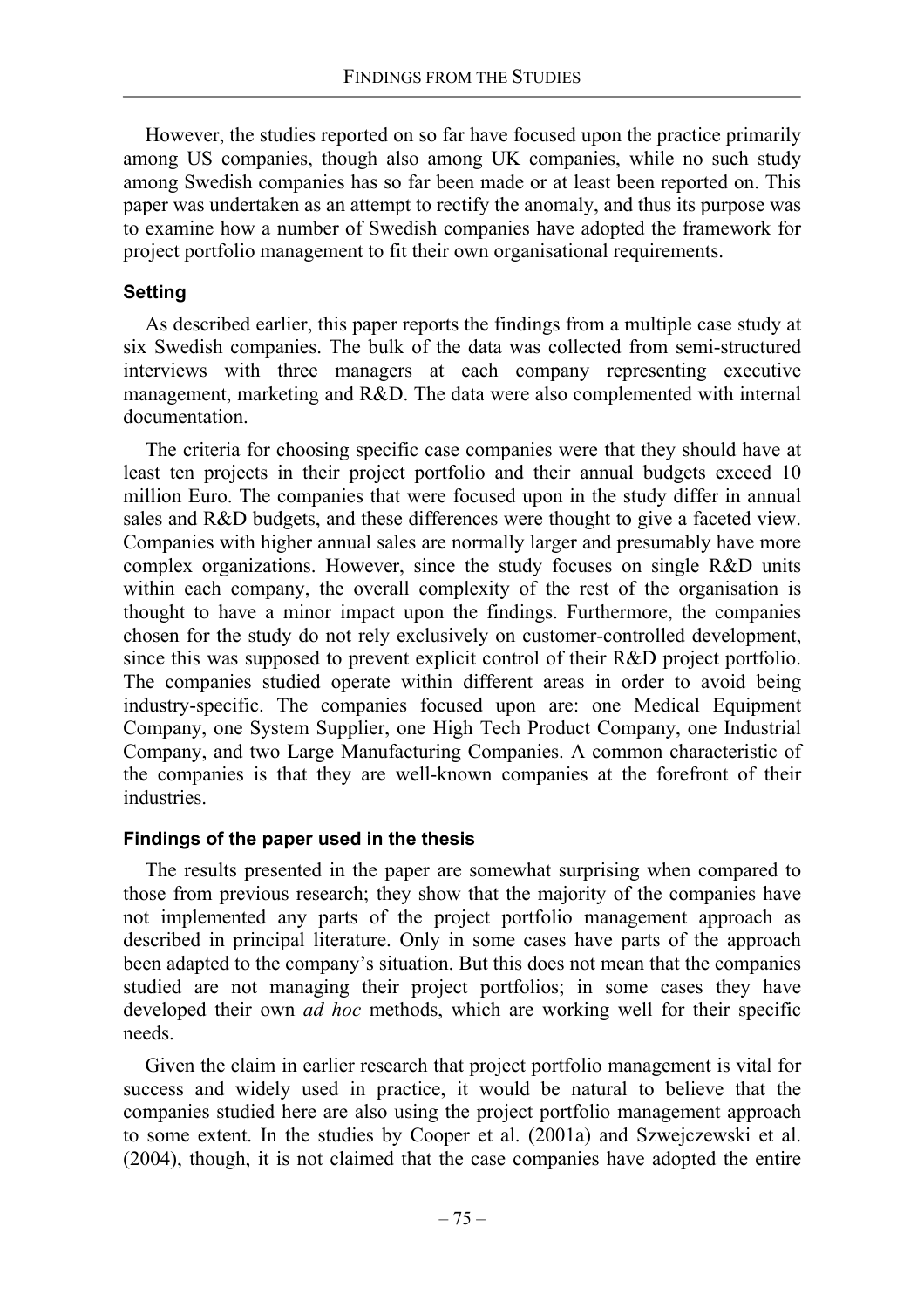project portfolio management approach, but that they have implemented certain parts of it. Even more interestingly, these studies show that the best-performing companies have adopted the entire approach – meaning tools, review processes, and involvement of the suggested people in the management of the project portfolios<sup>9</sup>.

In the paper, the project portfolio management practices in the companies were studied and analysed according to these three areas, which were seen as important parts of project portfolio management. The results show that all of the companies concerned have formal processes for evaluating and choosing projects for the portfolio. However, only three out of six companies consider the project portfolio as a factor in their decisions. Furthermore, only one of the three companies that take the entirety into account actually considers the project portfolio, while the other two concentrate only on their product portfolios. Taking only the product portfolio into account means that only new product projects are measured against one another; other types of projects are simply not considered in this product project selection. Other types of projects in these two companies are selected on an individual basis. The three companies that do not consider the entire project portfolio do have a formal selection process, but the projects are selected on the basis of different criteria, and still only on an individual basis.

Two of the companies review the project portfolio regularly. The other four companies instead concentrate on projects which are about to enter the portfolio. Once selected and entered in the portfolio, each project is handled individually in the project management process (e.g. Stage-Gate), and it is believed that this process ensures that the projects stay on track and that they are still meaningful to conduct. This is not in line with leading literature, which suggests that in order to realise the most advantageous project portfolio, companies should review them at least every third month (EIRMA, 2002; Kendall and Rollins, 2003; McDonough III and Spital, 2003). The two companies that do review their project portfolio on a regular basis conduct the review process annually, which should be compared to the recommendation in literature of reviewing the project portfolio at least every third month.

In contrast to earlier studies (Cooper et al., 1999; EIRMA, 2002; Szwejczewski et al., 2004) which have discovered that project portfolio management tools and methods are widely used, the results of this study show that only two out of six companies are using any of the project portfolio management tools supporting the project portfolio management process. Most of the managers are averse to the idea of, as they say, "using tools that make decisions for them", and are therefore not using any tools or methods at all. They seem, however, to have misunderstood the purpose of the tools, since the literature does not advocate the usage of the tools as

<sup>&</sup>lt;sup>9</sup> For a description of how project portfolio management performance was measured, see Cooper et al., 1999.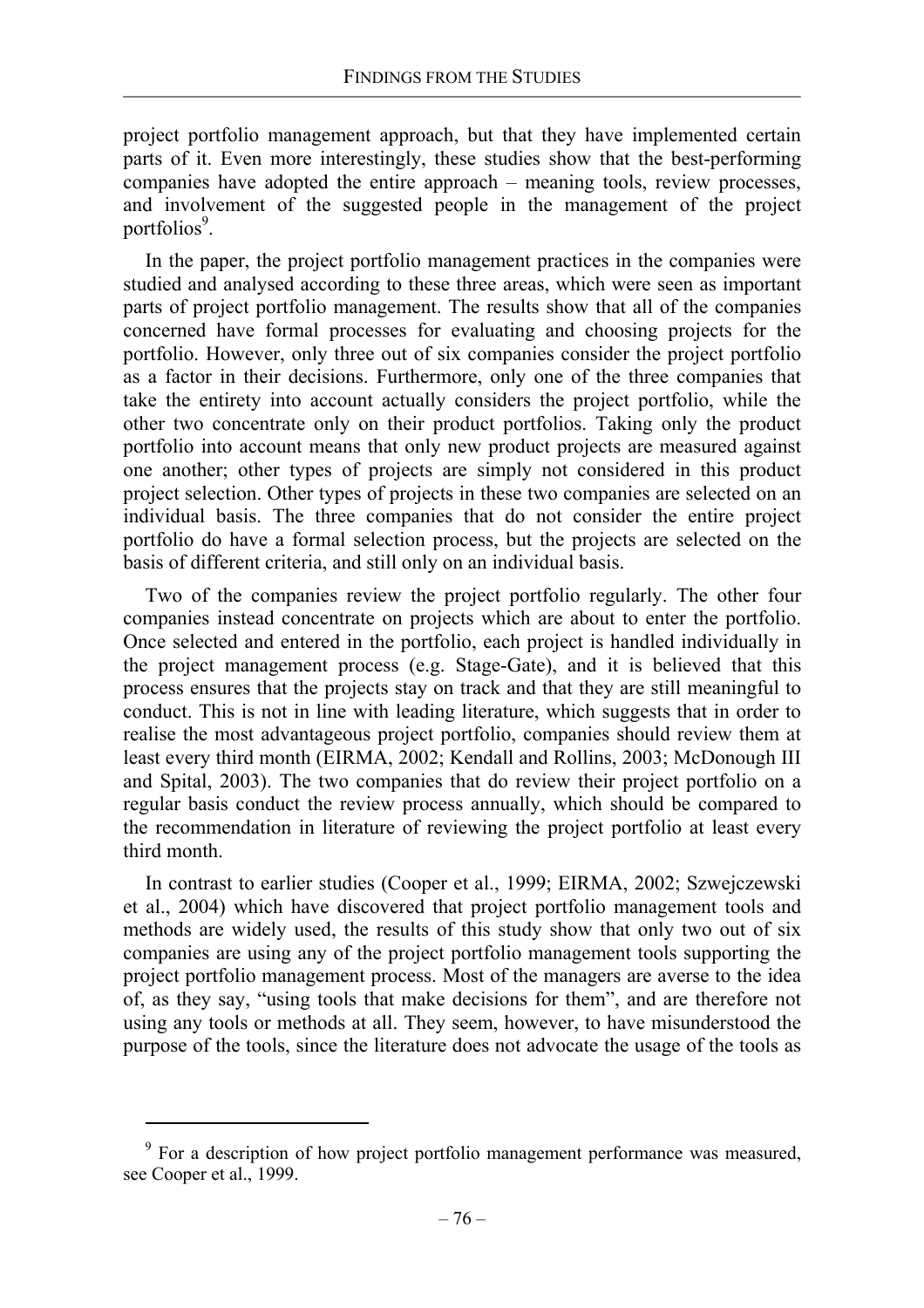decision-makers. In fact the tools are recommended simply as support tools for helping the managers to make more thoughtful and thereby better decisions.

The teams responsible for managing the portfolios in the studied companies consist of managers mainly from senior levels, which is consistent with the suggestions made in literature. Moreover, theory suggests that the project portfolio management should be done by cross-functional teams, which is the actual practice in most of the case companies. The fact, found in this study, that different types of decisions regarding the project portfolio composition are made at different levels in the organisation has not, however, been highlighted earlier in leading literature.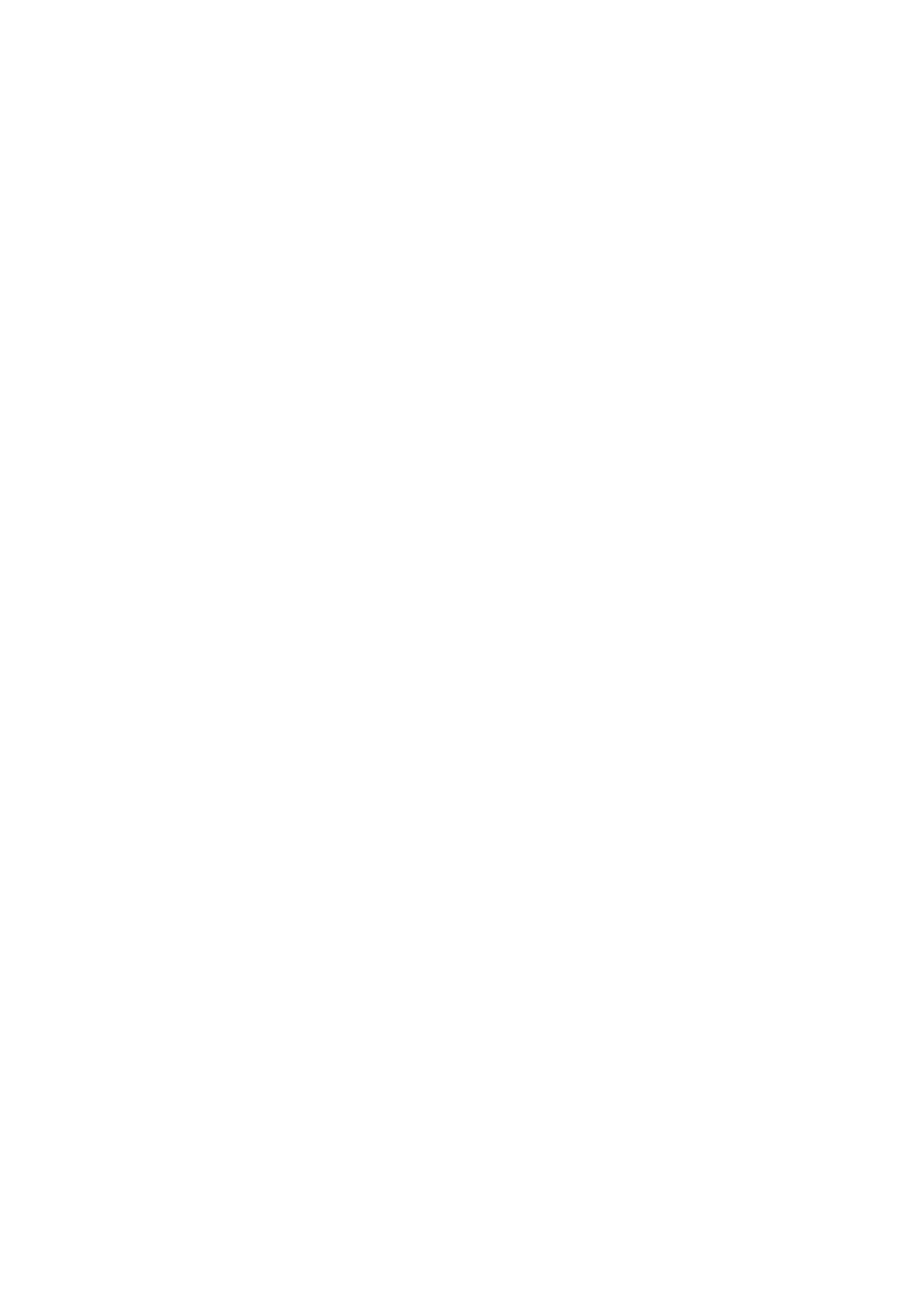# **6. A description of how project portfolio management is organised at SCA AFH Tissue**

*The description of how project portfolio management is organised at SCA AFH Tissue*  was initiated when the results from papers 4 and 5 were presented in the previous chapter. *The present chapter aims at completing the picture of how the project portfolio management is organised at SCA AFH Tissue, and the description follows on a general level the research framework elaborated on in Chapter 4 – i.e. procedural aspects, the use of tools and methods, and organisational aspects. Those parts of the description that have already been presented in the summary of papers are only referred to in this chapter.* 

## *6.1. Procedural aspects*

According to the framework elaborated on in Chapter 4, the first overall area of aspects important for understanding how project portfolio management is organised concerns the procedural aspects. When describing the framework it was stated that, in order to get a complete picture of the project portfolio management process, the different areas summarised in Figure 17 have to be described. In describing how the case company has organised project portfolio management work, the different areas of procedural aspects are not feasible for structuring the chapter. Some of these areas are so intertwined that describing them separately from each other is not possible. They should instead be seen as a checklist of areas to be covered in the description.



*Figure 17: Procedural aspects of the research framework* 

The different internal customers that share an interest in the management of the project portfolio were described in the summary of paper 4 in section 5.1. In that section the different organisational units' requirements were also presented on a general level. In Figure 18 the requirements on the project portfolio management work are recapitulated. The figure gives, though, a more detailed view of the requirements than the one that was given in the summary of paper 4. A more detailed description of the organisational setting and thus also the organisational units will follow in section 6.3.1.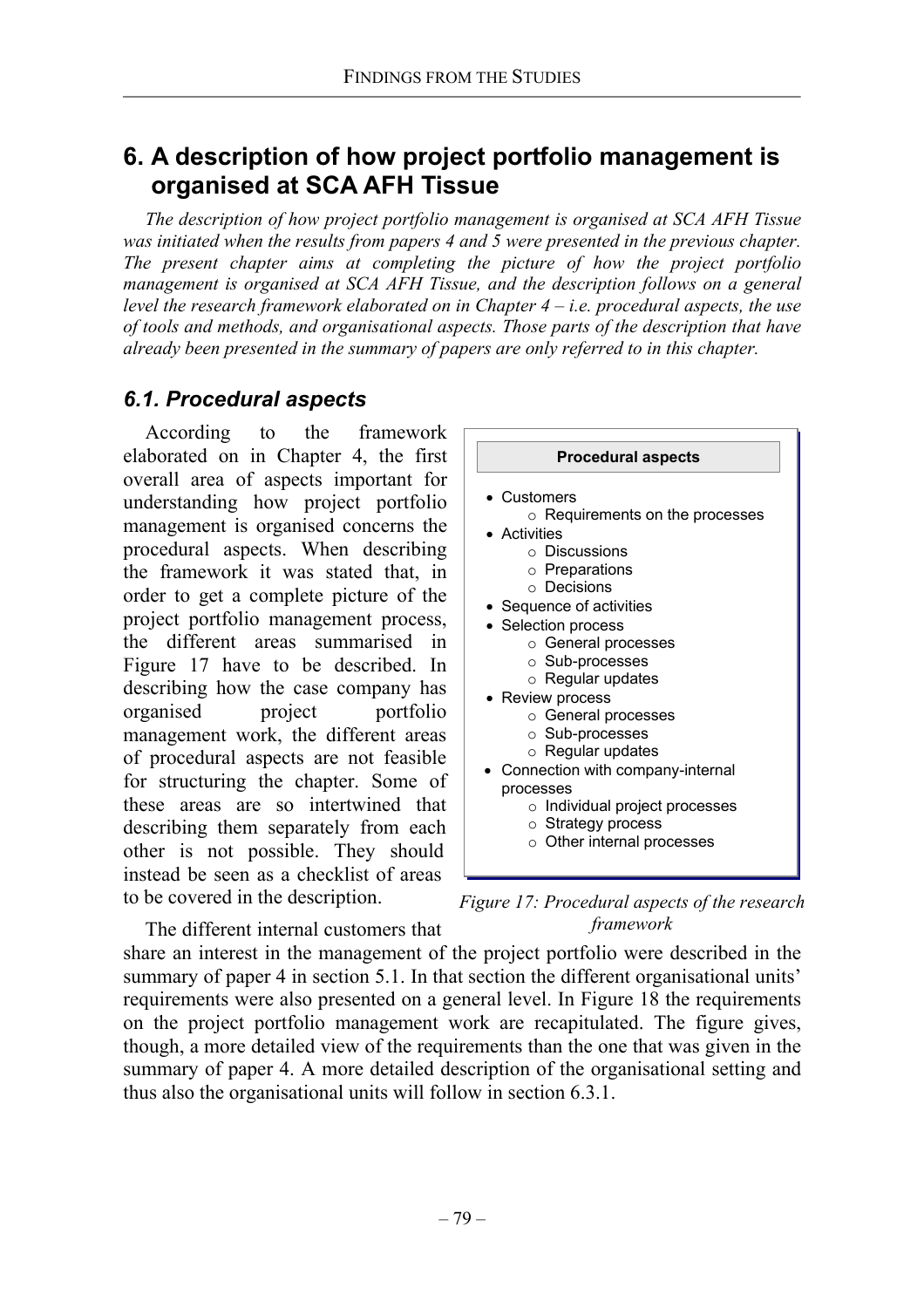|                                   | Requirements on the project portfolio management effort:                                                                                                                                                                                                                                                                                                                                                                                                                                                                                                                                                                                                                                                                                                                                                          |
|-----------------------------------|-------------------------------------------------------------------------------------------------------------------------------------------------------------------------------------------------------------------------------------------------------------------------------------------------------------------------------------------------------------------------------------------------------------------------------------------------------------------------------------------------------------------------------------------------------------------------------------------------------------------------------------------------------------------------------------------------------------------------------------------------------------------------------------------------------------------|
| <b>AFH Executive</b><br>team:     | Ability to evaluate R&D output, related to resources put in<br>Be convinced that:<br>$\bullet$<br>the strategies are to be fulfilled<br>the volume growth goals can be fulfilled<br>the R&D activities are coordinated with Category needs<br>Securing resources for upcoming scrutinising activities<br>٠                                                                                                                                                                                                                                                                                                                                                                                                                                                                                                        |
| The R&D unit:                     | Communication tool towards different organisational forums<br>$\bullet$<br>Ensure that the right R&D activities are in focus<br>Ensure that their projects are coordinated with the market needs<br>$\bullet$<br>Ensure that their projects support the needs of the Supply-chain<br>$\bullet$<br>Ensure a proper balance with regard to:<br>$\bullet$<br>different products or groups of products<br>market versus manufacturing versus R&D-driven needs<br>$\overline{a}$<br>different parts of the manufacturing process<br>short-term versus long-term development<br>Be able to show reasons to be for the R&D department<br>$\bullet$                                                                                                                                                                       |
| Category:                         | That the portfolio of projects supports the strategic intentions<br>$\bullet$<br>That the projects support the goals regarding volume growth<br>$\bullet$<br>Ensuring that all products, or groups of products, are developed over a<br>$\bullet$<br>period of time<br>Ensuring that enough resources are spent on R&D activities in the long-<br>٠<br>term perspective<br>Ability to set up a short-term launch plan for the market organisation<br>$\bullet$<br>Ability to see upcoming potential launches from product development<br>$\bullet$<br>projects<br>Ability to see that enough research and early development projects are<br>$\bullet$<br>included in the project portfolio<br>Be convinced that the ideas dealt with in R&D are good and numerous<br>$\bullet$<br>enough for future profitability |
| Supply-chain:                     | Knowledge about upcoming projects and their implications for the<br>$\bullet$<br>manufacturing facilities<br>Securing resources for upcoming scrutinising activities:<br>$\bullet$<br>in projects included in the R&D project portfolio<br>additional unplanned activities                                                                                                                                                                                                                                                                                                                                                                                                                                                                                                                                        |
| Sourcing:                         | Knowledge about upcoming projects and their implications for sourcing<br>$\bullet$                                                                                                                                                                                                                                                                                                                                                                                                                                                                                                                                                                                                                                                                                                                                |
| <b>Environment</b><br>department: | Securing resources for assistance in upcoming scrutinising activities<br>$\bullet$<br>Knowledge about upcoming projects in order to be able to plan for their<br>$\bullet$<br>own activities                                                                                                                                                                                                                                                                                                                                                                                                                                                                                                                                                                                                                      |
| <b>Patent</b><br>department:      | Knowledge about upcoming projects and their implications for the patent<br>$\bullet$<br>department<br>Prioritization list of which projects are important to support<br>$\bullet$                                                                                                                                                                                                                                                                                                                                                                                                                                                                                                                                                                                                                                 |

*Figure 18: Requirements on project portfolio management at SCA AFH Tissue (a description of the organisational units is given in 6.3.1 Organisational setting)*

## **6.1.1. The strategy and project portfolio approval process**

At SCA AFH Tissue a yearly planning process is used to revise the ongoing projects within the portfolio, update the projects planned for the coming years and, based on different types of inputs, propose and decide on new projects for the portfolio. Examples of important inputs are a yearly product benchmarking process, the budget process and the strategy process – the last being perhaps the most important, although they all mutually influence each other.

The strategy process starts out from the business strategy which, by upper management levels, is broken down into the Sales, Marketing & Product strategies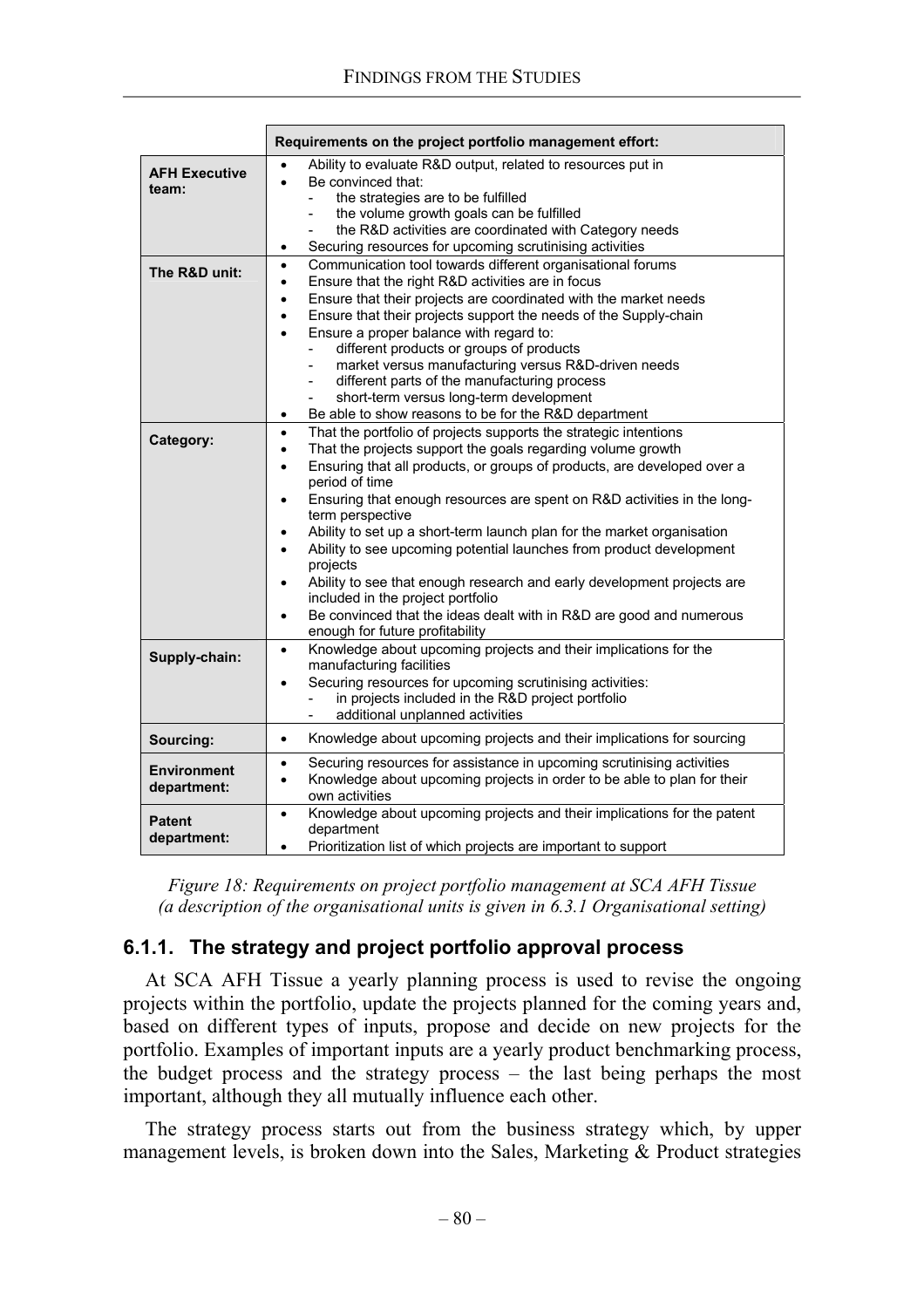and the Supply-Chain strategy (see Figure 19). These strategies are then in turn translated into more tangible consequences for the different product groups and for the different manufacturing facilities. These consequences are used as input for the process where the project portfolio is revised.



*Figure 19: The strategy and project portfolio approval process*<sup>10</sup>

### **6.1.2. The project portfolio selection process**

The process view of the strategy and project portfolio approval process provides an overview of how the business strategy is developed, down to implications for the process of proposing and selecting individual projects. The view does not, however, go into details of how the decisions are made regarding the project portfolio. The process shown in Figure 20 describes more in detail the steps of how projects are selected and the portfolio evaluated. In the figure, the outcomes from the different steps of the process are also presented.

In the two first steps of the process, the actual project portfolio is evaluated together with implications from the strategy process. The outcomes from these steps are desirable values regarding how the available resources should be used, socalled strategic portfolio values. These strategic values are based on discussions in different management forums (see Section 6.3) and should be seen as guidelines for the resource spending, not exact values.

<sup>&</sup>lt;sup>10</sup> The projects named technology projects at the case company are what in this thesis are regarded as manufacturing process development projects. The company's terms are used for the description in this chapter.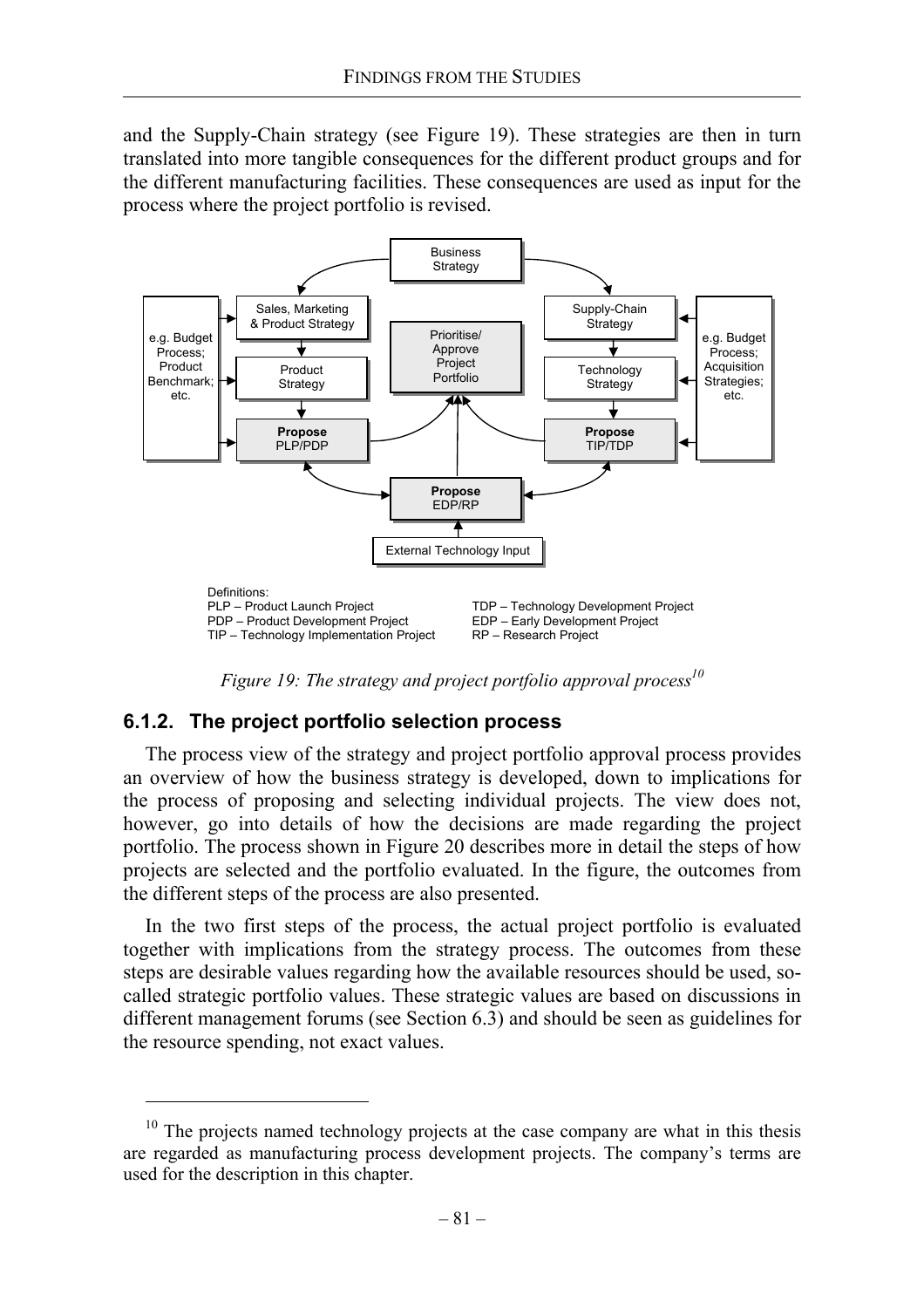

*Figure 20: The project portfolio selection process*<sup>11</sup>

The third step in the process involves evaluations, prioritisations and selections of specific projects. The AFH project portfolio involves a wide range of different types of projects and the evaluations, prioritisations and selections of projects are taken care of in separate sub-processes. The sub-processes for the technology and R&D projects are dealt with in single processes, and the proposed project portfolios are based on discussions in forums during the process. No formal process is established for these evaluations; the proposed portfolios of projects are instead based on discussions in meetings, from more formal meetings with established groups of managers to more informal forums or workshops.

For the sub-process dealing with the Product Project Portfolio (PPP) the process is further divided into four separate processes, each dealing with projects for the different product groups. The proposed projects for the portfolio are here based on discussions in different forums for the specific sub-processes. The four subprocesses are then collapsed and discussed in the next step with an aim to agree on one proposed Product Project Portfolio.

In the fourth step the three different sub-processes then converge into an overall AFH project portfolio. With the basis in the proposed product, technology and R&D projects, the overall AFH project portfolio is evaluated and approved. Also this decision of approving the project portfolio is based on discussions in a

l

 $11$  The technology projects at the case company are what in this thesis are termed manufacturing process development projects. A project that at the case company is termed an R&D project corresponds to a technology project in the thesis. The company's terms are used for the description in this chapter.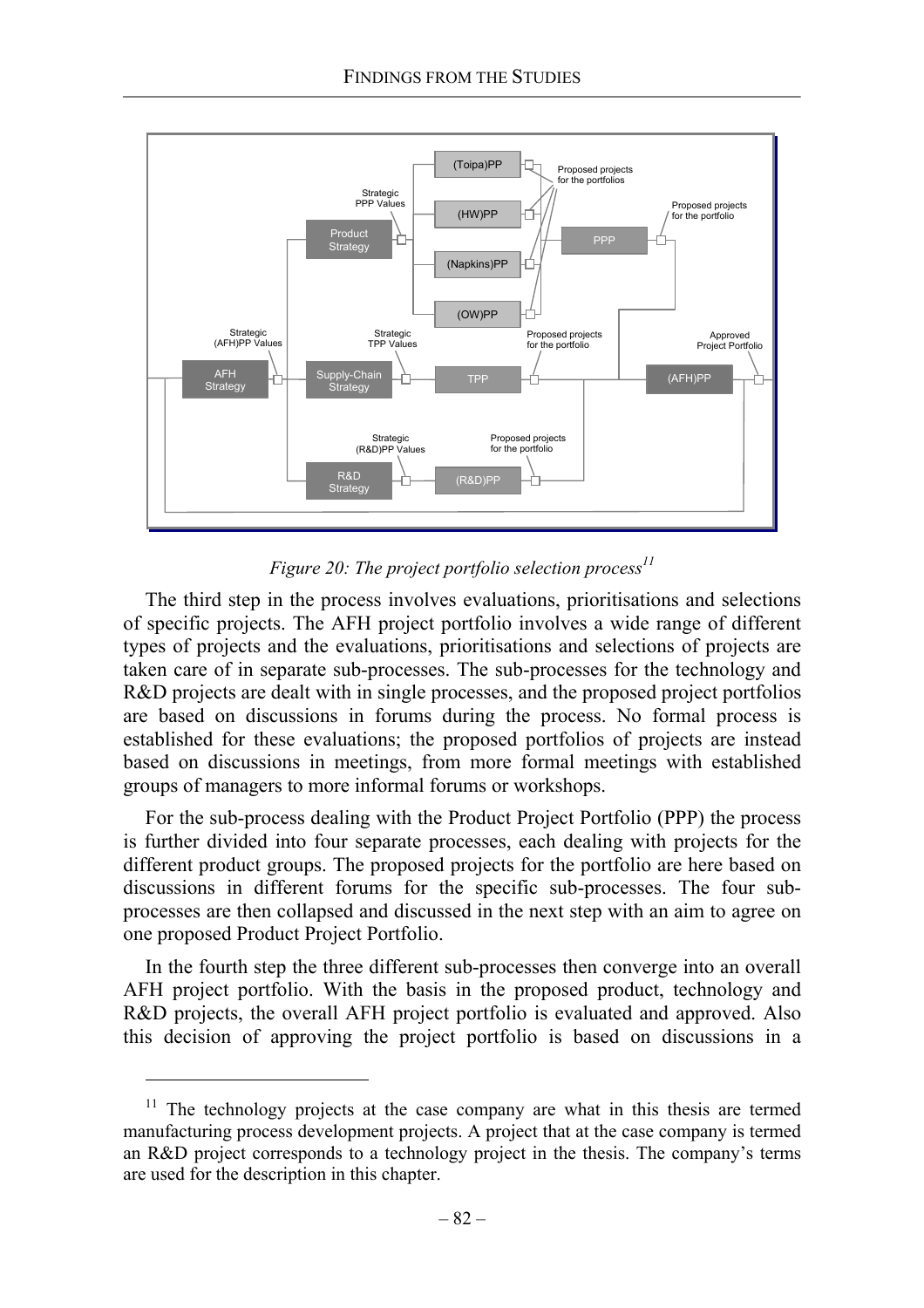management forum. If the composition of projects in the portfolio does not meet the expectations, some or all of the different process steps may have to be redone. The different forums' connection with the process is examined in greater detail in section 6.3.

The three sub-processes (PPP, TPP and (R&D)PP) are driven separately according to the process view; but no matter which type of project is involved, they should all strive to deliver products for the market. Therefore, some kind of synchronisation between the sub-processes is needed. Even though the process does not show any synchronisation between the sub-processes, synchronisation does exist and it is ensured by cross-representation in the forums responsible for the different steps of the process (this is more thoroughly described in section 6.3).

## **6.1.3. The project portfolio review processes**

In the yearly process of selecting projects for the portfolio, a general review of the ongoing projects in the portfolio constitutes the basis for the evaluation and selection of new projects. It is also in this process that the main direction for the portfolio is set. However, the project environment, both internal and external to the company, changes during a year – which also has implications for the project portfolio. In order to take care of these changes, more frequent reviews of the project portfolio are made. These reviews are primarily done at the level below the main project portfolio (i.e. PPP, TPP and (R&D)PP).

The product project part of the portfolio is the one that is reviewed most frequently. This part of the portfolio is reviewed once a month as an ordinary point for discussion at monthly formal meetings. The reviews focus not only on the project portfolio level, but also on the single projects. It actually starts out from discussions on how the individual projects perform and, based on these discussions, consequences for the other projects as well as for the project portfolio are discussed and possible actions are taken. At these monthly meetings, not only projects that actually are part of the portfolio are put up for discussion. Both projects that are planned to start in the near future and new project ideas as responses to changes in the projects' environment are brought up for discussion.

The technology part of the project portfolio is not updated in the same way as the product project part of the portfolio. The resources involved in the technology projects are also used for more rapid actions such as support for the mills, but these activities are not handled as projects, since they cannot be avoided and the alternative of not performing them simply does not exist. The updates therefore have a greater focus on these types of actions and the real portfolio updates are done more on an *ad hoc* basis in response to changes in the projects or their environment.

The projects in the third part of the portfolio, the R&D project portfolio  $((R&D)PP)$ , are updated in the same way as the product projects. The projects and the portfolio composition are reviewed on a monthly basis as part of formal meetings. As for the product project part of the portfolio, both the technology and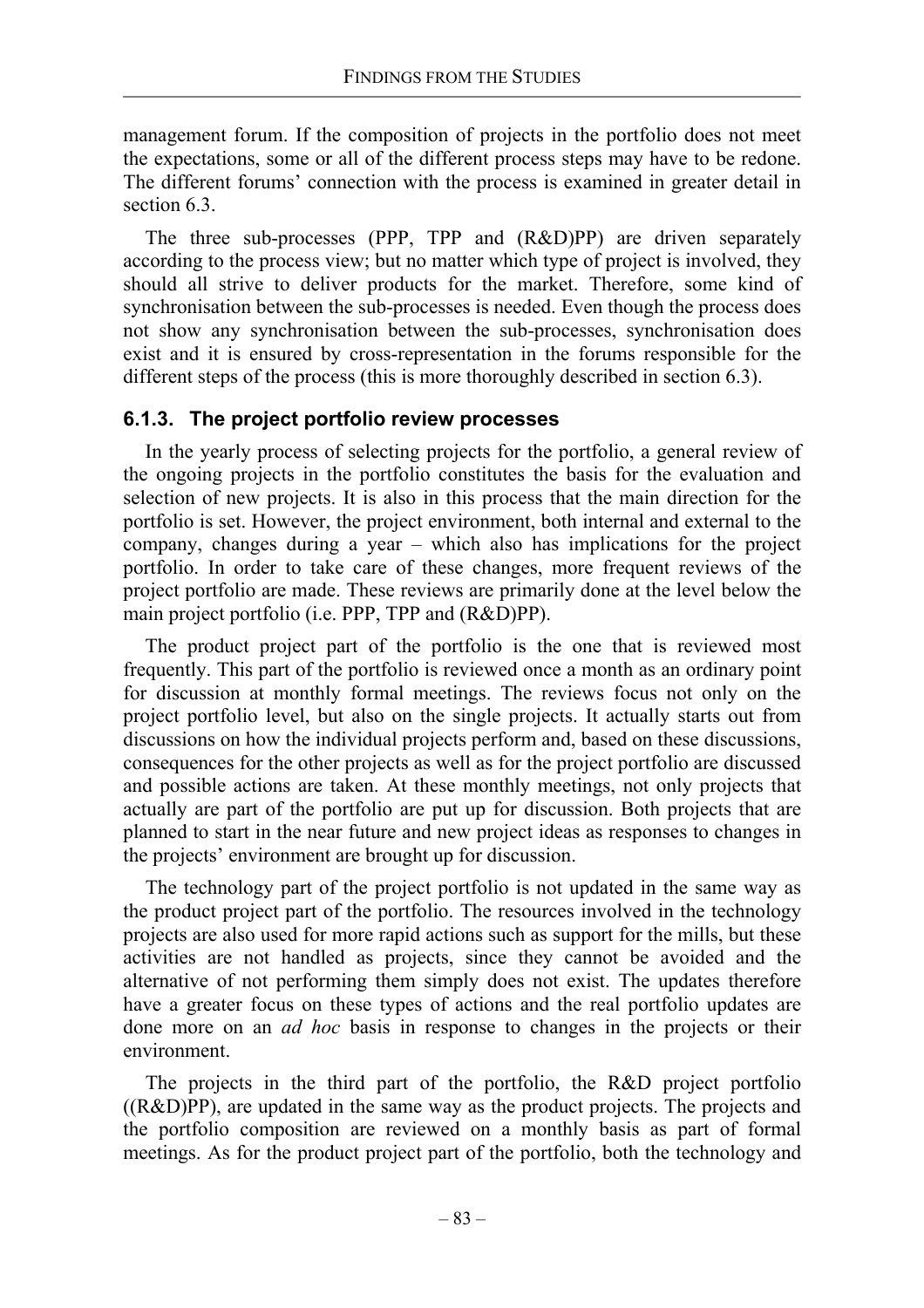R&D project portfolio reviews bring up new project ideas for discussions, although they are not as frequent as within the product projects.

The overall project portfolio is also updated in a regular way as part of monthly formal meetings. The update of the project portfolio on this level is largely focused on following up the planned project portfolio from the yearly portfolio selection process, but also allows for changes of the project portfolio composition. The reviews do, however, have more focus on single projects than on the overall project portfolio composition.

## *6.2. The use of tools and methods*

The second area of aspects according to the research framework concerns the tools and methods used. Three main areas were stated to be of importance for understanding how the project portfolio management is organised, and those areas are found in Figure 21. It is not feasible in this section to follow the division built up in the framework. The different areas are instead, again seen as areas which are important to cover when describing the tools and methods.



*Figure 21: Aspects concerning the use of tools and methods.* 

Some parts of the material presented here regarding the basis for classification of projects and the tools and methods used are also described in paper 5. But in order to make it easier to understand the entirety, the classification of projects and the tools and methods used are presented here instead of referring directly to the appended paper or presenting the areas in the executive summary of papers.

## **6.2.1. The project portfolio's division into sub-project portfolios**

The basis for many of the tools and methods used at SCA AFH is a division of different types of project activities into so-called sub-project portfolios. The division into these sub-project portfolios on the first level is the same as the division of the project portfolio approval process, i.e. the division into a product project portfolio (PPP), a technology project portfolio (TPP) and a R&D project portfolio ((R&D)PP). Among these first-level sub-project portfolios, each project can only belong to one of them.

However, within these three sub-project portfolios the different projects are further divided in order to better follow up different aspects of the project portfolio. For the PPP, the division is naturally based on the product categories. The TPP is divided into four types of projects and the (R&D)PP is divided in three types. The divisions are found in Figure 22.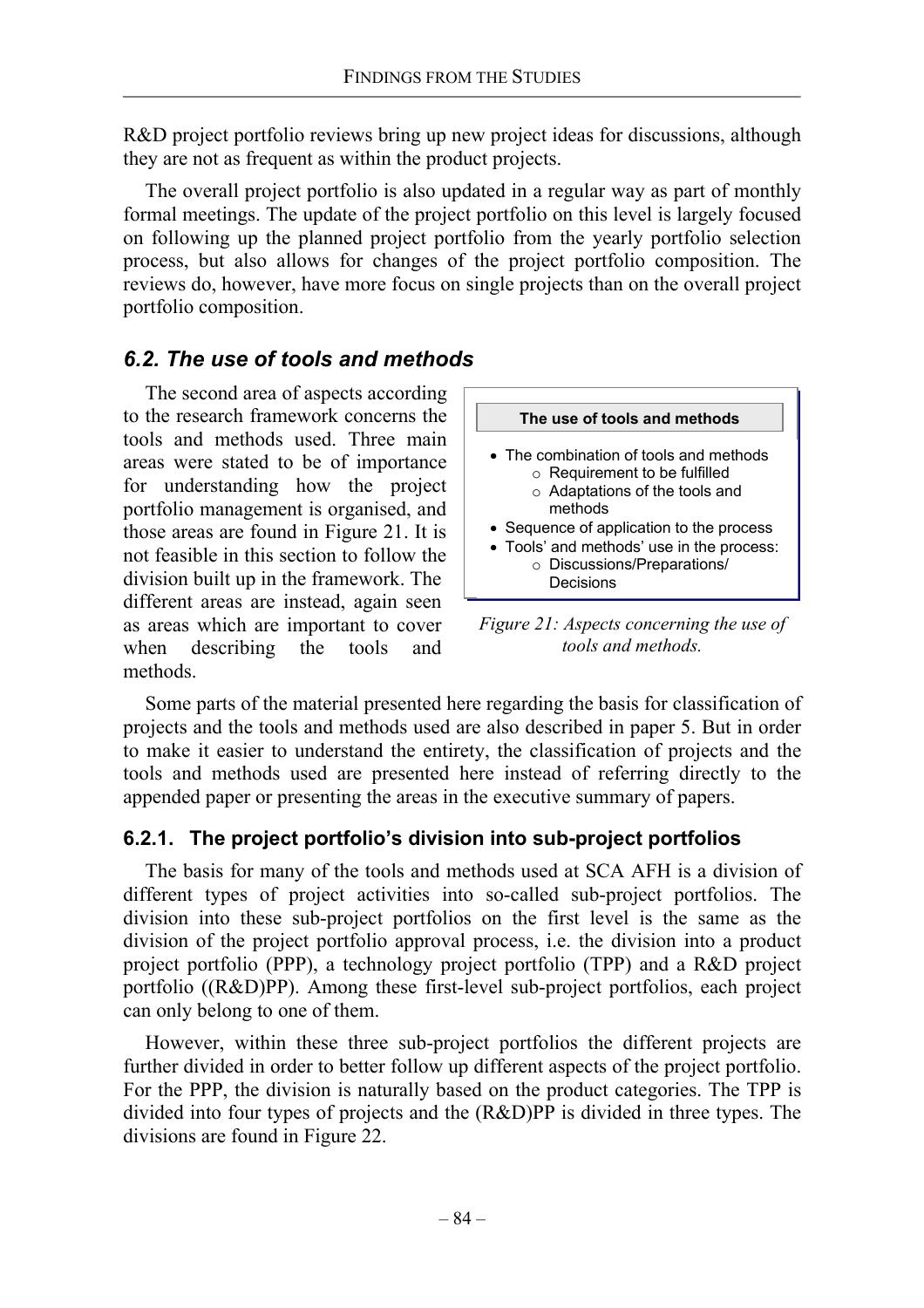

*Figure 22: The first and second sub-project levels<sup>12</sup>* 

These sub-project portfolios are then divided into yet another level, with different bases for the three sub-project portfolios. The product project portfolio is divided on this third level with a basis in different product groups, within each of the product categories (Toipa, Handwipes etc.), which was the basis for the firstlevel division. The names of the product groups are omitted here for secrecy reasons, but a schematic view of the division can be found in Figure 23.



*Figure 23: The Product sub-project portfolio (second and third levels)* 

Within the Technology project portfolio, the Technology Evaluation projects are divided into: Reconstruction Projects, Restructurings, New Investments, and Evaluations of Technologies. The other three categories of Technology projects are divided more or less according to the manufacturing process; see Figure 24.

 $12$  The technology projects at the case company are what in this thesis are termed manufacturing process development projects. A project that at the case company is termed an R&D project corresponds to a technology project in the thesis.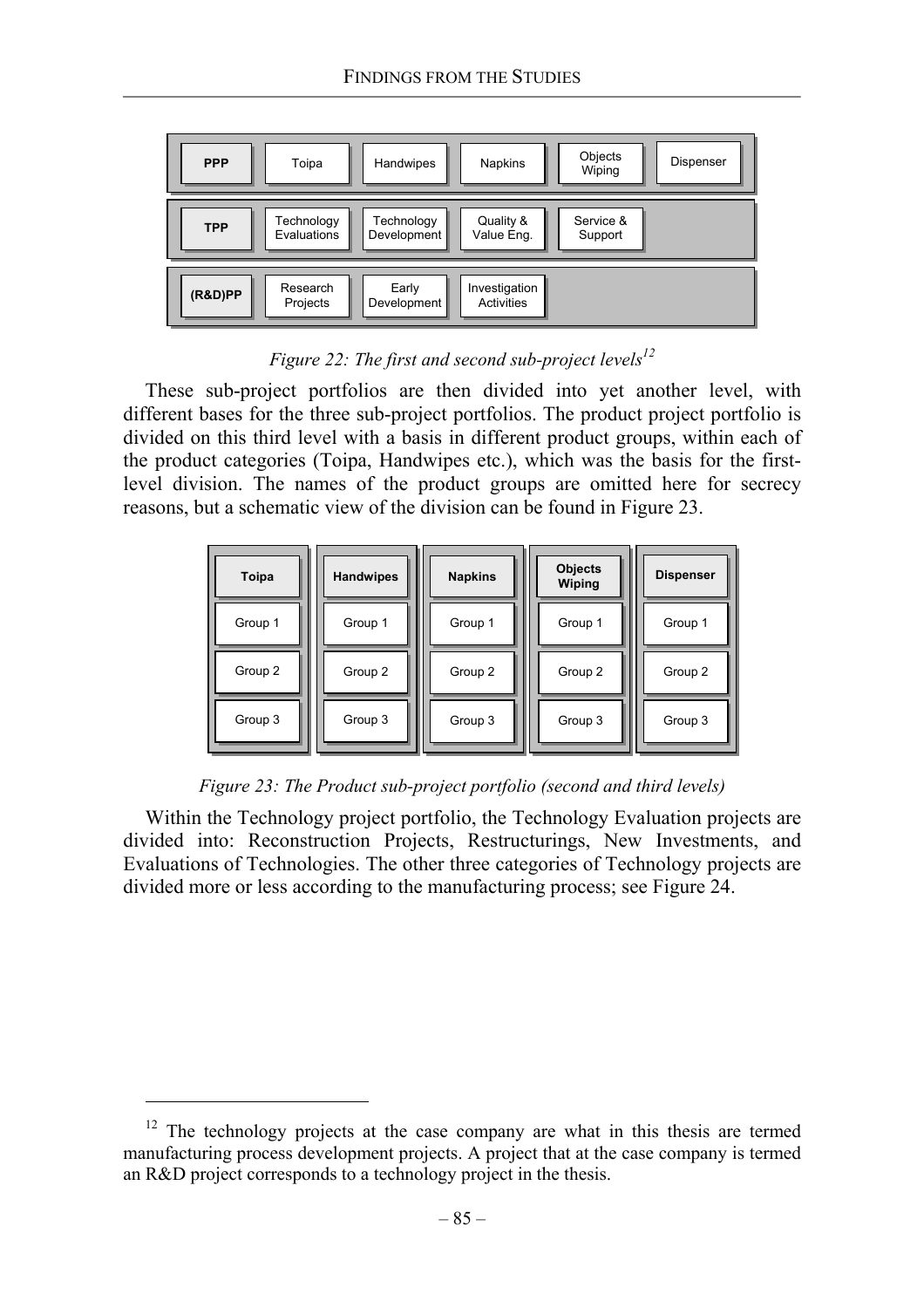

*Figure 24: The Technology sub-project portfolio (second and third levels)13*

The division of the R&D project portfolio is, like the Technology project portfolio, based on the manufacturing process but from a more theoretical view; see Figure 25. Beside this division, a further category is added to each, called Product Development. This category is added to cover activities that do not fit in the categories based on the manufacturing process, such as customer behaviour studies, brand management studies etc.



*Figure 25: The R&D sub-project portfolio (second and third levels)13*

At both the second and third levels of dividing the project portfolio, specific projects are not constrained to be classified as one specific type. Instead they can be distributed among more than one project category, based on an estimated ratio between the different project categories.

<sup>&</sup>lt;sup>13</sup> The technology projects at the case company are what in this thesis are termed manufacturing process development projects. A project that at the case company is termed an R&D project corresponds to a technology project in the thesis.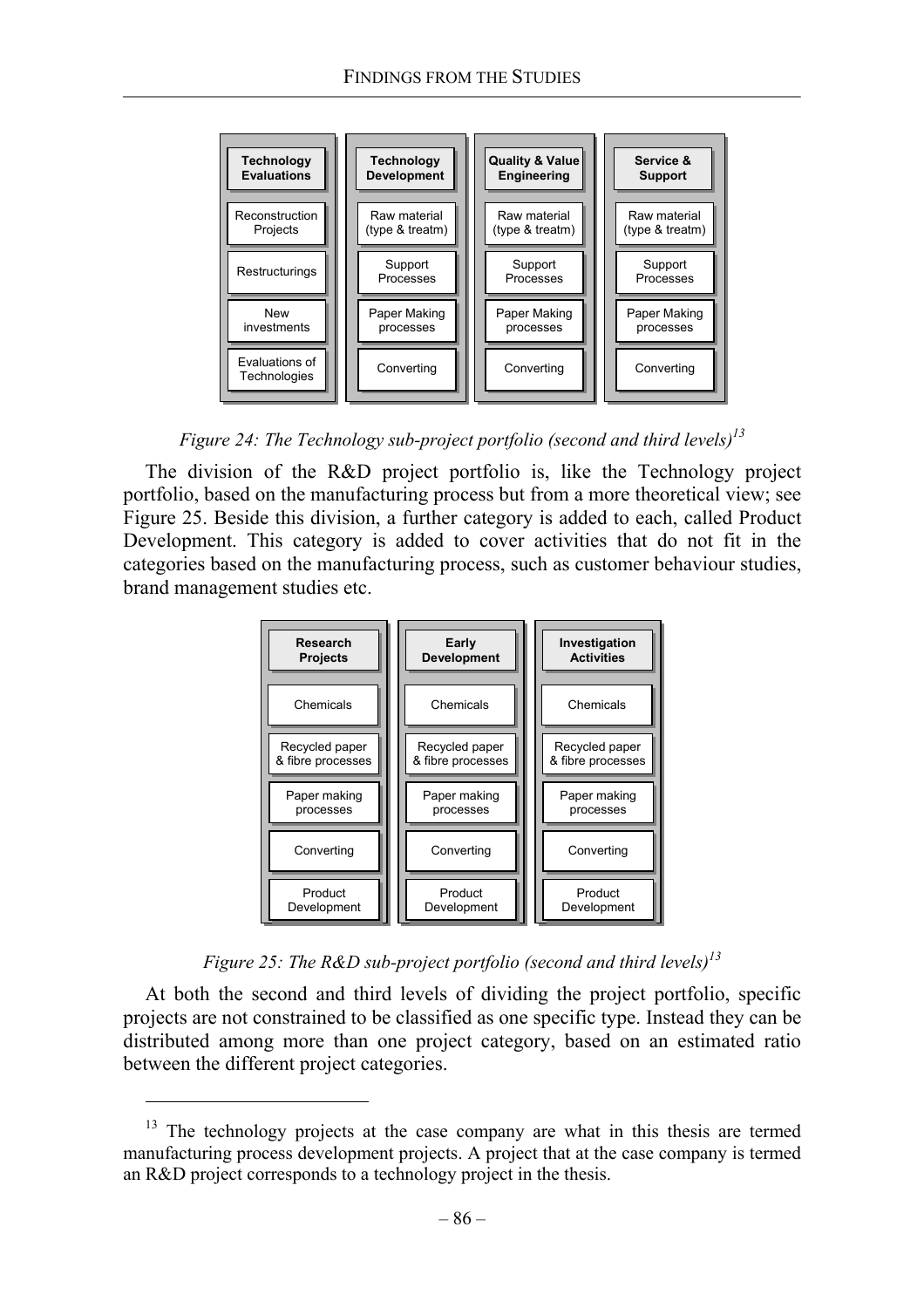### **6.2.2. Tools and methods for the project portfolio management**

The tools and methods that are used in the project portfolio management process are of two types: graphical charts and a scoring model. The classification of projects that was presented in the previous section is the basis for many of the graphical charts, but also other perspectives of the portfolio are used.

#### **Graphical charts**

The first overall chart shows the split of resources in use among the different sub-project portfolios and, furthermore, the split among different types of activities within each sub-project portfolio (see Figure 26). To visualise the distributions of resources also on the next level of the project portfolio, the same type of pie chart is used also here. In Figure 27 an example of these further divisions is shown. Beside the three pie charts at the right-hand side of the figure, there is also a comprehensive view of all the activities within R&D divided into the different manufacturing steps (see the pie chart in the bottom left corner of Figure 27).



*Figure 26: Strategic bucket pie charts of 1st and 2nd levels (the splits shown in the diagrams are simulated for secrecy reasons)14*

<sup>14</sup> The technology projects at the case company are what in this thesis are termed manufacturing process development projects. A project that at the case company is termed an R&D project corresponds to a technology project in the thesis.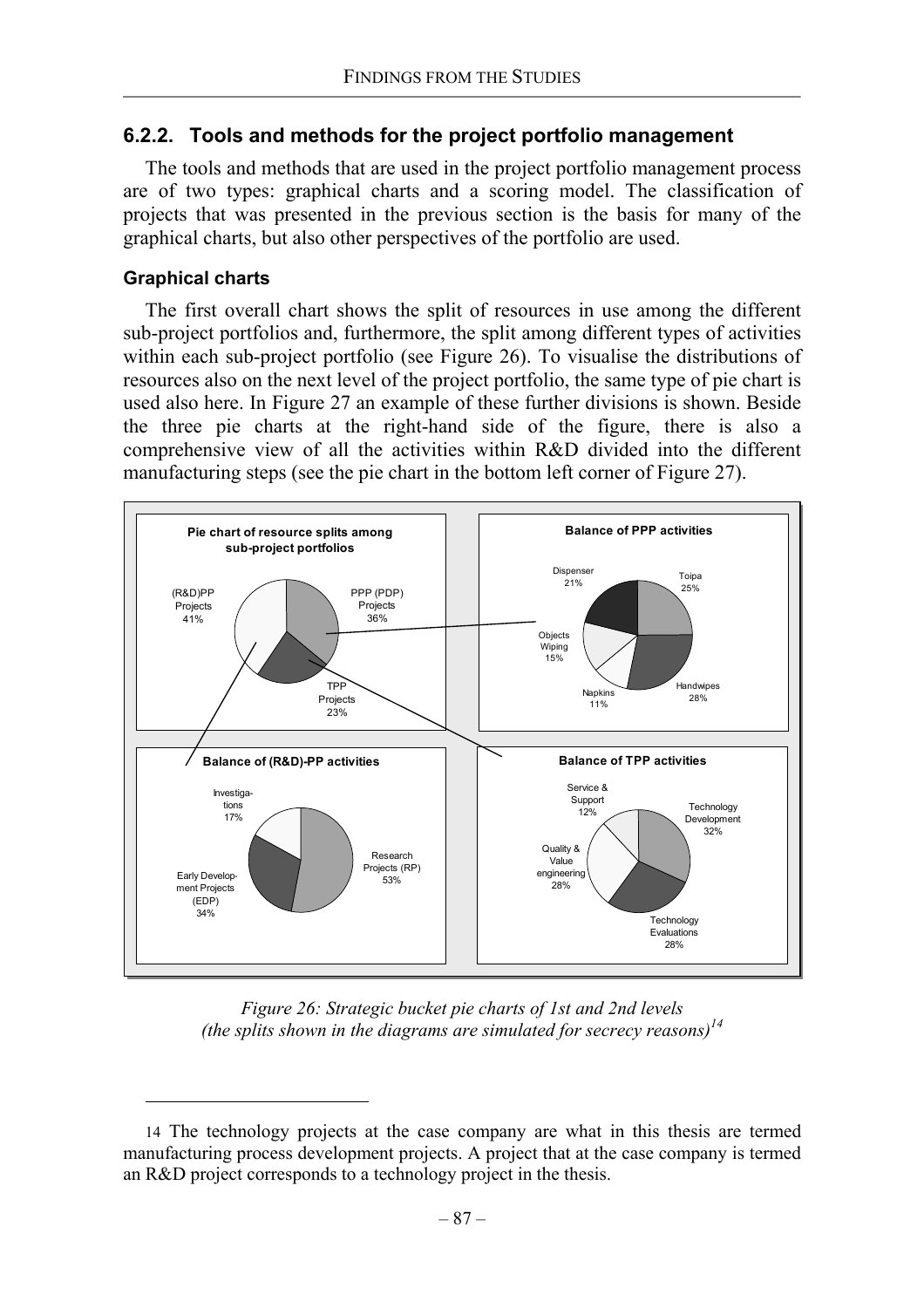In the same way as for the R&D project portfolio, pie charts for the other subproject portfolios are used. For the technology project portfolio, the pie charts follow the classifications described in the previous section without any comprehensive view. However, for the product project portfolio, product managers also use a visualisation below the third level, described in Figure 27. This division is based on a classification of the different products, which however are left out of the presentation here for secrecy reasons.



*Figure 27: The R&D strategic bucket pie charts (2nd and 3rd levels) (the splits shown in the diagrams are simulated for secrecy reasons)15*

<sup>&</sup>lt;sup>15</sup> The technology projects at the case company are what in this thesis are termed manufacturing process development projects. A project that at the case company is termed an R&D project corresponds to a technology project in the thesis.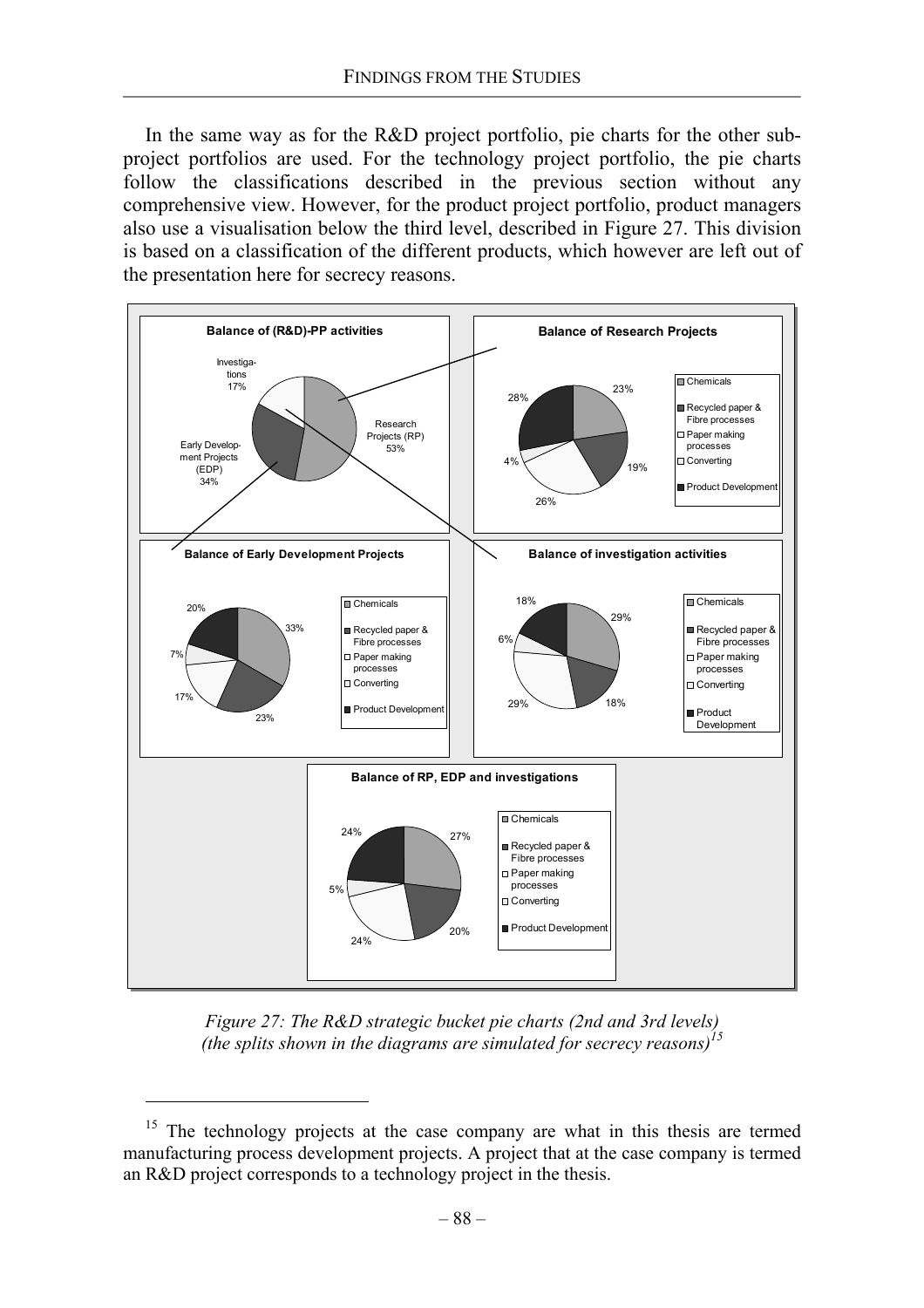In addition to the graphical charts with a basis in the resource split on different levels of aggregation in the portfolio, some other charts are also used in managing the project portfolio. In order to get a view of the project portfolio's future distribution, the diagrams shown in Figure 28 are used, instead of classifying the different projects in terms of how long- or short-term they are.



*Figure 28: Planned (both ongoing and future) projects' time distribution (the splits shown in the diagrams are simulated for secrecy reasons)16*

The upper diagram shows each active project's planned completion time, and in the same way the lower diagram shows the distribution of the different sub-project portfolios. Note that the PPP sub-project portfolio is divided into the two project classes, Product Development Projects (PDP) and Product Launch Projects (PLP), in order to give a more specific view of the resources planned for product launches.

Some further charts showing different perspectives of the project portfolio are used for the project portfolio management. In Figure 29, three comprehensive perspectives of the project portfolio as a whole are presented. All of them show different trends of how the development resources are spent.

The technology projects at the case company are what in this thesis are termed manufacturing process development projects. A project that at the case company is termed an R&D project corresponds to a technology project in the thesis.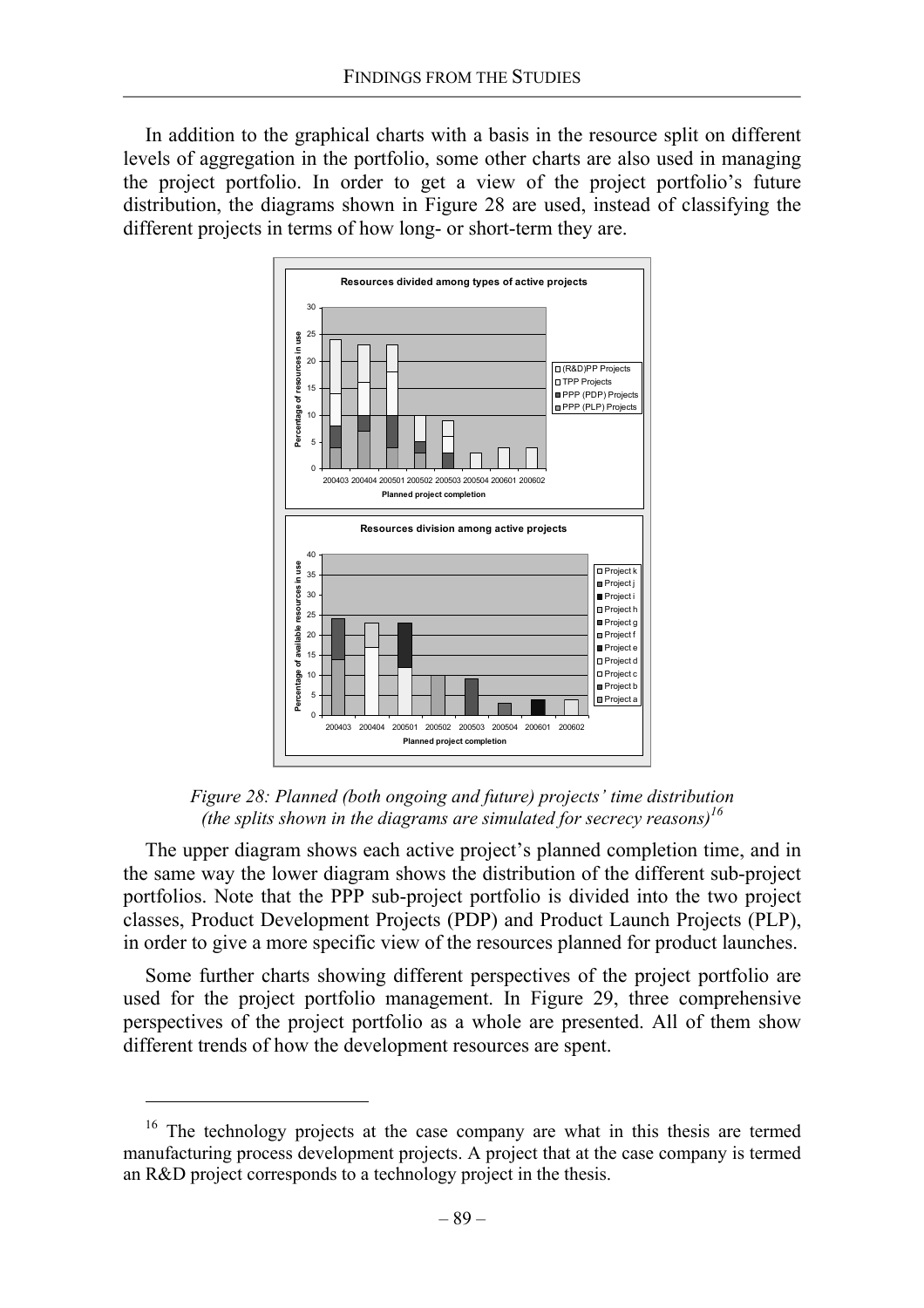

*Figure 29: Different comprehensive perspectives of the project portfolio (the splits shown in the diagrams are simulated for secrecy reasons)17*

<sup>&</sup>lt;sup>17</sup> The technology projects at the case company are what in this thesis are termed manufacturing process development projects. A project that at the case company is termed an R&D project corresponds to a technology project in the thesis.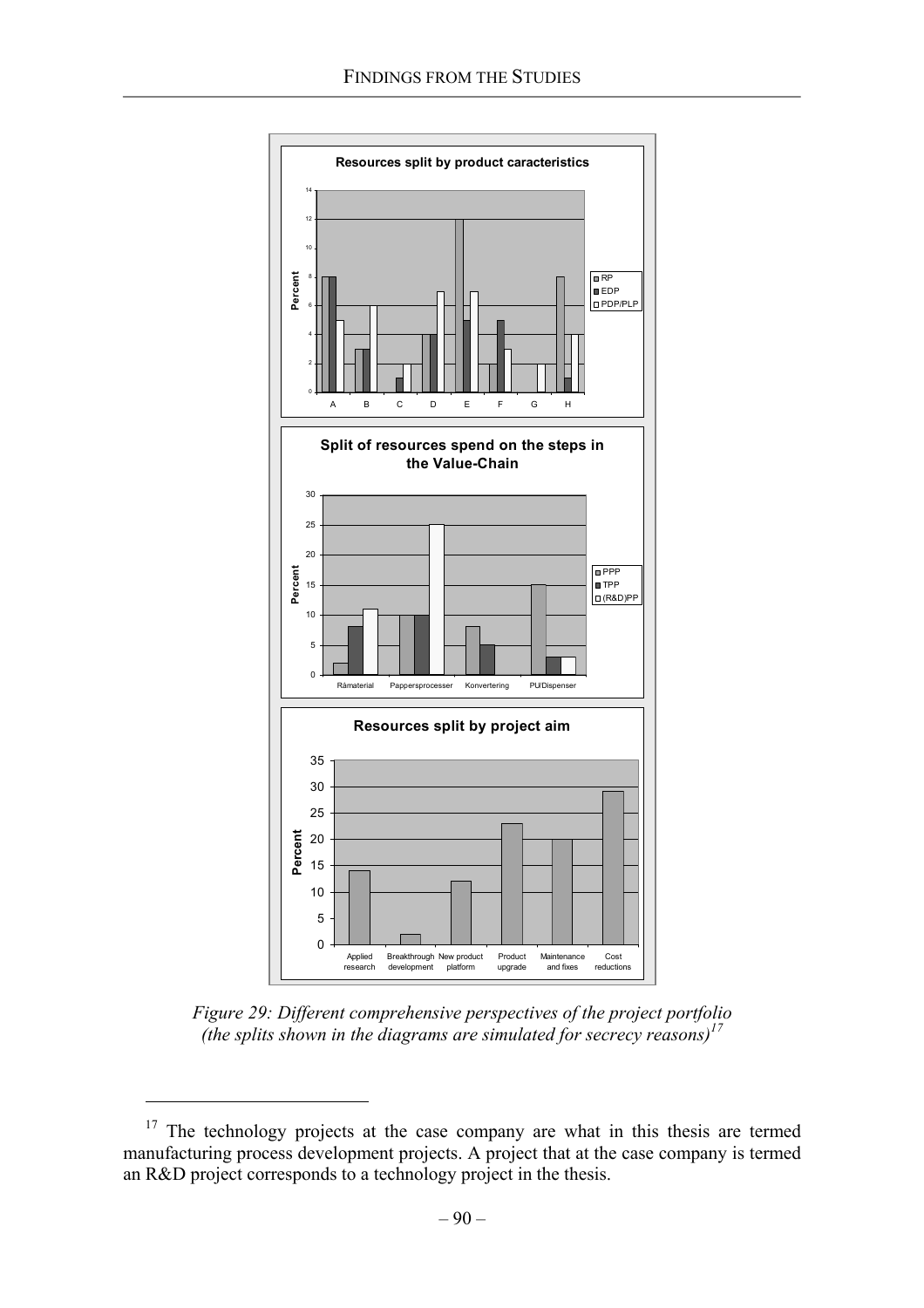The first chart gives a view of properties that are essential for how the tissue products are perceived (for secrecy reasons the appellations are replaced with letters). The bars are divided among the different project classes, research projects, early development projects, and product development and launch projects, in order to get a more nuanced view. The diagram in the middle shows a comprehensive view of the resources spent on the steps in the value chain (Raw material; Paper making processes; Converting; PD/dispenser), and the right diagram gives a view of the project portfolio based on the aims of the different projects, split into: Applied research; Breakthrough development; New generation platform; Product upgrade; Maintenance and fixes; and Cost reductions.

#### **The scoring model**

The second type of tool or method that is used at the case company is a scoring model for evaluating new project ideas. The model is basically built up of eight areas which are important to consider in the evaluation of ideas for new projects. The eight areas (see Figure 30) are, however, built up with between one and five different sub-criteria that together constitute the complete set of points to consider. Every project idea is scored according to these in total 23 different sub-criteria and the project idea gets a score of 0, 4, 7 or 10 points on each criterion. The different values at each sub-criterion have a sharp definition of what is required for a specific score in order to make the evaluation as impartial as possible.

| 1. Product and Competitive advantage         |
|----------------------------------------------|
| 2. Market Attractiveness                     |
| 3. Strategic Alignment & Importance          |
| 4. Contribution                              |
| 5. Project & marketing costs/simplicity      |
| 6. Development & manufacturing experience    |
| 7. Patent                                    |
| 8. Spill-over effect on other product groups |

*Figure 30: The main criteria used in the scoring model* 

When the different sub-criteria within one of the eight areas are evaluated and scored, an overall score for the area is agreed on (0, 4, 7 or 10). The summed score for the area is therefore not necessarily the same as the mean value of the different sub-criteria's scorings. When the values of all the eight areas are agreed on, the total value for the project idea is summarised. The different areas have, however, different weightings since they are seen as having different importance for the overall project value. The most important area, for example, is three times as important as the one with lowest importance. When the scorings have been summarised, the percentage of the maximum score is used for comparing the different ideas. How the project scorings are defined, and how the scoring model is applied and used in the project portfolio management process, is described in the next section.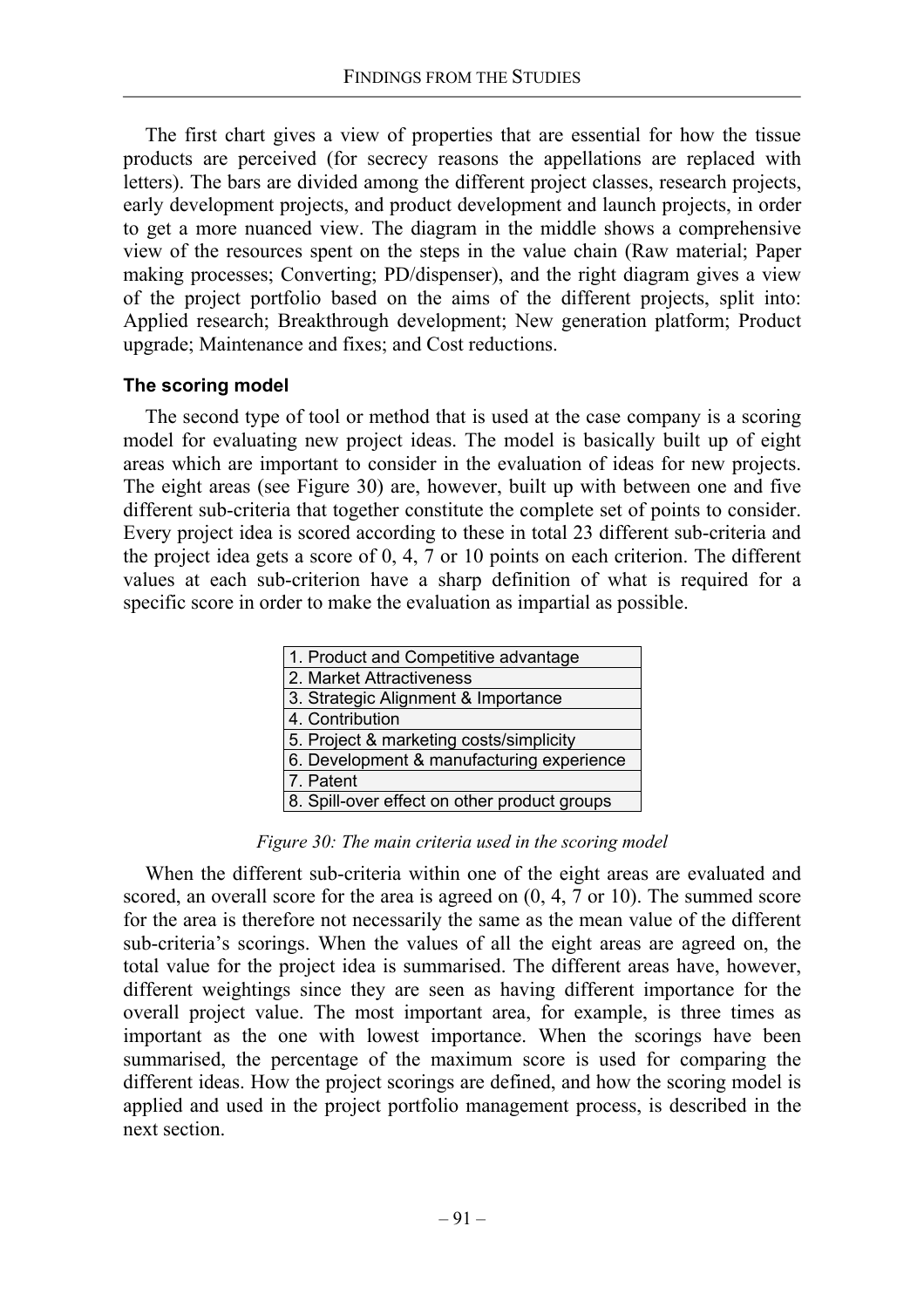### **6.2.3. The tools' and methods' application in the portfolio processes**

The different tools and methods that have now been described are applied to the project portfolio management process in a specific sequence in order to support each other and the activities in the process. In Figure 31 the different graphical charts that are used for different purposes are presented.





The first step, the development of the AFH strategy into consequences for the project portfolio, uses the first-level split of the resources into sub-project portfolios, as input. The decision on strategic values is based on a qualitative discussion in a management group, and the information provided by the tool is one information input among others to the strategy discussion. Therefore the tool can be seen as information on the actual portfolio resource split, but also as a decision basis for the preferable splits which are important inputs for the next step in the process.

The next three parallel steps of the process use the split on the sub-project portfolio level in the same way as in the first step. Also used in this step is the

The technology projects at the case company are what in this thesis are termed manufacturing process development projects. A project that at the case company is termed an R&D project corresponds to a technology project in the thesis.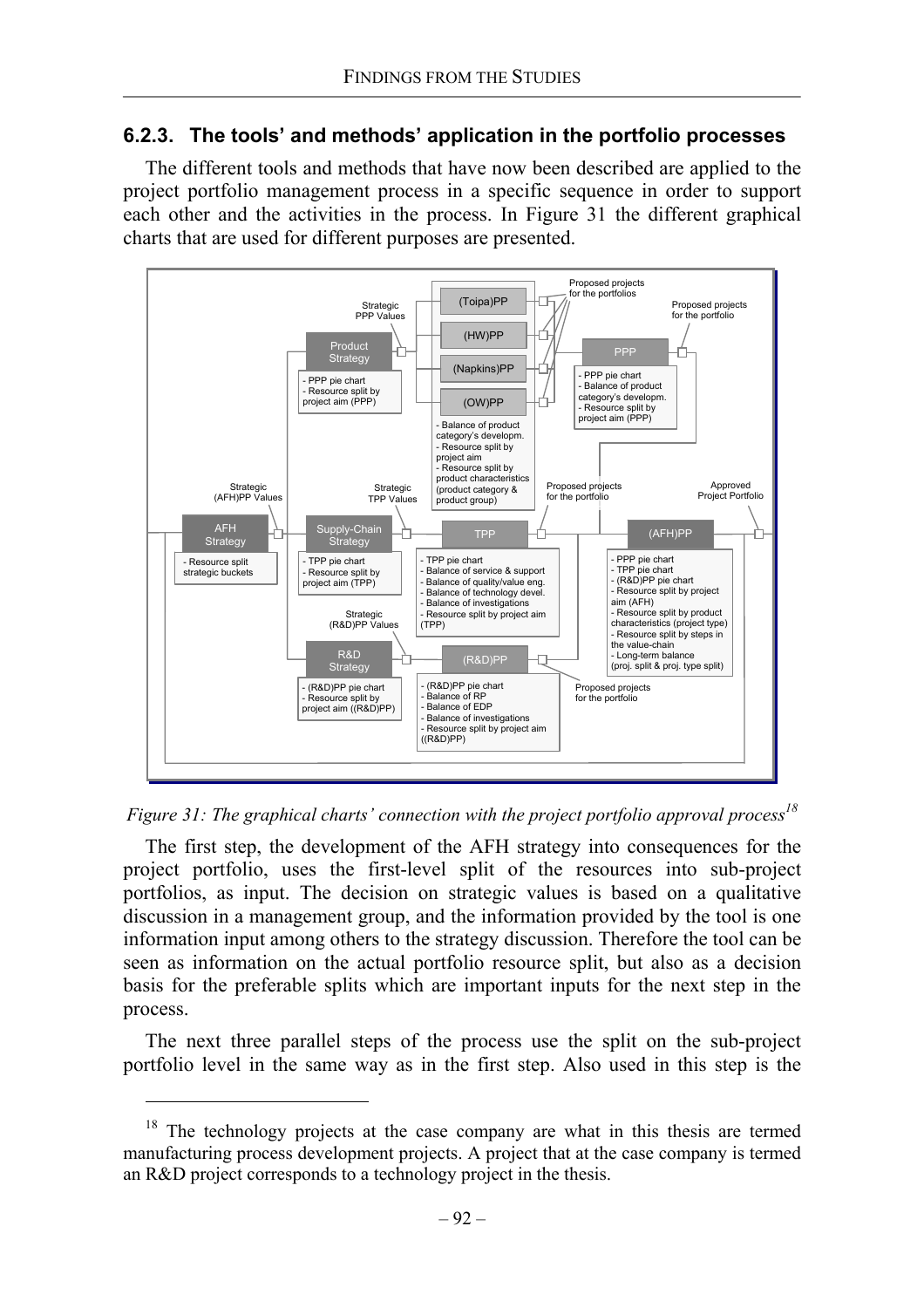resource split among projects with different project aims. The splits among different project aims refer to the split within each sub-project portfolio (not the portfolio as a whole) and the tool is used in the same way as the different charts showing the splits among the sub-project portfolios. This means input of actual values as a basis for qualitative discussions and, in the next step, decisions about preferable splits.

The outputs from the next step of the process are proposed projects for the portfolio. The four sub-processes within the PPP part use three different charts as support for their decisions on new projects: the balance of the product category's development projects; the resource split by project aim; resource split by product characteristics (both on the product category level and at the product group level). These graphical charts, however, are only used as information on historical splits in order to reflect upon how the resources should be distributed in the future. The decisions on which projects to propose for the portfolio in these four processes are also supported by using the scoring model. The model is not used as a decision tool *per se*, but instead as a method for structuring the discussions in the crossfunctional management teams responsible for the decisions. The ranking values on the different criteria in the model are agreed values in the group, which are sometimes easy to agree on and sometimes not. But the discussions do not end until the group has agreed on common values. When the different project ideas are evaluated and ranked against each other, the list of ranked projects is used together with the information from the graphical charts in order to agree on a list of proposed projects for the portfolio.

The next steps (PPP, TPP, (R&D)PP) of the process use different graphical charts for supporting the decisions. All charts are here used just as support for the qualitative discussions in the different management groups, with the aim of agreeing on a list of proposed projects for the portfolio.

In the last step of the process the graphical charts, applied as described in Figure 31, are used in a somewhat different way. Here the management group holds the responsibility to follow up the project portfolio on all of the seven different balances or splits. The responsibility is not only to follow up but also, if necessary, to take corrective actions. However, the overall split of resources among the different sub-project portfolios is the main resource split to steer the portfolio against; the others are rather follow-up balances and splits which are points for discussion and eventual action.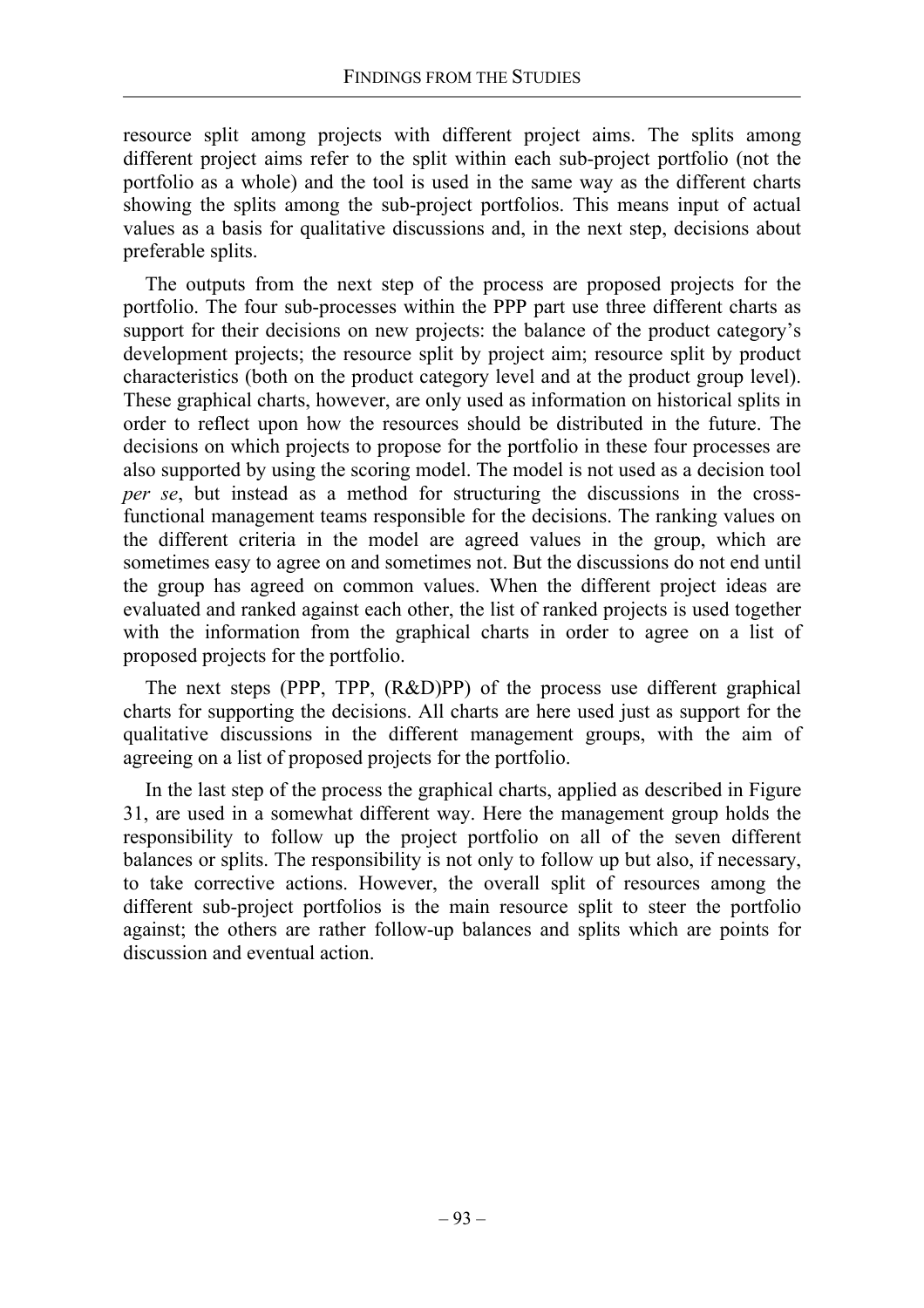## *6.3. Organisational aspects*

Regarding the two parts describing procedural aspects and the use of tools and methods, it is not sufficient to structure this section strictly according to the research framework. This section starts out from the organisational setting at the case company, but then the forums and personnel involved in the portfolio decisions are presented according to the project portfolio approval process outlined in the previous sections. The different areas according to the framework should therefore, also for the organisational aspects, be seen as a checklist of areas important to cover.



*Figure 32: Organisational aspects in the research framework* 

# **6.3.1. Organisational setting**

The three most central organisational units for the project portfolio management at SCA AFH are the R&D unit and two units called the Category and the Supplychain. The *Category* is a central market/product organisation which is established to serve different markets all over the world. Within the Category, different product managers hold the responsibilities for different product groups and the products' long-term development. The distribution of the products on the market then goes through regional market directors at different markets based on a geographical division. The Category is the receiver of the finished projects and responsible for connecting the launches with the local market organisations.

The *Supply-chain* is a central organisational unit responsible for the manufacturing facilities. The products sold all over the world are rather low-cost products, according to product weight and volume, and therefore not profitable to transport over long distances. The production facilities (mills) are thus located regionally at the different markets. In order to synchronise the production at the different mills, the company has established the organisational unit called the Supply-chain. The main responsibilities for the unit are to initiate and coordinate efficiency works at the mills, initiate and propose investments in order to fulfil production demands, and be responsible for the overall production structure. Since a kind of strategic decision is made that the department is not going to have many resources of its own, besides resources within the manufacturing in the mills, R&D resources are often used in various inquiry projects initiated by the Supply-chain.

The *R&D* unit is organised internally according to both product areas and the different parts of the production process. The three different product areas are Toiletpaper/Napkins/HandWiping, ObjectsWiping/NonWoven, and Dispensers. These product areas have one responsible product development manager each, who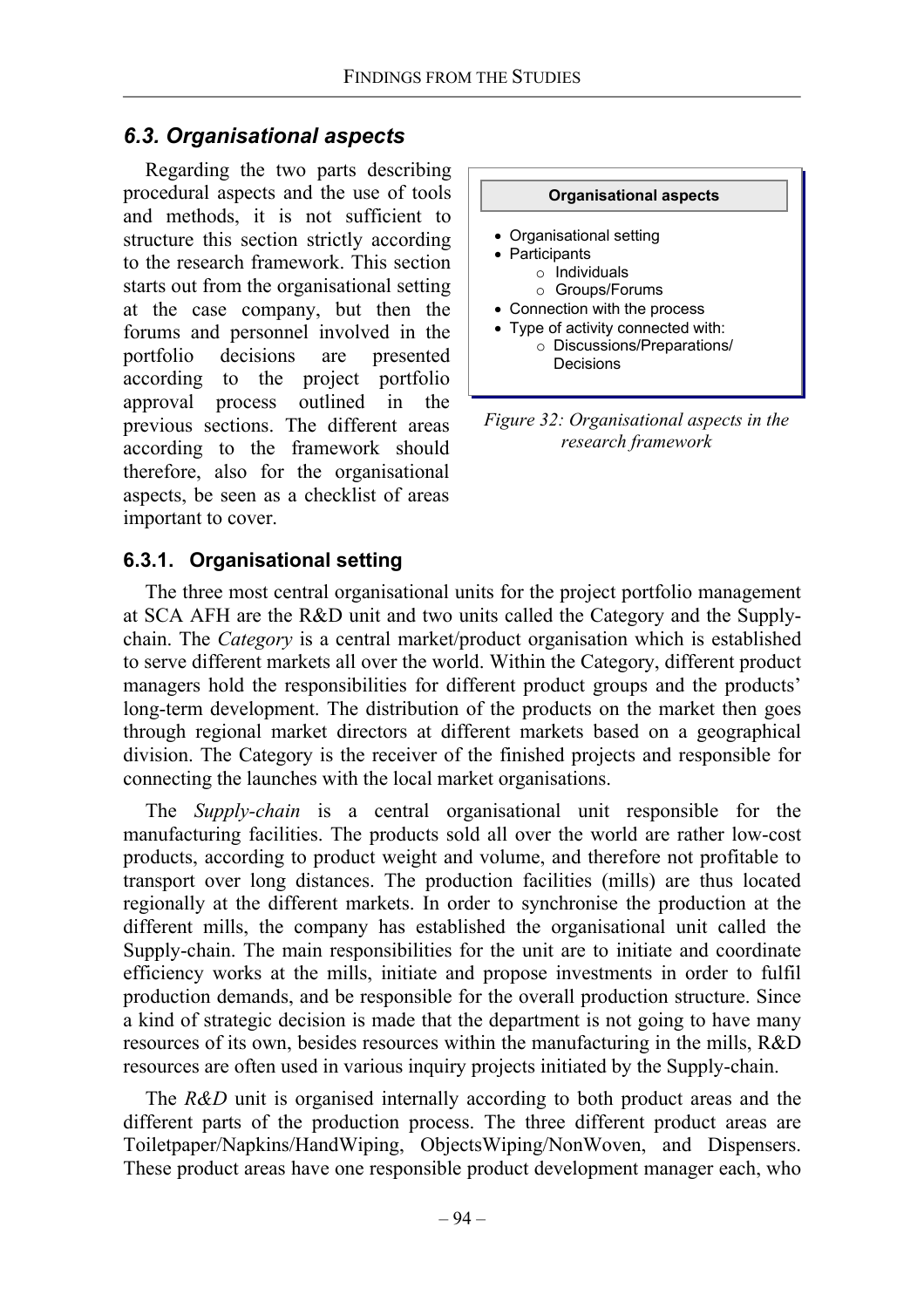is responsible for the product developments within that area, and for contacts with the Category which are, so to speak, the contacts with the market side of the organisation. The last area is special because the dispensers are not developed inside the organisation and the dispenser development supports all the different product areas. The development manager responsible for the dispensers more or less coordinates the external development activities. The other groups in the R&D unit consist of a converting group and a process & materials group which have more technical focuses. Within the group of process & materials, different responsibilities such as papermaking, process & fibre, and non-woven material are distributed. The converting group holds the responsibility for knowledge about cutting, embossing and packaging of the tissue products.

Besides these units, three other units are relevant for the study, namely the *Sourcing* department, the *Environment* department and the *Patent* department. The Sourcing department is responsible for the purchasing of consumable supplies, which for example can be chemicals of different types, paper pulp or mother reels (manufactured paper on large reels ready to be converted into final products). The Environment department has the responsibility of following legislative processes and upcoming recommendations within the environment field, in order to understand the consequences for SCA's products as quickly as possible. The Patent department is a central unit responsible for following the evolution of patents relevant for the area. The department follows the competitors' developments in terms of new patents and looks after SCA's own patent interests. One important part of this is to assist the projects in patent inquiries, which can be in terms of both existing patents restricting the development and possibilities for new patents based on ideas found in the projects. These last three departments are not directly involved in the management of the project portfolio, but are noted here as organisational units with interest in the management of the project portfolio.

In Figure 18 also the AFH Executive team was brought up as an organisational unit with interest in the project portfolio's management. The AFH Executive team is the managerial group ultimately responsible for the Away-from-home tissue business.

## **6.3.2. Participants**

The project portfolio approval process as described earlier is carried out with support by different forums with representatives from the different units in the organisation. Figure 33 gives an overview of how the different forums are connected with the project portfolio approval process.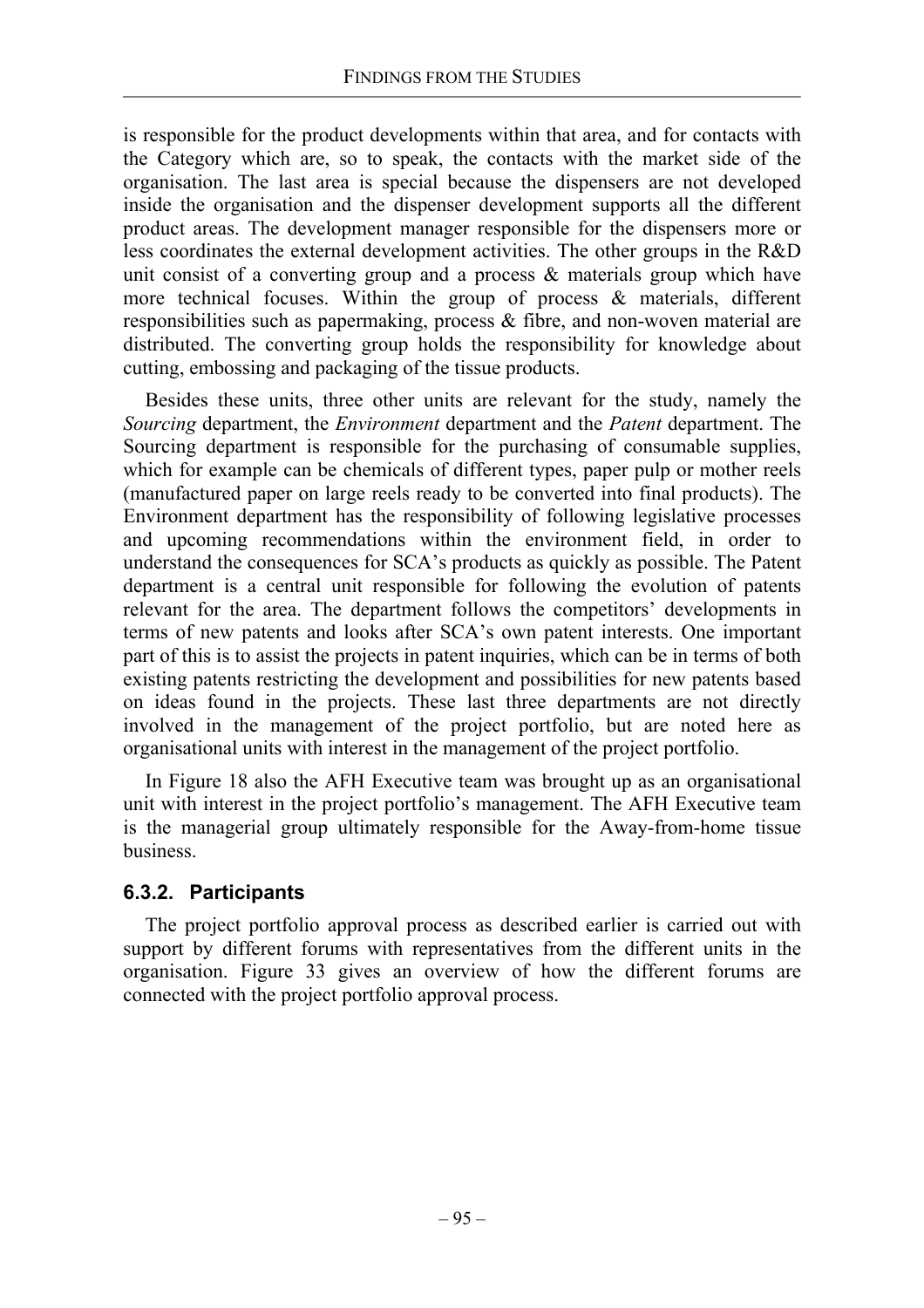

*Figure 33: The project portfolio approval process with organisational forums<sup>19</sup>*

In the first step of the process the *AFH Executive team* is involved, which as described before is a management team. The team consists of the managers from the Category, the Supply-chain and R&D. Together with the overall AFH manager, the executive team also includes the managers from marketing, human resource and finance. The *Diamond* can be seen as a more operative part of the executive team. This forum consists of three members: the managers responsible for the Category, Supply-chain and R&D.

The International Product Marketing Management team (*IPMM*) consists of the category manager and the international product managers (IPM), who represent one product group each (toilet paper, handwipes, napkins, objects wiping). This group holds the overall responsibility for the AFH tissue products' development in both a short- and a long-term perspective.

The *Product Triangles* are cross-functional forums with representatives from the Category and from R&D. The product triangles are chaired by the IPMs, and included in the group are also a product manager (from the Category) and a product development manager from the R&D unit. The Supply-chain is not represented by a separate manager, but sufficient knowledge about the manufacturing facilities is provided by the IPM who has regular contacts with the managers at the different

The technology projects at the case company are what in this thesis are termed manufacturing process development projects. A project that at the case company is termed an R&D project corresponds to a technology project in the thesis.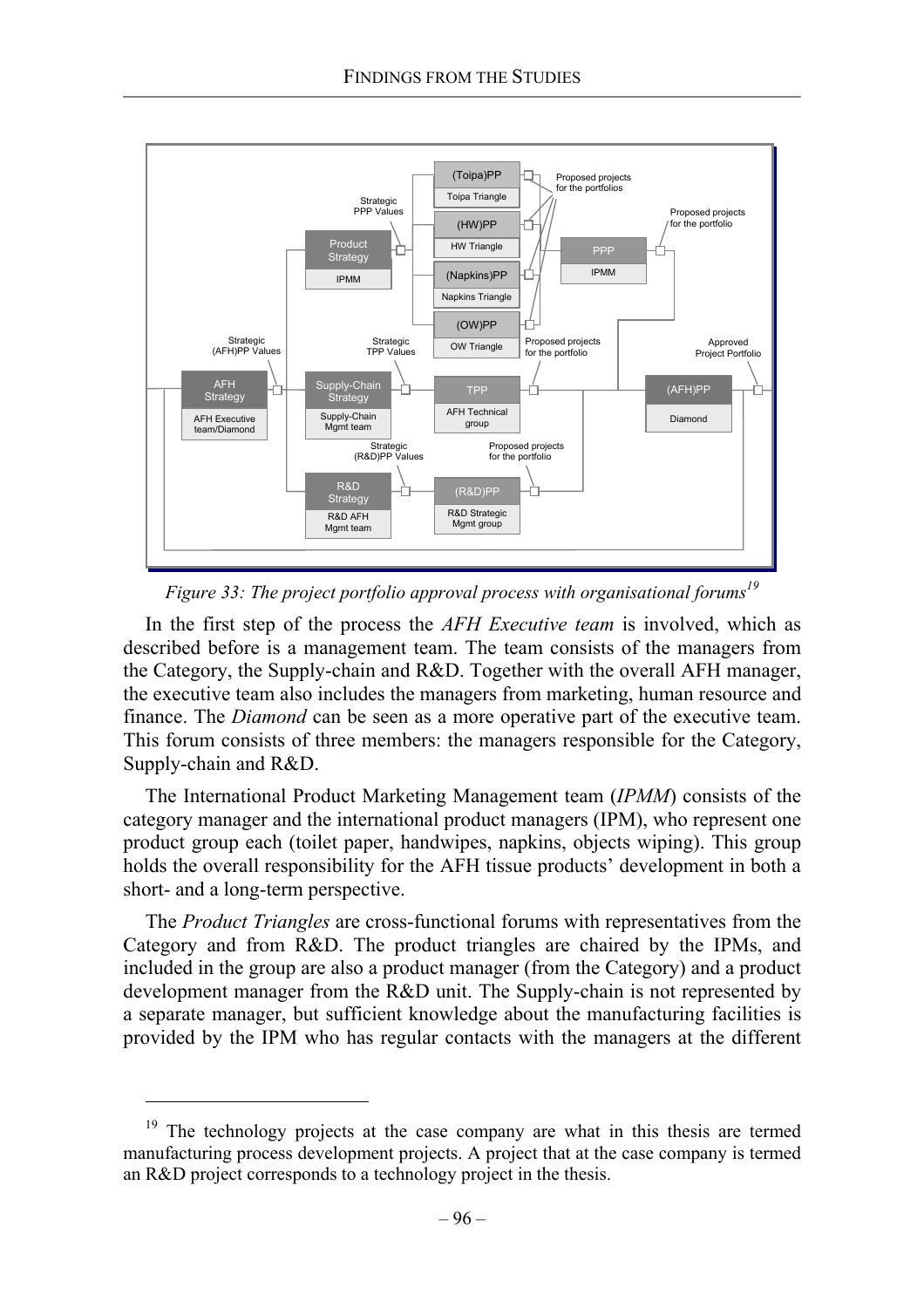mills. At the meetings with the triangles, representatives from different parts of the organisation are also frequently involved.

The *Supply-chain management team* consists of managers with different responsibilities within the Supply-chain. In addition to these managers, some administrative mangers are included in the group. This management team holds the responsibilities for the developments of the global manufacturing structure. The *AFH Technical group* consists of some of the managers who are included in the Supply-chain management team, but this group is a smaller one that can be seen as an operative group of the Supply-chain management team. The representatives of this group have close contacts with the manufacturing facilities and deep knowledge about ongoing activities in the mills.

The *R&D AFH management team* includes the head manager of the R&D unit, the group managers within R&D (see 6.3.1) and additional personnel with more administrative responsibilities. The *R&D Strategic Management group* then includes the head of the department, the group managers of the technical groups within R&D, and some experienced senior researchers in the organisation.

## **6.3.3. Delegating structure**

As noted when the process was described, it seems that no synchronisation exists between the different sub-processes. But as many of the managers participating in the forums, in which the evaluations, prioritisations and selections of projects are made, do participate in more than one of them, synchronisation among the subprocesses is ensured.

It is not only between the different sub-processes that cross-participation among the different forums occurs. Along the different sub-processes, managers in the different forums participate in more than one forum. Typically the manager responsible for one forum is involved as a participant in the forum connected with the preceding step in the process. In the end, where the process converges, the responsible managers for the next-to-last step are participants in the forum connected with the last step of the process.

This means that the project portfolio decisions are delegated three levels down from the overall project portfolio level. The responsibility for the portfolio of projects lies ultimately with the AFH manager, and is delegated to the Diamond group as operatively responsible for the project portfolio's execution. The Diamond group has then further delegated the responsibility for the different sub-project portfolios to the next levels, which in turn have delegated it to yet another level in the organisation.

The delegation of responsibilities concerns not only the outcomes of the different steps in the project portfolio approval process, but also the periodic reviews of the project portfolio described in 6.1.3.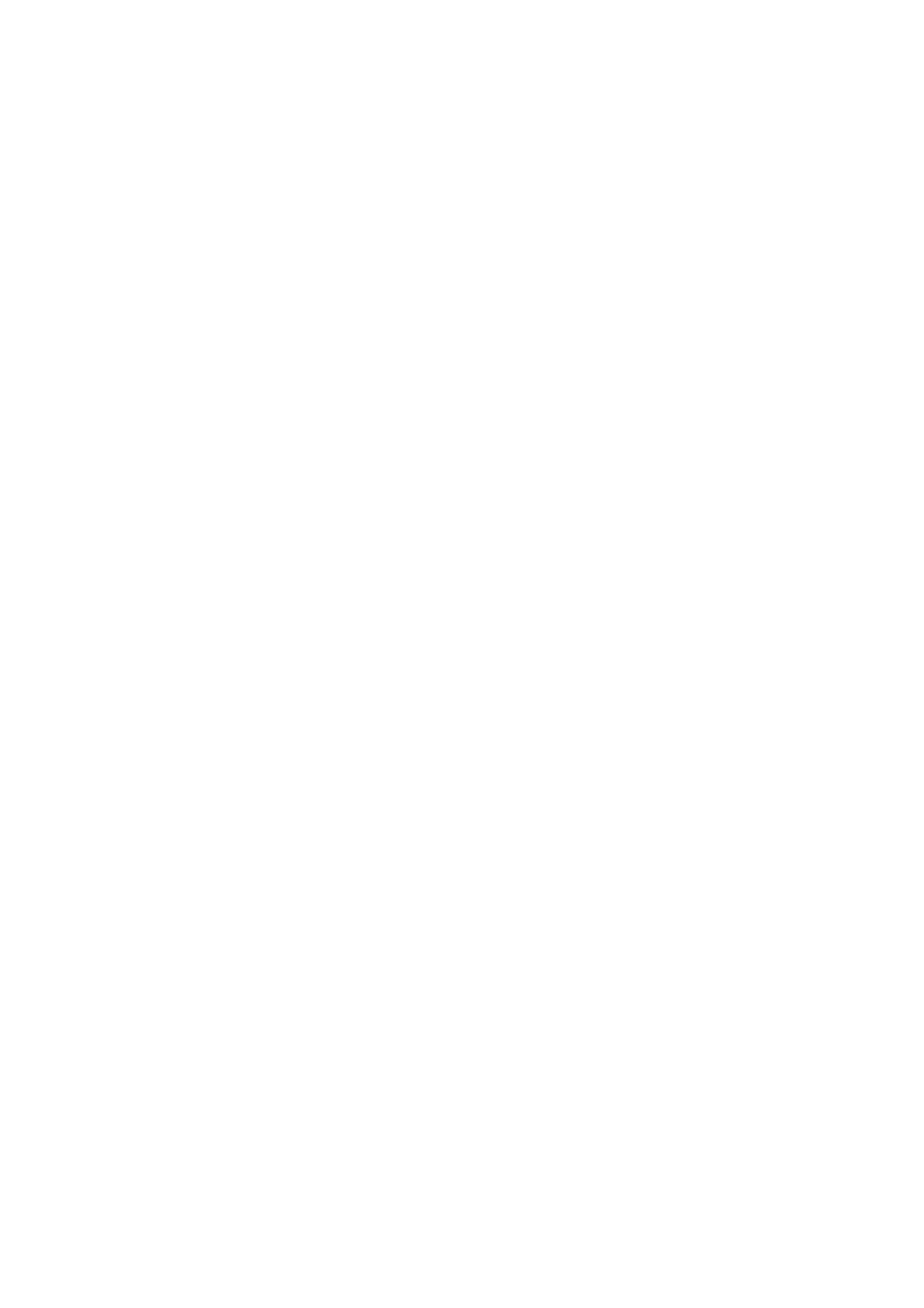# **7. An analysis of SCA AFH Tissue's approach to organising project portfolio management**

*The previous chapter and parts of Chapter 5 have given a description of how project portfolio management is organised at SCA AFH Tissue. This chapter aims at taking the next step in the analytical path by analysing SCA AFH Tissue's approach to organising project portfolio management. The research framework is used for analysing the case company's approach and the chapter is consequently structured according to the framework. The results of the analysis are empirical findings which will be used in the next chapter when elaborating on the research questions.* 

# *7.1. Procedural aspects*

According to the research framework several different procedural aspects are important for understanding project portfolio management. The framework can be used for structuring the analysis of the procedural aspects in different ways. For analysing this specific case it has been decided to start out from the three key constituents of processes: Customers, Activities, and Sequence of the activities (Rentzog, 1996). The aspects dealing with the selection process and the review process are not dealt with separately, but instead as parts of the paragraph dealing with the activities. The connection with other company-internal processes is dealt with in a separate section.

### **7.1.1. Customers of the project portfolio management processes**



*Figure 34: Procedural aspects in the research framework* 

Essential to all processes are the customers of the process and what output these customers expect from the process (Rummler and Brache, 1995; Rentzog, 1996; Lind, 2001). Project portfolio management literature in general does not deal with the question of which parties are interested in the process. Some authors in the project portfolio management area (Cooper et al., 2001b; EIRMA, 2002; Kendall and Rollins, 2003) do, however, deal with which organisational participants to involve in the process. They generally suggest that a specialist group consisting of experienced managers ought to be put together for carrying out the project portfolio management task. It may be presumed that such a specialist group should represent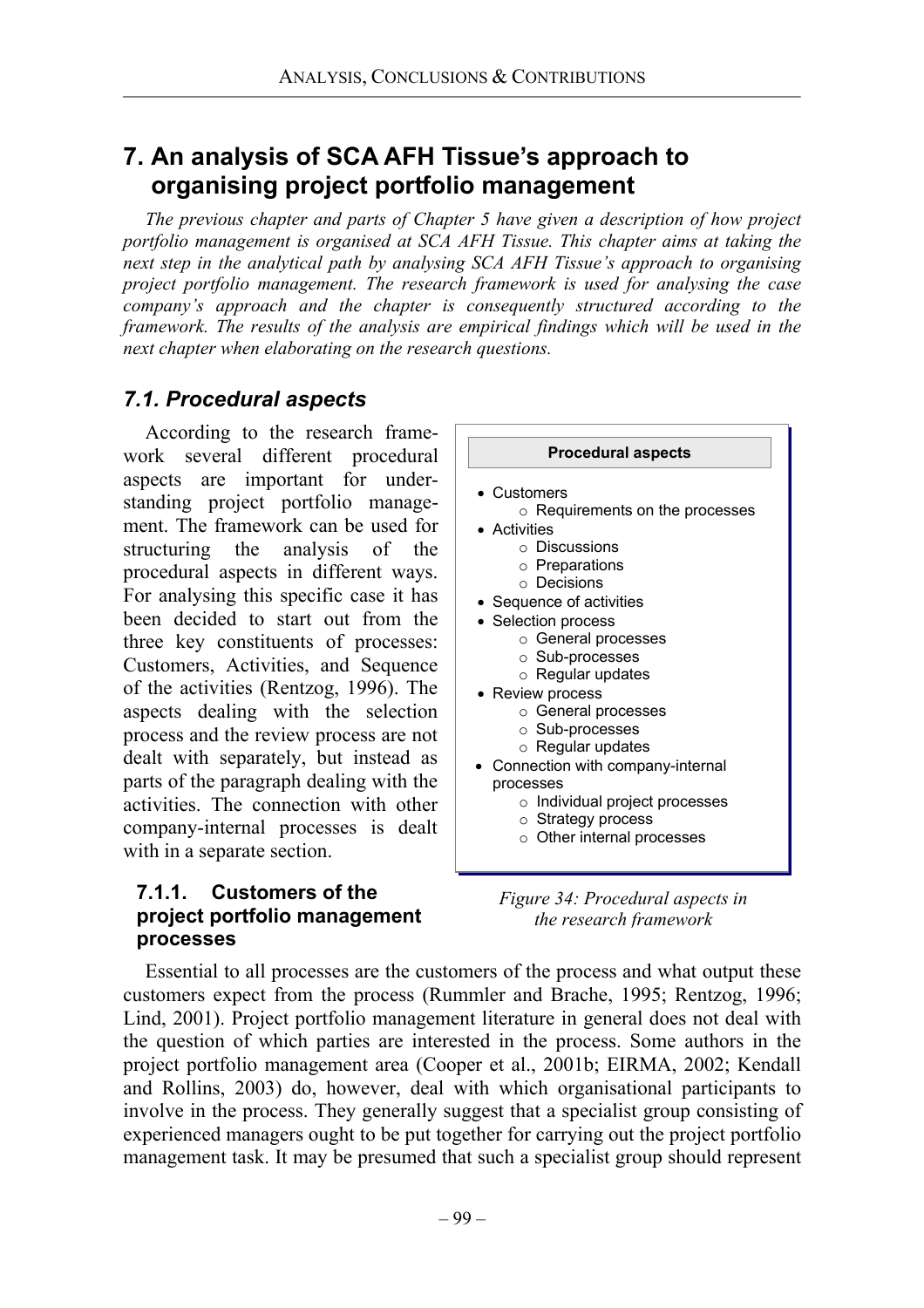the parties with an interest in the project portfolio's management. The results of the SCA AFH Tissue study show that many different parties are interested in the project portfolio's management, but not all of them are explicitly involved in the management of the project portfolio. The results also show that the different parties interested in the portfolio's management have different requirements on the project portfolio management process, from requirements regarding specific balances in the portfolio to requirements on information about upcoming projects.

The results of the study also show some relations between the organisational units with an interest in the project portfolio management and the ones actually involved in the project portfolio management work. The organisational units involved (i.e. Category, Supply-chain, R&D) are the units that share the greatest interest in the management of the portfolio (in terms of different requirements on the process) and are also the ones that are most directly influenced by the decisions in the process. The representatives from these organisational units are also the ones that possess the most crucial knowledge for the project portfolio decisions. Even though all organisational units with an interest in the project portfolio's management have information that can be of importance in the project portfolio management, it would not be feasible to involve all of them. The results show that there are more organisational units that share an interest in the project portfolio's management at the case company, than the organisational units emphasised in literature as important to involve in the project portfolio's management (Cooper et al., 2001b; EIRMA, 2002; Kendall and Rollins, 2003). But the results also show that the units emphasised in the literature as important to involve are the ones most important at the case company as well (Category, Supply-chain and R&D).

According to the results, even though it not is feasible to involve all organisational units which have an interest in the project portfolio's management, these units still are important to deal with when managing the project portfolio. Some of the requirements expressed by these internal customers differ from the requirements expressed by the units involved in the process. Therefore the requirements from all organisational units with an interest in the project portfolio's management are relevant to consider when managing the project portfolio, regardless of whether those units are explicitly involved in the project portfolio's management.

*Summary of findings: Not all of the organisational units that are internal customers of the project portfolio management process are involved in the project portfolio management process. The representatives from the organisational units involved in the process are, however, the ones that possess the most crucial information for the project portfolio decisions.*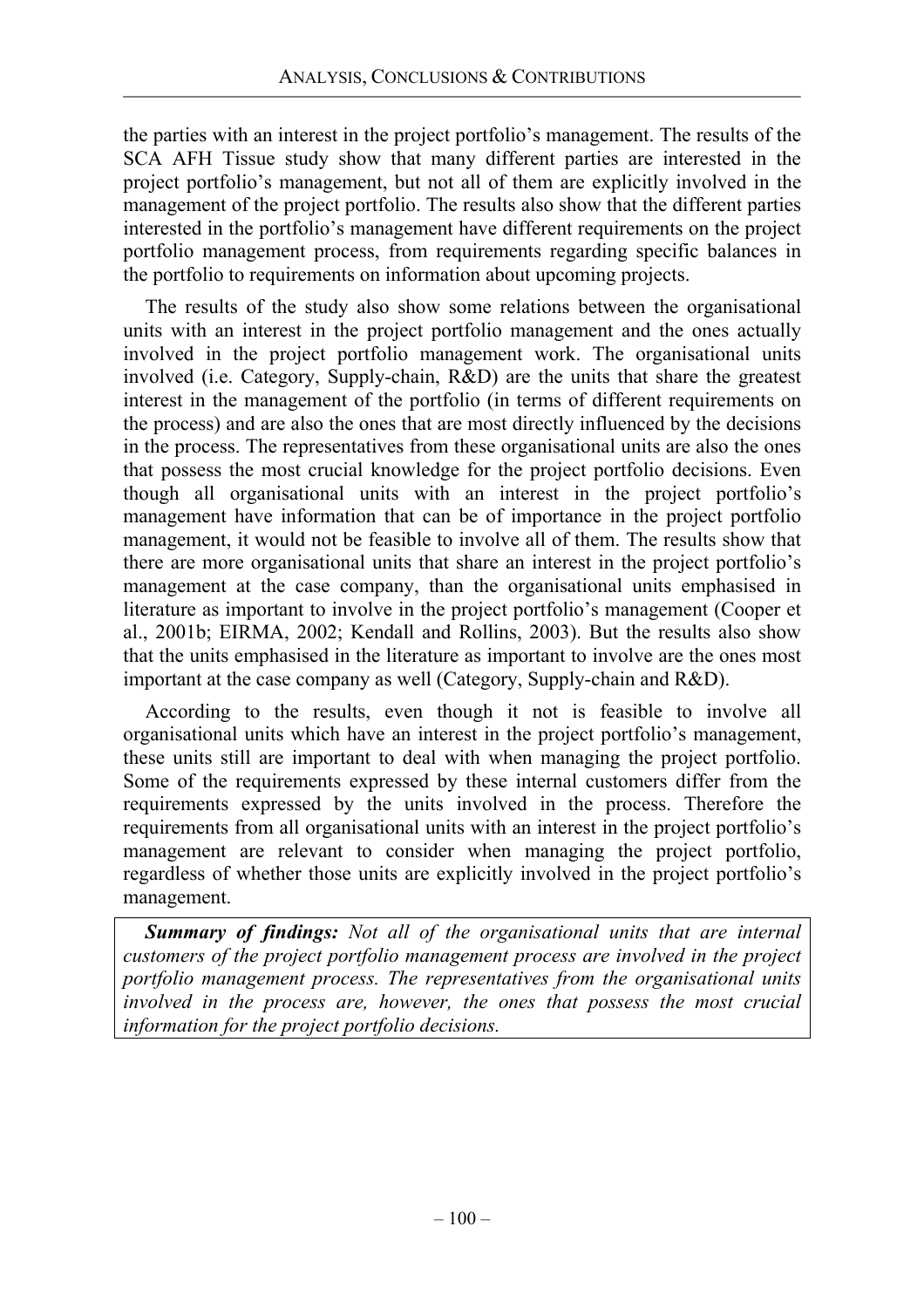## **7.1.2. Activities in the project portfolio management process**

The project portfolio management literature in general does not separate between the selection of projects for the portfolio and the review of the project portfolio (Archer and Ghasemzadeh, 1999; Cooper et al., 2001b). These two different parts of project portfolio management involve different types of decisions which rely to some extent on different needs of information. At the case company the selection of projects and the review of the portfolio are handled in separate processes, even though they are closely related to each other.

The basic reason why the selection of projects and the review of the project portfolio are made separately is that the project selection process is seen as a natural extension of the strategy process, which is done once a year. A review of the actual project portfolio is always an important point of departure for the selection process, but this yearly review of the project portfolio is not seen as frequent enough for all parts of the portfolio. The yearly process of selecting projects and planning the portfolio is resource-consuming, and carrying it out more often than once a year is not seen as valuable. Instead, it has been discussed at the case company whether this process should be carried out once every second year. This is one reason why the project selection process is separated from the portfolio review process at the case company. A separate process for benchmarking competitors' products that provides important input to the selection of projects for the portfolio is also carried out once a year, in connection with the strategy process. Consequently this is a contributory reason why the selection process is carried out once a year.

This division of the project selection and project portfolio review into separate processes does not, however, imply that new project ideas cannot be included during the year. If new important project ideas emerge or the market changes during the year, new projects can be evaluated and eventually be included in the project portfolio, at the expense of reprioritising other projects. But this does not mean that new project ideas are brought up for evaluation at every project portfolio review; instead such project ideas are brought up as they emerge, which is not frequent.

*Summary of findings: The selection of projects for the portfolio and the reviews of the project portfolio are taken care of separately. The process of selecting projects for the portfolio is seen as an extension of the yearly strategy process which also includes a review of the project portfolio. This yearly review of the project portfolio, however, is not enough for all parts of it; some parts need to be reviewed more frequently.*

### **Project selection process**

Beside the split between the process dealing with the selection of projects and the one dealing with the review of the portfolio, another notable finding is that the project selection process is divided into separate sub-processes. Authors dealing with process aspects of project portfolio management do not, in general, go into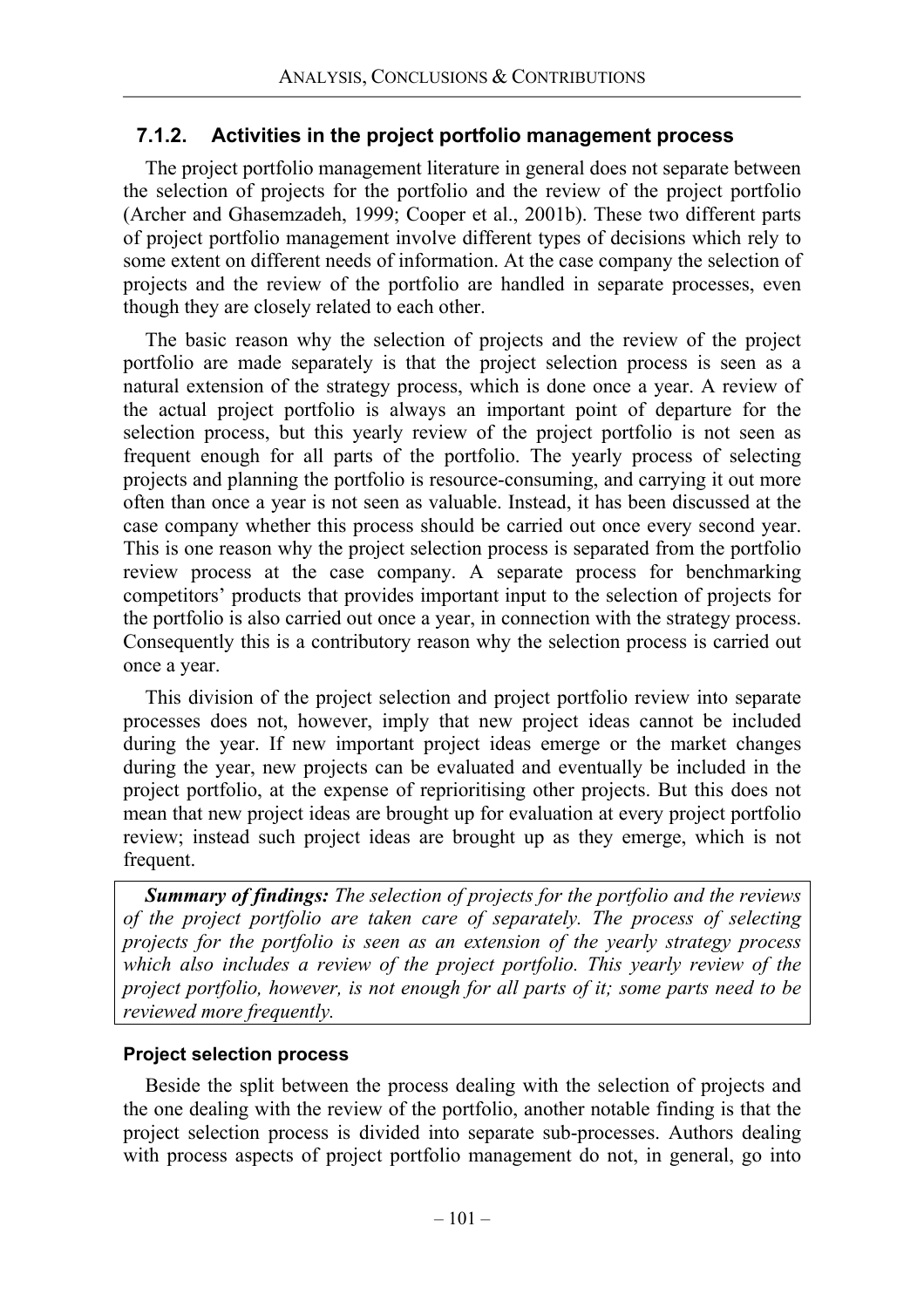detail of how the processes should be arranged. As noted in the theoretical exposition, Archer & Ghasemzadeh (1996) are some of the authors who, nonetheless, have made some efforts at detailing the process aspects, when developing a generic project portfolio management process. Their generic process (see Figure 8, p.27) focuses, though, on the different stages of the process and does not deal with eventual division of the process into sub-processes. One reason may be that the authors do not deal with process aspects at this level of detail, and another may be that the approach of dividing the process into sub-processes is not commonly used in practice.

*Summary of findings: The selection process is divided into separate selection processes for the different sub-project portfolios.*

No matter why project selection processes divided into separate processes for different parts of the project portfolio are not dealt with in earlier research, for the purpose of this thesis it is still interesting to understand why the project selection process at the case company is taken care of in separate sub-processes. This involves two different questions: why the selection process is separated, and why the project portfolio is still kept as a single portfolio.

One reason why the project selection process is divided is the close connection with the business strategy process, which is divided into separate strategies for the product categories and for manufacturing. Connections with the R&D strategy also exist, even though this strategy is also developed on the basis of other inputs external to AFH Tissue unit but internal to SCA. Since the projects, and thus also the project portfolio, are one important way to operationalise the strategies (Cooper et al., 2001b; EIRMA, 2002), it is natural that also the project selection process is divided at the case company. That the business strategy is developed into separate strategies for different areas is not unique; this is rather the natural way of working with strategies (Wheelwright and Clark, 1992; Slack et al., 2001).

Regardless of whether different strategies are developed for the different subproject portfolios, the project portfolio could have been managed in one single process. Another contributory reason why the project selection process is divided is therefore that the projects included have distinguished characteristics, and thus are better taken care of in separate processes. A project aiming at launching a product with a new package on a specific market, for example, is rather different from a large investment project in a mill or a research project aiming at analysing very specific parts of the manufacturing process. Projects with such distinctive characteristics need to be evaluated in different ways, including different types of project information. Personnel with different types of knowledge therefore have to be involved in the evaluations of the different types of projects, and consequently the different project types are more efficiently dealt with in separate sub-processes.

Even though the importance of including all types of projects in the project portfolio has been emphasised in project portfolio management literature (Bridges, 1999; Cooper et al., 2001b), it is not explicitly described to what degree the characteristics of the projects included in the same portfolio are distinguished from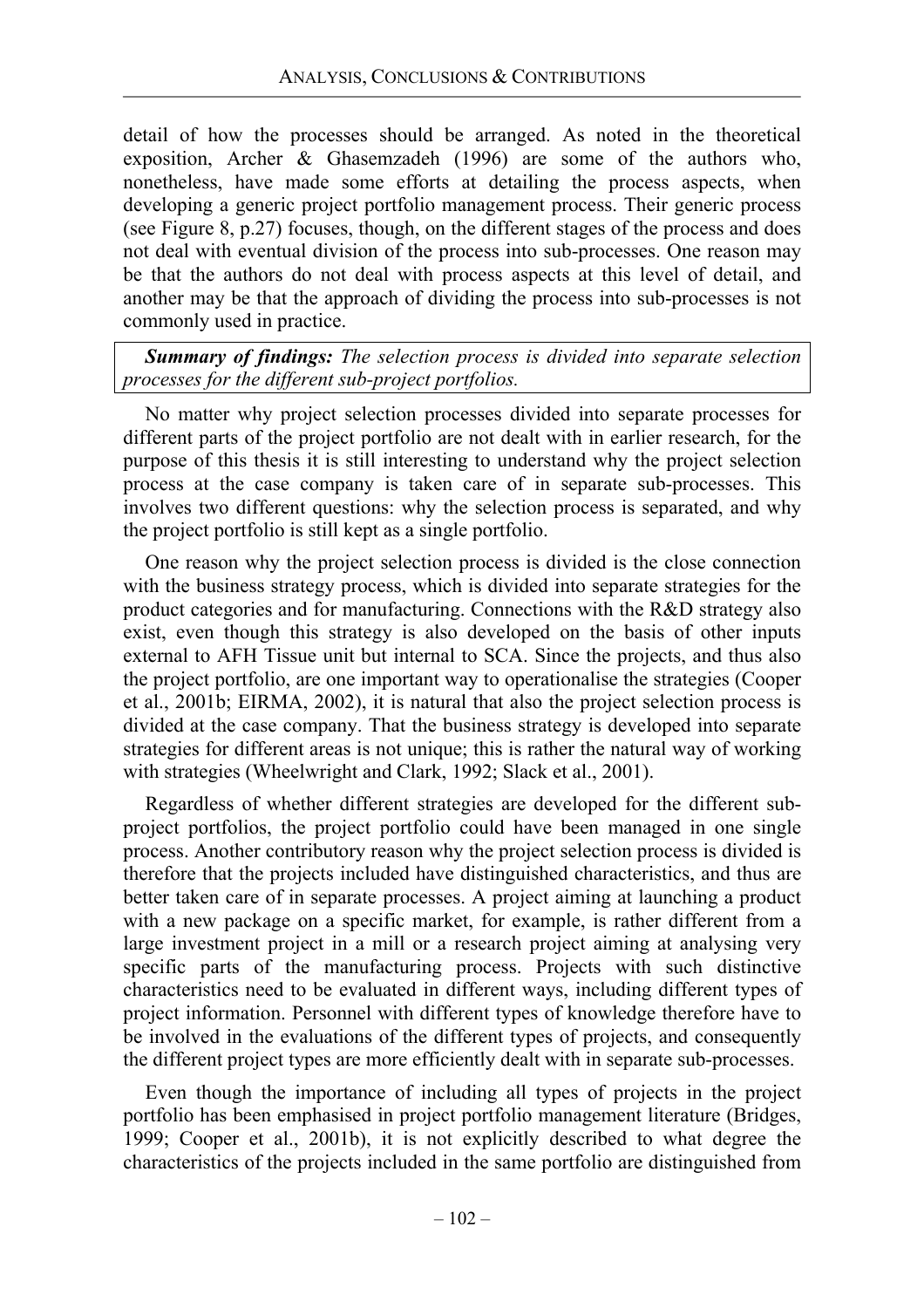each other. Literature elaborating on procedural aspects of project portfolio management does not deal with processes divided for different types of projects (Archer and Ghasemzadeh, 1999). Instead this literature seems to presume that all projects should be taken care of in the same process. Nevertheless, the results from this study show that project portfolios including projects with such distinguished characteristics can be handled in separate processes.

*Summary of findings: One reason for dividing the selection process into separate processes is that different strategy development processes are connected with the different types of projects in the portfolio and the project selection process is seen as an extension of the different strategy processes. Another reason for dividing the selection process is the inclusion of projects with distinguished characteristics in the same project portfolio. As different knowledge is needed for selecting the different types of projects, they are better taken care of in separate processes.* 

The second area of interest is why the project portfolio still is kept as one project portfolio. The split of the strategy and the process for project selection could have implied that the overall project portfolio was split into totally separate project portfolios for the different types of projects (product development, manufacturing process development and technology development). But as the same base of resources is used for the different types of projects, it was found more feasible to manage all of the projects as one overall project portfolio, divided into sub-project portfolios dealt with in separate sub-processes. The resources most widely used among the different types of projects are the resources based in the R&D unit. But resources from the other organisational units (Category and Supply-chain) are also used for the different types of projects. One common way of managing this type of project portfolios, including different types of projects, is through the use of strategic buckets for the allocation of resources to groups of different types of projects (Cooper et al., 2001a). However, this is done only on the level of describing the uses of different tools and methods (Cooper et al., 2001b). The consequences for how the project portfolio management is carried out for such project portfolio settings are not elaborated on. The way to manage the project portfolio at the case company has many similarities with the strategic buckets approach (Cooper et al., 2001b), the main difference being the division of the project selection process into separate processes.

Another factor that also seams to be relevant for keeping the project portfolio as one overall portfolio is the characteristics of the industry. In industries where the manufacturing processes are not as complex as the one of producing hygienic tissue products, and where the manufacturing effectiveness is not the most dominant profitability factor, it may be easier to separate the different sub-project portfolios from each other, thus constituting separate project portfolios with dedicated resources. But in industries competing with products such as hygienic tissue products, projects aiming at new products and manufacturing process development – and technology development, for that matter – are closely related and dependent on each other. Separating the sub-project portfolios into separate portfolios in this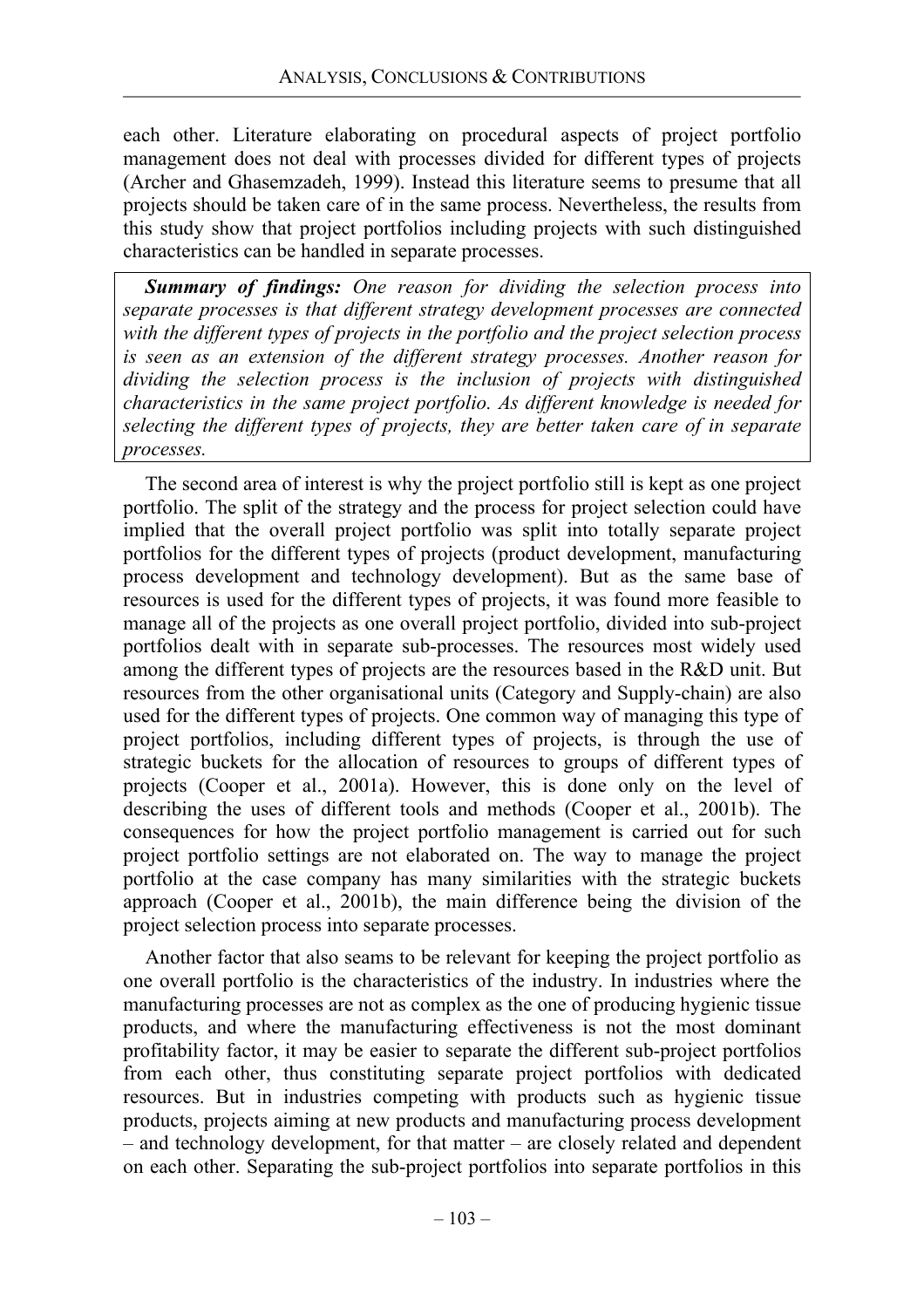type of industry is not feasible. The fact that the characteristics of the industry influence the composition of the project portfolio is supported by Bridges (1999) when stating that there is no single approach to project portfolio management that works in every organisation, industry or culture. That situational characteristics influence the ways to organise for project portfolio management is supported by several authors (Bridges, 1999; Levine, 1999; Meredith and Mantel, 1999; Kendall and Rollins, 2003), but few of them detail how specific characteristics influence the project portfolio management approach, which could be an area of interest for future research.

*Summary of findings: As the same base of resources is used for all types of projects, the project portfolio is managed as one single project portfolio and not as separate portfolios for the different types of projects. Another reason is the characteristics of the industry; the different types of projects (product, manufacturing process and technology), for the particular industry at hand, are closely related to and dependent on each other, and thus better taken care of as one portfolio of projects.* 

The choice of separating the project selection process while still managing all projects as one overall project portfolio, however, has additional consequences for the procedural setting. In order to keep the three sub-project portfolios as one overall project portfolio, the divided selection process has to converge again in the later stages of the process. The main aim of letting the process converge again is to integrate the different sub-project portfolios in order to avoid sub-optimisations of the resources.

Another consequence of the decision to select projects in divided processes while the projects to a large extent still depend on each other is the need for synchronisation between the sub-processes. This synchronisation is to some extent fulfilled when the process converges in the later stages, but this is found to be insufficient. Synchronisation is found to be important also between the subprocesses, during the evaluations and selections of projects in order to arrive at a good project composition, where the projects complement and reinforce each other. If for example the Supply-chain plans an installation project in a specific mill, it is necessary for the Category to take this into account when planning the product project portfolio as well. The synchronisation between the sub-processes is further analysed in the fourth part of this chapter, when dealing with the organisational aspect of project portfolio management.

*Summary of findings: As a consequence of selecting projects in separate subprocesses, the overall selection process has to converge in later stages of the process. But the different sub-processes also have to be synchronised during the evaluation and selection of projects.*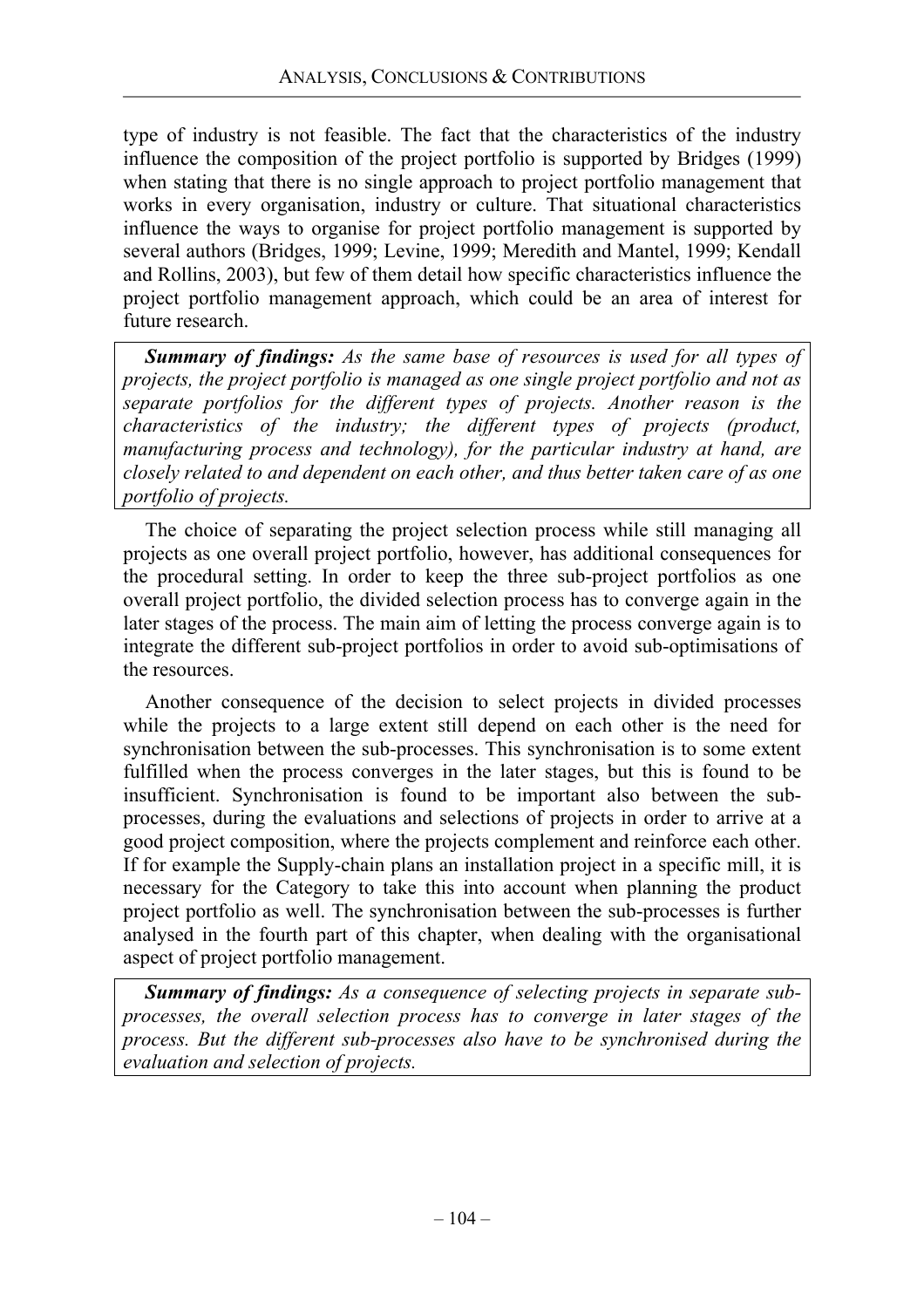#### **Project portfolio review process**

The project portfolio management process is, at the case company, divided in separate processes for selecting projects and reviewing the project portfolio, in contrast to what has been described in earlier research (Archer and Ghasemzadeh, 1999). Earlier in this chapter it was described that the reason for this division was that the selection of projects for the portfolio is seen as an extension of the yearly strategy processes, and that to review the project portfolio once a year was not enough for all parts of the project portfolio. But for some parts of the project portfolio, yearly reviews are indeed thought sufficient. The frequency of portfolio reviews depends upon factors such as the type of projects that are considered, the lead time of the development, and the dynamics of the industry (McDonough III and Spital, 2003). This has resulted in dividing the project portfolio review process into different processes for the different sub-project portfolios, where the projects within each sub-project portfolio are compared against each other. The basic reason for this division is the inclusion of projects with such distinctive characteristics as product development projects, manufacturing process development and technology development in the same project portfolio.

The environment facing the projects in the manufacturing process development projects does not change in the same way as the environment facing the ones in the product sub-project portfolio. The product projects face changes in both companyinternal and external environments with sometimes rapid and large implications for the product sub-project portfolio. In order to be able to respond to such changes this part of the portfolio is reviewed once a month as a recurrent point at formal meetings.

The manufacturing process development projects are not influenced in the same way by changes in the external environment as the product development projects. Therefore this part of the project portfolio can be seen as more stable and easier to plan for, and consequently this part of the portfolio is not in need of as frequent reviews as the product project part. While the resources most frequently involved in the manufacturing process development projects are also used for more quick actions such as support for the mills, these activities are not handled as ordinary projects, since the alternative of avoiding them does not exist. The reviews thus focus more on these types of actions, and the real portfolio reviews are done more on an *ad hoc* basis as responses to changes in the projects or the internal organisational project environment.

The projects in the third part of the portfolio, the technology project portfolio, are typically also easier to plan for, compared to the product projects. The project environment is more stable (both internal and external to the development organisation) and it is mainly what happens in the different projects that has consequences for the project portfolio. However, even though these projects are easier to plan for, this part of the portfolio is still in need of regular reviews. Therefore this part of the portfolio is regularly reviewed as part of monthly meetings, but is not updated at all of these meetings. The updates are more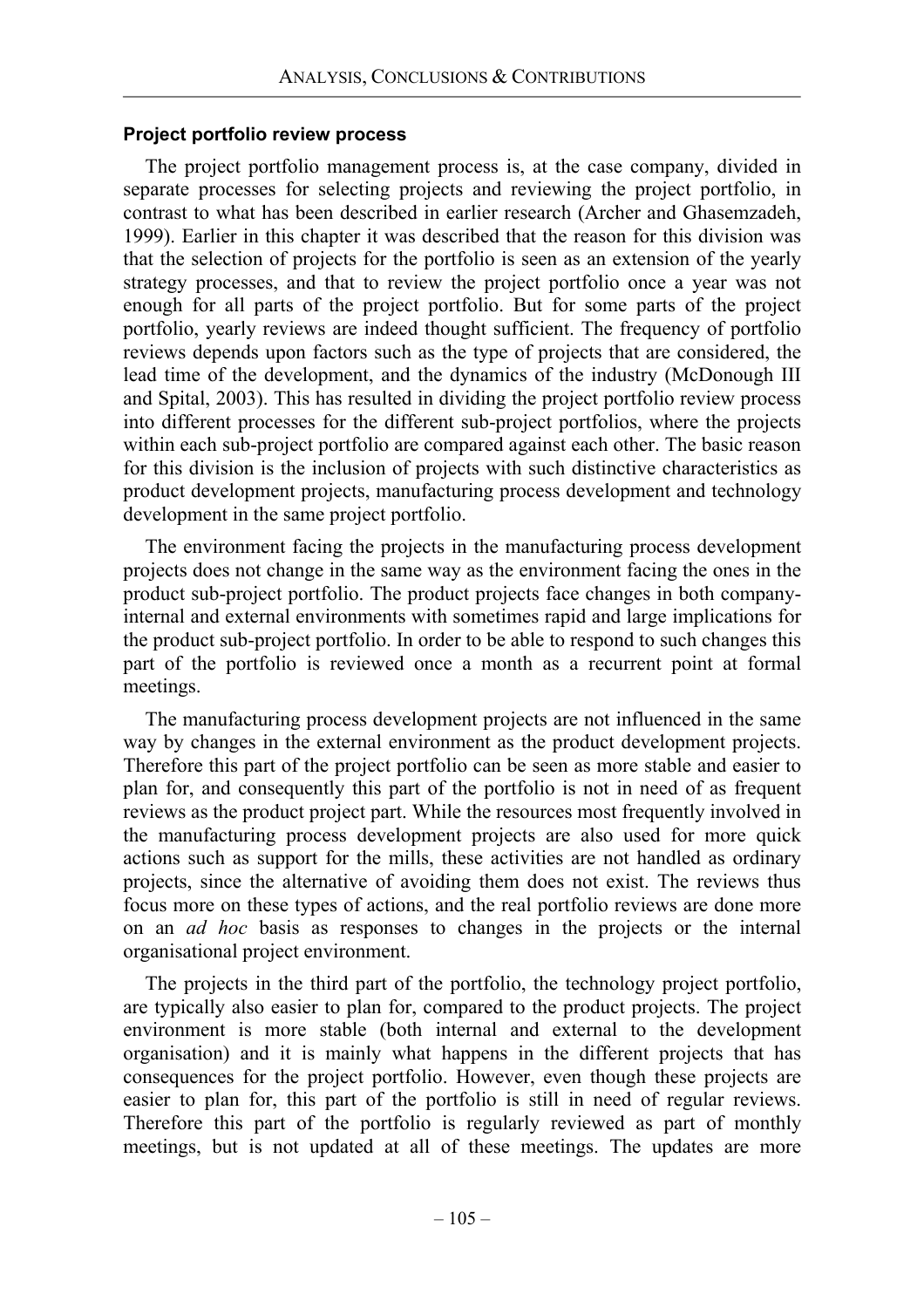requirement-driven, i.e. the sub-project portfolio is updated when significant changes in the projects or in their environments have occurred.

The other project characteristic contributing to updating the different sub-project portfolios separately is how long the projects are (McDonough III and Spital, 2003). The projects included in the product sub-project portfolio are on average shorter than the projects in both the R&D and the technology sub-project portfolio, which calls for more frequent updates (McDonough III and Spital, 2003).

As a consequence of using the same base of resources in the all of the projects, an update of the project portfolio is required also on the general portfolio level. This review of the overall project portfolio is, however, as with the project selection process, more a matter of just following up the current status of the ongoing projects in the portfolio. This review is held once every second month, but the action decisions regarding the portfolio composition that are taken on this level primarily concern prioritisation decisions between the different sub-project portfolios. Prioritisation decisions within the sub-project portfolios are taken care of in the separate portfolio reviews.

*Summary of findings: The distinguished project characteristics, in terms of both the project environment's dynamics and the projects' durations, are the reason why the different parts of the project portfolio are reviewed separately.* 

# **7.1.3. Sequence of activities in project portfolio management**

Compared to the project portfolio management processes dealt with in existing literature (Archer and Ghasemzadeh, 1999), the process at SCA AFH Tissue is divided differently and into more process stages. When comparing the process at the case company with the framework by Archer and Ghasemzadeh (1999) presented in Figure 8 (p.27), it can be seen that the two processes are rather different. The process at the case company includes the strategy development in the process, while this is not viewed as a part of the portfolio selection process in the proposed framework. It is, however, an important constituent in the framework of Archer and Ghasemzadeh (1999). One reason why the strategy's development is included in the process at the case company is that the projects included in the portfolio are guided by different strategies. That the projects are guided by different strategies is in turn a consequence of including projects with distinctive characteristics in the same project portfolio.

The second difference is the pre-screening stage in the framework of Archer and Ghasemzadeh (1999), which does not constitute an explicit stage in the case company's process. The project ideas that are brought up are, however, prescreened as part of the process. The Product triangles, for example, perform a prescreening of the project ideas before evaluating each project that is of interest for the portfolio. The same holds for the Technology and the R&D sub-processes, where the project ideas are pre-screened as part of the process even though not documented at the same level of detail as for the product projects.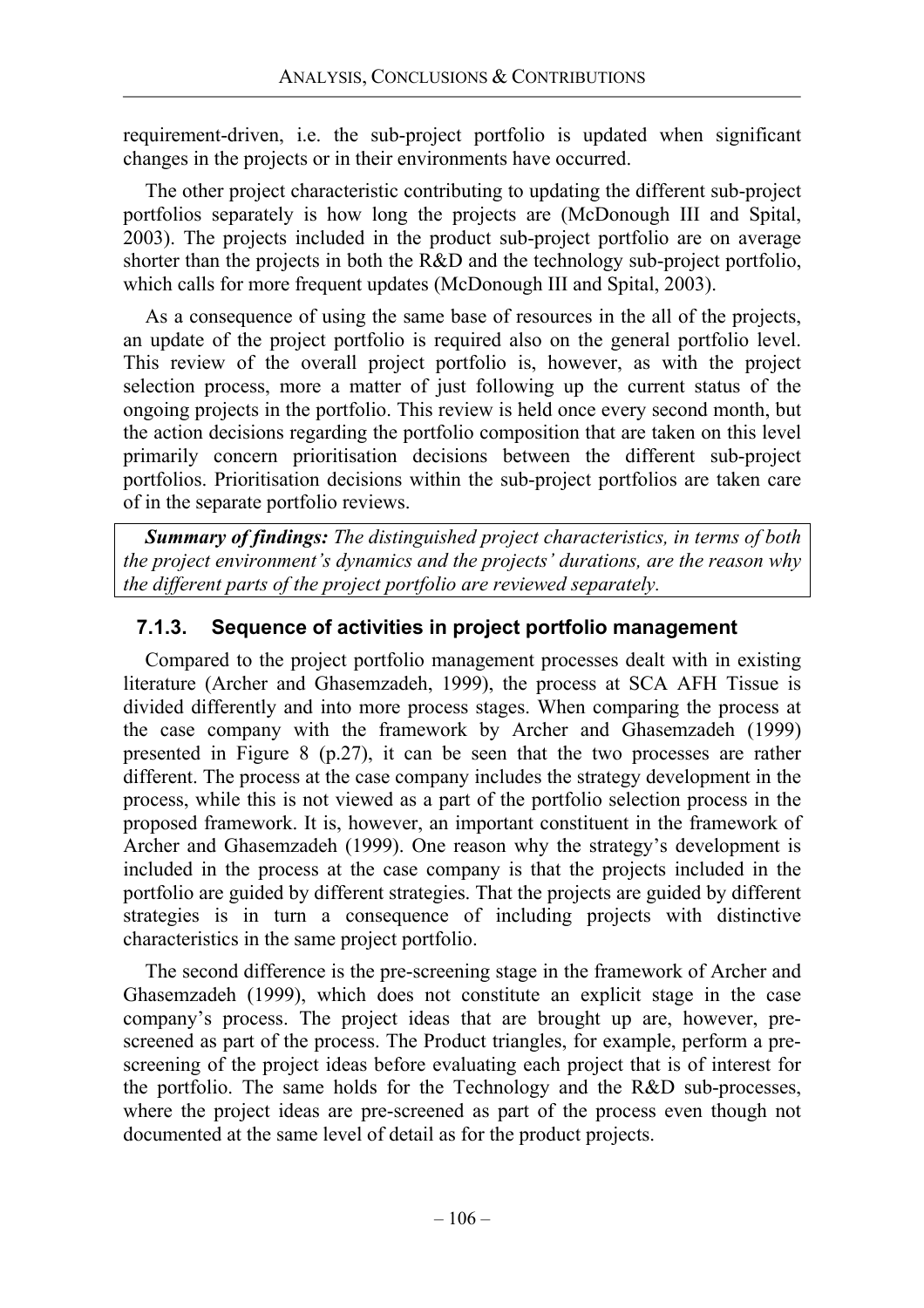Yet another difference is that of the reiteration loop back to the process if the portfolio composition is not satisfactory. In the framework of Archer and Ghasemzadeh (1999), the loop back is to the preceding stage, while in the process at the case company the loop goes back all the way to where the strategic portfolio values are decided on. This difference is due to the division of the project portfolio into separate sub-project portfolios. The strategic portfolio values constitute the basis for the whole project selection process, and new values for the different subproject portfolios may result in rather different project prioritisations within the different sub-project portfolios.

The division into the three sub-project portfolios also influences the number of different stages in the process at the case company, compared to the framework suggested by Archer and Ghasemzadeh (1999). The division into sub-project portfolios, firstly, adds an extra stage when deciding on the splits within the different sub-project portfolios, which, if the process were not divided, would have been taken care of in the single process. At the end of the process, yet another stage in the process is added for following up the split values of the proposed project portfolio. In the sub-process for the product project portfolio, yet one more stage is added. This process is divided into yet another sub-process level, and consequently needs to be followed up for the same reasons as for the first-level division.

*Summary of findings: Including projects with distinctive characteristics in the same portfolio has implications for the stages in the selection process. The strategies' development is included in the selection process; additional stages are needed for splitting and following up the resource splits among the sub-project portfolios; the reiteration loop back, if the portfolio composition is not satisfactory, becomes more extensive.*

### **7.1.4. Connection to other company-internal processes**

According to the framework presented by Archer and Ghasemzadeh (1999), the strategy process is seen as an internal process connected with the project portfolio management process. At the case company, the strategy process is tightly intertwined with the project portfolio selection process, and consequently also constitutes separate stages of the three portfolio selection processes, as has already been described above.

At the case company, a formalised process for benchmarking competitors' products is closely connected with, primarily, the selection of product projects. This benchmarking process can, however, generate ideas also for projects in the other sub-project portfolios. Beside this formalised benchmarking process, less formalised processes for collecting ideas for improvement projects from the mills, ideas from the regional marketing organisations, and workshops aiming at brainstorming and discussing ideas for R&D projects also exist. In the framework of Archer and Ghasemzadeh (1999), these processes or ways of working could be seen as parts of collecting project information in the early stages of the process, but they are not covered by the framework as important company-internal processes. The importance of widening the channels for collecting ideas has earlier been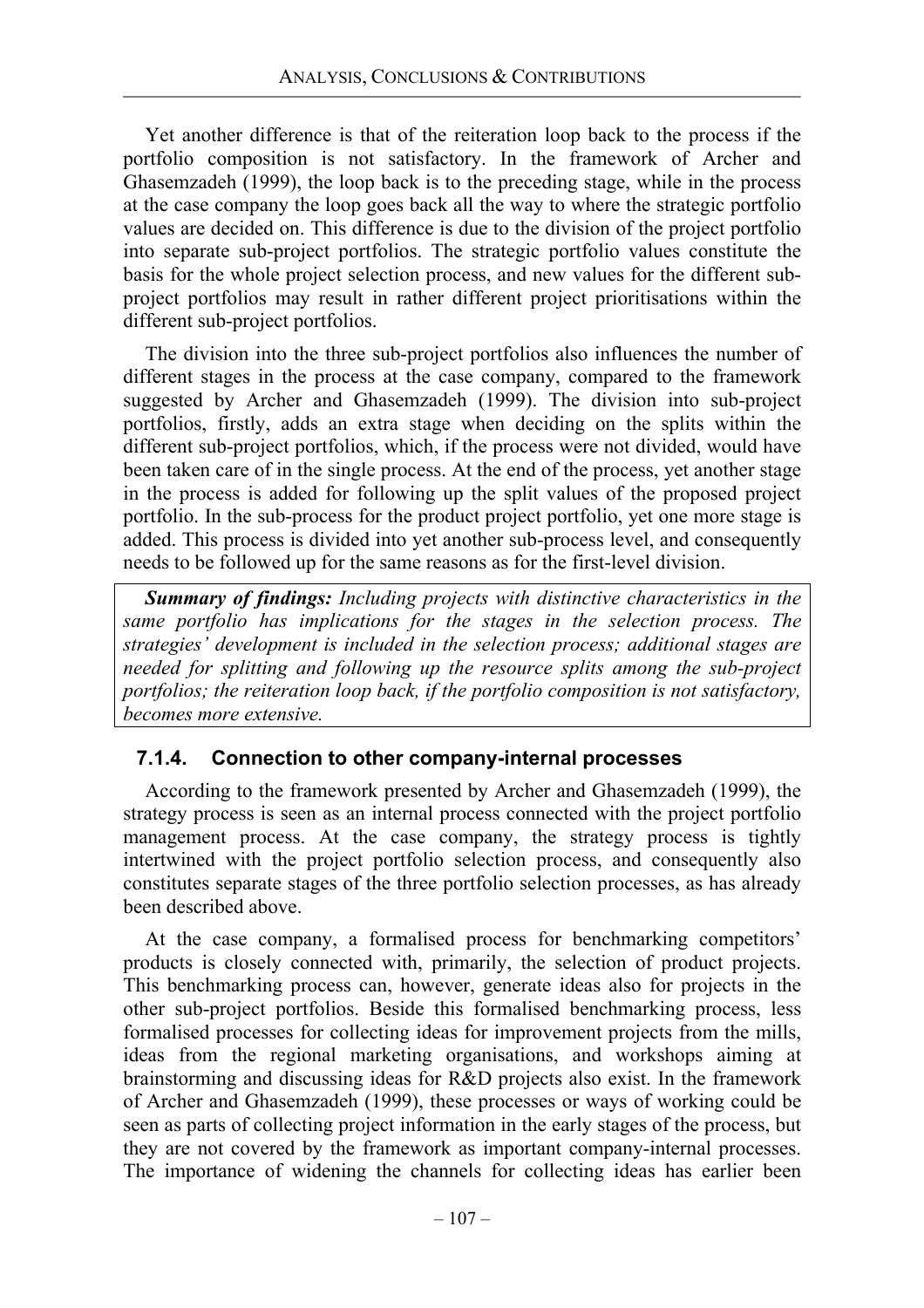emphasised by, for example, Wheelwright and Clark (1992). Because of its importance, it is easy to argue that such internal processes should constitute an important aspect of a framework for analysing project portfolio management, which not has been emphasised earlier.

*Summary of findings: The case company has internal processes providing important input for the project selection processes: a formalised process for benchmarking competitors' products, and less formalised processes for collecting project ideas from different parts of the organisation.*

# *7.2. The use of tools and methods*

This part of the chapter deals with different aspects of how the tools and methods are applied and used for assisting the project portfolio management activities. It is organised according to the research framework in three main sections, dealing with the combination of tools and methods, the sequence of application to the process, and the tools' and methods' use in the process.

**7.2.1. The combination of** 

**tools and methods** 



*Figure 35: Aspects concerning the use of tools and methods.* 

In empirical breadth-based studies it has been found that companies successful in project portfolio management use a limited number of tools or methods assisting the portfolio management work (Cooper et al., 1998; Center for Business Practices, 2003; Szwejczewski et al., 2004). Based on such results it has been recommended to use a limited number of tools and methods assisting the project portfolio management (Cooper et al., 2001b; EIRMA, 2002). It has consequently also been recommended to focus on a few tools and methods which are most relevant for the specific situation (Cooper et al., 2001b). The very most successful companies use one to three different tools or methods (Cooper et al., 2001a).

However, within process management literature it is argued to be important also to consider the customers and the requirements on the process (Rentzog, 1996; Lind, 2001). If the project portfolio management process involves many different customers and extensive requirements, this may favour the use of more than a few tools and methods, as the latter are applied for supporting the fulfilment of the requirements on the process.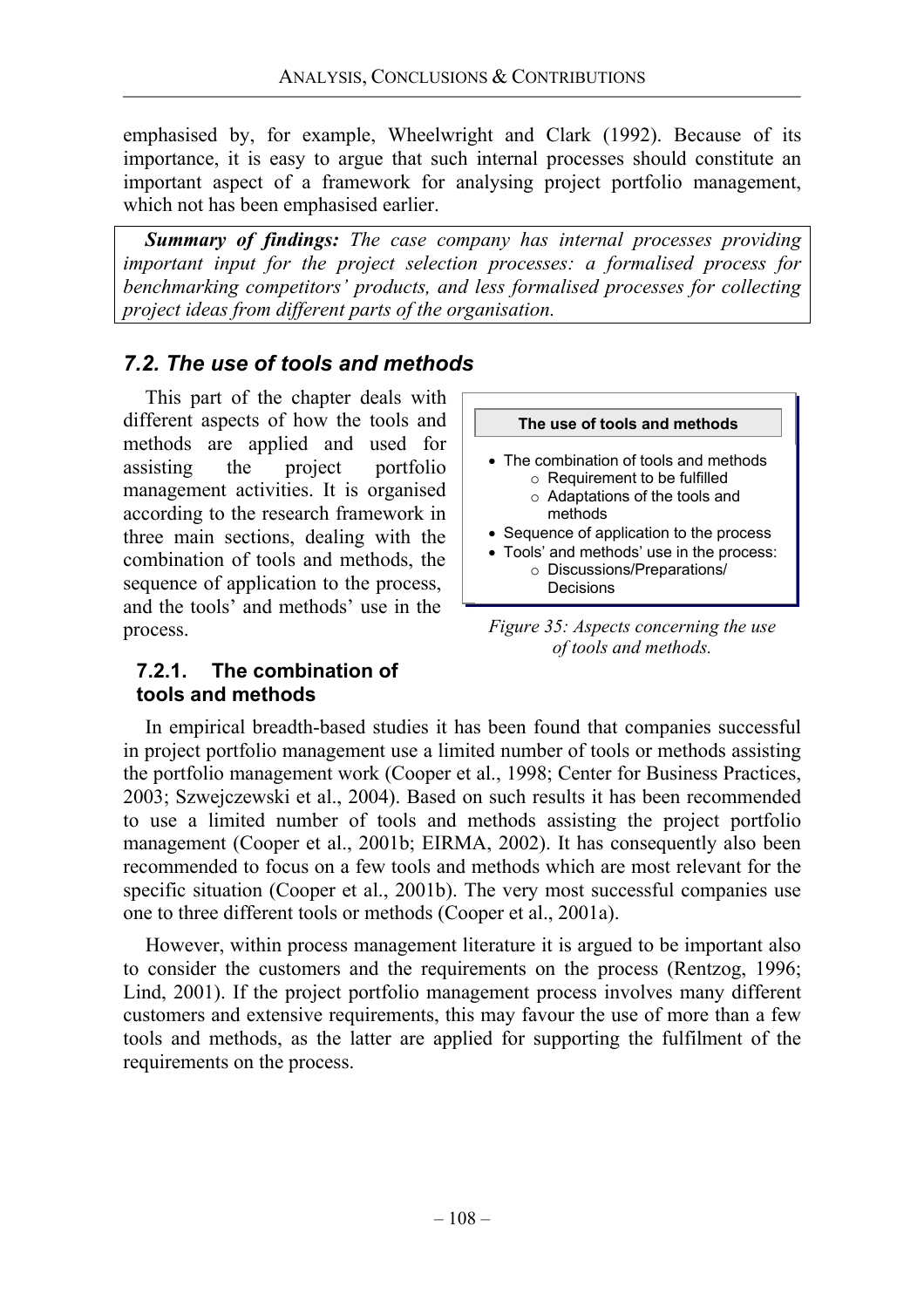The case company uses several different tools and methods for the project portfolio management process, and the main reason for their use is to assist the project portfolio management in responding to all of the different requirements on the process. The results in paper 4 (Dawidson, 2004) show that the requirements on the process at SCA AFH Tissue are comprehensive. However, research elaborating on requirements on project portfolio management at this level of detail is sparse. The goals, which are considered to be the same as the requirements on the process, are reported on a general level (EIRMA, 2002). It is therefore hard to determine if the requirements on the process at the case company are more comprehensive than among companies in general.

Some of the requirements found at the case company, however, are not reported to be found at other companies, while others are. Some of the requirements on the process at the case company are more specifically stated, compared to the general goals of project portfolio management (e.g. several specific balance aspects of the portfolio). Both that the requirements are more extensive, and that they are more specifically stated, makes it reasonable that more tools and methods are needed to assist the project portfolio management to fulfil its requirements. There may be both different types of tools and methods and different adjustments of the same tool or method. The latter is especially the case at SCA AFH Tissue, which has applied different adjustments of the same type of graphical charts to the process.

It is, however, relevant to consider whether the ambition should be to respond to every part of the different requirements on the process. The most successful companies reported to use a few tools and methods (Cooper et al., 1998; Center for Business Practices, 2003) may also focus on the most important requirements when choosing their few tools and methods, but this is not reported in these studies. The question of whether fulfilling all the requirements on the project portfolio management is more important than focusing on a few number of tools and methods cannot be answered on the basis of the empirical data provided here, but could be of interest for future research.

A contributory reason why more tools and methods than suggested by literature (Cooper et al., 2001b; EIRMA, 2002) are used, in assisting the portfolio management at the case company, is the choice to manage the different sub-project portfolio in separate processes. In each sub-process a set of tools and methods that are specifically adjusted to fit the requirements of each sub-process are applied. The same type of tool or method is therefore to some extent applied at more than one stage of the process and its sub-processes. Consequently, the use of several different tools and methods can also be seen as a consequence of dividing the project portfolio into separate sub-project portfolios. If the different sub-project portfolios were managed as separate project portfolios, the total number of different tools and methods applied to the process would be more limited. As the reason for managing the different parts of the project portfolio in separate processes is the inclusion of projects with varying characteristics in the same portfolio, this is also a reason for the use of several tools and methods.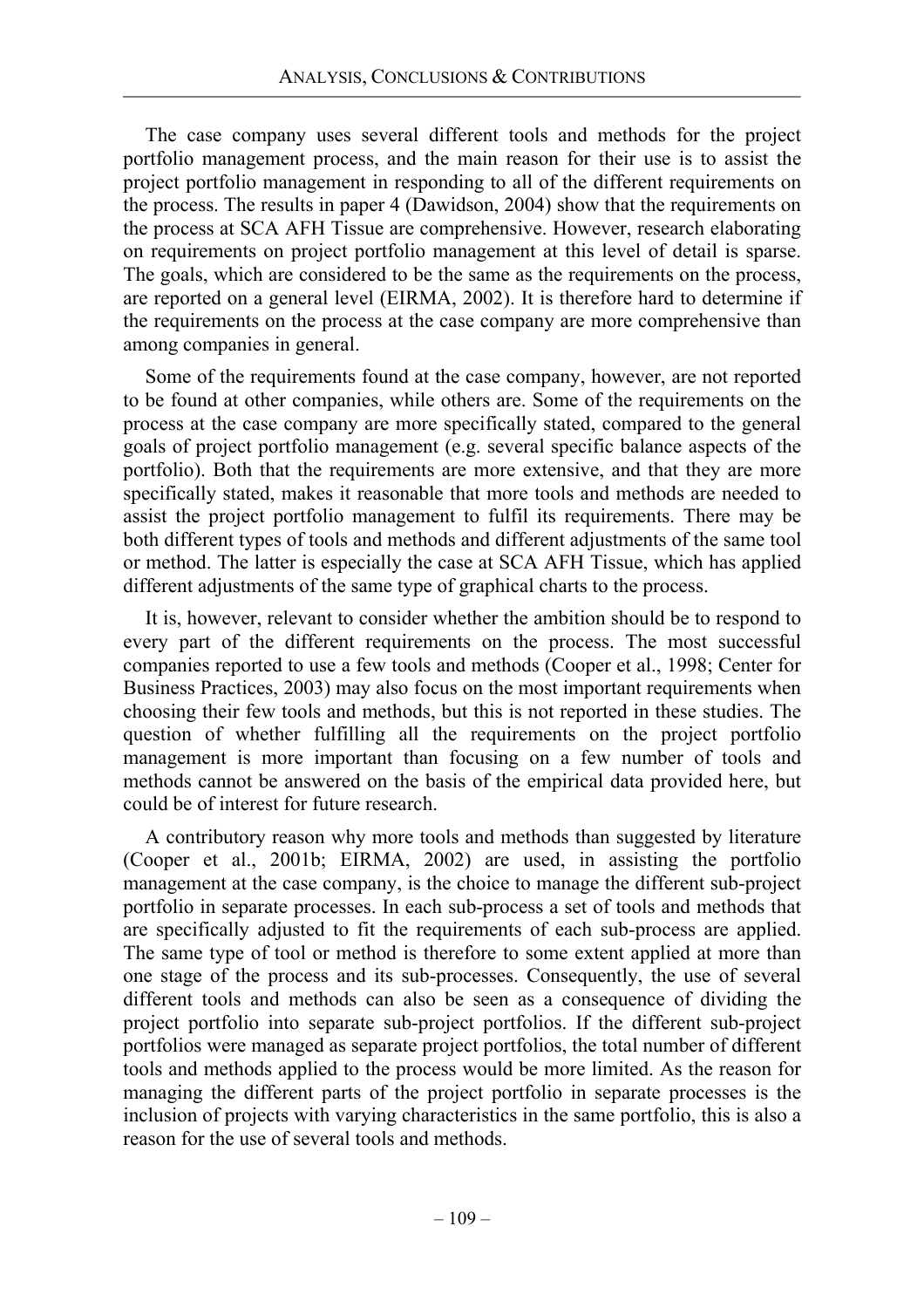*Summary of findings: The case company has applied several tools and methods to the project portfolio management process, and one reason for doing so is the extensive set of requirements on the project portfolio management at the case company. The choice to manage the different parts of the project portfolio in separate processes is another reason for applying several tools and methods to the process.*

The second area of interest regarding the tools and methods combination, according to the framework developed, is the adaptation of the tools and methods. In choosing tools and methods for assisting the project portfolio management, it is not only the choice of specific tool and method that is relevant (Cooper et al., 2001b). For specific tools and methods, several different adaptations are possible and consequently have to be evaluated (Cooper et al., 2001b). According to Meredith and Mantel (1999) the type of tool and method to use should depend on the philosophy and wishes of management, but they do not deal with how to adapt the tools and methods to the specific situation.

The primary basis for *choosing* specific tools and methods to apply to the process at the case company was the philosophy and wishes of management, as suggested by Meredith and Mantel (1999). But the specific *adaptation* of the tools and methods was not only guided by the wishes of management. Instead, the requirements on the project portfolio management process were the main guidance for *adapting* the tools and methods. As the wishes of management also influence the requirements on the process, they thus indirectly influence the adaptations of the tools and methods.

The requirements were not, however, the only aspect that influenced the adaptation of the tools and methods. The choice to divide the selection process into separate processes for the sub-project portfolios has consequences for how to adapt the tools and methods to assist the project portfolio management. In order to show different resources' splits among the sub-project portfolios, the tools and methods have to be adapted accordingly. How the project portfolio is divided into separate sub-project portfolios therefore also influences how the tools and methods must be adapted.

*Summary of findings: The adaptation of the tools and methods is affected by the requirements on the project portfolio management, but also by how the project portfolio is divided into sub-project portfolios.*

# **7.2.2. Sequence of the tools' and methods' application to the process**

Earlier research in the field has not provided any in-depth descriptions of how project portfolio management processes are set up (beside the attempts by Archer and Ghasemzadeh). Neither has research described how project portfolio management tools and methods are applied to the project portfolio management process. The attempts by Archer and Ghasemzadeh (1999) to generate a generic process do not go into the detail of how the tools and methods should be applied.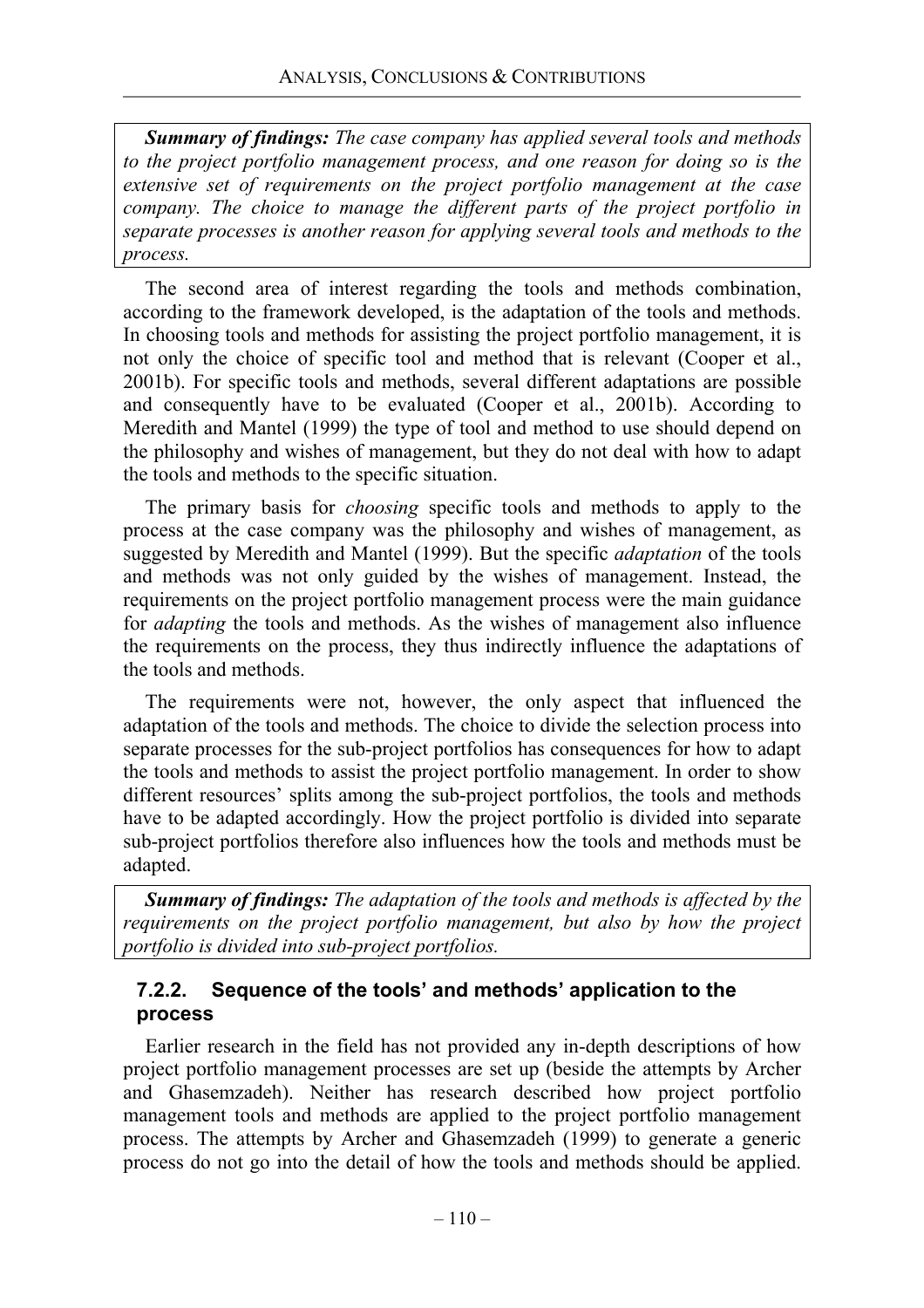Their approach is to give the decision-maker at every stage the possibility to choose the tools or methods that they find most appropriate, which implies high flexibility of a computerised database. On the other hand, best-practice studies have shown that top performers of project portfolio management have an explicit, established portfolio process with applied tools and methods for the project portfolio management (Cooper et al., 1998). SCA AFH Tissue has an approach which can be seen as a mix of these two ways of applying the tools and methods to the process. The company has chosen, adapted and applied a number of predefined tools and methods to the project portfolio management process, and in that way the approach is in accordance with the best-practice studies (Cooper et al., 1998). But on the other hand, the tools and methods applied to the process are differentiated from each other in that some of them are used for supporting the strategic resource splits among the different sub-project portfolios on different levels, while others are used to, so to say, implement strategic ambitions. These tools and methods used for supporting strategic ambitions may change as consequences of the yearly strategy processes. Consequently the choice, adaptation and application of these tools and methods are more in accordance with the thoughts of Archer and Ghasemzadeh (1999).

The application of the graphical charts showing the strategic resource divisions of the overall project portfolio effort can be seen as the basic structure of tools and methods in the process and are the ones that are predefined, in accordance with the best-practice studies (Cooper et al., 1998). It starts out at the uppermost level and is then developed down into preferred resource divisions at lower levels of the project portfolio. At the first stages, graphical charts based on historical portfolio outcomes are used (see Figure 31). In later stages when the project portfolio is aggregated, the same graphical charts are used again, but now with the planned project portfolio outcome as a basis. In this way the structure of graphical charts showing the resource divisions can be compared with a work-breakdown structure. This structure of tools and methods in the process is the one that can be seen as static and will not change due to changes in the strategy. Some of the other tools and methods that are applied to the process can, however, to some extent be said to reflect areas that are and/or have been strategically focused upon during recent years (e.g. splits by project aim, splits by different steps in the value-chain, splits by product characteristics). In the future, possibly other areas can be strategically more important to focus on, and some of the tools and methods used now can consequently be exchanged. The scoring model is another tool or method that may be changed due to changes in the strategies. The model itself will probably not change, which means the different areas that constitute the model. It is instead the different areas' mutual importance that may have to be changed if the strategic priorities in the organisation change. The charts showing the different splits based on strategic considerations and the scoring model's specific weightings may be changed from year to year, and are consequently applied in accordance with the recommendations by Archer and Ghasemzadeh (1999).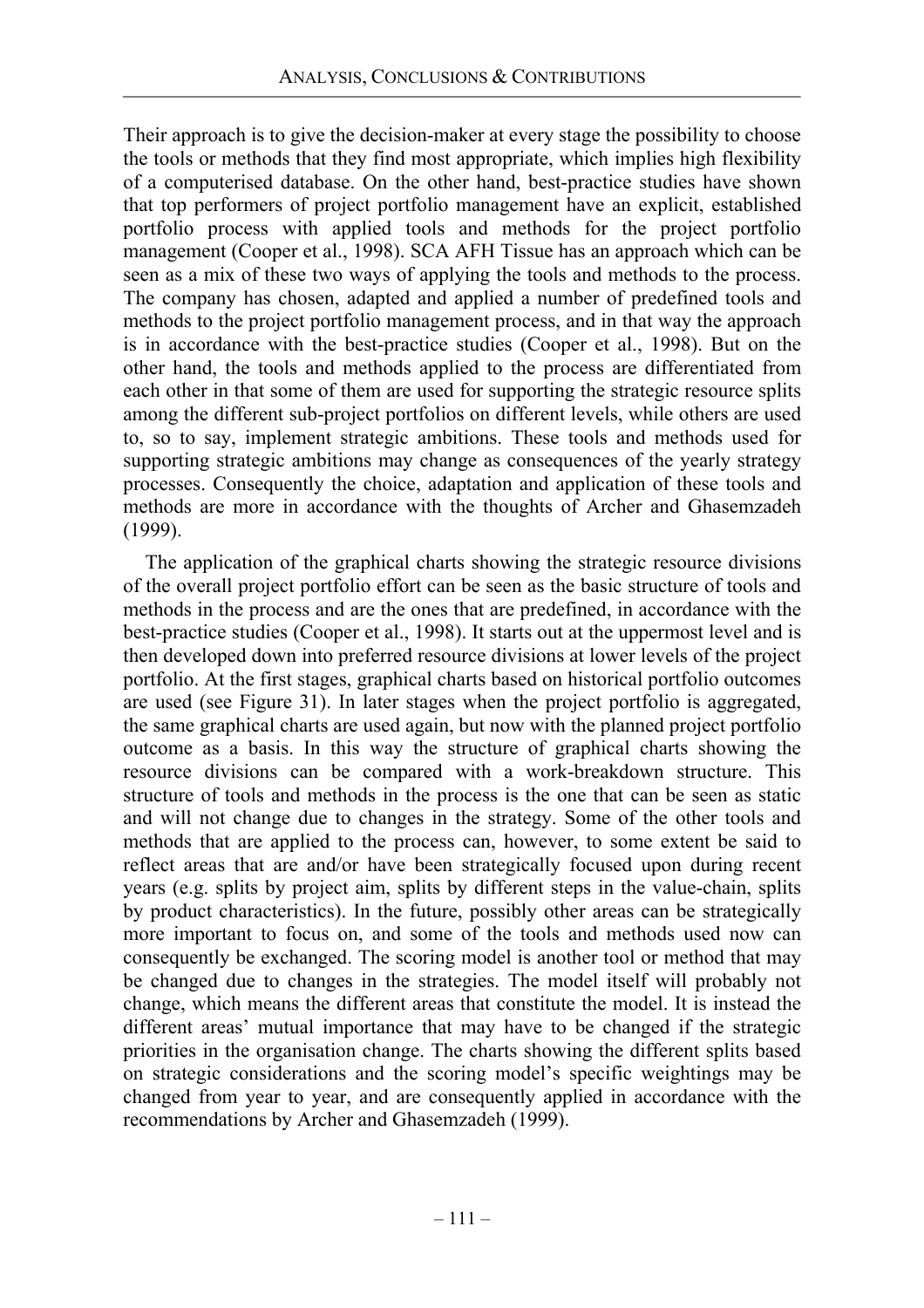*Summary of findings: The case company has formally chosen, adapted and applied a set of tools and methods to the project portfolio management process. The tools and methods can be divided in two different categories: those which are static and visualise resource splits among the sub-project portfolios, and those which are more dynamic and may be changed as consequences of strategic changes.*

The scoring model is applied to the lowest level of aggregation in the product project portfolio sub-process. The model is applied to each separate sub-process for evaluating project ideas within each product group. The application of scoring models to the process of project portfolio management is yet another area which is not dealt with in detail in the literature. Authors elaborating on scoring models do not go into detail of how the results from scoring different types of projects are compared to each other (Meredith and Mantel, 1999; Cooper et al., 2001b). Cooper et al. (2001b) do elaborate on how scorings of ideas of different maturity can be dealt with, but not ratings of, for example, projects aiming at different product groups. At the case company, the ratings from the scoring models are solely used for decisions within each product sub-project portfolio. The project scoring is not compared with scorings from other product sub-project portfolios, and the reasons are threefold.

Firstly, different forums with different persons are involved when the project scorings in the different product sub-project portfolios are discussed. As people have different apprehensions of what a specific rating should be, even though anchor values are used, it is therefore not equitable to compare ratings from the different product sub-project portfolios. Secondly, the different forums are responsible for the different product areas, and the people involved could have personal advantages from success in their own area. A risk of favourable ratings of projects therefore exists, if ratings of projects from different product sub-project portfolios are compared with each other and used for prioritising among projects on a wider basis than within each product sub-project portfolio. The resource split among the different product sub-project portfolios is therefore instead set on the basis of strategic considerations at the next level of aggregation in the process. Thirdly, the scoring model's weightings among the different criteria are set by the forum using the model itself, and are not necessarily synchronised among the different sub-processes. This makes comparisons between the projects from different sub-project portfolios impossible. This aspect is also emphasised by Cooper et al. (2001b). The sub-processes for technology and R&D projects do not use the scoring model for evaluating project ideas. In these processes the idea evaluations are taken care of in discussions at managerial forums.

*Summary of findings: The scoring model is applied to the lowest sub-process level for evaluating product projects. The ratings from the model are only used for comparing project ideas within each product category.*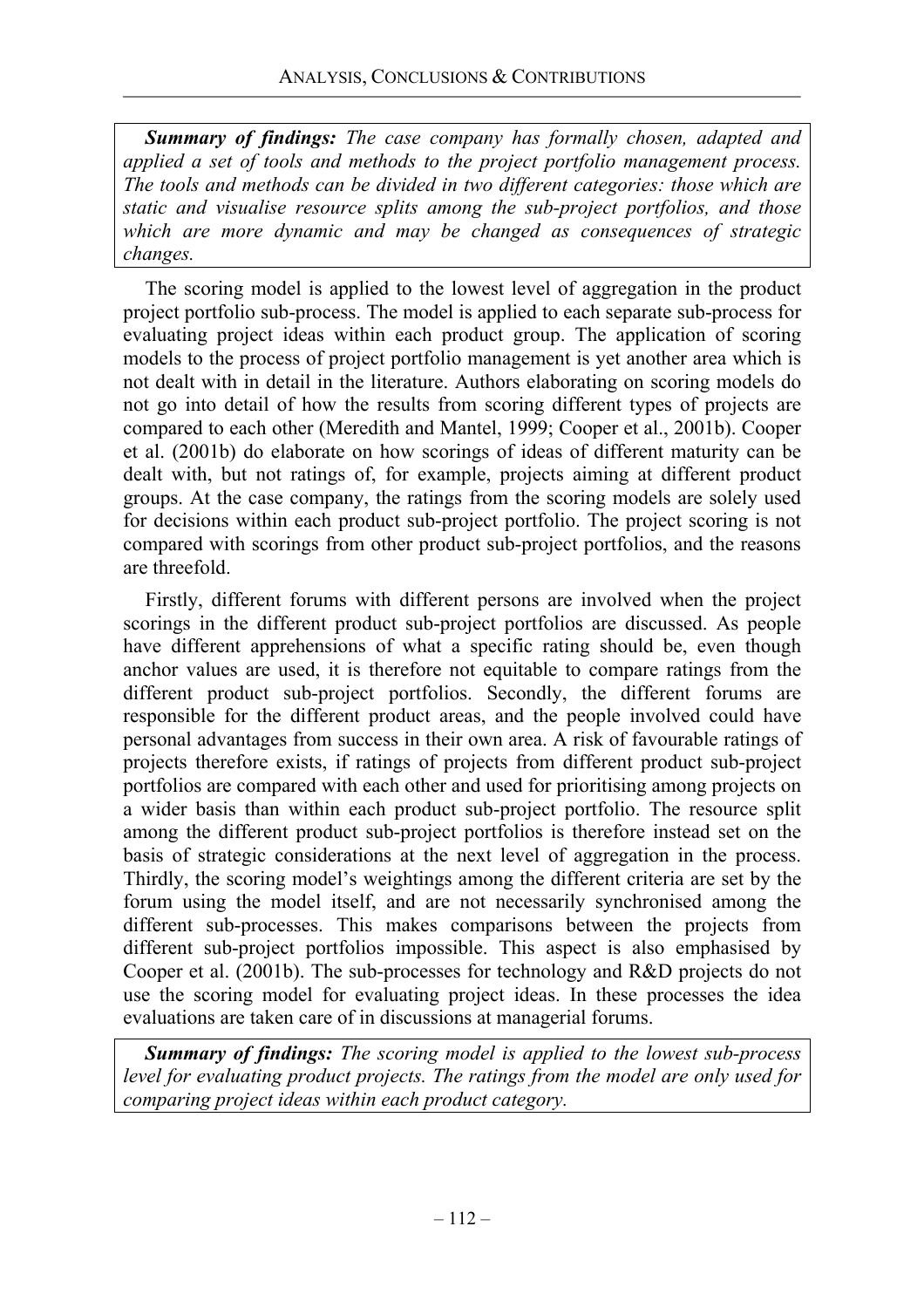#### **7.2.3. The tools' and methods' use in the process**

According to the framework for structuring the project portfolio management process of Archer and Ghasemzadeh (1999), the combination of tools and methods is all applied at one stage of the process. How the different tools and methods are used in relation to each other in such process set-ups is perhaps not interesting to study, which may be a reason why the use of tools and methods in combination is not elaborated on in earlier literature. Yet if the process is split up not only in different stages but also in different sub-processes, the question of how the tools and methods are used along the process becomes interesting. It is interesting partly since the activities along the process are related to and depend on each other, as do the tools and methods.

Some of the graphical charts are applied at more than one stage of the process and used for different purposes (see Figure 31, p.92). Some of the divisions represented by these graphical charts are decisive and provide input for the next stage in the process. The pie charts showing resource divisions connected with the first two stages are one such example. The output from the second stage, the strategic values, then sets the frame for the third stage where the actual project selection is made. In the second stage it is also decided on the preferable resource split by project aim in the three sub-project portfolios. These preferable splits are then used in the next stage, but here only as one type of information among others, supporting the decisions on projects for the portfolio. In the later stages when the process converges, the same graphical charts are used again, but now for following up the outcomes of the planned project portfolio.

The different graphical charts are therefore used essentially in three different ways: either as a basis for the decisions on preferable resource splits in the portfolio as in the first stages, or as providing portfolio information to support the decisions on projects for the portfolio, or for following up and deciding on the project portfolio composition.

*Summary of findings: The graphical charts are used at the case company in three ways: as a basis for the decisions on preferable resource splits, or as providing portfolio information to support decisions, or for following up the project portfolio composition of proposed projects.* 

An additional implication of these different ways of using the graphical chart is the use of different types of project information throughout the process. This is also an area not elaborated upon in earlier research, presumably also due to the common perception that all tools and methods are used at the same stage of the process. In such situations it may not be relevant to take into account other values than the proposed portfolio data. But in the process setting where the preferable resource splits are decided on before the actual project selection is made, as at the case company, it has been found feasible to use different types of project data throughout the process.

In the first stages where the decisions on preferable resource splits are made, the graphical charts are based on historical project data as a basis for the discussions.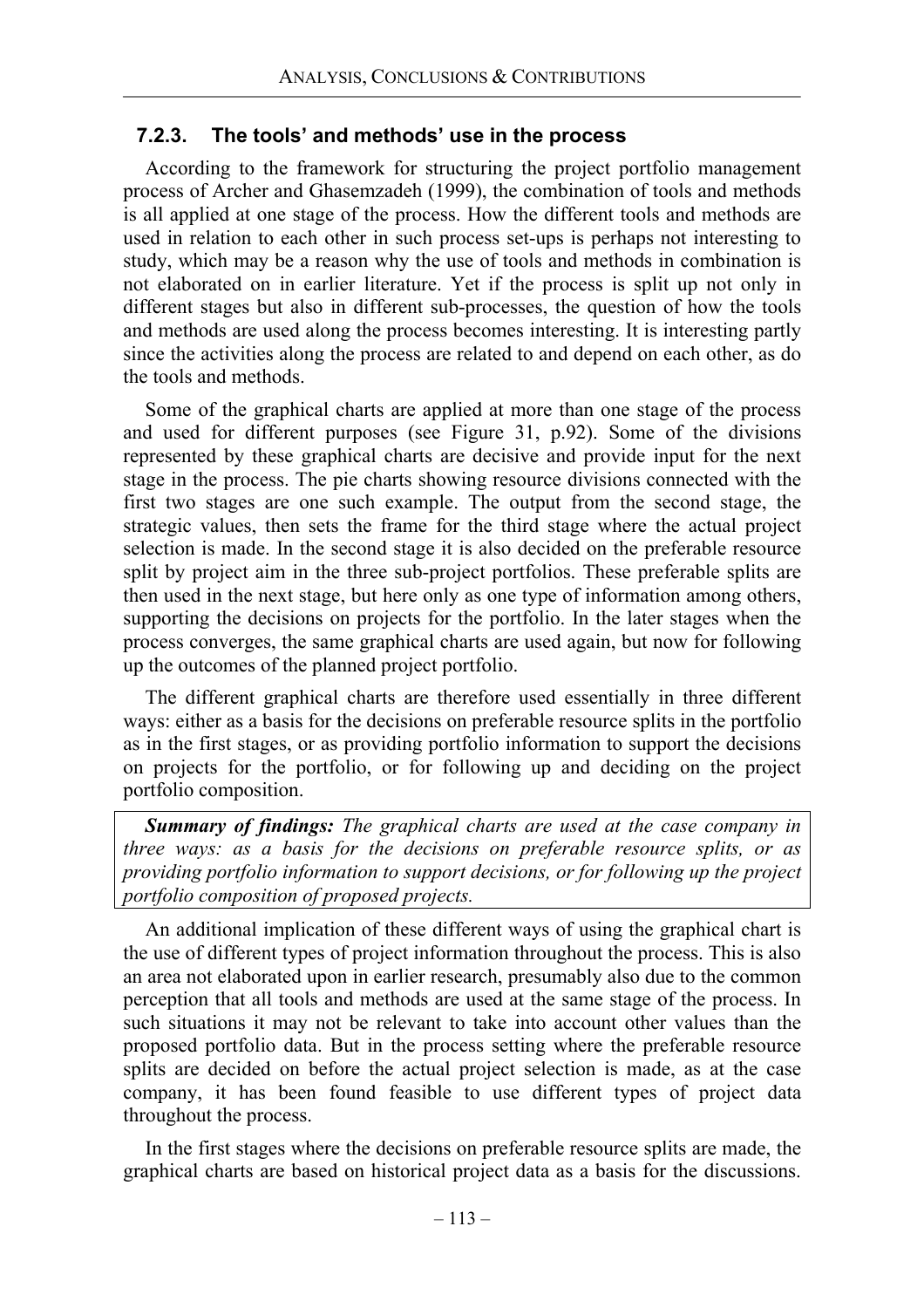The graphical charts that are used in the PPP, TPP and (R&D)PP stages (see Figure 31, p.92) are used with two different types of information. Firstly, as in the first stages, they are based on historical data – and secondly with actual project portfolio outcome, i.e. the portfolio outcome based on the inclusion of new projects proposed for the portfolio. The same holds also for the four sub-processes within the PPP process. In the last stages of the process where the proposed project portfolio is evaluated and approved, it is essentially graphical charts based on the data from the proposed project portfolio that are used as support, even though historical charts sometimes are recalled as support.

|                        |                   | Type of use |                  |           |
|------------------------|-------------------|-------------|------------------|-----------|
|                        |                   | Decisive    | Decision support | Follow up |
| Type of<br>information | <b>Historical</b> |             |                  |           |
|                        | project data      |             |                  |           |
|                        | Proposed          |             |                  |           |
|                        | project data      |             |                  |           |

*Figure 36: Classification of the graphical charts' use in the project selection process* 

These different types of information used in the graphical charts can then be combined with how they are used in the process. This results in a matrix like the one shown in Figure 36. From the matrix it can be concluded that the graphical charts are applied to the process in four different ways.

*Summary of findings: The graphical charts applied to the project portfolio management process are used in four different ways according to the matrix in Figure 36. The matrix is composed of the three different types of use and two different types of project portfolio data.*

## **The scoring model's use in the process**

The other type of tool or method that is used in the project portfolio management process, the scoring model, is applied to the product project sub-processes. The ratings of the projects in this type of model, according to Meredith and Mantel (1999), can be done in two different ways. The rating may either be carried out by one person who is responsible for the evaluation and selection, or it may be performed by a committee charged with the responsibility. The authors state further that if a committee handles the task, the individual rankings can be developed anonymously and the set of anonymous rankings can then be examined by the committee itself for consensus. At the case company, the scoring model is used in a somewhat different way. The model, even before the ratings are set, is used as a basis for discussion. The different areas covered by the model are each a basis for discussions where consensus in the group is reached and no anonymous ratings are used. This way of using the scoring model has proven to give a more common view of the project ideas among the participants in the forum. The participants normally do not have such a common view of the project ideas before starting the discussions. This strength of using scoring models is also supported by the findings of Cooper et al. (2001b).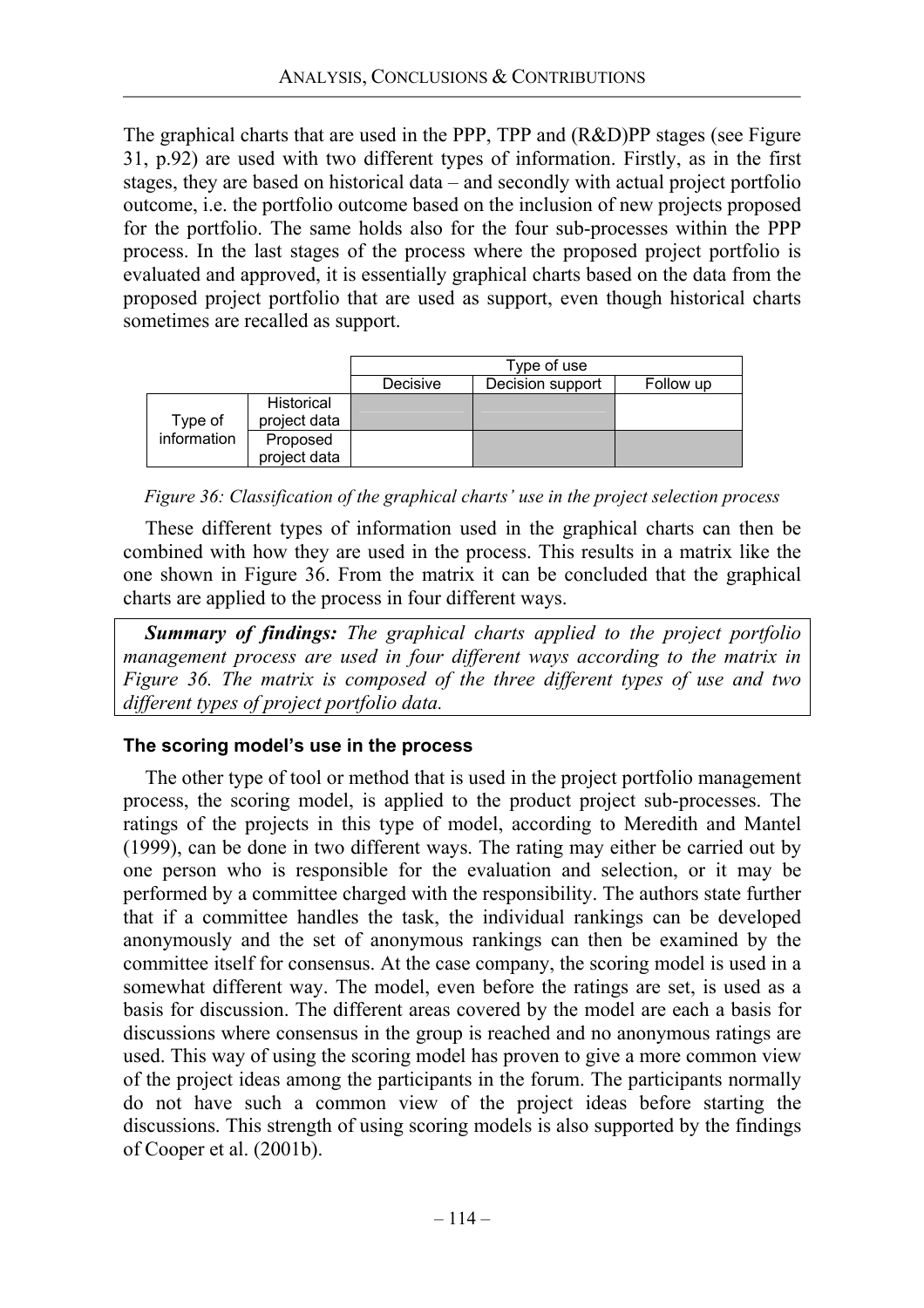The outcomes from scoring models can be used in various ways, from decision tools *per se* to inputs for qualitative discussions (Cooper et al., 2001b). At the case company, the output from the project scorings are used as an input of information, into a qualitative discussion on which projects to include in the portfolio. An example of other input of information used in these discussions is project portfolio data provided by the graphical charts.

*Summary of findings: The scoring model is used as a basis for discussion in management forums and in a way where consensus is reached on each parameter constituting the model. The outcomes from the models are used as one input among others, for a qualitative discussion on which projects to choose.*

# *7.3. Organisational aspects*

According to the research framework, three different organisational aspects are important for understanding how project portfolio management is organised. This part of the chapter is structured according to these three areas, which are the organisational setting, the participants and the responsibility distribution.

## **7.3.1. Organisational setting**

In the theoretical exposition and in Chapter 4 when elaborating on the



*Figure 37: Organisational aspects in the research framework* 

research framework, it has been observed that literature focusing on organisational aspects of project portfolio management is sparse. The organisational setting of the development organisation was stated, when developing the research framework, to be important for understanding how the project portfolio management is organised. The organisational setting of the development organisation is, however, more relevant for understanding where the different participants involved in the project portfolio management organisationally belong. Which participants are involved in the project portfolio management is dealt with separately in the next section.

One notable finding regarding the development organisation's relation to the project portfolio management has been made in the case study. To ensure balances in the project portfolio is commonly seen as one of the aims of project portfolio management (Cooper et al., 2001b; EIRMA, 2002), and consequently authors deal with different types of balance aspects in the portfolio (Cooper et al., 2001b). The overall balance among the different sub-project portfolios at the case company is one example of such balances dealt with in literature. A possible interpretation is that this division into different sub-project portfolios is based on the organisational setting of the development, but that interpretation would be wrong.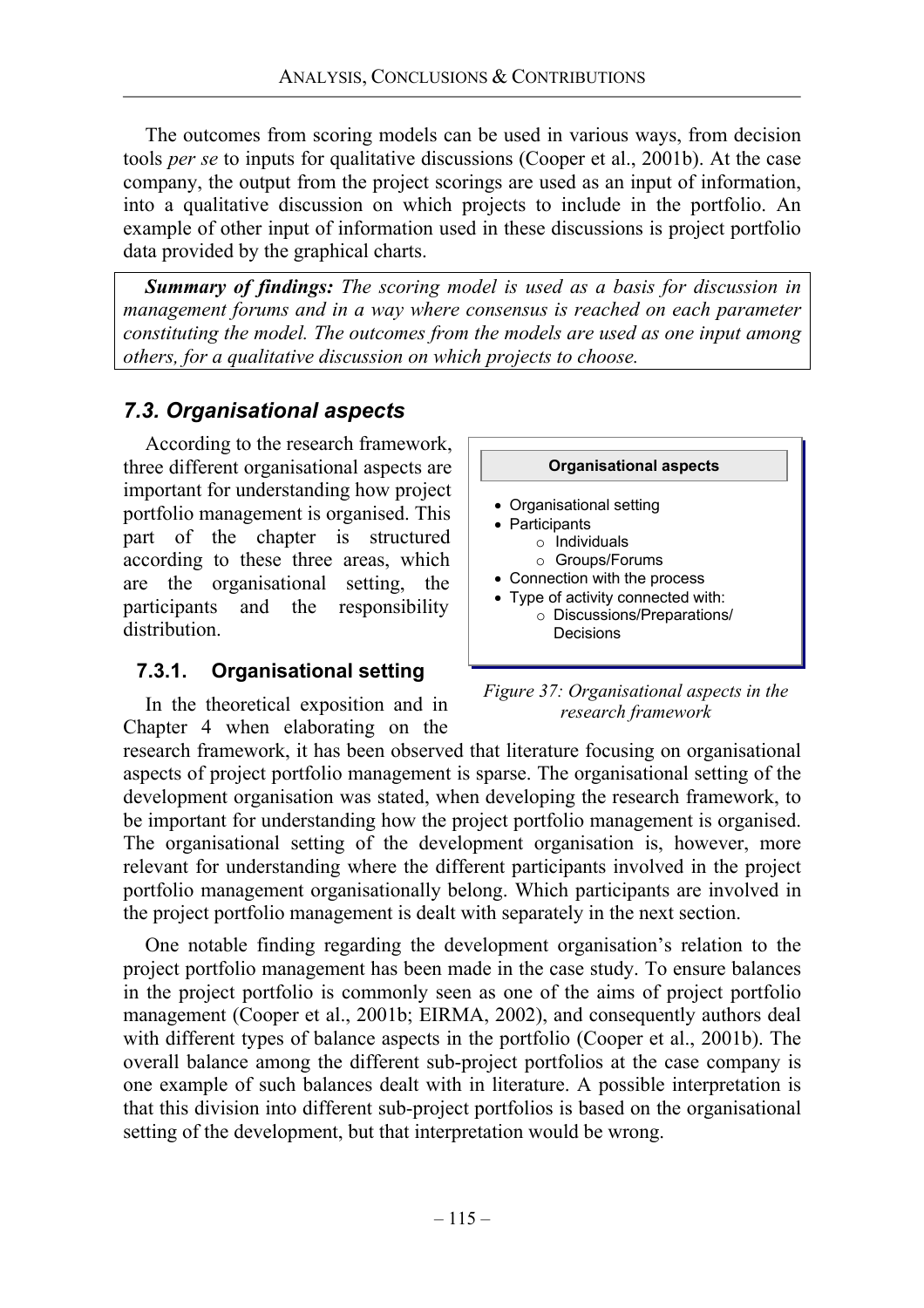The division of the project portfolio into product development projects, manufacturing process development projects and technology development projects is based on the fact that the projects have distinctive characteristics, and that different strategies are developed for the different types of development (as has been described in section 7.1.2). Even though similarities with the organisational setting of development organisation exist, the organisational structure should not be seen as the basis for dividing the projects into sub-project portfolios. The project portfolio management process, the sub-processes and the tools and methods used are desired to be stable over a considerable time period, and consequently also to be resistant to organisational changes. Therefore the division of the project portfolio was desired to be based upon more stable characteristics than the organisational structure of the development organisation.

*Summary of findings: The division of the project portfolio into sub-project portfolios is based on the projects' distinctive characteristics and different strategies, and not on the organisational setting of the development organisation.*

# **7.3.2. Participants**

Project portfolio management literature in general suggests that the project portfolio management activity should be carried out by a group of experienced managers with relevant knowledge about the projects and their environment (Kendall and Rollins, 2003). The relevant kinds of knowledge that are normally involved in the decisions are R&D, marketing and senior management (EIRMA, 2002). These findings from earlier research, however, consider the management of the overall project portfolio and not situations where the project portfolio management processes are separated. On the overall level of such separated project portfolios, the same functions are supposed to be present, but whether all functions are involved also in the separate sub-project portfolio processes is not clear.

The divided project portfolio management process at SCA AFH Tissue includes, on the overall portfolio level, all of the functions emphasised in the literature as important to involve (Cooper et al., 2001b; EIRMA, 2002). The Category, the R&D unit, and senior managers with large industrial experience are involved in the project portfolio's management. The Category, which is the product organisation, should here be seen as representing marketing. But at the case company, representatives from manufacturing are also represented in the project portfolio management process, which is not explicitly emphasised in literature (Cooper et al., 2001b; EIRMA, 2002). As all types of projects using the same base of resources should be part of the project portfolio, including manufacturing process development, it would be natural to include representatives from this function. One reason why the manufacturing function is seen as important to involve at the case company may be the characteristics of the industry. Efficient manufacturing is a very important factor for being successful at the marketplace, and thus important to involve in the management of the project portfolio. Another reason could be that the literature on project portfolio management generally focuses on either product projects or R&D projects, and does often not include manufacturing process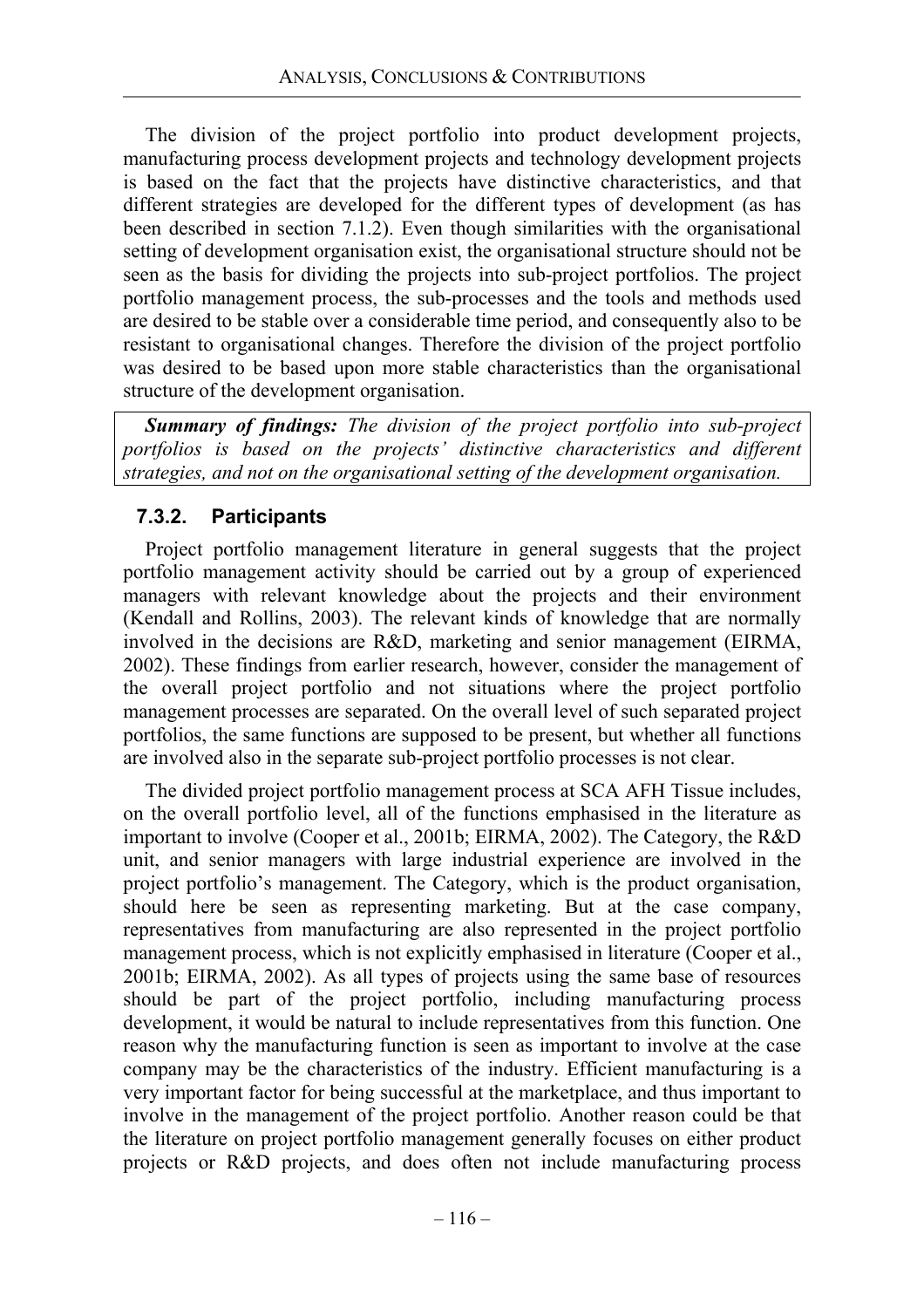development-focused projects in the portfolios. Thus, manufacturing personnel are not considered as important to involve as R&D, marketing and senior management.

Not all of the different organisational units with requirements on the project portfolio's management are represented in the groups or forums responsible for the management of the portfolio. The Environment department, the Sourcing department and the Patent department are not represented in the portfolio management process. Their requirements on the project portfolio management process differ, however, from the requirements of the functions directly involved in the process, in that they are more interested in the planned project portfolio, which does not imply that they need to be involved in the actual management of the project portfolio.

*Summary of findings: Beside the functions generally considered important to involve (R&D, marketing and senior management), representatives from manufacturing are considered equally important to involve in the management of the project portfolio at the case company. Not all of the organisational units expressing requirements on the project portfolio management process are involved in the management of the project portfolio.* 

If the focus is instead put on the different sub-project portfolios' management, the three functions are not all directly involved in each of the sub-processes. The technology project portfolio sub-process does not include representatives from R&D or from the Category in the process. Likewise the R&D project portfolio subprocess does not involve representatives who organisationally belong to the Supply-chain and Category. But in order to increase the integration between the market side (Category) and R&D, the product development managers are involved in both the product sub-project portfolio process and the R&D sub-project portfolio process. The product development managers thus facilitate the integration of market perspectives into the R&D project portfolios' management, which is seen as an important area for the success of R&D activities in general (Cooper and Kleinschmidt, 1987). The product development managers are responsible for the development of the different product categories, and belong organisationally to the R&D unit. The product development managers also facilitate the necessary integration of R&D knowledge into the product sub-project portfolio processes. This integration on the sub-project portfolio process levels is critical, as the projects undertaken within R&D must be possible to translate into successful products in the marketplace. Likewise, it is important to get input into R&D regarding which early development projects (or research projects) need to be undertaken to support the market priorities. Hence, a deep knowledge of each other's development priorities is needed and is also seen as crucial at the sub-project portfolio process level.

*Summary of findings: Not all of the functions important to involve in managing the project portfolio are involved in each of the sub-processes. But crossrepresentation is necessary to facilitate the integration between the sub-processes.*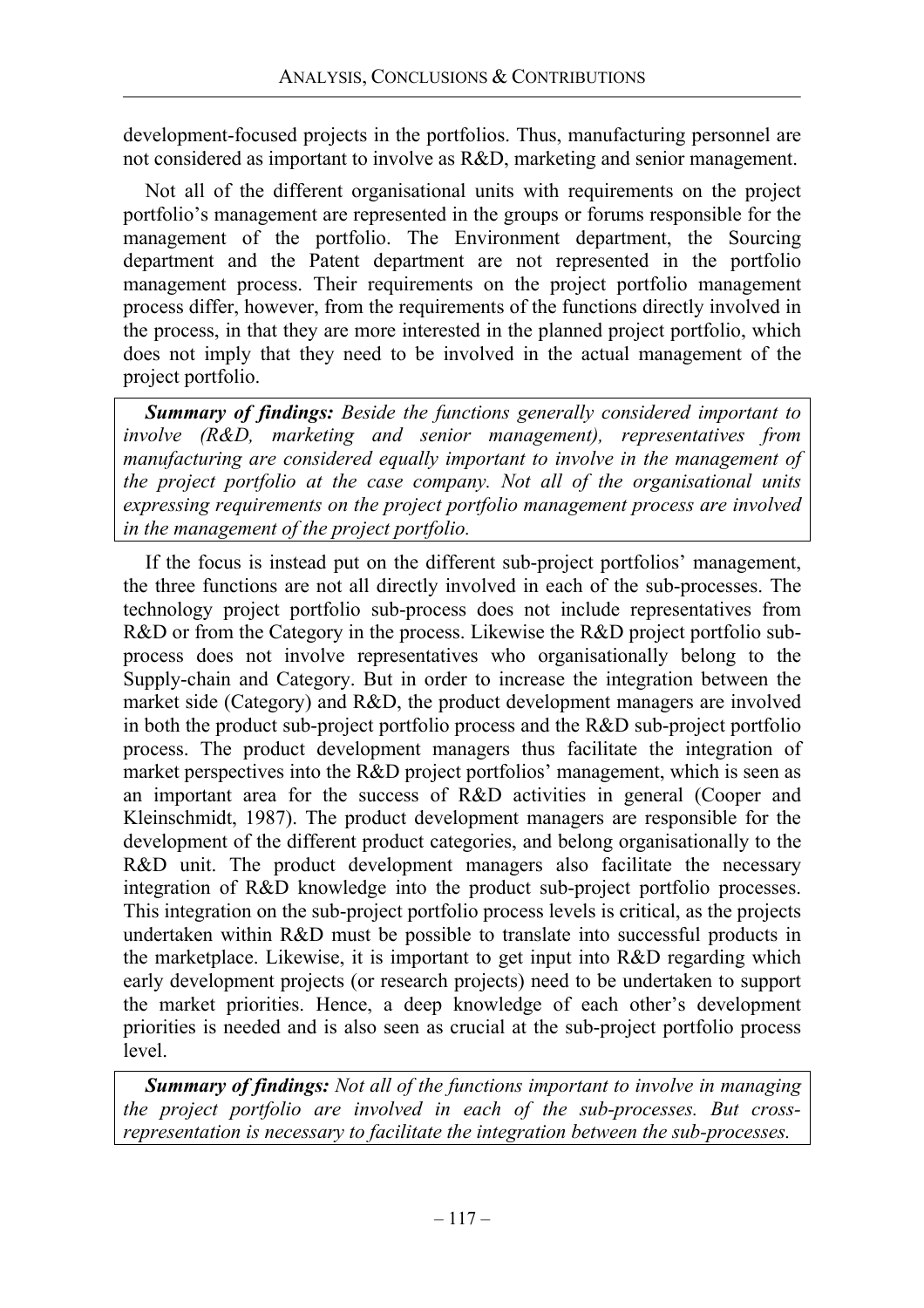## **7.3.3. Responsibility distribution**

For project portfolios which are managed as one overall project portfolio by one single management group, the responsibility distribution is not important to consider, as all decisions are made by the same group of managers. But for project portfolios which are managed in separate processes, like the one at the case company, the responsibilities for the different sub-processes have to be defined. In section 6.3.3 the responsibilities' distribution for the different sub-project portfolios and subsequent sub-processes were described. Delegating the responsibilities in this way is therefore a consequence of dividing the process into different subprocesses.

Section 6.3.3 also describes the cross-participation in the different forums along the sub-processes. There are basically two different reasons for this overlap of representation along the processes. Firstly, the managers involved, in the stage before the one that they are actually responsible for, also provide important input to the discussions and decisions in the preceding stages. Secondly, it is an important way to sell the decisions which basically are prioritisations among different areas. Such decisions are sometimes hard to get full commitment or acceptance for, if the managers themselves not are involved in the decisions.

*Summary of findings: The responsibility for the overall project portfolio is delegated to managers at subsequent organisational levels.*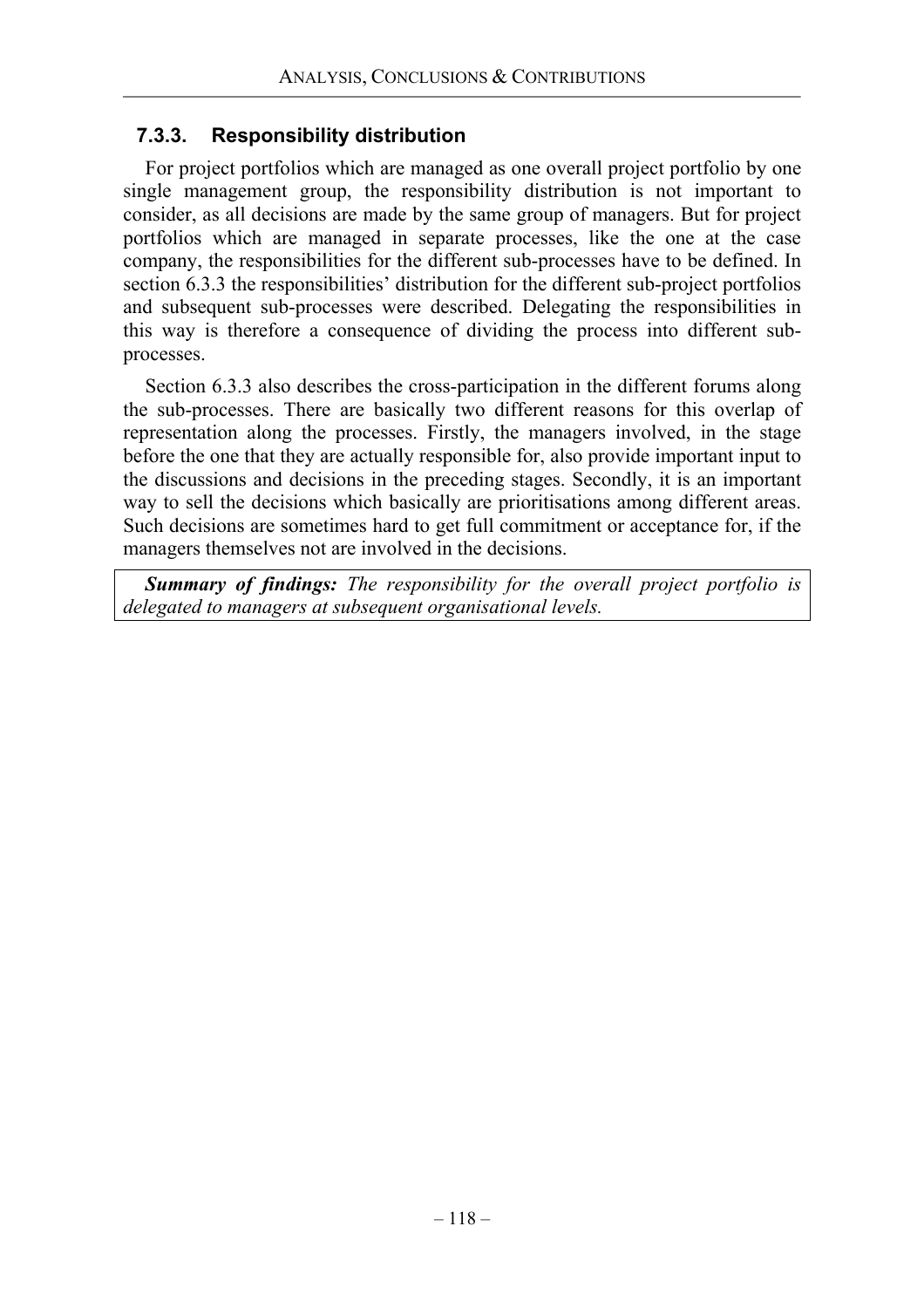# **8. Aspects of importance for organising project portfolio management**

*This chapter aims at answering the research questions by synthesising the empirical findings from the analysis in Chapter 7, but also by relating the empirical findings to existing theory. The chapter is structured according to the three research questions, and at the end of each section a short summary of the conclusions for the research question in focus is given.* 

# *8.1. Implications for organising the management of project portfolios including different types of projects*

After the first research question was presented in Chapter 2, it was stated that the ambition of identifying implications for organising the management of project portfolios including different types of projects is not to bring up a complete set of implications. Instead it was stressed that the ambition is to identify implications of importance for organising such project portfolio management.

Studies of project portfolio management generally focus on portfolios including projects which are rather homogeneous, i.e. similar project characteristics in terms of the aim of the project (Elonen and Artto, 2003). Even though seldom explicitly described, the impression is that the project portfolios deal either with new product projects or with R&D projects (EIRMA, 2002). This was also supported by the findings from the multiple case study (Dawidson et al., 2005). Even though projects in such portfolios can differ to a large extent in terms such as project time, technological novelty, project risk or possibilities for future rewards, to mention just a few, they will still be considered homogeneous in comparison to project portfolios where, for example, R&D projects as well as new product projects – or more different types of projects – are included in the same portfolio.

In the theoretical exposition, three areas of aspects important for organising project portfolio management were recognised: procedural aspects, aspects regarding the use of tools and methods, and organisational aspects. These three areas were also the ones that constitute the main areas in the research framework. The inclusion of distinctive types of projects in the same project portfolio is supposed to have implications for these areas, which consequently will be analysed here. The section is therefore structured according to the three main areas of aspects important for organising project portfolio management.

## **8.1.1. Implications for the procedural aspects**

According to the theoretical exposition, aspects commonly emphasised as important in project portfolio management literature are how the project portfolio decision process is arranged (Archer and Ghasemzadeh, 1999), how the project portfolio review process is arranged (Cooper et al., 2001b), and how frequently the portfolio is updated (Sommer, 1999; EIRMA, 2002; McDonough III and Spital, 2003).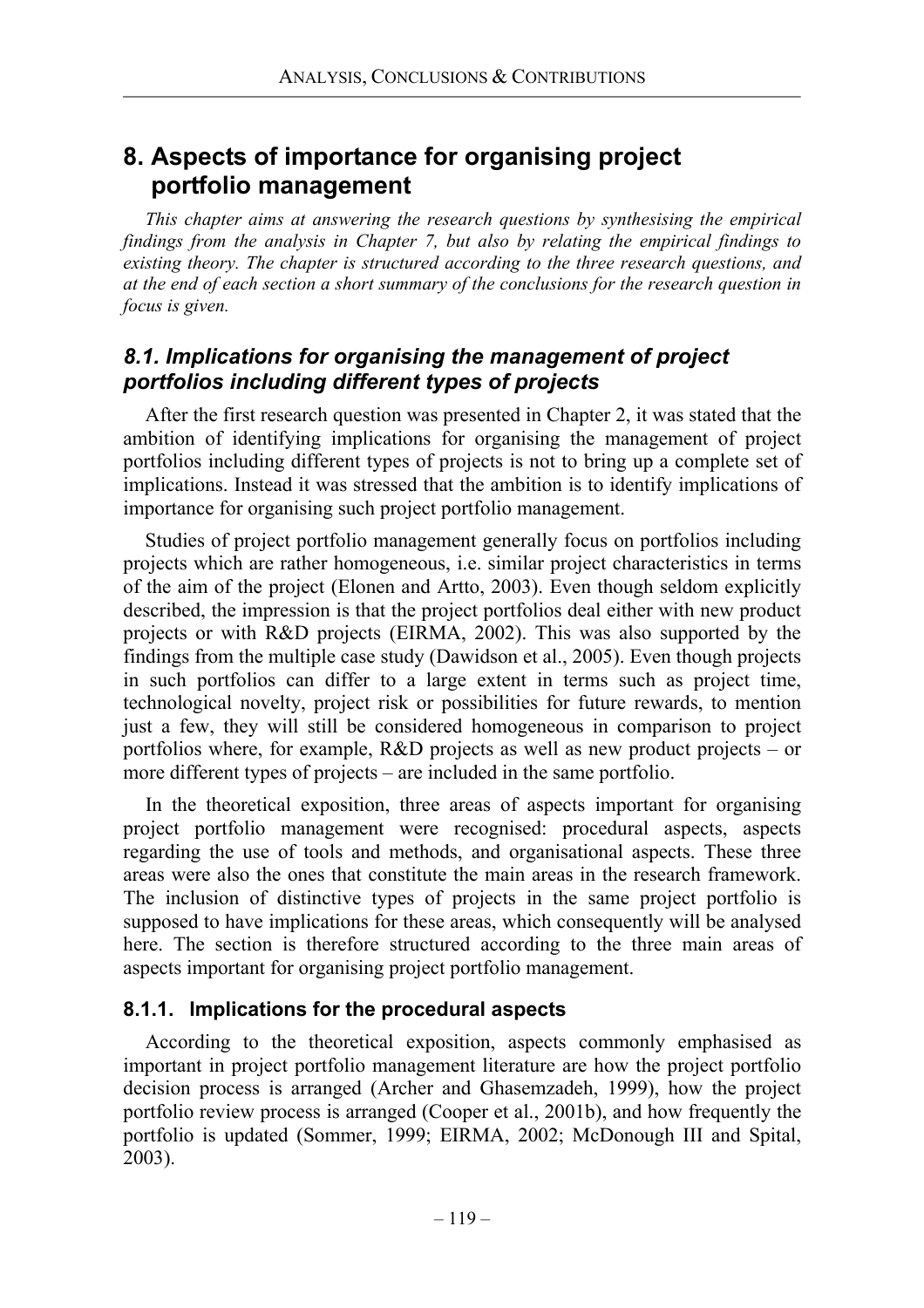It is generally agreed in literature that project portfolio management processes should be formal and should handle all types of projects in their entirety (Bridges, 1999; Cooper et al., 2001b). Beside this general advice on the formality of the process, very few authors elaborate on how the process should be arranged. Archer and Ghasemzadeh (1999) have made some effort to specify a framework of generic stages of the project portfolio management process, but these authors do not consider the heterogeneity of the projects included in the portfolio.

If projects with distinctive characteristics are included in the same portfolio, Cooper et al. (2001b) suggest using the approach of strategic buckets. They suggest this approach as a project portfolio method where resources are allocated to different parts or strategic buckets of the portfolio, which means allocating resources to different types of projects in the portfolio. However, they do not consider whether the projects in the different strategic buckets need to be managed in different ways and, thereby, provide implications for how the project portfolio decision process should be arranged.

At the case company, the different types of projects included in the portfolio go under different strategies which have implications for the project selection process. Projects are generally seen as an important way to operationalise the strategies (Cooper et al., 2001b) and to allow different strategies to influence the different types of projects in the portfolio. The case company has divided its project portfolio into sub-project portfolios, in accordance with the recommendations of strategic buckets by Cooper et al. (2001b). But the case company has taken one step further by dividing the project selection process into separate sub-processes for the different sub-project portfolios.

To divide the project portfolio into separate sub-project portfolios in accordance with the suggestion by Cooper et al. (2001b) was, at the case company, not found to be sufficient for handling projects under different strategies. Projects with different characteristics, as at the case company, also need to be evaluated in different ways, including different types of in-depth project information. This knowledge cannot possibly be provided by individuals – even within each subproject portfolio – as the different sub-project portfolios include projects with such characteristics as development of different groups of products, and different parts of a complex manufacturing process. To include managers representing such different knowledge in one and the same decision process is seen, at the case company, as neither manageable nor efficient.

The suggestion of using the strategic bucket approach (Cooper et al., 2001b) by allocating resources to different groups of projects is not enough for project portfolios including such different projects as product, manufacturing process and technology development projects. Not only different strategies need to be taken care of, but also different types of project information, and thus also managers with different knowledge must be involved in the selection of projects for the portfolio.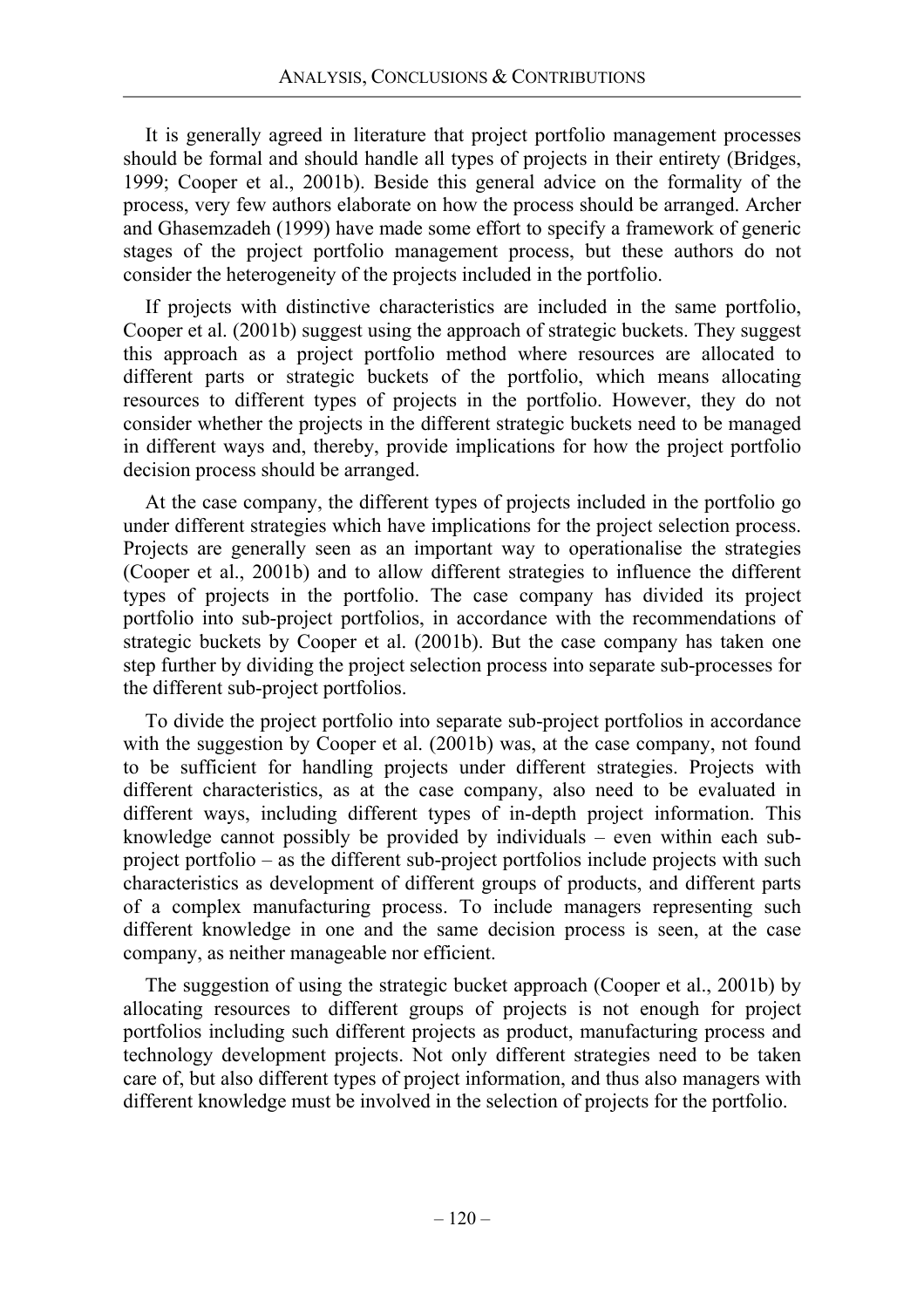But the division of the process into separate sub-processes for the sub-project portfolios should only be seen as one way of dealing with different projects in the same project portfolio. Other ways could also prove feasible; although they must have in common that the project selection process allows taking into account different strategies, different ways of evaluating projects, and involvement of managers representing different areas of knowledge.

*Conclusion: The process of selecting projects for the portfolio must allow taking into account different strategies, different ways of evaluating projects, and involvement of managers representing different areas of knowledge.* 

The division of the selection process into separate sub-processes, as at the case company, has further implications in that the overall selection process has to converge again in later stages. Through converging the process in the later stages, the projects can still be kept as one single project portfolio. The findings from the study also show that such synchronisation in the end of the process is not sufficient. The process must also allow synchronisation between the different sub-processes.

The second activity important in project portfolio management is the regular review of the project portfolio. Generally the processes of selecting projects for the portfolio and reviewing the project portfolio are conducted as a joint process (Archer and Ghasemzadeh, 1999; Cooper et al., 2001b). The appropriate frequency of the regular updates of the project portfolio depends upon factors such as the type of projects that are considered in the portfolio, the lead time of the development, and the dynamics of the industry (McDonough III and Spital, 2003). Including different types of projects in the same portfolio therefore yields implications for how to manage different frequencies of the portfolio updates for the different projects included.

The projects included in the project portfolio at the case company differ from each other in diverse respects. The mean lead times of the different types of projects vary widely. Technology development projects and manufacturing process development projects are on average longer than product development projects. The dynamics of the project environment for the different projects is another characteristic that distinguishes the projects from each other. The project environment for a product project changes, on average, faster than does the environment for both a technology and a manufacturing project. These differences in project characteristics have the consequence that the product sub-project portfolio needs to be updated more frequently than both the technology and the manufacturing sub-project portfolios, which is in accordance with the reasoning by McDonough III and Spital (2003). This need of updating the different sub-project portfolios has, in turn, consequences for how to arrange the process.

The selection process is done on a yearly basis at the case company, as an extension of a yearly strategy process. In the yearly selection process a review of the project portfolio is included, but this update is not appropriate for all the subproject portfolios. To handle these different needs of updating the sub-project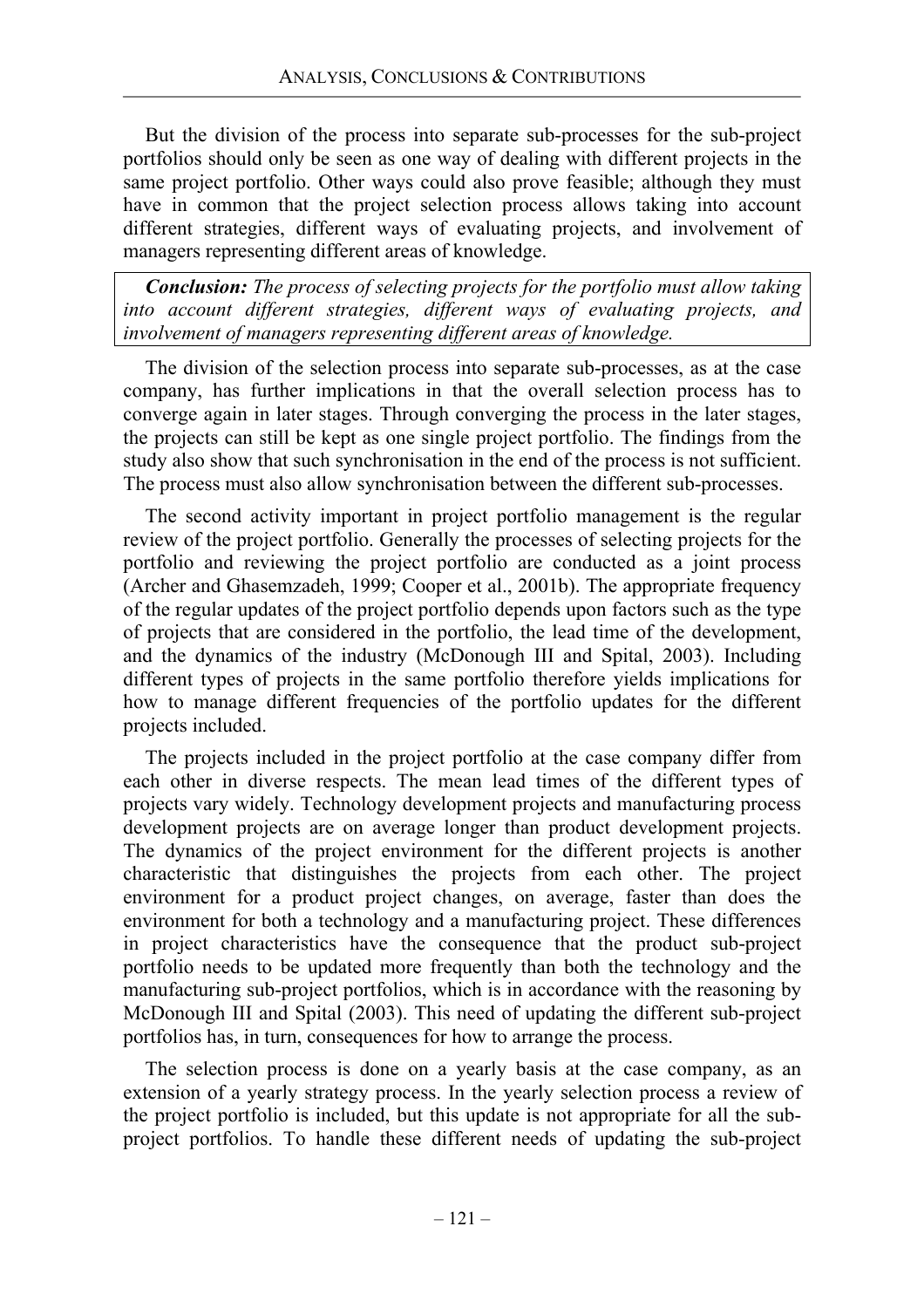portfolios, the case company has chosen also to split the process for reviewing the project portfolio into separate sub-processes for the sub-project portfolios.

As a consequence of updating the different sub-project portfolios with different frequencies, the portfolio review process must also be separated from the project selection process. The reason is that the selection of projects for the portfolio is still done once a year, as an extension of the yearly strategy process.

Since earlier literature seems to handle projects with rather similar project characteristics in the project portfolios (EIRMA, 2002; Elonen and Artto, 2003), it overlooks the issue of how to take care of portfolios including different types of projects in need of different frequencies of updates. To allow for such differences in updating the different types of projects in the portfolio, the case company updates the different projects in separate sub-processes. Another possible solution could be to set the frequencies of the reviews on the basis of the types of projects that need to be updated most frequently. But this has the consequence of reviewing parts of the portfolio more frequently than needed. Other ways of dealing with these differences in need of updating different parts of the portfolio could also be feasible, but common to them must be that they are flexible in taking care of different needs of updating for the different types of projects.

*Conclusion: The process for reviewing the project portfolio must be arranged in a way that allows for taking care of the different projects' needs of being updated with different frequencies.* 

As both the selection of projects for the portfolio and the reviews of the project portfolio are handled separately and are divided in the same way, it would have been possible to run both of them as one sub-process for each sub-project portfolio. But as the same base of resources is used for all projects in the overall portfolio, the selection process has been run once a year for all of the three sub-project portfolios. As the sub-project portfolios need to be reviewed with different frequencies but all of them more than once a year, the company has chosen to separate the processes for selecting projects for the sub-project portfolios and for reviewing them. This cannot be seen as a direct implication of including different types of projects in the portfolio, but is a result of dividing the project selection and portfolio review processes into sub-processes. In order to keep the overall project portfolio as one single portfolio of projects, the selection sub-processes and the portfolio review sub-processes are followed up on the overall project portfolio level. This enables reprioritising of resources also between the different sub-project portfolios.

### **8.1.2. Implications for the use of tools and methods**

In the theoretical exposition it was noted that little attention has been paid to how project portfolio management tools and methods are used to support the project portfolio management activities. The types of tools and methods favoured are company-specific and dependent on the goals that management wishes to focus on (Bridges, 1999; Meredith and Mantel, 1999). Aspects influencing the use of tools and methods in such specific situations have not been examined so far.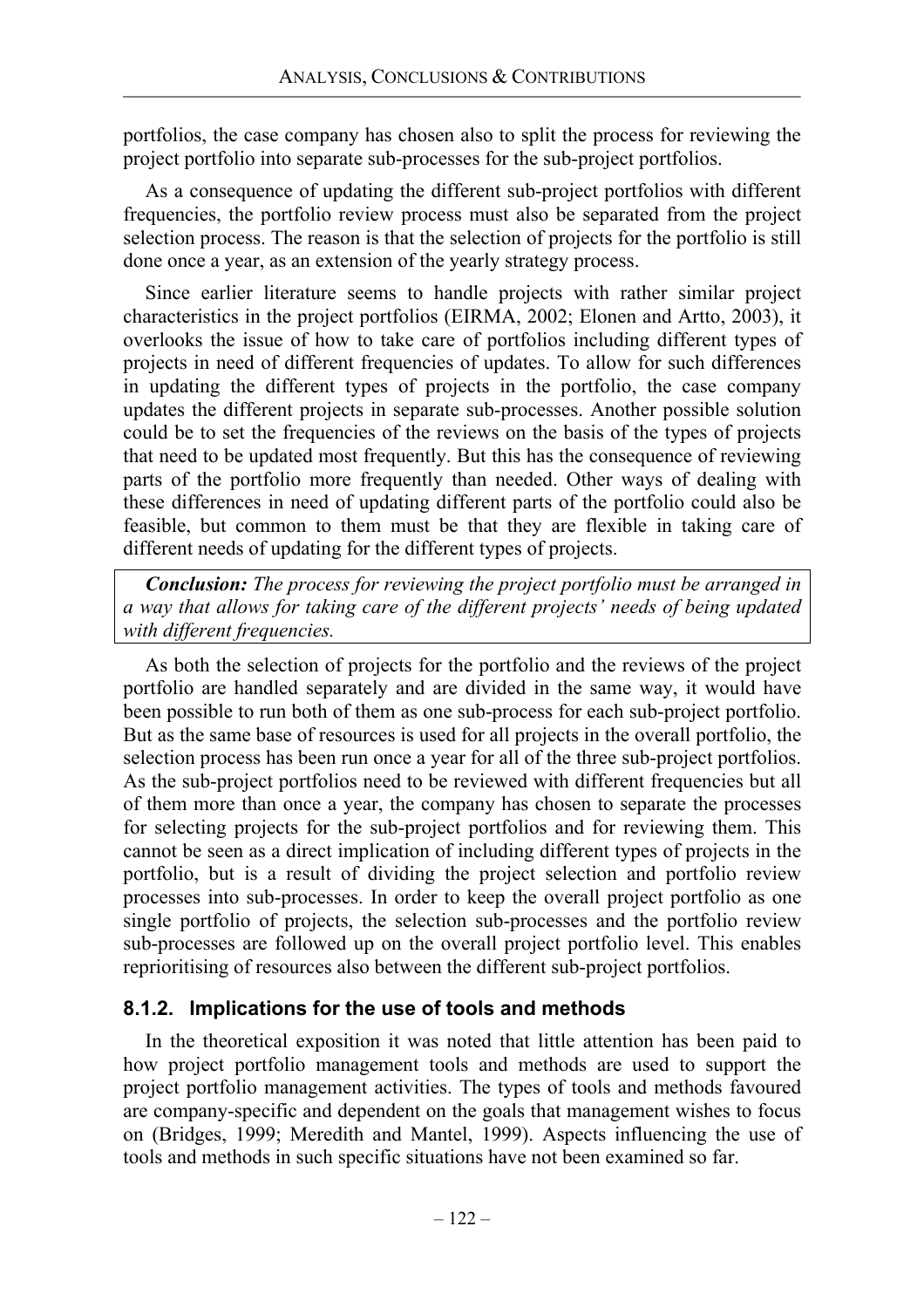In terms of understanding how project portfolio management is organised, though, it was stated when elaborating on the research framework that three different aspects are relevant to the use of tools and methods: their choice, adaptation and application to the activities (while not explicitly stated thus in the final research framework). As these three aspects are essential for understanding the use of tools and methods in project portfolio management, it is these aspects that have implications for including different types of projects in the same project portfolio.

At the case company, the divisions of the project selection process and the portfolio review process have influenced the choice, adaptation and application of tools and methods showing resource splits among the sub-project portfolios. Graphical charts have been chosen to show these splits, and their adaptation has been delimited accordingly. The charts are applied both in the initial stages of the process, for providing information on preferable splits, and in the later stages for following up the resource splits of the planned project portfolio.

The choice, adaptation and application of graphical charts have their basis in dividing the selection process into sub-processes. As stated above, this division is just one way of dealing with different projects in the same project portfolio. If the process is arranged in other ways, the inclusion of different types of projects in the same project portfolio need not have the same effects on the use of graphical charts. But if the resource splits among the different types of projects in the portfolio are relevant to consider, which they almost always ought to be (Cooper and Edgett, 2003), the implications for the use of graphical charts are relevant also in other ways of arranging the processes. The inclusion of different types of projects in the portfolio therefore implies that some type of tool or method showing resource splits must be used.

*Conclusion: Tools or methods showing the resource distribution among the different types of projects in the portfolio must be chosen, adapted and applied in order to assist the project portfolio management.* 

Beside the graphical charts showing resource splits, other tools and methods are used in the processes. As a consequence of including different types of projects in the same project portfolio, different parts of the portfolio need different information as a basis for decisions. To provide such information, different types of tools and methods are used in the different sub-processes, some of them being adaptations of the same tool or method, while others are only used for assisting particular activities. One such example is the scoring model, which is only used for evaluations of the different product projects.

The use of different tools and methods is not only a consequence of the fact that different projects need different information for the evaluation. It is also a result of including different managers in the different activities, as the philosophy and wishes of management influence the choice of tools and methods (Meredith and Mantel, 1999) and the different managers involved have different apprehensions of which tools and methods to use.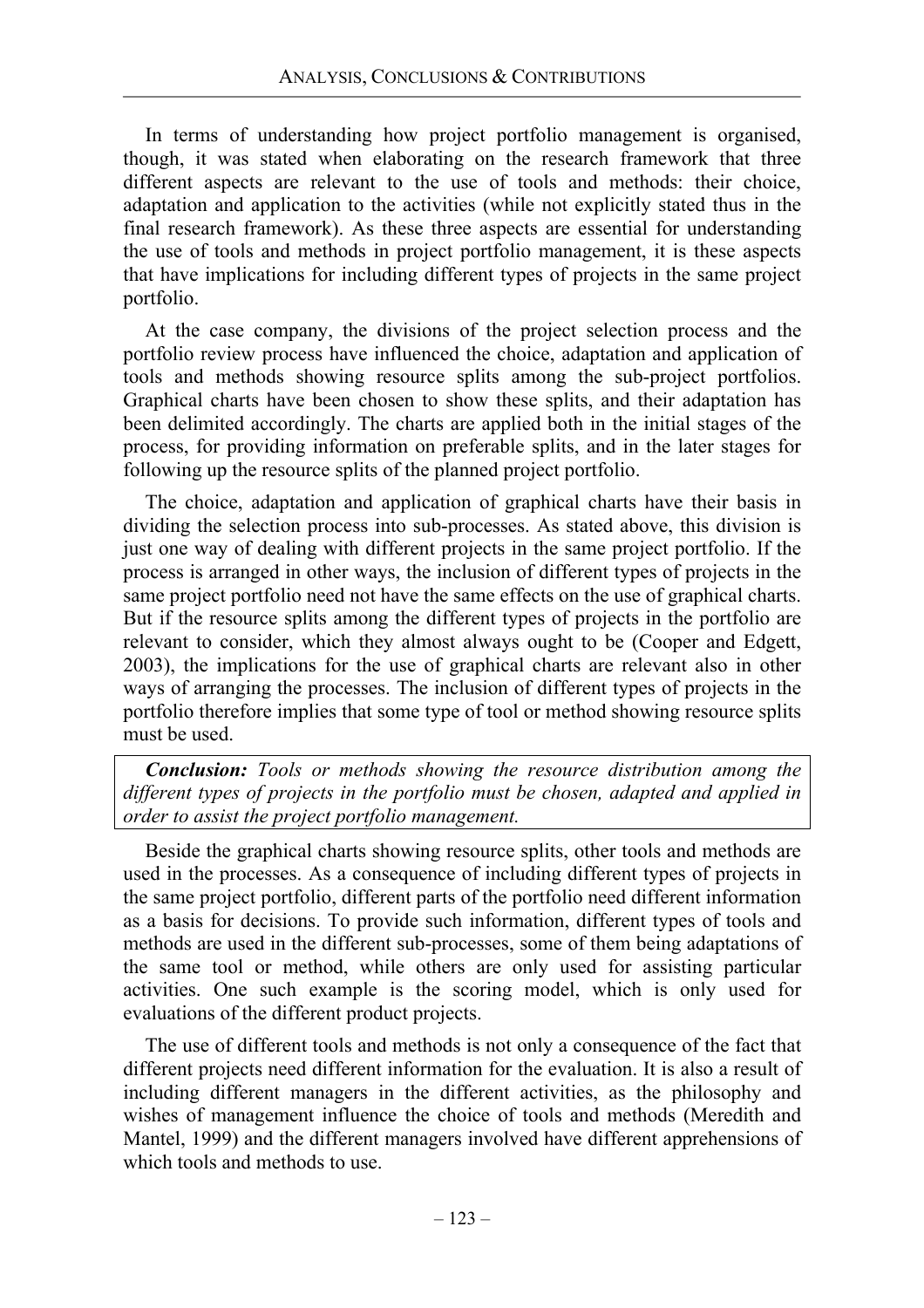The literature lacks a discussion of the use of different tools and methods for different types of projects in the same portfolio. But to respond to the different types of projects' requirements regarding information for portfolio decisions, the project portfolio management must allow for the use of different types of tools and methods. The involvement of different managers in the different activities further calls for allowing the use of different tools and methods.

*Conclusion: The project portfolio management must allow for using different tools and methods for decisions concerning the different types of projects, in order to provide relevant portfolio information and to fit with the philosophy and wishes of the managers involved in the different activities.* 

### **8.1.3. Implications for the organisational aspects**

The last area of implications of including different types of projects in the same project portfolio concerns the organisational aspects of organising project portfolio management. Even though the knowledge of such aspects is, as stated earlier, not extensively developed, some authors have made important contributions regarding aspects relevant to consider. It has been stated that which organisational participants are involved, and which organisational units they represent, in the project portfolio management activities is critical for the latter's success (Levine, 1999; EIRMA, 2002; Kendall and Rollins, 2003). How the organisational participants are involved in the project portfolio management activities (Cooper et al., 2001b) and how they are connected to the different activities in the process (EIRMA, 2002; Center for Business Practices, 2003; Kendall and Rollins, 2003) are also areas emphasised as important for the project portfolio management. These areas are found relevant when elaborating on implications for the organisational aspects of including different types of projects in the same project portfolio.

Commonly stated as important to involve in project portfolio management are representatives from sales, marketing and R&D (EIRMA, 2002; Kendall and Rollins, 2003). However, project portfolio management literature does not emphasise the involvement of manufacturing knowledge in the project portfolio's management. Still, at the case company this knowledge is as important as the other functions (marketing, R&D, senior management). This may be a consequence of including manufacturing process development projects in the portfolio, but also a reflection of the case company's specific industry, where manufacturing efficiency is among the most important factors for success. But as the importance of including manufacturing early in all development activities is commonly emphasised in product development management literature (Clark and Fujimoto, 1991; Wheelwright and Clark, 1992), it must be important to involve manufacturing knowledge in project portfolio management as well.

Nonetheless, an implication of including different types of projects in the same project portfolio is that representatives with relevant knowledge for the different types of projects have to be involved in the project portfolio management. The knowledge to include may comprise more different knowledge areas than those which, in project portfolio management literature, are ,commonly stated as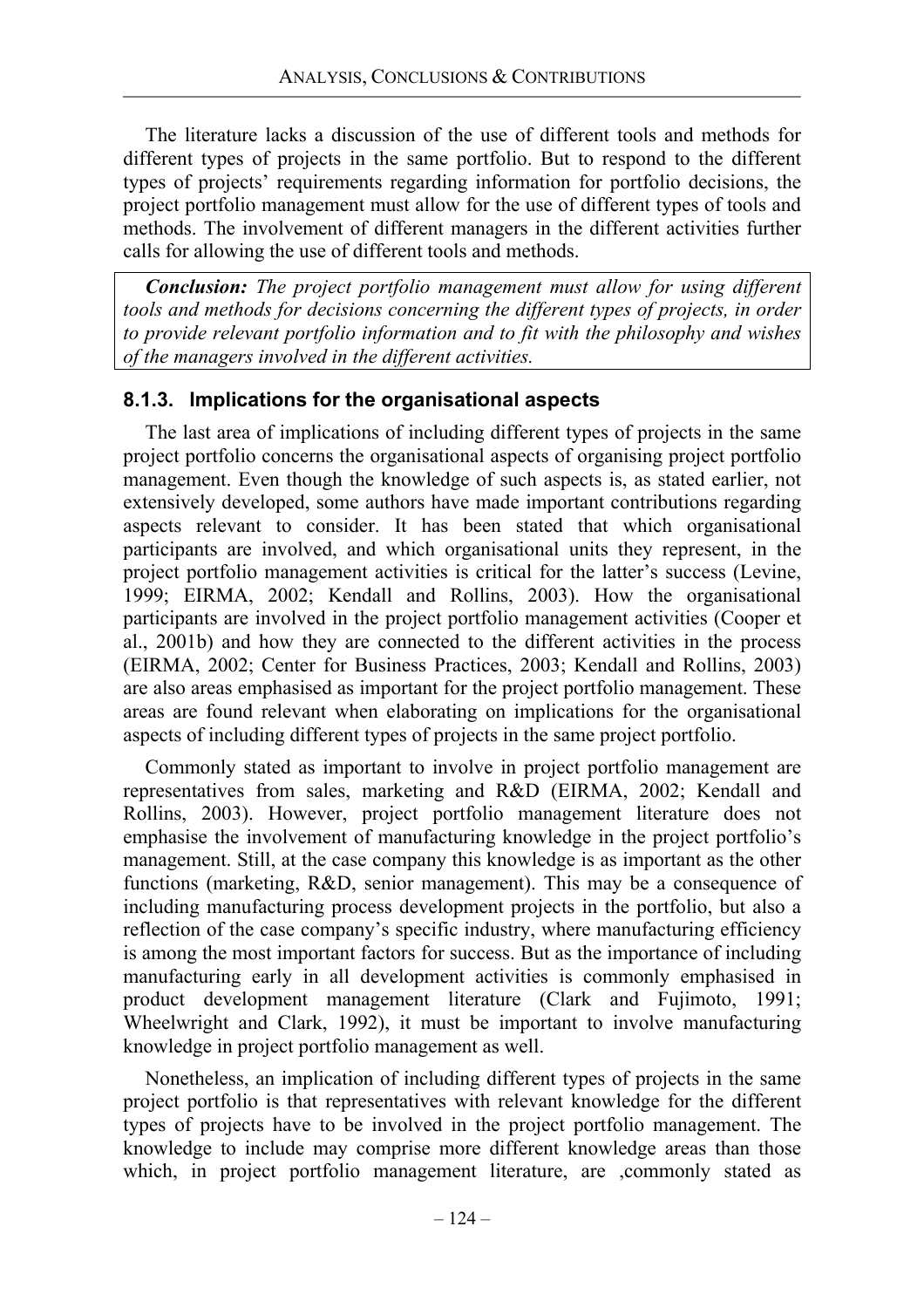important to involve, i.e. sales, marketing and R&D (EIRMA, 2002; Kendall and Rollins, 2003). The case company also includes for example, managers with manufacturing process knowledge.

*Conclusion: Managers representing all areas of knowledge relevant for the distinct types of projects included must be involved in managing the different parts of the project portfolio.* 

Regarding the areas of how the organisational participants are involved in the project portfolio management activities and how they are connected to them, the findings do not show any implications of the inclusion of different types of projects in the same portfolio.

But the findings from the case company show that the division of the project portfolio management processes, as a consequence of including different types of projects in the same project portfolio, has implications for how the organisational participants can be involved in the different activities. The separation of the processes facilitates the involvement of managers with specific knowledge relevant for the management of the different sub-project portfolios. Moreover, the distribution of decisions to different activities, as a consequence of dividing the project portfolio management processes, results in necessary cross-representation for facilitating the integration between the sub-processes. Another result of dividing the project portfolio management processes is that it facilitates the possibilities of distributing the responsibilities for different parts of the project portfolio. These, however, are implications of dividing the project portfolio management processes into sub-processes, and not direct implications of including different types of projects in the same portfolio. Therefore the inference must be that the inclusion of different types of projects in the same project portfolio does not have any direct implications for how the organisational participants are involved in the project portfolio management activities or how they are connected to the activities.

*Conclusion: The inclusion of different types of projects in the same project portfolio does not have any major implications for how to involve and connect the organisational participants to the project portfolio management activities.* 

# **8.1.4. Summary of conclusions**

The conclusions concerning implications for the procedural aspects of including different types of projects in the same portfolio were that the selection process must allow attention to different strategies and different ways of evaluating projects, but also allow an involvement of managers representing different areas of knowledge. It was further found that the process for reviewing the project portfolio has to allow updating the different projects with different frequencies.

As for the use of tools or methods, it was found that tools or methods showing the resource distribution among the different types of projects in the portfolio must be used to assist the project portfolio management. The project portfolio management must also allow the use of different tools and methods for decisions concerning the different types of projects.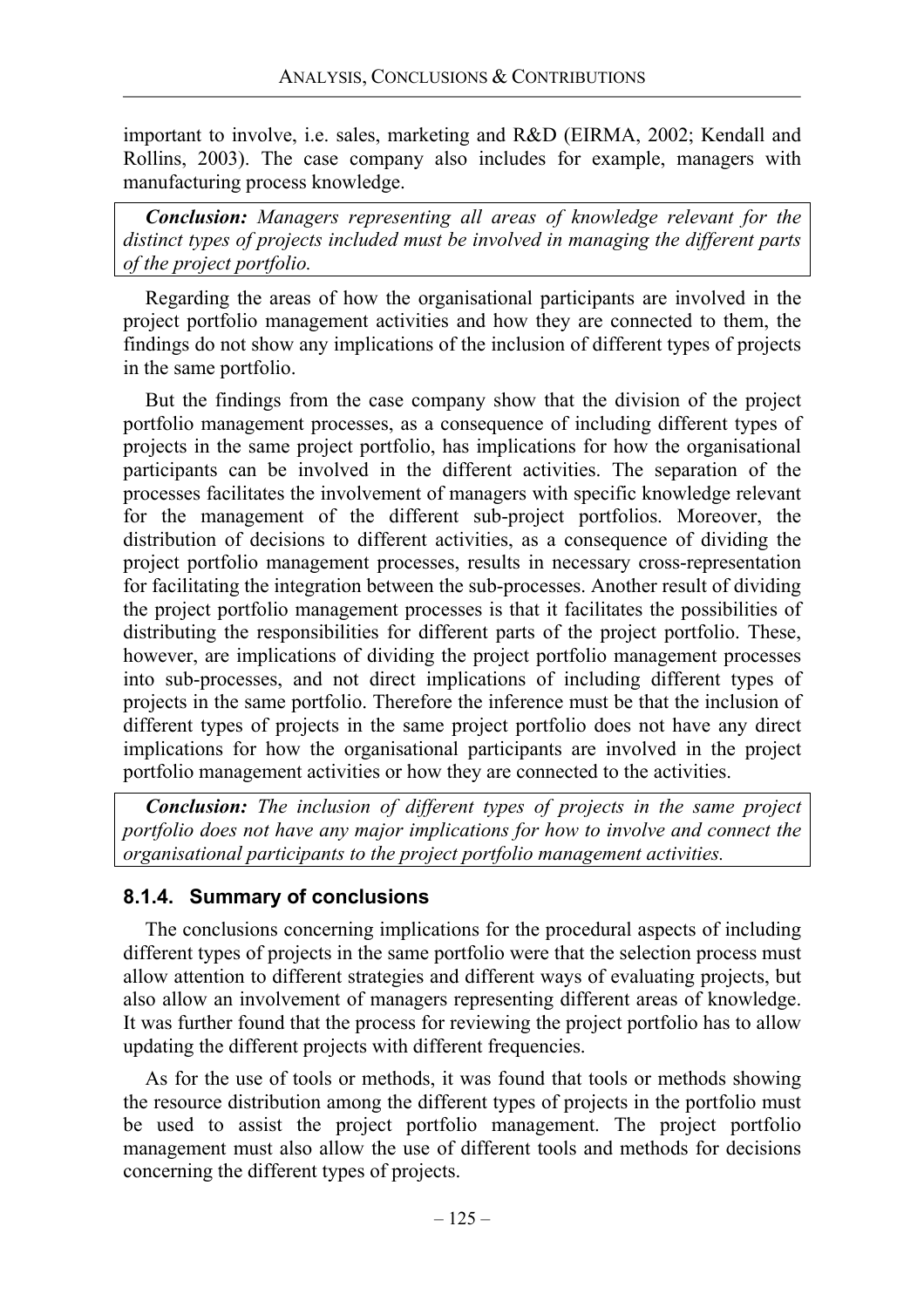Concerning the implications for the organisational aspects, the conclusion was that managers representing all areas of knowledge relevant to the distinct types of projects should be involved in the management of the project portfolio. But concerning how to involve and connect the organisational participants with the project portfolio management activities, no implications were identified.

# *8.2. Implications for using tools and methods in combination*

Related to the presentation of the second research question in Chapter 2, it was stated that the ambition of identifying implications for using combinations of tools and methods in project portfolio management is not to bring up all implications possible, but to identify implications of importance for organising project portfolio management.

In research on best practices for project portfolio management, it has been found that the most successful<sup>20</sup> companies use  $2\text{-}3$  tools or methods for the assistance of project portfolio management (Cooper et al., 1998; Center for Business Practices, 2003). The basic reason for not using more than a few tools or methods is to avoid the trap of information overload (Cooper et al., 2001a). Even though it is tempting to use more than a few tools or methods, it is recommended to focus on the most important. On the other hand, the requirements on the project portfolio management must also be fulfilled, which calls for support by the use of tools and methods. Therefore, the more extensive the requirements are, the more powerful are the arguments for using further tools or methods for assisting the project portfolio management. Yet the need to avoid the trap of providing too much information for the project portfolio decisions is still relevant.

This demand of applying several tools and methods in combination, to support the project portfolio management activities in fulfilling its requirements, has implications for how the tools and methods can be used. The implications concern three different aspects of using tools and methods: their choice, adaptation and application to the project portfolio management activities. This section is structured according to these three aspects.

### **8.2.1. Implications for the choice of tools and methods**

If the main argument for not using more than a few different tools and methods assisting the project portfolio management is to avoid providing too much information for the decisions, it is relevant to consider also whether the decisions are distributed or not. This is not done by authors who assert the importance of using only a few tools or methods (Cooper et al., 2001a). It is generally held that portfolio decisions are made by a group of experienced managers at specific project portfolio meetings. If more than a few different tools or methods are applied to

 $20$  For a description of how success of project portfolio management was measured, see for example Cooper et al., 1998.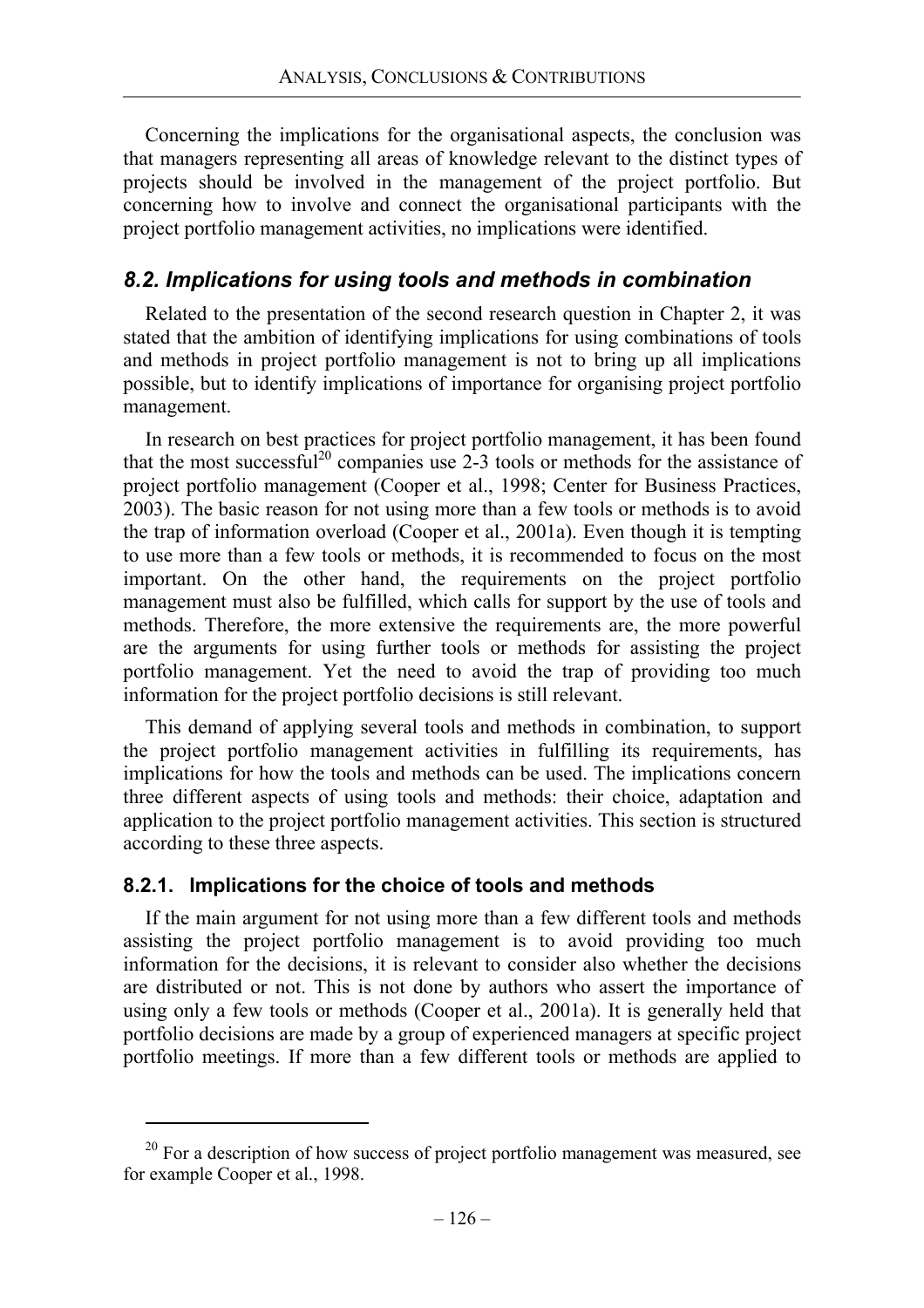such meetings, it is easy to understand that such use may provide information overload.

The case company uses a set of tools and methods for the project portfolio management. However, these tools and methods are used for assisting different project portfolio management activities along the processes, and each activity involving different managers is therefore supported by a limited number of tools and methods. The basic reason for using several tools and methods assisting the project portfolio management activities is to enable fulfilment of the extensive requirements on the process.

Therefore, if the project portfolio management decisions are made at different activities along the processes and if different groups of managers are involved in the different activities, the use of more than a few tools and methods can instead be beneficial or even necessary, in contrast to recommendations in earlier research (Cooper et al., 2001a). The recommendations in these studies are primarily based on results from breadth-based studies where the most successful companies use just a limited number of tools and methods. These studies do not consider whether all of the tools and methods are used for assisting one single project portfolio management activity, or whether the decisions are distributed among different activities using different tools and methods as aids. The empirical findings from this study have shown that more than a few different tools and methods must be used in order to fulfil the extensive requirements on the process. Not all of the tools and methods are used for assisting any particular activity; they are distributed over several activities in the project portfolio management.

*Conclusion: It is the number of tools and methods used for supporting each project portfolio management activity that is relevant for avoiding provision of too much information, not the total number of tools and methods used.* 

## **8.2.2. Implications for the adaptation of tools and methods**

When dealing with the implications for the choice of tools and methods, their adaptations were closely related. The authors suggesting a limited use of tools and methods for the project portfolio management do not clearly state whether different adaptations of the same tool or method are equated with using different tools or methods (Cooper et al., 2001a). Each adaptation of a specific tool or method ought to be considered a separate one if we compare the tools and methods used at the case company. Here, several pie charts are used for displaying different resource splits in the project portfolio. Thus, based on the empirical findings from the SCA study it is found relevant to consider also the adaptations of tools and methods when deciding on the number of tools and methods to be used. Different adaptations of the same tool or method can provide too much information for specific project portfolio management activities even though just one type of tool or method is used. No other implications for using combinations of tools and methods have been identified concerning the adaptations of tools and methods.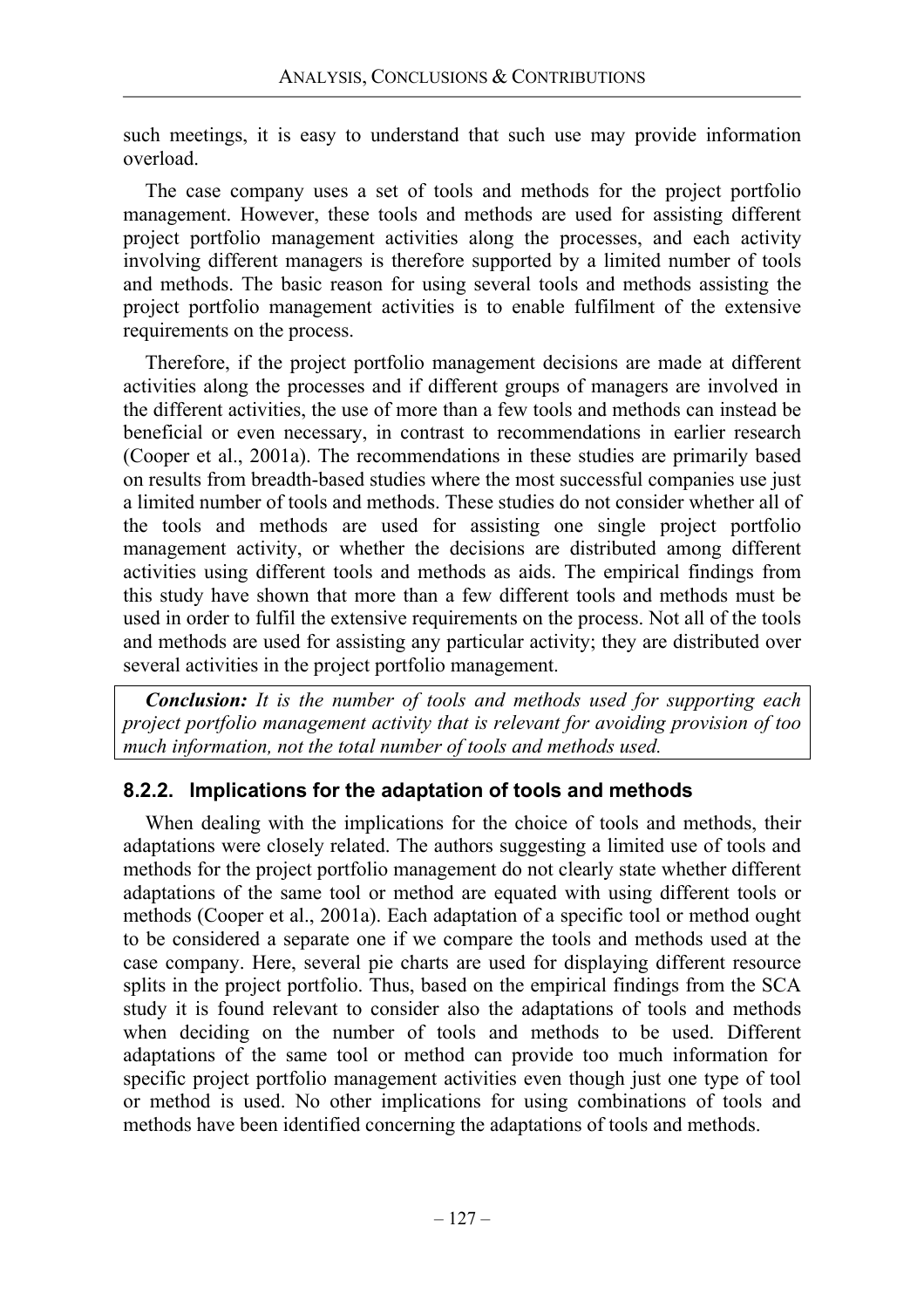*Conclusion: The number of different adaptations of the same tool or method is as relevant to consider for avoiding provision of too much information as is the number of different tools and methods.* 

### **8.2.3. Implications for the application of tools and methods**

If several different tools and methods are used to assist the project portfolio management at different stages and for different activities, their application to the process becomes important. This is an area not dealt with in earlier research, as the project portfolio management literature in general does not consider how the process should be arranged. Archer and Ghasemzadeh (1996), who are some of the authors studying how project portfolio management processes are arranged, do not, however, consider how tools and methods can be applied to the process. In their model, they only suggest that managers choose methodologies to assist the decisions in the process. They do not consider the implications of using them in combination.

The empirical findings from the case company, though, do show that some tools and methods applied at different stages of the project selection process can be related to each other and are consequently important to take into account. Some of the graphical charts applied to the project selection process at the case company are related to each other, and some of them are used at more than one stage of the process. To avoid contradictions in the use of the different graphical charts, they are applied to the activities and used for supporting the decisions in three ways: as a basis for the decisions on preferable resource splits, or by providing portfolio information as support for decisions, or for following up the project portfolio composition of proposed projects. Such different ways of using the graphical charts for assisting different activities have so far not been described in project portfolio management literature. Neither does the literature describe the use of different types of project portfolio data for the activities. At the case company, two types of project portfolio data are used: historical and current data. The historical data are primarily used for the graphical charts applied to activities at the beginning of the project selection process, while the current data are used in the process itself.

This way of using the different tools and methods for the different activities along the process is also a way of prioritising their use. It gives a prioritisation of which resource splits are mandatory and which are used for input of information to the decisions. For example, in the second stage of the project selection process, the resource splits among the different sub-project portfolios are mandatory, while the resource splits by project aim are used for providing portfolio information. Thereby more than a few different tools and methods can be used for supporting the same project portfolio management activity, without entailing information overload.

However, not all of the tools and methods that are applied to the project selection process at the case company are related to each other. Some of them, for example the scoring model and graphical charts showing resources splits among product characteristics for the specific product groups, are used without any direct relation to other tools or methods.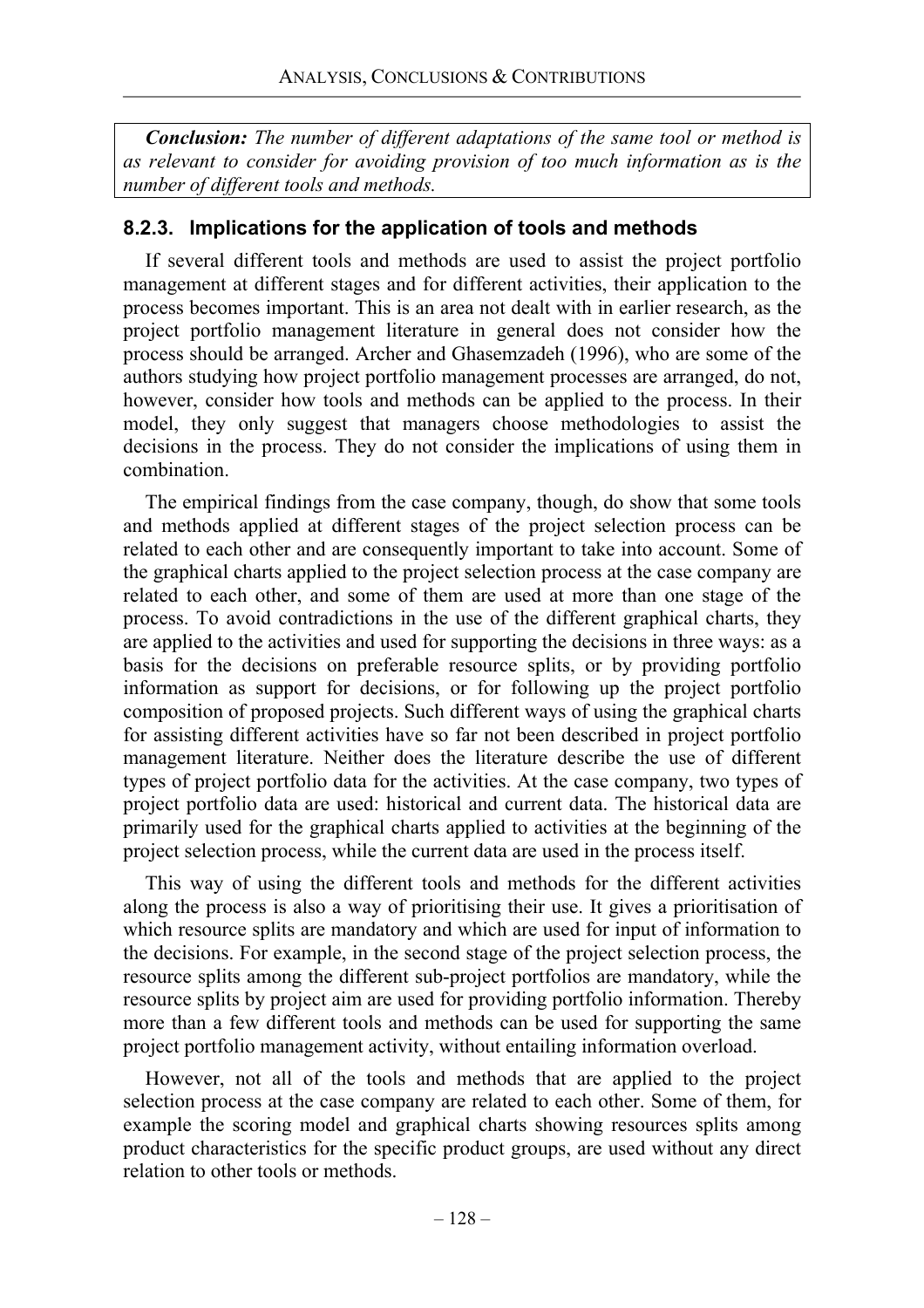These findings from the case company must be seen as rather explorative, since literature dealing with specifically how the tools and methods are used for assisting the project portfolio management is sparse. The different types of use identified in this study could therefore be seen as an early classification. Even though the findings are not seen as specific for this situation, more studies on different types of use of tools and methods are needed.

*Conclusion: Tools and methods visualising resource splits can be used either as a basis for the decisions on preferable splits, or as providing portfolio information to support decisions, or for following up the project portfolio composition of proposed projects. Further, these tools and methods can be used with two different types of data, historical and current project portfolio data.* 

According to the framework presented by Archer and Ghasemzadeh (1999), tools and methods (methodologies in the framework) are chosen and applied to the project portfolio management process as part of the framework (see Figure 8, p.27). The authors do not elaborate on how the different tools and methods can be applied, but the empirical findings from the case study at SCA add such knowledge.

At the case company, the graphical charts can be divided into two categories according to how they are applied to the process. Some charts are static and visualise resource splits in the project portfolio, while others are more dynamic since the tools and methods may be changed as consequences of strategic changes. The static charts visualise aspects of the resource splits in the project portfolio and these charts are not changed because they are not influenced by strategic changes in the organisation. Such tools and methods can be seen as the basic structure of tools and methods assisting the project portfolio management. These tools and methods are not among the methodologies that are chosen in the framework of Archer and Ghasemzadeh (1999), as they already are part of a basic structure showing resource allocations among the different types of projects.

The other group of tools and methods is applied to the process as reflections of prevailing strategies in the organisation. Senior management may use specific tools or methods to effectuate and implement strategic choices in the project portfolio management work. The project portfolio management is commonly argued to be one of the more important ways to operationalise the business strategies (Cooper et al., 2001b; McGrath, 2001). Consequently such application of specific tools to the process is an effective approach in operationalising business strategies. This application of tools and methods to the process is therefore closer to the interpretation of tools and methods by Archer and Ghasemzadeh (1999), where methodologies are chosen for the different stages in the process.

*Conclusion: Project portfolio management tools and methods can be applied to the process in two different ways: either static, aiming at constituting the basic structure of showing resource splits among different types of projects, or dynamic, aiming to show strategic intentions and the changes that may result.*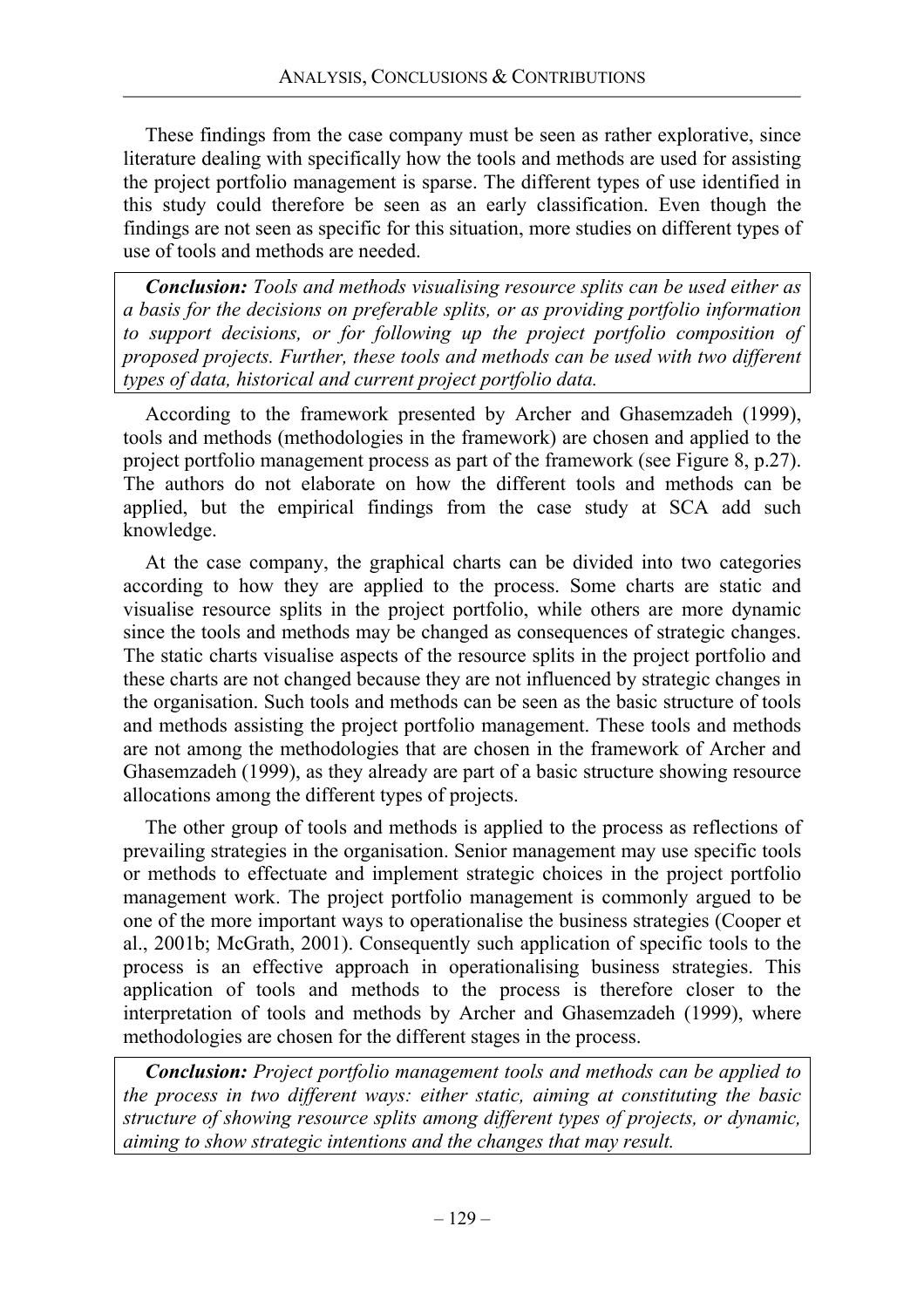### **8.2.4. Summary of conclusions**

With reference to the second research question, it has been concluded that it is the number of both different tools and methods and different adaptations of the same tool or method which are used for supporting each project portfolio management activity, and not the total number of tools and methods used, that is relevant for avoiding the provision of too much information.

It has further been concluded that tools and methods visualising resource splits can be used either as a basis for the decisions on preferable splits, or as providing portfolio information to support decisions, or for following up the project portfolio composition of proposed projects. It was also concluded that tools and methods can be used with both historical and current project portfolio data. The last conclusion was that project portfolio management tools and methods can be applied to the process in two different ways, as either static or dynamic.

# *8.3. The procedural and organisational settings' effects on the choice, adaptation and application of tools and methods*

Also regarding the third research question, the use of tools and methods in project portfolio management involves the three different aspects: their choice, adaptation and application. It is therefore how the procedural and organisational settings affect these three aspects that is the focus of this question. The aspects of the procedural and organisational settings brought up in the research framework are the ones that also are relevant to consider regarding their effect on the use of tools and methods. Two different ways of structuring this section therefore emerge: according to the procedural and organisational aspects, or to the aspects of using the tools and methods. The second alternative is the one chosen.

Literature on project portfolio management during decades of research has had a strong focus on developing tools and methods for assisting project portfolio decisions (Archer and Ghasemzadeh, 1996). Some authors, however, have also noted the importance of an organisation that develops and supports an environment for project portfolio management (Levine, 1999). It has also been stated that it is the philosophy and wishes of management that influence which specific tool or method to use (Meredith and Mantel, 1999). This also means that the use of tools and methods is influenced by the aspect of which organisational participants are involved in the project portfolio management. Nonetheless, there is no description of influence on the different aspects of using tools and methods for assisting the project portfolio management activities – the choice, adaptation and/or application of the tools and methods.

Bridges (1999) adds to this knowledge by arguing that which tools and methods to use depends on which industry the company is active within, the strategic directions of the organisation, its guiding principles, capacity, constraints and complexity. Even though this clarifies the issue of which tools and methods to use, existing literature does not explicitly analyse how the procedural and organisational settings influence the use of project portfolio management tools and methods.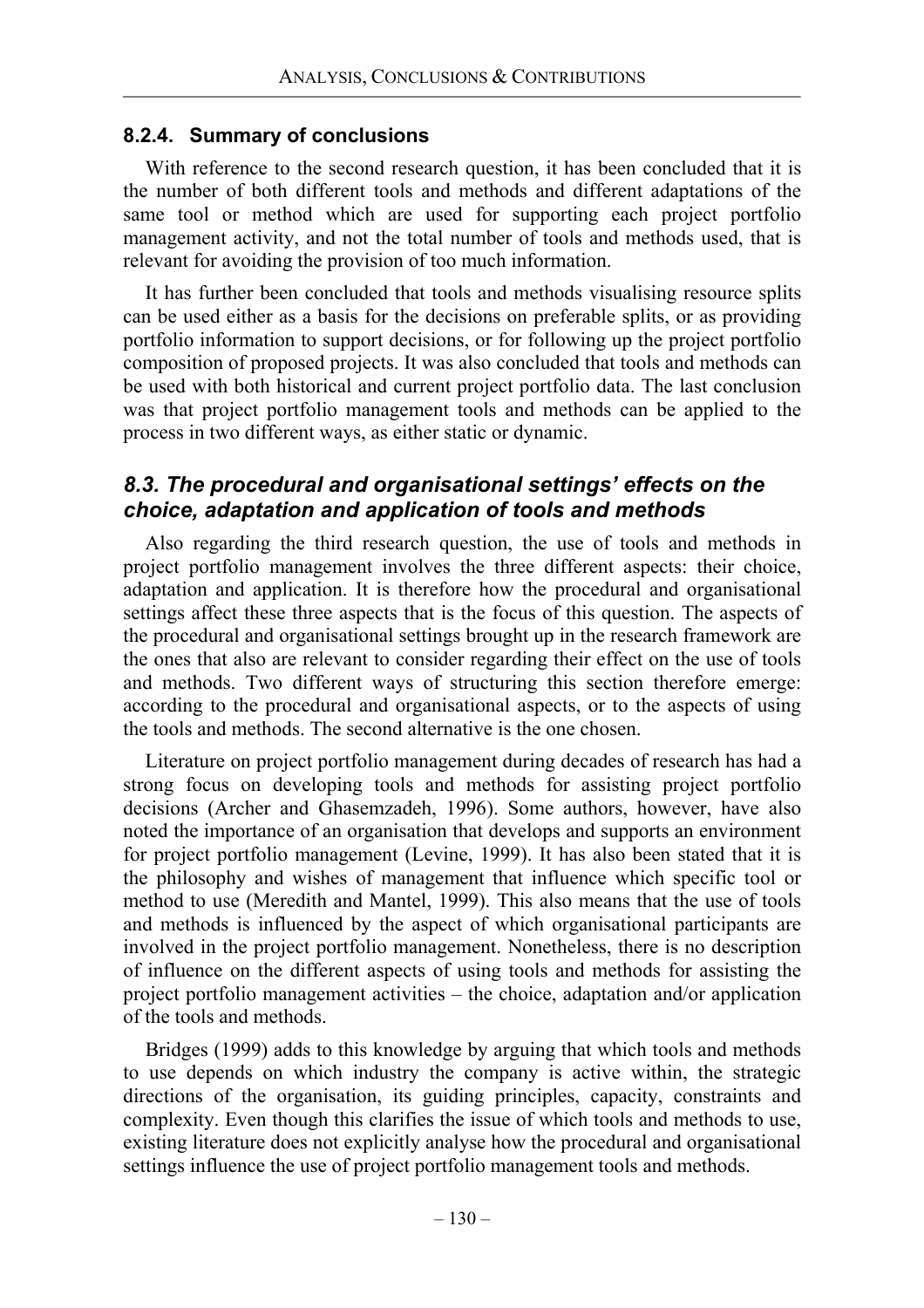### **8.3.1. The procedural and organisational settings' effect on the choice of tools and methods**

The empirical findings from the case study at SCA show that the case company uses several tools and methods for the project portfolio management. It was also found that one of the main reasons for using several tools and methods was the extensive set of requirements on the project portfolio management. This supports to some extent the statement by Meredith and Mantel (1999) that the tools and methods to choose for assisting the project portfolio management rely on the philosophy and wishes of the managers involved. The extensive set of requirements at the case company is primarily stated by managers involved in the process. But it is also shaped by managers from organisational units not involved in the process, who have an interest in the project portfolio's management. Further, the requirements on the process are not stated in terms of which tools or methods to use, but rather in terms of aspects to consider concerning the project portfolio composition.

The empirical findings show that the requirements on the project portfolio management restrict the choice to tools and methods that have the possibility to fulfil the different requirements. Given these restrictions, it is then the philosophy and wishes of management that guide the choice of specific tool or method. For example, bubble diagrams are not used for assisting the project portfolio management at the case company because many managers involved think they employ too many different parameters in the same diagram. Therefore other types of diagrams were chosen instead. The empirical findings from the multiple case study (Dawidson et al., 2005) also support the statement by Meredith and Mantel (1999) that it is the management that chooses the tools and methods to use.

The empirical findings from the SCA study further show that the choice to manage the different parts of the project portfolio in separate processes is another reason for specifically using several tools and methods. Some of the tools and methods, namely several of the pie charts presented in section 6.2.2 are used for supporting the activities with information concerning different perspectives on resource splits among the different sub-project portfolios.

As the underlying reason for dividing the project selection process into separate sub-process is the inclusion of different types of projects in the same portfolio, this is a contributing aspect influencing the choice of tools and methods. This aspect does not, however, influence the specific choice of tool or method. Instead it restricts the choice, in the same way as the requirements do, but now to tools and methods that visualise portfolio balances (see section 2.3.3 for examples). The final choice of specific tool or method then depends on the philosophy and wishes of the managers involved in the activities (Meredith and Mantel, 1999).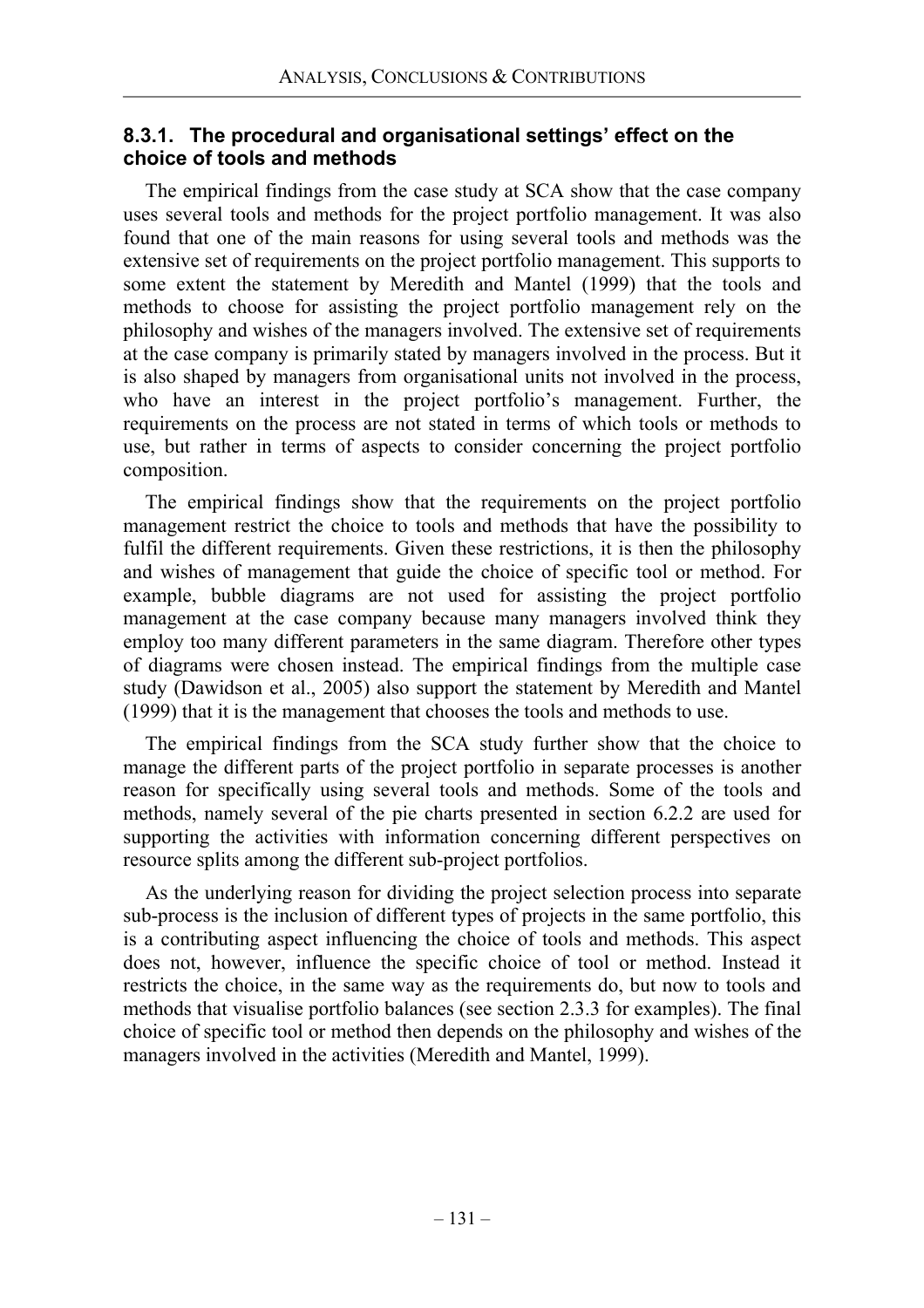The choice by management to divide the project portfolio into sub-project portfolios and related sub-processes can be seen as a guiding principle (Bridges, 1999) used in the organisation. Thus the finding found here, that the choice of tools and methods is influenced by how the process is arranged, specifies the statement by Bridges (1999) that the guiding principles influence the choice of tools and methods.

*Conclusion: Both the requirements on the project portfolio management, and how the project selection process is arranged, affect the choice of tools and methods by restricting the choice to specific types of tools and methods. The choice of specific tool or method is affected by the philosophy and wishes of the managers involved in the activities.* 

## **8.3.2. The procedural and organisational settings' effect on the adaptation of tools and methods**

In the last section it was shown that authors dealing with the use of tools and methods (Bridges, 1999; Meredith and Mantel, 1999) do not distinguish between the choice of tools and methods and how they are adapted for use (i.e. which parameters to employ in the tools and methods).

The empirical findings from the SCA study have shown that the adaptations of the tools and methods are also affected by the requirements on the project portfolio management. For example, the specific portfolio balances shown by many of the tools and methods used (see Figure 26-29, p. 87-90) are affected by requirements concerning specific balances to fulfil with the project portfolio management. As argued above, it may be the wishes of managers involved in the project portfolio management that influence the adaptations of the tools by stating the requirements on the process. But since managers other than those directly involved in the process also place requirements on the process, the empirical findings show that the requirements give a better view of what affects the adaptations of the tools and methods. The requirements on the project portfolio management are generally not considered in project portfolio management literature; instead the focus is put on the overall goals of project portfolio management, i.e. ensuring strategic alignment, maximising value, achieving a balanced portfolio (Cooper et al., 2001b).

The empirical findings also show that how the project portfolio management process is arranged, in terms of the division into sub-processes, affects the adaptation of the tools and methods. For supporting the project portfolio management among the different sub-processes, portfolio information concerning balances among the different sub-project portfolios is needed. Therefore, some of the tools and methods have to be specifically adapted to provide this information for the relevant activities. How the process is arranged, though, affects only the tools and methods which earlier were classified as static, constituting the basic structure for the project portfolio resources splits (see 8.2.3) that are affected.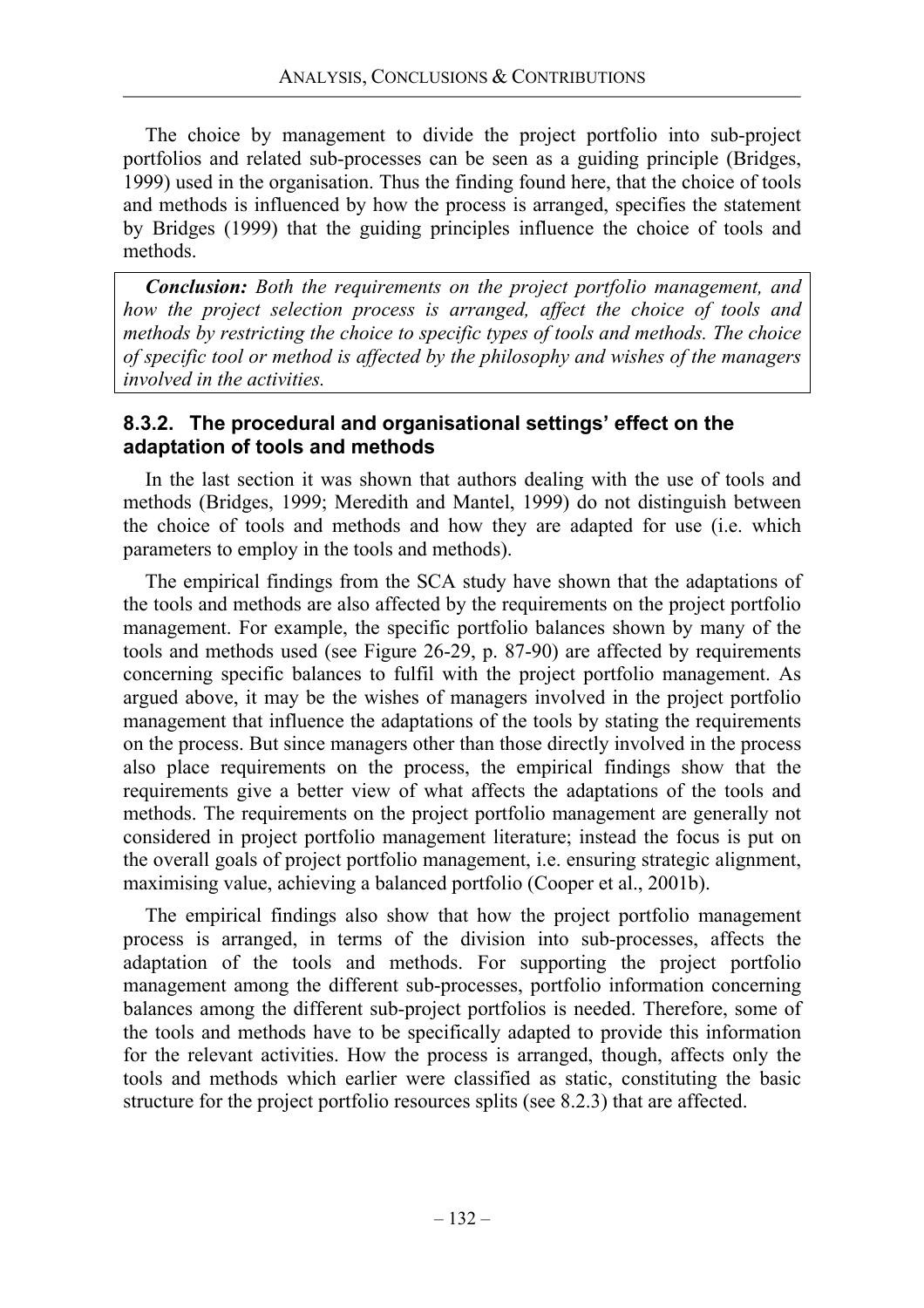*Conclusion: The requirements on the project portfolio management affect how the tools and methods have to be adapted. How the project portfolio management process is arranged in terms of division into sub-processes affects the adaptations of the tools and methods classified above as static.* 

### **8.3.3. The procedural and organisational settings' effect on the application of tools and methods**

As for the separation of the choice and adaptation of tools and methods for the project portfolio management, earlier research has not separately examined how procedural and organisational aspects affect the application of tools and methods to the process. The focus has only been on what influences the choice of tools and methods (Bridges, 1999; Meredith and Mantel, 1999).

The empirical findings have shown that how the project portfolio process is arranged affects the possibilities of applying tools and methods to assist the activities. At the case company, the graphical charts are applied to the process and used in three ways: as a basis for the decisions on preferable resource splits, or as providing portfolio information to support decisions, or for following up the project portfolio composition of proposed projects. These different applications of graphical charts along the process are basically an effect of the choice to divide the process into separate processes for the different sub-project portfolios. Based on the division of the process, the graphical charts are needed to support and effectuate the decisions on the resource splits throughout the process. How the project portfolio process is arranged in terms of its division into sub-processes is therefore found to affect how the graphical charts must be applied to assist the project portfolio management.

In project portfolio management literature as a whole, the application of tools and methods to the project portfolio management is not deemed an issue of importance, since all tools and methods are considered to be used as part of one meeting that involves a group of relevant managers (EIRMA, 2002). But if the project portfolio process is divided and the decisions are distributed to different activities throughout the different sub-processes, the way of arranging the process becomes crucial, because tools or methods displaying balances of resource distributions have to be applied to specific activities in the process.

The empirical findings also show that the organisational participants who are involved in the project portfolio management activities affect how the tools and methods are applied. The scoring model, for example, is applied to the activities at the lowest process level for the product sub-project portfolios, but not to any other activities even though this should be feasible. The reason for applying the scoring model to these activities was the wishes of the organisational participants involved in these activities, while managers involved in other activities do not make use of scoring models. In the same way, some of the diagrams showing specific aspects of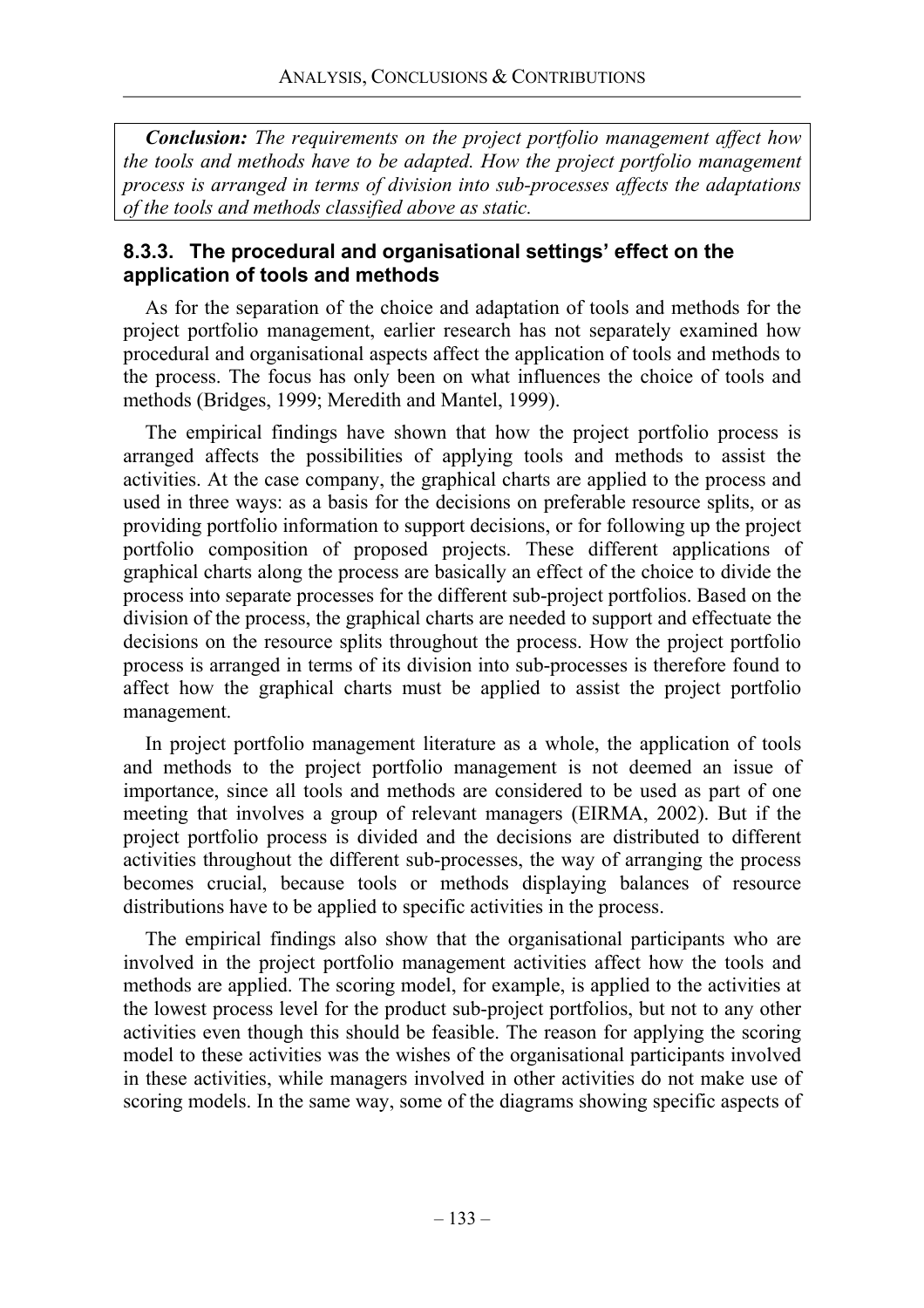balances are applied to the activities due to the wishes of the managers involved. Hence, the findings show that which organisational participants are involved in the project portfolio management affects the application of the tools and methods to the process.

*Conclusion: How the portfolio management activities are arranged in subprocesses affects the application of the tools and methods in the process. The philosophy and wishes of the managers involved in the different activities also affect how the tools and methods are applied to the process.* 

### **8.3.4. Summary of conclusions**

The conclusions from this third research question are that the requirements on the project portfolio management, and how the project selection process is arranged, affect the choice of tools and methods by restricting the choice to specific types of tools and methods. The choice of specific tool or method within these restrictions is then affected by the philosophy and wishes of the managers involved in the activities.

A further conclusion is that how the tools and methods have to be adapted is also affected by the requirements on the process. Likewise, the adaptation of the tools and methods earlier classified as static is affected by the division of the project portfolio process into sub-processes. The last conclusion stated that the application of tools and methods in the process is affected by both how the activities are arranged in sub-processes and the philosophy and wishes of the managers involved in the different activities.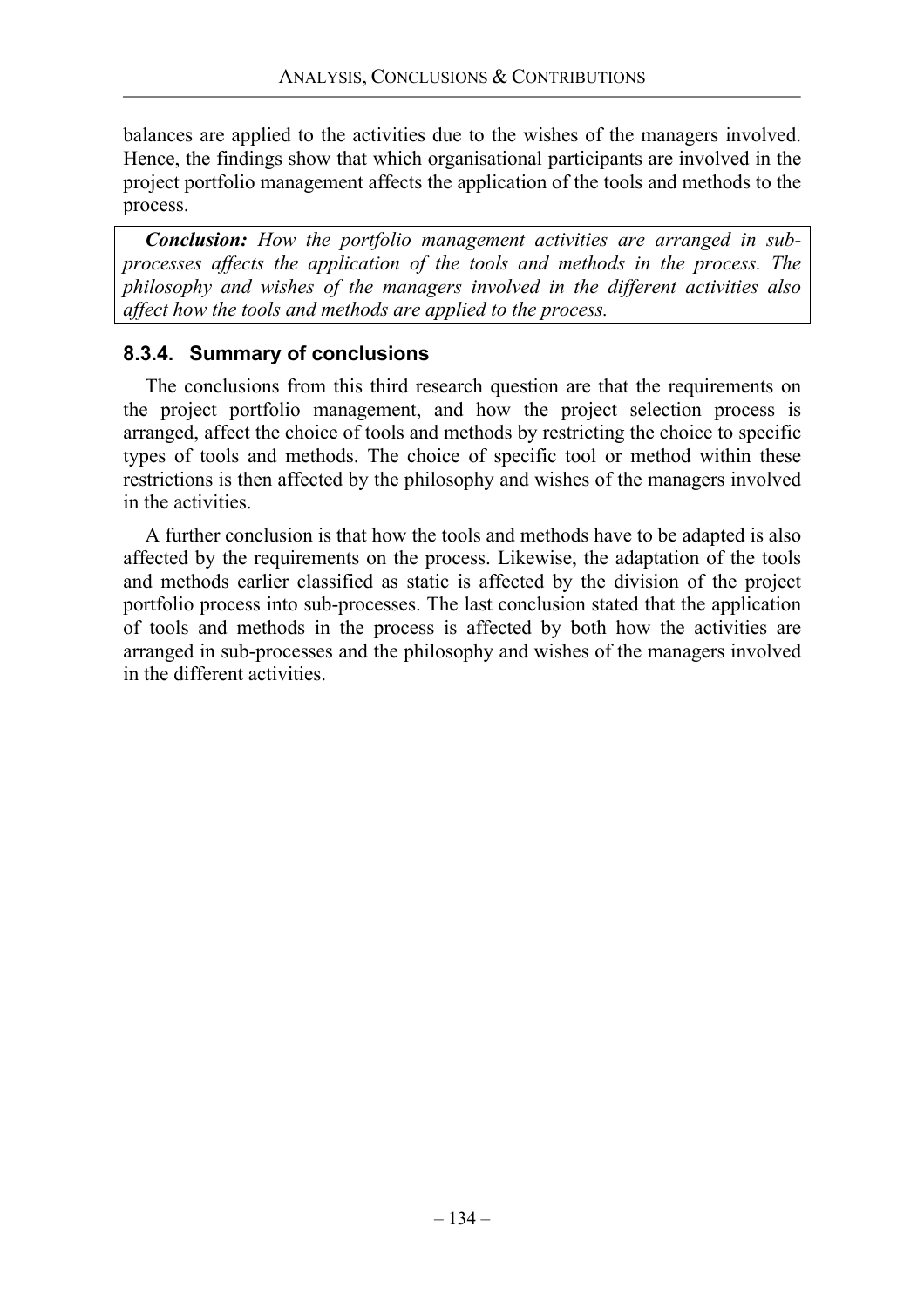# **9. Concluding discussion**

*This chapter discusses the conclusions from the thesis work. The first section elaborates on how the conclusions contribute to increased knowledge concerning aspects of importance for organising project portfolio management. This part also elaborates on areas interesting for future research. In the end of this first part the contributions from papers 1–3 are highlighted as well.* 

*In the second section, managerial implications based on the conclusions from the thesis work are discussed. The managerial implications are not strictly limited to these conclusions, but also add some practical thoughts on how to organise for project portfolio management that have been learned during the research studies.* 

## *9.1. Contributions and suggestions for future research*

In the chapter describing the research methodology, it was argued that when using the case study research strategy it might be better to speak of the transferability of the results than of their generalisability. Such transferability is best described as generalising from the actual setting to other similar settings, or transferring conclusions from one context to another (Tashakkori and Teddlie, 1998). In enabling such transferability, the case company's approach to project portfolio management has been described thoroughly and analysed according to the research framework. This description and analysis are attempts at providing such thorough understanding of how project portfolio management is organised at the case company, which allows the reader to translate the findings to similar settings.

### **9.1.1. Aspects of importance for organising project portfolio management**

So far the project portfolio management literature has focused largely on developing tools and methods for project portfolio management (Archer and Ghasemzadeh, 1996; Cooper et al., 2001b; EIRMA, 2002). During recent years the research has developed to include aspects of how to organise for project portfolio management, but even though different aspects have been elaborated on, no more complete framework of aspects important for organising project portfolio management has emerged. Thus the main present contribution, concerning the purpose of identifying aspects of importance for organising project portfolio management, is the development of the research framework. The framework does not add any new major areas to the existing knowledge of project portfolio management, but based on existing project portfolio management literature and interactions with the empirical world, three areas of important aspects for organising project portfolio management have been identified. These three areas are procedural aspects, aspects of using tools and methods, and organisational aspects.

The procedural aspects generally relate to the main processes of selecting projects for the portfolio and reviewing the portfolio. The processes are detailed in terms of how, and in what sequence, the different project portfolio management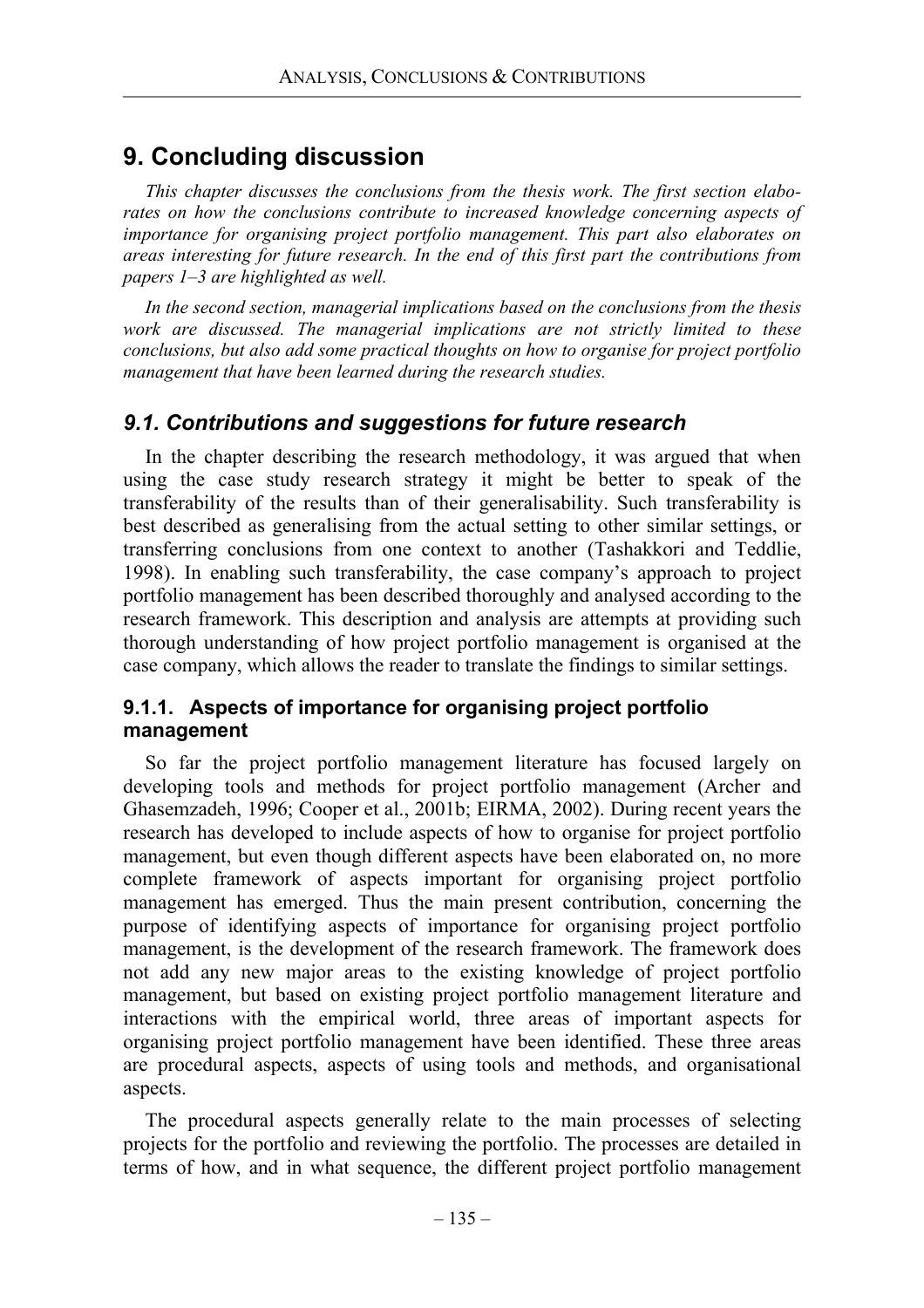activities are arranged and the sequence of them. Moreover, the procedural aspects concern the customers and their requirements on the processes, as well as connections with other company-internal processes. The second area, that of the tools' and methods' use, deals with the combination of tools and methods chosen, which parameters are employed for adapting them, and how they are applied to the activities. How the tools and methods are used in the process, i.e. for discussions, preparations or decision, as well as which requirements they aim at fulfilling, are also examined. Regarding the organisational aspects, the organisational setting of the development organisation constitutes the basis, as it provides important information on which participants, i.e. individuals, groups or forums, are connected with the different activities in the processes.

As mentioned above, the aspects of importance gathered in the research framework are not new for the project portfolio management literature, but the diverse aspects included are more detailed in the framework than what is normally found in literature. The main contribution from developing the research framework, therefore, is the classification and specification of the aspects important for organising project portfolio management.

Even though the research framework has been developed with insights from interaction with the empirical world, it has a strong basis in the project portfolio management literature. The single case study has provided most of the insights from the empirical world into the development of the framework, but it has also been supplemented with empirical data from the multiple case study. Since the framework has its foundation in existing project portfolio management literature, and since the primary development of new knowledge is based on the related theoretical area of general process management (see for example Rentzhog, 1996 and Lind, 2001), the framework ought not to be seen as valid only for this particular case, but should also be useful elsewhere. However, this research framework is not a final one including every relevant aspect of organising project portfolio management; it takes a step forward in the process of reaching a more complete understanding of aspects important for organising project portfolio management. Consequently an area suggested for future research is the further development of a framework for organising project portfolio management.

The research questions that were answered in Chapter 8, by synthesising the empirical findings from the study at the single case company, should be viewed as some aspects of organising project portfolio management that have been specifically highlighted. The contributions from these three questions are therefore dealt with in the following three subsections.

### **9.1.2. Implications for organising the management of project portfolios including different types of projects**

Project portfolio management should include all types of projects undertaken with the use of the same resource base (Bridges, 1999). However, studies of project portfolio management generally focus on portfolios where the projects included have rather similar characteristics in terms of project aims (Elonen and Artto,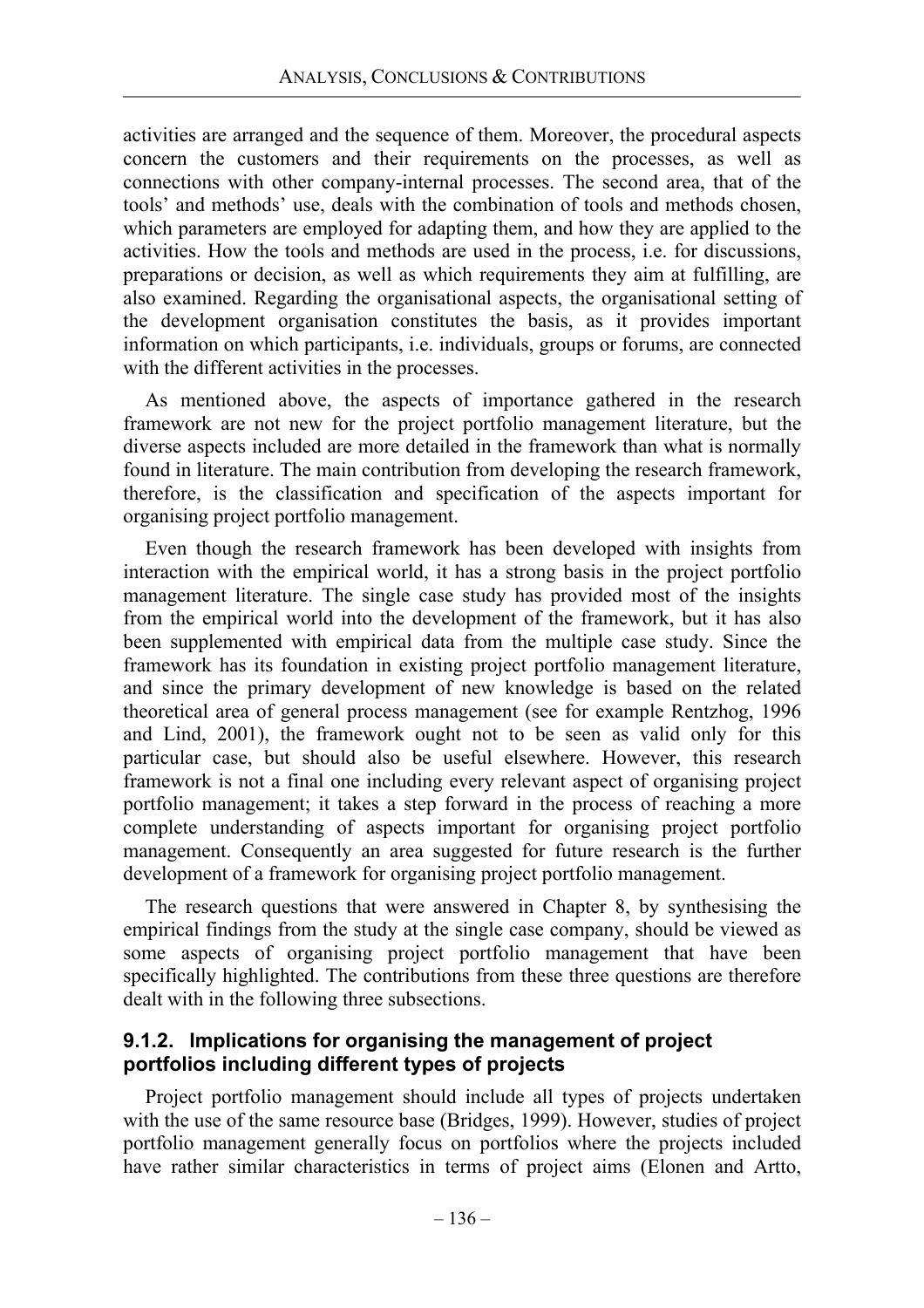2003). Even though the project characteristics to some extent always differ from each other in portfolios, the literature on project portfolio management generally does take this into account when organising for the project portfolio management activities.

Project portfolios focused upon in this thesis include projects with distinctive characteristics: product development projects, manufacturing process development and technology development projects. The main conclusion from the study is that including projects with such different aims in one portfolio has implications for how the project portfolio management can be organised. It means that the arrangement of the process of selecting projects for the portfolio must allow taking into account different strategies and ways of evaluating projects, but also allow an involvement of managers representing different areas of knowledge. The process of reviewing the project portfolio has to allow updating of the different projects with different frequencies. The inclusion of different types of projects also has implications for the use of tools or methods. It was concluded that tools or methods showing the resource distribution among the different types of projects in the portfolio must be used to assist the project portfolio management. The project portfolio management must also allow using different tools and methods for decisions concerning the different types of projects. The last area of implications concerns the organisational aspects, where it was concluded that managers representing all areas of knowledge relevant for the distinct types of projects have to be involved in the management of the project portfolio. For the inclusion of manufacturing process development projects, this implies that managers with thorough knowledge of manufacturing should also be included, which is generally not considered important (EIRMA, 2002; Kendall and Rollins, 2003).

Earlier research has suggested a strategic bucket approach for allocating resources to different types of projects in the portfolio (Cooper et al., 2001b), but without considering any changes of the portfolio process. This approach fails in its ability to take into account the implications that have been identified here, since even rather homogeneous projects generally are considered in the project portfolios (Elonen and Artto, 2003). Therefore the increased knowledge provided here, about the implications of including distinctive project types in the same project portfolio, can be seen as significant contributions to the research.

The case company mainly focused upon in this thesis has taken one step beyond the strategic bucket approach (Cooper et al., 2001b). It has chosen to separate the two main activities of selecting projects for the portfolio and reviewing the project portfolio, enabling the different types of projects to be managed in different ways. The company has also separated the selection and review processes into separate processes for the different types of projects. This way of taking care of different projects in the same portfolio should, however, be regarded as only one feasible means of facilitating for the different types of projects to be managed differently. Other ways of arranging the project portfolio management process may also be feasible. To look for such ways of organising project portfolio management is an area where future research would be beneficial.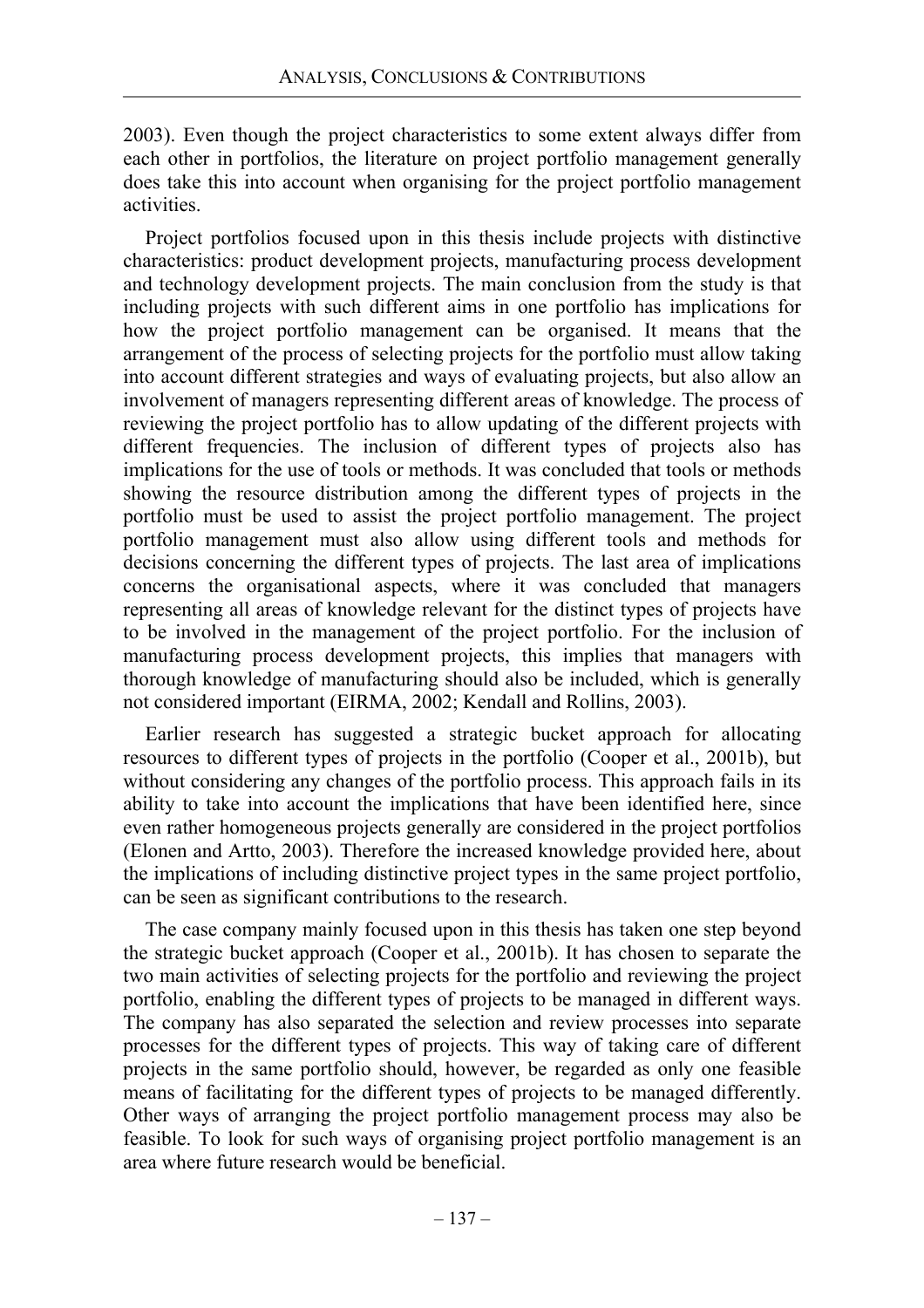#### **9.1.3. Implications for using tools and methods in combination with each other**

The second area of contributions provided in the thesis concerns the use of tools and methods in combination. This is an area rather unexplored by earlier research. Much focus has been put on developing tools and methods for project portfolio management (Archer and Ghasemzadeh, 1999), but most often them have been developed in isolation from each other (Cooper et al., 2001b). Some studies have examined the use of tools and methods in project portfolio management, but often on a general level through questions such as how many tools and methods are applied and which types of tools or methods are most popular (Cooper et al., 1999; Center for Business Practices, 2003). Thorough knowledge of how tools and methods can be chosen, adapted and applied to support project portfolio management is missing.

Literature focusing on project portfolio management has emphasised the importance of focusing on a few tools or methods assisting the project portfolio management (Cooper et al., 2001b; EIRMA, 2002). This research, however, has not provided any more detailed knowledge of how the project portfolio management is organised in companies. The conclusion from the study at SCA is that it is the number of both different tools and methods and different adaptations of the same tool or method which are used for supporting each project portfolio management activity, not the total number of tools and methods used, that is relevant for avoiding the provision of too much information. The earlier research (Cooper et al., 2001b; EIRMA, 2002) fails to provide this more detailed knowledge of how different tools and methods can be used.

The other area of conclusions, which deals with how the tools and methods are used and applied to the activities, must be seen as even more explorative within the project portfolio management literature. One conclusion is that the tools and methods can be used in basically three different ways: for decisions on preferable splits, or as providing portfolio information to support decisions, or for following up the project portfolio composition of proposed projects. It was further concluded that they can be used with both historical and current project portfolio data. Such different types of use of project portfolio management tools and methods are not dealt with in existing project portfolio management literature. Neither is the last conclusion, namely that the tools and methods can be applied to the process in two different ways: either as static, constituting a basic structure for visualising balances of resource allocations, or as dynamic, which may change more frequently as consequences of changes in management's strategic intentions.

This second area of conclusions concerning the use and application of tools and methods in the project portfolio management process, must be seen in the light of how SCA has organised its project portfolio management. At the case company, the project portfolio management process is divided in separate processes for the different sub-project portfolios, where the decisions regarding the portfolio composition are distributed in the processes. If instead all project portfolio decisions are taken at one single portfolio meeting with a specific group of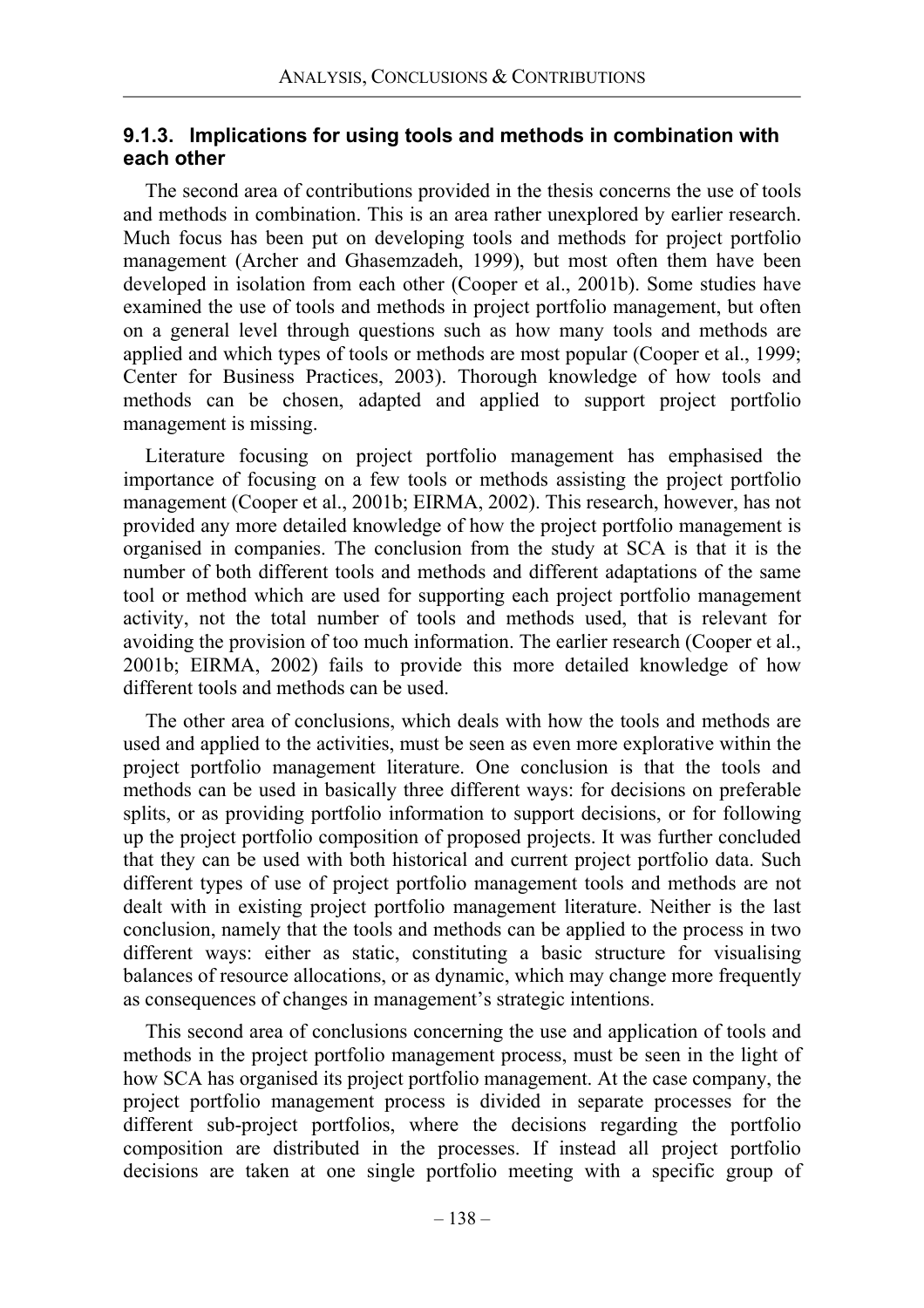managers, the contribution is not as relevant as in settings like the one described here. But if the project portfolio decisions are distributed in different stages, the increased knowledge provided here makes an illuminating contribution.

### **9.1.4. The procedural and organisational settings' effects on the choice, adaptation and application of tools and methods**

The third research question focuses on how the procedural and organisational aspects of organising project portfolio management affect the use of tools and methods. Earlier research has stated that the tools and methods should fit with the philosophy and wishes of managers involved (Meredith and Mantel, 1999), which is supported by the conclusions in this thesis. But the conclusions reached here show that the requirements on the project portfolio management, and how the project selection process is arranged, also affect the choice of tools and methods by restricting the choice to specific types of tools and methods. In agreement with Meredith and Mantel (1999), the choice of specific tool or method within the restrictions stated by the requirements is affected by the philosophy and wishes of the managers involved in the activities. However, since these managers are also involved in stating the requirements, they indirectly also influence the restrictions on choice of the tools and methods. But if managers other than those actually involved in the project portfolio management are able to shape the requirements on it, the philosophy and wishes of managers involved should be seen as just a part of what influences the choice of tools and methods.

Adding to this discussion is the conclusion that the procedural and organisational aspects affect the adaptation of the tools and methods. It has been found that the requirements on the project portfolio management also influence these adaptations. However, the adaptation of the tools and methods is generally not considered a separate aspect of choosing tools and methods. A further conclusion concerning such adaptations is that the tools and methods which earlier were classified as static are affected by how the project portfolio processes are arranged. Within the last area of conclusions, it was stated that both how the activities are arranged and the philosophy and wishes of the managers involved in the activities affect how the tools and methods are applied to the project portfolio management activities.

The main contribution from this research question is the increased knowledge of areas affecting the use of tools and methods. It seems that the requirements on the project portfolio management are what matter, together with the philosophy and wishes of management. The aspects brought up by Bridges (1999) – that which tools and methods to use depends on which industry the company is active within, the strategic directions of the organisation, its guiding principles, capacity, constraints and complexity –will be covered by the requirements on the project portfolio management. The requirements are stated by organisational participants relevant for the project portfolio management, and should therefore correspond to those aspects.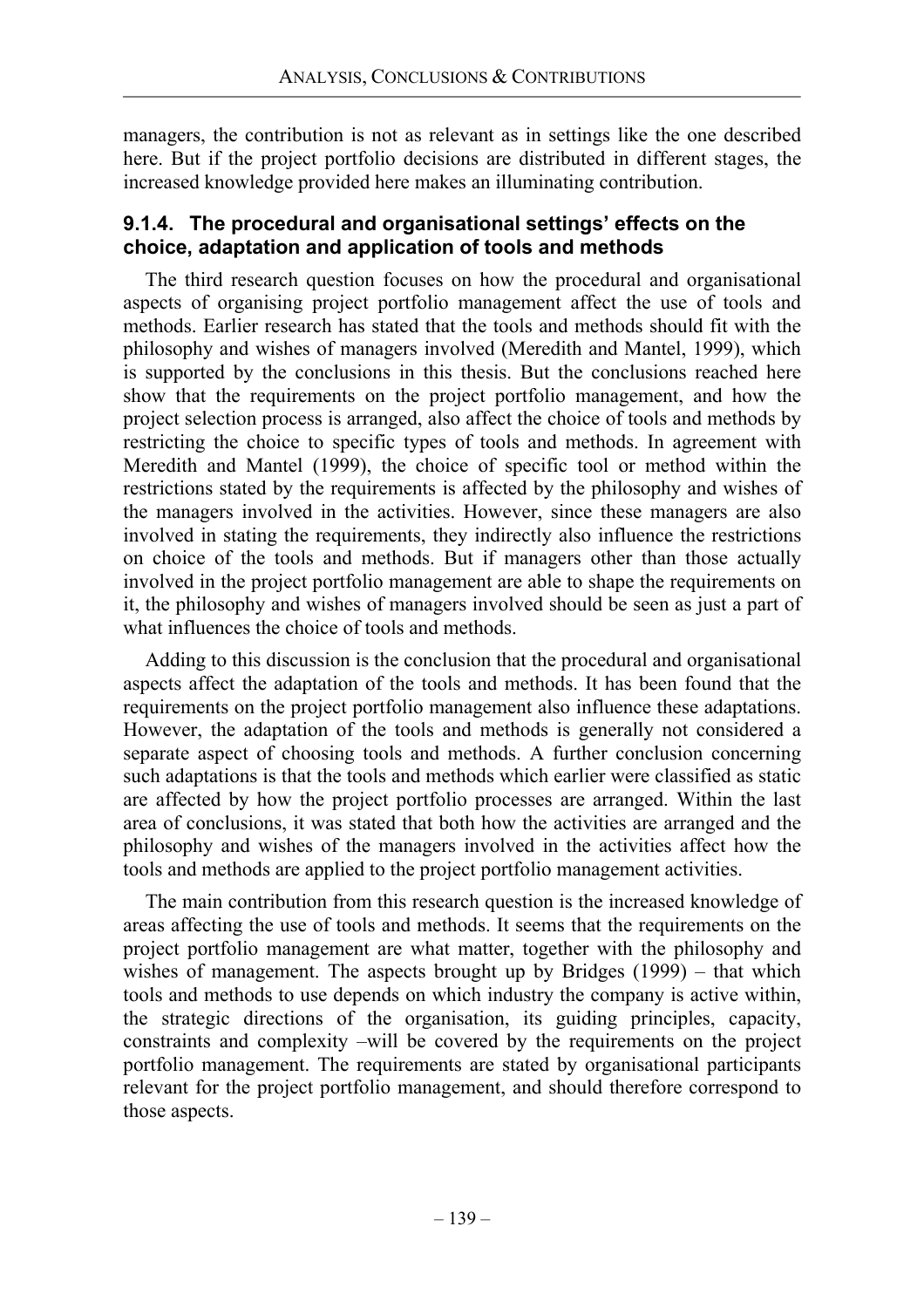Another area of contributions concerns the separation of how the tools and methods are used into the aspects of choice, adaptation and application. The conclusions from this thesis have shown that such a distinction is beneficial for understanding what influences the use of tools and methods.

As has been noted, the knowledge provided here is to some extent situationspecific, since it deals with a distributed approach to project portfolio management. A point made in the research methodology was that general theories are not the only purpose of research; it can also provide understanding of specific situations (Brunsson, 1982). Nevertheless, as the area of which people are involved and how they are organised for the project portfolio management is critical (Levine, 1999), the aspects dealt with by this third research question should be of interest for further research. Therefore, studies with a similar focus in other settings would be valuable for increasing the knowledge in the area.

A related area that has emerged as interesting for future research concerns the procedural aspects of organising project portfolio management. In implementing project portfolio management, Cooper et al. (2001b) suggest initially establishing a formal process for the work. Such formal processes, however, are not frequently reported in project portfolio management literature. To increase the knowledge of how project portfolio management is organised, more in-depth studies analysing such formal processes would be helpful. These studies could also be important steps in supplementing the research framework developed in the thesis.

### **9.1.5. Contributions from papers 1–3**

The three papers whose results were presented as part of the chapter dealing with the methodological considerations have also contributed to increasing the knowledge in the area of strategic management of technology. However, they have not added knowledge in the field of organising project portfolio management, which can be seen as a specific segment within that area.

The results from paper 1 contribute to knowledge about the sources of perceived complexity in the development of two technical platform projects. The results show that the complexities can be defined as *Structural uncertainty*, i.e. differentiation and dependencies, and *Uncertainty* in goals and methods. These complexity parameters can be found on three different levels in the project environment: *the external organisation*, *the internal organisation*, and *the product*. Comparison of the two projects has shown that the underlying parameters of complexity come into play differently in different settings; e.g. how these parameters are perceived is highly dependent on the specific situation.

The second paper identifies three main problem areas in introducing product and technology roadmapping (PTR). These concern differences in purpose of PTR, organisation of the PTR work within a complex development organisation, and communication and synchronisation. The results show that a vaguely defined purpose of PTR will unavoidably result in different opinions regarding how PTR is conducted. Concerning the organisation for the PTR work, it was found that a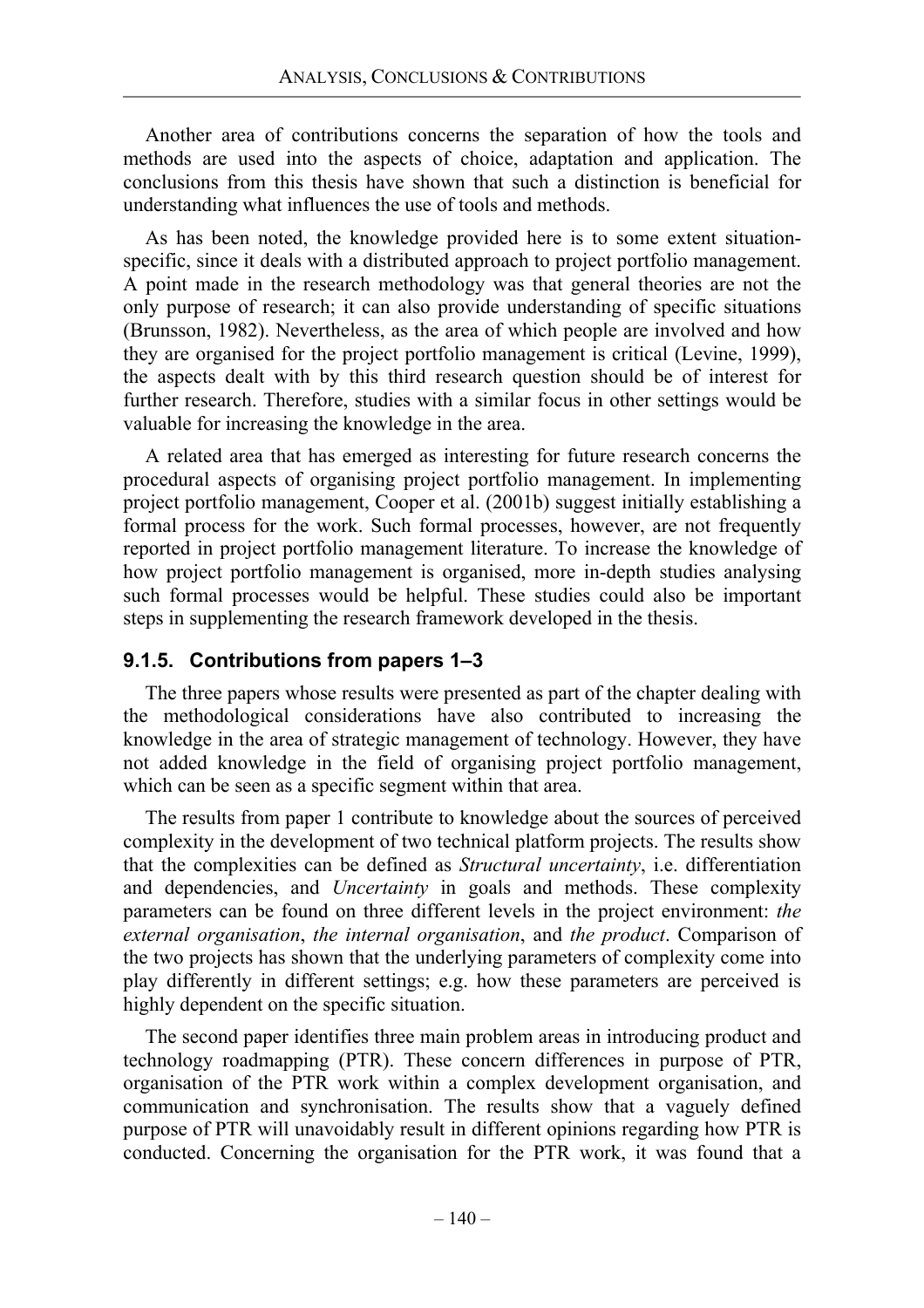dispersed set-up is required for dealing with the complex product. To support the work with PTR concerning both a complex product architecture and complex organisation, a formal communication structure was found to be needed.

The third paper gives a rich description and a problematised view of the new situation experienced by Ericsson Mobile Platforms (EMP), which resulted from a changed value-chain as a consequence of product maturity and competition on the market. Beside this description, the main contribution of the paper is a proposed framework, consisting of six dimensions, guiding managers in taking more rational decisions on product boundaries. The dimensions that constitute the framework are Customer Importance, Technology Clockspeed, Competitive Position, Capable Suppliers, Architecture, and Strategic knowledge. The results from the paper should be seen as a first step towards a framework supporting managers in decisions on where to place product boundaries and where to position themselves in the value-chain.

### *9.2. Managerial implications*

The project portfolio management area is by its nature rather practically oriented, which characterises also the contributions from this thesis. The contributions presented should therefore not be very hard to apply in practical project portfolio management work. Nevertheless, in this section some more managerial implications will be discussed, based not only on the specific theoretical suggestions made in the thesis but also on existing literature and additional knowledge acquired during the studies.

Project portfolio management has gained an increasing interest during recent years (EIRMA, 2002; Center for Business Practices, 2003). This is not surprising in the light of aims such as aligning development activities with strategic intentions and maximising the value of development efforts. To facilitate the management of project portfolios, much emphasis has been laid on developing tools and methods for assisting the work. This strong focus on the tools and methods for managing project portfolios may have led to an impression that using some carefully chosen tools and methods is enough for managing project portfolios. However, the thesis has shown that being successful in project portfolio management involves more considerations than just applying project portfolio management tools and methods. Both procedural and organisational aspects need to be taken into account at the same time as tools and methods are carefully chosen.

#### **9.2.1. Let the requirements guide the project portfolio management**

The overall aims, which are to achieve strategic alignment, a balanced project portfolio and a maximum return on investments, are important to take into account when organising for project portfolio management. The results in this thesis have shown, however, that the requirements to fulfil with project portfolio management may be more elaborate than those overall goals. In order to benefit as much as possible from the project portfolio management effort, it is important to make an inventory of the requirements to fulfil. It is also important to note that more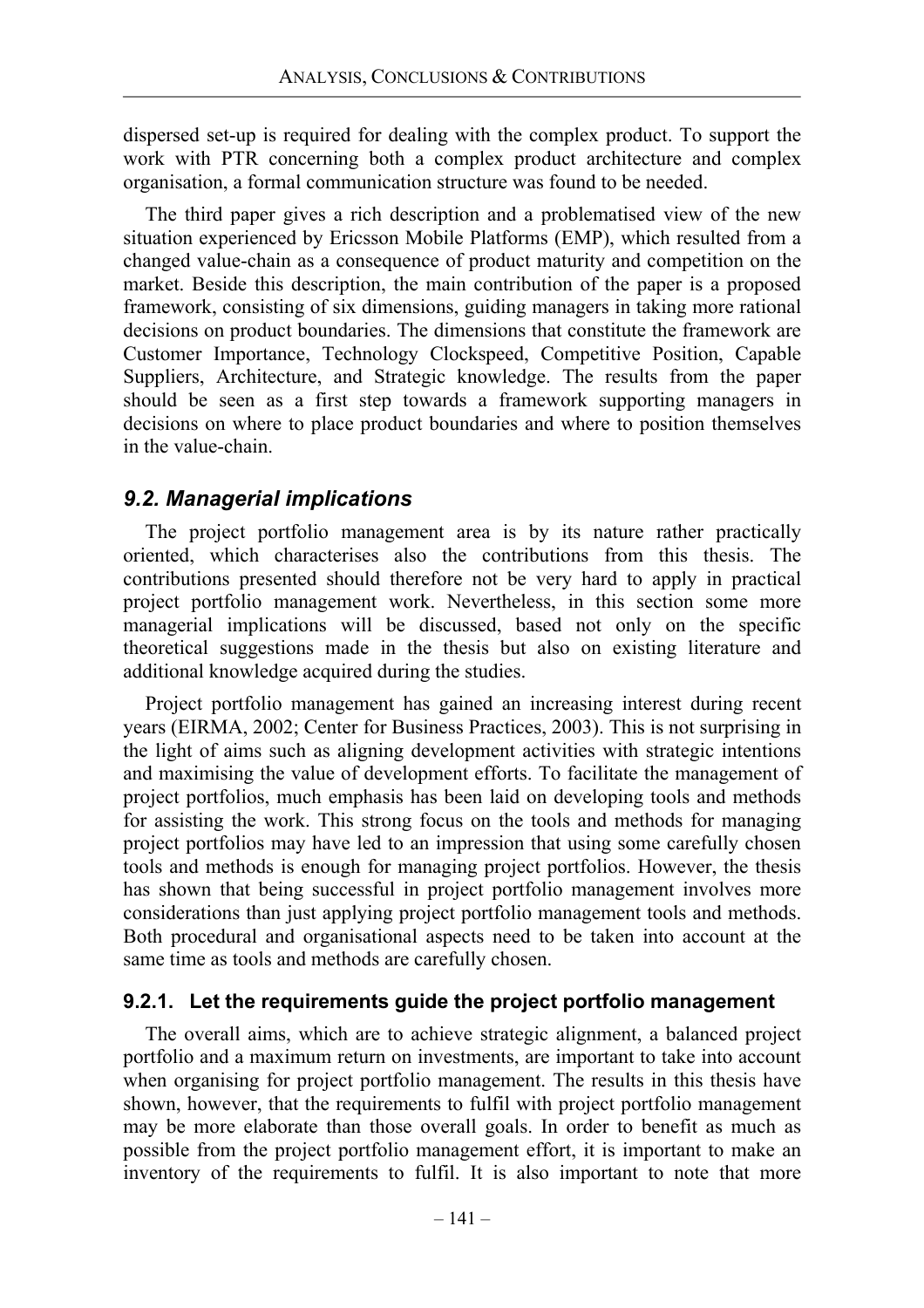organisational units than the ones directly involved in the project portfolio management can provide important requirements on the project portfolio management. Consequently, such organisational units must also be involved in making an inventory of the requirements to fulfil.

### **9.2.2. Tools and methods**

Among the many different tools and methods described in research and used among practitioners, project portfolio management literature suggests limiting the use of tools and methods to a few key ones. The main argument for limiting the number of tools and methods is to avoid information overload (Cooper et al., 2001b). These recommendations, however, are based on the assumption that all decisions are made by the same group of managers. Due to the results in this thesis, it is advisable not to overemphasise using a limited number of tools and methods, and it is important to consider the possibilities of fulfilling the requirements on the process. This is not to say that numerous tools and methods should be applied to the process. But if the project portfolio decisions are distributed among different activities along the process, it must be possible to allow more tools and methods than if all decisions are made on one occasion and by one managerial group.

# **9.2.3. Procedural aspects**

Project portfolio management consists basically of two different activities which generally are regarded as parts of the same process. These activities are the selection of projects for the project portfolio and recurrent reviews of the project portfolio composition. The results in this thesis have shown that it can be beneficial to take care of these two different activities in separate processes, so as to be able to respond to different projects' characteristics in the project portfolio.

If the same base of resources is used for projects with distinct characteristics (e.g. product development, manufacturing process development, technology development) and the projects are managed as one project portfolio, the conclusions in this thesis have shown that it can also be feasible to separate the processes for the different types of projects. At the case company, the separation of the processes was basically a response to the different projects' managerial needs. Irrespective of whether the project portfolio management process is divided into separate processes or not, the results have shown that if projects with distinct characteristics are included in the same portfolio, the processes must be arranged in ways that allow taking into account different strategies, different ways of evaluating projects, and different demands concerning frequencies of updating the portfolio.

# **9.2.4. Organisational aspects**

Related to the recommendations regarding the procedural aspects for portfolios including projects with distinct characteristics, it has been found crucial to allow managers with different knowledge to be involved in managing the different types of projects in the portfolio. For example, marketing knowledge relevant to product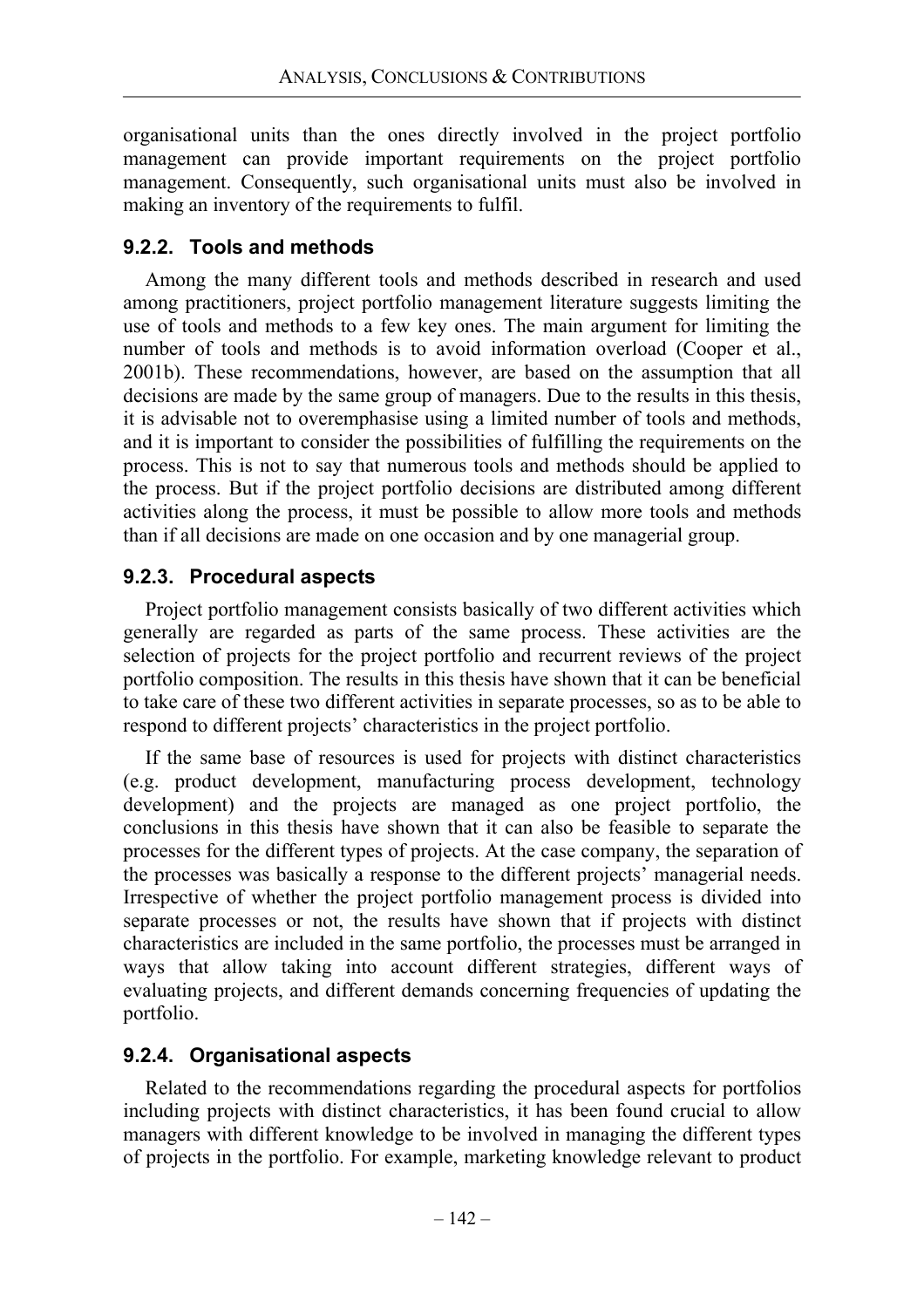projects for specific markets is usually distinct from in-depth knowledge about specific parts of a complex manufacturing process. Such diverse knowledge is needed for managing different parts of a portfolio including projects with distinct characteristics.

In literature on project portfolio management it is often noted that organisational units important to involve in the project portfolio management normally are marketing, R&D and senior management. The results in this thesis, however, have shown that other organisational units can also be well worth involving. It is basically the different types of projects included in the project portfolio and the characteristics of the business that determine which organisational units should play a role. At the case company, managers from the manufacturing function are as indispensable as the other units suggested by the literature.

An area not dealt with in this thesis is the way of collecting and distributing the project portfolio information. In order to succeed with the project portfolio management, an efficient manner of collecting and distributing the related information is essential. During recent years, several companies have presented software tools for facilitating the collection of project information. It is perhaps hard to say that such software tools are a must, but some kind of aid for managing the information is needed in order to deal properly with all the intricacies of project portfolio management.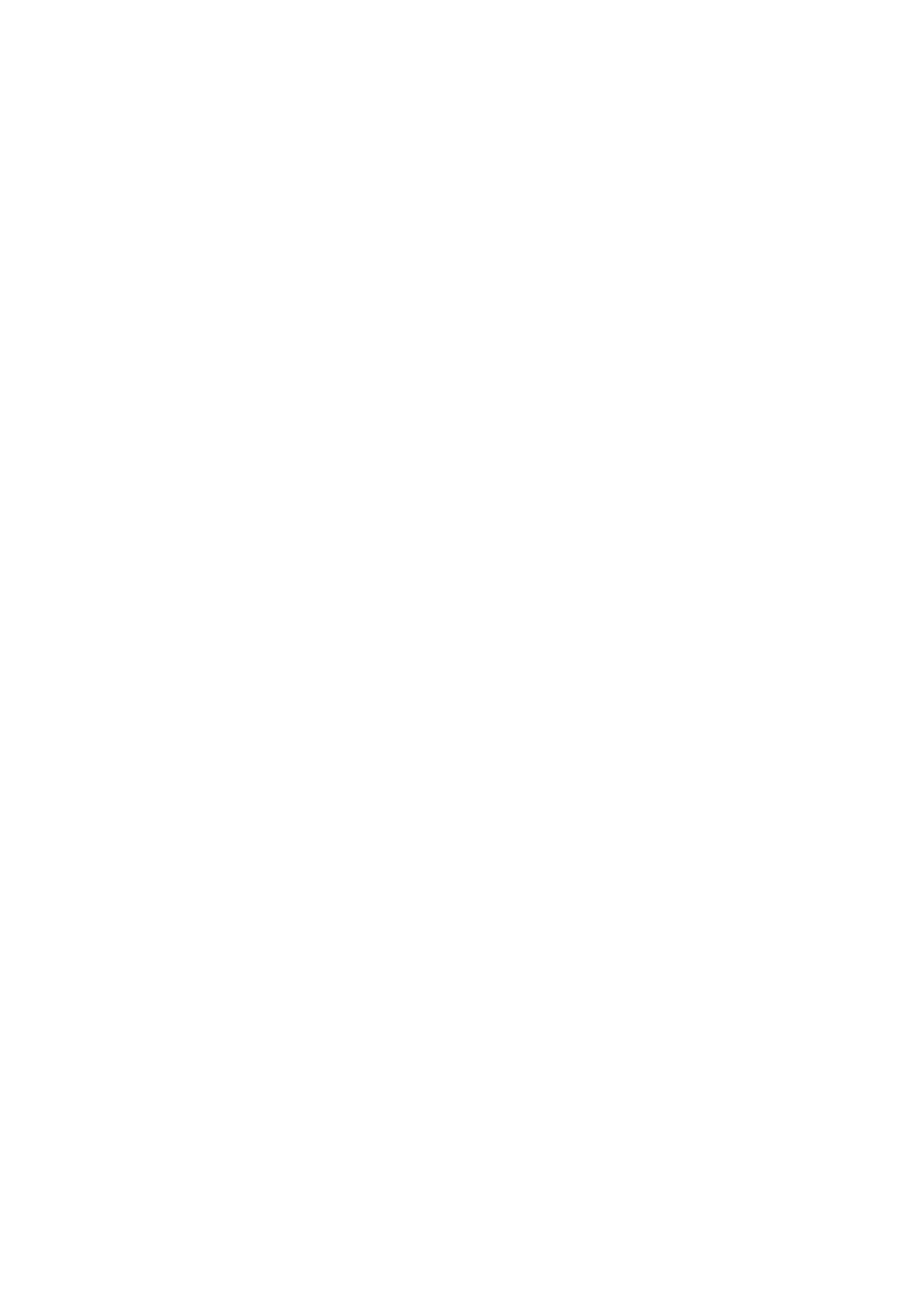# **10. References**

Alvesson, M. and Sköldberg, K. (1994). *Tolkning och reflektion - Vetenskapsfilosofi och kvalitativ metod*. Lund, Studentlitteratur.

Archer, N. P. and Ghasemzadeh, F. (1996). Project Portfolio Selection Techniques: A Review and a Suggested Integration Approach. *Innovation Research Working Group Working Paper No. 46*. McMaster University.

Archer, N. P. and Ghasemzadeh, F. (1999). An Integrated Framework for Project Portfolio Selection. *International Journal of Project Management* 17(4): 207-216.

Baccarini, D. (1996). The concept of project complexity - a review. *International Journal of Project Management* 14(4): 201-204.

Bergman, B. and Klefsjö, B. (1995). *Kvalitet från behov till användning*. Lund, Studentlitteratur.

Blichfeldt, B. S. and Eskerod, P. (2005). Project Portfolios - There's more to it than what management enacts. In proceedings of *12th International Product Development Management Conference*, Copenhagen, European Institute for Advanced Studies in Management, EIASM.

Braunstein, D. M. and Salsamendi, M. C. (1994). R&D Planning at ARCO Chemical. *Research Technology Management* (September-October).

Bridges, D. N. (1999). Project Portfolio Management: Ideas and Practices. In *Project Portfolio Management*. L. D. Dye and J. S. Pennypacker. West Chester, Center for Business Practices: 45-54.

Brown, S. L. and Eisenhardt, K. M. (1995). Product development: Past research, present findings, and future directions. *Academy of Management Review* 20(2): 343.

Brunsson, N. (1982). *Företagsekonomi - sanning eller moral? Om det normativa i företagsekonomisk idéutveckling*. Lund, Studentlitteratur.

Castellion, G. (2005). A New Product's Development Strategy: Formulation and Implementation. In *The PDMA Handbook of New Product Development*. K. B. Kahn. Hoboken, New Jersey, John Wiley & Sons Inc.: 29-45.

Center for Business Practices (2003). Project Portfolio Management - A benchmark of current business practices. Havertown, Center for Business Practices - Capturing, Organizing, and Transferring Management Knowledge: 108.

Chiesa, V. (2001). *R&D Strategy and Organisation - Managing Technical Change in Dynamic Contexts*. London, Imperial College Press.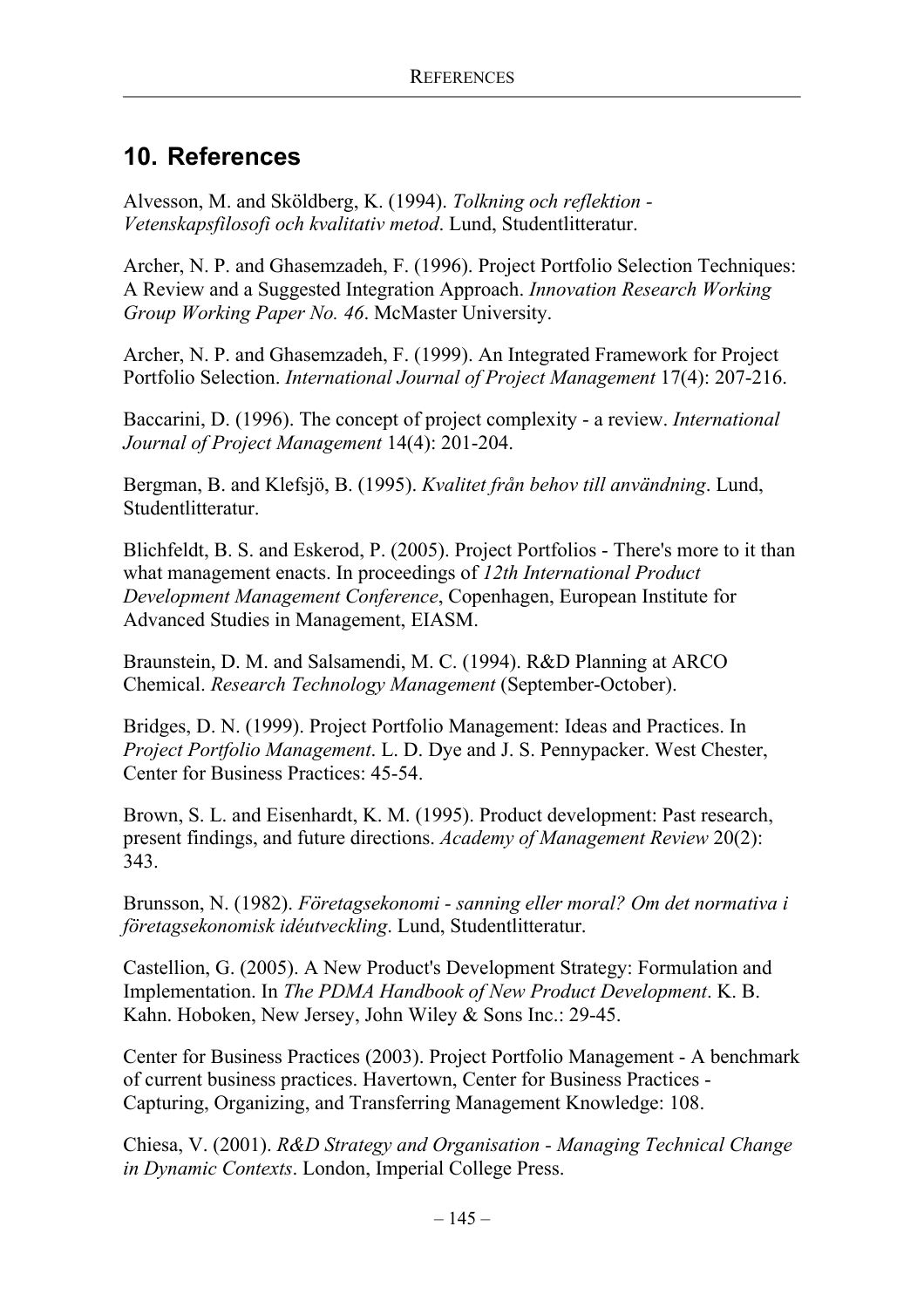Clark, K. B. and Fujimoto, T. (1991). *Product Development Performance - Strategy, Organization and Management in the World Auto Industry*. Boston, Harvard Business School Press.

Cooper, R. G. (2001). *Winning at new products - accelerating the process from idea to launch*. Cambridge, Massachusetts, Perseus Publishing.

Cooper, R. G. and Edgett, S. J. (2003). Overcoming the crunch in resources for new product development. *Research Technology Management* 46(3): 48-58.

Cooper, R. G., Edgett, S. J. and Kleinschmidt, E. J. (1997). Portfolio management in new product development: Lessons from the leaders - II. *Research Technology Management* 40(6): 43-52.

Cooper, R. G., Edgett, S. J. and Kleinschmidt, E. J. (1998). Best practices for managing R&D portfolios. *Research Technology Management* 41(4): 20-33.

Cooper, R. G., Edgett, S. J. and Kleinschmidt, E. J. (1999). New product portfolio management: practices and performance. *Journal of Product Innovation Management* 16(4): 333.

Cooper, R. G., Edgett, S. J. and Kleinschmidt, E. J. (2001a). Portfolio management for new product development: Results of an industry practices study. *R&D Management* 31(4): 361-380.

Cooper, R. G., Edgett, S. J. and Kleinschmidt, E. J. (2001b). *Portfolio Management for New Products*. Cambridge MA, Perseus Publishing.

Cooper, R. G., Edgett, S. J. and Kleinschmidt, E. J. (2004). Benchmarking best NPD practices-II. *Research Technology Management* 47(3): 50-59.

Cooper, R. G. and Kleinschmidt (1987). Success Factors in Product Innovation. *Industrial Marketing Management* 16(3): 215.

Creswell, J. W. (1994). *Research Design - Qualitative & Quantitative Approaches*. California, Sage Publications, Inc.

Czarniawska-Joerges, B. (1996). Organizational structure: Organizing, process of. In *International Encyclopedia of Business and Management*. M. Warner. Cornwall, England, Routledge.

Davenport, T. H. (1993). *Process Innovation - Reengineering Work through Information Technology*. Boston, Harvard Business School Press.

Dawidson, O. (2004). Requirements to be fulfilled by project portfolio management. In proceedings of *11th International Product Development Management Conference*, Dublin, European Institute for Advanced Studies in Management, EIASM.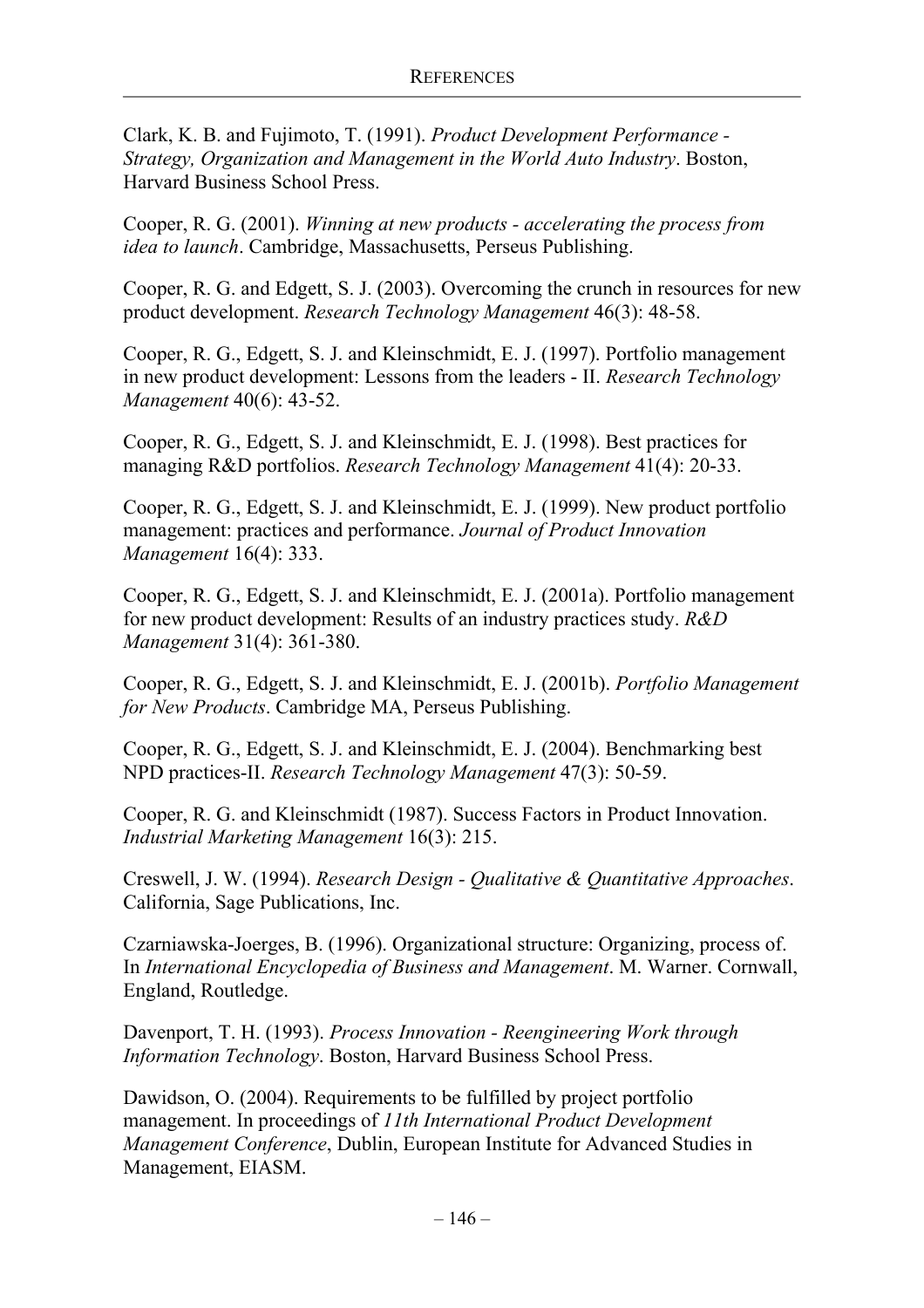Dawidson, O. (2005). Project Portfolio Management at SCA, Tissue AFH - Process and Tools. In proceedings of *12th International Product Development Management Conference*, Copenhagen, European Institute for Advanced Studies in Management, EIASM.

Dawidson, O. and Karlsson, M. (2005). Towards a framework supporting the management of product boundaries: a study of the new situation experienced by Ericsson Mobile Platforms. *International Journal of Mobile Communication* 3(3): 49-65.

Dawidson, O., Karlsson, M. and Trygg, L. (2004). Complexity Perception - Model Development and Analysis of Two Technical Platform Projects in the Mobile Phones Industry. *International Journal of Information Technology and Decision Making* 3(3): 493-512.

Dawidson, O., Sandgren, E. and Sjöström, J. (2005). Project Portfolio Management - a multiple case study of six Swedish companies. In proceedings of *12th International Product Development Management Conference*, Copenhagen, European Institute for Advanced Studies in Management, EIASM.

De Maio, A., Verganti, R. and Corso, M. (1994). A multi-project management framework for new product development. *European Journal of Operational Research* 78: 178-191.

Dubois, A. and Gadde, L.-E. (2002). Systematic Combining: an abductive approach to case research. *Journal of Business Research* 55: 553-560.

Dye, L. D. and Pennypacker, J. S. (1999). An Introduction to Project Portfolio Management. In *Project Portfolio Management*. L. D. Dye and J. S. Pennypacker. West Chester, Center for Business Practices.

EIRMA (2002). Project Portfolio Management - WG59 Report. Paris, EIRMA Working Group Reports.

Eisenhardt, K. M. (1989). Building Theories from Case Study Research. *Academy of Management Review* 14(4): 532-550.

Elonen, S. and Artto, K. A. (2003). Problems in managing internal development projects in multi-project environments. *International Journal of Project Management* 21(6): 395.

Engwall, M. and Jerbrant, A. (2003). The resources allocation syndrome: the prime challenge of multi-project management? *International Journal of Project Management* 21: 403-409.

Graves, S. B., Ringuest, J. L. and Case, R. H. (2000). Formulating optimal R&D portfolios. *Research Technology Management* 43(3): 47-51.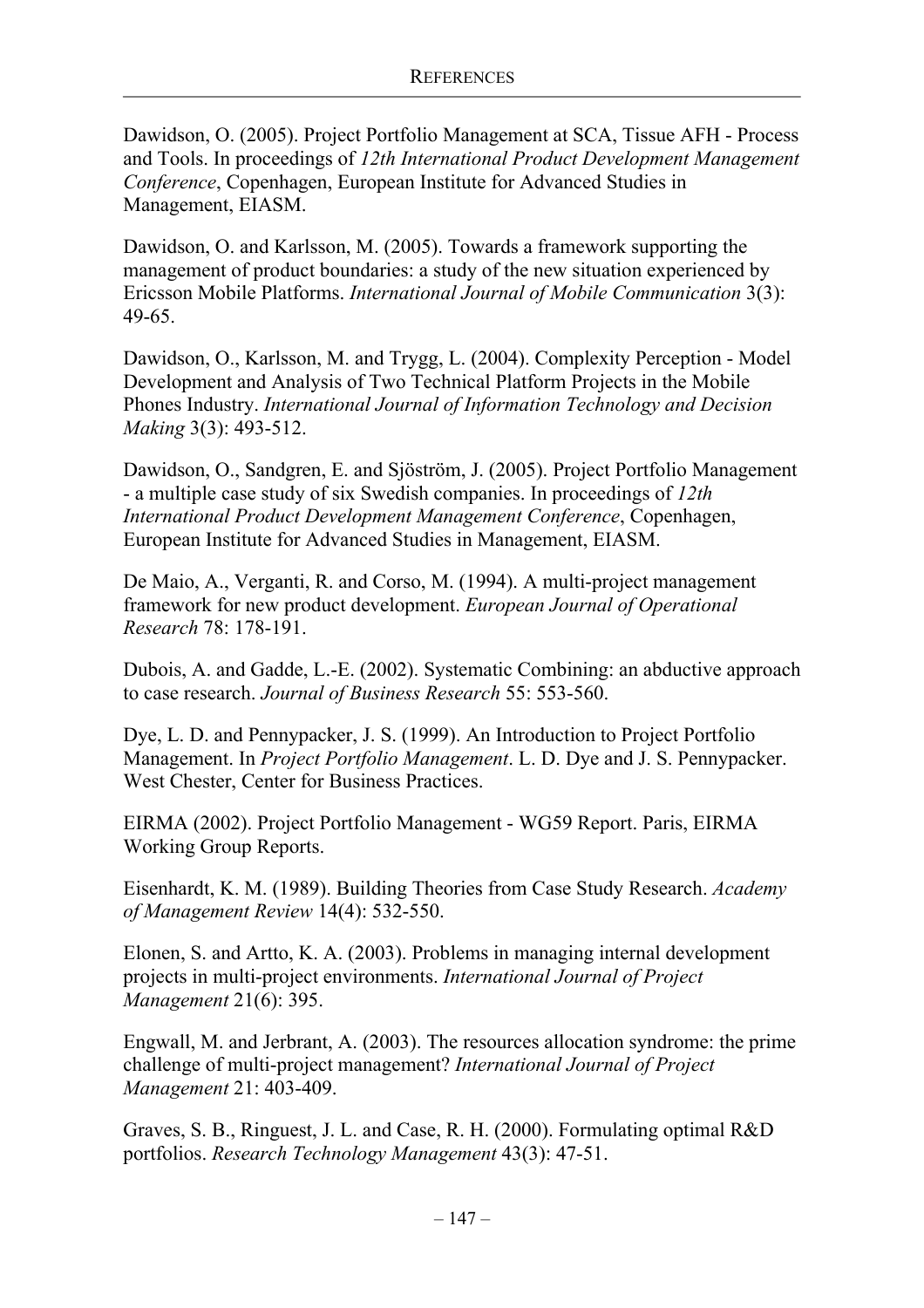Griffin, A. (1997). Drivers of NPD Success the 1997 PDMA Report. Chicago, IL.

Harrington, H. J. (1991). *Business Process Improvement*. New York, McGraw-Hill, Inc.

Hayes, R., Pisano, G., Upton, D. and Wheelwright, S. C. (2005). *Operations, Strategy, and Technology - Pursuing the Competitive Edge*. Hoboken, NJ, John Wiley & Sons Inc.

Henriksen, A. D. and Traynor, A. J. (1999). A Practical R&D Project-Selection Scoring Tool. *IEEE Transactions on Engineering Management* 46(2): 158-170.

http://www.pdma.org/library/glossary.html (2005-09-21).

http://www.sca.com/ (2005-11-08).

Karlsson, M. (2004). Organizing Technology Planning - A contingent approach. Department of Operations Management and Work Organization. Göteborg, Chalmers University of Technology: 118.

Karlsson, M. and Dawidson, O. (2003). Product & Technology Roadmapping in the Mobile Phones Industry. In proceedings of *Management of Research and Development in the New Millenium*, Department of Management Studies, Indian Institute of Technology, New Delhi, India.

Kendall, G. and Rollins, S. C. (2003). *Advanced Project Portfolio Management and the PMO: Multiplying ROI at Warp Speed*. Florida, J. Ross Publishing, Inc.

Kennedy, M. M. (1979). Generalizing from Single Case Studies. *Evaluation Quarterly* 3(4): 661-678.

Levine, H. A. (1999). Project Portfolio Management: A Song Without Words? In *Project Portfolio Management*. L. D. Dye and J. S. Pennypacker. West Chester, Center for Business Practices: 39-44.

Liberatore, M. J. (1988). A Decision Support System Linking Research and Development Project Selection with Business Strategy. *Project Management Journal* 19(5): 14-20.

Lincoln, Y. S. and Guba, E. G. (1985). *Naturalistic inquiry*. Beverly Hills, Sage.

Lind, M. (2001). Från System till Process - Kriterier för processbestämning vid verksamhetsanalys. Linköping studies in Information Science. Linköping, Linköpings universitet.

Linton, J. D., Walsh, S. T., Kirchhoff, B. A., Morabito, J. and Merges, M. (2000). Selection of R&D Projects in a Portfolio. In proceedings of *The 2000 IEEE*, Engineering Management Society.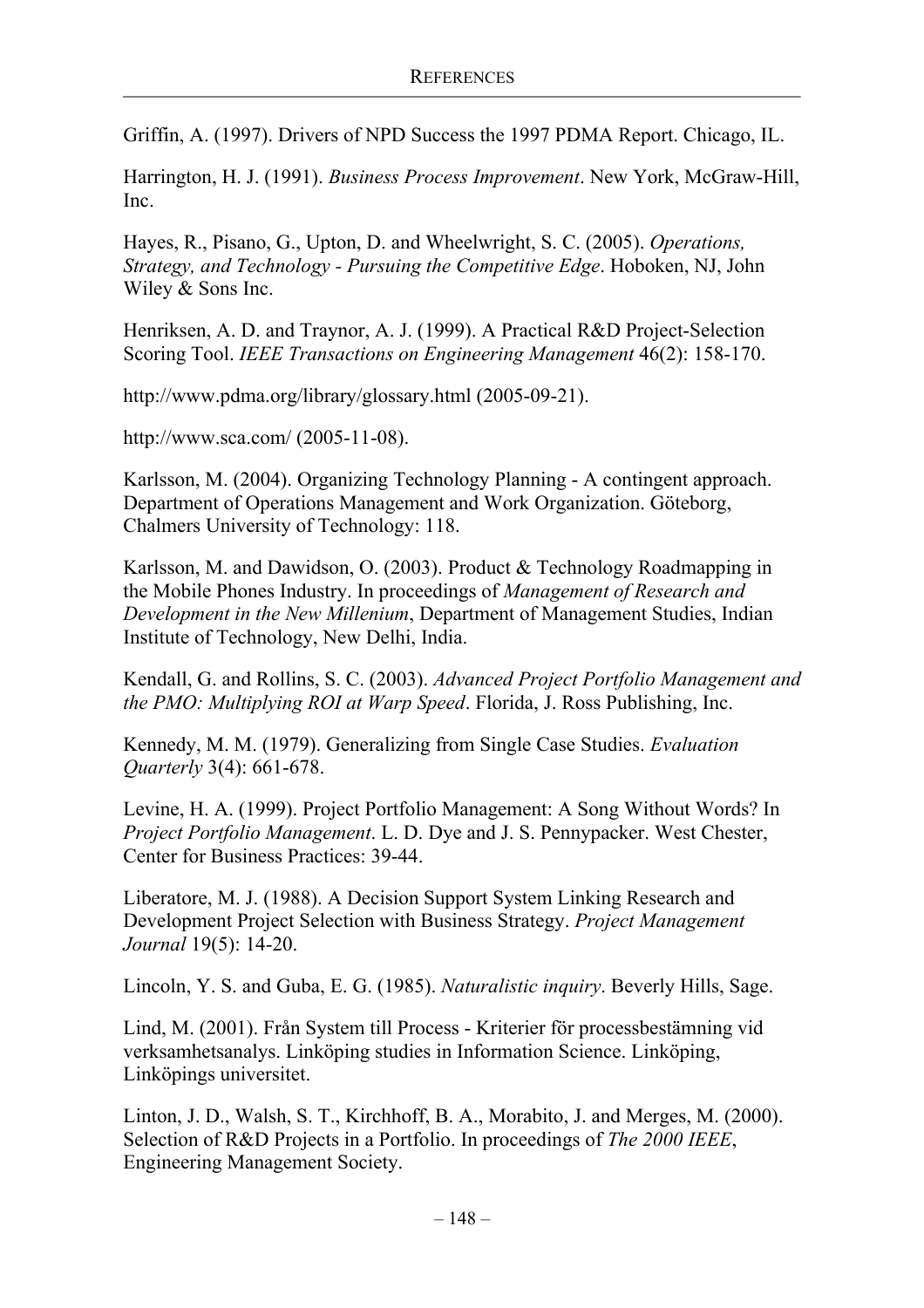Lundqvist, M. A. (1996). Organizing Product Development - Formalizing the informal in interdependent knowledge work. Dep. of Operations Management and Work Organization. Göteborg, Chalmers University of Technology.

Lycett, M., Rassau, A. and Danson, J. (2004). Programme management: a critical review. *International Journal of Project Management* 22: 289-299.

Makins, M. (1995). *Collins English Dictionary and Thesaurus*. Glasgow, HarperCollins Publishers.

Martino, J. P. (1995). *Research and Development Project Selection*. New York, John Wiley & Sons.

McCutcheon, D. M. and Meredith, J. R. (1993). Conducting Case Study Research in Operations Management. *Journal of Operations Management* (11): 239-256.

McDonough III, E. F. and Spital, F. C. (2003). Managing project portfolios. *Research Technology Management* 46(3): 40-46.

McGrath, M. E. (2001). *Product Strategy for High-Technology Companies - Accelerating Your Business to Web Speed*. New York, McGraw-Hill.

McGrath, M. E. (2004). *Next Generation Product Development - How to Increase Productivity, Cut Costs, and Reduce Cycle Times*. New York, McGraw Hill.

Meredith, J. R. and Mantel, S. J. J. (1999). Project Selection. In *Project Portfolio Management*. L. D. Dye and J. S. Pennypacker. West Chester, PA, Center for Business Practices: 135-167.

Miles, M. B. and Huberman, A. M. (1994). *Qualitative Data Analysis*. California, Sage Publications.

Nelson, B., Gill, B. and Spring, S. (1999). Building on the Stage/Gate: An Enterprise-wide Architecture for New Product Development. In *Project Portfolio Management*. L. D. Dye and J. S. Pennypacker. West Chester, Center for Business Practices: 87-94.

Nobelius, D. (2002). Managing R&D Processes - Focusing on Technology Development, Product Development, and their Interplay. Department of Operations Management and Work Organization. Göteborg, Chalmers University of Technology: 91.

Nobelius, D. (2003). An ambidextrous organisation in practice: strategic actions in Ericsson's management of 'Bluetooth'. *International Journal of Mobile Communication* 1(1-2): 57-90.

Payne, J. H. (1995). Management of multiple simultaneous projects: a state-of-theart review. *International Journal of Project Management* 13(3): 163-168.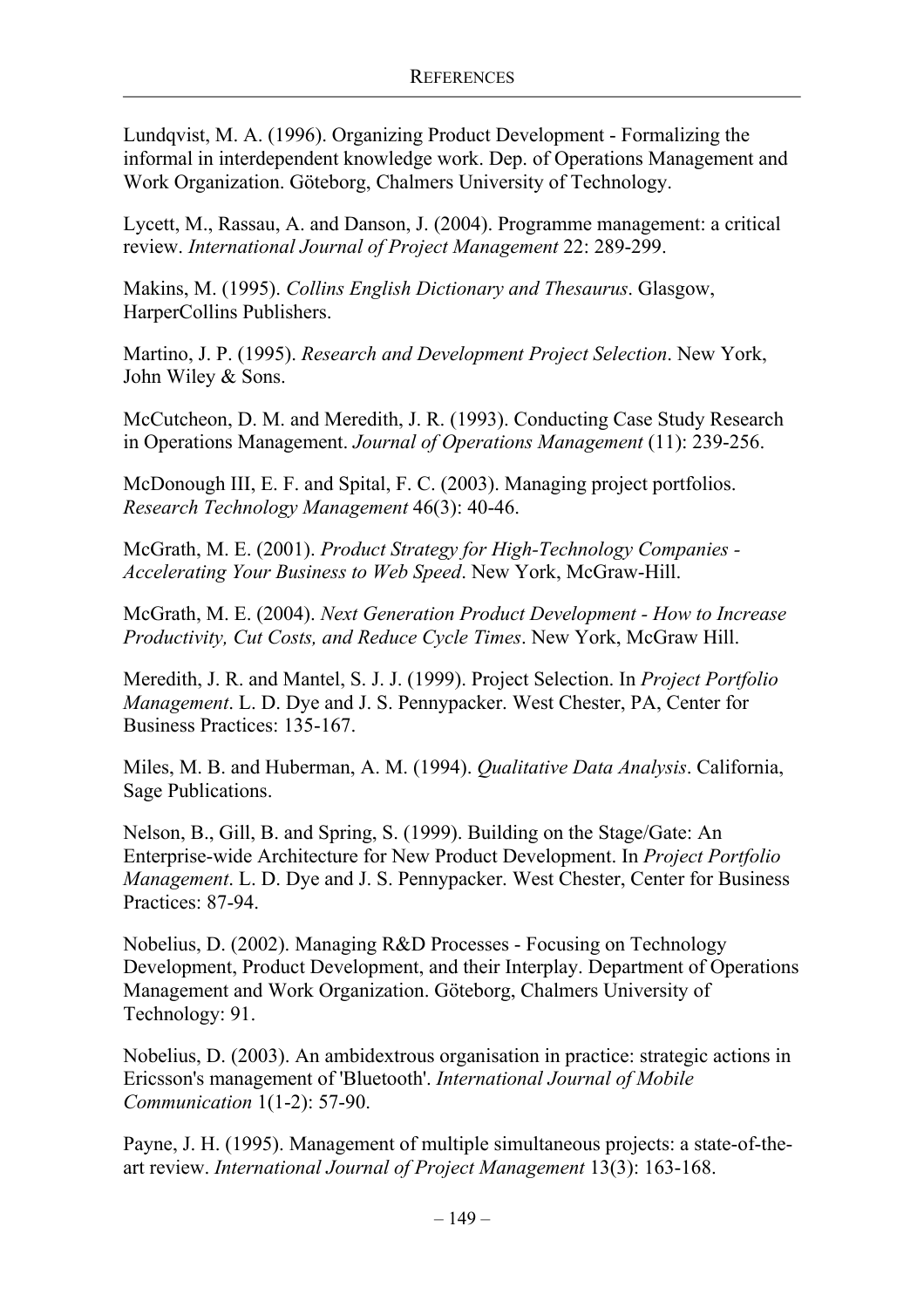Poh, K. L., Ang, B. W. and Bai, F. (2001). A comparative analysis of R&D project evaluation methods. *R&D Management* 31: 63-75.

Power, D. (1986). Linking R&D to corporate strategy. *Management Review* 75(12): 28-33.

Project Management Institute (2004). A guide to the project management body of knowledge: PMBOK Guide. Newtown Square, Pa, Project Management Institute.

Ragin, C. C. (1992). "Casing" and the process of social inquiry. In *What is a case? Exploring the foundations of social inquiry*. C. C. Ragin and H. S. Becker. Cambridge, Cambridge University press.

Rentzog, O. (1996). Core Process Management. Department of Mechanical Engineering. Linköping, Linköping University. Tek.Lic.

Rosenau, M. D. J., Griffin, A., Castellion, G. A. and Anschuetz, N. F. (1996). *The PDMA Handbook of New Product Development*. New York, John Wiley & Sons.

Roussel, P. A., Saad, K. N. and Erickson, T. J. (1991). *Third Generation R&D - Managing the Link to Corporate Strategy*. Boston, Massachusetts, Harvard Business School Press.

Rummler, G. A. and Brache, A. P. (1995). *Improving Performance - How to Manage the White Space on the Organization Chart*. San Francisco, California, Jossey-Bass.

Sharpe, P. and Keelin, T. (1998). How SmithKline Beecham Makes Better Resource-Allocation Decisions. *Harvard Business Review* (March-April).

Slack, N., Chambers, S. and Johnston, R. (2001). *Operations Management*. Harlow, England, Prentice Hall.

Smith, P. G. and Reinertsen, D. G. (1998). *Developing Products in Half the Time - New Rules, New Tools*. New York, John Wiley & Sons, Inc.

Sommer, R. J. (1999). Portfolio Management for Projects: A New Paradigm. In *Project Portfolio Management*. L. D. Dye and J. S. Pennypacker. West Chester, Center for Business Practices: 55-59.

Spradlin, C. T. and Kutoloski, D. M. (1999). Action-Oriented Portfolio Management. In *Project Portfolio Management*. L. D. Dye and J. S. Pennypacker. West Chester, Center for Business Practices: 261-270.

Stummer, C. and Heidenberger, K. (2003). Interactive R&D portfolio analysis with project interdependencies and time profiles of multiple objectives. *IEEE Transactions on Engineering Management* 50(2): 175-183.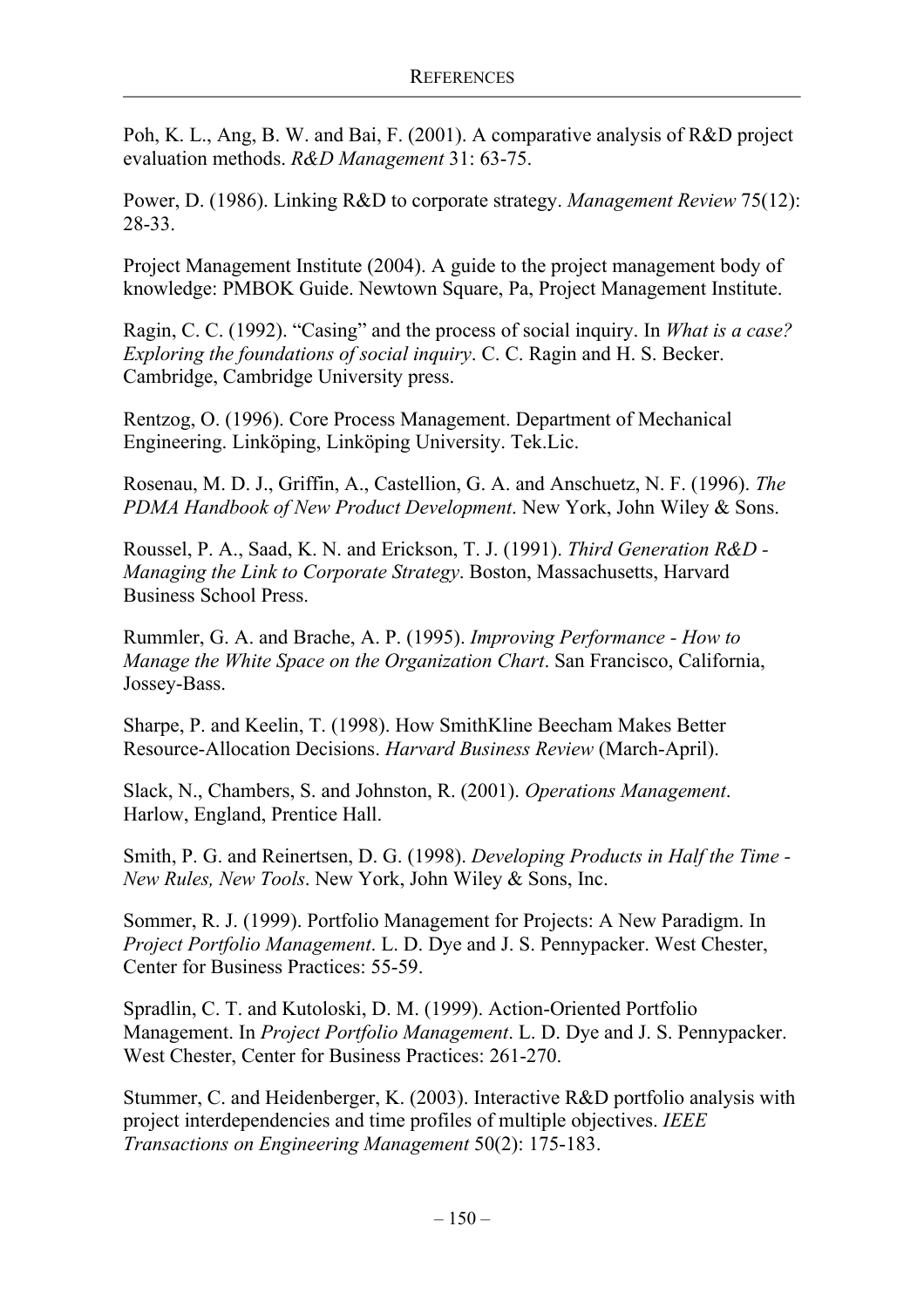Szwejczewski, M., Mitchell, R. and Lemke, F. (2004). An investigation into the use of Portfolio Management among UK organisations. In proceedings of *11th International Product Development Management Conference*, Dublin, European Institute for Advanced Studies in Management, EIASM.

Tashakkori, A. and Teddlie, C. (1998). *Mixed Methodology*. Thousand Oaks, California, SAGE publications.

Turner, J. R. (1999). *The handbook of project-based management*. London, The McGraw-Hill Publishing Company.

Wheelwright, S. C. and Clark, K. B. (1992). *Revolutionizing Product Development - Quantum Leaps in Speed, Efficiency, and Quality*. New York, The Free Press.

Williams, T. M. (1999). The need for new paradigms for complex projects. *International Journal of Project Management* 17(5): 269-273.

Voss, C., Tsikriktsis, N. and Frohlich, M. (2002). Case research in operations management. *International Journal of Operations and Production Management*  22(2): 195-219.

Yin, R. K. (1994). *Case Study Research - Design and methods*. Thousand Oaks, California, SAGE publications.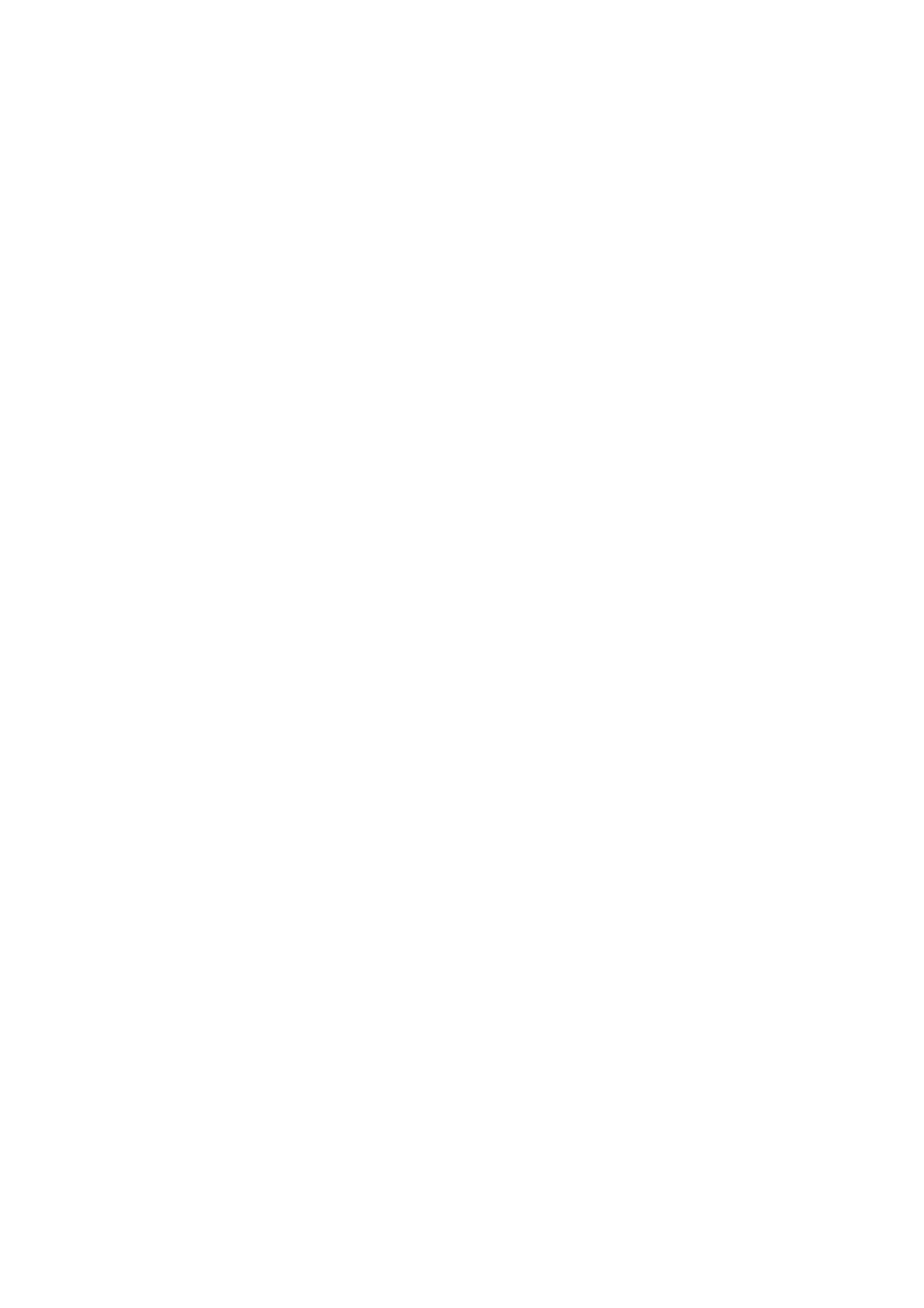# **Paper 1:**

## **Complexity Perception – Model Development and Analysis of Two Technical Platform Projects in the Mobile Phones Industry**

*International Journal of Information Technology and Decision Making, Vol. 3, No. 3, pp. 493-512, 2004.* 

An earlier version of this paper was printed in proceedings of *The R&D Management conference, Wellington, New Zealand, 2001.* 

> **Ola Dawidson Martin Karlsson Lars Trygg**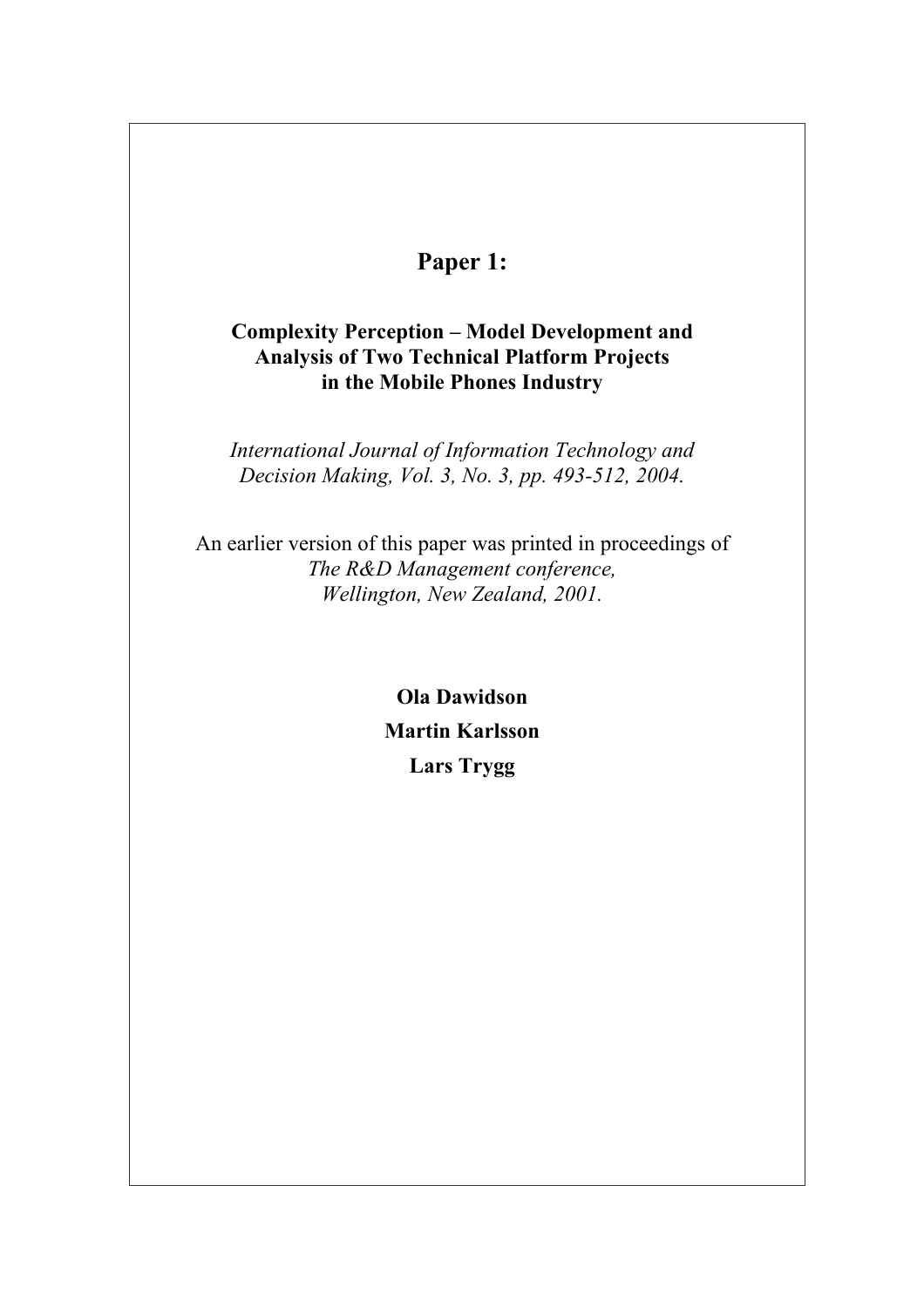# **Paper 2:**

### **Product & Technology Roadmapping in the Mobile Phones Industry**

In the proceedings of *Management of Research and Development in the New Millenium Conference, Department of Management Studies, Indian Institute of Technology, New Delhi, India, 2003.* 

> **Martin Karlsson Ola Dawidson**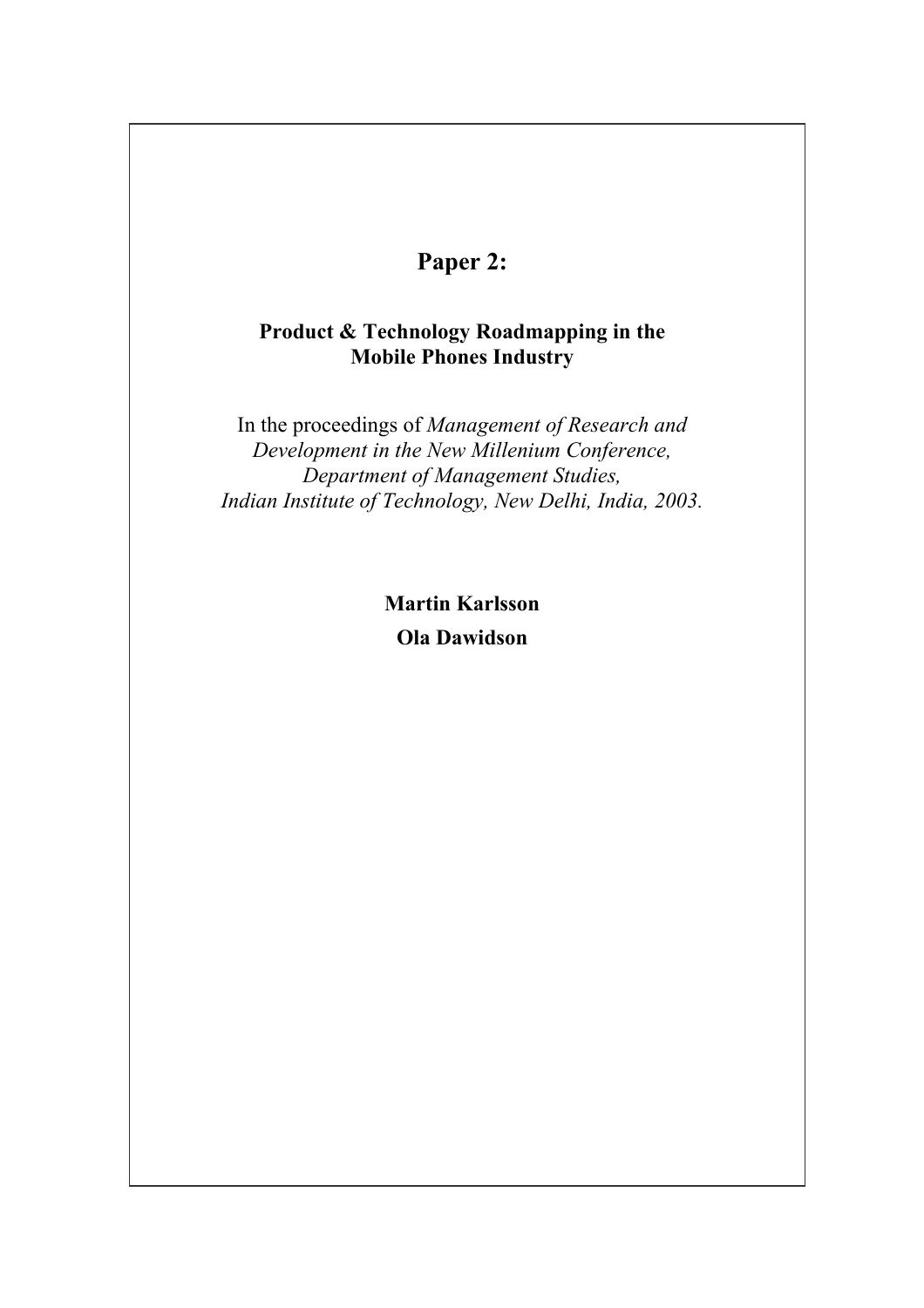# **Paper 3:**

### **Towards a framework supporting the management of product boundaries: a study of the new situation experienced by Ericsson Mobile Platforms**

*International Journal of Mobile Communications, Vol. 3, No. 1, pp. 49-65, 2005.* 

An earlier version of this paper was printed in proceedings of *The 10th International Product Development Management conference (EIASM), Brussels, Belgium 2003.* 

> **Ola Dawidson Martin Karlsson**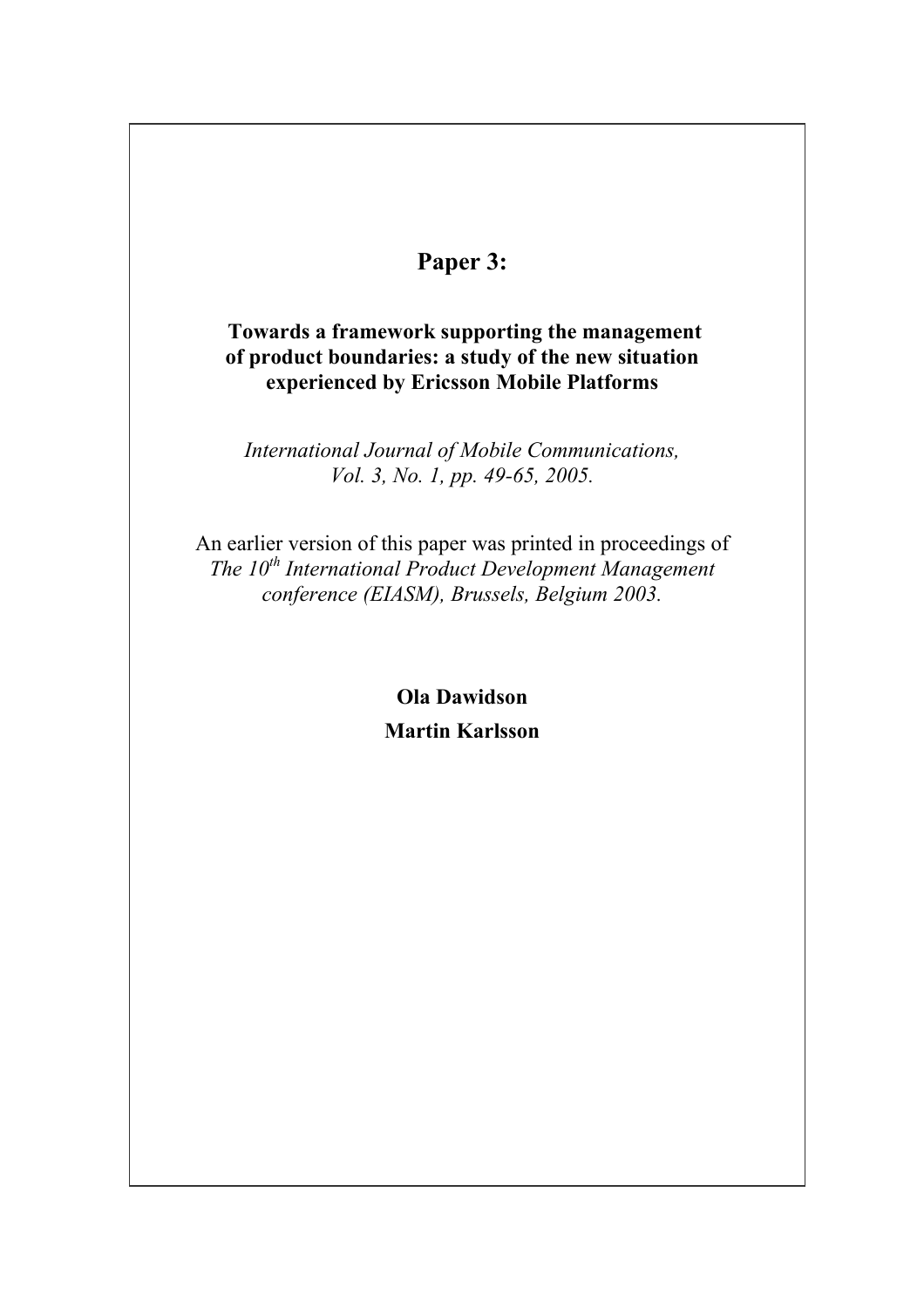

### **Requirements to be fulfilled by project portfolio management**

An earlier version of this paper was printed in the proceedings of *The 11th International Product Development Management conference (EIASM), Dublin, Ireland, 2004.*

**Ola Dawidson**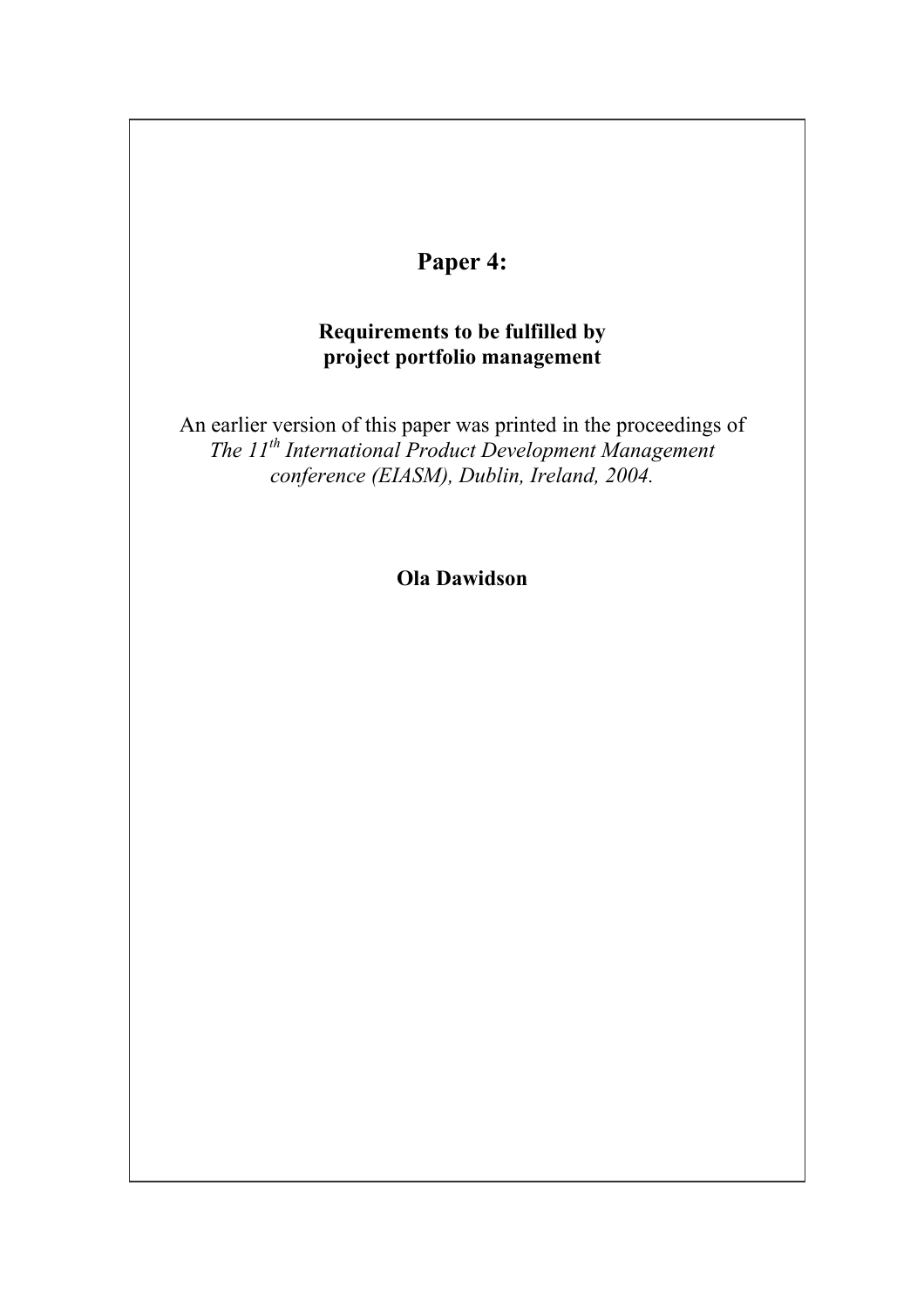# **Paper 5:**

### **Project Portfolio Management at SCA, Tissue AFH – Process and Tools**

In proceedings of *The 12th International Product Development Management conference (EIASM), Copenhagen, Denmark, 2005.*

**Ola Dawidson**